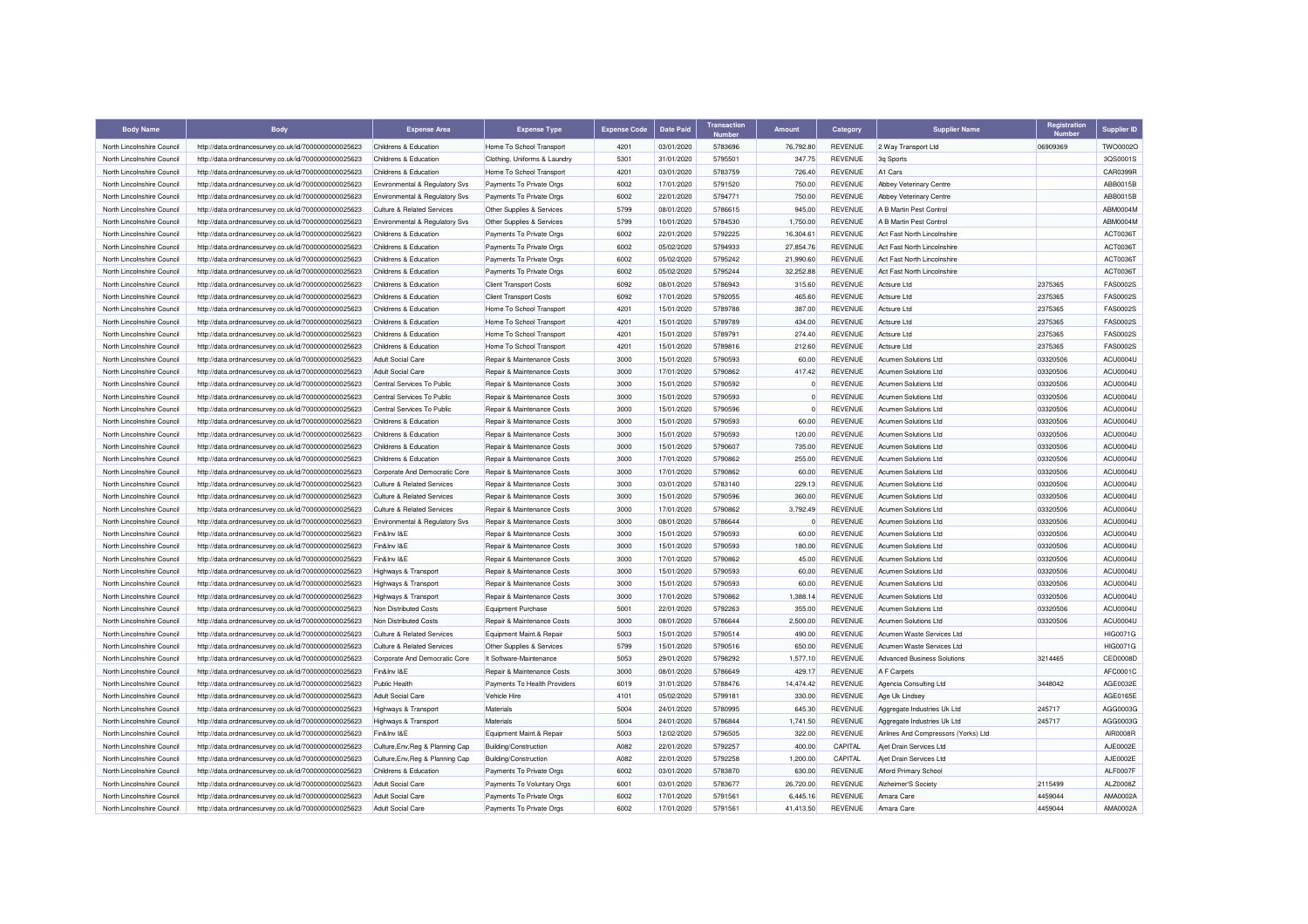| North Lincolnshire Council | http://data.ordnancesurvey.co.uk/id/7000000000025623 | Childrens & Education                 | <b>Heating Fuels</b>           | 3104 | 03/01/2020 | 5783756 | 886.87     | <b>REVENUE</b> | Amp Biomass Fuels Ltd           | 5735950  | AMP0041P        |
|----------------------------|------------------------------------------------------|---------------------------------------|--------------------------------|------|------------|---------|------------|----------------|---------------------------------|----------|-----------------|
| North Lincolnshire Council | http://data.ordnancesurvey.co.uk/id/7000000000025623 | Childrens & Education                 | <b>Heating Fuels</b>           | 3104 | 03/01/2020 | 5783757 | 1,017.79   | REVENUE        | Amp Biomass Fuels Ltd           | 5735950  | AMP0041P        |
| North Lincolnshire Council | http://data.ordnancesurvey.co.uk/id/7000000000025623 | <b>Culture &amp; Related Services</b> | <b>Heating Fuels</b>           | 3104 | 03/01/2020 | 5783145 | 761.60     | <b>REVENUE</b> | Amp Biomass Fuels Ltd           | 5735950  | AMP0041P        |
| North Lincolnshire Council | http://data.ordnancesurvey.co.uk/id/7000000000025623 | Culture & Related Services            | <b>Heating Fuels</b>           | 3104 | 03/01/2020 | 5783758 | 1,659.84   | <b>REVENUE</b> | Amp Biomass Fuels Ltd           | 5735950  | AMP0041P        |
| North Lincolnshire Council | http://data.ordnancesurvey.co.uk/id/7000000000025623 | Culture & Related Services            | <b>Heating Fuels</b>           | 3104 | 03/01/2020 | 5783903 | 2,170.00   | <b>REVENUE</b> | Amp Biomass Fuels Ltd           | 5735950  | AMP0041P        |
| North Lincolnshire Council | http://data.ordnancesurvey.co.uk/id/7000000000025623 | <b>Culture &amp; Related Services</b> | <b>Heating Fuels</b>           | 3104 | 03/01/2020 | 5783904 | 3,033.66   | <b>REVENUE</b> | Amp Biomass Fuels Ltd           | 5735950  | AMP0041F        |
| North Lincolnshire Council | http://data.ordnancesurvey.co.uk/id/7000000000025623 | Culture & Related Services            | <b>Heating Fuels</b>           | 3104 | 08/01/2020 | 5786492 | 2.468.48   | <b>REVENUE</b> | Amp Biomass Fuels Ltd           | 5735950  | AMP0041P        |
| North Lincolnshire Council | http://data.ordnancesurvey.co.uk/id/7000000000025623 | Culture & Related Services            | <b>Heating Fuels</b>           | 3104 | 08/01/2020 | 5786494 | 1,870.44   | <b>REVENUE</b> | Amp Biomass Fuels Ltd           | 5735950  | <b>AMP0041F</b> |
| North Lincolnshire Council | http://data.ordnancesurvey.co.uk/id/7000000000025623 | Culture & Related Services            | <b>Heating Fuels</b>           | 3104 | 22/01/2020 | 5793725 | 2,495.36   | <b>REVENUE</b> | Amp Biomass Fuels Ltd           | 5735950  | AMP0041F        |
| North Lincolnshire Council | http://data.ordnancesurvey.co.uk/id/7000000000025623 | Highways & Transport                  | <b>Heating Fuels</b>           | 3104 | 15/01/2020 | 5786836 | 1,607.83   | <b>REVENUE</b> | Amp Biomass Fuels Ltd           | 5735950  | AMP0041P        |
| North Lincolnshire Council | http://data.ordnancesurvey.co.uk/id/7000000000025623 | <b>Adult Social Care</b>              | Payments To Private Orgs       | 6002 | 17/01/2020 | 5791563 | 113,076.37 | <b>REVENUE</b> | Amphion Home Care Services Ltd  | 03480829 | AMP0002F        |
| North Lincolnshire Council | http://data.ordnancesurvey.co.uk/id/7000000000025623 | <b>Adult Social Care</b>              | Payments To Private Orgs       | 6002 | 17/01/2020 | 5791563 | 2,759.12   | <b>REVENUE</b> | Amphion Home Care Services Ltd  | 03480829 | AMP0002F        |
| North Lincolnshire Council | http://data.ordnancesurvey.co.uk/id/7000000000025623 | Adult Social Care                     | Payments To Private Orgs       | 6002 | 17/01/2020 | 5791564 | 818.64     | <b>REVENUE</b> | Amphion Home Care Services Ltd  | 03480829 | AMP0002F        |
| North Lincolnshire Council | http://data.ordnancesurvey.co.uk/id/7000000000025623 | Childrens & Education                 | Home To School Transport       | 4201 | 15/01/2020 | 5789806 | 23,008.00  | <b>REVENUE</b> | Amvale Medical Transport Ltd    |          | AMV0003\        |
| North Lincolnshire Council | http://data.ordnancesurvey.co.uk/id/7000000000025623 | Childrens & Education                 | Home To School Transport       | 4201 | 15/01/2020 | 5789812 | 9,490.00   | <b>REVENUE</b> | Amvale Medical Transport Ltd    |          | AMV0003\        |
| North Lincolnshire Council | http://data.ordnancesurvey.co.uk/id/7000000000025623 | Adult Social Care                     | Payments To Health Providers   | 6019 | 08/01/2020 | 5786307 | 933.12     | <b>REVENUE</b> | Ancora Medical Practice         |          | <b>KEN0064N</b> |
| North Lincolnshire Council | http://data.ordnancesurvey.co.uk/id/7000000000025623 | <b>Public Health</b>                  | Payments To Health Providers   | 6019 | 08/01/2020 | 5786307 | 80.00      | <b>REVENUE</b> | Ancora Medical Practice         |          | <b>KEN0064N</b> |
| North Lincolnshire Council | http://data.ordnancesurvey.co.uk/id/7000000000025623 | Culture & Related Services            | Equipment Maint.& Repair       | 5003 | 03/01/2020 | 5783005 | 316.00     | <b>REVENUE</b> | <b>Ankef Ltd</b>                | 5379286  | ANK0001k        |
| North Lincolnshire Council | http://data.ordnancesurvey.co.uk/id/7000000000025623 | <b>Culture &amp; Related Services</b> | Equipment Maint.& Repair       | 5003 | 24/01/2020 | 5795571 | 628.00     | <b>REVENUE</b> | <b>Ankef Ltd</b>                | 5379286  | <b>ANK0001K</b> |
| North Lincolnshire Council | http://data.ordnancesurvey.co.uk/id/7000000000025623 | Childrens & Education                 | Payments To Private Orgs       | 6002 | 24/01/2020 | 5795525 | 1,500.00   | <b>REVENUE</b> | Anne-Marie Stead                |          | STE0462E        |
| North Lincolnshire Council | http://data.ordnancesurvey.co.uk/id/7000000000025623 | <b>Culture &amp; Related Services</b> | Other Professional Fees        | 5829 | 24/01/2020 | 5796114 | 420.85     | <b>REVENUE</b> | Anywear Ltd                     |          | ANY0004Y        |
| North Lincolnshire Council | http://data.ordnancesurvey.co.uk/id/7000000000025623 | Environmental & Regulatory Svs        | <b>Equipment Purchase</b>      | 5001 | 21/02/2020 | 5799078 | 860.99     | <b>REVENUE</b> | Apex Radio Systems Ltd          |          | APE0010E        |
| North Lincolnshire Council | http://data.ordnancesurvey.co.uk/id/7000000000025623 | Environmental & Regulatory Svs        | Other Supplies & Services      | 5799 | 05/02/2020 | 5797890 | 218.94     | <b>REVENUE</b> | Apex Radio Systems Ltd          |          | APE0010E        |
| North Lincolnshire Council | http://data.ordnancesurvey.co.uk/id/7000000000025623 | Childrens & Education                 | Payments To Private Orgs       | 6002 | 03/01/2020 | 5783812 | 19,170.89  | <b>REVENUE</b> | Apple Tree Day Nursery Ltd      |          | APP0007F        |
| North Lincolnshire Council | http://data.ordnancesurvey.co.uk/id/7000000000025623 | Childrens & Education                 | Payments To Private Orgs       | 6002 | 03/01/2020 | 5783813 | 40,724.38  | <b>REVENUE</b> | Apple Tree Day Nursery Ltd      |          | APP0024P        |
| North Lincolnshire Council | http://data.ordnancesurvey.co.uk/id/7000000000025623 | Corporate And Democratic Core         | <b>Fixtures &amp; Fittings</b> | 3350 | 10/01/2020 | 5783077 | 450.00     | REVENUE        | Applewhite Blinds & Curtains    |          | APP0028P        |
| North Lincolnshire Council | http://data.ordnancesurvey.co.uk/id/7000000000025623 | <b>Culture &amp; Related Services</b> | Exhibitions/Events             | 5709 | 24/01/2020 | 5788292 | 5,000.00   | <b>REVENUE</b> | Appleyard Projects Ltd          |          | APP0139P        |
| North Lincolnshire Council | http://data.ordnancesurvey.co.uk/id/7000000000025623 | Highways & Transport                  | Course Fees/Training           | 2002 | 15/01/2020 | 5786877 | 230.00     | <b>REVENUE</b> | Apse                            |          | APS0007S        |
| North Lincolnshire Council | http://data.ordnancesurvey.co.uk/id/7000000000025623 | Culture & Related Services            | Equipment Purchase             | 5001 | 31/01/2020 | 5790715 | 330.55     | <b>REVENUE</b> | Arco Ltd                        | 133804   | ARC0001C        |
| North Lincolnshire Council | http://data.ordnancesurvey.co.uk/id/7000000000025623 | Childrens & Education                 | Home To School Transport       | 4201 | 03/01/2020 | 5783784 | 1,880.00   | <b>REVENUE</b> | Aria Cars                       |          | ARI00021        |
| North Lincolnshire Council | http://data.ordnancesurvey.co.uk/id/7000000000025623 | Childrens & Education                 | <b>Client Related Costs</b>    | 5534 | 08/01/2020 | 5785666 | 225.00     | <b>REVENUE</b> | <b>Arties Mill</b>              |          | ART0028T        |
| North Lincolnshire Council | http://data.ordnancesurvey.co.uk/id/7000000000025623 | Childrens & Education                 | <b>Client Related Costs</b>    | 5534 | 08/01/2020 | 5786780 | 400.00     | <b>REVENUE</b> | <b>Arties Mill</b>              |          | ART0028T        |
| North Lincolnshire Council | http://data.ordnancesurvey.co.uk/id/7000000000025623 | <b>Housing Services</b>               | Other Supplies & Services      | 5799 | 03/01/2020 | 5783894 | 233.33     | <b>REVENUE</b> | <b>Arties Mill</b>              |          | ART00281        |
| North Lincolnshire Council | http://data.ordnancesurvey.co.uk/id/7000000000025623 | <b>Housing Services</b>               | Other Supplies & Services      | 5799 | 03/01/2020 | 5783907 | 450.00     | <b>REVENUE</b> | <b>Arties Mil</b>               |          | ART00287        |
| North Lincolnshire Council | http://data.ordnancesurvey.co.uk/id/7000000000025623 | <b>Housing Services</b>               | Other Supplies & Services      | 5799 | 03/01/2020 | 5783908 | 300.00     | <b>REVENUE</b> | <b>Arties Mill</b>              |          | ART0028T        |
| North Lincolnshire Council | http://data.ordnancesurvey.co.uk/id/7000000000025623 | <b>Housing Services</b>               | Other Supplies & Services      | 5799 | 10/01/2020 | 5788155 | 333.33     | <b>REVENUE</b> | <b>Arties Mill</b>              |          | ART00287        |
| North Lincolnshire Council | http://data.ordnancesurvey.co.uk/id/7000000000025623 | <b>Housing Services</b>               | Other Supplies & Services      | 5799 | 10/01/2020 | 5788157 | 233.33     | <b>REVENUE</b> | <b>Arties Mil</b>               |          | ART0028T        |
| North Lincolnshire Council | http://data.ordnancesurvey.co.uk/id/7000000000025623 | <b>Housing Services</b>               | Other Supplies & Services      | 5799 | 17/01/2020 | 5791530 | 233.33     | REVENUE        | <b>Arties Mill</b>              |          | ART0028T        |
| North Lincolnshire Council | http://data.ordnancesurvey.co.uk/id/7000000000025623 | <b>Housing Services</b>               | Other Supplies & Services      | 5799 | 17/01/2020 | 5791531 | 233.33     | <b>REVENUE</b> | <b>Arties Mill</b>              |          | ART00287        |
| North Lincolnshire Council | http://data.ordnancesurvey.co.uk/id/7000000000025623 | <b>Housing Services</b>               | Other Supplies & Services      | 5799 | 22/01/2020 | 5792279 | 333.33     | <b>REVENUE</b> | <b>Arties Mill</b>              |          | ART00287        |
| North Lincolnshire Council | http://data.ordnancesurvey.co.uk/id/7000000000025623 | <b>Housing Services</b>               | Other Supplies & Services      | 5799 | 22/01/2020 | 5792280 | 233.33     | <b>REVENUE</b> | <b>Arties Mill</b>              |          | ART0028T        |
| North Lincolnshire Council | http://data.ordnancesurvey.co.uk/id/7000000000025623 | <b>Housing Services</b>               | Other Supplies & Services      | 5799 | 22/01/2020 | 5792281 | 233.33     | <b>REVENUE</b> | <b>Arties Mill</b>              |          | ART00281        |
| North Lincolnshire Council | http://data.ordnancesurvey.co.uk/id/7000000000025623 | <b>Housing Services</b>               | Other Supplies & Services      | 5799 | 24/01/2020 | 5795648 | 233.33     | <b>REVENUE</b> | <b>Arties Mil</b>               |          | ART0028T        |
| North Lincolnshire Council | http://data.ordnancesurvey.co.uk/id/7000000000025623 | <b>Housing Services</b>               | Other Supplies & Services      | 5799 | 24/01/2020 | 5795652 | 233.33     | <b>REVENUE</b> | <b>Arties Mill</b>              |          | ART0028T        |
| North Lincolnshire Council | http://data.ordnancesurvey.co.uk/id/7000000000025623 | <b>Housing Services</b>               | Other Supplies & Services      | 5799 | 24/01/2020 | 5795664 | 233.33     | <b>REVENUE</b> | <b>Arties Mill</b>              |          | ART00287        |
| North Lincolnshire Council | http://data.ordnancesurvey.co.uk/id/7000000000025623 | Culture & Related Services            | Exhibitions/Events             | 5709 | 24/01/2020 | 5795512 | 500.00     | <b>REVENUE</b> | Art The National Gallery        |          | ART0035T        |
| North Lincolnshire Council | http://data.ordnancesurvey.co.uk/id/7000000000025623 | Childrens & Education                 | Home To School Transport       | 4201 | 15/01/2020 | 5789773 | 320.40     | <b>REVENUE</b> | Ashby Cars Ltd                  |          | ROQ0001Q        |
| North Lincolnshire Council | http://data.ordnancesurvey.co.uk/id/7000000000025623 | Childrens & Education                 | Home To School Transport       | 4201 | 15/01/2020 | 5789774 | 11,925.38  | <b>REVENUE</b> | Ashby Cars Ltd                  |          | ROQ0001C        |
| North Lincolnshire Council | http://data.ordnancesurvey.co.uk/id/7000000000025623 | Childrens & Education                 | Home To School Transport       | 4201 | 15/01/2020 | 5789777 | 5,507.50   | <b>REVENUE</b> | <b>Ash Taxis</b>                |          | ASH0070H        |
| North Lincolnshire Council | http://data.ordnancesurvey.co.uk/id/7000000000025623 | Fin&Inv I&F                           | Telephone Rent/Calls           | 5403 | 17/01/2020 | 5792035 | 453.50     | <b>REVENUE</b> | Ask4 Business Ltd               | 03614661 | ASK0163K        |
| North Lincolnshire Council | http://data.ordnancesurvey.co.uk/id/7000000000025623 | Fin&Inv I&E                           | Telephone Rent/Calls           | 5403 | 17/01/2020 | 5792036 | 453.50     | <b>REVENUE</b> | Ask4 Business Ltd               | 03614661 | <b>ASK0163K</b> |
| North Lincolnshire Council | http://data.ordnancesurvey.co.uk/id/7000000000025623 | Fin&Inv I&E                           | Telephone Rent/Calls           | 5403 | 17/01/2020 | 5792037 | 1,600.00   | <b>REVENUE</b> | Ask4 Business Ltd               | 03614661 | <b>ASK0163K</b> |
| North Lincolnshire Council | http://data.ordnancesurvey.co.uk/id/7000000000025623 | Fin&Inv I&E                           | Telephone Rent/Calls           | 5403 | 22/01/2020 | 5793685 | 1,600.00   | <b>REVENUE</b> | Ask4 Business Ltd               | 03614661 | ASK0163K        |
| North Lincolnshire Council | http://data.ordnancesurvey.co.uk/id/7000000000025623 | Corporate And Democratic Core         | Course Fees/Training           | 2002 | 19/02/2020 | 5796246 | 1,250.00   | <b>REVENUE</b> | Association For Coaching Uk Ltd |          | ASS0016S        |
| North Lincolnshire Council | http://data.ordnancesurvey.co.uk/id/7000000000025623 | <b>Adult Social Care</b>              | Payments To Private Orgs       | 6002 | 17/01/2020 | 5791566 | $-643.38$  | <b>REVENUE</b> | A.T.C.S. Ltd                    | 05057212 | ATC0006C        |
| North Lincolnshire Council | http://data.ordnancesurvey.co.uk/id/7000000000025623 | <b>Adult Social Care</b>              | Payments To Private Orgs       | 6002 | 17/01/2020 | 5791567 | 12.681.34  | <b>REVENUE</b> | A.T.C.S. Ltd                    | 05057212 | ATC0006C        |
|                            |                                                      |                                       |                                |      |            |         |            |                |                                 |          |                 |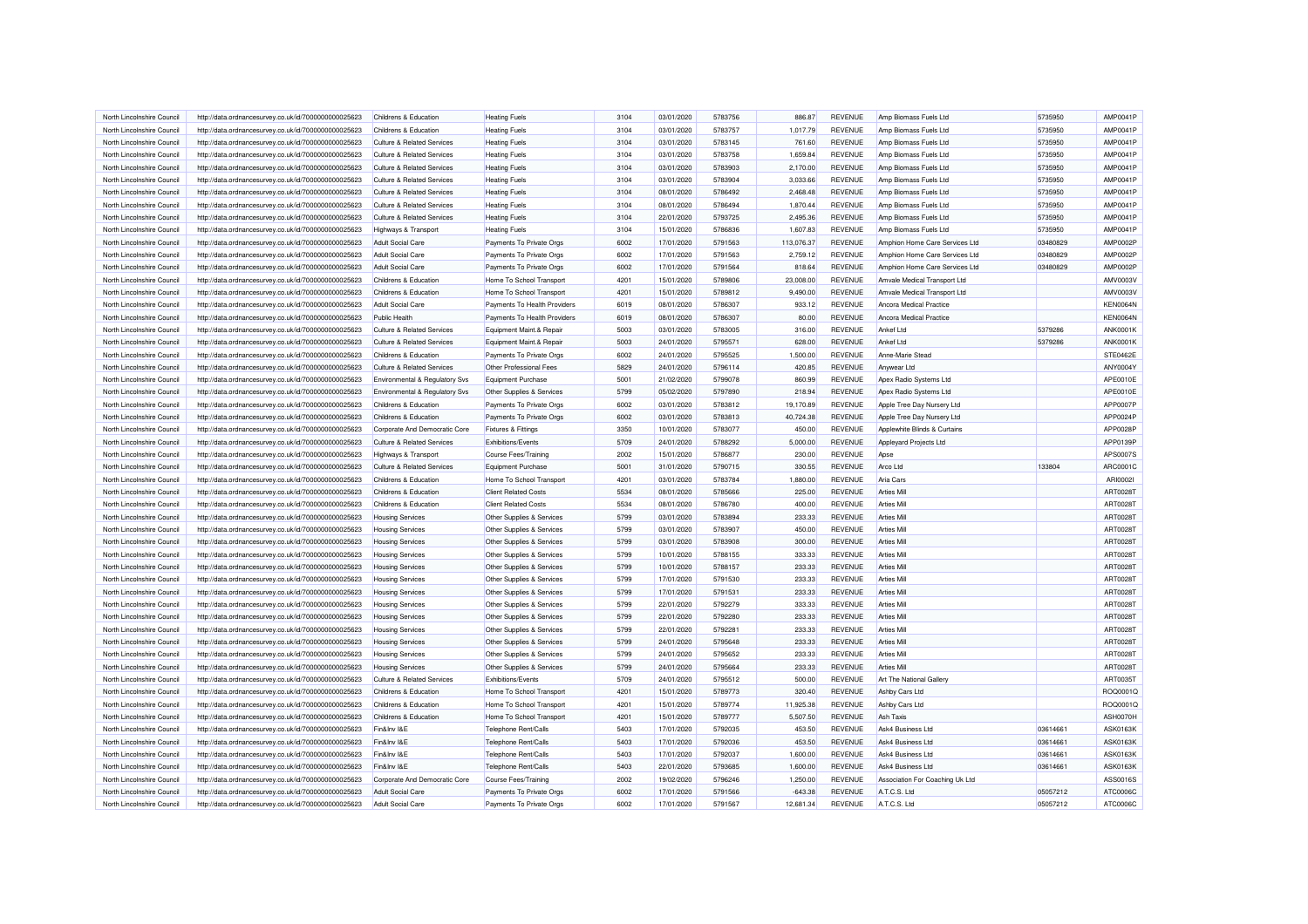| North Lincolnshire Council | http://data.ordnancesurvey.co.uk/id/7000000000025623 | Adult Social Care                     | Payments To Private Orgs       | 6002 | 17/01/2020 | 5791567 | 33,831.95 | <b>REVENUE</b> | A.T.C.S. Ltd                           | 05057212 | ATC0006C        |
|----------------------------|------------------------------------------------------|---------------------------------------|--------------------------------|------|------------|---------|-----------|----------------|----------------------------------------|----------|-----------------|
| North Lincolnshire Council | http://data.ordnancesurvey.co.uk/id/7000000000025623 | <b>Adult Social Care</b>              | Payments To Private Orgs       | 6002 | 17/01/2020 | 5791568 | 9,329.40  | <b>REVENUE</b> | Autism Plus Accounts                   |          | AUT0004T        |
| North Lincolnshire Council | http://data.ordnancesurvey.co.uk/id/7000000000025623 | Childrens & Education                 | It Hardware - Purchase         | 5050 | 29/01/2020 | 5797779 | 10,744.35 | <b>REVENUE</b> | Av Partsmaster Ltd                     | 5642730  | AVP0003P        |
| North Lincolnshire Council | http://data.ordnancesurvey.co.uk/id/7000000000025623 | Childrens & Education                 | It Hardware - Purchase         | 5050 | 29/01/2020 | 5797780 | 5,100.00  | <b>REVENUE</b> | Av Partsmaster Ltd                     | 5642730  | AVP0003P        |
| North Lincolnshire Council | http://data.ordnancesurvey.co.uk/id/7000000000025623 | Childrens & Education                 | It Hardware - Purchase         | 5050 | 31/01/2020 | 5789683 | 231.00    | <b>REVENUE</b> | Av Partsmaster Ltd                     | 5642730  | AVP0003P        |
| North Lincolnshire Council | http://data.ordnancesurvey.co.uk/id/7000000000025623 | Childrens & Education                 | It Software-Maintenance        | 5053 | 29/01/2020 | 5797779 | 287.00    | <b>REVENUE</b> | Av Partsmaster Ltd                     | 5642730  | AVP0003P        |
| North Lincolnshire Counci  | http://data.ordnancesurvey.co.uk/id/7000000000025623 | Childrens & Education                 | Home To School Transport       | 4201 | 15/01/2020 | 5789778 | 420.00    | <b>REVENUE</b> | Axholme Taxis                          |          | GLE0073E        |
| North Lincolnshire Council | http://data.ordnancesurvey.co.uk/id/7000000000025623 | Childrens & Education                 | Home To School Transport       | 4201 | 15/01/2020 | 5789780 | 428.40    | <b>REVENUE</b> | Axholme Taxis                          |          | GLE0073E        |
| North Lincolnshire Council | http://data.ordnancesurvey.co.uk/id/7000000000025623 | Childrens & Education                 | Home To School Transport       | 4201 | 15/01/2020 | 5789781 | 280.00    | <b>REVENUE</b> | <b>Axholme Taxis</b>                   |          | GLE0073E        |
| North Lincolnshire Council | http://data.ordnancesurvey.co.uk/id/7000000000025623 | Childrens & Education                 | Home To School Transport       | 4201 | 15/01/2020 | 5789782 | 607.50    | <b>REVENUE</b> | <b>Axholme Taxis</b>                   |          | GLE0073E        |
| North Lincolnshire Council | http://data.ordnancesurvey.co.uk/id/7000000000025623 | Fin&Inv I&E                           | Other Vehicle Costs            | 4005 | 10/01/2020 | 5784302 | 663.24    | <b>REVENUE</b> | B A Bush & Sons Ltd                    |          | <b>BUS0283S</b> |
| North Lincolnshire Council | http://data.ordnancesurvey.co.uk/id/7000000000025623 | Fin&Inv I&E                           | Other Vehicle Costs            | 4005 | 10/01/2020 | 5784303 | 266.16    | <b>REVENUE</b> | B A Bush & Sons Ltd                    |          | <b>BUS0283S</b> |
| North Lincolnshire Counci  | http://data.ordnancesurvey.co.uk/id/7000000000025623 | Fin&Inv I&F                           | Other Vehicle Costs            | 4005 | 05/02/2020 | 5792079 | 259.72    | <b>REVENUE</b> | B A Bush & Sons Ltd                    |          | <b>BUS0283S</b> |
| North Lincolnshire Council | http://data.ordnancesurvey.co.uk/id/7000000000025623 | Fin&Inv I&E                           | Other Vehicle Costs            | 4005 | 05/02/2020 | 5792086 | 227.00    | REVENUE        | B A Bush & Sons Ltd                    |          | <b>BUS0283S</b> |
| North Lincolnshire Council | http://data.ordnancesurvey.co.uk/id/7000000000025623 | Fin&Inv I&E                           | Other Vehicle Costs            | 4005 | 05/02/2020 | 5792088 | 209.24    | <b>REVENUE</b> | B A Bush & Sons Ltd                    |          | <b>BUS0283S</b> |
| North Lincolnshire Council | http://data.ordnancesurvey.co.uk/id/7000000000025623 | <b>Planning Services</b>              | Other Supplies & Services      | 5799 | 17/01/2020 | 5791857 | 211.00    | <b>REVENUE</b> | <b>Balloons Galore</b>                 |          | <b>BAL0076L</b> |
| North Lincolnshire Council | http://data.ordnancesurvey.co.uk/id/7000000000025623 | Childrens & Education                 | Payments To Private Orgs       | 6002 | 10/01/2020 | 5782953 | 300.00    | <b>REVENUE</b> | <b>Ballpool Heaven</b>                 |          | FRO0043O        |
| North Lincolnshire Council | http://data.ordnancesurvey.co.uk/id/7000000000025623 | <b>Adult Social Care</b>              | Pay - Agency                   | 0131 | 15/01/2020 | 5783073 | 2,800.00  | <b>REVENUE</b> | <b>Baltimore Consulting Ltd</b>        | 08387222 | <b>BAL0083L</b> |
| North Lincolnshire Council | http://data.ordnancesurvey.co.uk/id/7000000000025623 | Adult Social Care                     | Pay - Agency                   | 0131 | 17/01/2020 | 5784039 | 700.00    | <b>REVENUE</b> | <b>Baltimore Consulting Ltd</b>        | 08387222 | <b>BAL0083L</b> |
| North Lincolnshire Council | http://data.ordnancesurvey.co.uk/id/7000000000025623 | <b>Adult Social Care</b>              | Pay - Agency                   | 0131 | 31/01/2020 | 5790437 | 700.00    | <b>REVENUE</b> | <b>Baltimore Consulting Ltd</b>        | 08387222 | <b>BAL0083L</b> |
| North Lincolnshire Council | http://data.ordnancesurvey.co.uk/id/7000000000025623 | Highways & Transport                  | It Software-Purchase           | 5051 | 29/01/2020 | 5792050 | 8,500.00  | <b>REVENUE</b> | Barbour Logic Ltd                      |          | <b>BAR0107F</b> |
| North Lincolnshire Council | http://data.ordnancesurvey.co.uk/id/7000000000025623 | Childrens & Education                 | <b>Client Related Costs</b>    | 5534 | 24/01/2020 | 5796242 | 312.00    | <b>REVENUE</b> | Barton Child Centre Out Of School Club |          | <b>BAR0574F</b> |
| North Lincolnshire Council | http://data.ordnancesurvey.co.uk/id/7000000000025623 | Childrens & Education                 | <b>Client Transport Costs</b>  | 6092 | 17/01/2020 | 5792051 | 12,036.60 | <b>REVENUE</b> | <b>Barton Tt Taxis Ltd</b>             | 07405760 | <b>BAR0888F</b> |
| North Lincolnshire Council | http://data.ordnancesurvey.co.uk/id/7000000000025623 | Childrens & Education                 | Home To School Transport       | 4201 | 15/01/2020 | 5789763 | 560.00    | <b>REVENUE</b> | <b>Barton Tt Taxis Ltd</b>             | 07405760 | <b>BAR0888F</b> |
| North Lincolnshire Council | http://data.ordnancesurvey.co.uk/id/7000000000025623 | Childrens & Education                 | Home To School Transport       | 4201 | 15/01/2020 | 5789764 | 224.00    | <b>REVENUE</b> | Barton Tt Taxis Ltd                    | 07405760 | <b>BAR0888R</b> |
| North Lincolnshire Council | http://data.ordnancesurvey.co.uk/id/7000000000025623 | Childrens & Education                 | Home To School Transport       | 4201 | 15/01/2020 | 5789766 | 576.00    | <b>REVENUE</b> | <b>Barton Tt Taxis Ltd</b>             | 07405760 | <b>BAR0888F</b> |
| North Lincolnshire Council | http://data.ordnancesurvey.co.uk/id/7000000000025623 | <b>Culture &amp; Related Services</b> | Exhibitions/Events             | 5709 | 10/01/2020 | 5788403 | 24,566.60 | <b>REVENUE</b> | <b>Bb-Interpretive Products Ltd</b>    |          | <b>BLA0262A</b> |
| North Lincolnshire Council | http://data.ordnancesurvey.co.uk/id/7000000000025623 | Childrens & Education                 | Cleaning Costs/ Materials      | 3301 | 07/02/2020 | 5797551 | 223.75    | <b>REVENUE</b> | <b>Beaucare Medical</b>                |          | <b>BEA0124A</b> |
| North Lincolnshire Council | http://data.ordnancesurvey.co.uk/id/7000000000025623 | Childrens & Education                 | <b>Client Related Costs</b>    | 5534 | 29/01/2020 | 5796911 | 295.20    | <b>REVENUE</b> | Beginnings Day Care Ltd                |          | <b>BEG0025G</b> |
| North Lincolnshire Council | http://data.ordnancesurvey.co.uk/id/7000000000025623 | <b>Adult Social Care Capital</b>      | Other Costs                    | A085 | 17/01/2020 | 5791976 | 1,244.95  | CAPITAL        | Benmor Medical (Uk) Ltd                |          | <b>BEN0294N</b> |
| North Lincolnshire Council | http://data.ordnancesurvey.co.uk/id/7000000000025623 | Corporate And Democratic Core         | Other Supplies & Services      | 5799 | 08/01/2020 | 5784633 | 247.27    | <b>REVENUE</b> | Berendsen Uk Ltd                       | 00228604 | SPR0001F        |
| North Lincolnshire Council | http://data.ordnancesurvey.co.uk/id/7000000000025623 | Culture & Related Services            | Books (Libraries+Schools Only) | 5005 | 03/01/2020 | 5782927 | 290.46    | <b>REVENUE</b> | Bertram Group                          | 6849888  | BER0090F        |
| North Lincolnshire Council | http://data.ordnancesurvey.co.uk/id/7000000000025623 | <b>Culture &amp; Related Services</b> | Books (Libraries+Schools Only) | 5005 | 24/01/2020 | 5789865 | 254.55    | <b>REVENUE</b> | <b>Bertram Group</b>                   | 6849888  | BER0090F        |
| North Lincolnshire Council | http://data.ordnancesurvey.co.uk/id/7000000000025623 | <b>Planning Services</b>              | Other Supplies & Services      | 5799 | 10/01/2020 | 5788335 | 1.966.10  | <b>REVENUE</b> | Bevan Brittan Llo Client Account       |          | <b>BEV0120V</b> |
| North Lincolnshire Council | http://data.ordnancesurvey.co.uk/id/7000000000025623 | Environmental & Regulatory Svs        | Payments To Private Orgs       | 6002 | 24/01/2020 | 5790124 | 575.23    | <b>REVENUE</b> | <b>Biffa Waste Services Plc</b>        | 00946107 | BIF0005F        |
| North Lincolnshire Council | http://data.ordnancesurvey.co.uk/id/7000000000025623 | Environmental & Regulatory Svs        | Payments To Private Orgs       | 6002 | 24/01/2020 | 5790426 | 4,023.76  | <b>REVENUE</b> | <b>Biowise Ltd</b>                     | 04305295 | <b>BIO0014O</b> |
| North Lincolnshire Council | http://data.ordnancesurvey.co.uk/id/7000000000025623 | Environmental & Regulatory Svs        | Payments To Private Orgs       | 6002 | 24/01/2020 | 5790427 | 5,195.74  | <b>REVENUE</b> | <b>Biowise Ltd</b>                     | 04305295 | <b>BIO0014O</b> |
| North Lincolnshire Council | http://data.ordnancesurvey.co.uk/id/7000000000025623 | Environmental & Regulatory Svs        | Payments To Private Orgs       | 6002 | 24/01/2020 | 5793648 | 11,114.32 | <b>REVENUE</b> | <b>Biowise Ltd</b>                     | 04305295 | <b>BIO0014O</b> |
| North Lincolnshire Council | http://data.ordnancesurvey.co.uk/id/7000000000025623 | Environmental & Regulatory Svs        | Repair & Maintenance Costs     | 3000 | 03/01/2020 | 5783042 | 420.00    | <b>REVENUE</b> | Birkdale Manufacturing Group Ltd       |          | <b>BIR0003R</b> |
| North Lincolnshire Council | http://data.ordnancesurvey.co.uk/id/7000000000025623 | Childrens & Education                 | Home To School Transport       | 4201 | 15/01/2020 | 5789800 | 2.308.35  | <b>REVENUE</b> | <b>Black &amp; White Coaches</b>       |          | <b>BLA0209A</b> |
| North Lincolnshire Council | http://data.ordnancesurvey.co.uk/id/7000000000025623 | Childrens & Education                 | Home To School Transport       | 4201 | 15/01/2020 | 5789802 | 2,249.85  | REVENUE        | <b>Black &amp; White Coaches</b>       |          | <b>BLA0209A</b> |
| North Lincolnshire Council | http://data.ordnancesurvey.co.uk/id/7000000000025623 | Childrens & Education                 | Home To School Transport       | 4201 | 15/01/2020 | 5789804 | 3,300.00  | <b>REVENUE</b> | <b>Black &amp; White Coaches</b>       |          | <b>BLA0209A</b> |
| North Lincolnshire Council | http://data.ordnancesurvey.co.uk/id/7000000000025623 | Culture & Related Services            | Passenger Transport            | 6011 | 03/01/2020 | 5783893 | 686.00    | <b>REVENUE</b> | <b>Black &amp; White Coaches</b>       |          | <b>BLA0209A</b> |
| North Lincolnshire Council | http://data.ordnancesurvey.co.uk/id/7000000000025623 | Highways & Transport                  | Passenger Transport            | 6011 | 03/01/2020 | 5783879 | 3,520.20  | <b>REVENUE</b> | <b>Black &amp; White Coaches</b>       |          | <b>BLA0209A</b> |
| North Lincolnshire Council | http://data.ordnancesurvey.co.uk/id/7000000000025623 | Highways & Transport                  | Passenger Transport            | 6011 | 17/01/2020 | 5791640 | 2,518.00  | <b>REVENUE</b> | <b>Black &amp; White Coaches</b>       |          | <b>BLA0209A</b> |
| North Lincolnshire Council | http://data.ordnancesurvey.co.uk/id/7000000000025623 | <b>Highways &amp; Transport</b>       | Passenger Transport            | 6011 | 17/01/2020 | 5791643 | 3,971.00  | <b>REVENUE</b> | <b>Black &amp; White Coaches</b>       |          | <b>BLA0209A</b> |
| North Lincolnshire Council | http://data.ordnancesurvey.co.uk/id/7000000000025623 | Culture & Related Services            | Other Supplies & Services      | 5799 | 29/01/2020 | 5798557 | 318.20    | REVENUE        | <b>Bliss Distribution Ltd</b>          | 05804422 | DRA0038A        |
| North Lincolnshire Council | http://data.ordnancesurvey.co.uk/id/7000000000025623 | Culture & Related Services            | Other Supplies & Services      | 5799 | 29/01/2020 | 5798564 | 242.00    | <b>REVENUE</b> | <b>Bliss Distribution Ltd</b>          | 05804422 | DRA0038/        |
| North Lincolnshire Council | http://data.ordnancesurvey.co.uk/id/7000000000025623 | Culture, Env, Reg & Planning Cap      | Other Costs                    | A085 | 15/01/2020 | 5789311 | 631.60    | CAPITAL        | <b>Blush Venue Decor</b>               |          | <b>BLU0047U</b> |
| North Lincolnshire Council | http://data.ordnancesurvey.co.uk/id/7000000000025623 | Environmental & Regulatory Svs        | Equipment Maint.& Repair       | 5003 | 15/01/2020 | 5788225 | 1,264.00  | <b>REVENUE</b> | <b>Bold Communications Ltd</b>         |          | <b>BOL0037L</b> |
| North Lincolnshire Council | http://data.ordnancesurvey.co.uk/id/7000000000025623 | Childrens & Education                 | Equipment Purchase             | 5001 | 10/01/2020 | 5788350 | 325.00    | <b>REVENUE</b> | <b>Brigg Beds</b>                      |          | <b>BRI05691</b> |
| North Lincolnshire Council | http://data.ordnancesurvey.co.uk/id/7000000000025623 | Environmental & Regulatory Svs        | <b>Telephone Rent/Calls</b>    | 5403 | 24/01/2020 | 5794802 | 269.62    | <b>REVENUE</b> | <b>British Telecom Plc</b>             | 1800000  | <b>BRI00201</b> |
| North Lincolnshire Council | http://data.ordnancesurvey.co.uk/id/7000000000025623 | <b>Adult Social Care</b>              | Repair & Maintenance Costs     | 3000 | 08/01/2020 | 5786850 | 163.75    | <b>REVENUE</b> | Brook & Mayo Ltd                       | 4625674  | <b>BRO0686O</b> |
| North Lincolnshire Council | http://data.ordnancesurvey.co.uk/id/7000000000025623 | Childrens & Education                 | Equipment Maint.& Repair       | 5003 | 22/01/2020 | 5793553 | 100.00    | <b>REVENUE</b> | Brook & Mayo Ltd                       | 4625674  | <b>BRO06860</b> |
| North Lincolnshire Council | http://data.ordnancesurvey.co.uk/id/7000000000025623 | Childrens & Education                 | Repair & Maintenance Costs     | 3000 | 08/01/2020 | 5786850 | 84.13     | REVENUE        | Brook & Mayo Ltd                       | 4625674  | <b>BRO0686O</b> |
| North Lincolnshire Council | http://data.ordnancesurvey.co.uk/id/7000000000025623 | Childrens & Education                 | Repair & Maintenance Costs     | 3000 | 22/01/2020 | 5793553 | 113.85    | <b>REVENUE</b> | Brook & Mayo Ltd                       | 4625674  | BRO0686O        |
|                            |                                                      |                                       |                                |      |            |         |           |                |                                        |          |                 |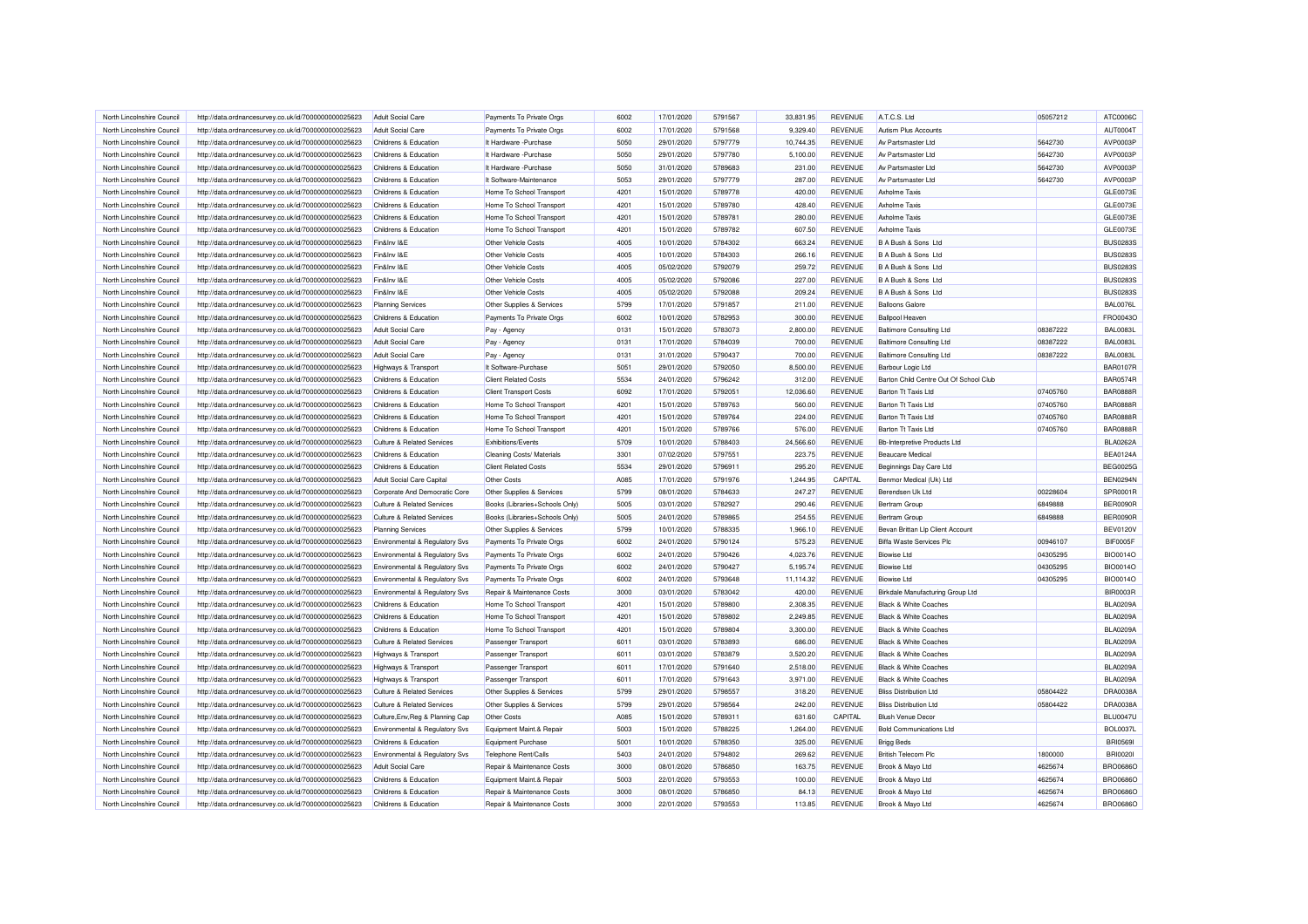| North Lincolnshire Council | http://data.ordnancesurvey.co.uk/id/7000000000025623 | Culture & Related Services            | Equipment Maint.& Repair      | 5003 | 17/01/2020 | 5789883 | 87.25          | <b>REVENUE</b> | Brook & Mayo Ltd                | 4625674  | <b>BRO0686O</b> |
|----------------------------|------------------------------------------------------|---------------------------------------|-------------------------------|------|------------|---------|----------------|----------------|---------------------------------|----------|-----------------|
| North Lincolnshire Council | http://data.ordnancesurvey.co.uk/id/7000000000025623 | Culture & Related Services            | Repair & Maintenance Costs    | 3000 | 08/01/2020 | 5786850 | 1,957.10       | <b>REVENUE</b> | Brook & Mayo Ltd                | 4625674  | <b>BRO0686O</b> |
| North Lincolnshire Counci  | http://data.ordnancesurvey.co.uk/id/7000000000025623 | Culture & Related Services            | Repair & Maintenance Costs    | 3000 | 17/01/2020 | 5789883 | 2,467.93       | <b>REVENUE</b> | Brook & Mayo Ltd                | 4625674  | <b>BRO0686O</b> |
| North Lincolnshire Council | http://data.ordnancesurvey.co.uk/id/7000000000025623 | Environmental & Regulatory Svs        | Repair & Maintenance Costs    | 3000 | 08/01/2020 | 5783039 | 504.45         | <b>REVENUE</b> | Brook & Mayo Ltd                | 4625674  | <b>BRO0686O</b> |
| North Lincolnshire Council | http://data.ordnancesurvey.co.uk/id/7000000000025623 | Environmental & Regulatory Svs        | Repair & Maintenance Costs    | 3000 | 15/01/2020 | 5789721 | 736.26         | <b>REVENUE</b> | Brook & Mayo Ltd                | 4625674  | <b>BRO0686O</b> |
| North Lincolnshire Council | http://data.ordnancesurvey.co.uk/id/7000000000025623 | Environmental & Regulatory Svs        | Repair & Maintenance Costs    | 3000 | 15/01/2020 | 5789722 | 793.21         | <b>REVENUE</b> | Brook & Mayo Ltd                | 4625674  | <b>BRO06860</b> |
| North Lincolnshire Council | http://data.ordnancesurvey.co.uk/id/7000000000025623 | Environmental & Regulatory Svs        | Repair & Maintenance Costs    | 3000 | 15/01/2020 | 5789729 | 562.72         | <b>REVENUE</b> | Brook & Mayo Ltd                | 4625674  | <b>BRO0686O</b> |
| North Lincolnshire Council | http://data.ordnancesurvey.co.uk/id/7000000000025623 | Environmental & Regulatory Sys        | Repair & Maintenance Costs    | 3000 | 17/01/2020 | 5789883 | 649.75         | <b>REVENUE</b> | Brook & Mayo Ltd                | 4625674  | <b>BRO0686O</b> |
| North Lincolnshire Council | http://data.ordnancesurvey.co.uk/id/7000000000025623 | Environmental & Regulatory Svs        | Repair & Maintenance Costs    | 3000 | 31/01/2020 | 5798959 | 1,218.84       | <b>REVENUE</b> | Brook & Mayo Ltd                | 4625674  | <b>BRO0686O</b> |
| North Lincolnshire Council | http://data.ordnancesurvey.co.uk/id/7000000000025623 | Environmental & Regulatory Svs        | Repair & Maintenance Costs    | 3000 | 31/01/2020 | 5798960 | 1,470.44       | <b>REVENUE</b> | Brook & Mayo Ltd                | 4625674  | <b>BRO0686O</b> |
| North Lincolnshire Counci  | http://data.ordnancesurvey.co.uk/id/7000000000025623 | N Lincs Gf Balance Sheet              | Insurance-Combined Liability  | L493 | 29/01/2020 | 5797834 | $\overline{0}$ | CAPITAL        | Browne Jacobson Llp             |          | <b>BRO0050O</b> |
| North Lincolnshire Counci  | http://data.ordnancesurvey.co.uk/id/7000000000025623 | Highways & Transport                  | <b>Equipment Purchase</b>     | 5001 | 08/01/2020 | 5781198 | 1,780.00       | REVENUE        | Broxap Ltd                      |          | <b>BRO0359C</b> |
| North Lincolnshire Council | http://data.ordnancesurvey.co.uk/id/7000000000025623 | Culture & Related Services            | Other Supplies & Services     | 5799 | 15/01/2020 | 5789831 | 400.00         | <b>REVENUE</b> | <b>Btcv Enterprises Ltd</b>     |          | <b>BTC0013C</b> |
| North Lincolnshire Council | http://data.ordnancesurvey.co.uk/id/7000000000025623 | Childrens & Education                 | Telephone Rent/Calls          | 5403 | 10/01/2020 | 5788298 | 224.03         | REVENUE        | <b>Bt Payment Services Ltd</b>  | 1800000  | BRI0210I        |
| North Lincolnshire Council | http://data.ordnancesurvey.co.uk/id/7000000000025623 | Environmental & Regulatory Svs        | <b>Telephone Rent/Calls</b>   | 5403 | 10/01/2020 | 5788244 | 2,194.04       | <b>REVENUE</b> | <b>Bt Redcare-Remote Vision</b> | 1800000  | BTR0004R        |
| North Lincolnshire Council | http://data.ordnancesurvey.co.uk/id/7000000000025623 | Environmental & Regulatory Svs        | <b>Telephone Rent/Calls</b>   | 5403 | 17/01/2020 | 5792229 | 6,488.55       | <b>REVENUE</b> | <b>Bt Redcare-Remote Vision</b> | 1800000  | BTR0004R        |
| North Lincolnshire Council | http://data.ordnancesurvey.co.uk/id/7000000000025623 | Highways & Transport                  | <b>Equipment Purchase</b>     | 5001 | 22/01/2020 | 5774191 | 739.85         | <b>REVENUE</b> | Builders' Merchant Company Ltd  | 5256255  | <b>HAR0019F</b> |
| North Lincolnshire Council | http://data.ordnancesurvey.co.uk/id/7000000000025623 | Culture & Related Services            | Equipment Maint.& Repair      | 5003 | 08/01/2020 | 5786619 | 1,333.63       | <b>REVENUE</b> | <b>Burdens Group Ltd</b>        |          | <b>BUR0253F</b> |
| North Lincolnshire Council | http://data.ordnancesurvey.co.uk/id/7000000000025623 | <b>Adult Social Care</b>              | Equipment Maint.& Repair      | 5003 | 03/01/2020 | 5782038 | 230.00         | <b>REVENUE</b> | Calandine Lifts Ltd             | 5541807  | <b>CAL0008L</b> |
|                            |                                                      |                                       |                               |      |            |         |                |                |                                 |          |                 |
| North Lincolnshire Council | http://data.ordnancesurvey.co.uk/id/7000000000025623 | Adult Social Care                     | <b>Equipment Purchase</b>     | 5001 | 31/01/2020 | 5798969 | 2,586.15       | <b>REVENUE</b> | Calandine Lifts Ltd             | 5541807  | <b>CAL0008L</b> |
| North Lincolnshire Counci  | http://data.ordnancesurvey.co.uk/id/7000000000025623 | Central Services To Public            | Repair & Maintenance Costs    | 3000 | 03/01/2020 | 5782038 |                | <b>REVENUE</b> | Calandine Lifts Ltd             | 5541807  | <b>CAL0008L</b> |
| North Lincolnshire Council | http://data.ordnancesurvey.co.uk/id/7000000000025623 | Culture & Related Services            | <b>Equipment Purchase</b>     | 5001 | 31/01/2020 | 5798970 | 3,397.00       | <b>REVENUE</b> | Calandine Lifts Ltd             | 5541807  | <b>CAL0008L</b> |
| North Lincolnshire Council | http://data.ordnancesurvey.co.uk/id/7000000000025623 | Culture & Related Services            | Repair & Maintenance Costs    | 3000 | 03/01/2020 | 5783038 | 358.00         | <b>REVENUE</b> | Calandine Lifts Ltd             | 5541807  | <b>CAL0008L</b> |
| North Lincolnshire Council | http://data.ordnancesurvey.co.uk/id/7000000000025623 | Culture & Related Services            | Repair & Maintenance Costs    | 3000 | 31/01/2020 | 5798971 | 635.00         | <b>REVENUE</b> | Calandine Lifts Ltd             | 5541807  | <b>CAL0008L</b> |
| North Lincolnshire Council | http://data.ordnancesurvey.co.uk/id/7000000000025623 | <b>Culture &amp; Related Services</b> | Gas                           | 3101 | 08/01/2020 | 5786591 | 1,083.25       | <b>REVENUE</b> | Calor Gas Ltd                   | 303703   | CAL0063L        |
| North Lincolnshire Council | http://data.ordnancesurvey.co.uk/id/7000000000025623 | <b>Adult Social Care</b>              | Payments To Health Providers  | 6019 | 08/01/2020 | 5786306 | 640.59         | REVENUE        | Cambridge Avenue Medical Centre |          | CAM0007M        |
| North Lincolnshire Council | http://data.ordnancesurvey.co.uk/id/7000000000025623 | <b>Public Health</b>                  | Payments To Health Providers  | 6019 | 08/01/2020 | 5786306 | 170.00         | <b>REVENUE</b> | Cambridge Avenue Medical Centre |          | CAM0007M        |
| North Lincolnshire Council | http://data.ordnancesurvey.co.uk/id/7000000000025623 | Corporate And Democratic Core         | Recruitment Costs And Dbs     | 2004 | 05/02/2020 | 5791484 | 229.50         | <b>REVENUE</b> | Cantium Business Solutions Ltd  | 11242115 | CAN0085N        |
| North Lincolnshire Council | http://data.ordnancesurvey.co.uk/id/7000000000025623 | Corporate And Democratic Core         | Gen Office Exp (Incl Postage) | 5603 | 15/01/2020 | 5789890 | 1,608.37       | <b>REVENUE</b> | Capita Business Services Ltd    | 2299747  | CAP0021F        |
| North Lincolnshire Counci  | http://data.ordnancesurvey.co.uk/id/7000000000025623 | Adult Social Care                     | Payments To Private Orgs      | 6002 | 17/01/2020 | 5791570 | 783.50         | <b>REVENUE</b> | Care Plus Care Ltd              |          | CAR0337R        |
| North Lincolnshire Council | http://data.ordnancesurvey.co.uk/id/7000000000025623 | <b>Adult Social Care</b>              | Payments To Private Orgs      | 6002 | 16/01/2020 | 5791586 | 320.00         | <b>REVENUE</b> | Care Plus Care Uk Ltd           |          | ISF0002F        |
| North Lincolnshire Council | http://data.ordnancesurvey.co.uk/id/7000000000025623 | <b>Adult Social Care</b>              | Payments To Private Orgs      | 6002 | 17/01/2020 | 5791571 | 960.00         | <b>REVENUE</b> | Care Plus Care (Uk) Ltd (Isle)  |          | CAR0542R        |
| North Lincolnshire Council | http://data.ordnancesurvey.co.uk/id/7000000000025623 | <b>Adult Social Care</b>              | Payments To Private Orgs      | 6002 | 29/01/2020 | 5797815 | 464.00         | <b>REVENUE</b> | Care Plus Group                 | 31272R   | CAR0264F        |
| North Lincolnshire Council | http://data.ordnancesurvey.co.uk/id/7000000000025623 | <b>Adult Social Care</b>              | Payments To Private Orgs      | 6002 | 16/01/2020 | 5791587 | 2,387.00       | <b>REVENUE</b> | Carers' Support Centre          |          | ISF0003F        |
| North Lincolnshire Council | http://data.ordnancesurvey.co.uk/id/7000000000025623 | <b>Adult Social Care</b>              | Payments To Private Orgs      | 6002 | 17/01/2020 | 5791569 | 2,508.00       | <b>REVENUE</b> | Carers' Support Centre          |          | CAR0131F        |
| North Lincolnshire Council | http://data.ordnancesurvey.co.uk/id/7000000000025623 | <b>Adult Social Care</b>              | Payments To Private Orgs      | 6002 | 29/01/2020 | 5798329 | 103,331.39     | <b>REVENUE</b> | Carers' Support Centre          |          | CAR0131F        |
| North Lincolnshire Council | http://data.ordnancesurvey.co.uk/id/7000000000025623 | <b>Adult Social Care</b>              | Payments To Voluntary Orgs    | 6001 | 31/01/2020 | 5799002 | 754.51         | <b>REVENUE</b> | Carers' Support Centre          |          | ISF0003F        |
| North Lincolnshire Council | http://data.ordnancesurvey.co.uk/id/7000000000025623 | Culture & Related Services            | <b>Heating Fuels</b>          | 3104 | 08/01/2020 | 5786613 | 1,671.21       | <b>REVENUE</b> | <b>Carlton Fuels</b>            | 04168225 | CAR0127F        |
| North Lincolnshire Council | http://data.ordnancesurvey.co.uk/id/7000000000025623 | Culture & Related Services            | <b>Heating Fuels</b>          | 3104 | 10/01/2020 | 5786549 | 1,076.20       | REVENUE        | <b>Carlton Fuels</b>            | 04168225 | CAR0127F        |
| North Lincolnshire Council | http://data.ordnancesurvey.co.uk/id/7000000000025623 | <b>Culture &amp; Related Services</b> | <b>Heating Fuels</b>          | 3104 | 10/01/2020 | 5786567 | 243.24         | <b>REVENUE</b> | <b>Carlton Fuels</b>            | 04168225 | CAR0127R        |
| North Lincolnshire Council | http://data.ordnancesurvey.co.uk/id/7000000000025623 | Environmental & Regulatory Svs        | Fuel                          | 4001 | 10/01/2020 | 5783065 | 1,614.30       | <b>REVENUE</b> | <b>Carlton Fuels</b>            | 04168225 | CAR0127R        |
| North Lincolnshire Council | http://data.ordnancesurvey.co.uk/id/7000000000025623 | Environmental & Regulatory Svs        | Fuel                          | 4001 | 12/02/2020 | 5794846 | 1,706.70       | <b>REVENUE</b> | <b>Carlton Fuels</b>            | 04168225 | <b>CAR0127F</b> |
| North Lincolnshire Council | http://data.ordnancesurvey.co.uk/id/7000000000025623 | Fin&Inv I&F                           | Fuel                          | 4001 | 15/01/2020 | 5789947 | 35,556.50      | <b>REVENUE</b> | <b>Carlton Fuels</b>            | 04168225 | <b>CAR0127R</b> |
| North Lincolnshire Council | http://data.ordnancesurvey.co.uk/id/7000000000025623 | Childrens & Education                 | Payments To Private Orgs      | 6002 | 24/01/2020 | 5795526 | 2,600.00       | REVENUE        | Caroline Taylor                 |          | TAY0213Y        |
| North Lincolnshire Council | http://data.ordnancesurvey.co.uk/id/7000000000025623 | Childrens & Education                 | Payments To Private Orgs      | 6002 | 17/01/2020 | 5791991 | 10,500.10      | <b>REVENUE</b> | Castles Education Llp           | OC415116 | CAS0042S        |
| North Lincolnshire Council | http://data.ordnancesurvey.co.uk/id/7000000000025623 | Childrens & Education                 | Payments To Private Orgs      | 6002 | 17/01/2020 | 5791992 | 10,500.10      | <b>REVENUE</b> | Castles Education Llp           | OC415116 | CAS0042S        |
| North Lincolnshire Council | http://data.ordnancesurvey.co.uk/id/7000000000025623 | Adult Social Care                     | Water (Meter/Rate) & Sewerage | 3221 | 24/01/2020 | 5796449 | $-1,702.95$    | REVENUE        | Castle Water Ltd                | SC475583 | CAS0200S        |
| North Lincolnshire Counci  | http://data.ordnancesurvey.co.uk/id/7000000000025623 | Childrens & Education                 | Water (Meter/Rate) & Sewerage | 3221 | 24/01/2020 | 5796341 | 319.09         | <b>REVENUE</b> | Castle Water Ltd                | SC475583 | CAS0200S        |
| North Lincolnshire Council | http://data.ordnancesurvey.co.uk/id/7000000000025623 | Childrens & Education                 | Water (Meter/Rate) & Sewerage | 3221 | 24/01/2020 | 5796367 | 287.22         | REVENUE        | Castle Water Ltd                | SC475583 | CAS0200S        |
| North Lincolnshire Council | http://data.ordnancesurvey.co.uk/id/7000000000025623 | Childrens & Education                 | Water (Meter/Rate) & Sewerage | 3221 | 24/01/2020 | 5796401 | 290.99         | <b>REVENUE</b> | Castle Water Ltd                | SC475583 | CAS0200S        |
| North Lincolnshire Council | http://data.ordnancesurvey.co.uk/id/7000000000025623 | Corporate And Democratic Core         | Water (Meter/Rate) & Sewerage | 3221 | 24/01/2020 | 5796342 | 284.44         | <b>REVENUE</b> | Castle Water Ltd                | SC475583 | <b>CAS0200S</b> |
| North Lincolnshire Council | http://data.ordnancesurvey.co.uk/id/7000000000025623 | Corporate And Democratic Core         | Water (Meter/Rate) & Sewerage | 3221 | 24/01/2020 | 5796346 | 628.79         | <b>REVENUE</b> | Castle Water Ltd                | SC475583 | CAS0200S        |
| North Lincolnshire Council | http://data.ordnancesurvey.co.uk/id/7000000000025623 | Culture & Related Services            | Water (Meter/Rate) & Sewerage | 3221 | 17/01/2020 | 5782882 | 1,014.79       | <b>REVENUE</b> | Castle Water Ltd                | SC475583 | CAS0200S        |
| North Lincolnshire Council | http://data.ordnancesurvey.co.uk/id/7000000000025623 | <b>Culture &amp; Related Services</b> | Water (Meter/Rate) & Sewerage | 3221 | 17/01/2020 | 5782892 | 569.00         | <b>REVENUE</b> | Castle Water Ltd                | SC475583 | <b>CAS0200S</b> |
| North Lincolnshire Council | http://data.ordnancesurvey.co.uk/id/7000000000025623 | Culture & Related Services            | Water (Meter/Rate) & Sewerage | 3221 | 24/01/2020 | 5796338 | 2.555.43       | <b>REVENUE</b> | Castle Water Ltd                | SC475583 | CAS0200S        |
| North Lincolnshire Council | http://data.ordnancesurvey.co.uk/id/7000000000025623 | Culture & Related Services            | Water (Meter/Rate) & Sewerage | 3221 | 24/01/2020 | 5796381 | $-607.77$      | <b>REVENUE</b> | Castle Water Ltd                | SC475583 | CAS0200S        |
|                            |                                                      |                                       |                               |      |            |         |                |                |                                 |          |                 |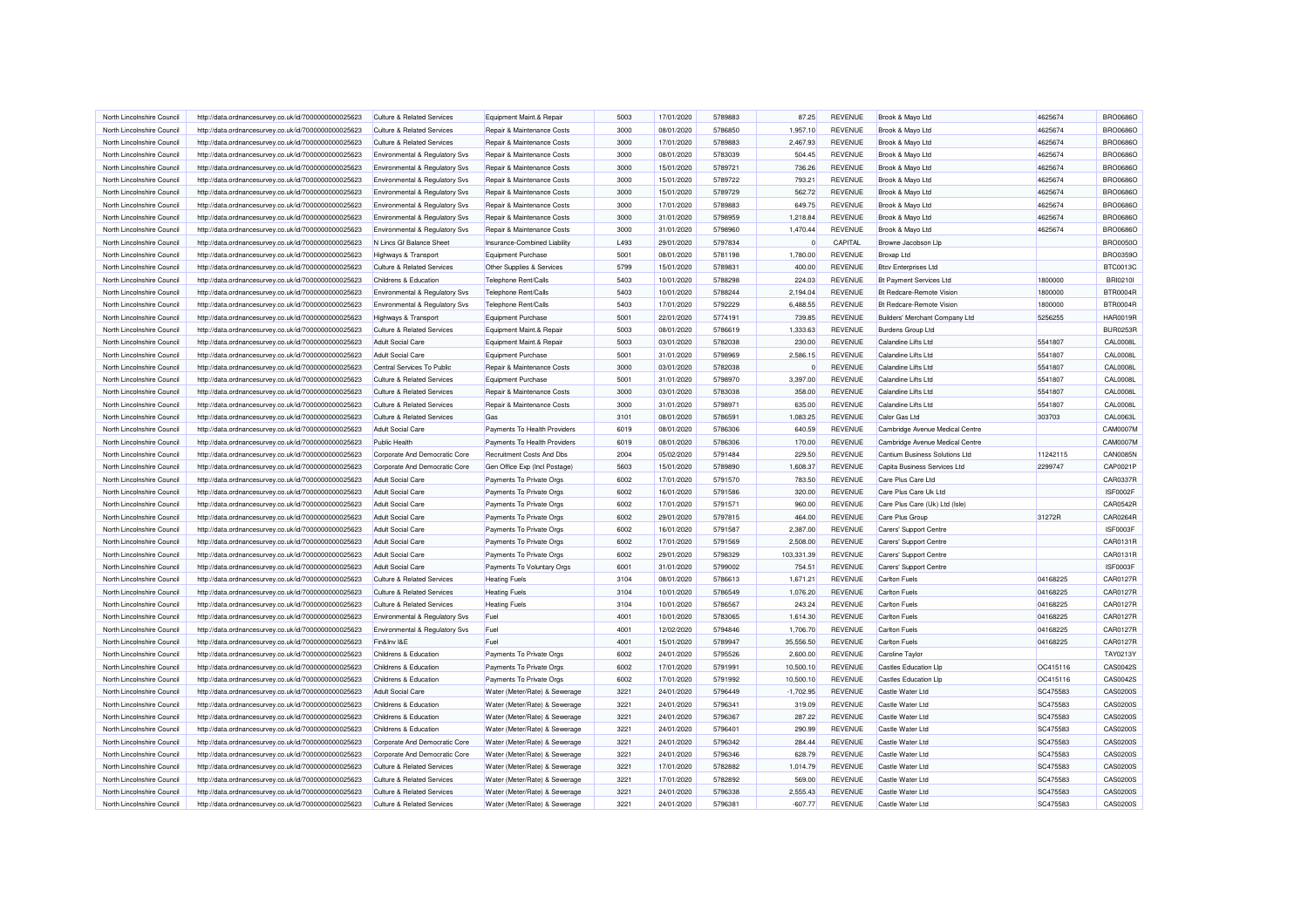| North Lincolnshire Council | http://data.ordnancesurvey.co.uk/id/7000000000025623                                                         | Culture & Related Services            | Water (Meter/Rate) & Sewerage            | 3221 | 24/01/2020 | 5796418 | 343.09         | <b>REVENUE</b> | Castle Water Ltd                     | SC475583 | CAS0200S        |
|----------------------------|--------------------------------------------------------------------------------------------------------------|---------------------------------------|------------------------------------------|------|------------|---------|----------------|----------------|--------------------------------------|----------|-----------------|
| North Lincolnshire Council | http://data.ordnancesurvey.co.uk/id/7000000000025623                                                         | Culture & Related Services            | Water (Meter/Rate) & Sewerage            | 3221 | 24/01/2020 | 5796432 | 3,311.78       | <b>REVENUE</b> | Castle Water Ltd                     | SC475583 | CAS0200S        |
| North Lincolnshire Counci  | http://data.ordnancesurvey.co.uk/id/7000000000025623                                                         | Culture & Related Services            | Water (Meter/Rate) & Sewerage            | 3221 | 24/01/2020 | 5796454 | 966.54         | <b>REVENUE</b> | Castle Water Ltd                     | SC475583 | CAS0200S        |
| North Lincolnshire Council | http://data.ordnancesurvey.co.uk/id/7000000000025623                                                         | Culture & Related Services            | Water (Meter/Rate) & Sewerage            | 3221 | 24/01/2020 | 5796457 | 333.61         | <b>REVENUE</b> | Castle Water Ltd                     | SC475583 | CAS0200S        |
| North Lincolnshire Council | http://data.ordnancesurvey.co.uk/id/7000000000025623                                                         | Culture & Related Services            | Water (Meter/Rate) & Sewerage            | 3221 | 24/01/2020 | 5796479 | 1,644.60       | <b>REVENUE</b> | Castle Water Ltd                     | SC475583 | CAS0200S        |
| North Lincolnshire Council | http://data.ordnancesurvey.co.uk/id/7000000000025623                                                         | Environmental & Regulatory Svs        | Water (Meter/Rate) & Sewerage            | 3221 | 24/01/2020 | 5796329 | 482.26         | <b>REVENUE</b> | Castle Water Ltd                     | SC475583 | CAS02005        |
| North Lincolnshire Council | http://data.ordnancesurvey.co.uk/id/7000000000025623                                                         | Environmental & Regulatory Svs        | Water (Meter/Rate) & Sewerage            | 3221 | 24/01/2020 | 5796402 | $-332.87$      | <b>REVENUE</b> | Castle Water Ltd                     | SC475583 | CAS0200S        |
| North Lincolnshire Council | http://data.ordnancesurvey.co.uk/id/7000000000025623                                                         | Environmental & Regulatory Svs        | Water (Meter/Rate) & Sewerage            | 3221 | 24/01/2020 | 5796416 | 446.74         | <b>REVENUE</b> | Castle Water Ltd                     | SC475583 | CAS0200S        |
| North Lincolnshire Council | http://data.ordnancesurvey.co.uk/id/7000000000025623                                                         | Environmental & Regulatory Svs        | Water (Meter/Rate) & Sewerage            | 3221 | 24/01/2020 | 5796426 | 1,310.30       | <b>REVENUE</b> | Castle Water Ltd                     | SC475583 | CAS02005        |
| North Lincolnshire Council | http://data.ordnancesurvey.co.uk/id/7000000000025623                                                         | Environmental & Regulatory Svs        | Water (Meter/Rate) & Sewerage            | 3221 | 24/01/2020 | 5796478 | 681.20         | <b>REVENUE</b> | Castle Water Ltd                     | SC475583 | CAS0200S        |
|                            |                                                                                                              |                                       |                                          |      |            |         |                |                | Castle Water Ltd                     |          |                 |
| North Lincolnshire Council | http://data.ordnancesurvey.co.uk/id/7000000000025623                                                         | Fin&Inv I&E                           | Water (Meter/Rate) & Sewerage            | 3221 | 24/01/2020 | 5796315 | 327.32         | <b>REVENUE</b> |                                      | SC475583 | CAS0200S        |
| North Lincolnshire Council | http://data.ordnancesurvey.co.uk/id/7000000000025623                                                         | Fin&Inv I&E                           | Water (Meter/Rate) & Sewerage            | 3221 | 24/01/2020 | 5796384 | 399.57         | <b>REVENUE</b> | Castle Water Ltd                     | SC475583 | CAS02005        |
| North Lincolnshire Council | http://data.ordnancesurvey.co.uk/id/7000000000025623                                                         | Fin&Inv I&F                           | Water (Meter/Rate) & Sewerage            | 3221 | 24/01/2020 | 5796451 | $-6.083.72$    | <b>REVENUE</b> | Castle Water I td                    | SC475583 | CAS0200S        |
| North Lincolnshire Council | http://data.ordnancesurvey.co.uk/id/7000000000025623                                                         | Highways & Transport                  | Water (Meter/Rate) & Sewerage            | 3221 | 24/01/2020 | 5796304 | 797.17         | <b>REVENUE</b> | Castle Water Ltd                     | SC475583 | CAS0200S        |
| North Lincolnshire Council | http://data.ordnancesurvey.co.uk/id/7000000000025623                                                         | <b>Highways &amp; Transport</b>       | Water (Meter/Rate) & Sewerage            | 3221 | 24/01/2020 | 5796330 | 316.99         | <b>REVENUE</b> | Castle Water Ltd                     | SC475583 | CAS02005        |
| North Lincolnshire Council | http://data.ordnancesurvey.co.uk/id/7000000000025623                                                         | Highways & Transport                  | Water (Meter/Rate) & Sewerage            | 3221 | 24/01/2020 | 5796358 | 316.99         | <b>REVENUE</b> | Castle Water Ltd                     | SC475583 | CAS0200S        |
| North Lincolnshire Council | http://data.ordnancesurvey.co.uk/id/7000000000025623                                                         | Highways & Transport                  | Water (Meter/Rate) & Sewerage            | 3221 | 24/01/2020 | 5796423 | 316.99         | <b>REVENUE</b> | Castle Water Ltd                     | SC475583 | CAS0200S        |
| North Lincolnshire Council | http://data.ordnancesurvey.co.uk/id/7000000000025623                                                         | Non Distributed Costs                 | Water (Meter/Rate) & Sewerage            | 3221 | 24/01/2020 | 5796318 | 316.99         | <b>REVENUE</b> | Castle Water Ltd                     | SC475583 | CAS02005        |
| North Lincolnshire Council | http://data.ordnancesurvey.co.uk/id/7000000000025623                                                         | Non Distributed Costs                 | Water (Meter/Rate) & Sewerage            | 3221 | 24/01/2020 | 5796480 | 686.26         | <b>REVENUE</b> | Castle Water Ltd                     | SC475583 | CAS0200S        |
| North Lincolnshire Council | http://data.ordnancesurvey.co.uk/id/7000000000025623                                                         | Non Distributed Costs                 | Water (Meter/Rate) & Sewerage            | 3221 | 24/01/2020 | 5796481 | 455.38         | <b>REVENUE</b> | Castle Water Ltd                     | SC475583 | CAS0200S        |
| North Lincolnshire Council | http://data.ordnancesurvey.co.uk/id/7000000000025623                                                         | <b>Adult Social Care</b>              | Course Fees/Training                     | 2002 | 08/01/2020 | 5786502 | 50.00          | <b>REVENUE</b> | Cat Csh Card Imprest                 |          | NOR0754F        |
| North Lincolnshire Council | http://data.ordnancesurvey.co.uk/id/7000000000025623                                                         | <b>Adult Social Care</b>              | <b>Equipment Purchase</b>                | 5001 | 08/01/2020 | 5786502 | 469.94         | <b>REVENUE</b> | Cat Csh Card Imprest                 |          | <b>NOR0754R</b> |
| North Lincolnshire Council | http://data.ordnancesurvey.co.uk/id/7000000000025623                                                         | <b>Adult Social Care</b>              | Payments To Private Orgs                 | 6002 | 24/01/2020 | 5794799 | 20.00          | <b>REVENUE</b> | Cat Csh Card Imprest                 |          | NOR0754F        |
| North Lincolnshire Council | http://data.ordnancesurvey.co.uk/id/7000000000025623                                                         | Childrens & Education                 | <b>Client Related Costs</b>              | 5534 | 08/01/2020 | 5786502 | 494.00         | <b>REVENUE</b> | Cat Csh Card Imprest                 |          | NOR0754F        |
| North Lincolnshire Council | http://data.ordnancesurvey.co.uk/id/7000000000025623                                                         | Childrens & Education                 | <b>Client Related Costs</b>              | 5534 | 24/01/2020 | 5794799 | 652.90         | <b>REVENUE</b> | Cat Csh Card Imprest                 |          | <b>NOR0754R</b> |
| North Lincolnshire Council | http://data.ordnancesurvey.co.uk/id/7000000000025623                                                         | Childrens & Education                 | Other Supplies & Services                | 5799 | 08/01/2020 | 5786502 | 63.13          | <b>REVENUE</b> | Cat Csh Card Imprest                 |          | NOR0754R        |
| North Lincolnshire Council | http://data.ordnancesurvey.co.uk/id/7000000000025623                                                         | Childrens & Education                 | Other Supplies & Services                | 5799 | 24/01/2020 | 5794799 | 55.20          | <b>REVENUE</b> | Cat Csh Card Imprest                 |          | NOR0754F        |
| North Lincolnshire Council | http://data.ordnancesurvey.co.uk/id/7000000000025623                                                         | Corporate And Democratic Core         | <b>Exhibitions/Events</b>                | 5709 | 24/01/2020 | 5794799 | 210.00         | <b>REVENUE</b> | Cat Csh Card Imprest                 |          | <b>NOR0754R</b> |
| North Lincolnshire Council | http://data.ordnancesurvey.co.uk/id/7000000000025623                                                         | Corporate And Democratic Core         | It Software-Purchase                     | 5051 | 08/01/2020 | 5786502 | 103.68         | <b>REVENUE</b> | Cat Csh Card Imprest                 |          | NOR0754F        |
| North Lincolnshire Council | http://data.ordnancesurvey.co.uk/id/7000000000025623                                                         | <b>Culture &amp; Related Services</b> | <b>Exhibitions/Events</b>                | 5709 | 08/01/2020 | 5786502 | 107.14         | <b>REVENUE</b> | Cat Csh Card Imprest                 |          | <b>NOR0754R</b> |
| North Lincolnshire Council | http://data.ordnancesurvey.co.uk/id/7000000000025623                                                         | Culture & Related Services            | Other Supplies & Services                | 5799 | 24/01/2020 | 5794799 | 823.56         | <b>REVENUE</b> | Cat Csh Card Imprest                 |          | <b>NOR0754R</b> |
| North Lincolnshire Council | http://data.ordnancesurvey.co.uk/id/7000000000025623                                                         | Fin&Inv I&E                           | Other Supplies & Services                | 5799 | 08/01/2020 | 5786502 | 72.00          | <b>REVENUE</b> | Cat Csh Card Imprest                 |          | NOR0754R        |
| North Lincolnshire Council |                                                                                                              |                                       |                                          | 5799 | 24/01/2020 | 5794799 | 374.99         | <b>REVENUE</b> |                                      |          | <b>NOR0754R</b> |
|                            | http://data.ordnancesurvey.co.uk/id/7000000000025623                                                         | Non Distributed Costs                 | Other Supplies & Services                |      |            |         |                |                | Cat Csh Card Imprest                 |          |                 |
| North Lincolnshire Council | http://data.ordnancesurvey.co.uk/id/7000000000025623                                                         | <b>Planning Services</b>              | Other Supplies & Services                | 5799 | 08/01/2020 | 5786502 | 30.00          | <b>REVENUE</b> | Cat Csh Card Imprest                 |          | <b>NOR0754R</b> |
| North Lincolnshire Council | http://data.ordnancesurvey.co.uk/id/7000000000025623                                                         | <b>Planning Services</b>              | Other Supplies & Services                | 5799 | 24/01/2020 | 5794799 | 30.00          | <b>REVENUE</b> | Cat Csh Card Imprest                 |          | <b>NOR0754R</b> |
| North Lincolnshire Council | http://data.ordnancesurvey.co.uk/id/7000000000025623                                                         | Corporate And Democratic Core         | Gen Office Exp (Incl Postage)            | 5603 | 10/01/2020 | 5783053 | 464.97         | <b>REVENUE</b> | Ccm Supplies (Nottingham) Ltd        |          | CCM0050M        |
| North Lincolnshire Counci  | http://data.ordnancesurvey.co.uk/id/7000000000025623                                                         | <b>Adult Social Care</b>              | Rents                                    | 3201 | 17/01/2020 | 5790871 | 678.00         | <b>REVENUE</b> | Central Community Centre Association |          | CEN0034N        |
| North Lincolnshire Council | http://data.ordnancesurvey.co.uk/id/7000000000025623                                                         | <b>Adult Social Care</b>              | <b>Cleaning Services &amp; Contracts</b> | 3311 | 10/01/2020 | 5787960 | $\overline{0}$ | <b>REVENUE</b> | Central Laundry Ltd                  | 06765045 | <b>CEN0085N</b> |
| North Lincolnshire Council | http://data.ordnancesurvey.co.uk/id/7000000000025623                                                         | <b>Adult Social Care</b>              | Clothing, Uniforms & Laundry             | 5301 | 03/01/2020 | 5783080 | 664.46         | <b>REVENUE</b> | Central Laundry Ltd                  | 06765045 | <b>CEN0085N</b> |
| North Lincolnshire Council | http://data.ordnancesurvey.co.uk/id/7000000000025623                                                         | <b>Adult Social Care</b>              | Clothing, Uniforms & Laundry             | 5301 | 10/01/2020 | 5787960 | 920.20         | <b>REVENUE</b> | Central Laundry Ltd                  | 06765045 | <b>CEN0085N</b> |
| North Lincolnshire Council | http://data.ordnancesurvey.co.uk/id/7000000000025623                                                         | Adult Social Care                     | Payments To Private Orgs                 | 6002 | 15/01/2020 | 5789771 | 1,083.70       | <b>REVENUE</b> | Central Laundry Ltd                  | 06765045 | <b>CEN0085N</b> |
| North Lincolnshire Council | http://data.ordnancesurvey.co.uk/id/7000000000025623                                                         | <b>Adult Social Care</b>              | Payments To Health Providers             | 6019 | 15/01/2020 | 5788478 | 1,167.01       | <b>REVENUE</b> | <b>Central Surgery</b>               |          | <b>DIC0005C</b> |
| North Lincolnshire Counci  | http://data.ordnancesurvey.co.uk/id/7000000000025623                                                         | Highways & Transport                  | Other Supplies & Services                | 5799 | 03/01/2020 | 5771411 | 750.00         | <b>REVENUE</b> | Centurion Site Services Limited      |          | <b>CEN0103N</b> |
| North Lincolnshire Council | http://data.ordnancesurvey.co.uk/id/7000000000025623                                                         | Culture, Env, Reg & Planning Cap      | Other Costs                              | A085 | 31/01/2020 | 5799191 | 9,900.00       | CAPITAL        | Cam Group                            | 3529670  | CGM0032M        |
| North Lincolnshire Council | http://data.ordnancesurvey.co.uk/id/7000000000025623                                                         | <b>Culture &amp; Related Services</b> | Other Supplies & Services                | 5799 | 03/01/2020 | 5780398 | 10,683.61      | <b>REVENUE</b> | Cgm Group                            | 3529670  | CGM0032M        |
| North Lincolnshire Counci  | http://data.ordnancesurvey.co.uk/id/7000000000025623                                                         | <b>Adult Social Care</b>              | Payments To Private Orgs                 | 6002 | 16/01/2020 | 5791594 | 896.00         | <b>REVENUE</b> | Chestnut Homecare Ltd                |          | ISF0027F        |
| North Lincolnshire Council | http://data.ordnancesurvey.co.uk/id/7000000000025623                                                         | <b>Adult Social Care</b>              | Payments To Private Orgs                 | 6002 | 17/01/2020 | 5791572 | 5,054.52       | <b>REVENUE</b> | Chestnut Homecare Ltd                |          | CHE0222E        |
| North Lincolnshire Council | http://data.ordnancesurvey.co.uk/id/7000000000025623                                                         | Childrens & Education                 | Payments To Private Orgs                 | 6002 | 03/01/2020 | 5782868 | 399.75         | <b>REVENUE</b> | Christopher Barton                   |          | <b>BAR0895R</b> |
| North Lincolnshire Council | http://data.ordnancesurvey.co.uk/id/7000000000025623                                                         | Childrens & Education                 | Payments To Private Orgs                 | 6002 | 17/01/2020 | 5790883 | 5,314.33       | <b>REVENUE</b> | Chrysalis Consortium                 |          | CHR0024R        |
| North Lincolnshire Council | http://data.ordnancesurvey.co.uk/id/7000000000025623                                                         | <b>Adult Social Care</b>              | Repair & Maintenance Costs               | 3000 | 08/01/2020 | 5786773 | 222.66         | <b>REVENUE</b> | Chubb Fire Limited                   | 524469   | CHU0021U        |
| North Lincolnshire Council | http://data.ordnancesurvey.co.uk/id/7000000000025623                                                         | Central Services To Public            | Repair & Maintenance Costs               | 3000 | 08/01/2020 | 5786718 | $\Omega$       | <b>REVENUE</b> | Chubb Fire Limited                   | 524469   | CHU0021U        |
| North Lincolnshire Council | http://data.ordnancesurvey.co.uk/id/7000000000025623                                                         | Central Services To Public            | Repair & Maintenance Costs               | 3000 | 08/01/2020 | 5786727 | $\circ$        | <b>REVENUE</b> | Chubb Fire Limited                   | 524469   | CHU0021U        |
| North Lincolnshire Council | http://data.ordnancesurvey.co.uk/id/7000000000025623                                                         | Central Services To Public            | Repair & Maintenance Costs               | 3000 | 08/01/2020 | 5786733 | $\sqrt{2}$     | <b>REVENUE</b> | Chubb Fire Limited                   | 524469   | CHU0021U        |
| North Lincolnshire Council |                                                                                                              | Central Services To Public            | Repair & Maintenance Costs               | 3000 | 08/01/2020 | 5786766 | $\Omega$       | <b>REVENUE</b> | Chubb Fire Limited                   | 524469   | CHU0021L        |
| North Lincolnshire Council | http://data.ordnancesurvey.co.uk/id/7000000000025623<br>http://data.ordnancesurvey.co.uk/id/7000000000025623 | Central Services To Public            | Repair & Maintenance Costs               | 3000 | 08/01/2020 | 5786773 | $\Omega$       | <b>REVENUE</b> | Chubb Fire Limited                   | 524469   | CHU0021U        |
|                            |                                                                                                              |                                       |                                          | 3000 | 15/01/2020 | 5788873 | $\sqrt{2}$     | <b>REVENUE</b> |                                      | 524469   | CHU0021U        |
| North Lincolnshire Council | http://data.ordnancesurvey.co.uk/id/7000000000025623                                                         | Central Services To Public            | Repair & Maintenance Costs               |      |            |         |                |                | Chubb Fire Limited                   |          |                 |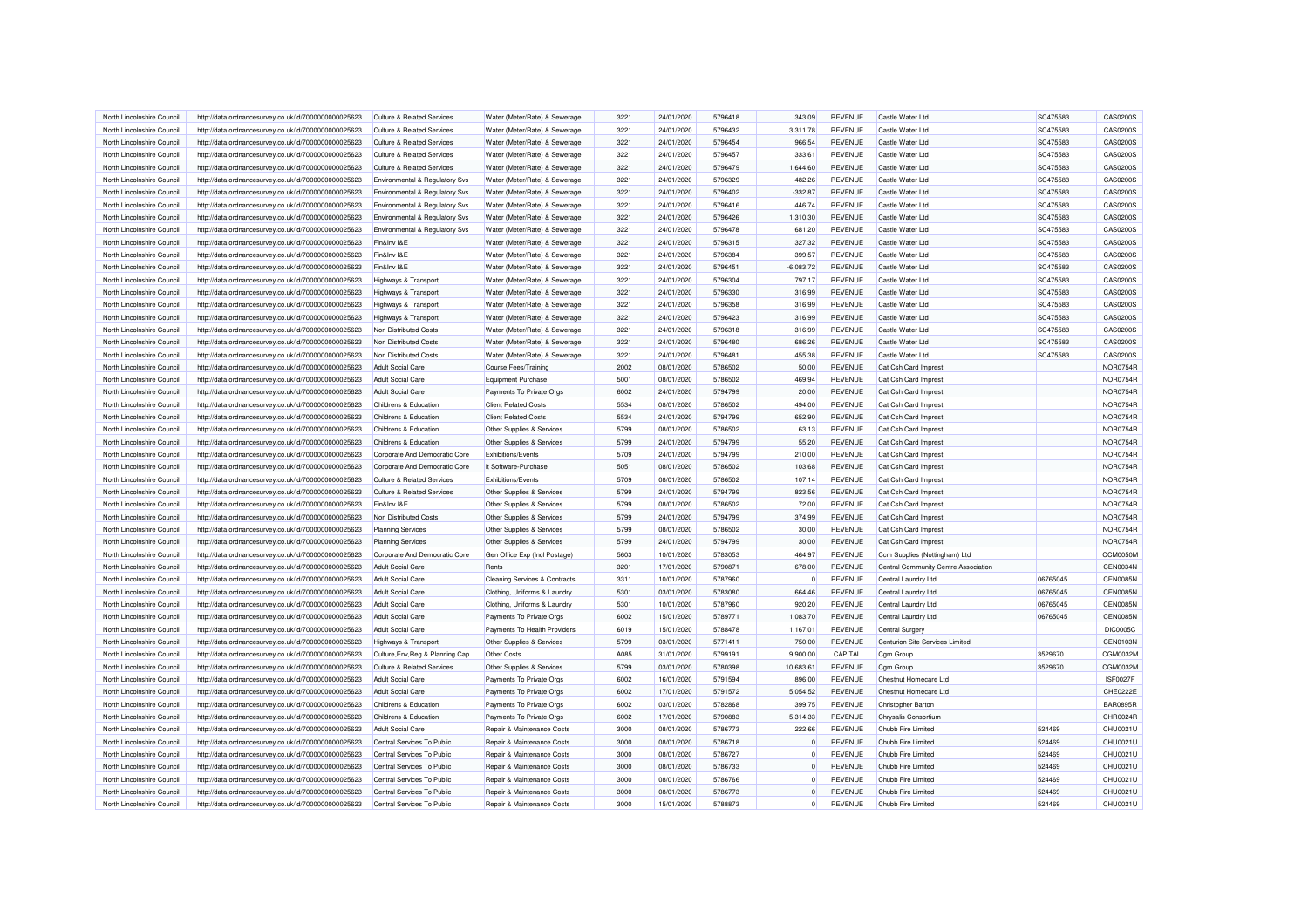| North Lincolnshire Council | http://data.ordnancesurvey.co.uk/id/7000000000025623                                                         | Central Services To Public                                     | Repair & Maintenance Costs     | 3000 | 24/01/2020               | 5795638            | $\Omega$       | <b>REVENUE</b>            | Chubb Fire Limited                  | 524469   | CHU0021U             |
|----------------------------|--------------------------------------------------------------------------------------------------------------|----------------------------------------------------------------|--------------------------------|------|--------------------------|--------------------|----------------|---------------------------|-------------------------------------|----------|----------------------|
| North Lincolnshire Council | http://data.ordnancesurvey.co.uk/id/7000000000025623                                                         | Central Services To Public                                     | Repair & Maintenance Costs     | 3000 | 24/01/2020               | 5795639            | $\overline{0}$ | REVENUE                   | Chubb Fire Limited                  | 524469   | CHU0021U             |
| North Lincolnshire Council | http://data.ordnancesurvey.co.uk/id/7000000000025623                                                         | Childrens & Education                                          | Repair & Maintenance Costs     | 3000 | 24/01/2020               | 5795639            | 1,127.59       | <b>REVENUE</b>            | Chubb Fire Limited                  | 524469   | CHU0021U             |
| North Lincolnshire Council | http://data.ordnancesurvey.co.uk/id/7000000000025623                                                         | Corporate And Democratic Core                                  | Repair & Maintenance Costs     | 3000 | 08/01/2020               | 5786766            | 249.61         | <b>REVENUE</b>            | Chubb Fire Limited                  | 524469   | CHU0021U             |
| North Lincolnshire Council | http://data.ordnancesurvey.co.uk/id/7000000000025623                                                         | Corporate And Democratic Core                                  | Repair & Maintenance Costs     | 3000 | 15/01/2020               | 5788873            | 1,003.73       | REVENUE                   | Chubb Fire Limited                  | 524469   | CHU0021U             |
| North Lincolnshire Council | http://data.ordnancesurvey.co.uk/id/7000000000025623                                                         | <b>Culture &amp; Related Services</b>                          | Equipment Maint.& Repair       | 5003 | 08/01/2020               | 5786733            | 233.33         | <b>REVENUE</b>            | Chubb Fire Limited                  | 524469   | CHU0021U             |
| North Lincolnshire Council | http://data.ordnancesurvey.co.uk/id/7000000000025623                                                         | Culture & Related Services                                     | Repair & Maintenance Costs     | 3000 | 08/01/2020               | 5786718            | 357.99         | <b>REVENUE</b>            | Chubb Fire Limited                  | 524469   | CHU0021U             |
| North Lincolnshire Council | http://data.ordnancesurvey.co.uk/id/7000000000025623                                                         | Environmental & Regulatory Svs                                 | Repair & Maintenance Costs     | 3000 | 24/01/2020               | 5795638            | 786.47         | <b>REVENUE</b>            | Chubb Fire Limited                  | 524469   | CHU0021U             |
| North Lincolnshire Council | http://data.ordnancesurvey.co.uk/id/7000000000025623                                                         | Highways & Transport                                           | Materials                      | 5004 | 31/01/2020               | 5793652            | 292.50         | <b>REVENUE</b>            | Chubbmix Ltd                        | 12160687 | CHU0123L             |
| North Lincolnshire Council | http://data.ordnancesurvey.co.uk/id/7000000000025623                                                         | Corporate And Democratic Core                                  | Licenses, Subs & Memberships   | 5510 | 29/01/2020               | 5796926            | 364.00         | <b>REVENUE</b>            | Cilex Law School                    |          | <b>ILE0002E</b>      |
| North Lincolnshire Council | http://data.ordnancesurvey.co.uk/id/7000000000025623                                                         | Corporate And Democratic Core                                  | Other Professional Fees        | 5829 | 15/01/2020               | 5789892            | 3,000.00       | <b>REVENUE</b>            | Cipfa Business Ltd                  |          | CIP0003P             |
| North Lincolnshire Council | http://data.ordnancesurvey.co.uk/id/7000000000025623                                                         | Environmental & Regulatory Svs                                 | Equipment Maint.& Repair       | 5003 | 31/01/2020               | 5792284            | 778.00         | <b>REVENUE</b>            | Cirrus Research Plc                 |          | CIR0010R             |
| North Lincolnshire Council | http://data.ordnancesurvey.co.uk/id/7000000000025623                                                         | Culture & Related Services                                     | Other Premises Costs           | 3390 | 24/01/2020               | 5783189            | 402.62         | <b>REVENUE</b>            | Citron Hygiene Ltd                  | 3056469  | CAN0001N             |
| North Lincolnshire Council | http://data.ordnancesurvey.co.uk/id/7000000000025623                                                         | Adult Social Care                                              | Payments To Health Providers   | 6019 | 15/01/2020               | 5786303            | 927.00         | REVENUE                   | City Health Care Partnership Cic    |          | <b>HUL0022L</b>      |
| North Lincolnshire Council | http://data.ordnancesurvey.co.uk/id/7000000000025623                                                         | <b>Adult Social Care</b>                                       | Other Supplies & Services      | 5799 | 24/01/2020               | 5789841            | 1,654.25       | <b>REVENUE</b>            | Civica Uk Ltd                       | 1628868  | <b>CIV0010V</b>      |
| North Lincolnshire Council | http://data.ordnancesurvey.co.uk/id/7000000000025623                                                         | Corporate And Democratic Core                                  | It Software-Maintenance        | 5053 | 14/02/2020               | 5798407            | 2,109.36       | <b>REVENUE</b>            | Civica Uk Ltd                       | 1628868  | <b>CIV0010V</b>      |
| North Lincolnshire Council | http://data.ordnancesurvey.co.uk/id/7000000000025623                                                         | <b>Adult Social Care</b>                                       | Payments To Private Orgs       | 6002 | 17/01/2020               | 5791575            | 18,325.12      | <b>REVENUE</b>            | Clarity Homecare Ltd                |          | CLA0252A             |
| North Lincolnshire Council | http://data.ordnancesurvey.co.uk/id/7000000000025623                                                         | <b>Adult Social Care</b>                                       | Payments To Private Orgs       | 6002 | 17/01/2020               | 5791575            | 217.84         | <b>REVENUE</b>            | Clarity Homecare Ltd                |          | CLA0252A             |
| North Lincolnshire Council | http://data.ordnancesurvey.co.uk/id/7000000000025623                                                         | Adult Social Care                                              | Payments To Private Orgs       | 6002 | 17/01/2020               | 5791576            | $-466.80$      | <b>REVENUE</b>            | Clarity Homecare Ltd                |          | CLA0252A             |
| North Lincolnshire Council | http://data.ordnancesurvey.co.uk/id/7000000000025623                                                         | <b>Adult Social Care</b>                                       | Clothing, Uniforms & Laundry   | 5301 | 31/01/2020               | 5791957            | 927.60         | <b>REVENUE</b>            | Cleaning & Paper Disposables Plc    |          | CLE0051E             |
| North Lincolnshire Council | http://data.ordnancesurvey.co.uk/id/7000000000025623                                                         | Highways & Transport                                           | Other Supplies & Services      | 5799 | 03/01/2020               | 5776129            | 4,280.00       | <b>REVENUE</b>            | Clearway Environmental Services Ltd |          | <b>CLE0018E</b>      |
| North Lincolnshire Council | http://data.ordnancesurvey.co.uk/id/7000000000025623                                                         | Highways & Transport                                           | Other Supplies & Services      | 5799 | 10/01/2020               | 5781322            | 750.00         | <b>REVENUE</b>            | Clearway Environmental Services Ltd |          | CLE0018E             |
| North Lincolnshire Council | http://data.ordnancesurvey.co.uk/id/7000000000025623                                                         | Highways & Transport                                           | Other Supplies & Services      | 5799 | 31/01/2020               | 5786868            | 636.00         | <b>REVENUE</b>            | Clearway Environmental Services Ltd |          | CLE0018E             |
| North Lincolnshire Council | http://data.ordnancesurvey.co.uk/id/7000000000025623                                                         | Childrens & Education                                          | <b>Examination Fees</b>        | 5730 | 17/01/2020               | 5791930            | 2,336.00       | <b>REVENUE</b>            | Click Cms Ltd                       |          | CLI01741             |
| North Lincolnshire Council | http://data.ordnancesurvey.co.uk/id/7000000000025623                                                         | Childrens & Education                                          | Other Supplies & Services      | 5799 | 17/01/2020               | 5791927            | 4,965.86       | <b>REVENUE</b>            | <b>Click Cms Ltd</b>                |          | CLI01741             |
| North Lincolnshire Council | http://data.ordnancesurvey.co.uk/id/7000000000025623                                                         | Childrens & Education                                          | Other Supplies & Services      | 5799 | 17/01/2020               | 5791928            | 6,101.42       | <b>REVENUE</b>            | Click Cms Ltd                       |          | CLI01741             |
| North Lincolnshire Council | http://data.ordnancesurvey.co.uk/id/7000000000025623                                                         | Childrens & Education                                          | Other Supplies & Services      | 5799 | 17/01/2020               | 5791929            | 3.875.60       | <b>REVENUE</b>            | Click Cms Ltd                       |          | CLI01741             |
| North Lincolnshire Council | http://data.ordnancesurvey.co.uk/id/7000000000025623                                                         | Childrens & Education                                          | Other Supplies & Services      | 5799 | 17/01/2020               | 5791931            | 4,942.20       | <b>REVENUE</b>            | Click Cms Ltd                       |          | CLI01741             |
| North Lincolnshire Council | http://data.ordnancesurvey.co.uk/id/7000000000025623                                                         | <b>Adult Social Care</b>                                       | Car And Travel Allowances      | 4306 | 24/01/2020               | 5792269            | 170.50         | <b>REVENUE</b>            | <b>Click Travel Limited</b>         | 03770815 | CLI0015I             |
| North Lincolnshire Council | http://data.ordnancesurvey.co.uk/id/7000000000025623                                                         | <b>Adult Social Care</b>                                       | <b>Client Transport Costs</b>  | 6092 | 24/01/2020               | 5792269            | 700.30         | <b>REVENUE</b>            | <b>Click Travel Limited</b>         | 03770815 | <b>CLI0015I</b>      |
| North Lincolnshire Council | http://data.ordnancesurvey.co.uk/id/7000000000025623                                                         | <b>Adult Social Care</b>                                       | <b>Client Transport Costs</b>  | 6092 | 24/01/2020               | 5792693            | $-23.80$       | <b>REVENUE</b>            | <b>Click Travel Limited</b>         | 03770815 | CLI0015I             |
| North Lincolnshire Council | http://data.ordnancesurvey.co.uk/id/7000000000025623                                                         | Adult Social Care                                              | Course Fees/Training           | 2002 | 24/01/2020               | 5792269            | 71.75          | <b>REVENUE</b>            | <b>Click Travel Limited</b>         | 03770815 | CLI0015I             |
| North Lincolnshire Council | http://data.ordnancesurvey.co.uk/id/7000000000025623                                                         | <b>Adult Social Care</b>                                       | Other Supplies & Services      | 5799 | 24/01/2020               | 5792269            | 28.26          | <b>REVENUE</b>            | <b>Click Travel Limited</b>         | 03770815 | CLI0015I             |
| North Lincolnshire Council | http://data.ordnancesurvey.co.uk/id/7000000000025623                                                         | <b>Adult Social Care</b>                                       | Rail & Other Fares             | 4121 | 24/01/2020               | 5792269            | 45.40          | <b>REVENUE</b>            | <b>Click Travel Limited</b>         | 03770815 | CLI0015I             |
| North Lincolnshire Council | http://data.ordnancesurvey.co.uk/id/7000000000025623                                                         | <b>Adult Social Care</b>                                       | Rail & Other Fares             | 4121 | 24/01/2020               | 5792269            | 82.10          | <b>REVENUE</b>            | <b>Click Travel Limited</b>         | 03770815 | CLI0015I             |
| North Lincolnshire Council | http://data.ordnancesurvey.co.uk/id/7000000000025623                                                         | <b>Adult Social Care</b>                                       | Rail & Other Fares             | 4121 | 24/01/2020               | 5792693            | $-13.10$       | <b>REVENUE</b>            | <b>Click Travel Limited</b>         | 03770815 | CLI0015I             |
| North Lincolnshire Council | http://data.ordnancesurvey.co.uk/id/7000000000025623                                                         | <b>Adult Social Care</b>                                       | Subsistence & Expenses (Staff) | 5720 | 24/01/2020               | 5792269            | 151.14         | <b>REVENUE</b>            | <b>Click Travel Limited</b>         | 03770815 | CLI0015I             |
| North Lincolnshire Council | http://data.ordnancesurvey.co.uk/id/7000000000025623                                                         | Central Services To Public                                     | Rail & Other Fares             | 4121 | 24/01/2020               | 5792269            | 20.90          | <b>REVENUE</b>            | <b>Click Travel Limited</b>         | 03770815 | CLI0015I             |
| North Lincolnshire Council | http://data.ordnancesurvey.co.uk/id/7000000000025623                                                         | Childrens & Education                                          | <b>Client Related Costs</b>    | 5534 | 24/01/2020               | 5792269            | 767.36         | <b>REVENUE</b>            | Click Travel Limited                | 03770815 | CLI0015I             |
| North Lincolnshire Council | http://data.ordnancesurvey.co.uk/id/7000000000025623                                                         | Childrens & Education                                          | <b>Client Transport Costs</b>  | 6092 | 24/01/2020               | 5792269            | 1,000.35       | <b>REVENUE</b>            | <b>Click Travel Limited</b>         | 03770815 | CLI0015I             |
| North Lincolnshire Council | http://data.ordnancesurvey.co.uk/id/7000000000025623                                                         | Childrens & Education                                          | <b>Client Transport Costs</b>  | 6092 | 24/01/2020               | 5792693            | $-169.70$      | <b>REVENUE</b>            | <b>Click Travel Limited</b>         | 03770815 | CLI0015I             |
| North Lincolnshire Council | http://data.ordnancesurvey.co.uk/id/7000000000025623                                                         | Childrens & Education                                          | Rail & Other Fares             | 4121 | 24/01/2020               | 5792269            | 112.90         | <b>REVENUE</b>            | <b>Click Travel Limited</b>         | 03770815 | CLI0015I             |
| North Lincolnshire Council | http://data.ordnancesurvey.co.uk/id/7000000000025623                                                         | Childrens & Education                                          | Rail & Other Fares             | 4121 | 24/01/2020               | 5792269            | 326.20         | <b>REVENUE</b>            | <b>Click Travel Limited</b>         | 03770815 | CLI0015I             |
| North Lincolnshire Council | http://data.ordnancesurvey.co.uk/id/7000000000025623                                                         | Childrens & Education                                          | Rail & Other Fares             | 4121 | 24/01/2020               | 5792693            | $-18.00$       | <b>REVENUE</b>            | <b>Click Travel Limited</b>         | 03770815 | <b>CLI0015I</b>      |
| North Lincolnshire Council | http://data.ordnancesurvey.co.uk/id/7000000000025623                                                         | Childrens & Education                                          | Rail & Other Fares             | 4121 | 24/01/2020               | 5792693            | $-350.50$      | <b>REVENUE</b>            | <b>Click Travel Limited</b>         | 03770815 | <b>CLI0015I</b>      |
| North Lincolnshire Council | http://data.ordnancesurvey.co.uk/id/7000000000025623                                                         | Childrens & Education                                          | Subsistence & Expenses (Staff) | 5720 | 24/01/2020               | 5792269            | 460.13         | REVENUE                   | <b>Click Travel Limited</b>         | 03770815 | CLI0015I             |
| North Lincolnshire Council | http://data.ordnancesurvey.co.uk/id/7000000000025623                                                         | Corporate And Democratic Core                                  | Course Fees/Training           | 2002 | 24/01/2020               | 5792269            | $\Omega$       | <b>REVENUE</b>            | <b>Click Travel Limited</b>         | 03770815 | CLI0015I             |
| North Lincolnshire Council | http://data.ordnancesurvey.co.uk/id/7000000000025623                                                         | Corporate And Democratic Core                                  | Other Supplies & Services      | 5799 | 24/01/2020               | 5792269            | 357.99         | <b>REVENUE</b>            | <b>Click Travel Limited</b>         | 03770815 | CLI0015I             |
| North Lincolnshire Council |                                                                                                              | Corporate And Democratic Core                                  | Rail & Other Fares             | 4121 | 24/01/2020               | 5792269            | 572.72         | <b>REVENUE</b>            | <b>Click Travel Limited</b>         | 03770815 | CLI0015I             |
| North Lincolnshire Council | http://data.ordnancesurvey.co.uk/id/7000000000025623<br>http://data.ordnancesurvey.co.uk/id/7000000000025623 | Corporate And Democratic Core                                  | Rail & Other Fares             | 4121 | 24/01/2020               | 5792269            | 538.50         | REVENUE                   | <b>Click Travel Limited</b>         | 03770815 | CLI0015I             |
| North Lincolnshire Council |                                                                                                              |                                                                | Rail & Other Fares             | 4121 | 24/01/2020               | 5792693            | $-155.70$      | REVENUE                   | <b>Click Travel Limited</b>         | 03770815 | CLI0015I             |
| North Lincolnshire Council | http://data.ordnancesurvey.co.uk/id/7000000000025623<br>http://data.ordnancesurvey.co.uk/id/7000000000025623 | Corporate And Democratic Core<br>Corporate And Democratic Core | Rail & Other Fares             | 4121 | 24/01/2020               | 5792693            | $-125.30$      | <b>REVENUE</b>            | <b>Click Travel Limited</b>         | 03770815 | CLI0015I             |
| North Lincolnshire Council |                                                                                                              | Culture & Related Services                                     | Rail & Other Fares             | 4121 | 24/01/2020               | 5792269            | 299.16         | <b>REVENUE</b>            | <b>Click Travel Limited</b>         | 03770815 | CLI0015I             |
| North Lincolnshire Council | http://data.ordnancesurvey.co.uk/id/7000000000025623                                                         |                                                                |                                | 4121 |                          | 5792693            | $-148.10$      | <b>REVENUE</b>            |                                     | 03770815 | CLI0015I             |
|                            | http://data.ordnancesurvey.co.uk/id/7000000000025623                                                         | Culture & Related Services                                     | Rail & Other Fares             | 4121 | 24/01/2020               |                    |                |                           | <b>Click Travel Limited</b>         |          |                      |
| North Lincolnshire Council | http://data.ordnancesurvey.co.uk/id/7000000000025623                                                         | Environmental & Regulatory Svs                                 | Rail & Other Fares             | 4121 | 24/01/2020<br>24/01/2020 | 5792269<br>5792269 | 77.80          | REVENUE<br><b>REVENUE</b> | <b>Click Travel Limited</b>         | 03770815 | CLI0015I<br>CLI0015I |
| North Lincolnshire Council | http://data.ordnancesurvey.co.uk/id/7000000000025623                                                         | <b>Housing Services</b>                                        | Rail & Other Fares             |      |                          |                    | 56.10          |                           | <b>Click Travel Limited</b>         | 03770815 |                      |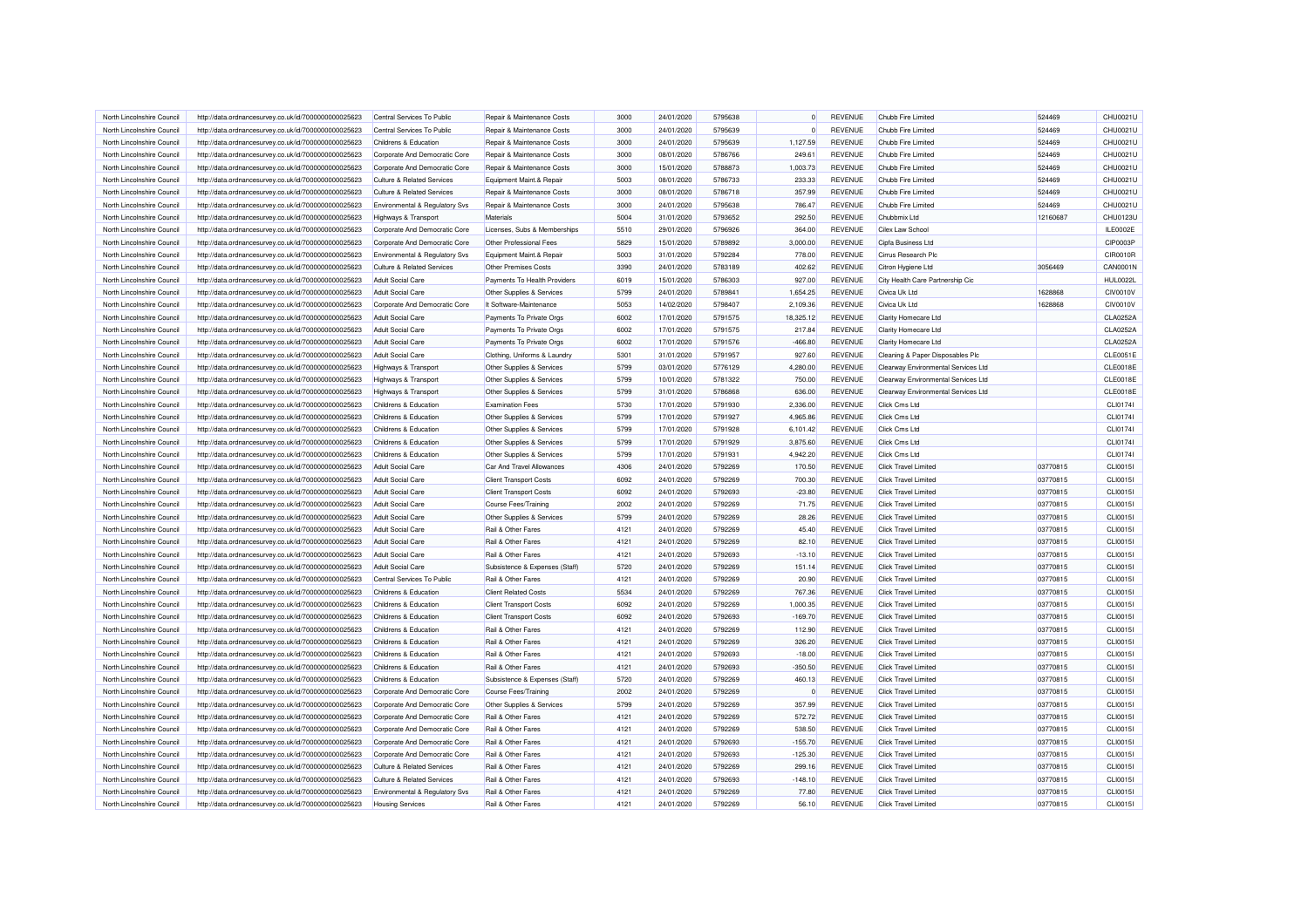| North Lincolnshire Council                               | http://data.ordnancesurvey.co.uk/id/7000000000025623 | <b>Housing Services</b>                              | Rail & Other Fares               | 4121 | 24/01/2020 | 5792693 | $-10.60$               | <b>REVENUE</b> | <b>Click Travel Limited</b>        | 03770815 | <b>CLI0015I</b> |
|----------------------------------------------------------|------------------------------------------------------|------------------------------------------------------|----------------------------------|------|------------|---------|------------------------|----------------|------------------------------------|----------|-----------------|
| North Lincolnshire Council                               | http://data.ordnancesurvey.co.uk/id/7000000000025623 | Non Distributed Costs                                | Car And Travel Allowances        | 4306 | 24/01/2020 | 5792269 | 245.60                 | <b>REVENUE</b> | <b>Click Travel Limited</b>        | 03770815 | CLI0015I        |
| North Lincolnshire Council                               | http://data.ordnancesurvey.co.uk/id/7000000000025623 | <b>Planning Services</b>                             | <b>Car And Travel Allowances</b> | 4306 | 24/01/2020 | 5792269 | 77.70                  | <b>REVENUE</b> | <b>Click Travel Limited</b>        | 03770815 | <b>CLI0015I</b> |
| North Lincolnshire Council                               | http://data.ordnancesurvey.co.uk/id/7000000000025623 | <b>Planning Services</b>                             | Car And Travel Allowances        | 4306 | 24/01/2020 | 5792693 | $-7.95$                | <b>REVENUE</b> | Click Travel Limited               | 03770815 | CLI0015I        |
| North Lincolnshire Council                               | http://data.ordnancesurvey.co.uk/id/7000000000025623 | <b>Adult Social Care</b>                             | Payments To Private Orgs         | 6002 | 24/01/2020 | 5783912 | 6,652.50               | REVENUE        | Cloverleaf Advocacy 2000 Ltd       |          | CLO0101O        |
| North Lincolnshire Council                               | http://data.ordnancesurvey.co.uk/id/7000000000025623 | <b>Adult Social Care</b>                             | Payments To Private Orgs         | 6002 | 24/01/2020 | 5787934 | 11,909.46              | <b>REVENUE</b> | Cloverleaf Advocacy 2000 Ltd       |          | CLO0101O        |
| North Lincolnshire Council                               | http://data.ordnancesurvey.co.uk/id/7000000000025623 | Fin&Inv I&E                                          | Other Vehicle Costs              | 4005 | 24/01/2020 | 5796256 | 3.000.00               | <b>REVENUE</b> | Clugston Distribution Services Ltd | 5517733  | CLU0013U        |
| North Lincolnshire Council                               | http://data.ordnancesurvey.co.uk/id/7000000000025623 | Environmental & Regulatory Svs                       | Vehicle Hire                     | 4101 | 24/01/2020 | 5792099 | 3,150.00               | REVENUE        | Cms Hire Ltd                       |          | COO0073C        |
| North Lincolnshire Council                               | http://data.ordnancesurvey.co.uk/id/7000000000025623 | Environmental & Regulatory Svs                       | Vehicle Hire                     | 4101 | 24/01/2020 | 5792100 | 1,995.00               | <b>REVENUE</b> | Cms Hire Ltd                       |          | COO0073C        |
| North Lincolnshire Council                               | http://data.ordnancesurvey.co.uk/id/7000000000025623 | Environmental & Regulatory Svs                       | Vehicle Hire                     | 4101 | 24/01/2020 | 5792101 | 3,150.00               | <b>REVENUE</b> | Cms Hire Ltd                       |          | COO0073C        |
| North Lincolnshire Council                               | http://data.ordnancesurvey.co.uk/id/7000000000025623 | Fin&Inv I&E                                          | Other Vehicle Costs              | 4005 | 15/01/2020 | 5789953 | 459.07                 | <b>REVENUE</b> | Cms Hire Ltd                       |          | COO0073C        |
| North Lincolnshire Council                               | http://data.ordnancesurvey.co.uk/id/7000000000025623 | Highways & Transport                                 | Other Professional Fees          | 5829 | 24/01/2020 | 5792046 | 984.35                 | <b>REVENUE</b> | Cobalt Telephone Technologies Ltd  | 3151938  | COB0031E        |
| North Lincolnshire Council                               | http://data.ordnancesurvey.co.uk/id/7000000000025623 | <b>Planning Services</b>                             | Exhibitions/Events               | 5709 | 15/01/2020 | 5788334 | 287.90                 | <b>REVENUE</b> | Cognitive Publishing Ltd           |          | EVO0013O        |
| North Lincolnshire Council                               | http://data.ordnancesurvey.co.uk/id/7000000000025623 | Adult Social Care                                    | Pay - Agency                     | 0131 | 03/01/2020 | 578308  | 13,038.25              | REVENUE        | Comensura Ltd                      | 04085767 | COM0313M        |
| North Lincolnshire Council                               | http://data.ordnancesurvey.co.uk/id/7000000000025623 | <b>Adult Social Care</b>                             | Pay - Agency                     | 0131 | 03/01/2020 | 5784541 | 17,464.22              | <b>REVENUE</b> | Comensura Ltd                      | 04085767 | COM0313M        |
| North Lincolnshire Council                               | http://data.ordnancesurvey.co.uk/id/7000000000025623 | Adult Social Care                                    | Pay - Agency                     | 0131 | 08/01/2020 | 5785236 | 9.167.31               | <b>REVENUE</b> | Comensura Ltd                      | 04085767 | COM0313M        |
|                                                          |                                                      |                                                      |                                  | 0131 |            | 5787863 |                        | <b>REVENUE</b> |                                    |          | COM0313M        |
| North Lincolnshire Council<br>North Lincolnshire Council | http://data.ordnancesurvey.co.uk/id/7000000000025623 | <b>Adult Social Care</b><br><b>Adult Social Care</b> | Pay - Agency                     | 0131 | 15/01/2020 | 5791482 | 14,066.40<br>29,903.62 | <b>REVENUE</b> | Comensura Ltd<br>Comensura Ltd     | 04085767 | COM0313M        |
|                                                          | http://data.ordnancesurvey.co.uk/id/7000000000025623 |                                                      | Pay - Agency                     |      | 22/01/2020 |         |                        |                |                                    | 04085767 | COM0313M        |
| North Lincolnshire Council                               | http://data.ordnancesurvey.co.uk/id/7000000000025623 | <b>Adult Social Care</b>                             | Pay - Agency                     | 0131 | 31/01/2020 | 5799168 | 22,478.61              | <b>REVENUE</b> | Comensura Ltd                      | 04085767 |                 |
| North Lincolnshire Council                               | http://data.ordnancesurvey.co.uk/id/7000000000025623 | Adult Social Care                                    | Pay - Agency                     | 0131 | 05/02/2020 | 5799151 | 26,008.66              | <b>REVENUE</b> | Comensura Ltd                      | 04085767 | COM0313M        |
| North Lincolnshire Council                               | http://data.ordnancesurvey.co.uk/id/7000000000025623 | Childrens & Education                                | Pay - Agency                     | 0131 | 03/01/2020 | 5783081 | 5,230.42               | <b>REVENUE</b> | Comensura Ltd                      | 04085767 | COM0313M        |
| North Lincolnshire Council                               | http://data.ordnancesurvey.co.uk/id/7000000000025623 | Childrens & Education                                | Pay - Agency                     | 0131 | 03/01/2020 | 5784541 | 10.210.08              | <b>REVENUE</b> | Comensura Ltd                      | 04085767 | COM0313M        |
| North Lincolnshire Council                               | http://data.ordnancesurvey.co.uk/id/7000000000025623 | Childrens & Education                                | Pay - Agency                     | 0131 | 08/01/2020 | 5785236 | 2,387.62               | <b>REVENUE</b> | Comensura Ltd                      | 04085767 | COM0313M        |
| North Lincolnshire Council                               | http://data.ordnancesurvey.co.uk/id/7000000000025623 | Childrens & Education                                | Pay - Agency                     | 0131 | 15/01/2020 | 5787863 | 3,084.26               | <b>REVENUE</b> | Comensura Ltd                      | 04085767 | COM0313M        |
| North Lincolnshire Council                               | http://data.ordnancesurvey.co.uk/id/7000000000025623 | Childrens & Education                                | Pay - Agency                     | 0131 | 22/01/2020 | 5791482 | 3,516.19               | <b>REVENUE</b> | Comensura Ltd                      | 04085767 | COM0313M        |
| North Lincolnshire Council                               | http://data.ordnancesurvey.co.uk/id/7000000000025623 | Childrens & Education                                | Pay - Agency                     | 0131 | 31/01/2020 | 5799168 | 6,409.24               | <b>REVENUE</b> | Comensura Ltd                      | 04085767 | COM0313M        |
| North Lincolnshire Council                               | http://data.ordnancesurvey.co.uk/id/7000000000025623 | Childrens & Education                                | Pay - Agency                     | 0131 | 31/01/2020 | 5799171 | $-2,890.50$            | <b>REVENUE</b> | Comensura Ltd                      | 04085767 | COM0313M        |
| North Lincolnshire Council                               | http://data.ordnancesurvey.co.uk/id/7000000000025623 | Childrens & Education                                | Pay - Agency                     | 0131 | 05/02/2020 | 5799151 | 4,409.21               | <b>REVENUE</b> | Comensura Ltd                      | 04085767 | COM0313M        |
| North Lincolnshire Council                               | http://data.ordnancesurvey.co.uk/id/7000000000025623 | Corporate And Democratic Core                        | Pay - Agency                     | 0131 | 03/01/2020 | 578308  | 980.22                 | <b>REVENUE</b> | Comensura Ltd                      | 04085767 | COM0313M        |
| North Lincolnshire Council                               | http://data.ordnancesurvey.co.uk/id/7000000000025623 | Corporate And Democratic Core                        | Pay - Agency                     | 0131 | 03/01/2020 | 5784541 |                        | <b>REVENUE</b> | Comensura Ltd                      | 04085767 | COM0313M        |
| North Lincolnshire Council                               | http://data.ordnancesurvey.co.uk/id/7000000000025623 | Corporate And Democratic Core                        | Pay - Agency                     | 0131 | 03/01/2020 | 5784541 | 8.562.07               | <b>REVENUE</b> | Comensura Ltd                      | 04085767 | COM0313M        |
| North Lincolnshire Council                               | http://data.ordnancesurvey.co.uk/id/7000000000025623 | Corporate And Democratic Core                        | Pay - Agency                     | 0131 | 08/01/2020 | 5785236 | 270.82                 | <b>REVENUE</b> | Comensura Ltd                      | 04085767 | COM0313M        |
| North Lincolnshire Council                               | http://data.ordnancesurvey.co.uk/id/7000000000025623 | Corporate And Democratic Core                        | Pay - Agency                     | 0131 | 15/01/2020 | 5787863 | 1,339.27               | <b>REVENUE</b> | Comensura Ltd                      | 04085767 | COM0313M        |
| North Lincolnshire Council                               | http://data.ordnancesurvey.co.uk/id/7000000000025623 | Corporate And Democratic Core                        | Pay - Agency                     | 0131 | 22/01/2020 | 5791482 | 1,617.69               | <b>REVENUE</b> | Comensura Ltd                      | 04085767 | COM0313M        |
| North Lincolnshire Council                               | http://data.ordnancesurvey.co.uk/id/7000000000025623 | Corporate And Democratic Core                        | Pay - Agency                     | 0131 | 31/01/2020 | 5799168 | 1,383.96               | <b>REVENUE</b> | Comensura Ltd                      | 04085767 | COM0313M        |
| North Lincolnshire Council                               | http://data.ordnancesurvey.co.uk/id/7000000000025623 | Corporate And Democratic Core                        | Pay - Agency                     | 0131 | 31/01/2020 | 5799168 | 8,996.31               | <b>REVENUE</b> | Comensura Ltd                      | 04085767 | COM0313M        |
| North Lincolnshire Council                               | http://data.ordnancesurvey.co.uk/id/7000000000025623 | Corporate And Democratic Core                        | Pay - Agency                     | 0131 | 05/02/2020 | 5799151 | 691.98                 | <b>REVENUE</b> | Comensura Ltd                      | 04085767 | COM0313M        |
| North Lincolnshire Council                               | http://data.ordnancesurvey.co.uk/id/7000000000025623 | Corporate And Democratic Core                        | Pay - Agency                     | 0131 | 05/02/2020 | 5799151 | 1,394.19               | <b>REVENUE</b> | Comensura Ltd                      | 04085767 | COM0313M        |
| North Lincolnshire Council                               | http://data.ordnancesurvey.co.uk/id/7000000000025623 | Culture & Related Services                           | Pay - Agency                     | 0131 | 03/01/2020 | 5783081 | 37.83                  | <b>REVENUE</b> | Comensura Ltd                      | 04085767 | COM0313M        |
| North Lincolnshire Council                               | http://data.ordnancesurvey.co.uk/id/7000000000025623 | Culture & Related Services                           | Pay - Agency                     | 0131 | 03/01/2020 | 5784541 | 201.13                 | <b>REVENUE</b> | Comensura Ltd                      | 04085767 | COM0313M        |
| North Lincolnshire Council                               | http://data.ordnancesurvey.co.uk/id/7000000000025623 | Culture & Related Services                           | Pay - Agency                     | 0131 | 15/01/2020 | 5787863 | 166.01                 | <b>REVENUE</b> | Comensura Ltd                      | 04085767 | COM0313M        |
| North Lincolnshire Council                               | http://data.ordnancesurvey.co.uk/id/7000000000025623 | <b>Culture &amp; Related Services</b>                | Pay - Agency                     | 0131 | 22/01/2020 | 5791482 | 197.94                 | <b>REVENUE</b> | Comensura Ltd                      | 04085767 | COM0313M        |
| North Lincolnshire Council                               | http://data.ordnancesurvey.co.uk/id/7000000000025623 | Culture & Related Services                           | Pay - Agency                     | 0131 | 31/01/2020 | 5799168 | 188.36                 | <b>REVENUE</b> | Comensura Ltd                      | 04085767 | COM0313M        |
| North Lincolnshire Council                               | http://data.ordnancesurvey.co.uk/id/7000000000025623 | Culture & Related Services                           | Pay - Agency                     | 0131 | 05/02/2020 | 5799151 | 89.39                  | <b>REVENUE</b> | Comensura Ltd                      | 04085767 | COM0313M        |
| North Lincolnshire Council                               | http://data.ordnancesurvey.co.uk/id/7000000000025623 | Environmental & Regulatory Svs                       | Pay - Agency                     | 0131 | 03/01/2020 | 5783081 | 265.99                 | <b>REVENUE</b> | Comensura Ltd                      | 04085767 | COM0313M        |
| North Lincolnshire Council                               | http://data.ordnancesurvey.co.uk/id/7000000000025623 | Environmental & Regulatory Svs                       | Pay - Agency                     | 0131 | 03/01/2020 | 5784541 | 90.68                  | <b>REVENUE</b> | Comensura Ltd                      | 04085767 | COM0313M        |
| North Lincolnshire Council                               | http://data.ordnancesurvey.co.uk/id/7000000000025623 | Environmental & Regulatory Svs                       | Pay - Agency                     | 0131 | 08/01/2020 | 5785236 | 447.35                 | REVENUE        | Comensura Ltd                      | 04085767 | COM0313M        |
| North Lincolnshire Council                               | http://data.ordnancesurvey.co.uk/id/7000000000025623 | Environmental & Regulatory Svs                       | Pay - Agency                     | 0131 | 15/01/2020 | 5787863 | 398.98                 | <b>REVENUE</b> | Comensura Ltd                      | 04085767 | COM0313M        |
| North Lincolnshire Council                               | http://data.ordnancesurvey.co.uk/id/7000000000025623 | Environmental & Regulatory Svs                       |                                  | 0131 | 22/01/2020 | 5791482 | 356.67                 | <b>REVENUE</b> | Comensura Ltd                      | 04085767 | COM0313M        |
| North Lincolnshire Council                               | http://data.ordnancesurvey.co.uk/id/7000000000025623 |                                                      | Pay - Agency                     | 0131 | 05/02/2020 | 5799151 | 894.70                 | <b>REVENUE</b> | Comensura Ltd                      | 04085767 | COM0313M        |
|                                                          |                                                      | Environmental & Regulatory Svs                       | Pay - Agency                     |      |            |         |                        |                |                                    |          |                 |
| North Lincolnshire Council                               | http://data.ordnancesurvey.co.uk/id/7000000000025623 | Non Distributed Costs                                | Pay - Agency                     | 0131 | 15/01/2020 | 5787863 | 3,867.51               | <b>REVENUE</b> | Comensura Ltd                      | 04085767 | COM0313M        |
| North Lincolnshire Council                               | http://data.ordnancesurvey.co.uk/id/7000000000025623 | Non Distributed Costs                                | Pay - Agency                     | 0131 | 22/01/2020 | 5791482 | 2,452.72               | <b>REVENUE</b> | Comensura Ltd                      | 04085767 | COM0313M        |
| North Lincolnshire Council                               | http://data.ordnancesurvey.co.uk/id/7000000000025623 | Non Distributed Costs                                | Pay - Agency                     | 0131 | 31/01/2020 | 5799168 | 2,406.64               | <b>REVENUE</b> | Comensura Ltd                      | 04085767 | COM0313M        |
| North Lincolnshire Council                               | http://data.ordnancesurvey.co.uk/id/7000000000025623 | Non Distributed Costs                                | Pay - Agency                     | 0131 | 05/02/2020 | 5799151 | 2,604.74               | <b>REVENUE</b> | Comensura Ltd                      | 04085767 | COM0313M        |
| North Lincolnshire Council                               | http://data.ordnancesurvey.co.uk/id/7000000000025623 | Childrens & Education                                | Payments To Private Orgs         | 6002 | 17/01/2020 | 5791993 | 399.50                 | REVENUE        | <b>Community Accord</b>            |          | COM0298M        |
| North Lincolnshire Council                               | http://data.ordnancesurvey.co.uk/id/7000000000025623 | Childrens & Education                                | Payments To Private Orgs         | 6002 | 17/01/2020 | 5791995 | 477.50                 | <b>REVENUE</b> | <b>Community Accord</b>            |          | COM0298M        |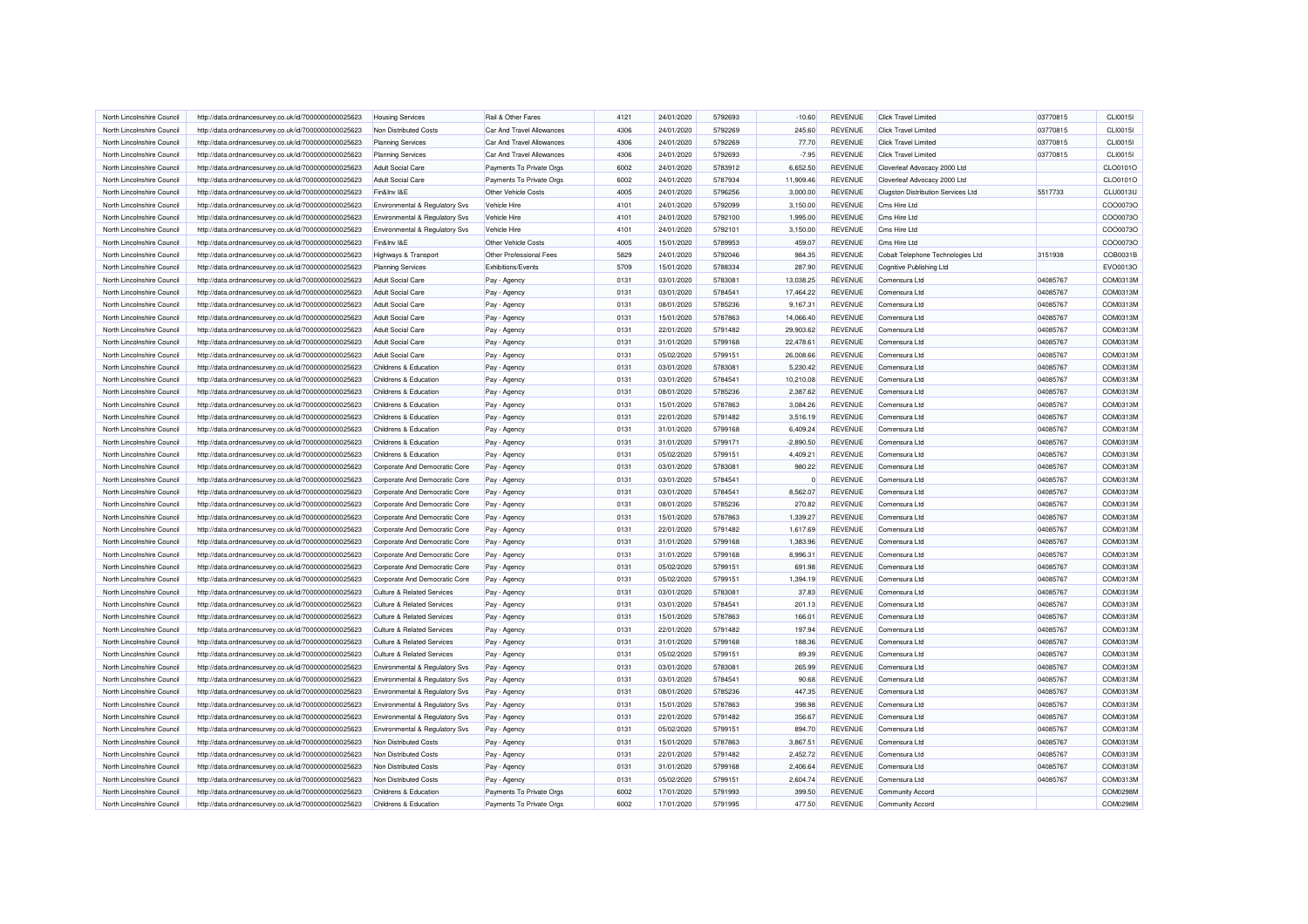| North Lincolnshire Council | http://data.ordnancesurvey.co.uk/id/7000000000025623 | Childrens & Education                 | Other Professional Fees     | 5829 | 10/01/2020 | 5787870 | 280.00    | REVENUE        | Companion Minds Animal Behaviour & Training |         | COM0326M        |
|----------------------------|------------------------------------------------------|---------------------------------------|-----------------------------|------|------------|---------|-----------|----------------|---------------------------------------------|---------|-----------------|
| North Lincolnshire Council | http://data.ordnancesurvey.co.uk/id/7000000000025623 | Childrens & Education                 | It Software-Maintenance     | 5053 | 07/02/2020 | 5796112 | 18,414.22 | <b>REVENUE</b> | Compass Computer Consultants Ltd            | 2211500 | COM0072M        |
| North Lincolnshire Counci  | http://data.ordnancesurvey.co.uk/id/7000000000025623 | Adult Social Care                     | <b>Equipment Purchase</b>   | 5001 | 29/01/2020 | 5789001 | 904.60    | <b>REVENUE</b> | Complete Office Solutions (Uk) Ltd          | 3045607 | AQU0001U        |
| North Lincolnshire Council | http://data.ordnancesurvey.co.uk/id/7000000000025623 | Childrens & Education                 | <b>Client Related Costs</b> | 5534 | 15/01/2020 | 5788996 | 209.16    | <b>REVENUE</b> | Complete Office Solutions (Uk) Ltd          | 3045607 | AQU0001U        |
| North Lincolnshire Council | http://data.ordnancesurvey.co.uk/id/7000000000025623 | Corporate And Democratic Core         | Other Supplies & Services   | 5799 | 15/01/2020 | 5789002 | 907.90    | <b>REVENUE</b> | Complete Office Solutions (Uk) Ltd          | 3045607 | AQU0001U        |
| North Lincolnshire Council | http://data.ordnancesurvey.co.uk/id/7000000000025623 | Corporate And Democratic Core         | Repair & Maintenance Costs  | 3000 | 15/01/2020 | 5788991 | 1,420.20  | <b>REVENUE</b> | Complete Office Solutions (Uk) Ltd          | 3045607 | AQU0001U        |
| North Lincolnshire Council | http://data.ordnancesurvey.co.uk/id/7000000000025623 | Corporate And Democratic Core         | Repair & Maintenance Costs  | 3000 | 15/01/2020 | 5788992 | 2,059.00  | <b>REVENUE</b> | Complete Office Solutions (Uk) Ltd          | 3045607 | AQU0001U        |
| North Lincolnshire Council | http://data.ordnancesurvey.co.uk/id/7000000000025623 | Culture, Env, Reg & Planning Cap      | Furniture & Fittings        | A097 | 17/01/2020 | 5791653 | 1,437.00  | CAPITAL        | Complete Office Solutions (Uk) Ltd          | 3045607 | AQU0001U        |
| North Lincolnshire Council | http://data.ordnancesurvey.co.uk/id/7000000000025623 | Culture, Env, Reg & Planning Cap      | Furniture & Fittings        | A097 | 17/01/2020 | 5791655 | 255.45    | CAPITAL        | Complete Office Solutions (Uk) Ltd          | 3045607 | AQU0001U        |
| North Lincolnshire Council | http://data.ordnancesurvey.co.uk/id/7000000000025623 | Non Distributed Costs                 | Other Supplies & Services   | 5799 | 17/01/2020 | 5791647 | 9,080.70  | REVENUE        | Complete Office Solutions (Uk) Ltd          | 3045607 | AQU0001U        |
| North Lincolnshire Council | http://data.ordnancesurvey.co.uk/id/7000000000025623 | Non Distributed Costs                 | Other Supplies & Services   | 5799 | 17/01/2020 | 5791649 | 15,155.66 | REVENUE        | Complete Office Solutions (Uk) Ltd          | 3045607 | AQU0001U        |
| North Lincolnshire Council | http://data.ordnancesurvey.co.uk/id/7000000000025623 | Highways & Transport                  | It Software-Purchase        | 5051 | 29/01/2020 | 5797892 | 219.24    | <b>REVENUE</b> | Conduent Parking Enforcement Sol. Ltd       | 2840514 | SPU0004U        |
| North Lincolnshire Council | http://data.ordnancesurvey.co.uk/id/7000000000025623 | <b>Culture &amp; Related Services</b> | Equipment Hire/Rent         | 5002 | 29/01/2020 | 5798314 | 470.00    | <b>REVENUE</b> | Containerking Ltd                           | 3402386 | CON0338N        |
| North Lincolnshire Council |                                                      | Adult Social Care                     | Gas                         | 3101 |            | 5795991 |           |                |                                             |         | COR0300R        |
|                            | http://data.ordnancesurvey.co.uk/id/7000000000025623 |                                       |                             |      | 14/02/2020 |         | 234.53    | <b>REVENUE</b> | Corona Energy Retail 4 Ltd                  |         |                 |
| North Lincolnshire Council | http://data.ordnancesurvey.co.uk/id/7000000000025623 | <b>Adult Social Care</b>              | Gas                         | 3101 | 14/02/2020 | 5796026 | 488.04    | <b>REVENUE</b> | Corona Energy Retail 4 Ltd                  |         | <b>COR0300R</b> |
| North Lincolnshire Council | http://data.ordnancesurvey.co.uk/id/7000000000025623 | <b>Adult Social Care</b>              | Gas                         | 3101 | 14/02/2020 | 5796029 | 1,117.15  | <b>REVENUE</b> | Corona Energy Retail 4 Ltd                  |         | COR0300R        |
| North Lincolnshire Council | http://data.ordnancesurvey.co.uk/id/7000000000025623 | Adult Social Care                     | Gas                         | 3101 | 14/02/2020 | 5796052 | 511.23    | <b>REVENUE</b> | Corona Energy Retail 4 Ltd                  |         | COR0300R        |
| North Lincolnshire Council | http://data.ordnancesurvey.co.uk/id/7000000000025623 | <b>Adult Social Care</b>              | Gas                         | 3101 | 14/02/2020 | 5796053 | 729.18    | <b>REVENUE</b> | Corona Energy Retail 4 Ltd                  |         | COR0300R        |
| North Lincolnshire Council | http://data.ordnancesurvey.co.uk/id/7000000000025623 | Childrens & Education                 | Gas                         | 3101 | 14/02/2020 | 5795970 | 468.63    | REVENUE        | Corona Energy Retail 4 Ltd                  |         | COR0300R        |
| North Lincolnshire Council | http://data.ordnancesurvey.co.uk/id/7000000000025623 | Childrens & Education                 | Gas                         | 3101 | 14/02/2020 | 5795978 | 82.42     | REVENUE        | Corona Energy Retail 4 Ltd                  |         | COR0300R        |
| North Lincolnshire Council | http://data.ordnancesurvey.co.uk/id/7000000000025623 | Childrens & Education                 | Gas                         | 3101 | 14/02/2020 | 5795983 | 310.18    | <b>REVENUE</b> | Corona Energy Retail 4 Ltd                  |         | COR0300R        |
| North Lincolnshire Council | http://data.ordnancesurvey.co.uk/id/7000000000025623 | Childrens & Education                 | Gas                         | 3101 | 14/02/2020 | 5795991 | 100.51    | <b>REVENUE</b> | Corona Energy Retail 4 Ltd                  |         | COR0300R        |
| North Lincolnshire Council | http://data.ordnancesurvey.co.uk/id/7000000000025623 | Childrens & Education                 | Gas                         | 3101 | 14/02/2020 | 5796008 | 857.69    | <b>REVENUE</b> | Corona Energy Retail 4 Ltd                  |         | COR0300R        |
| North Lincolnshire Council | http://data.ordnancesurvey.co.uk/id/7000000000025623 | Childrens & Education                 | Gas                         | 3101 | 14/02/2020 | 5796020 | 263.44    | <b>REVENUE</b> | Corona Energy Retail 4 Ltd                  |         | COR0300R        |
| North Lincolnshire Council | http://data.ordnancesurvey.co.uk/id/7000000000025623 | Childrens & Education                 | Gas                         | 3101 | 14/02/2020 | 5796023 | 361.44    | <b>REVENUE</b> | Corona Energy Retail 4 Ltd                  |         | COR0300R        |
| North Lincolnshire Council | http://data.ordnancesurvey.co.uk/id/7000000000025623 | Childrens & Education                 | Gas                         | 3101 | 14/02/2020 | 5796055 | 408.50    | <b>REVENUE</b> | Corona Energy Retail 4 Ltd                  |         | COR0300R        |
| North Lincolnshire Council | http://data.ordnancesurvey.co.uk/id/7000000000025623 | Childrens & Education                 | Gas                         | 3101 | 14/02/2020 | 5796063 | 254.16    | <b>REVENUE</b> | Corona Energy Retail 4 Ltd                  |         | COR0300R        |
| North Lincolnshire Council | http://data.ordnancesurvey.co.uk/id/7000000000025623 | Childrens & Education                 | Gas                         | 3101 | 14/02/2020 | 5796064 | 499.07    | <b>REVENUE</b> | Corona Energy Retail 4 Ltd                  |         | COR0300R        |
| North Lincolnshire Council | http://data.ordnancesurvey.co.uk/id/7000000000025623 | Corporate And Democratic Core         | Gas                         | 3101 | 14/02/2020 | 5796011 | 3,105.48  | <b>REVENUE</b> | Corona Energy Retail 4 Ltd                  |         | COR0300R        |
| North Lincolnshire Council | http://data.ordnancesurvey.co.uk/id/7000000000025623 | Corporate And Democratic Core         | Gas                         | 3101 | 14/02/2020 | 5796033 | 1,075.19  | REVENUE        | Corona Energy Retail 4 Ltd                  |         | COR0300R        |
| North Lincolnshire Council | http://data.ordnancesurvey.co.uk/id/7000000000025623 | Corporate And Democratic Core         | Gas                         | 3101 | 14/02/2020 | 5796057 | 2,297.87  | <b>REVENUE</b> | Corona Energy Retail 4 Ltd                  |         | COR0300R        |
| North Lincolnshire Council | http://data.ordnancesurvey.co.uk/id/7000000000025623 | Culture & Related Services            | Gas                         | 3101 | 14/02/2020 | 5795973 | 568.71    | <b>REVENUE</b> | Corona Energy Retail 4 Ltd                  |         | COR0300R        |
| North Lincolnshire Council | http://data.ordnancesurvey.co.uk/id/7000000000025623 | <b>Culture &amp; Related Services</b> | Gas                         | 3101 | 14/02/2020 | 5795982 | 444.51    | <b>REVENUE</b> | Corona Energy Retail 4 Ltd                  |         | <b>COR0300R</b> |
| North Lincolnshire Council | http://data.ordnancesurvey.co.uk/id/7000000000025623 | Culture & Related Services            | Gas                         | 3101 | 14/02/2020 | 5795984 | 2,415.87  | <b>REVENUE</b> | Corona Energy Retail 4 Ltd                  |         | COR0300R        |
| North Lincolnshire Council | http://data.ordnancesurvey.co.uk/id/7000000000025623 | Culture & Related Services            | Gas                         | 3101 | 14/02/2020 | 5796002 | 3,235.12  | <b>REVENUE</b> | Corona Energy Retail 4 Ltd                  |         | COR0300R        |
| North Lincolnshire Council | http://data.ordnancesurvey.co.uk/id/7000000000025623 | <b>Culture &amp; Related Services</b> | Gas                         | 3101 | 14/02/2020 | 5796005 | 1,731.77  | <b>REVENUE</b> | Corona Energy Retail 4 Ltd                  |         | COR0300R        |
| North Lincolnshire Council | http://data.ordnancesurvey.co.uk/id/7000000000025623 | <b>Culture &amp; Related Services</b> | Gas                         | 3101 | 14/02/2020 | 5796034 | 523.00    | <b>REVENUE</b> | Corona Energy Retail 4 Ltd                  |         | COR0300R        |
| North Lincolnshire Council | http://data.ordnancesurvey.co.uk/id/7000000000025623 | Culture & Related Services            | Gas                         | 3101 | 14/02/2020 | 5796045 | 857.72    | <b>REVENUE</b> | Corona Energy Retail 4 Ltd                  |         | COR0300R        |
| North Lincolnshire Council | http://data.ordnancesurvey.co.uk/id/7000000000025623 | <b>Culture &amp; Related Services</b> | Gas                         | 3101 | 14/02/2020 | 5796046 | 1,215.04  | <b>REVENUE</b> | Corona Energy Retail 4 Ltd                  |         | COR0300R        |
| North Lincolnshire Council | http://data.ordnancesurvey.co.uk/id/7000000000025623 | Culture & Related Services            | Gas                         | 3101 | 14/02/2020 | 5796049 | 333.89    | <b>REVENUE</b> | Corona Energy Retail 4 Ltd                  |         | COR0300R        |
| North Lincolnshire Council | http://data.ordnancesurvey.co.uk/id/7000000000025623 | Culture & Related Services            | Gas                         | 3101 | 14/02/2020 | 5796054 | 487.03    | <b>REVENUE</b> |                                             |         | COR0300R        |
|                            |                                                      |                                       |                             |      |            |         |           |                | Corona Energy Retail 4 Ltd                  |         |                 |
| North Lincolnshire Council | http://data.ordnancesurvey.co.uk/id/7000000000025623 | Culture & Related Services            | Gas                         | 3101 | 14/02/2020 | 5796060 | 3,449.34  | <b>REVENUE</b> | Corona Energy Retail 4 Ltd                  |         | COR0300R        |
| North Lincolnshire Council | http://data.ordnancesurvey.co.uk/id/7000000000025623 | <b>Culture &amp; Related Services</b> | Gas                         | 3101 | 14/02/2020 | 5796067 | 435.53    | <b>REVENUE</b> | Corona Energy Retail 4 Ltd                  |         | COR0300R        |
| North Lincolnshire Council | http://data.ordnancesurvey.co.uk/id/7000000000025623 | Environmental & Regulatory Svs        | Gas                         | 3101 | 14/02/2020 | 5796038 | 315.75    | <b>REVENUE</b> | Corona Energy Retail 4 Ltd                  |         | COR0300R        |
| North Lincolnshire Council | http://data.ordnancesurvey.co.uk/id/7000000000025623 | Environmental & Regulatory Svs        | Gas                         | 3101 | 14/02/2020 | 5796050 | 724.85    | <b>REVENUE</b> | Corona Energy Retail 4 Ltd                  |         | COR0300R        |
| North Lincolnshire Council | http://data.ordnancesurvey.co.uk/id/7000000000025623 | Environmental & Regulatory Svs        | Gas                         | 3101 | 14/02/2020 | 5796061 | 468.48    | <b>REVENUE</b> | Corona Energy Retail 4 Ltd                  |         | COR0300R        |
| North Lincolnshire Council | http://data.ordnancesurvey.co.uk/id/7000000000025623 | Environmental & Regulatory Svs        | Gas                         | 3101 | 14/02/2020 | 5796062 | 2,187.16  | <b>REVENUE</b> | Corona Energy Retail 4 Ltd                  |         | COR0300R        |
| North Lincolnshire Council | http://data.ordnancesurvey.co.uk/id/7000000000025623 | Fin&Inv I&E                           | Gas                         | 3101 | 14/02/2020 | 5795981 | 620.82    | <b>REVENUE</b> | Corona Energy Retail 4 Ltd                  |         | COR0300R        |
| North Lincolnshire Council | http://data.ordnancesurvey.co.uk/id/7000000000025623 | Fin&Inv I&E                           | Gas                         | 3101 | 14/02/2020 | 5795990 | 379.36    | <b>REVENUE</b> | Corona Energy Retail 4 Ltd                  |         | COR0300R        |
| North Lincolnshire Council | http://data.ordnancesurvey.co.uk/id/7000000000025623 | Fin&Inv I&E                           | Gas                         | 3101 | 14/02/2020 | 5796006 | 374.45    | <b>REVENUE</b> | Corona Energy Retail 4 Ltd                  |         | COR0300R        |
| North Lincolnshire Council | http://data.ordnancesurvey.co.uk/id/7000000000025623 | Fin&Inv I&E                           | Gas                         | 3101 | 14/02/2020 | 5796037 | 582.03    | <b>REVENUE</b> | Corona Energy Retail 4 Ltd                  |         | <b>COR0300R</b> |
| North Lincolnshire Council | http://data.ordnancesurvey.co.uk/id/7000000000025623 | Fin&Inv I&E                           | Gas                         | 3101 | 14/02/2020 | 5796041 | 2,038.69  | <b>REVENUE</b> | Corona Energy Retail 4 Ltd                  |         | COR0300R        |
| North Lincolnshire Council | http://data.ordnancesurvey.co.uk/id/7000000000025623 | Fin&Inv I&E                           | Gas                         | 3101 | 14/02/2020 | 5796058 | 279.76    | <b>REVENUE</b> | Corona Energy Retail 4 Ltd                  |         | COR0300R        |
| North Lincolnshire Council | http://data.ordnancesurvey.co.uk/id/7000000000025623 | Non Distributed Costs                 | Gas                         | 3101 | 14/02/2020 | 5796012 | 230.05    | <b>REVENUE</b> | Corona Energy Retail 4 Ltd                  |         | COR0300R        |
| North Lincolnshire Council | http://data.ordnancesurvey.co.uk/id/7000000000025623 | Non Distributed Costs                 | Gas                         | 3101 | 14/02/2020 | 5796040 | 549.95    | <b>REVENUE</b> | Corona Energy Retail 4 Ltd                  |         | COR0300R        |
| North Lincolnshire Council | http://data.ordnancesurvey.co.uk/id/7000000000025623 | Non Distributed Costs                 | Gas                         | 3101 | 14/02/2020 | 5796066 | 407.40    | <b>REVENUE</b> | Corona Energy Retail 4 Ltd                  |         | COR0300R        |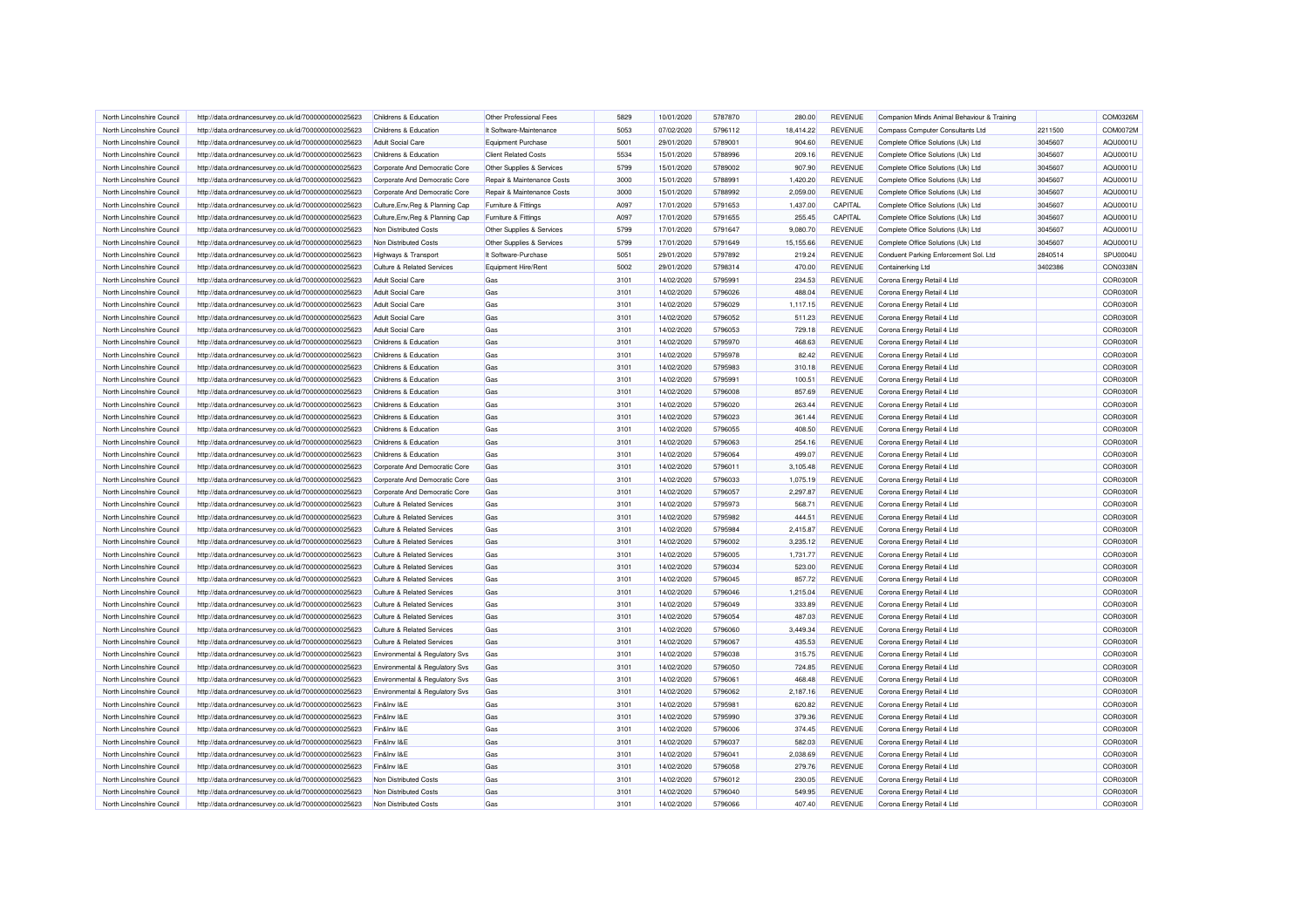| North Lincolnshire Council | http://data.ordnancesurvey.co.uk/id/7000000000025623 | <b>Public Health</b>                  | <b>Equipment Purchase</b>      | 5001 | 29/01/2020 | 5796927 | 500.00     | <b>REVENUE</b> | County Life Ltd                         |          | COU0008U        |
|----------------------------|------------------------------------------------------|---------------------------------------|--------------------------------|------|------------|---------|------------|----------------|-----------------------------------------|----------|-----------------|
| North Lincolnshire Council | http://data.ordnancesurvey.co.uk/id/7000000000025623 | Adult Social Care                     | Payments To Private Orgs       | 6002 | 17/01/2020 | 5791577 | 101,917.10 | REVENUE        | Creative Support                        |          | CRE0144E        |
| North Lincolnshire Council | http://data.ordnancesurvey.co.uk/id/7000000000025623 | <b>Adult Social Care</b>              | Payments To Private Orgs       | 6002 | 17/01/2020 | 5791577 | 924.76     | <b>REVENUE</b> | <b>Creative Support</b>                 |          | CRE0144E        |
| North Lincolnshire Council | http://data.ordnancesurvey.co.uk/id/7000000000025623 | <b>Adult Social Care</b>              | Payments To Private Orgs       | 6002 | 16/01/2020 | 5791590 | 5,424.88   | <b>REVENUE</b> | Creative Support Ltd                    |          | ISF0013F        |
| North Lincolnshire Council | http://data.ordnancesurvey.co.uk/id/7000000000025623 | Environmental & Regulatory Svs        | Other Premises Costs           | 3390 | 03/01/2020 | 5783064 | 1,578.42   | REVENUE        | Crestwood Environmental Ltd             | 06544898 | <b>CRE0250E</b> |
| North Lincolnshire Council | http://data.ordnancesurvey.co.uk/id/7000000000025623 | Environmental & Regulatory Svs        | Other Premises Costs           | 3390 | 24/01/2020 | 5794828 | 282.00     | <b>REVENUE</b> | Crestwood Environmental Ltd             | 06544898 | <b>CRE0250E</b> |
| North Lincolnshire Council | http://data.ordnancesurvey.co.uk/id/7000000000025623 | Environmental & Regulatory Svs        | Other Premises Costs           | 3390 | 31/01/2020 | 5799390 | 317.25     | <b>REVENUE</b> | Crestwood Environmental Ltd             | 06544898 | <b>CRE0250E</b> |
| North Lincolnshire Council | http://data.ordnancesurvey.co.uk/id/7000000000025623 | Environmental & Regulatory Svs        | Materials                      | 5004 | 10/01/2020 | 5782942 | 691.20     | <b>REVENUE</b> | Cromwell Polythene Ltd                  | 2230104  | CRO0048C        |
| North Lincolnshire Council | http://data.ordnancesurvey.co.uk/id/7000000000025623 | Environmental & Regulatory Svs        | Stock Purchases & Adjustments  | 5030 | 12/02/2020 | 5796290 | 2,400.95   | <b>REVENUE</b> | Cromwell Polythene Ltd                  | 2230104  | CRO0048C        |
| North Lincolnshire Council | http://data.ordnancesurvey.co.uk/id/7000000000025623 | Childrens & Education                 | Home To School Transport       | 4201 | 15/01/2020 | 5790630 | 447.40     | <b>REVENUE</b> | <b>Crosby Cabz</b>                      |          | CRO0242C        |
| North Lincolnshire Council | http://data.ordnancesurvey.co.uk/id/7000000000025623 | Childrens & Education                 | Home To School Transport       | 4201 | 15/01/2020 | 5790636 | 742.50     | <b>REVENUE</b> | Crosby Cabz                             |          | CRO0242C        |
| North Lincolnshire Council | http://data.ordnancesurvey.co.uk/id/7000000000025623 | Childrens & Education                 | Home To School Transport       | 4201 | 15/01/2020 | 5790639 | 540.00     | <b>REVENUE</b> | <b>Crosby Cabz</b>                      |          | CRO0242C        |
| North Lincolnshire Council | http://data.ordnancesurvey.co.uk/id/7000000000025623 | Childrens & Education                 | Home To School Transport       | 4201 | 15/01/2020 | 5790643 | 540.00     | <b>REVENUE</b> | Crosby Cabz                             |          | CRO0242C        |
| North Lincolnshire Council | http://data.ordnancesurvey.co.uk/id/7000000000025623 | Childrens & Education                 | Home To School Transport       | 4201 | 15/01/2020 | 5790645 | 702.00     | REVENUE        | Crosby Cabz                             |          | CRO0242C        |
| North Lincolnshire Council | http://data.ordnancesurvey.co.uk/id/7000000000025623 | Childrens & Education                 | Home To School Transport       | 4201 | 15/01/2020 | 5790648 | 468.00     | <b>REVENUE</b> | <b>Crosby Cabz</b>                      |          | CRO0242C        |
| North Lincolnshire Council | http://data.ordnancesurvey.co.uk/id/7000000000025623 | Childrens & Education                 | Home To School Transport       | 4201 | 15/01/2020 | 5790652 | 1,092.00   | <b>REVENUE</b> | Crosby Cabz                             |          | CRO0242C        |
| North Lincolnshire Council | http://data.ordnancesurvey.co.uk/id/7000000000025623 | Childrens & Education                 | Home To School Transport       | 4201 | 15/01/2020 | 5790655 | 720.00     | <b>REVENUE</b> | Crosby Cabz                             |          | CRO0242O        |
| North Lincolnshire Council | http://data.ordnancesurvey.co.uk/id/7000000000025623 | Childrens & Education                 | Home To School Transport       | 4201 | 15/01/2020 | 5790662 | 1,170.00   | <b>REVENUE</b> | Crosby Cabz                             |          | CRO0242C        |
| North Lincolnshire Council | http://data.ordnancesurvey.co.uk/id/7000000000025623 | Childrens & Education                 | Home To School Transport       | 4201 | 15/01/2020 | 5790663 | 330.00     | <b>REVENUE</b> | Crosby Cabz                             |          | CRO0242O        |
| North Lincolnshire Council | http://data.ordnancesurvey.co.uk/id/7000000000025623 | Childrens & Education                 | Home To School Transport       | 4201 | 15/01/2020 | 5790665 | 468.00     | <b>REVENUE</b> | Crosby Cabz                             |          | CRO0242C        |
| North Lincolnshire Council | http://data.ordnancesurvey.co.uk/id/7000000000025623 | Childrens & Education                 | Rents                          | 3201 | 10/01/2020 | 5787914 | 1,309.50   | REVENUE        | <b>Crosby Together</b>                  |          | CRO0159O        |
| North Lincolnshire Counci  | http://data.ordnancesurvey.co.uk/id/7000000000025623 | Fin&Inv I&F                           | Materials                      | 5004 | 29/01/2020 | 5792102 | 274.40     | <b>REVENUE</b> | Crossroads Truck & Bus Ltd              |          | CRO0283C        |
| North Lincolnshire Council | http://data.ordnancesurvey.co.uk/id/7000000000025623 | <b>Culture &amp; Related Services</b> | Other Supplies & Services      | 5799 | 15/01/2020 | 5790498 | 545.95     | <b>REVENUE</b> | Crowle Peatland Railway                 |          | CRO0463O        |
| North Lincolnshire Council | http://data.ordnancesurvey.co.uk/id/7000000000025623 | <b>Culture &amp; Related Services</b> | Other Supplies & Services      | 5799 | 24/01/2020 | 5795481 | 665.28     | <b>REVENUE</b> | <b>Crowle Peatland Railway</b>          |          | CRO0463C        |
| North Lincolnshire Council | http://data.ordnancesurvey.co.uk/id/7000000000025623 | Childrens & Education                 | Payments To Private Orgs       | 6002 | 03/01/2020 | 5783872 | 1,260.00   | <b>REVENUE</b> | <b>Crowle Primary Academy</b>           |          | CRO0346O        |
| North Lincolnshire Council | http://data.ordnancesurvey.co.uk/id/7000000000025623 | Culture, Env, Reg & Planning Cap      | Other Costs                    | A085 | 15/01/2020 | 5789685 | 600.00     | CAPITAL        | Crowle & Thorne Moors Peat Railway Soc. |          | CRO0580O        |
| North Lincolnshire Council | http://data.ordnancesurvey.co.uk/id/7000000000025623 | <b>Housing Services</b>               | Fees & Charges Income          | 9002 | 24/01/2020 | 5782912 | $-748.33$  | <b>REVENUE</b> | <b>Crown Building Services</b>          |          | <b>HIN0039N</b> |
| North Lincolnshire Council | http://data.ordnancesurvey.co.uk/id/7000000000025623 | Central Services To Public            | Repair & Maintenance Costs     | 3000 | 15/01/2020 | 5790657 | $\Omega$   | <b>REVENUE</b> | C S L (Dualcom) Ltd                     | 03155883 | <b>CSL0003L</b> |
| North Lincolnshire Council | http://data.ordnancesurvey.co.uk/id/7000000000025623 | <b>Culture &amp; Related Services</b> | Repair & Maintenance Costs     | 3000 | 15/01/2020 | 5790657 | 387.00     | <b>REVENUE</b> | C S L (Dualcom) Ltd                     | 03155883 | <b>CSL0003L</b> |
| North Lincolnshire Council | http://data.ordnancesurvey.co.uk/id/7000000000025623 | Fin&Inv I&E                           | Repair & Maintenance Costs     | 3000 | 15/01/2020 | 5790657 | 129.00     | <b>REVENUE</b> | C S L (Dualcom) Ltd                     | 03155883 | <b>CSL0003L</b> |
| North Lincolnshire Council | http://data.ordnancesurvey.co.uk/id/7000000000025623 | Fin&Inv I&E                           | Other Vehicle Costs            | 4005 | 24/01/2020 | 5789954 | 2,277.00   | <b>REVENUE</b> | <b>Ctrack Ltd</b>                       | 04643588 | CTR0001F        |
| North Lincolnshire Council | http://data.ordnancesurvey.co.uk/id/7000000000025623 | Childrens & Education                 | Payments To Other La'S         | 6003 | 15/01/2020 | 5789848 |            | <b>REVENUE</b> | Cygnet (Nw) Ltd                         | 4059699  | CYG0006G        |
| North Lincolnshire Council | http://data.ordnancesurvey.co.uk/id/7000000000025623 | Childrens & Education                 | Payments To Other La'S         | 6003 | 15/01/2020 | 5789849 | $\Omega$   | <b>REVENUE</b> | Cygnet (Nw) Ltd                         | 4059699  | CYG0006G        |
| North Lincolnshire Counci  | http://data.ordnancesurvey.co.uk/id/7000000000025623 | Childrens & Education                 | Payments To Private Orgs       | 6002 | 15/01/2020 | 5789848 | 2,618.00   | REVENUE        | Cygnet (Nw) Ltd                         | 4059699  | CYG0006G        |
| North Lincolnshire Council | http://data.ordnancesurvey.co.uk/id/7000000000025623 | Childrens & Education                 | Payments To Private Orgs       | 6002 | 15/01/2020 | 5789849 | 2,618.00   | REVENUE        | Cygnet (Nw) Ltd                         | 4059699  | CYG0006G        |
| North Lincolnshire Council | http://data.ordnancesurvey.co.uk/id/7000000000025623 | Childrens & Education                 | Telephone Rent/Calls           | 5403 | 22/01/2020 | 5793760 | 764.55     | <b>REVENUE</b> | Daisy Communications Ltd                | 4145329  | DAI00091        |
| North Lincolnshire Council | http://data.ordnancesurvey.co.uk/id/7000000000025623 | Childrens & Education                 | Telephone Rent/Calls           | 5403 | 22/01/2020 | 5793760 | 99.91      | <b>REVENUE</b> | Daisy Communications Ltd                | 4145329  | DAI00091        |
| North Lincolnshire Council | http://data.ordnancesurvey.co.uk/id/7000000000025623 | Corporate And Democratic Core         | Telephone Rent/Calls           | 5403 | 22/01/2020 | 5793760 | 15,232.14  | <b>REVENUE</b> | Daisy Communications Ltd                | 4145329  | DAI00091        |
| North Lincolnshire Council | http://data.ordnancesurvey.co.uk/id/7000000000025623 | Childrens & Education                 | Payments To Private Orgs       | 6002 | 29/01/2020 | 5790845 | 641.69     | <b>REVENUE</b> | Dandi'S Diner Ltd T/A Dandi'S           |          | <b>DAN0200N</b> |
| North Lincolnshire Counci  | http://data.ordnancesurvey.co.uk/id/7000000000025623 | Culture & Related Services            | Books (Libraries+Schools Only) | 5005 | 24/01/2020 | 579187  | 280.00     | <b>REVENUE</b> | Dandy Booksellers Ltd                   |          | DAN0113N        |
| North Lincolnshire Council | http://data.ordnancesurvey.co.uk/id/7000000000025623 | Fin&Inv I&E                           | <b>Materials</b>               | 5004 | 31/01/2020 | 5790068 | 1,436.52   | <b>REVENUE</b> | Dan Page Accident Repairs               |          | PAG0044G        |
| North Lincolnshire Council | http://data.ordnancesurvey.co.uk/id/7000000000025623 | Adult Social Care                     | Gen Office Exp (Incl Postage)  | 5603 | 10/01/2020 | 5782918 | 480.00     | <b>REVENUE</b> | Danuk Innovative Gifts Limited          |          | <b>DAN0019N</b> |
| North Lincolnshire Council | http://data.ordnancesurvey.co.uk/id/7000000000025623 | Fin&Inv I&E                           | Other Supplies & Services      | 5799 | 15/01/2020 | 5789903 | 13,105.20  | REVENUE        | David Samuel Management Ltd             |          | <b>SAM0300M</b> |
| North Lincolnshire Council | http://data.ordnancesurvey.co.uk/id/7000000000025623 | <b>Culture &amp; Related Services</b> | Other Professional Fees        | 5829 | 08/01/2020 | 5785197 | 2,442.51   | <b>REVENUE</b> | Debit Finance Collections Plc           | 3422873  | <b>DEB0189B</b> |
| North Lincolnshire Council | http://data.ordnancesurvey.co.uk/id/7000000000025623 | Culture & Related Services            | Other Professional Fees        | 5829 | 24/01/2020 | 5793748 | 2,442.66   | <b>REVENUE</b> | Debit Finance Collections Plc           | 3422873  | <b>DEB0189B</b> |
| North Lincolnshire Counci  |                                                      | Childrens & Education                 |                                | 3000 | 22/01/2020 | 5793554 | 350.00     | <b>REVENUE</b> |                                         | 06373017 | DEL0004L        |
|                            | http://data.ordnancesurvey.co.uk/id/7000000000025623 |                                       | Repair & Maintenance Costs     |      |            |         |            |                | Delta Security Systems Ltd              |          |                 |
| North Lincolnshire Council | http://data.ordnancesurvey.co.uk/id/7000000000025623 | Corporate And Democratic Core         | Repair & Maintenance Costs     | 3000 | 03/01/2020 | 5783955 | 1,885.00   | <b>REVENUE</b> | Delta Security Systems Ltd              | 06373017 | <b>DEL0004L</b> |
| North Lincolnshire Council | http://data.ordnancesurvey.co.uk/id/7000000000025623 | Culture, Env, Reg & Planning Cap      | Other Costs                    | A085 | 08/01/2020 | 5786647 | 720.00     | CAPITAL        | Delta Security Systems Ltd              | 06373017 | DEL0004L        |
| North Lincolnshire Council | http://data.ordnancesurvey.co.uk/id/7000000000025623 | Culture & Related Services            | Repair & Maintenance Costs     | 3000 | 03/01/2020 | 5782200 | 410.00     | <b>REVENUE</b> | Delta Security Systems Ltd              | 06373017 | DEL0004L        |
| North Lincolnshire Council | http://data.ordnancesurvey.co.uk/id/7000000000025623 | Environmental & Regulatory Svs        | Repair & Maintenance Costs     | 3000 | 03/01/2020 | 5782204 | 350.00     | <b>REVENUE</b> | Delta Security Systems Ltd              | 06373017 | DEL0004L        |
| North Lincolnshire Council | http://data.ordnancesurvey.co.uk/id/7000000000025623 | Environmental & Regulatory Svs        | Repair & Maintenance Costs     | 3000 | 24/01/2020 | 5795632 | 812.00     | <b>REVENUE</b> | Delta Security Systems Ltd              | 06373017 | DEL0004L        |
| North Lincolnshire Council | http://data.ordnancesurvey.co.uk/id/7000000000025623 | Environmental & Regulatory Svs        | Repair & Maintenance Costs     | 3000 | 24/01/2020 | 5795635 | 313.00     | <b>REVENUE</b> | Delta Security Systems Ltd              | 06373017 | DEL0004L        |
| North Lincolnshire Council | http://data.ordnancesurvey.co.uk/id/7000000000025623 | <b>Culture &amp; Related Services</b> | Consultancy                    | 5830 | 29/01/2020 | 5797836 | 1,275.00   | <b>REVENUE</b> | Delta-Simons Env. Consultants Ltd       | 04786034 | <b>DEL0055L</b> |
| North Lincolnshire Council | http://data.ordnancesurvey.co.uk/id/7000000000025623 | Childrens & Education                 | Payments To Private Orgs       | 6002 | 15/01/2020 | 5790666 | 10.933.33  | <b>REVENUE</b> | Demeter House (England) Ltd             | 5774107  | <b>DEM0021N</b> |
| North Lincolnshire Council | http://data.ordnancesurvey.co.uk/id/7000000000025623 | Childrens & Education                 | Payments To Private Orgs       | 6002 | 15/01/2020 | 5790668 | 15,166.66  | REVENUE        | Demeter House (England) Ltd             | 5774107  | <b>DEM0021M</b> |
| North Lincolnshire Council | http://data.ordnancesurvey.co.uk/id/7000000000025623 | Childrens & Education                 | Payments To Private Orgs       | 6002 | 15/01/2020 | 5790672 | 10.383.33  | <b>REVENUE</b> | Demeter House (England) Ltd             | 5774107  | <b>DEM0021M</b> |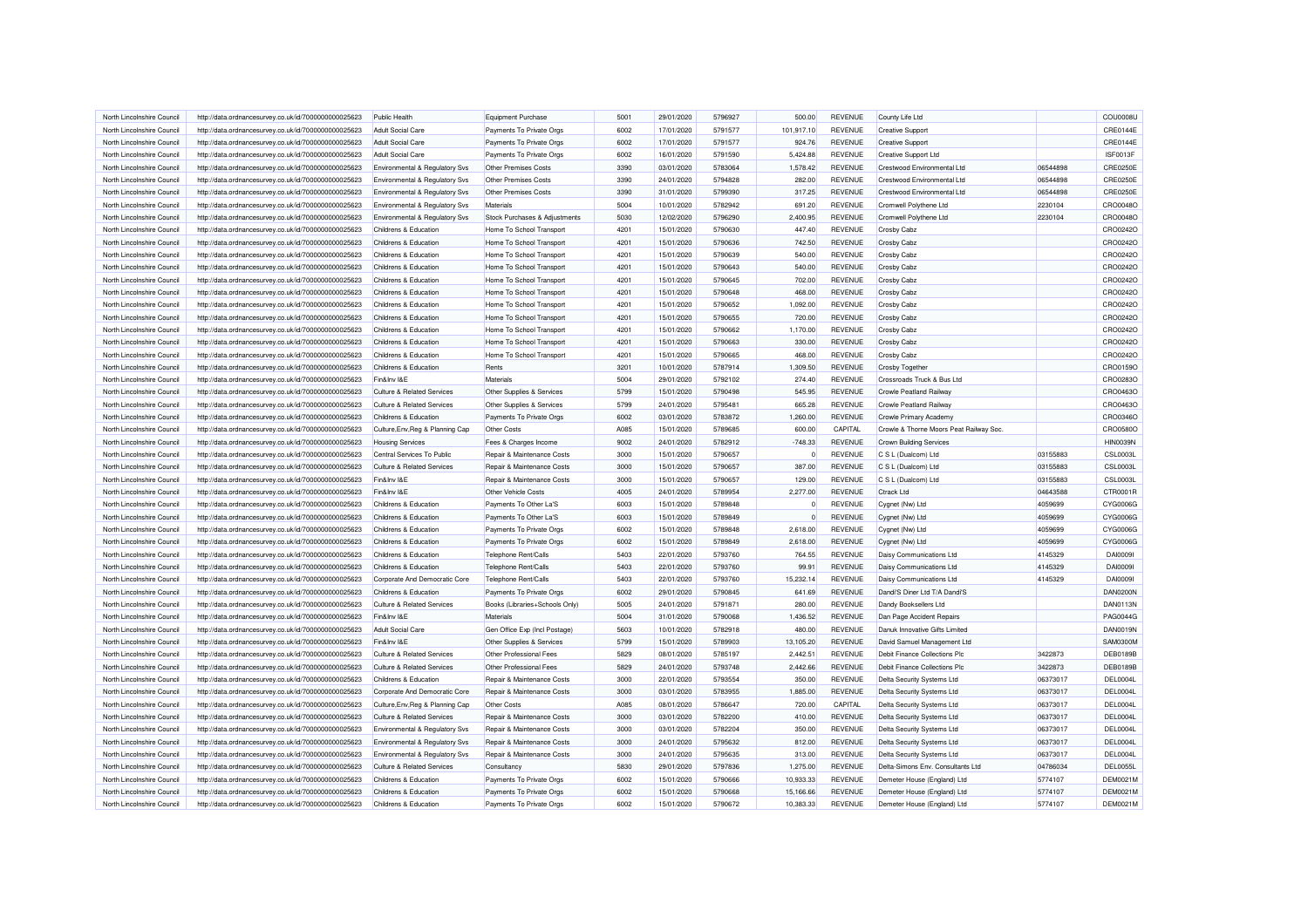| North Lincolnshire Council | http://data.ordnancesurvey.co.uk/id/7000000000025623 | Childrens & Education                 | Payments To Private Orgs           | 6002 | 15/01/2020 | 5790676 | 10,933.33   | <b>REVENUE</b> | Demeter House (England) Ltd           | 5774107  | <b>DEM0021M</b> |
|----------------------------|------------------------------------------------------|---------------------------------------|------------------------------------|------|------------|---------|-------------|----------------|---------------------------------------|----------|-----------------|
| North Lincolnshire Council | http://data.ordnancesurvey.co.uk/id/7000000000025623 | Childrens & Education                 | Payments To Private Orgs           | 6002 | 15/01/2020 | 5790677 | 10,933.33   | REVENUE        | Demeter House (England) Ltd           | 5774107  | DEM0021M        |
| North Lincolnshire Council | http://data.ordnancesurvey.co.uk/id/7000000000025623 | Childrens & Education                 | Payments To Private Orgs           | 6002 | 15/01/2020 | 5790678 | 9,833.33    | <b>REVENUE</b> | Demeter House (England) Ltd           | 5774107  | DEM0021M        |
| North Lincolnshire Council | http://data.ordnancesurvey.co.uk/id/7000000000025623 | Childrens & Education                 | Payments To Private Orgs           | 6002 | 15/01/2020 | 5790681 | 10,383.33   | <b>REVENUE</b> | Demeter House (England) Ltd           | 5774107  | <b>DEM0021M</b> |
| North Lincolnshire Council | http://data.ordnancesurvey.co.uk/id/7000000000025623 | Childrens & Education                 | Payments To Private Orgs           | 6002 | 17/01/2020 | 5790955 | 15,833.33   | REVENUE        | Demeter House (England) Ltd           | 5774107  | DEM0021M        |
| North Lincolnshire Council | http://data.ordnancesurvey.co.uk/id/7000000000025623 | Childrens & Education                 | Payments To Private Orgs           | 6002 | 17/01/2020 | 5790957 | 10,933.33   | <b>REVENUE</b> | Demeter House (England) Ltd           | 5774107  | <b>DEM0021M</b> |
| North Lincolnshire Council | http://data.ordnancesurvey.co.uk/id/7000000000025623 | Childrens & Education                 | Payments To Private Orgs           | 6002 | 17/01/2020 | 5790959 | 10,383.33   | <b>REVENUE</b> | Demeter House (England) Ltd           | 5774107  | <b>DEM0021M</b> |
| North Lincolnshire Council | http://data.ordnancesurvey.co.uk/id/7000000000025623 | Childrens & Education                 | Payments To Private Orgs           | 6002 | 17/01/2020 | 5790962 | 10,933.33   | <b>REVENUE</b> | Demeter House (England) Ltd           | 5774107  | <b>DEM0021M</b> |
| North Lincolnshire Council | http://data.ordnancesurvey.co.uk/id/7000000000025623 | Childrens & Education                 | Payments To Private Orgs           | 6002 | 17/01/2020 | 5790963 | 10,383.33   | <b>REVENUE</b> | Demeter House (England) Ltd           | 5774107  | <b>DEM0021M</b> |
| North Lincolnshire Council | http://data.ordnancesurvey.co.uk/id/7000000000025623 | Childrens & Education                 | Payments To Private Orgs           | 6002 | 17/01/2020 | 5790964 | 10,933.33   | <b>REVENUE</b> | Demeter House (England) Ltd           | 5774107  | <b>DEM0021M</b> |
| North Lincolnshire Council | http://data.ordnancesurvey.co.uk/id/7000000000025623 | Childrens & Education                 | Payments To Private Orgs           | 6002 | 17/01/2020 | 5791897 | 9,833.33    | <b>REVENUE</b> | Demeter House (England) Ltd           | 5774107  | <b>DEM0021M</b> |
| North Lincolnshire Council | http://data.ordnancesurvey.co.uk/id/7000000000025623 | Childrens & Education                 | Payments To Private Orgs           | 6002 | 17/01/2020 | 5791905 | 11,483.33   | <b>REVENUE</b> | Demeter House (England) Ltd           | 5774107  | <b>DEM0021M</b> |
| North Lincolnshire Counci  | http://data.ordnancesurvey.co.uk/id/7000000000025623 | Highways & Transport                  | Other Supplies & Services          | 5799 | 03/01/2020 | 5779086 | 3,185.00    | <b>REVENUE</b> | D Fox Agricultural Contracting        | 08909300 | FOX0087X        |
| North Lincolnshire Council | http://data.ordnancesurvey.co.uk/id/7000000000025623 | Fin&Inv I&E                           | Materials                          | 5004 | 24/01/2020 | 5789955 | 239.22      | REVENUE        | Direct Commercial Veh.Serv.Ltd        | 2267244  | DIR0001R        |
| North Lincolnshire Council | http://data.ordnancesurvey.co.uk/id/7000000000025623 | Fin&Inv I&E                           | Electricity                        | 3102 | 31/01/2020 | 5799064 | 2,405.81    | <b>REVENUE</b> | <b>Directions Dance Cic</b>           |          | <b>DIR0120R</b> |
| North Lincolnshire Counci  | http://data.ordnancesurvey.co.uk/id/7000000000025623 | Highways & Transport                  | Other Supplies & Services          | 5799 | 10/01/2020 | 5787788 | 1,425.00    | <b>REVENUE</b> | Direct Traffic Management Ltd         |          | DIR0043R        |
| North Lincolnshire Council | http://data.ordnancesurvey.co.uk/id/7000000000025623 | Childrens & Education                 | Home To School Transport           | 4201 | 15/01/2020 | 5789814 | 3,409.00    | REVENUE        | D J Taxis Scunthorpe                  |          | DJT0001T        |
| North Lincolnshire Council | http://data.ordnancesurvey.co.uk/id/7000000000025623 | <b>Housing Services</b>               | Fees & Charges Income              | 9002 | 15/01/2020 | 5789718 | $-3,783.60$ | <b>REVENUE</b> | Dolphin Mobility East Midlands Ltd    | 4175896  | <b>DOL0006L</b> |
| North Lincolnshire Council | http://data.ordnancesurvey.co.uk/id/7000000000025623 | <b>Housing Services</b>               | Fees & Charges Income              | 9002 | 31/01/2020 | 5789702 | $-700.00$   | REVENUE        | Dolphin Mobility East Midlands Ltd    | 4175896  | <b>DOL0006L</b> |
| North Lincolnshire Council | http://data.ordnancesurvey.co.uk/id/7000000000025623 | <b>Housing Services</b>               | Fees & Charges Income              | 9002 | 14/02/2020 | 5798251 | $-700.00$   | <b>REVENUE</b> | Dolphin Mobility East Midlands Ltd    | 4175896  | <b>DOL0006L</b> |
| North Lincolnshire Council | http://data.ordnancesurvey.co.uk/id/7000000000025623 | Childrens & Education                 | Payments To Private Orgs           | 6002 | 22/01/2020 | 5792796 | 6,600.50    | <b>REVENUE</b> | Do-Re-Mi Nursery                      |          | <b>WIN0044N</b> |
| North Lincolnshire Council | http://data.ordnancesurvey.co.uk/id/7000000000025623 | Childrens & Education                 | Payments To Private Orgs           | 6002 | 03/01/2020 | 5782786 | 9,910.72    | <b>REVENUE</b> | Dove Adolescent Care                  |          | DOV0001\        |
| North Lincolnshire Council | http://data.ordnancesurvey.co.uk/id/7000000000025623 | Childrens & Education                 | Payments To Private Orgs           | 6002 | 24/01/2020 | 5792716 | 19,202.02   | <b>REVENUE</b> | Dove Adolescent Care                  |          | DOV0001V        |
| North Lincolnshire Council | http://data.ordnancesurvey.co.uk/id/7000000000025623 | Adult Social Care                     | Payments To Health Providers       | 6019 | 22/01/2020 | 5786312 | 398.69      | <b>REVENUE</b> | Dr A Muraleedharan                    |          | <b>MUR0020R</b> |
| North Lincolnshire Council | http://data.ordnancesurvey.co.uk/id/7000000000025623 | <b>Adult Social Care</b>              | Payments To Health Providers       | 6019 | 24/01/2020 | 5794909 | 303.97      | <b>REVENUE</b> | Dr A Muraleedharan                    |          | <b>MUR0020R</b> |
| North Lincolnshire Council | http://data.ordnancesurvey.co.uk/id/7000000000025623 | <b>Adult Social Care</b>              | Payments To Health Providers       | 6019 | 08/01/2020 | 5786314 | 316.86      | <b>REVENUE</b> | Dr A Whitaker & Partners              |          | WHI0114I        |
| North Lincolnshire Council | http://data.ordnancesurvey.co.uk/id/7000000000025623 | Adult Social Care                     | Payments To Health Providers       | 6019 | 17/01/2020 | 5791917 | 424.96      | <b>REVENUE</b> | Dr A Whitaker & Partners              |          | WHI0114I        |
| North Lincolnshire Council | http://data.ordnancesurvey.co.uk/id/7000000000025623 | Public Health                         | Payments To Health Providers       | 6019 | 08/01/2020 | 5786314 | 120.00      | <b>REVENUE</b> | Dr A Whitaker & Partners              |          | WHI0114I        |
| North Lincolnshire Council | http://data.ordnancesurvey.co.uk/id/7000000000025623 | <b>Public Health</b>                  | Payments To Health Providers       | 6019 | 17/01/2020 | 5791917 | 260.00      | <b>REVENUE</b> | Dr A Whitaker & Partners              |          | WHI0114I        |
| North Lincolnshire Council | http://data.ordnancesurvey.co.uk/id/7000000000025623 | Adult Social Care Capital             | Other Costs                        | A085 | 15/01/2020 | 5788956 | 429.00      | CAPITAL        | Drive Devilbiss Healthcare Limited    | 4301005  | <b>DRI0008I</b> |
| North Lincolnshire Council | http://data.ordnancesurvey.co.uk/id/7000000000025623 | Adult Social Care Capital             | Other Costs                        | A085 | 15/01/2020 | 5788972 | 261.00      | CAPITAL        | Drive Devilbiss Healthcare Limited    | 4301005  | <b>DRI0008I</b> |
| North Lincolnshire Council | http://data.ordnancesurvey.co.uk/id/7000000000025623 | Adult Social Care Capital             | Other Costs                        | A085 | 17/01/2020 | 5788967 | 930.00      | CAPITAL        | Drive Devilbiss Healthcare Limited    | 4301005  | <b>DRI0008I</b> |
| North Lincolnshire Council | http://data.ordnancesurvey.co.uk/id/7000000000025623 | Adult Social Care Capital             | Other Costs                        | A085 | 29/01/2020 | 5796931 | 289.80      | CAPITAL        | Drive Devilbiss Healthcare Limited    | 4301005  | <b>DRI0008I</b> |
| North Lincolnshire Counci  | http://data.ordnancesurvey.co.uk/id/7000000000025623 | Adult Social Care Capital             | Other Costs                        | A085 | 05/02/2020 | 5788965 | 237.60      | CAPITAL        | Drive Devilbiss Healthcare Limited    | 4301005  | <b>DRI0008I</b> |
| North Lincolnshire Council | http://data.ordnancesurvey.co.uk/id/7000000000025623 | <b>Adult Social Care Capital</b>      | Other Costs                        | A085 | 05/02/2020 | 578898  | 2,325.00    | CAPITAL        | Drive Devilbiss Healthcare Limited    | 4301005  | <b>DRI0008I</b> |
| North Lincolnshire Council | http://data.ordnancesurvey.co.uk/id/7000000000025623 | Adult Social Care Capital             | Other Costs                        | A085 | 07/02/2020 | 5796939 | 760.50      | CAPITAL        | Drive Devilbiss Healthcare Limited    | 4301005  | <b>DRI0008I</b> |
| North Lincolnshire Council | http://data.ordnancesurvey.co.uk/id/7000000000025623 | Adult Social Care Capital             | Other Costs                        | A085 | 12/02/2020 | 5796938 | 1,092.50    | CAPITAL        | Drive Devilbiss Healthcare Limited    | 4301005  | <b>DRI0008I</b> |
| North Lincolnshire Council | http://data.ordnancesurvey.co.uk/id/7000000000025623 | <b>Adult Social Care Capital</b>      | Other Costs                        | A085 | 14/02/2020 | 5796937 | 307.50      | CAPITAL        | Drive Devilbiss Healthcare Limited    | 4301005  | <b>DRI0008I</b> |
| North Lincolnshire Council | http://data.ordnancesurvey.co.uk/id/7000000000025623 | Adult Social Care                     | Other Professional Fees            | 5829 | 17/01/2020 | 5786960 | 740.00      | <b>REVENUE</b> | Dr M C Waziri                         |          | WAZ0001Z        |
| North Lincolnshire Council | http://data.ordnancesurvey.co.uk/id/7000000000025623 | <b>Adult Social Care</b>              | Other Professional Fees            | 5829 | 22/01/2020 | 5786958 | 920.00      | <b>REVENUE</b> | Dr M C Waziri                         |          | WAZ0001Z        |
| North Lincolnshire Council | http://data.ordnancesurvey.co.uk/id/7000000000025623 | <b>Adult Social Care</b>              | Payments To Health Providers       | 6019 | 31/01/2020 | 5788475 | 369.31      | <b>REVENUE</b> | Dr M J Dwyer & Partners               |          | DWY0001Y        |
| North Lincolnshire Council | http://data.ordnancesurvey.co.uk/id/7000000000025623 | Public Health                         | Payments To Health Providers       | 6019 | 31/01/2020 | 5788475 | 60.00       | <b>REVENUE</b> | Dr M J Dwyer & Partners               |          | DWY0001\        |
| North Lincolnshire Council | http://data.ordnancesurvey.co.uk/id/7000000000025623 | Environmental & Regulatory Svs        | Other Professional Fees            | 5829 | 24/01/2020 | 5794789 | 1,740.00    | <b>REVENUE</b> | Dr T Mahmood Anwar                    |          | <b>MAH0003H</b> |
| North Lincolnshire Council | http://data.ordnancesurvey.co.uk/id/7000000000025623 | <b>Culture &amp; Related Services</b> | Materials                          | 5004 | 12/02/2020 | 5795576 | 461.50      | <b>REVENUE</b> | Eagle Promotions Ltd                  |          | EAG0001G        |
| North Lincolnshire Council | http://data.ordnancesurvey.co.uk/id/7000000000025623 | Fin&Inv I&E                           | Other Supplies & Services          | 5799 | 24/01/2020 | 5786834 | 2,831.83    | REVENUE        | Easters & Son Commercial Services Ltd |          | <b>EAS0590S</b> |
| North Lincolnshire Council | http://data.ordnancesurvey.co.uk/id/7000000000025623 | Fin&Inv I&E                           | Other Supplies & Services          | 5799 | 24/01/2020 | 5786835 | 1,583.33    | REVENUE        | Easters & Son Commercial Services Ltd |          | <b>EAS0590S</b> |
| North Lincolnshire Council | http://data.ordnancesurvey.co.uk/id/7000000000025623 | Fin&Inv I&E                           | Other Professional Fees            | 5829 | 03/01/2020 | 5783273 | 325.00      | <b>REVENUE</b> | Eastgb Ltd                            |          | <b>EAS0265S</b> |
| North Lincolnshire Council | http://data.ordnancesurvey.co.uk/id/7000000000025623 | Childrens & Education                 | <b>Client Transport Costs</b>      | 6092 | 17/01/2020 | 5792059 | 850.00      | <b>REVENUE</b> | East Hull Cars Ltd                    | 5777873  | EAS0093S        |
| North Lincolnshire Council | http://data.ordnancesurvey.co.uk/id/7000000000025623 | <b>Planning Services</b>              | Payments To Voluntary Orgs         | 6001 | 22/01/2020 | 5793575 | 866.57      | <b>REVENUE</b> | <b>Eastoft Parish Council</b>         |          | EAS0124S        |
| North Lincolnshire Council | http://data.ordnancesurvey.co.uk/id/7000000000025623 | Corporate And Democratic Core         | Payments To Private Orgs           | 6002 | 22/01/2020 | 5793549 | 18,275.78   | <b>REVENUE</b> | East Riding Of Yorkshire Council      |          | <b>EAS0126S</b> |
| North Lincolnshire Council | http://data.ordnancesurvey.co.uk/id/7000000000025623 | Non Distributed Costs                 | <b>Retirement Additional Costs</b> | 2007 | 24/01/2020 | 5792022 | 157,680.00  | REVENUE        | East Riding Pension Fund              |          | EAS0381S        |
| North Lincolnshire Council | http://data.ordnancesurvey.co.uk/id/7000000000025623 | Highways & Transport                  | <b>Concessionary Fares</b>         | 6010 | 17/01/2020 | 5791661 | 4,430.00    | <b>REVENUE</b> | East Yorkshire Motor Services Ltd     | 216628   | EAS0120S        |
| North Lincolnshire Council | http://data.ordnancesurvey.co.uk/id/7000000000025623 | <b>Adult Social Care</b>              | Pay - Agency                       | 0131 | 03/01/2020 | 5784000 | 352.00      | <b>REVENUE</b> | Eden Brown Synergy                    | 3643845  | <b>EDE0130E</b> |
| North Lincolnshire Council | http://data.ordnancesurvey.co.uk/id/7000000000025623 | <b>Adult Social Care</b>              | Pay - Agency                       | 0131 | 03/01/2020 | 5784002 | 1,386.00    | REVENUE        | Eden Brown Synergy                    | 3643845  | EDE0130E        |
| North Lincolnshire Council | http://data.ordnancesurvey.co.uk/id/7000000000025623 | <b>Adult Social Care</b>              | Pay - Agency                       | 0131 | 03/01/2020 | 5784004 | 748.00      | REVENUE        | Eden Brown Synergy                    | 3643845  | EDE0130E        |
| North Lincolnshire Council | http://data.ordnancesurvey.co.uk/id/7000000000025623 | Adult Social Care                     | Pay - Agency                       | 0131 | 03/01/2020 | 5784005 | 352.00      | <b>REVENUE</b> | Eden Brown Syneray                    | 3643845  | <b>EDE0130E</b> |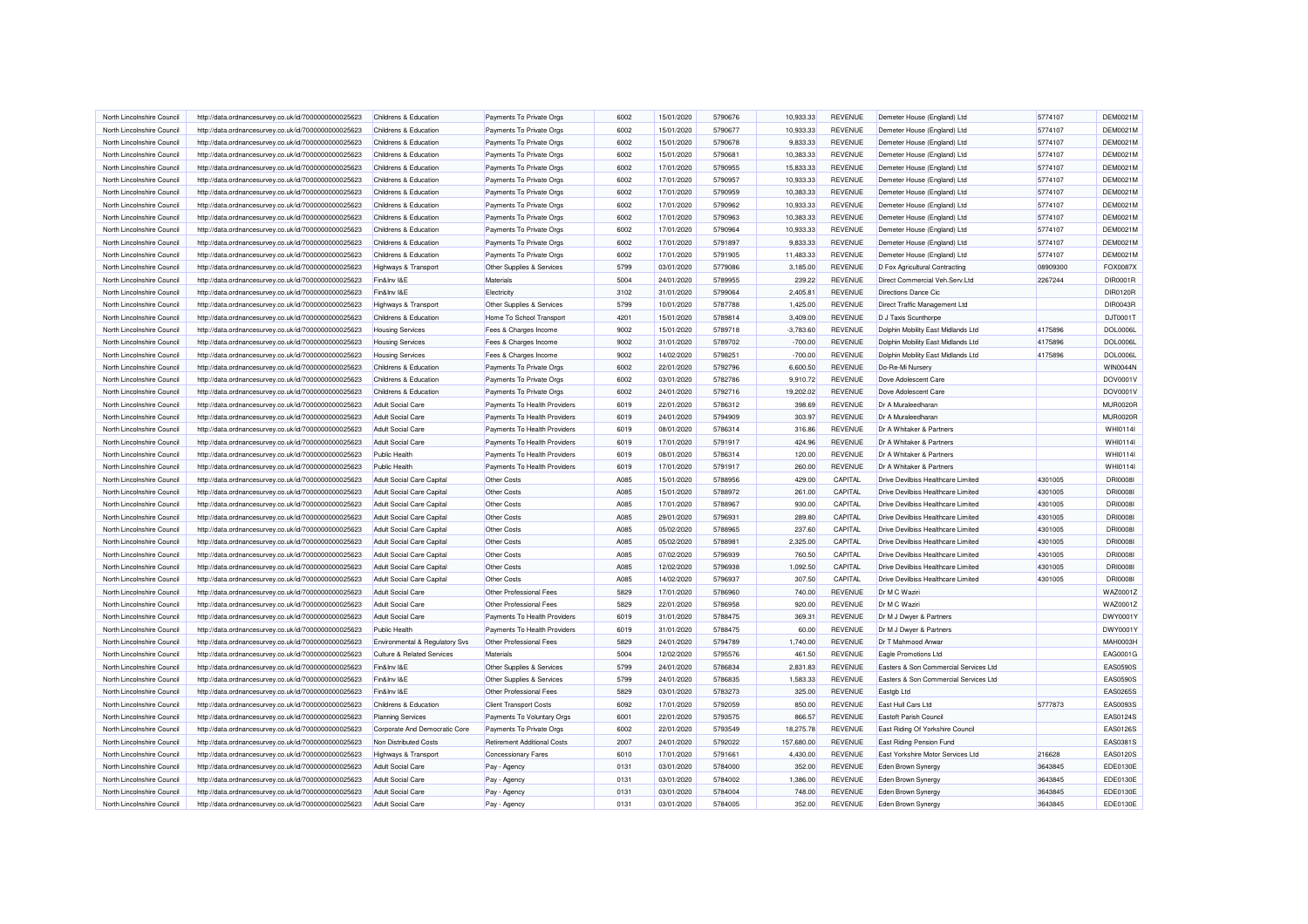| North Lincolnshire Council | http://data.ordnancesurvey.co.uk/id/7000000000025623 | <b>Adult Social Care</b>              | Pay - Agency                  | 0131 | 03/01/2020 | 5784006 | 1,386.00  | REVENUE        | Eden Brown Synergy                      | 3643845  | EDE0130E        |
|----------------------------|------------------------------------------------------|---------------------------------------|-------------------------------|------|------------|---------|-----------|----------------|-----------------------------------------|----------|-----------------|
| North Lincolnshire Council | http://data.ordnancesurvey.co.uk/id/7000000000025623 | <b>Adult Social Care</b>              | Pay - Agency                  | 0131 | 03/01/2020 | 5784007 | 1,034.00  | <b>REVENUE</b> | Eden Brown Synergy                      | 3643845  | EDE0130E        |
| North Lincolnshire Council | http://data.ordnancesurvey.co.uk/id/7000000000025623 | <b>Adult Social Care</b>              | Pay - Agency                  | 0131 | 03/01/2020 | 5784009 | 1,034.00  | <b>REVENUE</b> | Eden Brown Synergy                      | 3643845  | EDE0130E        |
| North Lincolnshire Council | http://data.ordnancesurvey.co.uk/id/7000000000025623 | <b>Adult Social Care</b>              | Pay - Agency                  | 0131 | 03/01/2020 | 5784065 | 1,034.00  | <b>REVENUE</b> | Eden Brown Synergy                      | 3643845  | <b>EDE0130E</b> |
| North Lincolnshire Council | http://data.ordnancesurvey.co.uk/id/7000000000025623 | <b>Culture &amp; Related Services</b> | Provisions                    | 5201 | 05/02/2020 | 5795482 | 278.77    | <b>REVENUE</b> | Eden Farm Hulleys Ltd                   |          | <b>EDE0050E</b> |
| North Lincolnshire Council | http://data.ordnancesurvey.co.uk/id/7000000000025623 | Childrens & Education                 | It Hardware - Purchase        | 5050 | 29/01/2020 | 5793775 | 2.584.00  | <b>REVENUE</b> | <b>Eden Telecom Ltd</b>                 |          | <b>EDE0145E</b> |
| North Lincolnshire Council | http://data.ordnancesurvey.co.uk/id/7000000000025623 | Corporate And Democratic Core         | Equipment Purchase            | 5001 | 10/01/2020 | 5786451 | 1,614.50  | <b>REVENUE</b> | Eden Telecom Ltd                        |          | EDE0145E        |
| North Lincolnshire Council | http://data.ordnancesurvey.co.uk/id/7000000000025623 | Childrens & Education                 | Payments To Private Orgs      | 6002 | 03/01/2020 | 5783874 | 630.00    | <b>REVENUE</b> | Edith Moorhouse Primary School          | 07966500 | EDI0010I        |
| North Lincolnshire Council | http://data.ordnancesurvey.co.uk/id/7000000000025623 | <b>Culture &amp; Related Services</b> | Licenses, Subs & Memberships  | 5510 | 24/01/2020 | 5790844 | 270.00    | <b>REVENUE</b> | E-Factor Group Ltd                      |          | EFA0012A        |
| North Lincolnshire Council | http://data.ordnancesurvey.co.uk/id/7000000000025623 | Culture & Related Services            | Provisions                    | 5201 | 12/02/2020 | 5798308 | 545.00    | <b>REVENUE</b> | <b>E</b> H Advertising Ltd              |          | EHA0003A        |
| North Lincolnshire Council | http://data.ordnancesurvey.co.uk/id/7000000000025623 | Childrens & Education                 | Home To School Transport      | 4201 | 15/01/2020 | 5789893 | 864.00    | <b>REVENUE</b> | Ej'S Cars Ltd                           |          | EJC0001C        |
| North Lincolnshire Council | http://data.ordnancesurvey.co.uk/id/7000000000025623 | Childrens & Education                 | Home To School Transport      | 4201 | 15/01/2020 | 5789894 | 1,008.00  | REVENUE        | Ej'S Cars Ltd                           |          | EJC0001C        |
| North Lincolnshire Council | http://data.ordnancesurvey.co.uk/id/7000000000025623 | Childrens & Education                 | Home To School Transport      | 4201 | 15/01/2020 | 5789895 | 720.00    | <b>REVENUE</b> | Ej'S Cars Ltd                           |          | EJC0001C        |
| North Lincolnshire Council | http://data.ordnancesurvey.co.uk/id/7000000000025623 | Childrens & Education                 | Payments To Private Orgs      | 6002 | 12/02/2020 | 5797762 | 300.00    | <b>REVENUE</b> | <b>Elisabeth Brierley</b>               |          | <b>BRI03301</b> |
| North Lincolnshire Council | http://data.ordnancesurvey.co.uk/id/7000000000025623 | <b>Adult Social Care</b>              | Payments To Private Orgs      | 6002 | 16/01/2020 | 5791588 | 2,447.20  | <b>REVENUE</b> | Elite Care Solutions Ltd                |          | ISF0009F        |
| North Lincolnshire Council | http://data.ordnancesurvey.co.uk/id/7000000000025623 | <b>Adult Social Care</b>              | Payments To Private Orgs      | 6002 | 16/01/2020 | 5791588 | 134.40    | <b>REVENUE</b> | <b>Elite Care Solutions Ltd</b>         |          | ISF0009F        |
| North Lincolnshire Council | http://data.ordnancesurvey.co.uk/id/7000000000025623 | <b>Culture &amp; Related Services</b> | Payments To Private Orgs      | 6002 | 22/01/2020 | 5792251 | 2,000.00  | <b>REVENUE</b> | Elizabeth Pearson Mann                  |          | <b>MAN0241N</b> |
| North Lincolnshire Council | http://data.ordnancesurvey.co.uk/id/7000000000025623 | Culture, Env, Reg & Planning Cap      | Other Costs                   | A085 | 03/01/2020 | 5783177 | 280.89    | CAPITAL        | <b>Ellgia Ltd</b>                       |          | <b>BEL0020L</b> |
| North Lincolnshire Council | http://data.ordnancesurvey.co.uk/id/7000000000025623 | Childrens & Education                 | <b>Client Related Costs</b>   | 5534 | 14/02/2020 | 5795739 | 212.14    | <b>REVENUE</b> | Ellgia Scunthorpe                       | 860123   | <b>BEL0170L</b> |
| North Lincolnshire Council | http://data.ordnancesurvey.co.uk/id/7000000000025623 | Environmental & Regulatory Svs        | Other Professional Fees       | 5829 | 03/01/2020 | 5784226 | 3,675.23  | <b>REVENUE</b> | Ellgia Scunthorpe                       | 860123   | <b>BEL0170L</b> |
| North Lincolnshire Council | http://data.ordnancesurvey.co.uk/id/7000000000025623 | Environmental & Regulatory Svs        | Payments To Private Orgs      | 6002 | 15/01/2020 | 5787873 | 771.04    | <b>REVENUE</b> | Ellgia Scunthorpe                       | 860123   | <b>BEL0170L</b> |
| North Lincolnshire Council | http://data.ordnancesurvey.co.uk/id/7000000000025623 | Environmental & Regulatory Svs        | Payments To Private Orgs      | 6002 | 15/01/2020 | 5787875 | 265.10    | <b>REVENUE</b> | Ellgia Scunthorpe                       | 860123   | <b>BEL0170L</b> |
| North Lincolnshire Council | http://data.ordnancesurvey.co.uk/id/7000000000025623 | Environmental & Regulatory Svs        | Payments To Private Orgs      | 6002 | 24/01/2020 | 5794816 | 19,514.37 | <b>REVENUE</b> | Ellgia Scunthorpe                       | 860123   | <b>BEL0170L</b> |
| North Lincolnshire Council | http://data.ordnancesurvey.co.uk/id/7000000000025623 | Environmental & Regulatory Svs        | Payments To Private Orgs      | 6002 | 24/01/2020 | 5794819 | 11,632.61 | <b>REVENUE</b> | Ellgia Scunthorpe                       | 860123   | BEL0170L        |
| North Lincolnshire Council | http://data.ordnancesurvey.co.uk/id/7000000000025623 | <b>Adult Social Care</b>              | Payments To Private Orgs      | 6002 | 16/01/2020 | 5791593 | 1,675.00  | <b>REVENUE</b> | Emerald Care Services (North Lincs) Ltd |          | ISF0026F        |
| North Lincolnshire Council | http://data.ordnancesurvey.co.uk/id/7000000000025623 | <b>Adult Social Care</b>              | Payments To Private Orgs      | 6002 | 17/01/2020 | 5791581 | 13,594.00 | <b>REVENUE</b> | Emerald Care Services (North Lincs) Ltd | 08136830 | <b>EME0032E</b> |
| North Lincolnshire Council | http://data.ordnancesurvey.co.uk/id/7000000000025623 | Childrens & Education                 | Home To School Transport      | 4201 | 22/01/2020 | 5794829 | 2,318.00  | <b>REVENUE</b> | Emerald Care Services (North Lincs) Ltd | 08136830 | <b>EME0032E</b> |
| North Lincolnshire Council | http://data.ordnancesurvey.co.uk/id/7000000000025623 | Childrens & Education                 | Payments To Private Orgs      | 6002 | 08/01/2020 | 5782051 | 608.00    | <b>REVENUE</b> | Emerald Care Services (North Lincs) Ltd | 08136830 | <b>EME0032E</b> |
| North Lincolnshire Council | http://data.ordnancesurvey.co.uk/id/7000000000025623 | Childrens & Education                 | Payments To Private Orgs      | 6002 | 08/01/2020 | 5782053 | 931.00    | <b>REVENUE</b> | Emerald Care Services (North Lincs) Ltd | 08136830 | <b>EME0032E</b> |
| North Lincolnshire Council | http://data.ordnancesurvey.co.uk/id/7000000000025623 | Childrens & Education                 | Payments To Private Orgs      | 6002 | 08/01/2020 | 5782060 | 484.50    | <b>REVENUE</b> | Emerald Care Services (North Lincs) Ltd | 08136830 | <b>EME0032E</b> |
| North Lincolnshire Council | http://data.ordnancesurvey.co.uk/id/7000000000025623 | Childrens & Education                 | Payments To Private Orgs      | 6002 | 08/01/2020 | 5782061 | 1,434.50  | <b>REVENUE</b> | Emerald Care Services (North Lincs) Ltd | 08136830 | <b>EME0032E</b> |
| North Lincolnshire Council | http://data.ordnancesurvey.co.uk/id/7000000000025623 | Childrens & Education                 | Payments To Private Orgs      | 6002 | 08/01/2020 | 5782062 | 874.00    | <b>REVENUE</b> | Emerald Care Services (North Lincs) Ltd | 08136830 | <b>EME0032E</b> |
| North Lincolnshire Council | http://data.ordnancesurvey.co.uk/id/7000000000025623 | Childrens & Education                 | Payments To Private Orgs      | 6002 | 14/02/2020 | 5797763 | 500.00    | <b>REVENUE</b> | <b>Emma Middleton</b>                   |          | <b>NIC0342C</b> |
| North Lincolnshire Council | http://data.ordnancesurvey.co.uk/id/7000000000025623 | Culture & Related Services            | <b>Heating Fuels</b>          | 3104 | 17/01/2020 | 5791855 | 2,168.00  | <b>REVENUE</b> | <b>Emo Oil</b>                          |          | EMO0004O        |
| North Lincolnshire Council | http://data.ordnancesurvey.co.uk/id/7000000000025623 | Childrens & Education                 | Rents                         | 3201 | 03/01/2020 | 5784252 | 8,250.00  | <b>REVENUE</b> | Engineering Utc Northern Lincolnshire   |          | <b>ENG0084G</b> |
| North Lincolnshire Council | http://data.ordnancesurvey.co.uk/id/7000000000025623 | Culture & Related Services            | Other Supplies & Services     | 5799 | 07/02/2020 | 5795575 | 212.78    | <b>REVENUE</b> | Enviroted                               |          | ENV0092V        |
| North Lincolnshire Council | http://data.ordnancesurvey.co.uk/id/7000000000025623 | Public Health                         | Equipment Maint.& Repair      | 5003 | 22/01/2020 | 5793500 | 5,475.00  | <b>REVENUE</b> | Envirotech Europe Ltd                   | SC367372 | <b>ENV0168V</b> |
| North Lincolnshire Council | http://data.ordnancesurvey.co.uk/id/7000000000025623 | Public Health                         | Equipment Maint.& Repair      | 5003 | 22/01/2020 | 5793514 | 3,125.00  | <b>REVENUE</b> | Envirotech Europe Ltd                   | SC367372 | <b>ENV0168V</b> |
| North Lincolnshire Council | http://data.ordnancesurvey.co.uk/id/7000000000025623 | <b>Public Health</b>                  | Other Supplies & Services     | 5799 | 08/01/2020 | 5786940 | 3,891.38  | <b>REVENUE</b> | Enviro Technology Services Plc          |          | <b>ENV0009V</b> |
| North Lincolnshire Council | http://data.ordnancesurvey.co.uk/id/7000000000025623 | Public Health                         | Other Supplies & Services     | 5799 | 29/01/2020 | 5797802 | 3,891.38  | <b>REVENUE</b> | Enviro Technology Services Plc          |          | <b>ENV0009V</b> |
| North Lincolnshire Council | http://data.ordnancesurvey.co.uk/id/7000000000025623 | Culture & Related Services            | Repair & Maintenance Costs    | 3000 | 31/01/2020 | 5798978 | 839.00    | <b>REVENUE</b> | E.On Control Solutions Ltd              |          | <b>MAT0002T</b> |
| North Lincolnshire Council | http://data.ordnancesurvey.co.uk/id/7000000000025623 | Childrens & Education                 | Home To School Transport      | 4201 | 03/01/2020 | 5783681 | 293.40    | <b>REVENUE</b> | Epworth Taxis Ltd                       | 8601067  | EPW0003W        |
| North Lincolnshire Council | http://data.ordnancesurvey.co.uk/id/7000000000025623 | Childrens & Education                 | Home To School Transport      | 4201 | 03/01/2020 | 5783683 | 870.00    | <b>REVENUE</b> | Epworth Taxis Ltd                       | 8601067  | EPW0003W        |
| North Lincolnshire Council | http://data.ordnancesurvey.co.uk/id/7000000000025623 | Childrens & Education                 | Home To School Transport      | 4201 | 03/01/2020 | 5783686 | 1,032.75  | <b>REVENUE</b> | Epworth Taxis Ltd                       | 8601067  | EPW0003W        |
| North Lincolnshire Council | http://data.ordnancesurvey.co.uk/id/7000000000025623 | Childrens & Education                 | Home To School Transport      | 4201 | 03/01/2020 | 5783692 | 516.75    | <b>REVENUE</b> | Epworth Taxis Ltd                       | 8601067  | EPW0003W        |
| North Lincolnshire Council | http://data.ordnancesurvey.co.uk/id/7000000000025623 | Childrens & Education                 | Home To School Transport      | 4201 | 03/01/2020 | 5783694 | 705.25    | <b>REVENUE</b> | Epworth Taxis Ltd                       | 8601067  | EPW0003W        |
| North Lincolnshire Council | http://data.ordnancesurvey.co.uk/id/7000000000025623 | Childrens & Education                 | Home To School Transport      | 4201 | 03/01/2020 | 5783695 | 600.00    | <b>REVENUE</b> | Epworth Taxis Ltd                       | 8601067  | EPW0003W        |
| North Lincolnshire Council | http://data.ordnancesurvey.co.uk/id/7000000000025623 | Childrens & Education                 | Home To School Transport      | 4201 | 22/01/2020 | 5794822 | 835.25    | <b>REVENUE</b> | Epworth Taxis Ltd                       | 8601067  | EPW0003W        |
| North Lincolnshire Council | http://data.ordnancesurvey.co.uk/id/7000000000025623 | Culture & Related Services            | Exhibitions/Events            | 5709 | 10/01/2020 | 5788290 | 213.04    | <b>REVENUE</b> | Eryc - Supplies                         |          | EAS0125S        |
| North Lincolnshire Council | http://data.ordnancesurvey.co.uk/id/7000000000025623 | Childrens & Education                 | It Software-Maintenance       | 5053 | 24/01/2020 | 5789891 | 336.00    | <b>REVENUE</b> | <b>Euclid Limited</b>                   |          | EUC0003C        |
| North Lincolnshire Council | http://data.ordnancesurvey.co.uk/id/7000000000025623 | Childrens & Education                 | Other Supplies & Services     | 5799 | 24/01/2020 | 5795670 | 464.72    | <b>REVENUE</b> | <b>Euclid Limited</b>                   |          | <b>EUC0003C</b> |
| North Lincolnshire Council | http://data.ordnancesurvey.co.uk/id/7000000000025623 | Childrens & Education                 | Other Supplies & Services     | 5799 | 24/01/2020 | 5795681 | 402.56    | <b>REVENUE</b> | <b>Euclid Limited</b>                   |          | <b>EUC0003C</b> |
| North Lincolnshire Council | http://data.ordnancesurvey.co.uk/id/7000000000025623 | Highways & Transport                  | Stock Purchases & Adjustments | 5030 | 08/01/2020 | 5779988 | 305.90    | <b>REVENUE</b> | Eurochem (Northern) Ltd                 | 4221160  | <b>EUR0234R</b> |
| North Lincolnshire Council | http://data.ordnancesurvey.co.uk/id/7000000000025623 | Highways & Transport                  | Other Supplies & Services     | 5799 | 10/01/2020 | 5782965 | 550.00    | <b>REVENUE</b> | Exactrak                                |          | EXA0014A        |
| North Lincolnshire Council | http://data.ordnancesurvey.co.uk/id/7000000000025623 | Environmental & Regulatory Svs        | Other Vehicle Costs           | 4005 | 24/01/2020 | 5793657 | 1,875.00  | <b>REVENUE</b> | Exeros Technologies Ltd                 |          | <b>TEC0150C</b> |
| North Lincolnshire Council | http://data.ordnancesurvey.co.uk/id/7000000000025623 | Childrens & Education                 | Licenses, Subs & Memberships  | 5510 | 05/02/2020 | 5791925 | 1.338.37  | <b>REVENUE</b> | Experian Ltd                            | 653331   | EXP0005P        |
|                            |                                                      |                                       |                               |      |            |         |           |                |                                         |          |                 |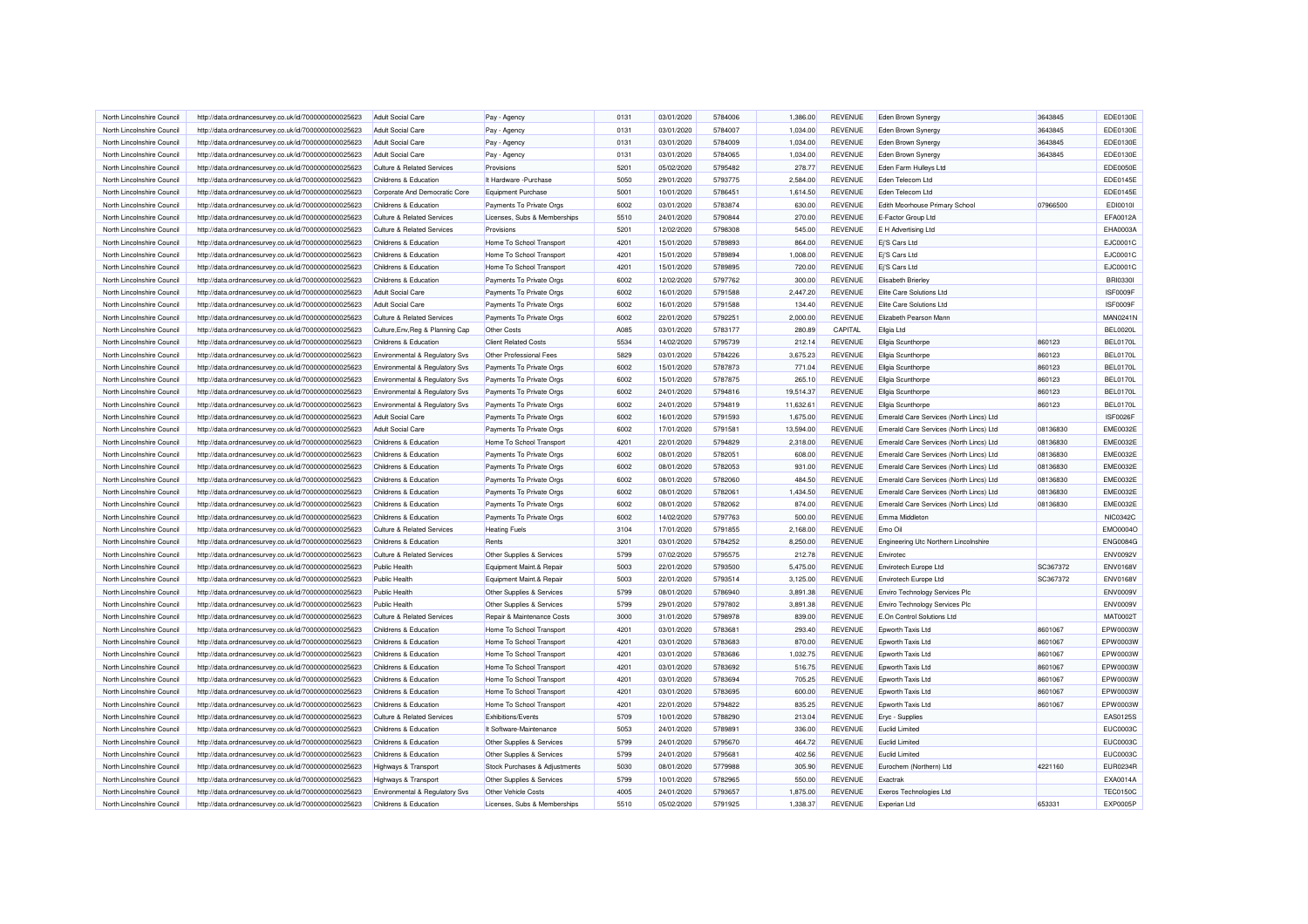| North Lincolnshire Council | http://data.ordnancesurvey.co.uk/id/7000000000025623 | Central Services To Public      | <b>Other Premises Costs</b> | 3390 | 03/01/2020 | 5783968 | $\mathbf{0}$ | <b>REVENUE</b> | Eye Watch Security Ltd                    | 04480210 | EYE0006E        |
|----------------------------|------------------------------------------------------|---------------------------------|-----------------------------|------|------------|---------|--------------|----------------|-------------------------------------------|----------|-----------------|
| North Lincolnshire Council | http://data.ordnancesurvey.co.uk/id/7000000000025623 | Environmental & Regulatory Svs  | <b>Other Premises Costs</b> | 3390 | 03/01/2020 | 5783968 | 2,440.00     | REVENUE        | Eye Watch Security Ltd                    | 04480210 | EYE0006E        |
| North Lincolnshire Council | http://data.ordnancesurvey.co.uk/id/7000000000025623 | Environmental & Regulatory Svs  | Other Premises Costs        | 3390 | 03/01/2020 | 5783974 | 600.00       | <b>REVENUE</b> | Eye Watch Security Ltd                    | 04480210 | EYE0006E        |
| North Lincolnshire Council | http://data.ordnancesurvey.co.uk/id/7000000000025623 | Fin&Inv I&F                     | Other Supplies & Services   | 5799 | 03/01/2020 | 5783067 | 582.00       | <b>REVENUE</b> | Eye Watch Security Ltd                    | 04480210 | EYE0006E        |
| North Lincolnshire Council | http://data.ordnancesurvey.co.uk/id/7000000000025623 | Fin&Inv I&E                     | Materials                   | 5004 | 24/01/2020 | 5796518 | 730.02       | REVENUE        | Faun Zoeller (Uk) Ltd                     | 751804   | <b>FAU0006U</b> |
| North Lincolnshire Council | http://data.ordnancesurvey.co.uk/id/7000000000025623 | Culture & Related Services      | Equipment Maint.& Repair    | 5003 | 29/01/2020 | 5793625 | 367.30       | <b>REVENUE</b> | F G Adamson & Son                         |          | ADA0002A        |
| North Lincolnshire Council | http://data.ordnancesurvey.co.uk/id/7000000000025623 | Childrens & Education           | <b>Equipment Purchase</b>   | 5001 | 29/01/2020 | 5786942 | 287.96       | <b>REVENUE</b> | <b>Findel Education Ltd</b>               |          | NOV0005\        |
| North Lincolnshire Council | http://data.ordnancesurvey.co.uk/id/7000000000025623 | Childrens & Education           | Payments To Private Orgs    | 6002 | 24/01/2020 | 5795522 | 2,000.00     | REVENUE        | Fiona Wakefield                           |          | <b>WAK0094K</b> |
| North Lincolnshire Council | http://data.ordnancesurvey.co.uk/id/7000000000025623 | Childrens & Education           | Payments To Private Orgs    | 6002 | 03/01/2020 | 5782966 | 320.00       | <b>REVENUE</b> | <b>First Class Tailored Solutions Ltd</b> | 07819183 | FIR0124R        |
| North Lincolnshire Council | http://data.ordnancesurvey.co.uk/id/7000000000025623 | Childrens & Education           | Payments To Private Orgs    | 6002 | 22/01/2020 | 5790550 | 224.00       | <b>REVENUE</b> | <b>First Class Tailored Solutions Ltd</b> | 07819183 | FIR0124R        |
| North Lincolnshire Council | http://data.ordnancesurvey.co.uk/id/7000000000025623 | Childrens & Education           | Payments To Private Orgs    | 6002 | 29/01/2020 | 5794924 | 280.00       | <b>REVENUE</b> | <b>First Class Tailored Solutions Ltd</b> | 07819183 | FIR0124R        |
| North Lincolnshire Council | http://data.ordnancesurvey.co.uk/id/7000000000025623 | Childrens & Education           | Payments To Private Orgs    | 6002 | 05/02/2020 | 5794923 | 320.00       | <b>REVENUE</b> | <b>First Class Tailored Solutions Ltd</b> | 07819183 | FIR0124R        |
| North Lincolnshire Council | http://data.ordnancesurvey.co.uk/id/7000000000025623 | Childrens & Education           | Payments To Private Orgs    | 6002 | 05/02/2020 | 5794926 | 220.00       | <b>REVENUE</b> | First Class Tailored Solutions Ltd        | 07819183 | FIR0124R        |
| North Lincolnshire Council | http://data.ordnancesurvey.co.uk/id/7000000000025623 | Highways & Transport            | Passenger Transport         | 6011 | 12/02/2020 | 5798950 | 1,020.50     | REVENUE        | First South Yorkshire Ltd                 | 2332529  | FIR0041R        |
| North Lincolnshire Council | http://data.ordnancesurvey.co.uk/id/7000000000025623 | <b>Highways &amp; Transport</b> | Passenger Transport         | 6011 | 12/02/2020 | 5798996 | 1,102.14     | <b>REVENUE</b> | First South Yorkshire Ltd                 | 2332529  | FIR0041R        |
| North Lincolnshire Council | http://data.ordnancesurvey.co.uk/id/7000000000025623 | Highways & Transport            | Passenger Transport         | 6011 | 12/02/2020 | 5798997 | 1.061.32     | <b>REVENUE</b> | First South Yorkshire Ltd                 | 2332529  | FIR0041R        |
| North Lincolnshire Council | http://data.ordnancesurvey.co.uk/id/7000000000025623 | Highways & Transport            | Other Supplies & Services   | 5799 | 03/01/2020 | 5783822 | 3,040.00     | <b>REVENUE</b> | First Step Sports Ltd                     |          | FIR0143R        |
| North Lincolnshire Council | http://data.ordnancesurvey.co.uk/id/7000000000025623 | Childrens & Education           | Payments To Private Orgs    | 6002 | 17/01/2020 | 5790886 | 3,516.91     | <b>REVENUE</b> | Five Rivers Child Care Ltd                |          | <b>FIV0006V</b> |
| North Lincolnshire Council | http://data.ordnancesurvey.co.uk/id/7000000000025623 | Fin&Inv I&E                     | Equipment Hire/Rent         | 5002 | 15/01/2020 | 5789958 | 368.25       | <b>REVENUE</b> | Fleetclean Ltd                            | 01381865 | <b>FLE0007E</b> |
| North Lincolnshire Council | http://data.ordnancesurvey.co.uk/id/7000000000025623 | Fin&Inv I&E                     | Fuel                        | 4001 | 15/01/2020 | 5789970 | 870.00       | <b>REVENUE</b> | <b>Fleet Factors Ltd</b>                  | 01231325 | <b>FLE0026E</b> |
| North Lincolnshire Council | http://data.ordnancesurvey.co.uk/id/7000000000025623 | Fin&Inv I&E                     | Fuel                        | 4001 | 29/01/2020 | 5792112 | 580.00       | <b>REVENUE</b> | <b>Fleet Factors Ltd</b>                  | 01231325 | <b>FLE0026E</b> |
| North Lincolnshire Council | http://data.ordnancesurvey.co.uk/id/7000000000025623 | Fin&Inv I&E                     | Materials                   | 5004 | 03/01/2020 | 5784312 | 274.00       | <b>REVENUE</b> | <b>Fleet Factors Ltd</b>                  | 01231325 | <b>FLE0026E</b> |
| North Lincolnshire Council | http://data.ordnancesurvey.co.uk/id/7000000000025623 | Fin&Inv I&E                     | Materials                   | 5004 | 03/01/2020 | 5784313 | 343.23       | REVENUE        | <b>Fleet Factors Ltd</b>                  | 01231325 | <b>FLE0026E</b> |
| North Lincolnshire Council | http://data.ordnancesurvey.co.uk/id/7000000000025623 | Fin&Inv I&E                     | Materials                   | 5004 | 03/01/2020 | 5784324 | 269.14       | <b>REVENUE</b> | Fleet Factors Ltd                         | 01231325 | <b>FLE0026E</b> |
| North Lincolnshire Council | http://data.ordnancesurvey.co.uk/id/7000000000025623 | Fin&Inv I&E                     | Materials                   | 5004 | 03/01/2020 | 5784325 | 311.55       | <b>REVENUE</b> | <b>Fleet Factors Ltd</b>                  | 01231325 | <b>FLE0026E</b> |
| North Lincolnshire Council | http://data.ordnancesurvey.co.uk/id/7000000000025623 | Fin&Inv I&E                     | Materials                   | 5004 | 03/01/2020 | 5784326 | 266.14       | <b>REVENUE</b> | Fleet Factors Ltd                         | 01231325 | <b>FLE0026E</b> |
| North Lincolnshire Council | http://data.ordnancesurvey.co.uk/id/7000000000025623 | Fin&Inv I&E                     | Materials                   | 5004 | 03/01/2020 | 5784336 | 477.56       | <b>REVENUE</b> | <b>Fleet Factors Ltd</b>                  | 01231325 | <b>FLE0026E</b> |
| North Lincolnshire Council | http://data.ordnancesurvey.co.uk/id/7000000000025623 | Fin&Inv I&E                     | Materials                   | 5004 | 03/01/2020 | 5784337 | 263.24       | <b>REVENUE</b> | <b>Fleet Factors Ltd</b>                  | 01231325 | <b>FLE0026E</b> |
| North Lincolnshire Council | http://data.ordnancesurvey.co.uk/id/7000000000025623 | Fin&Inv I&E                     | Materials                   | 5004 | 03/01/2020 | 5784338 | 361.87       | REVENUE        | <b>Fleet Factors Ltd</b>                  | 01231325 | <b>FLE0026E</b> |
| North Lincolnshire Council | http://data.ordnancesurvey.co.uk/id/7000000000025623 | Fin&Inv I&E                     | Materials                   | 5004 | 03/01/2020 | 5784346 | 428.10       | <b>REVENUE</b> | <b>Fleet Factors Ltd</b>                  | 01231325 | <b>FLE0026E</b> |
| North Lincolnshire Council | http://data.ordnancesurvey.co.uk/id/7000000000025623 | Fin&Inv I&E                     | Materials                   | 5004 | 03/01/2020 | 5784350 | 398.87       | <b>REVENUE</b> | <b>Fleet Factors Ltd</b>                  | 01231325 | <b>FLE0026E</b> |
| North Lincolnshire Council | http://data.ordnancesurvey.co.uk/id/7000000000025623 | Fin&Inv I&F                     | Materials                   | 5004 | 03/01/2020 | 5784351 | 500.00       | REVENUE        | <b>Fleet Factors Ltd</b>                  | 01231325 | <b>FLE0026E</b> |
| North Lincolnshire Council | http://data.ordnancesurvey.co.uk/id/7000000000025623 | Fin&Inv I&E                     | Materials                   | 5004 | 03/01/2020 | 5784352 | 677.60       | <b>REVENUE</b> | <b>Fleet Factors Ltd</b>                  | 01231325 | <b>FLE0026E</b> |
| North Lincolnshire Council | http://data.ordnancesurvey.co.uk/id/7000000000025623 | Fin&Inv I&E                     | Materials                   | 5004 | 03/01/2020 | 5784355 | 324.05       | <b>REVENUE</b> | <b>Fleet Factors Ltd</b>                  | 01231325 | <b>FLE0026E</b> |
| North Lincolnshire Council | http://data.ordnancesurvey.co.uk/id/7000000000025623 | Fin&Inv I&E                     | Materials                   | 5004 | 03/01/2020 | 5784359 | 449.62       | <b>REVENUE</b> | <b>Fleet Factors Ltd</b>                  | 01231325 | <b>FLE0026E</b> |
| North Lincolnshire Council | http://data.ordnancesurvey.co.uk/id/7000000000025623 | Fin&Inv I&E                     | Materials                   | 5004 | 03/01/2020 | 5784361 | 512.43       | <b>REVENUE</b> | <b>Fleet Factors Ltd</b>                  | 01231325 | <b>FLE0026E</b> |
| North Lincolnshire Council | http://data.ordnancesurvey.co.uk/id/7000000000025623 | Fin&Inv I&E                     | Materials                   | 5004 | 03/01/2020 | 5784364 | 689.11       | <b>REVENUE</b> | <b>Fleet Factors Ltd</b>                  | 01231325 | <b>FLE0026E</b> |
| North Lincolnshire Council | http://data.ordnancesurvey.co.uk/id/7000000000025623 | Fin&Inv I&E                     | Materials                   | 5004 | 03/01/2020 | 5784367 | 758.12       | REVENUE        | <b>Fleet Factors Ltd</b>                  | 01231325 | <b>FLE0026E</b> |
| North Lincolnshire Council | http://data.ordnancesurvey.co.uk/id/7000000000025623 | Fin&Inv I&E                     | Materials                   | 5004 | 03/01/2020 | 5784370 | 211.98       | <b>REVENUE</b> | <b>Fleet Factors Ltd</b>                  | 01231325 | <b>FLE0026E</b> |
| North Lincolnshire Council | http://data.ordnancesurvey.co.uk/id/7000000000025623 | Fin&Inv I&E                     | Materials                   | 5004 | 03/01/2020 | 5784377 | 727.72       | <b>REVENUE</b> | Fleet Factors Ltd                         | 01231325 | <b>FLE0026E</b> |
| North Lincolnshire Council | http://data.ordnancesurvey.co.uk/id/7000000000025623 | Fin&Inv I&E                     | Materials                   | 5004 | 03/01/2020 | 5784381 | 515.38       | <b>REVENUE</b> | Fleet Factors Ltd                         | 01231325 | <b>FLE0026E</b> |
| North Lincolnshire Council | http://data.ordnancesurvey.co.uk/id/7000000000025623 | Fin&Inv I&E                     | Materials                   | 5004 | 03/01/2020 | 5784387 | 541.26       | <b>REVENUE</b> | <b>Fleet Factors Ltd</b>                  | 01231325 | <b>FLE0026E</b> |
| North Lincolnshire Council | http://data.ordnancesurvey.co.uk/id/7000000000025623 | Fin&Inv I&E                     | Materials                   | 5004 | 03/01/2020 | 5784388 | 230.31       | <b>REVENUE</b> | <b>Fleet Factors Ltd</b>                  | 01231325 | <b>FLE0026E</b> |
| North Lincolnshire Council | http://data.ordnancesurvey.co.uk/id/7000000000025623 | Fin&Inv I&E                     | Materials                   | 5004 | 03/01/2020 | 5784393 | 1,700.00     | <b>REVENUE</b> | <b>Fleet Factors Ltd</b>                  | 01231325 | <b>FLE0026E</b> |
| North Lincolnshire Council | http://data.ordnancesurvey.co.uk/id/7000000000025623 | Fin&Inv I&E                     | Materials                   | 5004 | 03/01/2020 | 5784395 | 640.18       | <b>REVENUE</b> | <b>Fleet Factors Ltd</b>                  | 01231325 | <b>FLE0026E</b> |
| North Lincolnshire Council | http://data.ordnancesurvey.co.uk/id/7000000000025623 | Fin&Inv I&E                     | Materials                   | 5004 | 03/01/2020 | 5784396 | 602.53       | REVENUE        | <b>Fleet Factors Ltd</b>                  | 01231325 | <b>FLE0026E</b> |
| North Lincolnshire Council | http://data.ordnancesurvey.co.uk/id/7000000000025623 | Fin&Inv I&E                     | Materials                   | 5004 | 03/01/2020 | 5784405 | 315.05       | <b>REVENUE</b> | <b>Fleet Factors Ltd</b>                  | 01231325 | <b>FLE0026E</b> |
| North Lincolnshire Council | http://data.ordnancesurvey.co.uk/id/7000000000025623 | Fin&Inv I&E                     | Materials                   | 5004 | 03/01/2020 | 5784409 | 218.98       | <b>REVENUE</b> | <b>Fleet Factors Ltd</b>                  | 01231325 | <b>FLE0026E</b> |
| North Lincolnshire Council | http://data.ordnancesurvey.co.uk/id/7000000000025623 | Fin&Inv I&E                     | Materials                   | 5004 | 03/01/2020 | 5784483 | $-602.53$    | <b>REVENUE</b> | <b>Fleet Factors Ltd</b>                  | 01231325 | <b>FLE0026E</b> |
| North Lincolnshire Council | http://data.ordnancesurvey.co.uk/id/7000000000025623 | Fin&Inv I&E                     | Materials                   | 5004 | 08/01/2020 | 5784424 | 322.19       | <b>REVENUE</b> | <b>Fleet Factors Ltd</b>                  | 01231325 | <b>FLE0026E</b> |
| North Lincolnshire Council | http://data.ordnancesurvey.co.uk/id/7000000000025623 | Fin&Inv I&E                     | Materials                   | 5004 | 10/01/2020 | 5784433 | 261.66       | <b>REVENUE</b> | <b>Fleet Factors Ltd</b>                  | 01231325 | <b>FLE0026E</b> |
| North Lincolnshire Council | http://data.ordnancesurvey.co.uk/id/7000000000025623 | Fin&Inv I&E                     | Materials                   | 5004 | 10/01/2020 | 5784434 | 357.66       | <b>REVENUE</b> | <b>Fleet Factors Ltd</b>                  | 01231325 | <b>FLE0026E</b> |
| North Lincolnshire Council | http://data.ordnancesurvey.co.uk/id/7000000000025623 | Fin&Inv I&E                     | Materials                   | 5004 | 10/01/2020 | 5784435 | 346.10       | <b>REVENUE</b> | <b>Fleet Factors Ltd</b>                  | 01231325 | <b>FLE0026E</b> |
| North Lincolnshire Council | http://data.ordnancesurvey.co.uk/id/7000000000025623 | Fin&Inv I&E                     | Materials                   | 5004 | 10/01/2020 | 5784438 | 211.29       | <b>REVENUE</b> | <b>Fleet Factors Ltd</b>                  | 01231325 | <b>FLE0026E</b> |
| North Lincolnshire Council | http://data.ordnancesurvey.co.uk/id/7000000000025623 | Fin&Inv I&E                     | Materials                   | 5004 | 10/01/2020 | 5784446 | 224.05       | <b>REVENUE</b> | <b>Fleet Factors Ltd</b>                  | 01231325 | <b>FLE0026E</b> |
| North Lincolnshire Council | http://data.ordnancesurvey.co.uk/id/7000000000025623 | Fin&Inv I&E                     | Materials                   | 5004 | 15/01/2020 | 5784463 | 690.99       | <b>REVENUE</b> | <b>Fleet Factors Ltd</b>                  | 01231325 | FLE0026E        |
|                            |                                                      |                                 |                             |      |            |         |              |                |                                           |          |                 |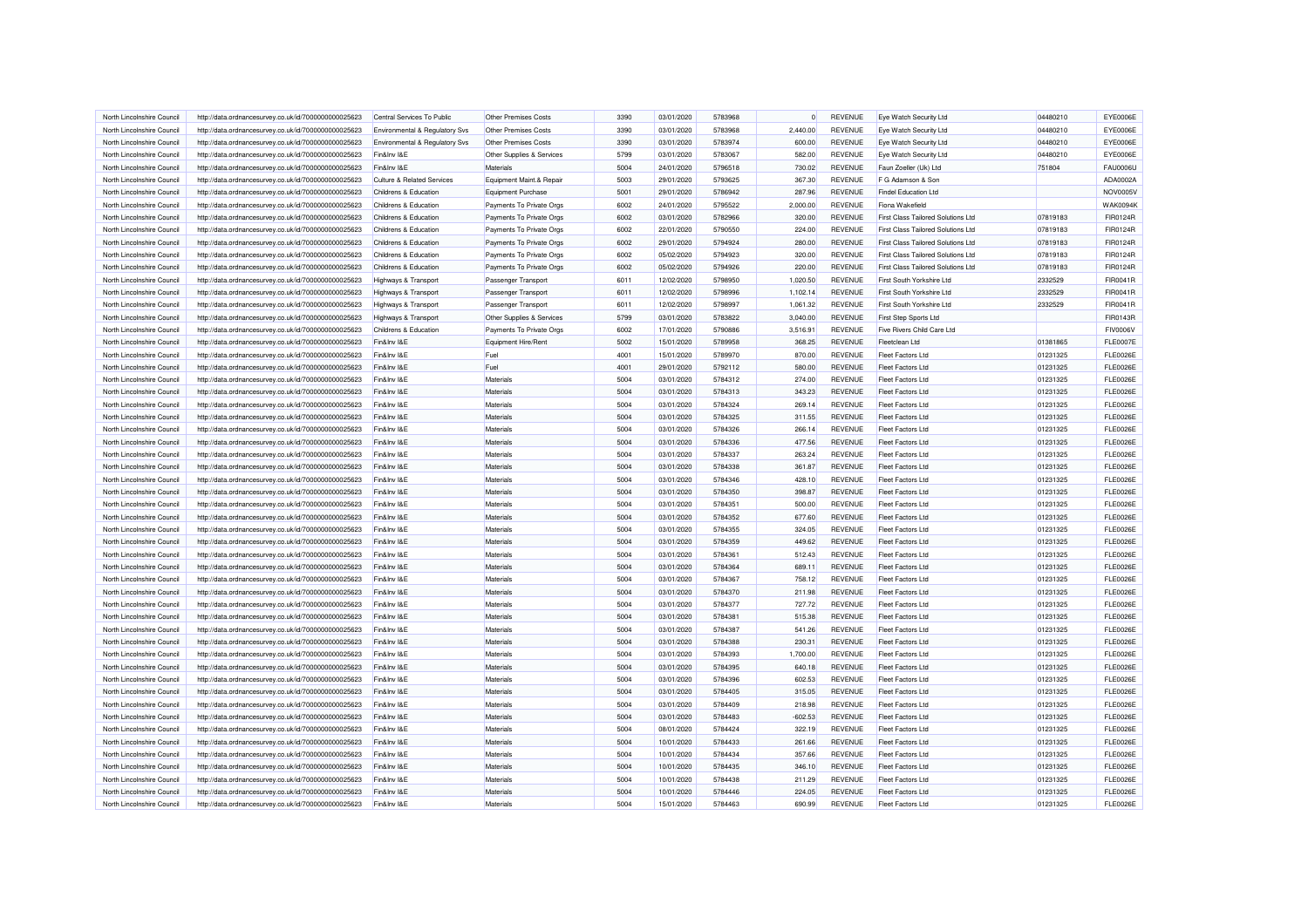| North Lincolnshire Council | http://data.ordnancesurvey.co.uk/id/7000000000025623 | Fin&Inv I&E                    | Materials                     | 5004         | 15/01/2020 | 5784464 | 249.00    | <b>REVENUE</b> | Fleet Factors Ltd              | 01231325 | <b>FLE0026E</b> |
|----------------------------|------------------------------------------------------|--------------------------------|-------------------------------|--------------|------------|---------|-----------|----------------|--------------------------------|----------|-----------------|
| North Lincolnshire Council | http://data.ordnancesurvey.co.uk/id/7000000000025623 | Fin&Inv I&E                    | Materials                     | 5004         | 15/01/2020 | 5784466 | 225.50    | <b>REVENUE</b> | <b>Fleet Factors Ltd</b>       | 01231325 | <b>FLE0026E</b> |
| North Lincolnshire Council | http://data.ordnancesurvey.co.uk/id/7000000000025623 | Fin&Inv I&E                    | Materials                     | 5004         | 15/01/2020 | 5784467 | 280.42    | <b>REVENUE</b> | <b>Fleet Factors Ltd</b>       | 01231325 | <b>FLE0026E</b> |
| North Lincolnshire Council | http://data.ordnancesurvey.co.uk/id/7000000000025623 | Fin&Inv I&E                    | Materials                     | 5004         | 15/01/2020 | 5784468 | 788.32    | <b>REVENUE</b> | <b>Fleet Factors Ltd</b>       | 01231325 | <b>FLE0026E</b> |
| North Lincolnshire Council | http://data.ordnancesurvey.co.uk/id/7000000000025623 | Fin&Inv I&E                    | Materials                     | 5004         | 15/01/2020 | 5784469 | 293.79    | <b>REVENUE</b> | <b>Fleet Factors Ltd</b>       | 01231325 | <b>FLE0026E</b> |
| North Lincolnshire Council | http://data.ordnancesurvey.co.uk/id/7000000000025623 | Fin&Inv I&E                    | Materials                     | 5004         | 15/01/2020 | 5784470 | 235.67    | <b>REVENUE</b> | <b>Fleet Factors Ltd</b>       | 01231325 | <b>FLE0026E</b> |
| North Lincolnshire Council | http://data.ordnancesurvey.co.uk/id/7000000000025623 | Fin&Inv I&E                    | Materials                     | 5004         | 15/01/2020 | 5784472 | 799.80    | <b>REVENUE</b> | <b>Fleet Factors Ltd</b>       | 01231325 | <b>FLE0026E</b> |
| North Lincolnshire Council | http://data.ordnancesurvey.co.uk/id/7000000000025623 | Fin&Inv I&F                    | Materials                     | 5004         | 15/01/2020 | 5784473 | 671.78    | <b>REVENUE</b> | <b>Fleet Factors Ltd</b>       | 01231325 | <b>FLE0026E</b> |
| North Lincolnshire Council | http://data.ordnancesurvey.co.uk/id/7000000000025623 | Fin&Inv I&E                    | Materials                     | 5004         | 15/01/2020 | 5784475 | 380.84    | <b>REVENUE</b> | <b>Fleet Factors Ltd</b>       | 01231325 | <b>FLE0026E</b> |
| North Lincolnshire Council | http://data.ordnancesurvey.co.uk/id/7000000000025623 | Fin&Inv I&E                    | Materials                     | 5004         | 15/01/2020 | 5784479 | 756.08    | <b>REVENUE</b> | <b>Fleet Factors Ltd</b>       | 01231325 | <b>FLE0026E</b> |
| North Lincolnshire Council | http://data.ordnancesurvey.co.uk/id/7000000000025623 | Fin&Inv I&E                    | Materials                     | 5004         | 15/01/2020 | 5789971 | 282.43    | <b>REVENUE</b> | <b>Fleet Factors Ltd</b>       | 01231325 | <b>FLE0026E</b> |
| North Lincolnshire Council | http://data.ordnancesurvey.co.uk/id/7000000000025623 | Fin&Inv I&E                    | Materials                     | 5004         | 15/01/2020 | 5790053 | $-211.29$ | <b>REVENUE</b> | Fleet Factors Ltd              | 01231325 | <b>FLE0026E</b> |
| North Lincolnshire Council | http://data.ordnancesurvey.co.uk/id/7000000000025623 | Fin&Inv I&E                    | Materials                     | 5004         | 15/01/2020 | 5790055 | $-261.66$ | <b>REVENUE</b> | <b>Fleet Factors Ltd</b>       | 01231325 | <b>FLE0026E</b> |
| North Lincolnshire Council |                                                      | Fin&Inv I&E                    | Materials                     | 5004         | 15/01/2020 | 5790056 |           | <b>REVENUE</b> | <b>Fleet Factors Ltd</b>       |          | <b>FLE0026E</b> |
|                            | http://data.ordnancesurvey.co.uk/id/7000000000025623 |                                |                               |              |            |         | $-311.55$ |                |                                | 01231325 |                 |
| North Lincolnshire Council | http://data.ordnancesurvey.co.uk/id/7000000000025623 | Fin&Inv I&E                    | Materials                     | 5004         | 17/01/2020 | 5789985 | 677.60    | <b>REVENUE</b> | <b>Fleet Factors Ltd</b>       | 01231325 | <b>FLE0026E</b> |
| North Lincolnshire Council | http://data.ordnancesurvey.co.uk/id/7000000000025623 | Fin&Inv I&E                    | Materials                     | 5004         | 17/01/2020 | 5789986 | 261.66    | <b>REVENUE</b> | <b>Fleet Factors Ltd</b>       | 01231325 | <b>FLE0026E</b> |
| North Lincolnshire Council | http://data.ordnancesurvey.co.uk/id/7000000000025623 | Fin&Inv I&E                    | Materials                     | 5004         | 17/01/2020 | 5789988 | 266.45    | <b>REVENUE</b> | <b>Fleet Factors Ltd</b>       | 01231325 | <b>FLE0026E</b> |
| North Lincolnshire Council | http://data.ordnancesurvey.co.uk/id/7000000000025623 | Fin&Inv I&E                    | Materials                     | 5004         | 17/01/2020 | 5789991 | 675.00    | <b>REVENUE</b> | <b>Fleet Factors Ltd</b>       | 01231325 | <b>FLE0026E</b> |
| North Lincolnshire Council | http://data.ordnancesurvey.co.uk/id/7000000000025623 | Fin&Inv I&E                    | Materials                     | 5004         | 24/01/2020 | 5790007 | 345.00    | <b>REVENUE</b> | Fleet Factors Ltd              | 01231325 | <b>FLE0026E</b> |
| North Lincolnshire Council | http://data.ordnancesurvey.co.uk/id/7000000000025623 | Fin&Inv I&E                    | Materials                     | 5004         | 29/01/2020 | 5790014 | 258.66    | <b>REVENUE</b> | <b>Fleet Factors Ltd</b>       | 01231325 | <b>FLE0026E</b> |
| North Lincolnshire Council | http://data.ordnancesurvey.co.uk/id/7000000000025623 | Fin&Inv I&E                    | Materials                     | 5004         | 31/01/2020 | 5790023 | 248.45    | <b>REVENUE</b> | Fleet Factors Ltd              | 01231325 | <b>FLE0026E</b> |
| North Lincolnshire Council | http://data.ordnancesurvey.co.uk/id/7000000000025623 | Fin&Inv I&E                    | Materials                     | 5004         | 31/01/2020 | 5790024 | 222.55    | <b>REVENUE</b> | <b>Fleet Factors Ltd</b>       | 01231325 | <b>FLE0026E</b> |
| North Lincolnshire Council | http://data.ordnancesurvey.co.uk/id/7000000000025623 | Fin&Inv I&F                    | Materials                     | 5004         | 31/01/2020 | 5790025 | 677.62    | <b>REVENUE</b> | <b>Fleet Factors Ltd</b>       | 01231325 | <b>FLE0026E</b> |
| North Lincolnshire Council | http://data.ordnancesurvey.co.uk/id/7000000000025623 | Fin&Inv I&E                    | Materials                     | 5004         | 31/01/2020 | 5790026 | 353.84    | <b>REVENUE</b> | <b>Fleet Factors Ltd</b>       | 01231325 | <b>FLE0026E</b> |
| North Lincolnshire Council | http://data.ordnancesurvey.co.uk/id/7000000000025623 | Fin&Inv I&E                    | Materials                     | 5004         | 31/01/2020 | 5790032 | 1,293.88  | <b>REVENUE</b> | <b>Fleet Factors Ltd</b>       | 01231325 | <b>FLE0026E</b> |
| North Lincolnshire Council | http://data.ordnancesurvey.co.uk/id/7000000000025623 | Fin&Inv I&E                    | Materials                     | 5004         | 31/01/2020 | 5790039 | 531.18    | REVENUE        | <b>Fleet Factors Ltd</b>       | 01231325 | <b>FLE0026E</b> |
| North Lincolnshire Council | http://data.ordnancesurvey.co.uk/id/7000000000025623 | Fin&Inv I&E                    | Materials                     | 5004         | 31/01/2020 | 5790044 | 237.90    | <b>REVENUE</b> | <b>Fleet Factors Ltd</b>       | 01231325 | <b>FLE0026E</b> |
| North Lincolnshire Council | http://data.ordnancesurvey.co.uk/id/7000000000025623 | Fin&Inv I&F                    | Materials                     | 5004         | 05/02/2020 | 5790052 | 319.44    | <b>REVENUE</b> | <b>Fleet Factors Ltd</b>       | 01231325 | <b>FLE0026E</b> |
| North Lincolnshire Council | http://data.ordnancesurvey.co.uk/id/7000000000025623 | Fin&Inv I&E                    | Materials                     | 5004         | 07/02/2020 | 5796543 | 261.61    | <b>REVENUE</b> | <b>Fleet Factors Ltd</b>       | 01231325 | <b>FLE0026E</b> |
| North Lincolnshire Council | http://data.ordnancesurvey.co.uk/id/7000000000025623 | Fin&Inv I&E                    | Materials                     | 5004         | 12/02/2020 | 5796523 | 273.69    | <b>REVENUE</b> | Fleet Factors Ltd              | 01231325 | <b>FLE0026E</b> |
| North Lincolnshire Council | http://data.ordnancesurvey.co.uk/id/7000000000025623 | Fin&Inv I&E                    | Materials                     | 5004         | 14/02/2020 | 5796528 | 302.46    | <b>REVENUE</b> | <b>Fleet Factors Ltd</b>       | 01231325 | <b>FLE0026E</b> |
| North Lincolnshire Council | http://data.ordnancesurvey.co.uk/id/7000000000025623 | Fin&Inv I&E                    | Materials                     | 5004         | 14/02/2020 | 5796530 | 280.88    | <b>REVENUE</b> | <b>Fleet Factors Ltd</b>       | 01231325 | <b>FLE0026E</b> |
| North Lincolnshire Council | http://data.ordnancesurvey.co.uk/id/7000000000025623 | Fin&Inv I&E                    | Materials                     | 5004         | 14/02/2020 | 5796531 | 642.93    | <b>REVENUE</b> | <b>Fleet Factors Ltd</b>       | 01231325 | <b>FLE0026E</b> |
| North Lincolnshire Council | http://data.ordnancesurvey.co.uk/id/7000000000025623 | Fin&Inv I&E                    | Materials                     | 5004         | 14/02/2020 | 5796535 | 337.63    | <b>REVENUE</b> | <b>Fleet Factors Ltd</b>       | 01231325 | <b>FLE0026E</b> |
| North Lincolnshire Council | http://data.ordnancesurvey.co.uk/id/7000000000025623 | Fin&Inv I&E                    | Materials                     | 5004         | 14/02/2020 | 5796536 | 548.41    | <b>REVENUE</b> | <b>Fleet Factors Ltd</b>       | 01231325 | <b>FLE0026E</b> |
| North Lincolnshire Council | http://data.ordnancesurvey.co.uk/id/7000000000025623 | Fin&Inv I&E                    | Stock Purchases & Adjustments | 5030         | 15/01/2020 | 5789961 | 329.00    | <b>REVENUE</b> | <b>Fleet Factors Ltd</b>       | 01231325 | <b>FLE0026E</b> |
| North Lincolnshire Council | http://data.ordnancesurvey.co.uk/id/7000000000025623 | Fin&Inv I&F                    | Stock Purchases & Adjustments | 5030         | 15/01/2020 | 5789962 | 329.10    | <b>REVENUE</b> | <b>Fleet Factors Ltd</b>       | 01231325 | <b>FLE0026E</b> |
| North Lincolnshire Council | http://data.ordnancesurvey.co.uk/id/7000000000025623 | Fin&Inv I&E                    | Stock Purchases & Adjustments | 5030         | 15/01/2020 | 5789963 | 222.96    | <b>REVENUE</b> | Fleet Factors Ltd              | 01231325 | FLE0026E        |
| North Lincolnshire Council | http://data.ordnancesurvey.co.uk/id/7000000000025623 | Fin&Inv I&E                    | Stock Purchases & Adjustments | 5030         | 07/02/2020 | 5792110 | 549.80    | REVENUE        | Fleet Factors Ltd              | 01231325 | <b>FLE0026E</b> |
| North Lincolnshire Council | http://data.ordnancesurvey.co.uk/id/7000000000025623 | Fin&Inv I&E                    | Stock Purchases & Adjustments | 5030         | 07/02/2020 | 5792111 | 366.34    | <b>REVENUE</b> | <b>Fleet Factors Ltd</b>       | 01231325 | <b>FLE0026E</b> |
| North Lincolnshire Council | http://data.ordnancesurvey.co.uk/id/7000000000025623 | Fin&Inv I&E                    | Stock Purchases & Adjustments | 5030         | 12/02/2020 | 5796526 | 419.94    | <b>REVENUE</b> | <b>Fleet Factors Ltd</b>       | 01231325 | <b>FLE0026E</b> |
|                            |                                                      |                                |                               |              |            |         |           |                |                                |          |                 |
| North Lincolnshire Council | http://data.ordnancesurvey.co.uk/id/7000000000025623 | Childrens & Education          | Payments To Private Orgs      | 6002<br>6002 | 22/01/2020 | 5792221 | 640.00    | <b>REVENUE</b> | Flourish With Us Ltd           | 12005316 | FLO0013C        |
| North Lincolnshire Council | http://data.ordnancesurvey.co.uk/id/7000000000025623 | Childrens & Education          | Payments To Private Orgs      |              | 22/01/2020 | 5792243 | 960.00    | <b>REVENUE</b> | Flourish With Us Ltd           | 12005316 | FLO0013O        |
| North Lincolnshire Council | http://data.ordnancesurvey.co.uk/id/7000000000025623 | Fin&Inv I&F                    | Other Vehicle Costs           | 4005         | 12/02/2020 | 5796516 | 384.45    | <b>REVENUE</b> | Fmg Support (Rrrm) Ltd         |          | <b>DEL0036L</b> |
| North Lincolnshire Council | http://data.ordnancesurvey.co.uk/id/7000000000025623 | N Lincs Gf Balance Sheet       | Insurance-Combined Liability  | L493         | 29/01/2020 | 5797867 |           | CAPITAL        | <b>Forbes Solicitors</b>       |          | <b>FOR0452F</b> |
| North Lincolnshire Council | http://data.ordnancesurvey.co.uk/id/7000000000025623 | <b>Adult Social Care</b>       | Payments To Private Orgs      | 6002         | 15/01/2020 | 5790627 | 372.00    | <b>REVENUE</b> | Foresight Ne Lincs Ltd         | 1095120  | FOR0192R        |
| North Lincolnshire Council | http://data.ordnancesurvey.co.uk/id/7000000000025623 | <b>Adult Social Care</b>       | Payments To Private Orgs      | 6002         | 22/01/2020 | 5792747 | 296.00    | <b>REVENUE</b> | Foresight Ne Lincs Ltd         | 1095120  | FOR0192R        |
| North Lincolnshire Council | http://data.ordnancesurvey.co.uk/id/7000000000025623 | Adult Social Care              | Payments To Private Orgs      | 6002         | 29/01/2020 | 5796928 | 470.00    | <b>REVENUE</b> | Foresight Ne Lincs Ltd         | 1095120  | FOR0192F        |
| North Lincolnshire Council | http://data.ordnancesurvey.co.uk/id/7000000000025623 | <b>Planning Services</b>       | Exhibitions/Events            | 5709         | 17/01/2020 | 5791910 | 6,305.42  | <b>REVENUE</b> | <b>Forest Pines Hotel</b>      | 10921354 | FOR0245R        |
| North Lincolnshire Council | http://data.ordnancesurvey.co.uk/id/7000000000025623 | Environmental & Regulatory Svs | Vehicle Hire                  | 4101         | 24/01/2020 | 5790057 | 272.92    | <b>REVENUE</b> | <b>Forktruck Solutions Ltd</b> | 4032332  | FOR0059R        |
| North Lincolnshire Council | http://data.ordnancesurvey.co.uk/id/7000000000025623 | Childrens & Education          | Payments To Private Orgs      | 6002         | 03/01/2020 | 5783066 | 6,572.00  | <b>REVENUE</b> | Fostering People Ltd           |          | FOS0214S        |
| North Lincolnshire Council | http://data.ordnancesurvey.co.uk/id/7000000000025623 | Fin&Inv I&E                    | Materials                     | 5004         | 29/01/2020 | 5790058 | 237.85    | <b>REVENUE</b> | Fox Auto Electrical            |          | FOX0061X        |
| North Lincolnshire Council | http://data.ordnancesurvey.co.uk/id/7000000000025623 | Fin&Inv I&E                    | Materials                     | 5004         | 31/01/2020 | 5792115 | 237.50    | <b>REVENUE</b> | Fox Auto Electrica             |          | FOX0061X        |
| North Lincolnshire Council | http://data.ordnancesurvey.co.uk/id/7000000000025623 | <b>Housing Services</b>        | Other Supplies & Services     | 5799         | 17/01/2020 | 5791527 | 500.00    | <b>REVENUE</b> | Framework Housing Association  |          | FRA0017A        |
| North Lincolnshire Council | http://data.ordnancesurvey.co.uk/id/7000000000025623 | Public Health                  | Payments To Private Orgs      | 6002         | 03/01/2020 | 5783675 | 21,400.00 | <b>REVENUE</b> | Framework Housing Association  |          | <b>FRA0017A</b> |
| North Lincolnshire Council | http://data.ordnancesurvey.co.uk/id/7000000000025623 | Culture & Related Services     | Other Supplies & Services     | 5799         | 08/01/2020 | 5786315 | 3.150.00  | <b>REVENUE</b> | Francis W Downing Ltd          |          | DOW0042W        |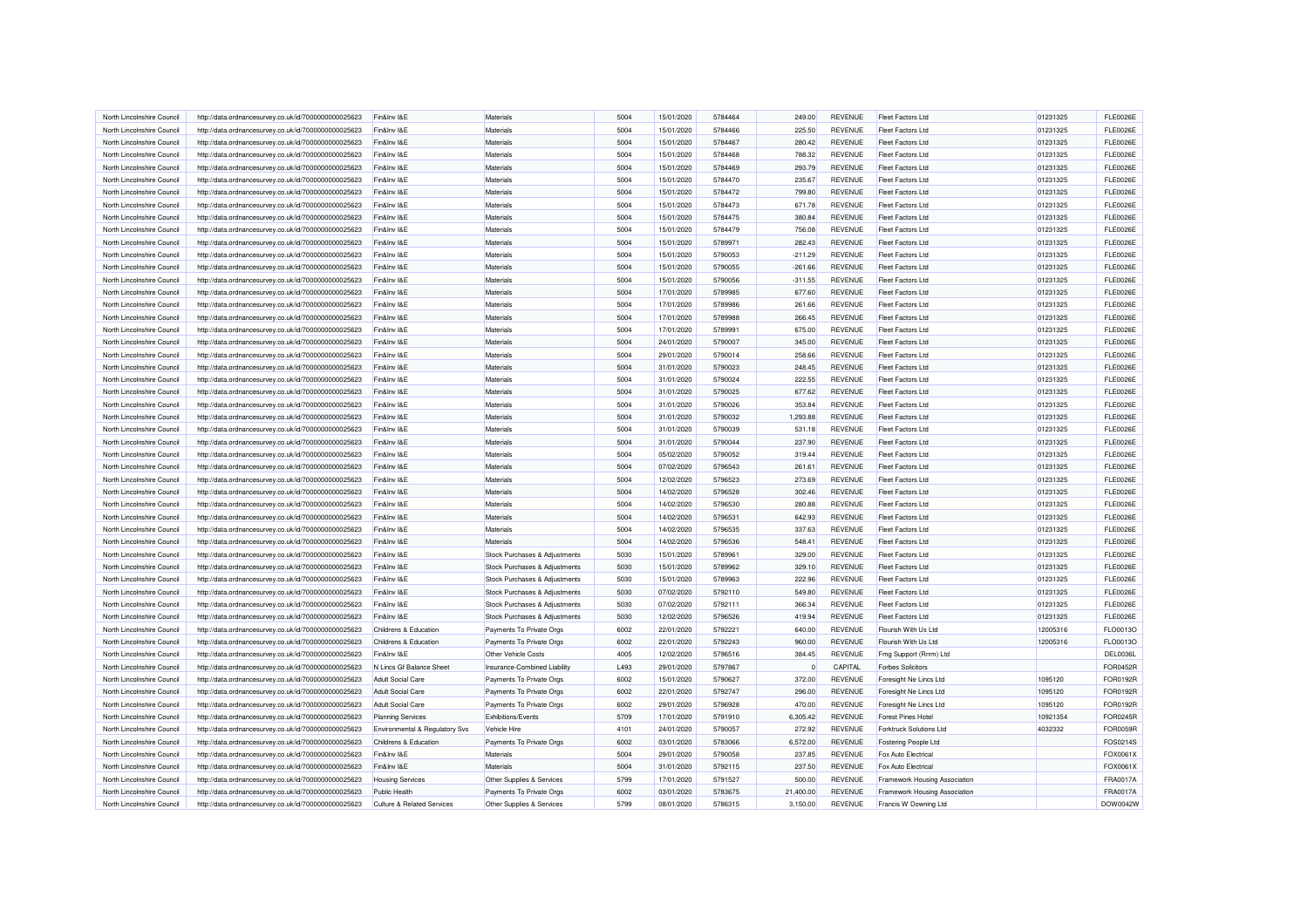| North Lincolnshire Council | http://data.ordnancesurvey.co.uk/id/7000000000025623 | Corporate And Democratic Core         | Repair & Maintenance Costs     | 3000 | 15/01/2020 | 5788882 | 650.00    | <b>REVENUE</b> | Freelance Offset Services Ltd        |          | FRE0013E        |
|----------------------------|------------------------------------------------------|---------------------------------------|--------------------------------|------|------------|---------|-----------|----------------|--------------------------------------|----------|-----------------|
| North Lincolnshire Council | http://data.ordnancesurvey.co.uk/id/7000000000025623 | Culture & Related Services            | Payments To Voluntary Orgs     | 6001 | 24/01/2020 | 5796500 | 500.00    | <b>REVENUE</b> | Friends Of Ealand Academy            |          | FOE0001E        |
| North Lincolnshire Council | http://data.ordnancesurvey.co.uk/id/7000000000025623 | Fin&Inv I&E                           | Repair & Maintenance Costs     | 3000 | 29/01/2020 | 5797524 | 1,080.00  | <b>REVENUE</b> | F W S Consultants Ltd                | 3944252  | <b>FWS0001S</b> |
| North Lincolnshire Council | http://data.ordnancesurvey.co.uk/id/7000000000025623 | Fin&Inv I&F                           | Repair & Maintenance Costs     | 3000 | 29/01/2020 | 5797525 | 2,481.30  | <b>REVENUE</b> | F W S Consultants Ltd                | 3944252  | FWS0001S        |
| North Lincolnshire Council | http://data.ordnancesurvey.co.uk/id/7000000000025623 | Corporate And Democratic Core         | Telephone Rent/Calls           | 5403 | 31/01/2020 | 5790720 | 1,265.78  | <b>REVENUE</b> | Gamma Business Communications Ltd    | 04340834 | GAM0150M        |
| North Lincolnshire Council | http://data.ordnancesurvey.co.uk/id/7000000000025623 | Childrens & Education                 | Equipment Purchase             | 5001 | 15/01/2020 | 5788916 | 779.66    | <b>REVENUE</b> | Gear4music Ltd                       |          | <b>RED0164D</b> |
| North Lincolnshire Council | http://data.ordnancesurvey.co.uk/id/7000000000025623 | Culture & Related Services            | Equipment Purchase             | 5001 | 22/01/2020 | 5793776 | 243.39    | <b>REVENUE</b> | Gear4music Ltd                       |          | <b>RED0164D</b> |
| North Lincolnshire Council | http://data.ordnancesurvey.co.uk/id/7000000000025623 | Highways & Transport                  | Other Supplies & Services      | 5799 | 10/01/2020 | 5782971 | 11,558.40 | <b>REVENUE</b> | Ginger Lehman                        |          | DAT0004T        |
| North Lincolnshire Council | http://data.ordnancesurvey.co.uk/id/7000000000025623 | Highways & Transport                  | Stock Purchases & Adjustments  | 5030 | 29/01/2020 | 5786765 | 745.50    | <b>REVENUE</b> | Glasdon Uk Ltd                       | 2160576  | GLA0002A        |
| North Lincolnshire Council | http://data.ordnancesurvey.co.uk/id/7000000000025623 | Culture & Related Services            | Other Supplies & Services      | 5799 | 08/01/2020 | 5781342 | 3,496.53  | <b>REVENUE</b> | Glendale Services                    |          | GLE0041E        |
| North Lincolnshire Council | http://data.ordnancesurvey.co.uk/id/7000000000025623 | <b>Culture &amp; Related Services</b> | Other Supplies & Services      | 5799 | 08/01/2020 | 5781345 | 3,496.53  | <b>REVENUE</b> | Glendale Services                    |          | GLE0041E        |
| North Lincolnshire Council | http://data.ordnancesurvey.co.uk/id/7000000000025623 | Corporate And Democratic Core         | Fees & Charges Income          | 9002 | 08/01/2020 | 5786329 | $-43.80$  | <b>REVENUE</b> | <b>GMB</b>                           |          | GMB0003E        |
| North Lincolnshire Council | http://data.ordnancesurvey.co.uk/id/7000000000025623 | Childrens & Education                 | Payments To Private Orgs       | 6002 | 15/01/2020 | 5789853 | 765.00    | <b>REVENUE</b> | Good Apple Independent School        |          | GOO0110O        |
| North Lincolnshire Council | http://data.ordnancesurvey.co.uk/id/7000000000025623 | Childrens & Education                 | Payments To Private Orgs       | 6002 | 15/01/2020 | 5789854 | 750.00    | <b>REVENUE</b> | Good Apple Independent School        |          | GOO0110O        |
| North Lincolnshire Council | http://data.ordnancesurvey.co.uk/id/7000000000025623 | Childrens & Education                 | Payments To Private Orgs       | 6002 | 08/01/2020 | 5782049 | 277.44    | <b>REVENUE</b> | Goodwin Healthcare Services Ltd      | 8461130  | CLA0170A        |
| North Lincolnshire Council |                                                      | <b>Childrens &amp; Education</b>      |                                | 6002 | 22/01/2020 | 5786379 | 2,463.00  | <b>REVENUE</b> | Goxhill Pre-School                   |          | GOX0012X        |
|                            | http://data.ordnancesurvey.co.uk/id/7000000000025623 |                                       | Payments To Private Orgs       |      |            |         |           |                |                                      |          |                 |
| North Lincolnshire Council | http://data.ordnancesurvey.co.uk/id/7000000000025623 | <b>Housing Services</b>               | Other Professional Fees        | 5829 | 03/01/2020 | 5783669 | 2,606.25  | <b>REVENUE</b> | <b>Graham Gibbs Associates</b>       |          | GGA0001A        |
| North Lincolnshire Council | http://data.ordnancesurvey.co.uk/id/7000000000025623 | <b>Housing Services</b>               | Other Professional Fees        | 5829 | 03/01/2020 | 5783670 | 225.00    | <b>REVENUE</b> | Graham Gibbs Associates              |          | GGA0001A        |
| North Lincolnshire Council | http://data.ordnancesurvey.co.uk/id/7000000000025623 | Environmental & Regulatory Svs        | Other Professional Fees        | 5829 | 24/01/2020 | 5794777 | 737.50    | <b>REVENUE</b> | Granart I to                         | 2633289  | GRA0288A        |
| North Lincolnshire Council | http://data.ordnancesurvey.co.uk/id/7000000000025623 | Environmental & Regulatory Svs        | Other Professional Fees        | 5829 | 24/01/2020 | 5794779 | 422.50    | <b>REVENUE</b> | <b>Granart Ltd</b>                   | 2633289  | GRA0288A        |
| North Lincolnshire Council | http://data.ordnancesurvey.co.uk/id/7000000000025623 | Childrens & Education                 | Materials                      | 5004 | 29/01/2020 | 5787030 | 1,138.50  | <b>REVENUE</b> | Grange Farm Hobbies Centre           |          | GRA0425A        |
| North Lincolnshire Council | http://data.ordnancesurvey.co.uk/id/7000000000025623 | Childrens & Education                 | <b>Legal Fees</b>              | 5823 | 03/01/2020 | 5782858 | 454.40    | <b>REVENUE</b> | Grange Psychological Services Ltd    | 08324750 | GRA0189A        |
| North Lincolnshire Council | http://data.ordnancesurvey.co.uk/id/7000000000025623 | Childrens & Education                 | <b>Legal Fees</b>              | 5823 | 03/01/2020 | 5782861 | 280.80    | <b>REVENUE</b> | Grange Psychological Services Ltd    | 08324750 | GRA0189A        |
| North Lincolnshire Council | http://data.ordnancesurvey.co.uk/id/7000000000025623 | Childrens & Education                 | <b>Legal Fees</b>              | 5823 | 03/01/2020 | 5782863 | 257.40    | <b>REVENUE</b> | Grange Psychological Services Ltd    | 08324750 | GRA0189A        |
| North Lincolnshire Council | http://data.ordnancesurvey.co.uk/id/7000000000025623 | <b>Adult Social Care</b>              | Payments To Private Orgs       | 6002 | 16/01/2020 | 5791595 | 1.864.68  | <b>REVENUE</b> | Gray Healthcare Ltd                  |          | <b>ISF0032F</b> |
| North Lincolnshire Council | http://data.ordnancesurvey.co.uk/id/7000000000025623 | Culture & Related Services            | Other Supplies & Services      | 5799 | 21/02/2020 | 5799569 | 333.40    | <b>REVENUE</b> | <b>Green Gardener</b>                |          | GRE0202E        |
| North Lincolnshire Council | http://data.ordnancesurvey.co.uk/id/7000000000025623 | Culture & Related Services            | Other Supplies & Services      | 5799 | 05/02/2020 | 5796918 | 895.00    | <b>REVENUE</b> | <b>Grove Groundwork Services</b>     |          | GRO0051O        |
| North Lincolnshire Council | http://data.ordnancesurvey.co.uk/id/7000000000025623 | Culture & Related Services            | Other Supplies & Services      | 5799 | 05/02/2020 | 5796919 | 350.00    | <b>REVENUE</b> | <b>Grove Groundwork Services</b>     |          | GRO0051O        |
| North Lincolnshire Council | http://data.ordnancesurvey.co.uk/id/7000000000025623 | <b>Adult Social Care</b>              | Payments To Health Providers   | 6019 | 05/02/2020 | 5786286 | 268.00    | <b>REVENUE</b> | Guy'S & St Thomas' Nhsft             |          | GUY0120Y        |
| North Lincolnshire Council | http://data.ordnancesurvey.co.uk/id/7000000000025623 | Culture & Related Services            | <b>Equipment Purchase</b>      | 5001 | 08/01/2020 | 5776482 | 2,266.56  | <b>REVENUE</b> | Hags-Smp Ltd                         |          | SMP0003P        |
| North Lincolnshire Council | http://data.ordnancesurvey.co.uk/id/7000000000025623 | <b>Adult Social Care</b>              | Payments To Private Orgs       | 6002 | 17/01/2020 | 5791559 | $-372.61$ | <b>REVENUE</b> | <b>Hales Group Ltd</b>               | 04738023 | ABB0054B        |
| North Lincolnshire Council | http://data.ordnancesurvey.co.uk/id/7000000000025623 | <b>Adult Social Care</b>              | Payments To Private Orgs       | 6002 | 17/01/2020 | 5791560 | 85,286.60 | <b>REVENUE</b> | Hales Group Ltd                      | 04738023 | ABB0054B        |
| North Lincolnshire Council | http://data.ordnancesurvey.co.uk/id/7000000000025623 | <b>Adult Social Care</b>              | Payments To Private Orgs       | 6002 | 17/01/2020 | 5791560 | 3,691.76  | <b>REVENUE</b> | Hales Group Ltd                      | 04738023 | ABB0054B        |
| North Lincolnshire Council | http://data.ordnancesurvey.co.uk/id/7000000000025623 | Adult Social Care                     | Payments To Private Orgs (Inv) | 6026 | 03/01/2020 | 5782815 | 6.012.16  | <b>REVENUE</b> | Hales Group Ltd                      | 03756814 | <b>HAL0160L</b> |
| North Lincolnshire Council | http://data.ordnancesurvey.co.uk/id/7000000000025623 | <b>Housing Services</b>               | Other Supplies & Services      | 5799 | 10/01/2020 | 5783975 | 1,658.33  | <b>REVENUE</b> | Hampton By Hilton Humberside Airport | 08287513 | <b>HAM0241M</b> |
| North Lincolnshire Council | http://data.ordnancesurvey.co.uk/id/7000000000025623 | <b>Housing Services</b>               | Other Supplies & Services      | 5799 | 10/01/2020 | 5783976 | 345.83    | <b>REVENUE</b> | Hampton By Hilton Humberside Airport | 08287513 | <b>HAM0241M</b> |
| North Lincolnshire Council | http://data.ordnancesurvey.co.uk/id/7000000000025623 | <b>Adult Social Care Capital</b>      | Other Costs                    | A085 | 29/01/2020 | 5798342 | 895.00    | CAPITAL        | Handicare                            |          | MIN0024N        |
| North Lincolnshire Council | http://data.ordnancesurvey.co.uk/id/7000000000025623 | Childrens & Education                 | Payments To Private Orgs       | 6002 | 22/01/2020 | 5786388 | 1,330.02  | <b>REVENUE</b> | <b>Happy Stars Day Nursery</b>       |          | <b>HAP0006P</b> |
| North Lincolnshire Council | http://data.ordnancesurvey.co.uk/id/7000000000025623 | Culture, Env, Reg & Planning Cap      | Other Costs                    | A085 | 29/01/2020 | 5798344 | 10,000.00 | CAPITAL        | Haxey Cricket Club                   |          | HAX0020>        |
| North Lincolnshire Council | http://data.ordnancesurvey.co.uk/id/7000000000025623 | <b>Planning Services</b>              | Payments To Voluntary Orgs     | 6001 | 29/01/2020 | 5798224 | 10.000.00 | <b>REVENUE</b> | <b>Haxey Cricket Club</b>            |          | <b>HAX0020X</b> |
| North Lincolnshire Council | http://data.ordnancesurvey.co.uk/id/7000000000025623 | Culture & Related Services            | Rents                          | 3201 | 15/01/2020 | 5790749 | 700.00    | <b>REVENUE</b> | Haxey Memorial Hall                  |          | MEM0004M        |
| North Lincolnshire Council | http://data.ordnancesurvey.co.uk/id/7000000000025623 | Childrens & Education                 | Payments To Private Orgs       | 6002 | 07/02/2020 | 5794915 | $\Omega$  | <b>REVENUE</b> | Haxey Study Centre                   |          | HAX0006X        |
| North Lincolnshire Council | http://data.ordnancesurvey.co.uk/id/7000000000025623 | Childrens & Education                 | Payments To Private Orgs       | 6002 | 07/02/2020 | 5794915 | 6,480.00  | <b>REVENUE</b> | <b>Haxey Study Centre</b>            |          | HAX0006X        |
| North Lincolnshire Council | http://data.ordnancesurvey.co.uk/id/7000000000025623 | <b>Childrens &amp; Education</b>      | Payments To Private Orgs       | 6002 | 24/01/2020 | 5795521 | 1,500.00  | <b>REVENUE</b> | Hayleigh Smith                       |          | <b>SMI0673I</b> |
| North Lincolnshire Council | http://data.ordnancesurvey.co.uk/id/7000000000025623 | <b>Culture &amp; Related Services</b> | Clothing, Uniforms & Laundry   | 5301 | 03/01/2020 | 5782807 | 634.52    | <b>REVENUE</b> | Hazchem Safety Lip                   |          | HAZ01202        |
| North Lincolnshire Council | http://data.ordnancesurvey.co.uk/id/7000000000025623 | <b>Culture &amp; Related Services</b> | Clothing, Uniforms & Laundry   | 5301 | 22/01/2020 | 5793630 | 212.94    | <b>REVENUE</b> | Hazchem Safety Lip                   |          | HAZ0120Z        |
|                            |                                                      |                                       |                                | 5301 |            | 5797808 |           |                |                                      |          | HAZ0120Z        |
| North Lincolnshire Council | http://data.ordnancesurvey.co.uk/id/7000000000025623 | Culture & Related Services            | Clothing, Uniforms & Laundry   | 5001 | 19/02/2020 |         | 471.62    | <b>REVENUE</b> | Hazchem Safety Llp                   |          | HAZ0120Z        |
| North Lincolnshire Council | http://data.ordnancesurvey.co.uk/id/7000000000025623 | Fin&Inv I&E                           | Equipment Purchase             |      | 29/01/2020 | 5786790 | 930.92    | <b>REVENUE</b> | Hazchem Safety Lip                   |          |                 |
| North Lincolnshire Council | http://data.ordnancesurvey.co.uk/id/7000000000025623 | Childrens & Education                 | Course Fees/Training           | 2002 | 22/01/2020 | 5793680 | 250.00    | <b>REVENUE</b> | Health & Safety Training Solutions   |          | <b>HEA0240A</b> |
| North Lincolnshire Council | http://data.ordnancesurvey.co.uk/id/7000000000025623 | Fin&Inv I&E                           | Materials                      | 5004 | 17/01/2020 | 5792104 | 1,047.15  | <b>REVENUE</b> | Heil Farid European Company Limited  | SC053003 | <b>FAR0008R</b> |
| North Lincolnshire Council | http://data.ordnancesurvey.co.uk/id/7000000000025623 | Childrens & Education                 | Course Fees/Training           | 2002 | 17/01/2020 | 5791922 | 700.00    | <b>REVENUE</b> | <b>Helen Groves</b>                  |          | GRO0025C        |
| North Lincolnshire Council | http://data.ordnancesurvey.co.uk/id/7000000000025623 | Childrens & Education                 | Course Fees/Training           | 2002 | 17/01/2020 | 5791923 | 700.00    | <b>REVENUE</b> | <b>Helen Groves</b>                  |          | GRO0025O        |
| North Lincolnshire Council | http://data.ordnancesurvey.co.uk/id/7000000000025623 | Childrens & Education                 | Course Fees/Training           | 2002 | 17/01/2020 | 5791924 | 398.00    | <b>REVENUE</b> | <b>Helen Groves</b>                  |          | GRO0025O        |
| North Lincolnshire Council | http://data.ordnancesurvey.co.uk/id/7000000000025623 | Childrens & Education                 | Course Fees/Training           | 2002 | 17/01/2020 | 5791926 | 2,596.00  | <b>REVENUE</b> | <b>Helen Groves</b>                  |          | GRO0025C        |
| North Lincolnshire Council | http://data.ordnancesurvey.co.uk/id/7000000000025623 | <b>Culture &amp; Related Services</b> | Payments To Private Orgs       | 6002 | 31/01/2020 | 5791619 | 5,896.00  | <b>REVENUE</b> | Heritage Lincolnshire                | 2554738  | <b>HER0165R</b> |
| North Lincolnshire Council | http://data.ordnancesurvey.co.uk/id/7000000000025623 | Childrens & Education                 | Rents                          | 3201 | 22/01/2020 | 5792215 | 1.250.00  | <b>REVENUE</b> | Heslam Park Club                     |          | <b>HES0066S</b> |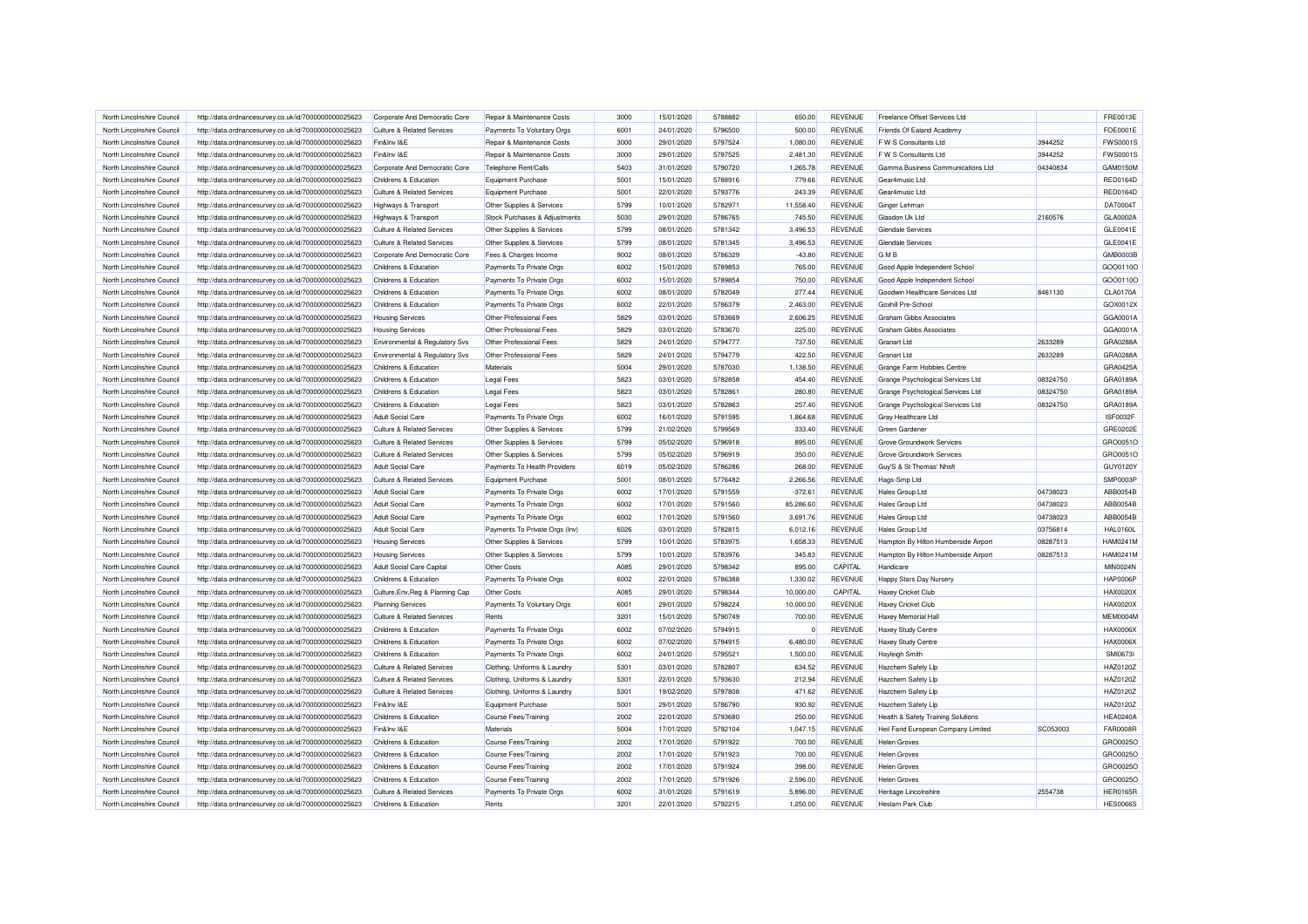| North Lincolnshire Council | http://data.ordnancesurvey.co.uk/id/7000000000025623 | Childrens & Education                 | <b>Client Related Costs</b> | 5534         | 24/01/2020               | 5795668            | 272.75                | <b>REVENUE</b>                   | He Words Ltd                       |                    | <b>HEW0030W</b>             |
|----------------------------|------------------------------------------------------|---------------------------------------|-----------------------------|--------------|--------------------------|--------------------|-----------------------|----------------------------------|------------------------------------|--------------------|-----------------------------|
| North Lincolnshire Council | http://data.ordnancesurvey.co.uk/id/7000000000025623 | Childrens & Education                 | Other Supplies & Services   | 5799         | 03/01/2020               | 5782998            | 230.25                | REVENUE                          | He Words Ltd                       |                    | HEW0030W                    |
| North Lincolnshire Council | http://data.ordnancesurvey.co.uk/id/7000000000025623 | Childrens & Education                 | Other Supplies & Services   | 5799         | 15/01/2020               | 5790465            | 276.00                | <b>REVENUE</b>                   | He Words Ltd                       |                    | HEW0030W                    |
| North Lincolnshire Council | http://data.ordnancesurvey.co.uk/id/7000000000025623 | Childrens & Education                 | Other Supplies & Services   | 5799         | 17/01/2020               | 5790976            | 276.00                | <b>REVENUE</b>                   | He Words I to                      |                    | <b>HEW0030W</b>             |
| North Lincolnshire Council | http://data.ordnancesurvey.co.uk/id/7000000000025623 | Childrens & Education                 | Other Supplies & Services   | 5799         | 17/01/2020               | 5791547            | 230.25                | <b>REVENUE</b>                   | He Words Ltd                       |                    | <b>HEW0030W</b>             |
| North Lincolnshire Council | http://data.ordnancesurvey.co.uk/id/7000000000025623 | Childrens & Education                 | Other Supplies & Services   | 5799         | 05/02/2020               | 5799434            | 783.12                | <b>REVENUE</b>                   | He Words Ltd                       |                    | <b>HEW0030W</b>             |
| North Lincolnshire Council | http://data.ordnancesurvey.co.uk/id/7000000000025623 | <b>Adult Social Care</b>              | Payments To Private Orgs    | 6002         | 16/01/2020               | 5791589            | 13.50                 | <b>REVENUE</b>                   | Hica I td                          |                    | ISF0010F                    |
| North Lincolnshire Council | http://data.ordnancesurvey.co.uk/id/7000000000025623 | <b>Adult Social Care</b>              | Payments To Private Orgs    | 6002         | 16/01/2020               | 5791589            | 1,318.80              | <b>REVENUE</b>                   | <b>Hica Ltd</b>                    |                    | ISF0010F                    |
| North Lincolnshire Council | http://data.ordnancesurvey.co.uk/id/7000000000025623 | Childrens & Education                 | Repair & Maintenance Costs  | 3000         | 03/01/2020               | 5783760            | 385.00                | <b>REVENUE</b>                   | Hill Builders (Humberside) Ltd     | 1876857            | <b>HIL0003L</b>             |
| North Lincolnshire Council | http://data.ordnancesurvey.co.uk/id/7000000000025623 | Culture, Env, Reg & Planning Cap      | Building/Construction       | A082         | 29/01/2020               | 5797857            | 446.59                | CAPITAL                          | Hill Builders (Humberside) Ltd     | 1876857            | <b>HIL0003L</b>             |
|                            |                                                      |                                       |                             |              |                          |                    |                       |                                  |                                    |                    |                             |
| North Lincolnshire Council | http://data.ordnancesurvey.co.uk/id/7000000000025623 | <b>Culture &amp; Related Services</b> | Repair & Maintenance Costs  | 3000<br>3000 | 17/01/2020<br>03/01/2020 | 5790859<br>5783131 | 1,041.81<br>12,238.00 | <b>REVENUE</b><br><b>REVENUE</b> | Hill Builders (Humberside) Ltd     | 1876857<br>1876857 | HIL0003L<br><b>HIL0003L</b> |
| North Lincolnshire Council | http://data.ordnancesurvey.co.uk/id/7000000000025623 | Environmental & Regulatory Svs        | Repair & Maintenance Costs  |              |                          |                    |                       |                                  | Hill Builders (Humberside) Ltd     |                    |                             |
| North Lincolnshire Counci  | http://data.ordnancesurvey.co.uk/id/7000000000025623 | Highways & Transport                  | Repair & Maintenance Costs  | 3000         | 17/01/2020               | 5790859            | 550.25                | <b>REVENUE</b>                   | Hill Builders (Humberside) Ltd     | 1876857            | <b>HIL0003L</b>             |
| North Lincolnshire Council | http://data.ordnancesurvey.co.uk/id/7000000000025623 | Fin&Inv I&E                           | Other Supplies & Services   | 5799         | 31/01/2020               | 5787910            | 21,850.00             | REVENUE                          | Hmrc Fss Accounts Receivable       |                    | <b>VAL0021L</b>             |
| North Lincolnshire Council | http://data.ordnancesurvey.co.uk/id/7000000000025623 | <b>Housing Services</b>               | Fees & Charges Income       | 9002         | 15/01/2020               | 5789711            | $-1,072.32$           | <b>REVENUE</b>                   | Hobson & Porter Ltd                |                    | <b>HOB0001B</b>             |
| North Lincolnshire Council | http://data.ordnancesurvey.co.uk/id/7000000000025623 | <b>Housing Services</b>               | Fees & Charges Income       | 9002         | 22/01/2020               | 5792322            | $-1,407.67$           | <b>REVENUE</b>                   | Hobson & Porter Ltd                |                    | <b>HOB0001B</b>             |
| North Lincolnshire Council | http://data.ordnancesurvey.co.uk/id/7000000000025623 | <b>Housing Services</b>               | Fees & Charges Income       | 9002         | 31/01/2020               | 5789699            | $-906.36$             | <b>REVENUE</b>                   | Hobson & Porter Ltd                |                    | <b>HOB0001B</b>             |
| North Lincolnshire Council | http://data.ordnancesurvey.co.uk/id/7000000000025623 | <b>Housing Services</b>               | Fees & Charges Income       | 9002         | 05/02/2020               | 5789716            | $-1,308.34$           | <b>REVENUE</b>                   | Hobson & Porter Ltd                |                    | <b>HOB0001B</b>             |
| North Lincolnshire Council | http://data.ordnancesurvey.co.uk/id/7000000000025623 | Adult Social Care                     | Equipment Maint.& Repair    | 5003         | 17/01/2020               | 5790673            | 73.58                 | REVENUE                          | <b>Holls Electrical Ltd</b>        | 1421429            | HOL0021L                    |
| North Lincolnshire Council | http://data.ordnancesurvey.co.uk/id/7000000000025623 | <b>Adult Social Care</b>              | Equipment Purchase          | 5001         | 17/01/2020               | 5790673            | 49.84                 | <b>REVENUE</b>                   | <b>Holls Electrical Ltd</b>        | 1421429            | <b>HOL0021L</b>             |
| North Lincolnshire Council | http://data.ordnancesurvey.co.uk/id/7000000000025623 | <b>Adult Social Care</b>              | Repair & Maintenance Costs  | 3000         | 17/01/2020               | 5790673            | 141.14                | REVENUE                          | <b>Holls Electrical Ltd</b>        | 1421429            | <b>HOL0021L</b>             |
| North Lincolnshire Council | http://data.ordnancesurvey.co.uk/id/7000000000025623 | Central Services To Public            | Rents                       | 3201         | 03/01/2020               | 5783062            | 3,156.52              | <b>REVENUE</b>                   | <b>Holls Electrical Ltd</b>        | 1421429            | HOL0021L                    |
| North Lincolnshire Council | http://data.ordnancesurvey.co.uk/id/7000000000025623 | Childrens & Education                 | Repair & Maintenance Costs  | 3000         | 17/01/2020               | 5790673            | 205.59                | <b>REVENUE</b>                   | <b>Holls Electrical Ltd</b>        | 1421429            | HOL0021L                    |
| North Lincolnshire Council | http://data.ordnancesurvey.co.uk/id/7000000000025623 | Corporate And Democratic Core         | Repair & Maintenance Costs  | 3000         | 03/01/2020               | 5783953            | 561.27                | <b>REVENUE</b>                   | <b>Holls Electrical Ltd</b>        | 1421429            | HOL0021L                    |
| North Lincolnshire Council | http://data.ordnancesurvey.co.uk/id/7000000000025623 | <b>Culture &amp; Related Services</b> | <b>Equipment Purchase</b>   | 5001         | 17/01/2020               | 5790673            | 78.95                 | <b>REVENUE</b>                   | <b>Holls Electrical Ltd</b>        | 1421429            | HOL0021L                    |
| North Lincolnshire Council | http://data.ordnancesurvey.co.uk/id/7000000000025623 | <b>Culture &amp; Related Services</b> | Repair & Maintenance Costs  | 3000         | 17/01/2020               | 5790673            | 1,549.64              | <b>REVENUE</b>                   | <b>Holls Electrical Ltd</b>        | 1421429            | <b>HOL0021L</b>             |
| North Lincolnshire Council | http://data.ordnancesurvey.co.uk/id/7000000000025623 | Environmental & Regulatory Svs        | Repair & Maintenance Costs  | 3000         | 17/01/2020               | 5790673            | 290.00                | <b>REVENUE</b>                   | <b>Holls Electrical Ltd</b>        | 1421429            | HOL0021L                    |
| North Lincolnshire Counci  | http://data.ordnancesurvey.co.uk/id/7000000000025623 | Fin&Inv I&E                           | Repair & Maintenance Costs  | 3000         | 17/01/2020               | 5790673            | 164.38                | <b>REVENUE</b>                   | Holls Flectrical Ltd               | 1421429            | HOL0021L                    |
| North Lincolnshire Council | http://data.ordnancesurvey.co.uk/id/7000000000025623 | Fin&Inv I&E                           | Repair & Maintenance Costs  | 3000         | 17/01/2020               | 5790673            | 127.50                | <b>REVENUE</b>                   | <b>Holls Electrical Ltd</b>        | 1421429            | <b>HOL0021L</b>             |
| North Lincolnshire Council | http://data.ordnancesurvey.co.uk/id/7000000000025623 | Highways & Transport                  | Repair & Maintenance Costs  | 3000         | 03/01/2020               | 5782034            | 3,630.63              | <b>REVENUE</b>                   | <b>Holls Electrical Ltd</b>        | 1421429            | <b>HOL0021L</b>             |
| North Lincolnshire Council | http://data.ordnancesurvey.co.uk/id/7000000000025623 | Highways & Transport                  | Repair & Maintenance Costs  | 3000         | 03/01/2020               | 5783037            | 16,010.26             | <b>REVENUE</b>                   | <b>Holls Electrical Ltd</b>        | 1421429            | HOL0021L                    |
| North Lincolnshire Council | http://data.ordnancesurvey.co.uk/id/7000000000025623 | Highways & Transport                  | Repair & Maintenance Costs  | 3000         | 08/01/2020               | 5786654            | 311.97                | <b>REVENUE</b>                   | <b>Holls Electrical Ltd</b>        | 1421429            | HOL0021L                    |
| North Lincolnshire Council | http://data.ordnancesurvey.co.uk/id/7000000000025623 | Highways & Transport                  | Repair & Maintenance Costs  | 3000         | 22/01/2020               | 5792260            | 8,378.93              | <b>REVENUE</b>                   | <b>Holls Electrical Ltd</b>        | 1421429            | HOL0021L                    |
| North Lincolnshire Council | http://data.ordnancesurvey.co.uk/id/7000000000025623 | Childrens & Education                 | Payments To Private Orgs    | 6002         | 17/01/2020               | 5791907            | 58,260.90             | REVENUE                          | Hollybank                          |                    | <b>HOL0116L</b>             |
| North Lincolnshire Council | http://data.ordnancesurvey.co.uk/id/7000000000025623 | <b>Culture &amp; Related Services</b> | Provisions                  | 5201         | 10/01/2020               | 5783697            | 372.00                | <b>REVENUE</b>                   | <b>Hopwells Limited</b>            | 01404481           | HOP0104F                    |
| North Lincolnshire Council |                                                      | Culture & Related Services            | Provisions                  | 5201         | 17/01/2020               | 5789586            | 297.40                | <b>REVENUE</b>                   | Honwells I imited                  | 01404481           | <b>HOP0104F</b>             |
|                            | http://data.ordnancesurvey.co.uk/id/7000000000025623 |                                       |                             |              |                          |                    |                       |                                  |                                    |                    |                             |
| North Lincolnshire Council | http://data.ordnancesurvey.co.uk/id/7000000000025623 | Culture & Related Services            | Provisions                  | 5201         | 24/01/2020               | 5787778            | 312.00                | <b>REVENUE</b>                   | <b>Hopwells Limited</b>            | 01404481           | HOP0104P                    |
| North Lincolnshire Council | http://data.ordnancesurvey.co.uk/id/7000000000025623 | <b>Culture &amp; Related Services</b> | Provisions                  | 5201         | 31/01/2020               | 5795483            | 429.37                | <b>REVENUE</b>                   | <b>Hopwells Limited</b>            | 01404481           | HOP0104F                    |
| North Lincolnshire Council | http://data.ordnancesurvey.co.uk/id/7000000000025623 | Fin&Inv I&E                           | Provisions                  | 5201         | 03/01/2020               | 5783336            | 276.15                | <b>REVENUE</b>                   | Honwells I imited                  | 01404481           | <b>HOP0104F</b>             |
| North Lincolnshire Council | http://data.ordnancesurvey.co.uk/id/7000000000025623 | Fin&Inv I&E                           | Provisions                  | 5201         | 15/01/2020               | 5790158            | 317.29                | <b>REVENUE</b>                   | <b>Hopwells Limited</b>            | 01404481           | HOP0104P                    |
| North Lincolnshire Council | http://data.ordnancesurvey.co.uk/id/7000000000025623 | Fin&Inv I&E                           | Provisions                  | 5201         | 15/01/2020               | 5790187            | 250.08                | REVENUE                          | <b>Hopwells Limited</b>            | 01404481           | HOP0104P                    |
| North Lincolnshire Council | http://data.ordnancesurvey.co.uk/id/7000000000025623 | Fin&Inv I&E                           | Provisions                  | 5201         | 15/01/2020               | 5790194            | 472.97                | <b>REVENUE</b>                   | <b>Hopwells Limited</b>            | 01404481           | <b>HOP0104F</b>             |
| North Lincolnshire Council | http://data.ordnancesurvey.co.uk/id/7000000000025623 | Fin&Inv I&E                           | Provisions                  | 5201         | 22/01/2020               | 5794083            | 317.87                | REVENUE                          | <b>Hopwells Limited</b>            | 01404481           | HOP0104P                    |
| North Lincolnshire Council | http://data.ordnancesurvey.co.uk/id/7000000000025623 | Fin&Inv I&E                           | Provisions                  | 5201         | 22/01/2020               | 5794091            | 258.88                | <b>REVENUE</b>                   | <b>Hopwells Limited</b>            | 01404481           | HOP0104P                    |
| North Lincolnshire Council | http://data.ordnancesurvey.co.uk/id/7000000000025623 | Fin&Inv I&E                           | Provisions                  | 5201         | 22/01/2020               | 5794123            | 260.21                | <b>REVENUE</b>                   | <b>Hopwells Limited</b>            | 01404481           | HOP0104F                    |
| North Lincolnshire Council | http://data.ordnancesurvey.co.uk/id/7000000000025623 | Fin&Inv I&E                           | Provisions                  | 5201         | 22/01/2020               | 5794142            | 260.52                | <b>REVENUE</b>                   | <b>Hopwells Limited</b>            | 01404481           | HOP0104P                    |
| North Lincolnshire Council | http://data.ordnancesurvey.co.uk/id/7000000000025623 | Fin&Inv I&E                           | Provisions                  | 5201         | 22/01/2020               | 5794155            | 279.20                | <b>REVENUE</b>                   | <b>Hopwells Limited</b>            | 01404481           | HOP0104P                    |
| North Lincolnshire Council | http://data.ordnancesurvey.co.uk/id/7000000000025623 | Fin&Inv I&E                           | Provisions                  | 5201         | 29/01/2020               | 5797897            | 285.03                | REVENUE                          | <b>Hopwells Limited</b>            | 01404481           | HOP0104F                    |
| North Lincolnshire Council | http://data.ordnancesurvey.co.uk/id/7000000000025623 | Fin&Inv I&E                           | Provisions                  | 5201         | 29/01/2020               | 5797959            | 358.27                | <b>REVENUE</b>                   | <b>Hopwells Limited</b>            | 01404481           | HOP0104P                    |
| North Lincolnshire Council | http://data.ordnancesurvey.co.uk/id/7000000000025623 | Fin&Inv I&E                           | Provisions                  | 5201         | 29/01/2020               | 5797961            | 270.47                | <b>REVENUE</b>                   | <b>Hopwells Limited</b>            | 01404481           | HOP0104P                    |
| North Lincolnshire Council | http://data.ordnancesurvey.co.uk/id/7000000000025623 | Fin&Inv I&E                           | Provisions                  | 5201         | 29/01/2020               | 5797970            | 308.43                | <b>REVENUE</b>                   | <b>Hopwells Limited</b>            | 01404481           | HOP0104F                    |
| North Lincolnshire Council | http://data.ordnancesurvey.co.uk/id/7000000000025623 | Fin&Inv I&E                           | Provisions                  | 5201         | 29/01/2020               | 5797978            | 548.24                | <b>REVENUE</b>                   | <b>Hopwells Limited</b>            | 01404481           | HOP0104P                    |
| North Lincolnshire Council | http://data.ordnancesurvey.co.uk/id/7000000000025623 | Fin&Inv I&E                           | Provisions                  | 5201         | 29/01/2020               | 5797981            | 251.92                | <b>REVENUE</b>                   | <b>Hopwells Limited</b>            | 01404481           | HOP0104P                    |
| North Lincolnshire Council | http://data.ordnancesurvey.co.uk/id/7000000000025623 | Childrens & Education                 | Home To School Transport    | 4201         | 03/01/2020               | 5783776            | 7.644.00              | REVENUE                          | <b>Hornsby Travel Services Ltd</b> | 01490232           | <b>HOR0122R</b>             |
| North Lincolnshire Council | http://data.ordnancesurvey.co.uk/id/7000000000025623 | Highways & Transport                  | <b>Concessionary Fares</b>  | 6010         | 29/01/2020               | 5791658            | 35,500.00             | <b>REVENUE</b>                   | <b>Hornsby Travel Services Ltd</b> | 01490232           | <b>HOR0122R</b>             |
| North Lincolnshire Council | http://data.ordnancesurvey.co.uk/id/7000000000025623 | Highways & Transport                  | Passenger Transport         | 6011         | 03/01/2020               | 5783880            | 4.233.00              | <b>REVENUE</b>                   | Homsby Travel Services Ltd         | 01490232           | <b>HOR0122R</b>             |
|                            |                                                      |                                       |                             |              |                          |                    |                       |                                  |                                    |                    |                             |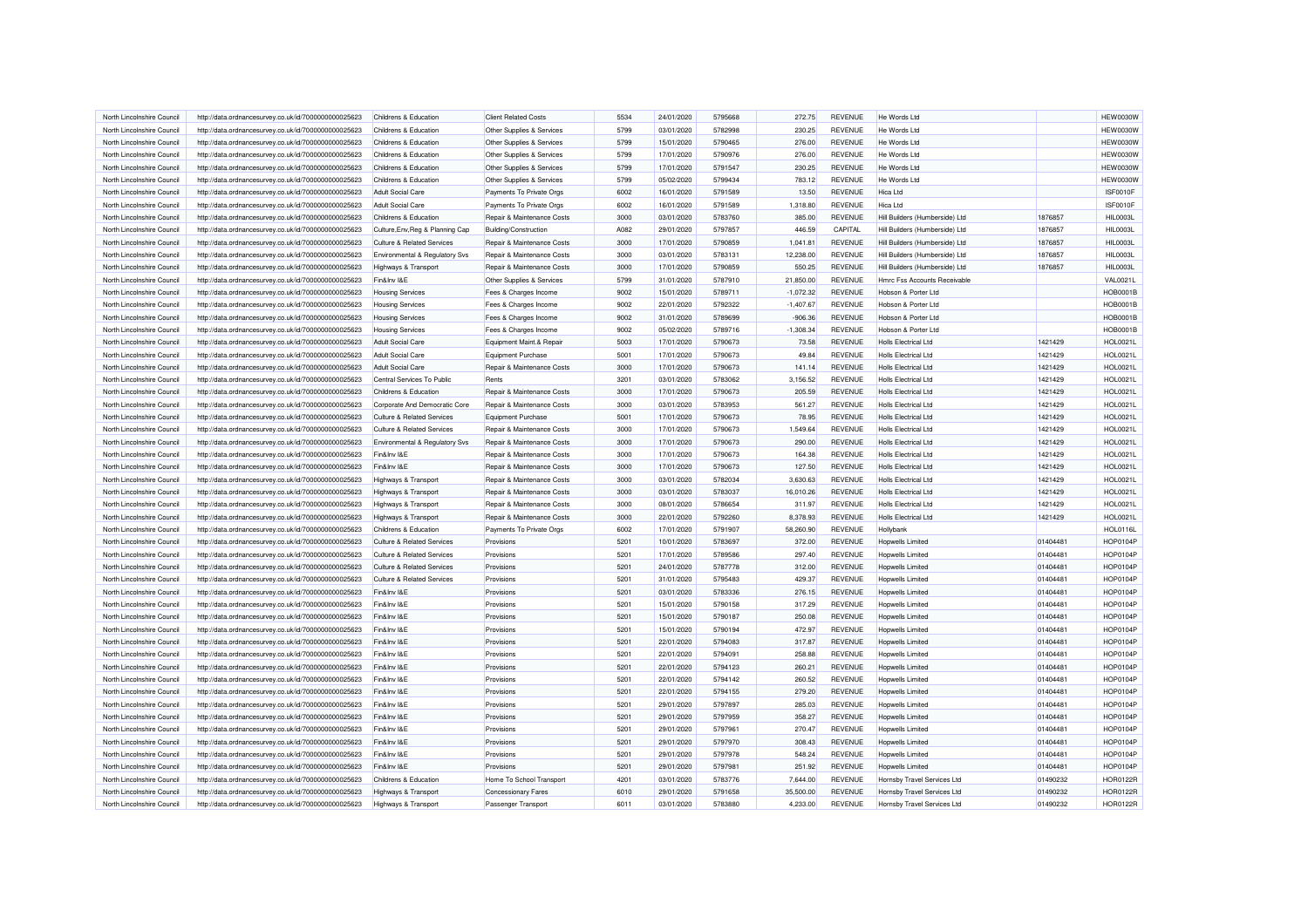| North Lincolnshire Council | http://data.ordnancesurvey.co.uk/id/7000000000025623 | Highways & Transport                  | Passenger Transport           | 6011 | 03/01/2020 | 5783881 | 1,743.00     | <b>REVENUE</b> | Hornsby Travel Services Ltd                | 01490232 | <b>HOR0122R</b> |
|----------------------------|------------------------------------------------------|---------------------------------------|-------------------------------|------|------------|---------|--------------|----------------|--------------------------------------------|----------|-----------------|
| North Lincolnshire Council | http://data.ordnancesurvey.co.uk/id/7000000000025623 | Highways & Transport                  | Passenger Transport           | 6011 | 03/01/2020 | 5783882 | 4,233.00     | <b>REVENUE</b> | Hornsby Travel Services Ltd                | 01490232 | HOR0122R        |
| North Lincolnshire Council | http://data.ordnancesurvey.co.uk/id/7000000000025623 | Highways & Transport                  | Passenger Transport           | 6011 | 03/01/2020 | 5783884 | 1,743.00     | <b>REVENUE</b> | Hornsby Travel Services Ltd                | 01490232 | <b>HOR0122F</b> |
| North Lincolnshire Council | http://data.ordnancesurvey.co.uk/id/7000000000025623 | Highways & Transport                  | Passenger Transport           | 6011 | 03/01/2020 | 5783890 | 4,233.00     | <b>REVENUE</b> | Hornsby Travel Services Ltd                | 01490232 | <b>HOR0122R</b> |
| North Lincolnshire Council | http://data.ordnancesurvey.co.uk/id/7000000000025623 | Highways & Transport                  | Passenger Transport           | 6011 | 03/01/2020 | 5783891 | 1,743.00     | <b>REVENUE</b> | Hornsby Travel Services Ltd                | 01490232 | <b>HOR0122R</b> |
| North Lincolnshire Council | http://data.ordnancesurvey.co.uk/id/7000000000025623 | Highways & Transport                  | Passenger Transport           | 6011 | 03/01/2020 | 5783892 | 26,134.71    | <b>REVENUE</b> | Hornsby Travel Services Ltd                | 01490232 | <b>HOR0122F</b> |
| North Lincolnshire Council | http://data.ordnancesurvey.co.uk/id/7000000000025623 | <b>Planning Services</b>              | Other Supplies & Services     | 5799 | 10/01/2020 | 5788329 | 2,940.00     | <b>REVENUE</b> | Hornsby Travel Services Ltd                | 01490232 | <b>HOR0122R</b> |
| North Lincolnshire Council | http://data.ordnancesurvey.co.uk/id/7000000000025623 | <b>Planning Services</b>              | Other Supplies & Services     | 5799 | 10/01/2020 | 5788330 | 2,800.00     | <b>REVENUE</b> | Hornsby Travel Services Ltd                | 01490232 | <b>HOR0122F</b> |
| North Lincolnshire Council | http://data.ordnancesurvey.co.uk/id/7000000000025623 | Childrens & Education                 | Payments To Private Orgs      | 6002 | 17/01/2020 | 5790873 | 12,816.29    | <b>REVENUE</b> | Horton Establishments Ltd                  |          | <b>HOR0164F</b> |
| North Lincolnshire Council | http://data.ordnancesurvey.co.uk/id/7000000000025623 | Adult Social Care                     | Payments To Private Orgs      | 6002 | 16/01/2020 | 5791591 | 2,352.00     | <b>REVENUE</b> | Housing & Support Solutions Ltd            |          | ISF0014F        |
| North Lincolnshire Council | http://data.ordnancesurvey.co.uk/id/7000000000025623 | <b>Adult Social Care</b>              | Payments To Private Orgs      | 6002 | 16/01/2020 | 5791591 | 23,859.68    | <b>REVENUE</b> | Housing & Support Solutions Ltd            |          | <b>ISF0014F</b> |
| North Lincolnshire Council |                                                      |                                       |                               | 6002 |            | 5791584 |              | <b>REVENUE</b> |                                            |          | <b>HOU0264L</b> |
|                            | http://data.ordnancesurvey.co.uk/id/7000000000025623 | Adult Social Care                     | Payments To Private Orgs      |      | 17/01/2020 |         | $-17,990.72$ |                | Housing & Support Solutions Ltd            |          |                 |
| North Lincolnshire Council | http://data.ordnancesurvey.co.uk/id/7000000000025623 | <b>Adult Social Care</b>              | Payments To Private Orgs      | 6002 | 17/01/2020 | 5791585 | 32,594.36    | <b>REVENUE</b> | Housing & Support Solutions Ltd            |          | <b>HOU0264L</b> |
| North Lincolnshire Council | http://data.ordnancesurvey.co.uk/id/7000000000025623 | Adult Social Care                     | Payments To Private Orgs      | 6002 | 17/01/2020 | 5791585 | 2,979.20     | REVENUE        | Housing & Support Solutions Ltd            |          | <b>HOU0264L</b> |
| North Lincolnshire Council | http://data.ordnancesurvey.co.uk/id/7000000000025623 | Highways & Transport                  | Equipment Purchase            | 5001 | 15/01/2020 | 5786818 | $-211.47$    | <b>REVENUE</b> | Humber Merchants Ltd                       | 1045179  | HUM0003N        |
| North Lincolnshire Council | http://data.ordnancesurvey.co.uk/id/7000000000025623 | Highways & Transport                  | Equipment Purchase            | 5001 | 24/01/2020 | 5781350 | 259.12       | <b>REVENUE</b> | Humber Merchants Ltd                       | 1045179  | HUM0003M        |
| North Lincolnshire Council | http://data.ordnancesurvey.co.uk/id/7000000000025623 | Highways & Transport                  | Equipment Hire/Rent           | 5002 | 03/01/2020 | 5773934 | 585.00       | <b>REVENUE</b> | Humberside Aid Plant Hire Ltd              | 1207398  | <b>HUM0020N</b> |
| North Lincolnshire Council | http://data.ordnancesurvey.co.uk/id/7000000000025623 | Highways & Transport                  | Equipment Hire/Rent           | 5002 | 22/01/2020 | 5786807 | 1,232.00     | <b>REVENUE</b> | Humberside Aid Plant Hire Ltd              | 1207398  | <b>HUM0020N</b> |
| North Lincolnshire Council | http://data.ordnancesurvey.co.uk/id/7000000000025623 | Highways & Transport Capital          | <b>Building/Construction</b>  | A082 | 22/01/2020 | 5786855 | 680.80       | CAPITAL        | Humberside Aid Plant Hire Ltd              | 1207398  | <b>HUM0020M</b> |
| North Lincolnshire Council | http://data.ordnancesurvey.co.uk/id/7000000000025623 | Fin&Inv I&E                           | Rents                         | 3201 | 17/01/2020 | 5790813 | 5,625.00     | <b>REVENUE</b> | Humberside International Airport           |          | <b>HUM0039N</b> |
| North Lincolnshire Council | http://data.ordnancesurvey.co.uk/id/7000000000025623 | Highways & Transport                  | Other Supplies & Services     | 5799 | 10/01/2020 | 5787790 | 626.47       | <b>REVENUE</b> | Humberside Materials Laboratory Ltd        |          | <b>HUM0312M</b> |
| North Lincolnshire Council | http://data.ordnancesurvey.co.uk/id/7000000000025623 | Highways & Transport Capital          | Consultants                   | A087 | 03/01/2020 | 5782967 | 913.50       | CAPITAL        | Humberside Materials Laboratory Ltd        |          | <b>HUM0312N</b> |
| North Lincolnshire Council | http://data.ordnancesurvey.co.uk/id/7000000000025623 | <b>Adult Social Care</b>              | Vehicle Hire                  | 4101 | 29/01/2020 | 5797739 | 394.20       | <b>REVENUE</b> | Humber & Wolds Rural Comm Counci           | 4606085  | <b>HUM0307N</b> |
| North Lincolnshire Council | http://data.ordnancesurvey.co.uk/id/7000000000025623 | <b>Adult Social Care</b>              | Vehicle Hire                  | 4101 | 17/01/2020 | 5790999 | 668.25       | <b>REVENUE</b> | Humber & Wolds Rural Community Council     | 4606085  | <b>HUM0062M</b> |
| North Lincolnshire Council | http://data.ordnancesurvey.co.uk/id/7000000000025623 | Childrens & Education                 | Payments To Private Orgs      | 6002 | 03/01/2020 | 5783876 | 630.00       | REVENUE        | <b>Huntcliff School</b>                    |          | <b>HUN0039N</b> |
| North Lincolnshire Council | http://data.ordnancesurvey.co.uk/id/7000000000025623 | Childrens & Education                 | Payments To Private Orgs      | 6002 | 22/01/2020 | 5793580 | 8,050.00     | REVENUE        | Huntcliff School                           |          | HUN0039N        |
| North Lincolnshire Council | http://data.ordnancesurvey.co.uk/id/7000000000025623 | Childrens & Education                 | Payments To Private Orgs      | 6002 | 22/01/2020 | 5793583 | 6,134.79     | <b>REVENUE</b> | <b>Huntcliff School</b>                    |          | HUN0039N        |
| North Lincolnshire Council | http://data.ordnancesurvey.co.uk/id/7000000000025623 | Childrens & Education                 | Payments To Private Orgs      | 6002 | 22/01/2020 | 5793589 | 510.21       | <b>REVENUE</b> | Huntcliff School                           |          | <b>HUN0039N</b> |
| North Lincolnshire Council | http://data.ordnancesurvey.co.uk/id/7000000000025623 | Fin&Inv I&E                           | Repair & Maintenance Costs    | 3000 | 22/01/2020 | 5792713 | 302.00       | <b>REVENUE</b> | Hydrainer Pump Hire Ltd                    | 1522204  | HYD0065D        |
| North Lincolnshire Council | http://data.ordnancesurvey.co.uk/id/7000000000025623 | Fin&Inv I&E                           | Repair & Maintenance Costs    | 3000 | 22/01/2020 | 5792714 | 360.00       | <b>REVENUE</b> | Hydrainer Pump Hire Ltd                    | 1522204  | <b>HYD0065D</b> |
| North Lincolnshire Council | http://data.ordnancesurvey.co.uk/id/7000000000025623 | Fin&Inv I&E                           | Repair & Maintenance Costs    | 3000 | 24/01/2020 | 5792712 | 432.00       | <b>REVENUE</b> | Hydrainer Pump Hire Ltd                    | 1522204  | <b>HYD0065D</b> |
| North Lincolnshire Council | http://data.ordnancesurvey.co.uk/id/7000000000025623 | Environmental & Regulatory Svs        | Payments To Private Orgs      | 6002 | 17/01/2020 | 5783622 | 540.00       | <b>REVENUE</b> | Hydro Wash Ltd                             | OC348052 | <b>BIN0019N</b> |
| North Lincolnshire Council | http://data.ordnancesurvey.co.uk/id/7000000000025623 | Central Services To Public            | Repair & Maintenance Costs    | 3000 | 15/01/2020 | 5790576 | $\Omega$     | <b>REVENUE</b> | lag Developments Ltd                       | 05073636 | IGA0021A        |
| North Lincolnshire Council | http://data.ordnancesurvey.co.uk/id/7000000000025623 | Central Services To Public            | Repair & Maintenance Costs    | 3000 | 15/01/2020 | 5790577 |              | <b>REVENUE</b> | lag Developments Ltd                       | 05073636 | IGA0021A        |
|                            |                                                      |                                       |                               |      |            |         | $\Omega$     |                |                                            |          |                 |
| North Lincolnshire Council | http://data.ordnancesurvey.co.uk/id/7000000000025623 | Central Services To Public            | Repair & Maintenance Costs    | 3000 | 24/01/2020 | 5795659 |              | <b>REVENUE</b> | lag Developments Ltd                       | 05073636 | IGA0021A        |
| North Lincolnshire Council | http://data.ordnancesurvey.co.uk/id/7000000000025623 | Central Services To Public            | Repair & Maintenance Costs    | 3000 | 29/01/2020 | 5797829 | $\Omega$     | <b>REVENUE</b> | lag Developments Ltd                       | 05073636 | IGA0021A        |
| North Lincolnshire Council | http://data.ordnancesurvey.co.uk/id/7000000000025623 | Childrens & Education                 | Repair & Maintenance Costs    | 3000 | 17/01/2020 | 5791469 | 593.25       | <b>REVENUE</b> | lag Developments Ltd                       | 05073636 | IGA0021A        |
| North Lincolnshire Council | http://data.ordnancesurvey.co.uk/id/7000000000025623 | Corporate And Democratic Core         | Repair & Maintenance Costs    | 3000 | 17/01/2020 | 5791469 | 112.50       | REVENUE        | lag Developments Ltd                       | 05073636 | IGA0021A        |
| North Lincolnshire Council | http://data.ordnancesurvey.co.uk/id/7000000000025623 | <b>Culture &amp; Related Services</b> | Repair & Maintenance Costs    | 3000 | 15/01/2020 | 5790576 | 258.00       | REVENUE        | lag Developments Ltd                       | 05073636 | IGA0021A        |
| North Lincolnshire Council | http://data.ordnancesurvey.co.uk/id/7000000000025623 | <b>Culture &amp; Related Services</b> | Repair & Maintenance Costs    | 3000 | 17/01/2020 | 5791469 | 808.40       | <b>REVENUE</b> | lag Developments Ltd                       | 05073636 | IGA0021A        |
| North Lincolnshire Council | http://data.ordnancesurvey.co.uk/id/7000000000025623 | Culture & Related Services            | Repair & Maintenance Costs    | 3000 | 29/01/2020 | 5797829 | 285.00       | <b>REVENUE</b> | lag Developments Ltd                       | 05073636 | IGA0021A        |
| North Lincolnshire Council | http://data.ordnancesurvey.co.uk/id/7000000000025623 | Non Distributed Costs                 | Repair & Maintenance Costs    | 3000 | 17/01/2020 | 5791469 | 258.12       | <b>REVENUE</b> | lag Developments Ltd                       | 05073636 | IGA0021A        |
| North Lincolnshire Council | http://data.ordnancesurvey.co.uk/id/7000000000025623 | Culture, Env, Reg & Planning Cap      | <b>External Fees</b>          | A083 | 15/01/2020 | 5789033 | 3,245.00     | CAPITAL        | lan Fowler & Co                            |          | <b>IAN0003N</b> |
| North Lincolnshire Council | http://data.ordnancesurvey.co.uk/id/7000000000025623 | <b>Culture &amp; Related Services</b> | Exhibitions/Events            | 5709 | 03/01/2020 | 5782029 | 2,500.00     | REVENUE        | lan Kirkpatrick                            |          | <b>KIR0347R</b> |
| North Lincolnshire Council | http://data.ordnancesurvey.co.uk/id/7000000000025623 | Central Services To Public            | Gen Office Exp (Incl Postage) | 5603 | 15/01/2020 | 5788179 | 1,744.09     | <b>REVENUE</b> | Idox Software Ltd                          | 02933889 | IDO0120O        |
| North Lincolnshire Council | http://data.ordnancesurvey.co.uk/id/7000000000025623 | Childrens & Education                 | Payments To Private Orgs      | 6002 | 22/01/2020 | 5786387 | 1,231.50     | <b>REVENUE</b> | I Learn Education Crowle                   |          | ILE0012E        |
| North Lincolnshire Council | http://data.ordnancesurvey.co.uk/id/7000000000025623 | Childrens & Education                 | <b>Client Related Costs</b>   | 5534 | 07/02/2020 | 5793530 | $-272.00$    | <b>REVENUE</b> | I Learn Education Ltd                      |          | ABC0063C        |
| North Lincolnshire Council | http://data.ordnancesurvey.co.uk/id/7000000000025623 | Childrens & Education                 | Payments To Private Orgs      | 6002 | 22/01/2020 | 5786389 | 445.32       | <b>REVENUE</b> | I Learn Education Ltd                      |          | ILE0004E        |
| North Lincolnshire Council | http://data.ordnancesurvey.co.uk/id/7000000000025623 | <b>Adult Social Care</b>              | Recruitment Costs And Dbs     | 2004 | 10/01/2020 | 5788181 | 541.69       | <b>REVENUE</b> | Indeed Ireland Operations Ltd              |          | <b>IND0167D</b> |
| North Lincolnshire Council | http://data.ordnancesurvey.co.uk/id/7000000000025623 | Childrens & Education                 | Payments To Private Orgs      | 6002 | 17/01/2020 | 5790947 | $-4,600.00$  | <b>REVENUE</b> | Independent Childcare Group Of Schools Ltd |          | CAM0185M        |
| North Lincolnshire Council | http://data.ordnancesurvey.co.uk/id/7000000000025623 | Childrens & Education                 | Payments To Private Orgs      | 6002 | 17/01/2020 | 5790951 | 14, 171.34   | <b>REVENUE</b> | Independent Childcare Group Of Schools Ltd |          | CAM0185M        |
| North Lincolnshire Council | http://data.ordnancesurvey.co.uk/id/7000000000025623 | Childrens & Education                 | Payments To Private Orgs      | 6002 | 22/01/2020 | 5793622 | 6,500.00     | <b>REVENUE</b> | Independent Childcare Group Of Schools Ltd |          | CLI0011I        |
| North Lincolnshire Council | http://data.ordnancesurvey.co.uk/id/7000000000025623 | Childrens & Education                 | Payments To Private Orgs      | 6002 | 22/01/2020 | 5793623 | 18,055.33    | <b>REVENUE</b> | Independent Childcare Group Of Schools Ltd |          | CLI0011I        |
| North Lincolnshire Council | http://data.ordnancesurvey.co.uk/id/7000000000025623 | Childrens & Education                 | Payments To Private Orgs      | 6002 | 22/01/2020 | 5793633 | 14,229.00    | <b>REVENUE</b> | Independent Childcare Group Of Schools Ltd |          | CLI0011I        |
| North Lincolnshire Council | http://data.ordnancesurvey.co.uk/id/7000000000025623 | Corporate And Democratic Core         | It Hardware - Purchase        | 5050 | 24/01/2020 | 5786447 | 432.10       | REVENUE        | Insight Direct (Uk) Ltd                    | 2579852  | <b>INS0054S</b> |
| North Lincolnshire Council | http://data.ordnancesurvey.co.uk/id/7000000000025623 | <b>Planning Services</b>              | Payments To Voluntary Orgs    | 6001 | 07/02/2020 | 5791485 | 1.299.55     | <b>REVENUE</b> | Inspiring Family Solutions Cic             |          | <b>INS0127S</b> |
|                            |                                                      |                                       |                               |      |            |         |              |                |                                            |          |                 |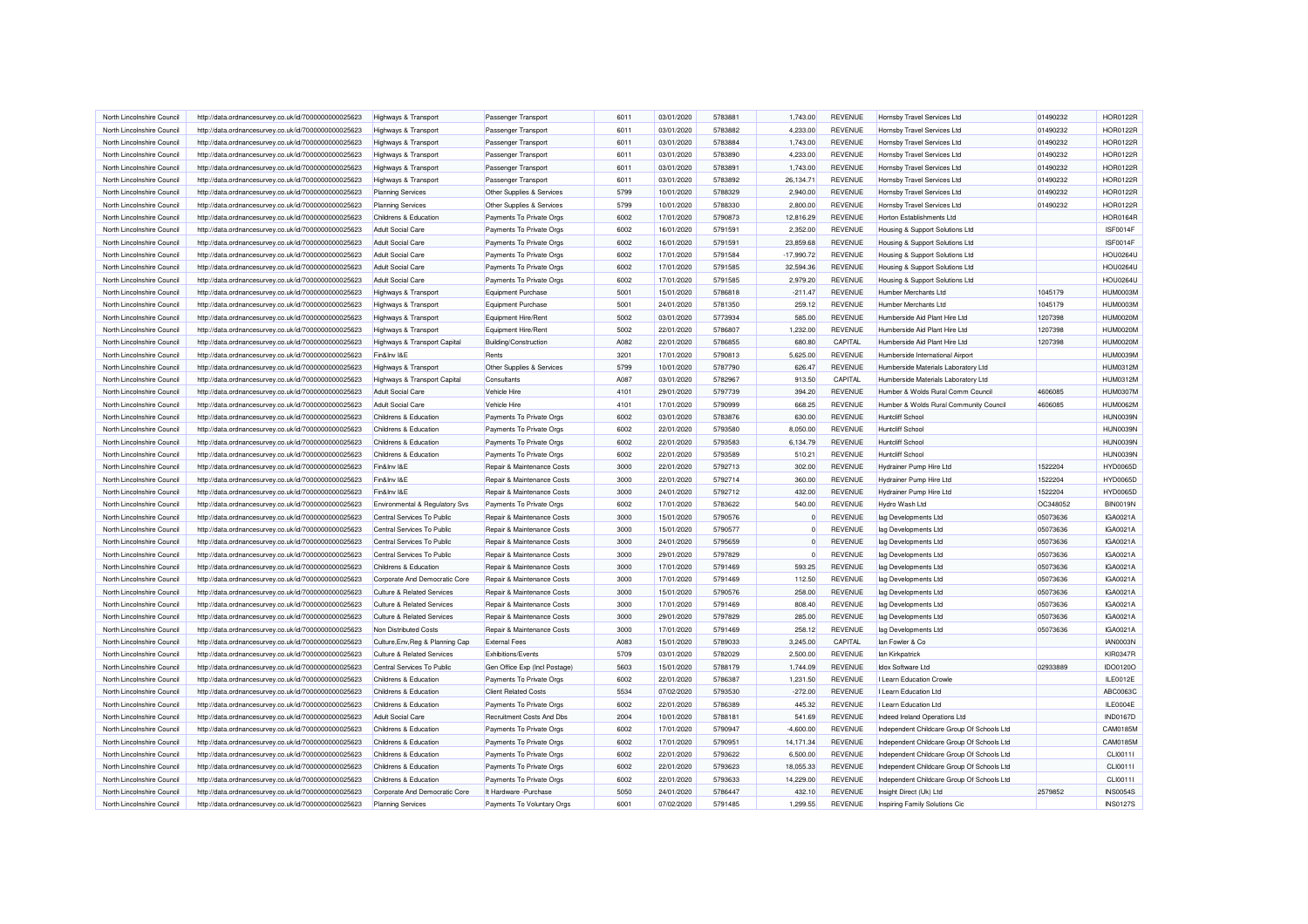| North Lincolnshire Council | http://data.ordnancesurvey.co.uk/id/7000000000025623 | Highways & Transport                  | Stock Purchases & Adjustments  | 5030 | 08/01/2020 | 5781407 | 954.24      | <b>REVENUE</b> | Instarmac Group Plc                      | 1324925  | <b>INS0024S</b> |
|----------------------------|------------------------------------------------------|---------------------------------------|--------------------------------|------|------------|---------|-------------|----------------|------------------------------------------|----------|-----------------|
| North Lincolnshire Council | http://data.ordnancesurvey.co.uk/id/7000000000025623 | Highways & Transport                  | Stock Purchases & Adjustments  | 5030 | 08/01/2020 | 5781410 | 464.88      | REVENUE        | Instarmac Group Plc                      | 1324925  | <b>INS0024S</b> |
| North Lincolnshire Council | http://data.ordnancesurvey.co.uk/id/7000000000025623 | <b>Adult Social Care</b>              | Other Supplies & Services      | 5799 | 15/01/2020 | 5790504 | 332.00      | <b>REVENUE</b> | Intermedical (Uk) Ltd                    | 3456073  | PRI04001        |
| North Lincolnshire Council | http://data.ordnancesurvey.co.uk/id/7000000000025623 | Corporate And Democratic Core         | <b>Telephone Rent/Calls</b>    | 5403 | 31/12/2019 | 5786514 | $-1,122.04$ | <b>REVENUE</b> | Interoute Networks Ltd                   | 03773255 | <b>MDN0001N</b> |
| North Lincolnshire Council | http://data.ordnancesurvey.co.uk/id/7000000000025623 | Corporate And Democratic Core         | Telephone Rent/Calls           | 5403 | 31/01/2020 | 5786593 | $-1,580.47$ | <b>REVENUE</b> | Interoute Networks Ltd                   | 03773255 | <b>MDN0001N</b> |
| North Lincolnshire Council | http://data.ordnancesurvey.co.uk/id/7000000000025623 | Culture & Related Services            | Other Professional Fees        | 5829 | 21/02/2020 | 5798579 | 262.50      | <b>REVENUE</b> | I.O.O Sales Ltd                          |          | IOO0001O        |
| North Lincolnshire Council | http://data.ordnancesurvey.co.uk/id/7000000000025623 | Childrens & Education                 | Home To School Transport       | 4201 | 15/01/2020 | 5789811 | 6.088.35    | <b>REVENUE</b> | <b>Isle Coaches</b>                      |          | COA0039A        |
| North Lincolnshire Council | http://data.ordnancesurvey.co.uk/id/7000000000025623 | Childrens & Education                 | Home To School Transport       | 4201 | 17/01/2020 | 5792072 | 4,256.00    | REVENUE        | <b>Isle Coaches</b>                      |          | COA0039A        |
| North Lincolnshire Council | http://data.ordnancesurvey.co.uk/id/7000000000025623 | Highways & Transport                  | <b>Concessionary Fares</b>     | 6010 | 17/01/2020 | 5791660 | 5,100.00    | <b>REVENUE</b> | <b>Isle Coaches</b>                      |          | COA0039A        |
| North Lincolnshire Council | http://data.ordnancesurvey.co.uk/id/7000000000025623 | Highways & Transport                  | Passenger Transport            | 6011 | 22/01/2020 | 5793475 | 2,395.24    | <b>REVENUE</b> | <b>Isle Coaches</b>                      |          | COA0039A        |
| North Lincolnshire Council | http://data.ordnancesurvey.co.uk/id/7000000000025623 | Highways & Transport                  | Passenger Transport            | 6011 | 22/01/2020 | 5793476 | 1,380.12    | <b>REVENUE</b> | <b>Isle Coaches</b>                      |          | COA0039A        |
| North Lincolnshire Council | http://data.ordnancesurvey.co.uk/id/7000000000025623 | Childrens & Education                 | Payments To Private Orgs       | 6002 | 24/01/2020 | 5795248 | 2,714.78    | <b>REVENUE</b> | <b>Isle Education Trust</b>              | 07814150 | <b>ISL0029L</b> |
| North Lincolnshire Council | http://data.ordnancesurvey.co.uk/id/7000000000025623 | Culture & Related Services            | Equipment Maint.& Repair       | 5003 | 10/01/2020 | 5788325 | 993.92      | <b>REVENUE</b> | Isle Education Trust Enterprises Limited | 07814150 | <b>ISL0101L</b> |
| North Lincolnshire Council | http://data.ordnancesurvey.co.uk/id/7000000000025623 | Culture & Related Services            | Equipment Maint.& Repair       | 5003 | 24/01/2020 | 5793759 | 993.92      | <b>REVENUE</b> | Isle Education Trust Enterprises Limited | 07814150 | <b>ISL0101L</b> |
| North Lincolnshire Council | http://data.ordnancesurvey.co.uk/id/7000000000025623 | Fin&Inv I&E                           | Clothing, Uniforms & Laundry   | 5301 | 24/01/2020 | 5790060 | 453.00      | <b>REVENUE</b> | Jacksons Workwear Rental Ltd             | 193856   | <b>JAC0171C</b> |
| North Lincolnshire Council | http://data.ordnancesurvey.co.uk/id/7000000000025623 | Corporate And Democratic Core         | Other Professional Fees        | 5829 | 17/01/2020 | 5791691 |             | <b>REVENUE</b> | Jacobs                                   |          | <b>JAC0011C</b> |
| North Lincolnshire Council | http://data.ordnancesurvey.co.uk/id/7000000000025623 | <b>Culture &amp; Related Services</b> | Materials                      | 5004 | 22/01/2020 | 5792261 | 448.70      | <b>REVENUE</b> | James Coles & Sons (Nurseries) Ltd       |          | <b>JAM0008M</b> |
| North Lincolnshire Council | http://data.ordnancesurvey.co.uk/id/7000000000025623 | Culture & Related Services            | Other Supplies & Services      | 5799 | 22/01/2020 | 5792304 | 505.00      | <b>REVENUE</b> | J A Shaw                                 |          | SHA0613A        |
| North Lincolnshire Council | http://data.ordnancesurvey.co.uk/id/7000000000025623 | <b>Culture &amp; Related Services</b> | Other Professional Fees        | 5829 | 10/01/2020 | 5787768 | 324.00      | <b>REVENUE</b> | Jazzyfaces                               |          | JAZ0004Z        |
| North Lincolnshire Council | http://data.ordnancesurvey.co.uk/id/7000000000025623 | Fin&Inv I&E                           | Leasing Charges - Controllable | 5798 | 15/01/2020 | 5790061 | 311.37      | REVENUE        | Jcb Finance Ltd                          | 972265   | JCB0003B        |
| North Lincolnshire Council | http://data.ordnancesurvey.co.uk/id/7000000000025623 | Fin&Inv I&E                           | Leasing Charges - Controllable | 5798 | 15/01/2020 | 5790062 | 311.37      | <b>REVENUE</b> | Jcb Finance Ltd                          | 972265   | <b>JCB0003B</b> |
| North Lincolnshire Council | http://data.ordnancesurvey.co.uk/id/7000000000025623 | Fin&Inv I&E                           | Leasing Charges - Controllable | 5798 | 15/01/2020 | 5790063 | 911.82      | <b>REVENUE</b> | Job Finance Ltd                          | 972265   | <b>JCB0003B</b> |
| North Lincolnshire Council | http://data.ordnancesurvey.co.uk/id/7000000000025623 | Fin&Inv I&E                           | Leasing Charges - Controllable | 5798 | 15/01/2020 | 5790064 | 2,261.47    | REVENUE        | Jcb Finance Ltd                          | 972265   | JCB0003B        |
| North Lincolnshire Council | http://data.ordnancesurvey.co.uk/id/7000000000025623 | Fin&Inv I&E                           | Leasing Charges - Controllable | 5798 | 15/01/2020 | 5790065 | 344.23      | <b>REVENUE</b> | Job Finance Ltd                          | 972265   | JCB0003B        |
| North Lincolnshire Council | http://data.ordnancesurvey.co.uk/id/7000000000025623 | Fin&Inv I&E                           | Repair & Maintenance Costs     | 3000 | 24/01/2020 | 5794760 | 4,079.55    | <b>REVENUE</b> | J E Vickers & Sons                       |          | <b>VIC0036C</b> |
| North Lincolnshire Council | http://data.ordnancesurvey.co.uk/id/7000000000025623 | Highways & Transport                  | Other Supplies & Services      | 5799 | 03/01/2020 | 5776475 | 2,087.50    | <b>REVENUE</b> | J Foulston & Sons                        |          | <b>FOU0055L</b> |
| North Lincolnshire Council | http://data.ordnancesurvey.co.uk/id/7000000000025623 | Highways & Transport                  | Other Supplies & Services      | 5799 | 03/01/2020 | 5783762 | 617.50      | <b>REVENUE</b> | J Foulston & Sons                        |          | <b>FOU0055L</b> |
| North Lincolnshire Council | http://data.ordnancesurvey.co.uk/id/7000000000025623 | Highways & Transport                  | Other Supplies & Services      | 5799 | 22/01/2020 | 5783674 | 985.59      | <b>REVENUE</b> | J Mccann & Co Ltd                        | 08326109 | <b>JMC0004C</b> |
| North Lincolnshire Council | http://data.ordnancesurvey.co.uk/id/7000000000025623 | Adult Social Care                     | Payments To Private Orgs       | 6002 | 16/01/2020 | 5791596 | 28,105.80   | REVENUE        | Jme Care Ltd                             |          | ISF0035F        |
| North Lincolnshire Council | http://data.ordnancesurvey.co.uk/id/7000000000025623 | Childrens & Education                 | Other Professional Fees        | 5829 | 08/01/2020 | 5786443 | 2,000.00    | <b>REVENUE</b> | Joanne Foster-Rhodes                     |          | FOS0185S        |
| North Lincolnshire Council | http://data.ordnancesurvey.co.uk/id/7000000000025623 | Childrens & Education                 | Other Professional Fees        | 5829 | 08/01/2020 | 5786446 | 2.000.00    | <b>REVENUE</b> | Joanne Foster-Rhodes                     |          | FOS0185S        |
| North Lincolnshire Council | http://data.ordnancesurvey.co.uk/id/7000000000025623 | Highways & Transport                  | Stock Purchases & Adjustments  | 5030 | 08/01/2020 | 5785187 | 606.00      | REVENUE        | Jobling Purser Ltd                       |          | <b>JOB0007B</b> |
| North Lincolnshire Council | http://data.ordnancesurvey.co.uk/id/7000000000025623 | Culture & Related Services            | Exhibitions/Events             | 5709 | 19/02/2020 | 5797788 | 857.95      | <b>REVENUE</b> | John Espin Signs Ltd                     | 05305298 | ESP0003P        |
| North Lincolnshire Council | http://data.ordnancesurvey.co.uk/id/7000000000025623 | Childrens & Education                 | Consultancy                    | 5830 | 31/01/2020 | 5790509 | 800.00      | <b>REVENUE</b> | John Fitzgerald                          |          | FIT0130T        |
| North Lincolnshire Council | http://data.ordnancesurvey.co.uk/id/7000000000025623 | Childrens & Education                 | Payments To Private Orgs       | 6002 | 22/01/2020 | 5793578 | 22,000.00   | <b>REVENUE</b> | John Leggott College                     |          | <b>JOH0003H</b> |
| North Lincolnshire Council | http://data.ordnancesurvey.co.uk/id/7000000000025623 | Highways & Transport                  | Other Supplies & Services      | 5799 | 10/01/2020 | 5787786 | 6,632.50    | <b>REVENUE</b> | John Mee Vac-Ex                          | 2795298  | MEE0008E        |
| North Lincolnshire Council | http://data.ordnancesurvey.co.uk/id/7000000000025623 | <b>Highways &amp; Transport</b>       | Other Supplies & Services      | 5799 | 10/01/2020 | 5787789 | 1,210.00    | <b>REVENUE</b> | John Mee Vac-Ex                          | 2795298  | MEE0008E        |
| North Lincolnshire Council | http://data.ordnancesurvey.co.uk/id/7000000000025623 | Childrens & Education                 | Home To School Transport       | 4201 | 17/01/2020 | 5783774 | 3,165.00    | REVENUE        | Johnson Coaches                          |          | JOH0153H        |
| North Lincolnshire Council | http://data.ordnancesurvey.co.uk/id/7000000000025623 | Fin&Inv I&E                           | <b>Materials</b>               | 5004 | 29/01/2020 | 5790066 | 273.97      | <b>REVENUE</b> | Johnston Sweepers Ltd                    | 199841   | JOH0004H        |
| North Lincolnshire Council | http://data.ordnancesurvey.co.uk/id/7000000000025623 | Central Services To Public            | Repair & Maintenance Costs     | 3000 | 24/01/2020 | 5795645 |             | <b>REVENUE</b> | John Watson T/A Ultrasonic Systems       |          | WAT00631        |
| North Lincolnshire Council | http://data.ordnancesurvey.co.uk/id/7000000000025623 | Childrens & Education                 | Equipment Maint.& Repair       | 5003 | 22/01/2020 | 5793752 | 467.00      | <b>REVENUE</b> | John Watson T/A Ultrasonic Systems       |          | <b>WAT0063T</b> |
| North Lincolnshire Council | http://data.ordnancesurvey.co.uk/id/7000000000025623 | Childrens & Education                 | Repair & Maintenance Costs     | 3000 | 22/01/2020 | 5793752 |             | <b>REVENUE</b> | John Watson T/A Ultrasonic Systems       |          | WAT00631        |
| North Lincolnshire Council | http://data.ordnancesurvey.co.uk/id/7000000000025623 | <b>Culture &amp; Related Services</b> | Other Supplies & Services      | 5799 | 22/01/2020 | 5793782 | 400.00      | <b>REVENUE</b> | John Watson T/A Ultrasonic Systems       |          | <b>WAT0063T</b> |
| North Lincolnshire Council | http://data.ordnancesurvey.co.uk/id/7000000000025623 | Culture & Related Services            | Repair & Maintenance Costs     | 3000 | 24/01/2020 | 5795645 | 230.00      | <b>REVENUE</b> | John Watson T/A Ultrasonic Systems       |          | WAT00631        |
| North Lincolnshire Council | http://data.ordnancesurvey.co.uk/id/7000000000025623 | <b>Housing Services</b>               | Fees & Charges Income          | 9002 | 08/01/2020 | 5782910 | $-1,196.93$ | <b>REVENUE</b> | Jp Developers Limited                    |          | JPD0001D        |
| North Lincolnshire Council | http://data.ordnancesurvey.co.uk/id/7000000000025623 | <b>Housing Services</b>               | Fees & Charges Income          | 9002 | 22/01/2020 | 5790554 | $-1,138.87$ | <b>REVENUE</b> | Jp Developers Limited                    |          | JPD0001D        |
| North Lincolnshire Council | http://data.ordnancesurvey.co.uk/id/7000000000025623 | Culture & Related Services            | Equipment Purchase             | 5001 | 07/02/2020 | 5795578 | 341.95      | <b>REVENUE</b> | J P Lennard Ltd                          | 00750393 | <b>LEN0001N</b> |
| North Lincolnshire Council | http://data.ordnancesurvey.co.uk/id/7000000000025623 | Childrens & Education                 | Payments To Private Orgs       | 6002 | 31/01/2020 | 5799419 | 1,200.00    | <b>REVENUE</b> | Julia Brooke                             |          | BRO0315O        |
| North Lincolnshire Council | http://data.ordnancesurvey.co.uk/id/7000000000025623 | Fin&Inv I&E                           | Provisions                     | 5201 | 03/01/2020 | 5783398 | 263.44      | <b>REVENUE</b> | J W Young (Butcher) Ltd                  | 01348637 | <b>JWY0001Y</b> |
| North Lincolnshire Council | http://data.ordnancesurvey.co.uk/id/7000000000025623 | Fin&Inv I&E                           | Provisions                     | 5201 | 03/01/2020 | 5783409 | 289.08      | REVENUE        | J W Young (Butcher) Ltd                  | 01348637 | <b>JWY0001Y</b> |
| North Lincolnshire Council | http://data.ordnancesurvey.co.uk/id/7000000000025623 | Fin&Inv I&E                           | Provisions                     | 5201 | 08/01/2020 | 5786464 | 325.35      | <b>REVENUE</b> | J W Young (Butcher) Ltd                  | 01348637 | <b>JWY0001Y</b> |
| North Lincolnshire Council | http://data.ordnancesurvey.co.uk/id/7000000000025623 | Fin&Inv I&E                           | Provisions                     | 5201 | 08/01/2020 | 5786465 | 300.69      | <b>REVENUE</b> | J W Young (Butcher) Ltd                  | 01348637 | <b>JWY0001Y</b> |
| North Lincolnshire Council | http://data.ordnancesurvey.co.uk/id/7000000000025623 | Fin&Inv I&E                           | Provisions                     | 5201 | 22/01/2020 | 5794210 | 334.40      | <b>REVENUE</b> | J W Young (Butcher) Ltd                  | 01348637 | <b>JWY0001Y</b> |
| North Lincolnshire Council | http://data.ordnancesurvey.co.uk/id/7000000000025623 | Childrens & Education                 | Payments To Private Orgs       | 6002 | 03/01/2020 | 5782030 | 474.99      | <b>REVENUE</b> | Karen Beer                               |          | <b>BEE0016E</b> |
| North Lincolnshire Council | http://data.ordnancesurvey.co.uk/id/7000000000025623 | Culture & Related Services            | Stock Purchases & Adjustments  | 5030 | 15/01/2020 | 5789940 | 482.50      | REVENUE        | Karen Raithby                            |          | RAI0063I        |
| North Lincolnshire Council | http://data.ordnancesurvey.co.uk/id/7000000000025623 | Childrens & Education                 | <b>Client Transport Costs</b>  | 6092 | 24/01/2020 | 5796152 | 477.00      | <b>REVENUE</b> | Kaths Kabs                               | 1967063  | KAT0001T        |
|                            |                                                      |                                       |                                |      |            |         |             |                |                                          |          |                 |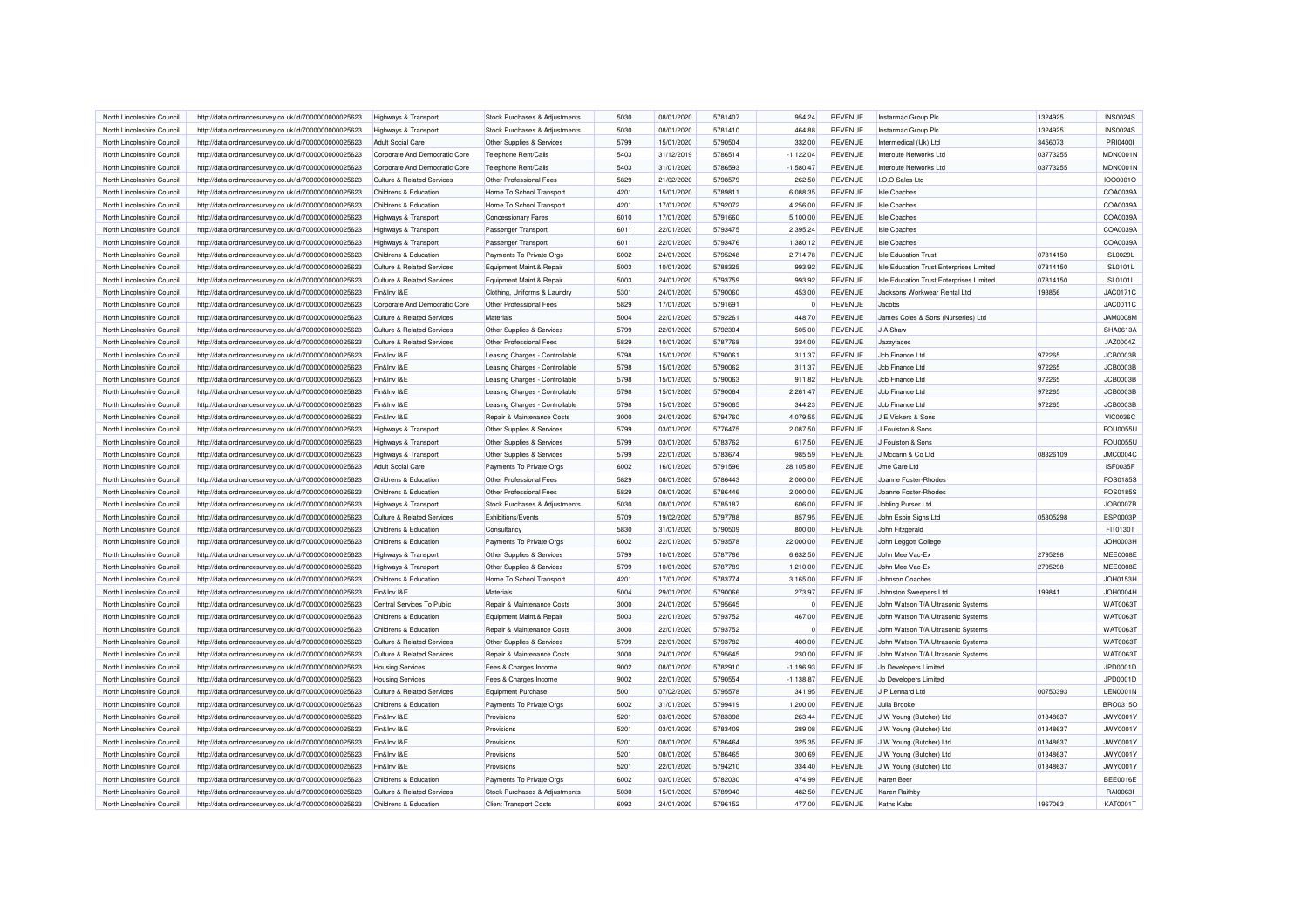| North Lincolnshire Council | http://data.ordnancesurvey.co.uk/id/7000000000025623 | Childrens & Education          | <b>Client Transport Costs</b> | 6092 | 24/01/2020 | 5796153 | 351.00    | <b>REVENUE</b> | Kaths Kabs                          | 1967063  | <b>KAT0001T</b> |
|----------------------------|------------------------------------------------------|--------------------------------|-------------------------------|------|------------|---------|-----------|----------------|-------------------------------------|----------|-----------------|
| North Lincolnshire Council | http://data.ordnancesurvey.co.uk/id/7000000000025623 | Childrens & Education          | <b>Client Transport Costs</b> | 6092 | 24/01/2020 | 5796158 | 300.00    | REVENUE        | <b>Kaths Kabs</b>                   | 1967063  | <b>KAT0001T</b> |
| North Lincolnshire Council | http://data.ordnancesurvey.co.uk/id/7000000000025623 | Childrens & Education          | <b>Client Transport Costs</b> | 6092 | 24/01/2020 | 5796164 | 944.40    | <b>REVENUE</b> | Kaths Kabs                          | 1967063  | <b>KAT0001T</b> |
| North Lincolnshire Council | http://data.ordnancesurvey.co.uk/id/7000000000025623 | Childrens & Education          | <b>Client Transport Costs</b> | 6092 | 24/01/2020 | 5796165 | 560.00    | <b>REVENUE</b> | Kaths Kabs                          | 1967063  | <b>KAT0001T</b> |
| North Lincolnshire Council | http://data.ordnancesurvey.co.uk/id/7000000000025623 | Childrens & Education          | <b>Client Transport Costs</b> | 6092 | 24/01/2020 | 5796170 | 1,200.20  | <b>REVENUE</b> | <b>Kaths Kabs</b>                   | 1967063  | <b>KAT0001T</b> |
| North Lincolnshire Council | http://data.ordnancesurvey.co.uk/id/7000000000025623 | Childrens & Education          | <b>Client Transport Costs</b> | 6092 | 24/01/2020 | 5796175 | 897.00    | <b>REVENUE</b> | Kaths Kabs                          | 1967063  | <b>KAT0001T</b> |
| North Lincolnshire Council | http://data.ordnancesurvey.co.uk/id/7000000000025623 | Childrens & Education          | <b>Client Transport Costs</b> | 6092 | 24/01/2020 | 5796177 | 606.00    | <b>REVENUE</b> | Kaths Kabs                          | 1967063  | <b>KAT0001T</b> |
| North Lincolnshire Council | http://data.ordnancesurvey.co.uk/id/7000000000025623 | Childrens & Education          | <b>Client Transport Costs</b> | 6092 | 24/01/2020 | 5796182 | 450.00    | REVENUE        | Kaths Kabs                          | 1967063  | <b>KAT0001T</b> |
| North Lincolnshire Council | http://data.ordnancesurvey.co.uk/id/7000000000025623 | Childrens & Education          | <b>Client Transport Costs</b> | 6092 | 24/01/2020 | 5796183 | 729.00    | <b>REVENUE</b> | Kaths Kabs                          | 1967063  | KAT0001T        |
| North Lincolnshire Council | http://data.ordnancesurvey.co.uk/id/7000000000025623 | Childrens & Education          | <b>Client Transport Costs</b> | 6092 | 24/01/2020 | 5796186 | 880.00    | <b>REVENUE</b> | Kaths Kabs                          | 1967063  | <b>KAT0001T</b> |
| North Lincolnshire Council | http://data.ordnancesurvey.co.uk/id/7000000000025623 | Childrens & Education          | <b>Client Transport Costs</b> | 6092 | 24/01/2020 | 5796188 | 939.00    | <b>REVENUE</b> | <b>Kaths Kabs</b>                   | 1967063  | <b>KAT0001T</b> |
| North Lincolnshire Council | http://data.ordnancesurvey.co.uk/id/7000000000025623 | Childrens & Education          | <b>Client Transport Costs</b> | 6092 | 24/01/2020 | 5796190 | 1,050.00  | <b>REVENUE</b> | Kaths Kabs                          | 1967063  | <b>KAT0001T</b> |
| North Lincolnshire Council | http://data.ordnancesurvey.co.uk/id/7000000000025623 | Childrens & Education          | <b>Client Transport Costs</b> | 6092 | 24/01/2020 | 5796191 | 2,400.00  | <b>REVENUE</b> | Kaths Kabs                          | 1967063  | <b>KAT0001T</b> |
| North Lincolnshire Council | http://data.ordnancesurvey.co.uk/id/7000000000025623 | Culture & Related Services     | Other Supplies & Services     | 5799 | 24/01/2020 | 5788326 | 602.50    | <b>REVENUE</b> | Katie M Fitness Ltd                 | 11613999 | <b>KAT0032T</b> |
| North Lincolnshire Council | http://data.ordnancesurvey.co.uk/id/7000000000025623 | <b>Planning Services</b>       | Payments To Voluntary Orgs    | 6001 | 08/01/2020 | 5786411 | 4,600.00  | <b>REVENUE</b> | Keadby & Althorpe Working Mens Club |          | <b>KEA0065A</b> |
| North Lincolnshire Council | http://data.ordnancesurvey.co.uk/id/7000000000025623 | Childrens & Education          | Home To School Transport      | 4201 | 15/01/2020 | 5789805 | 429.50    | <b>REVENUE</b> | <b>Keadby Cabs</b>                  |          | <b>KEA0022A</b> |
| North Lincolnshire Council | http://data.ordnancesurvey.co.uk/id/7000000000025623 | Childrens & Education          | Payments To Private Orgs      | 6002 | 24/01/2020 | 5795523 | 1,500.00  | <b>REVENUE</b> | Keelan Cooke                        |          | COO0652C        |
| North Lincolnshire Council | http://data.ordnancesurvey.co.uk/id/7000000000025623 | Culture & Related Services     | Stock Purchases & Adjustments | 5030 | 03/01/2020 | 5782811 | 327.54    | <b>REVENUE</b> | Keycraft Ltd                        | SC466323 | <b>KEY0021Y</b> |
| North Lincolnshire Council | http://data.ordnancesurvey.co.uk/id/7000000000025623 | Environmental & Regulatory Svs | Other Supplies & Services     | 5799 | 24/01/2020 | 5788239 | 360.00    | <b>REVENUE</b> | Key Security (Uk) Ltd               | 6168252  | <b>KEY0017Y</b> |
| North Lincolnshire Council | http://data.ordnancesurvey.co.uk/id/7000000000025623 | Environmental & Regulatory Svs | Other Supplies & Services     | 5799 | 24/01/2020 | 5788248 | 1,323.00  | <b>REVENUE</b> | Key Security (Uk) Ltd               | 6168252  | <b>KEY0017Y</b> |
| North Lincolnshire Council | http://data.ordnancesurvey.co.uk/id/7000000000025623 | Highways & Transport           | Other Professional Fees       | 5829 | 24/01/2020 | 5796251 | 1,260.00  | <b>REVENUE</b> | Key Security (Uk) Ltd               | 6168252  | <b>KEY0017Y</b> |
| North Lincolnshire Council |                                                      |                                |                               | 6002 | 10/01/2020 | 5787872 | 10,208.00 | <b>REVENUE</b> |                                     | 10660100 | <b>KEY0164Y</b> |
|                            | http://data.ordnancesurvey.co.uk/id/7000000000025623 | Childrens & Education          | Payments To Private Orgs      | 6002 |            | 5787877 |           | <b>REVENUE</b> | Keys Pce Ltd                        |          |                 |
| North Lincolnshire Council | http://data.ordnancesurvey.co.uk/id/7000000000025623 | Childrens & Education          | Payments To Private Orgs      |      | 10/01/2020 |         | 10,208.00 |                | Keys Pce Ltd                        | 10660100 | <b>KEY0164Y</b> |
| North Lincolnshire Council | http://data.ordnancesurvey.co.uk/id/7000000000025623 | Childrens & Education          | Payments To Private Orgs      | 6002 | 10/01/2020 | 578788  | 10,208.00 | <b>REVENUE</b> | Keys Pce Ltd                        | 10660100 | <b>KEY0164Y</b> |
| North Lincolnshire Council | http://data.ordnancesurvey.co.uk/id/7000000000025623 | Childrens & Education          | Payments To Private Orgs      | 6002 | 10/01/2020 | 5787886 | 10,208.00 | <b>REVENUE</b> | Keys Pce Ltd                        | 10660100 | <b>KEY0164Y</b> |
| North Lincolnshire Council | http://data.ordnancesurvey.co.uk/id/7000000000025623 | Childrens & Education          | Payments To Private Orgs      | 6002 | 10/01/2020 | 5787889 | 8,120.00  | REVENUE        | Keys Pce Ltd                        | 10660100 | <b>KEY0164Y</b> |
| North Lincolnshire Council | http://data.ordnancesurvey.co.uk/id/7000000000025623 | Childrens & Education          | Payments To Private Orgs      | 6002 | 10/01/2020 | 5787893 | 10,208.00 | <b>REVENUE</b> | Keys Pce Ltd                        | 10660100 | KEY0164Y        |
| North Lincolnshire Council | http://data.ordnancesurvey.co.uk/id/7000000000025623 | Childrens & Education          | Payments To Private Orgs      | 6002 | 15/01/2020 | 5789738 | 10,208.00 | <b>REVENUE</b> | Keys Pce Ltd                        | 10660100 | <b>KEY0164Y</b> |
| North Lincolnshire Council | http://data.ordnancesurvey.co.uk/id/7000000000025623 | Childrens & Education          | Payments To Private Orgs      | 6002 | 15/01/2020 | 5789739 | 10,208.00 | <b>REVENUE</b> | Keys Pce Ltd                        | 10660100 | <b>KEY0164Y</b> |
| North Lincolnshire Council | http://data.ordnancesurvey.co.uk/id/7000000000025623 | Childrens & Education          | Payments To Private Orgs      | 6002 | 15/01/2020 | 5789746 | 10,208.00 | <b>REVENUE</b> | Keys Pce Ltd                        | 10660100 | <b>KEY0164Y</b> |
| North Lincolnshire Council | http://data.ordnancesurvey.co.uk/id/7000000000025623 | Childrens & Education          | Payments To Private Orgs      | 6002 | 15/01/2020 | 5789747 | 10.208.00 | <b>REVENUE</b> | Keys Pce Ltd                        | 10660100 | <b>KEY0164Y</b> |
| North Lincolnshire Council | http://data.ordnancesurvey.co.uk/id/7000000000025623 | Childrens & Education          | Payments To Private Orgs      | 6002 | 15/01/2020 | 5789748 | 8,062.00  | REVENUE        | Keys Pce Ltd                        | 10660100 | <b>KEY0164Y</b> |
| North Lincolnshire Council | http://data.ordnancesurvey.co.uk/id/7000000000025623 | Childrens & Education          | Payments To Private Orgs      | 6002 | 15/01/2020 | 5789750 | 10,208.00 | <b>REVENUE</b> | Keys Pce Ltd                        | 10660100 | KEY0164Y        |
| North Lincolnshire Council | http://data.ordnancesurvey.co.uk/id/7000000000025623 | Childrens & Education          | Payments To Private Orgs      | 6002 | 15/01/2020 | 5789751 | 8,700.00  | <b>REVENUE</b> | Keys Pce Ltd                        | 10660100 | <b>KEY0164Y</b> |
| North Lincolnshire Council | http://data.ordnancesurvey.co.uk/id/7000000000025623 | Childrens & Education          | Payments To Private Orgs      | 6002 | 15/01/2020 | 5789754 | 10,208.00 | <b>REVENUE</b> | Keys Pce Ltd                        | 10660100 | <b>KEY0164Y</b> |
| North Lincolnshire Council | http://data.ordnancesurvey.co.uk/id/7000000000025623 | Childrens & Education          | Payments To Private Orgs      | 6002 | 15/01/2020 | 5789757 | 10,208.00 | <b>REVENUE</b> | Keys Pce Ltd                        | 10660100 | KEY0164Y        |
| North Lincolnshire Council | http://data.ordnancesurvey.co.uk/id/7000000000025623 | Childrens & Education          | Payments To Private Orgs      | 6002 | 15/01/2020 | 5789851 | 10,208.00 | <b>REVENUE</b> | Keys Pce Ltd                        | 10660100 | <b>KEY0164Y</b> |
| North Lincolnshire Council | http://data.ordnancesurvey.co.uk/id/7000000000025623 | Childrens & Education          | Payments To Private Orgs      | 6002 | 05/02/2020 | 5799035 | 738.90    | <b>REVENUE</b> | Kingsway Consulting Ltd             | 02808435 | KIN0105N        |
| North Lincolnshire Council | http://data.ordnancesurvey.co.uk/id/7000000000025623 | Childrens & Education          | <b>Client Related Costs</b>   | 5534 | 15/01/2020 | 5789785 | 280.00    | <b>REVENUE</b> | Kirks Korner Ltd                    |          | <b>KIR0182R</b> |
| North Lincolnshire Council | http://data.ordnancesurvey.co.uk/id/7000000000025623 | <b>Housing Services</b>        | Other Supplies & Services     | 5799 | 03/01/2020 | 5784046 | 280.00    | <b>REVENUE</b> | Kirks Korner Ltd                    |          | <b>KIR0182R</b> |
| North Lincolnshire Council | http://data.ordnancesurvey.co.uk/id/7000000000025623 | <b>Housing Services</b>        | Other Supplies & Services     | 5799 | 03/01/2020 | 5784049 | 280.00    | <b>REVENUE</b> | Kirks Korner Ltd                    |          | <b>KIR0182R</b> |
| North Lincolnshire Council | http://data.ordnancesurvey.co.uk/id/7000000000025623 | <b>Housing Services</b>        | Other Supplies & Services     | 5799 | 03/01/2020 | 5784057 | 280.00    | <b>REVENUE</b> | Kirks Korner Ltd                    |          | <b>KIR0182R</b> |
| North Lincolnshire Council | http://data.ordnancesurvey.co.uk/id/7000000000025623 | <b>Housing Services</b>        | Other Supplies & Services     | 5799 | 17/01/2020 | 5791539 | 280.00    | <b>REVENUE</b> | Kirks Korner Ltd                    |          | <b>KIR0182R</b> |
| North Lincolnshire Council | http://data.ordnancesurvey.co.uk/id/7000000000025623 | <b>Housing Services</b>        | Other Supplies & Services     | 5799 | 22/01/2020 | 5792708 | 280.00    | <b>REVENUE</b> | Kirks Komer Ltd                     |          | KIR0182R        |
| North Lincolnshire Council | http://data.ordnancesurvey.co.uk/id/7000000000025623 | <b>Housing Services</b>        | Other Supplies & Services     | 5799 | 24/01/2020 | 5795671 | 280.00    | <b>REVENUE</b> | Kirks Korner Ltd                    |          | <b>KIR0182R</b> |
| North Lincolnshire Council | http://data.ordnancesurvey.co.uk/id/7000000000025623 | Adult Social Care              | Payments To Health Providers  | 6019 | 08/01/2020 | 5786308 | 662.59    | <b>REVENUE</b> | Kirton Lindsey Surgery              |          | <b>KIR0068R</b> |
| North Lincolnshire Council | http://data.ordnancesurvey.co.uk/id/7000000000025623 | <b>Adult Social Care</b>       | Payments To Health Providers  | 6019 | 17/01/2020 | 5791915 | 318.02    | <b>REVENUE</b> | Kirton Lindsey Surgery              |          | <b>KIR0068R</b> |
| North Lincolnshire Council | http://data.ordnancesurvey.co.uk/id/7000000000025623 | Childrens & Education          | Payments To Private Orgs      | 6002 | 05/02/2020 | 5792223 | 400.00    | <b>REVENUE</b> | <b>Kmec Scunthorpe</b>              |          | <b>KIP0010P</b> |
| North Lincolnshire Council | http://data.ordnancesurvey.co.uk/id/7000000000025623 | Childrens & Education          | Payments To Private Orgs      | 6002 | 05/02/2020 | 5792223 | $\Omega$  | <b>REVENUE</b> | Kmec Scunthorpe                     |          | KIP0010P        |
| North Lincolnshire Council | http://data.ordnancesurvey.co.uk/id/7000000000025623 | Childrens & Education          | Payments To Private Orgs      | 6002 | 12/02/2020 | 5795479 | 1,600.00  | <b>REVENUE</b> | Kmec Scunthorpe                     |          | <b>KIP0010P</b> |
| North Lincolnshire Council | http://data.ordnancesurvey.co.uk/id/7000000000025623 | Highways & Transport           | Other Supplies & Services     | 5799 | 08/01/2020 | 5776484 | 9,356.00  | <b>REVENUE</b> | K W Wilson & Sons Ltd               | 6237791  | <b>WIL0178L</b> |
| North Lincolnshire Council | http://data.ordnancesurvey.co.uk/id/7000000000025623 | Highways & Transport           | Other Supplies & Services     | 5799 | 08/01/2020 | 5776486 | 2,200.00  | <b>REVENUE</b> | K W Wilson & Sons Ltd               | 6237791  | WIL0178L        |
| North Lincolnshire Council | http://data.ordnancesurvey.co.uk/id/7000000000025623 | Highways & Transport           | Other Supplies & Services     | 5799 | 08/01/2020 | 5776487 | 15,602.50 | <b>REVENUE</b> | K W Wilson & Sons Ltd               | 6237791  | <b>WIL0178L</b> |
| North Lincolnshire Council | http://data.ordnancesurvey.co.uk/id/7000000000025623 | Highways & Transport           | Other Supplies & Services     | 5799 | 08/01/2020 | 5776489 | 8,450.00  | <b>REVENUE</b> | K W Wilson & Sons Ltd               | 6237791  | <b>WIL0178I</b> |
| North Lincolnshire Council | http://data.ordnancesurvey.co.uk/id/7000000000025623 | Highways & Transport           | Other Supplies & Services     | 5799 | 07/02/2020 | 5799365 | 1,673.00  | <b>REVENUE</b> | K W Wilson & Sons Ltd               | 6237791  | WIL0178L        |
| North Lincolnshire Council | http://data.ordnancesurvey.co.uk/id/7000000000025623 | <b>Planning Services</b>       | Course Fees/Training          | 2002 | 22/01/2020 | 5787808 | 1.600.00  | <b>REVENUE</b> | Lancashire County Council           |          | LAN0050N        |
|                            |                                                      |                                |                               |      |            |         |           |                |                                     |          |                 |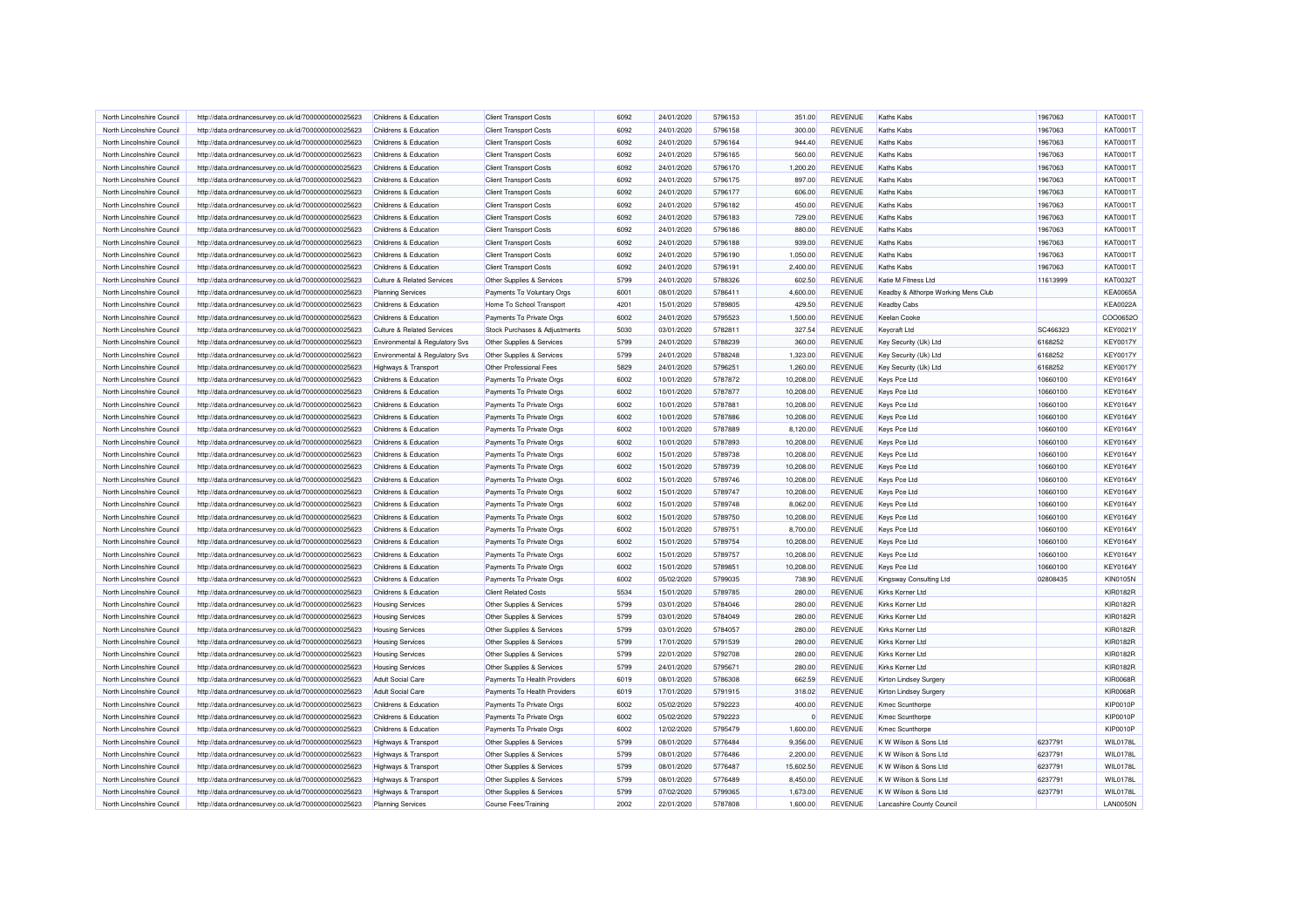| North Lincolnshire Council                               | http://data.ordnancesurvey.co.uk/id/7000000000025623 | Environmental & Regulatory Svs   | Equipment Maint.& Repair       | 5003 | 10/01/2020               | 5787937 | 250.00    | <b>REVENUE</b> | Landmark Information Group Ltd              |                      | LAN0040N        |
|----------------------------------------------------------|------------------------------------------------------|----------------------------------|--------------------------------|------|--------------------------|---------|-----------|----------------|---------------------------------------------|----------------------|-----------------|
| North Lincolnshire Council                               | http://data.ordnancesurvey.co.uk/id/7000000000025623 | Highways & Transport             | Equipment Purchase             | 5001 | 10/01/2020               | 5788191 | 1,233.32  | <b>REVENUE</b> | Landmark Trading (Stamford) Ltd             | 5797704              | <b>LAN0176N</b> |
| North Lincolnshire Council                               | http://data.ordnancesurvey.co.uk/id/7000000000025623 | Highways & Transport             | <b>Equipment Purchase</b>      | 5001 | 10/01/2020               | 5788192 | 266.00    | <b>REVENUE</b> | Landmark Trading (Stamford) Ltd             | 5797704              | <b>LAN0176N</b> |
| North Lincolnshire Council                               | http://data.ordnancesurvey.co.uk/id/7000000000025623 | Environmental & Regulatory Svs   | Payments To Private Orgs       | 6002 | 17/01/2020               | 5790967 | 369.00    | <b>REVENUE</b> | Las Metals                                  |                      | <b>LAS0020S</b> |
| North Lincolnshire Council                               | http://data.ordnancesurvey.co.uk/id/7000000000025623 | Childrens & Education            | Pay - Operational Staff        | 0921 | 28/01/2020               | 5794790 | 1,416.64  | <b>REVENUE</b> | Laura Twidale                               |                      | TW100131        |
| North Lincolnshire Council                               | http://data.ordnancesurvey.co.uk/id/7000000000025623 | Culture & Related Services       | Equipment Maint.& Repair       | 5003 | 15/01/2020               | 5786648 | 507.20    | <b>REVENUE</b> | Lawnmower Service (Lincoln) Ltd             |                      | LAW0017V        |
| North Lincolnshire Council                               | http://data.ordnancesurvey.co.uk/id/7000000000025623 | Culture & Related Services       | Other Supplies & Services      | 5799 | 10/01/2020               | 5786642 | 1.833.33  | <b>REVENUE</b> | I d Golf I td                               | 10458739             | LDG0120G        |
| North Lincolnshire Council                               | http://data.ordnancesurvey.co.uk/id/7000000000025623 | Adult Social Care                | Consultancy                    | 5830 | 03/01/2020               | 5783006 | 6,500.00  | <b>REVENUE</b> | Leeds City Council                          |                      | LEE0066E        |
| North Lincolnshire Council                               | http://data.ordnancesurvey.co.uk/id/7000000000025623 | Environmental & Regulatory Svs   | Other Professional Fees        | 5829 | 03/01/2020               | 5784534 | 711.60    | <b>REVENUE</b> | Lee Snashfold C M & C Ltd                   |                      | SNA0034A        |
| North Lincolnshire Council                               | http://data.ordnancesurvey.co.uk/id/7000000000025623 | Environmental & Regulatory Svs   | <b>Other Professional Fees</b> | 5829 | 03/01/2020               | 5784537 | 914.40    | <b>REVENUE</b> | Lee Snashfold C M & C Ltd                   |                      | SNA0034A        |
| North Lincolnshire Council                               | http://data.ordnancesurvey.co.uk/id/7000000000025623 | Environmental & Regulatory Svs   | Other Professional Fees        | 5829 | 10/01/2020               | 5784538 | 355.80    | <b>REVENUE</b> | Lee Snashfold C M & C Ltd                   |                      | SNA0034A        |
| North Lincolnshire Council                               | http://data.ordnancesurvey.co.uk/id/7000000000025623 | Environmental & Regulatory Svs   | Other Professional Fees        | 5829 | 31/01/2020               | 5799366 | 1,734.00  | <b>REVENUE</b> | Lee Snashfold C M & C Ltd                   |                      | SNA0034A        |
| North Lincolnshire Council                               | http://data.ordnancesurvey.co.uk/id/7000000000025623 | Culture & Related Services       | Other Professional Fees        | 5829 | 03/01/2020               | 5783020 | 284.50    | <b>REVENUE</b> | Les Mills Fitness Uk Ltd                    | 07880229             | <b>MIL0298L</b> |
| North Lincolnshire Council                               | http://data.ordnancesurvey.co.uk/id/7000000000025623 | Culture & Related Services       | Other Professional Fees        | 5829 | 31/01/2020               | 5790525 | 279.06    | <b>REVENUE</b> | Les Mills Fitness Uk Ltd                    | 07880229             | MIL0298L        |
|                                                          |                                                      | Culture & Related Services       | Other Professional Fees        | 5829 |                          | 5791496 | 968.04    | <b>REVENUE</b> | Les Mills Fitness Uk Ltd                    |                      | MIL0298L        |
| North Lincolnshire Council<br>North Lincolnshire Council | http://data.ordnancesurvey.co.uk/id/7000000000025623 | Culture & Related Services       | Other Professional Fees        | 5829 | 31/01/2020<br>31/01/2020 | 5795577 | 710.05    | <b>REVENUE</b> | Les Mills Fitness Uk Ltd                    | 07880229<br>07880229 | <b>MIL0298L</b> |
|                                                          | http://data.ordnancesurvey.co.uk/id/7000000000025623 |                                  |                                |      |                          |         |           |                |                                             |                      |                 |
| North Lincolnshire Council                               | http://data.ordnancesurvey.co.uk/id/7000000000025623 | Corporate And Democratic Core    | Payments To Private Orgs       | 6002 | 15/01/2020               | 5788982 | 5,166.00  | REVENUE        | Lewis Removals Ltd                          | 05115077             | <b>LEW0003W</b> |
| North Lincolnshire Council                               | http://data.ordnancesurvey.co.uk/id/7000000000025623 | Fin&Inv I&E                      | Other Supplies & Services      | 5799 | 24/01/2020               | 5795732 | 357.00    | <b>REVENUE</b> | Lewis Removals Ltd                          | 05115077             | <b>LEW0003W</b> |
| North Lincolnshire Council                               | http://data.ordnancesurvey.co.uk/id/7000000000025623 | Childrens & Education            | <b>Legal Fees</b>              | 5823 | 03/01/2020               | 5783978 | 424.00    | <b>REVENUE</b> | Lextox                                      |                      | LEX0011X        |
| North Lincolnshire Council                               | http://data.ordnancesurvey.co.uk/id/7000000000025623 | Childrens & Education            | Legal Fees                     | 5823 | 08/01/2020               | 5783979 | 232.25    | <b>REVENUE</b> | Lextox                                      |                      | LEX0011X        |
| North Lincolnshire Council                               | http://data.ordnancesurvey.co.uk/id/7000000000025623 | Childrens & Education            | <b>Legal Fees</b>              | 5823 | 15/01/2020               | 5783980 | 309.64    | <b>REVENUE</b> | Lextox                                      |                      | LEX0011X        |
| North Lincolnshire Council                               | http://data.ordnancesurvey.co.uk/id/7000000000025623 | Childrens & Education            | Payments To Private Orgs       | 6002 | 03/01/2020               | 5782867 | 787.50    | <b>REVENUE</b> | I iam Fletcher                              |                      | <b>FLE0167E</b> |
| North Lincolnshire Council                               | http://data.ordnancesurvey.co.uk/id/7000000000025623 | Culture, Env, Reg & Planning Cap | Other Costs                    | A085 | 12/02/2020               | 5799516 | 17,758.47 | CAPITAL        | Life Fitness (Uk) Ltd                       | 2747223              | LIF0002F        |
| North Lincolnshire Council                               | http://data.ordnancesurvey.co.uk/id/7000000000025623 | Culture, Env, Reg & Planning Cap | Other Costs                    | A085 | 12/02/2020               | 5799517 | 859.00    | CAPITAL        | Life Fitness (Uk) Ltd                       | 2747223              | <b>LIF0002F</b> |
| North Lincolnshire Council                               | http://data.ordnancesurvey.co.uk/id/7000000000025623 | <b>Planning Services</b>         | Payments To Voluntary Orgs     | 6001 | 08/01/2020               | 5786409 | 1,200.00  | <b>REVENUE</b> | Lincoln-Lindsey Blind Society (Crowle Club) |                      | <b>LIN0392N</b> |
| North Lincolnshire Council                               | http://data.ordnancesurvey.co.uk/id/7000000000025623 | Childrens & Education            | Payments To Other La'S         | 6003 | 10/01/2020               | 5787933 | 4,772.00  | <b>REVENUE</b> | Lincolnshire County Council                 |                      | <b>LIN0003N</b> |
| North Lincolnshire Council                               | http://data.ordnancesurvey.co.uk/id/7000000000025623 | Childrens & Education            | Payments To Other La'S         | 6003 | 10/01/2020               | 5787935 | 2,194.38  | <b>REVENUE</b> | Lincolnshire County Council                 |                      | <b>LIN0003N</b> |
| North Lincolnshire Council                               | http://data.ordnancesurvey.co.uk/id/7000000000025623 | Highways & Transport             | Passenger Transport            | 6011 | 03/01/2020               | 5782992 | 11,805.71 | <b>REVENUE</b> | Lincolnshire County Council                 |                      | <b>LIN0003N</b> |
| North Lincolnshire Council                               | http://data.ordnancesurvey.co.uk/id/7000000000025623 | Childrens & Education            | Advertising & Publicity        | 5610 | 15/01/2020               | 5789752 | 275.00    | REVENUE        | Lincolnshire Today                          |                      | LIN0214N        |
| North Lincolnshire Council                               | http://data.ordnancesurvey.co.uk/id/7000000000025623 | Childrens & Education            | Advertising & Publicity        | 5610 | 15/01/2020               | 5789755 | 300.00    | <b>REVENUE</b> | <b>Lincolnshire Today</b>                   |                      | LIN0214N        |
| North Lincolnshire Council                               | http://data.ordnancesurvey.co.uk/id/7000000000025623 | Childrens & Education            | Advertising & Publicity        | 5610 | 15/01/2020               | 5789756 | 575.00    | <b>REVENUE</b> | Lincolnshire Today                          |                      | <b>LIN0214N</b> |
| North Lincolnshire Council                               | http://data.ordnancesurvey.co.uk/id/7000000000025623 | Fin&Inv I&E                      | Repair & Maintenance Costs     | 3000 | 07/02/2020               | 5795543 | 2,480.00  | <b>REVENUE</b> | Lincolnshire Tree Services Ltd.             |                      | LIN0101N        |
| North Lincolnshire Council                               | http://data.ordnancesurvey.co.uk/id/7000000000025623 | <b>Adult Social Care</b>         | Payments To Health Providers   | 6019 | 17/01/2020               | 5786301 | 869.00    | <b>REVENUE</b> | Lincs Community Health Services Nhst        |                      | <b>LIN0384N</b> |
| North Lincolnshire Council                               | http://data.ordnancesurvey.co.uk/id/7000000000025623 | <b>Adult Social Care</b>         | Payments To Health Providers   | 6019 | 17/01/2020               | 5786302 | 357.00    | <b>REVENUE</b> | Lincs Community Health Services Nhst        |                      | <b>LIN0384N</b> |
| North Lincolnshire Council                               | http://data.ordnancesurvey.co.uk/id/7000000000025623 | Adult Social Care                | Payments To Health Providers   | 6019 | 07/02/2020               | 5794917 | 714.00    | <b>REVENUE</b> | Lincs Community Health Services Nhst        |                      | <b>LIN0384N</b> |
| North Lincolnshire Council                               | http://data.ordnancesurvey.co.uk/id/7000000000025623 | Fin&Inv I&E                      | <b>Equipment Purchase</b>      | 5001 | 24/01/2020               | 5795684 | 1,088.00  | <b>REVENUE</b> | Lincs Radio Ltd                             | 05895089             | LIN0401N        |
| North Lincolnshire Council                               | http://data.ordnancesurvey.co.uk/id/7000000000025623 | Environmental & Regulatory Svs   | Payments To Voluntary Orgs     | 6001 | 10/01/2020               | 5787895 | 555.70    | <b>REVENUE</b> | <b>Lindsey Lodge Hospice</b>                |                      | LIN0261N        |
| North Lincolnshire Council                               | http://data.ordnancesurvey.co.uk/id/7000000000025623 | Environmental & Regulatory Svs   | Payments To Voluntary Orgs     | 6001 | 24/01/2020               | 5793644 | 406.63    | <b>REVENUE</b> | <b>Lindsey Lodge Hospice</b>                |                      | LIN0261N        |
| North Lincolnshire Council                               | http://data.ordnancesurvey.co.uk/id/7000000000025623 | Corporate And Democratic Core    | <b>Bank Charges</b>            | 5821 | 29/01/2020               | 5789870 | 11,750.00 | <b>REVENUE</b> | Link Treasury Services Limited              |                      | <b>LIN0362N</b> |
| North Lincolnshire Council                               | http://data.ordnancesurvey.co.uk/id/7000000000025623 | Culture, Env, Reg & Planning Cap | Other Costs                    | A085 | 24/01/2020               | 5796501 | 17.031.00 | CAPITAL        | Little Acorns Pre-School                    |                      | <b>LIT0009T</b> |
| North Lincolnshire Council                               | http://data.ordnancesurvey.co.uk/id/7000000000025623 | Childrens & Education            | Payments To Private Orgs       | 6002 | 22/01/2020               | 5786390 | 1,157.61  | <b>REVENUE</b> | Little Angels Pre-School                    |                      | LIT0045T        |
| North Lincolnshire Council                               | http://data.ordnancesurvey.co.uk/id/7000000000025623 | Childrens & Education            | Payments To Private Orgs       | 6002 | 22/01/2020               | 5792795 | 5,830.20  | <b>REVENUE</b> | Little Angels Pre-School                    |                      | LIT0045T        |
| North Lincolnshire Council                               | http://data.ordnancesurvey.co.uk/id/7000000000025623 | Childrens & Education            | Gas                            | 3101 | 22/01/2020               | 5793732 | 612.03    | <b>REVENUE</b> | Little Goslings Day Nursery                 |                      | LIT0082T        |
| North Lincolnshire Council                               | http://data.ordnancesurvey.co.uk/id/7000000000025623 | Childrens & Education            | Water (Meter/Rate) & Sewerage  | 3221 | 22/01/2020               | 5793732 | 596.21    | <b>REVENUE</b> | <b>Little Goslings Day Nursery</b>          |                      | LIT0082T        |
| North Lincolnshire Council                               | http://data.ordnancesurvey.co.uk/id/7000000000025623 | Childrens & Education            | Payments To Private Orgs       | 6002 | 15/01/2020               | 5790818 | 546.75    | <b>REVENUE</b> | <b>Little Learners</b>                      |                      | LIT0112T        |
| North Lincolnshire Council                               | http://data.ordnancesurvey.co.uk/id/7000000000025623 | Childrens & Education            | Payments To Private Orgs       | 6002 | 22/01/2020               | 5786386 | 5,911.20  | <b>REVENUE</b> | Little Owls Nursery                         |                      | LIT0028T        |
|                                                          |                                                      |                                  |                                | A085 |                          | 5796930 |           | CAPITAL        | $l$ mb $l$ td                               |                      | LMB0001B        |
| North Lincolnshire Council                               | http://data.ordnancesurvey.co.uk/id/7000000000025623 | Adult Social Care Capital        | Other Costs                    |      | 29/01/2020               |         | 1,465.00  |                |                                             | 4637736              |                 |
| North Lincolnshire Council                               | http://data.ordnancesurvey.co.uk/id/7000000000025623 | Adult Social Care Capital        | <b>Other Costs</b>             | A085 | 29/01/2020               | 5796932 | 1,975.00  | <b>CAPITAL</b> | $l$ mb $l$ td                               | 4637736              | LMB0001B        |
| North Lincolnshire Council                               | http://data.ordnancesurvey.co.uk/id/7000000000025623 | <b>Planning Services</b>         | <b>Course Fees/Training</b>    | 2002 | 24/01/2020               | 5795620 | 749.85    | <b>REVENUE</b> | Local Government Information Unit           |                      | LOC0036C        |
| North Lincolnshire Council                               | http://data.ordnancesurvey.co.uk/id/7000000000025623 | Fin&Inv I&E                      | <b>Equipment Purchase</b>      | 5001 | 29/01/2020               | 5796910 | 1,000.00  | <b>REVENUE</b> | Lodestone Projects Ltd                      | 7886965              | LOD0071D        |
| North Lincolnshire Council                               | http://data.ordnancesurvey.co.uk/id/7000000000025623 | Childrens & Education            | Gen Office Exp (Incl Postage)  | 5603 | 24/01/2020               | 5786395 | 143.12    | <b>REVENUE</b> | Lyreco Uk Ltd                               | 442696               | <b>LYR0001F</b> |
| North Lincolnshire Council                               | http://data.ordnancesurvey.co.uk/id/7000000000025623 | Childrens & Education            | Provisions                     | 5201 | 24/01/2020               | 5786395 | 75.80     | <b>REVENUE</b> | Lyreco Uk Ltd                               | 442696               | LYR0001R        |
| North Lincolnshire Council                               | http://data.ordnancesurvey.co.uk/id/7000000000025623 | Corporate And Democratic Core    | <b>Equipment Purchase</b>      | 5001 | 24/01/2020               | 5790867 | 239.20    | REVENUE        | Lyreco Uk Ltd                               | 442696               | LYR0001R        |
| North Lincolnshire Council                               | http://data.ordnancesurvey.co.uk/id/7000000000025623 | Corporate And Democratic Core    | Gen Office Exp (Incl Postage)  | 5603 | 08/01/2020               | 5785288 | 227.00    | <b>REVENUE</b> | Lyreco Uk Ltd                               | 442696               | LYR0001R        |
| North Lincolnshire Council                               | http://data.ordnancesurvey.co.uk/id/7000000000025623 | Corporate And Democratic Core    | Gen Office Exp (Incl Postage)  | 5603 | 24/01/2020               | 5786445 | 561.22    | <b>REVENUE</b> | Lyreco Uk Ltd                               | 442696               | LYR0001R        |
| North Lincolnshire Council                               | http://data.ordnancesurvey.co.uk/id/7000000000025623 | Corporate And Democratic Core    | Gen Office Exp (Incl Postage)  | 5603 | 24/01/2020               | 5790817 | 302.79    | <b>REVENUE</b> | Lyreco Uk Ltd                               | 442696               | LYR0001R        |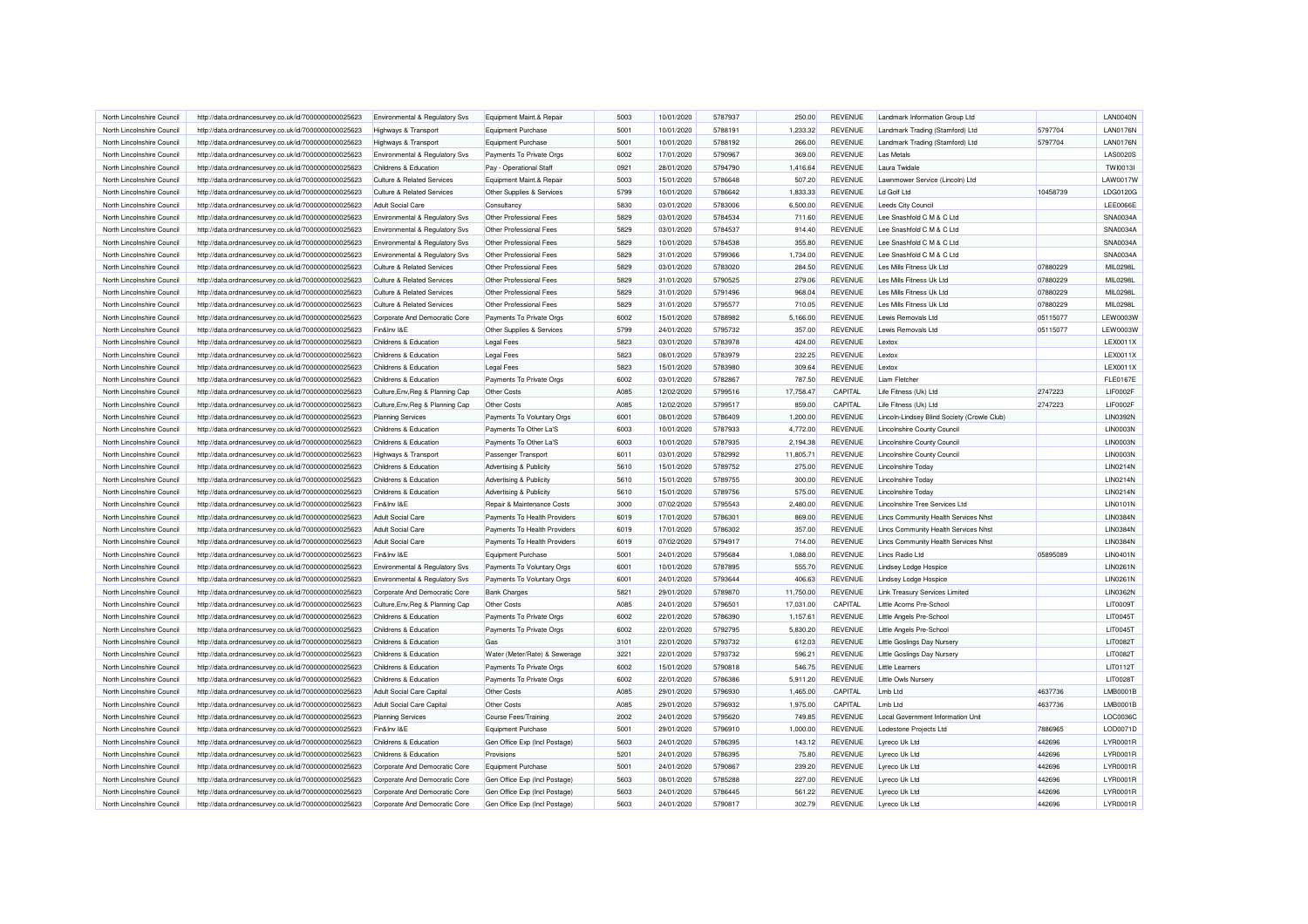| North Lincolnshire Council | http://data.ordnancesurvey.co.uk/id/7000000000025623 | Corporate And Democratic Core         | Gen Office Exp (Incl Postage) | 5603 | 24/01/2020 | 5790858 | 263.95      | <b>REVENUE</b> | Lyreco Uk Ltd                             | 442696   | LYR0001R        |
|----------------------------|------------------------------------------------------|---------------------------------------|-------------------------------|------|------------|---------|-------------|----------------|-------------------------------------------|----------|-----------------|
| North Lincolnshire Council | http://data.ordnancesurvey.co.uk/id/7000000000025623 | Corporate And Democratic Core         | Gen Office Exp (Incl Postage) | 5603 | 24/01/2020 | 5791524 | 245.75      | <b>REVENUE</b> | Lyreco Uk Ltd                             | 442696   | LYR0001R        |
| North Lincolnshire Council | http://data.ordnancesurvey.co.uk/id/7000000000025623 | <b>Culture &amp; Related Services</b> | <b>Equipment Purchase</b>     | 5001 | 24/01/2020 | 5790729 | 245.27      | <b>REVENUE</b> | Lyreco Uk Ltd                             | 442696   | LYR0001R        |
| North Lincolnshire Counci  | http://data.ordnancesurvey.co.uk/id/7000000000025623 | Culture & Related Services            | Gen Office Exp (Incl Postage) | 5603 | 24/01/2020 | 5788469 | 228.16      | <b>REVENUE</b> | Lyreco Uk Ltd                             | 442696   | LYR0001R        |
| North Lincolnshire Council | http://data.ordnancesurvey.co.uk/id/7000000000025623 | Culture & Related Services            | Gen Office Exp (Incl Postage) | 5603 | 24/01/2020 | 5790729 | 84.27       | <b>REVENUE</b> | Lyreco Uk Ltd                             | 442696   | LYR0001R        |
| North Lincolnshire Council | http://data.ordnancesurvey.co.uk/id/7000000000025623 | Adult Social Care                     | Equipment Purchase            | 5001 | 22/01/2020 | 5793477 | 91.00       | <b>REVENUE</b> | Mac Auto Valeting                         |          | <b>MAC0090C</b> |
| North Lincolnshire Counci  | http://data.ordnancesurvey.co.uk/id/7000000000025623 | Childrens & Education                 | Equipment Purchase            | 5001 | 03/01/2020 | 5783076 | 552.50      | REVENUE        | Mac Auto Valeting                         |          | <b>MAC0090C</b> |
| North Lincolnshire Council | http://data.ordnancesurvey.co.uk/id/7000000000025623 | Childrens & Education                 | Equipment Purchase            | 5001 | 22/01/2020 | 5793477 | 552.50      | <b>REVENUE</b> | Mac Auto Valeting                         |          | MAC0090C        |
| North Lincolnshire Council | http://data.ordnancesurvey.co.uk/id/7000000000025623 | Corporate And Democratic Core         | <b>Legal Fees</b>             | 5823 | 05/02/2020 | 5796916 | 750.00      | <b>REVENUE</b> | <b>Maidstone Chambers</b>                 |          | MAI0045I        |
| North Lincolnshire Council | http://data.ordnancesurvey.co.uk/id/7000000000025623 | Childrens & Education                 | Payments To Private Orgs      | 6002 | 03/01/2020 | 5783913 | 630.00      | <b>REVENUE</b> | Malet Lambert School                      | 07542211 | <b>BUR0395R</b> |
| North Lincolnshire Council | http://data.ordnancesurvey.co.uk/id/7000000000025623 | Highways & Transport                  | <b>Equipment Purchase</b>     | 5001 | 08/01/2020 | 5779983 | 1,350.00    | <b>REVENUE</b> | Manchester Safety Services Ltd            |          | <b>MAN0127N</b> |
| North Lincolnshire Council | http://data.ordnancesurvey.co.uk/id/7000000000025623 | <b>Culture &amp; Related Services</b> | Stock Purchases & Adjustments | 5030 | 15/01/2020 | 5789926 | 563.51      | <b>REVENUE</b> | Marilyn Oliver                            |          | OLI01201        |
| North Lincolnshire Counci  | http://data.ordnancesurvey.co.uk/id/7000000000025623 | Culture & Related Services            | Stock Purchases & Adjustments | 5030 | 15/01/2020 | 5790411 | 272.73      | <b>REVENUE</b> | Mark Richardson                           |          | <b>RIC0267C</b> |
| North Lincolnshire Council | http://data.ordnancesurvey.co.uk/id/7000000000025623 | Corporate And Democratic Core         | Cleaning Services & Contracts | 3311 | 03/01/2020 | 5783952 | 350.00      | REVENUE        | <b>Marris Cleaning Services</b>           |          | <b>MAR0378F</b> |
| North Lincolnshire Council | http://data.ordnancesurvey.co.uk/id/7000000000025623 | Fin&Inv I&E                           | Materials                     | 5004 | 24/01/2020 | 5796564 | 7,274.64    | <b>REVENUE</b> | Martin Williams (Hull) Ltd                | 4756870  | WIL0777L        |
| North Lincolnshire Council | http://data.ordnancesurvey.co.uk/id/7000000000025623 | Fin&Inv I&F                           | Materials                     | 5004 | 24/01/2020 | 5796565 | 7,092.68    | <b>REVENUE</b> | Martin Williams (Hull) Ltd                | 4756870  | WIL0777L        |
| North Lincolnshire Council | http://data.ordnancesurvey.co.uk/id/7000000000025623 | Culture, Env, Reg & Planning Cap      | Consultants                   | A087 | 22/01/2020 | 5792265 | 360.00      | CAPITAL        | <b>Mason Clark Associates</b>             | 02537113 | <b>MAS0158S</b> |
| North Lincolnshire Council | http://data.ordnancesurvey.co.uk/id/7000000000025623 | Culture, Env, Reg & Planning Cap      | Consultants                   | A087 | 22/01/2020 | 5792266 | 360.00      | CAPITAL        | <b>Mason Clark Associates</b>             | 02537113 | MAS0158S        |
| North Lincolnshire Council | http://data.ordnancesurvey.co.uk/id/7000000000025623 | Culture, Env, Reg & Planning Cap      | Consultants                   | A087 | 22/01/2020 | 5792267 | 571.50      | CAPITAL        | <b>Mason Clark Associates</b>             | 02537113 | <b>MAS0158S</b> |
| North Lincolnshire Council | http://data.ordnancesurvey.co.uk/id/7000000000025623 | Fin&Inv I&E                           | Repair & Maintenance Costs    | 3000 | 22/01/2020 | 5793755 | 251.00      | <b>REVENUE</b> | <b>Mason Clark Associates</b>             | 02537113 | MAS0158S        |
| North Lincolnshire Council | http://data.ordnancesurvey.co.uk/id/7000000000025623 | Fin&Inv I&E                           | Repair & Maintenance Costs    | 3000 | 22/01/2020 | 5793757 | 1,464.00    | <b>REVENUE</b> | <b>Mason Clark Associates</b>             | 02537113 | MAS0158S        |
| North Lincolnshire Council | http://data.ordnancesurvey.co.uk/id/7000000000025623 | Childrens & Education                 | Pay - Agency                  | 0131 | 15/01/2020 | 5788450 | 2,689.52    | <b>REVENUE</b> | Matrix Scm Ltd                            | 2227962  | <b>MAT0022T</b> |
| North Lincolnshire Council | http://data.ordnancesurvey.co.uk/id/7000000000025623 | Culture & Related Services            | Pay - Agency                  | 0131 | 17/01/2020 | 5788183 | 297.76      | <b>REVENUE</b> | Matrix Scm Ltd                            | 2227962  | <b>MAT0022T</b> |
| North Lincolnshire Council | http://data.ordnancesurvey.co.uk/id/7000000000025623 | Environmental & Regulatory Svs        | Pay - Agency                  | 0131 | 15/01/2020 | 5788450 | 5,672.61    | <b>REVENUE</b> | Matrix Scm Ltd                            | 2227962  | <b>MAT0022T</b> |
| North Lincolnshire Council | http://data.ordnancesurvey.co.uk/id/7000000000025623 | Environmental & Regulatory Svs        | Pay - Agency                  | 0131 | 15/01/2020 | 5788455 | $-6.624.00$ | <b>REVENUE</b> | Matrix Scm Ltd                            | 2227962  | <b>MAT0022T</b> |
| North Lincolnshire Council | http://data.ordnancesurvey.co.uk/id/7000000000025623 | <b>Public Health</b>                  | Pay - Agency                  | 0131 | 24/01/2020 | 579369  | 1,539.22    | <b>REVENUE</b> | Matrix Scm Ltd                            | 2227962  | <b>MAT0022T</b> |
| North Lincolnshire Council | http://data.ordnancesurvey.co.uk/id/7000000000025623 | Corporate And Democratic Core         | Other Professional Fees       | 5829 | 15/01/2020 | 5789899 | 20,046.00   | <b>REVENUE</b> | Mazars Llp                                | OC308299 | MAZ0032Z        |
| North Lincolnshire Council | http://data.ordnancesurvey.co.uk/id/7000000000025623 | Childrens & Education                 | Repair & Maintenance Costs    | 3000 | 08/01/2020 | 5786643 | 1.460.00    | <b>REVENUE</b> | Md Holmes Decorating Services             |          | <b>MDH0003H</b> |
| North Lincolnshire Council | http://data.ordnancesurvey.co.uk/id/7000000000025623 | Culture & Related Services            | <b>Equipment Purchase</b>     | 5001 | 03/01/2020 | 5782817 | 676.00      | <b>REVENUE</b> | Md Signs Limited                          | 07734254 | MDS0003S        |
| North Lincolnshire Council | http://data.ordnancesurvey.co.uk/id/7000000000025623 | Childrens & Education                 | Payments To Private Orgs      | 6002 | 24/01/2020 | 5788311 | 2,250.00    | <b>REVENUE</b> | Meeting New Horizons                      | 7605054  | <b>MNH0001H</b> |
| North Lincolnshire Council | http://data.ordnancesurvey.co.uk/id/7000000000025623 | Adult Social Care                     | Payments To Private Orgs      | 6002 | 17/01/2020 | 5791600 | 3,130.48    | <b>REVENUE</b> | Mencan                                    |          | <b>MEN0244N</b> |
| North Lincolnshire Council | http://data.ordnancesurvey.co.uk/id/7000000000025623 | Childrens & Education                 | Payments To Private Orgs      | 6002 | 03/01/2020 | 5783178 | 490.00      | <b>REVENUE</b> | Mental Health First Aid England           |          | MHF0001F        |
| North Lincolnshire Council | http://data.ordnancesurvey.co.uk/id/7000000000025623 | <b>Planning Services</b>              | Payments To Voluntary Orgs    | 6001 | 15/01/2020 | 5786452 | 5,401.36    | <b>REVENUE</b> | Messingham Village Hall                   |          | <b>MES0004S</b> |
| North Lincolnshire Council | http://data.ordnancesurvey.co.uk/id/7000000000025623 | Childrens & Education                 | Other Supplies & Services     | 5799 | 03/01/2020 | 5783105 | 1.590.00    | <b>REVENUE</b> | Mini First Aid Scunthorpe Goole & Grimsby |          | <b>MIN0016N</b> |
| North Lincolnshire Council | http://data.ordnancesurvey.co.uk/id/7000000000025623 | <b>Planning Services</b>              | Other Supplies & Services     | 5799 | 10/01/2020 | 5788217 | 1,976.00    | <b>REVENUE</b> | Miss E Scurrah                            |          | SCU0206L        |
| North Lincolnshire Council | http://data.ordnancesurvey.co.uk/id/7000000000025623 | Adult Social Care                     | Other Professional Fees       | 5829 | 10/01/2020 | 5782824 | 3,061.75    | <b>REVENUE</b> | Mjc Law Ltd                               | 10995817 | MJC0032C        |
| North Lincolnshire Council | http://data.ordnancesurvey.co.uk/id/7000000000025623 | <b>Planning Services</b>              | Payments To Voluntary Orgs    | 6001 | 29/01/2020 | 5797523 | 28,910.00   | <b>REVENUE</b> | Mnh Meeting New Horizons Cic              |          | <b>HUL0027L</b> |
| North Lincolnshire Council | http://data.ordnancesurvey.co.uk/id/7000000000025623 | Central Services To Public            | Rents                         | 3201 | 24/01/2020 | 5795702 | 1,200.00    | <b>REVENUE</b> | Mobile Mini Uk Ltd                        |          | <b>MOB0032B</b> |
| North Lincolnshire Council | http://data.ordnancesurvey.co.uk/id/7000000000025623 | Central Services To Public            | Rents                         | 3201 | 24/01/2020 | 5795945 | 1,560.00    | <b>REVENUE</b> | Mobile Mini Uk Ltd                        |          | <b>MOB0032B</b> |
| North Lincolnshire Council | http://data.ordnancesurvey.co.uk/id/7000000000025623 | Central Services To Public            | Rents                         | 3201 | 24/01/2020 | 5795950 | 984.00      | <b>REVENUE</b> | Mobile Mini Uk Ltd                        |          | MOB0032B        |
| North Lincolnshire Council | http://data.ordnancesurvey.co.uk/id/7000000000025623 | Central Services To Public            | Rents                         | 3201 | 24/01/2020 | 5795953 | 1,200.00    | REVENUE        | Mobile Mini Uk I td                       |          | MOB0032B        |
| North Lincolnshire Council | http://data.ordnancesurvey.co.uk/id/7000000000025623 | Central Services To Public            | Rents                         | 3201 | 24/01/2020 | 5796072 | 1,200.00    | <b>REVENUE</b> | Mobile Mini Uk Ltd                        |          | <b>MOB0032E</b> |
| North Lincolnshire Council | http://data.ordnancesurvey.co.uk/id/7000000000025623 | Central Services To Public            | Rents                         | 3201 | 24/01/2020 | 5796075 | 1,200.00    | <b>REVENUE</b> | Mobile Mini Uk Ltd                        |          | MOB0032B        |
| North Lincolnshire Council | http://data.ordnancesurvey.co.uk/id/7000000000025623 | Central Services To Public            | Rents                         | 3201 | 24/01/2020 | 579608  | 1,368.00    | <b>REVENUE</b> | Mobile Mini Uk Ltd                        |          | MOB0032B        |
| North Lincolnshire Council | http://data.ordnancesurvey.co.uk/id/7000000000025623 | Central Services To Public            | Rents                         | 3201 | 24/01/2020 | 5796084 | 1,200.00    | <b>REVENUE</b> | Mobile Mini Uk Ltd                        |          | <b>MOB0032B</b> |
| North Lincolnshire Council | http://data.ordnancesurvey.co.uk/id/7000000000025623 | Childrens & Education                 | Payments To Private Orgs      | 6002 | 22/01/2020 | 5786383 | 2,955.60    | <b>REVENUE</b> | Moorwell Miracles Ltd                     |          | MOO0120O        |
| North Lincolnshire Council | http://data.ordnancesurvey.co.uk/id/7000000000025623 | Childrens & Education                 | <b>Client Related Costs</b>   | 5534 | 24/01/2020 | 5786941 | 476.00      | <b>REVENUE</b> | Mortz Property Management Ltd             |          | <b>MOR0107R</b> |
| North Lincolnshire Council | http://data.ordnancesurvey.co.uk/id/7000000000025623 | <b>Housing Services</b>               | Other Supplies & Services     | 5799 | 10/01/2020 | 5784068 | 2,059.72    | <b>REVENUE</b> | Mortz Property Management Ltd             |          | <b>MOR0107R</b> |
| North Lincolnshire Council | http://data.ordnancesurvey.co.uk/id/7000000000025623 | <b>Highways &amp; Transport</b>       | Equipment Maint.& Repair      | 5003 | 03/01/2020 | 5771908 | 5.416.67    | <b>REVENUE</b> | Motus Traffic Limited                     | 06044474 | MOT0051T        |
| North Lincolnshire Council | http://data.ordnancesurvey.co.uk/id/7000000000025623 | Highways & Transport                  | Equipment Maint.& Repair      | 5003 | 03/01/2020 | 5774189 | 300.83      | <b>REVENUE</b> | <b>Motus Traffic Limited</b>              | 06044474 | MOT0051T        |
| North Lincolnshire Council | http://data.ordnancesurvey.co.uk/id/7000000000025623 | Highways & Transport                  | Equipment Maint.& Repair      | 5003 | 03/01/2020 | 5774192 | 470.00      | <b>REVENUE</b> | <b>Motus Traffic Limited</b>              | 06044474 | MOT0051T        |
| North Lincolnshire Council | http://data.ordnancesurvey.co.uk/id/7000000000025623 | Highways & Transport                  | Equipment Maint.& Repair      | 5003 | 03/01/2020 | 5781417 | 1,795.93    | <b>REVENUE</b> | <b>Motus Traffic Limited</b>              | 06044474 | MOT0051T        |
| North Lincolnshire Council | http://data.ordnancesurvey.co.uk/id/7000000000025623 | Highways & Transport                  | Equipment Maint.& Repair      | 5003 | 29/01/2020 | 5782968 | 5,416.67    | <b>REVENUE</b> | <b>Motus Traffic Limited</b>              | 06044474 | MOT0051T        |
| North Lincolnshire Council | http://data.ordnancesurvey.co.uk/id/7000000000025623 | Highways & Transport                  | Equipment Maint.& Repair      | 5003 | 31/01/2020 | 5790690 | 274.77      | <b>REVENUE</b> | Motus Traffic Limited                     | 06044474 | MOT0051T        |
| North Lincolnshire Council | http://data.ordnancesurvey.co.uk/id/7000000000025623 | Highways & Transport                  | Equipment Maint.& Repair      | 5003 | 31/01/2020 | 5790700 | 221.91      | <b>REVENUE</b> | <b>Motus Traffic Limited</b>              | 06044474 | MOT0051T        |
| North Lincolnshire Council | http://data.ordnancesurvey.co.uk/id/7000000000025623 | Highways & Transport                  | Other Supplies & Services     | 5799 | 03/01/2020 | 5776477 | 664.00      | <b>REVENUE</b> | Mr B Clark                                |          | <b>CLA0030A</b> |
|                            |                                                      |                                       |                               |      |            |         |             |                |                                           |          |                 |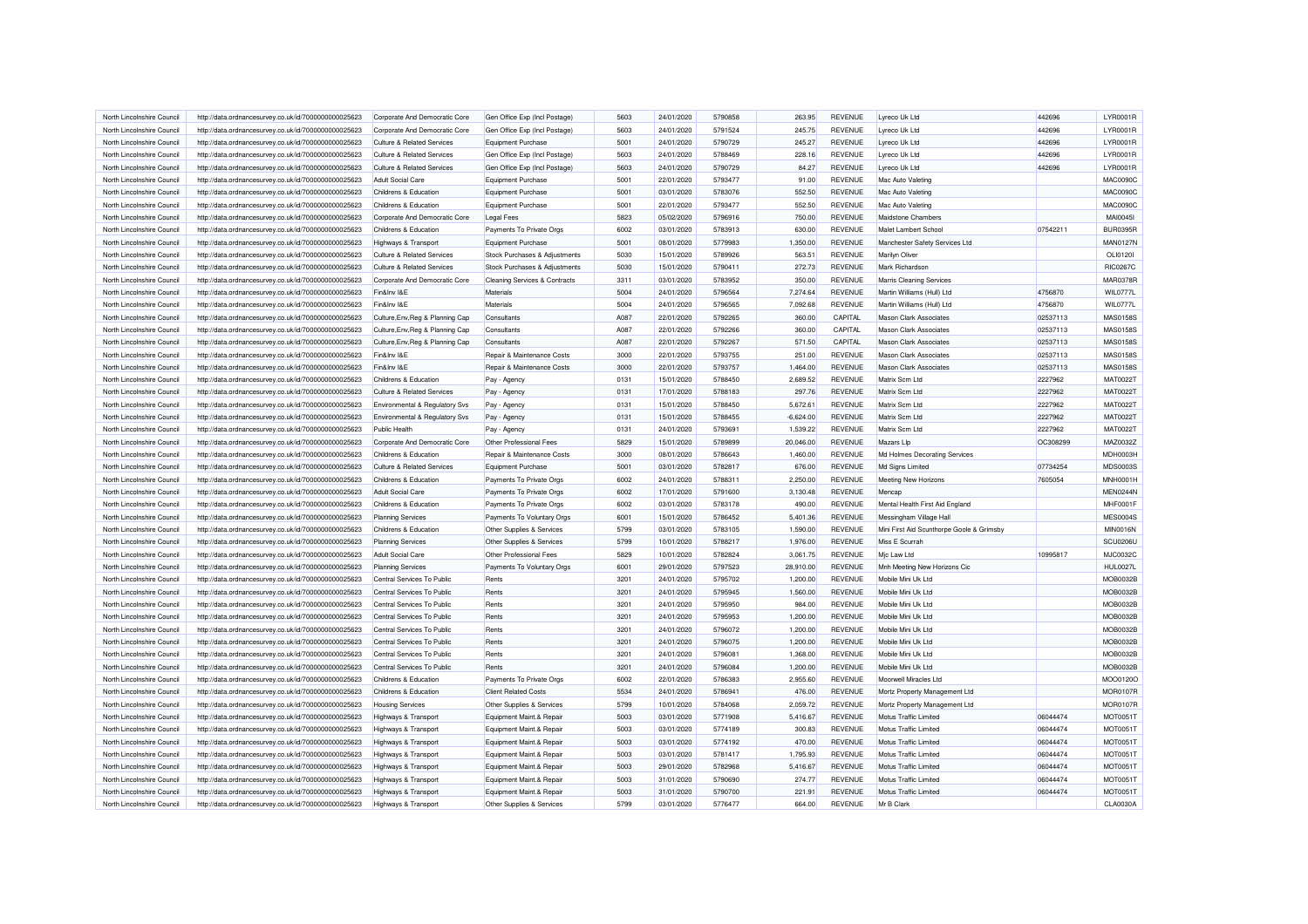| North Lincolnshire Council | http://data.ordnancesurvey.co.uk/id/7000000000025623 | Highways & Transport                  | Other Supplies & Services     | 5799 | 08/01/2020 | 5779154 | 624.00    | <b>REVENUE</b> | Mr B Clark                        |          | <b>CLA0030A</b> |
|----------------------------|------------------------------------------------------|---------------------------------------|-------------------------------|------|------------|---------|-----------|----------------|-----------------------------------|----------|-----------------|
| North Lincolnshire Council | http://data.ordnancesurvey.co.uk/id/7000000000025623 | Highways & Transport                  | Other Supplies & Services     | 5799 | 31/01/2020 | 5786812 | 1,932.00  | <b>REVENUE</b> | Mr B Clark                        |          | CLA0030A        |
| North Lincolnshire Council | http://data.ordnancesurvey.co.uk/id/7000000000025623 | Environmental & Regulatory Svs        | Other Supplies & Services     | 5799 | 12/02/2020 | 5795663 | 700.00    | <b>REVENUE</b> | Mr Ben Williams                   |          | WIL0259L        |
| North Lincolnshire Council | http://data.ordnancesurvey.co.uk/id/7000000000025623 | <b>Culture &amp; Related Services</b> | Other Supplies & Services     | 5799 | 17/01/2020 | 5791543 | 2,500.00  | <b>REVENUE</b> | Mr G P Catley                     |          | CAT0046T        |
| North Lincolnshire Council | http://data.ordnancesurvey.co.uk/id/7000000000025623 | Culture & Related Services            | Other Supplies & Services     | 5799 | 17/01/2020 | 5791544 | 2,500.00  | <b>REVENUE</b> | Mr G P Catley                     |          | CAT0046T        |
| North Lincolnshire Council | http://data.ordnancesurvey.co.uk/id/7000000000025623 | Childrens & Education                 | Other Supplies & Services     | 5799 | 22/01/2020 | 5794871 | 1,500.00  | <b>REVENUE</b> | Mr Mark Laprell                   |          | LAP0098F        |
| North Lincolnshire Council | http://data.ordnancesurvey.co.uk/id/7000000000025623 | <b>Housing Services</b>               | Gen Office Exp (Incl Postage) | 5603 | 03/01/2020 | 5784500 | 480.00    | <b>REVENUE</b> | Ms Anghel Narcisa                 |          | <b>NAR0136R</b> |
| North Lincolnshire Council | http://data.ordnancesurvey.co.uk/id/7000000000025623 | <b>Adult Social Care</b>              | Clothing, Uniforms & Laundry  | 5301 | 14/02/2020 | 5798370 | 230.50    | REVENUE        | Mwuk Ltd T/A Alexandra            | 0454264  | ALE0001E        |
| North Lincolnshire Council | http://data.ordnancesurvey.co.uk/id/7000000000025623 | Childrens & Education                 | Payments To Private Orgs      | 6002 | 15/01/2020 | 5789692 | 299.00    | <b>REVENUE</b> | Nasen                             | 2674379  | <b>NAS0006S</b> |
| North Lincolnshire Council | http://data.ordnancesurvey.co.uk/id/7000000000025623 | Childrens & Education                 | Payments To Private Orgs      | 6002 | 17/01/2020 | 5789850 | 282.89    | <b>REVENUE</b> | Nas Services Ltd                  | 2757062  | <b>NAS0022S</b> |
|                            |                                                      |                                       |                               |      |            |         |           |                |                                   |          |                 |
| North Lincolnshire Council | http://data.ordnancesurvey.co.uk/id/7000000000025623 | Childrens & Education                 | Payments To Private Orgs      | 6002 | 17/01/2020 | 5791502 | 1,285.15  | <b>REVENUE</b> | Nas Services Ltd                  | 2757062  | <b>NAS0022S</b> |
| North Lincolnshire Council | http://data.ordnancesurvey.co.uk/id/7000000000025623 | Childrens & Education                 | Payments To Private Orgs      | 6002 | 17/01/2020 | 5791503 | 1,285.15  | <b>REVENUE</b> | Nas Services Ltd                  | 2757062  | <b>NAS0022S</b> |
| North Lincolnshire Council | http://data.ordnancesurvey.co.uk/id/7000000000025623 | Childrens & Education                 | Payments To Private Orgs      | 6002 | 17/01/2020 | 5791506 | 1.971.44  | <b>REVENUE</b> | Nas Services Ltd                  | 2757062  | <b>NAS0022S</b> |
| North Lincolnshire Council | http://data.ordnancesurvey.co.uk/id/7000000000025623 | Childrens & Education                 | Payments To Private Orgs      | 6002 | 17/01/2020 | 5791513 | 1,971.44  | REVENUE        | Nas Services Ltd                  | 2757062  | <b>NAS0022S</b> |
| North Lincolnshire Council | http://data.ordnancesurvey.co.uk/id/7000000000025623 | Corporate And Democratic Core         | Course Fees/Training          | 2002 | 07/02/2020 | 5796248 | 2,690.00  | <b>REVENUE</b> | National Autistic Society         |          | <b>NAT0068T</b> |
| North Lincolnshire Council | http://data.ordnancesurvey.co.uk/id/7000000000025623 | Childrens & Education                 | Payments To Private Orgs      | 6002 | 24/01/2020 | 5790975 | 6,009.66  | <b>REVENUE</b> | National Fostering Agency Ltd     |          | <b>NAT0100T</b> |
| North Lincolnshire Council | http://data.ordnancesurvey.co.uk/id/7000000000025623 | Culture & Related Services            | Other Supplies & Services     | 5799 | 31/01/2020 | 5795486 | 9,960.00  | <b>REVENUE</b> | Natural England                   |          | NAT0161T        |
| North Lincolnshire Council | http://data.ordnancesurvey.co.uk/id/7000000000025623 | Childrens & Education                 | <b>Examination Fees</b>       | 5730 | 17/01/2020 | 5791916 | 1,592.00  | <b>REVENUE</b> | Ncfe                              | 2896700  | NCF0002F        |
| North Lincolnshire Council | http://data.ordnancesurvey.co.uk/id/7000000000025623 | Corporate And Democratic Core         | Gen Office Exp (Incl Postage) | 5603 | 17/01/2020 | 5792067 | 15,000.00 | <b>REVENUE</b> | Neopost Credifon                  |          | <b>NEO0007O</b> |
| North Lincolnshire Council | http://data.ordnancesurvey.co.uk/id/7000000000025623 | Central Services To Public            | Gen Office Exp (Incl Postage) | 5603 | 10/01/2020 | 5788187 | 309.59    | <b>REVENUE</b> | Neopost Finance Ltd               | 1997384  | <b>FIN0012N</b> |
| North Lincolnshire Council | http://data.ordnancesurvey.co.uk/id/7000000000025623 | Childrens & Education                 | Gen Office Exp (Incl Postage) | 5603 | 03/01/2020 | 5784029 | 220.46    | <b>REVENUE</b> | Neopost Ltd                       | 2658324  | <b>NEO0001C</b> |
| North Lincolnshire Council | http://data.ordnancesurvey.co.uk/id/7000000000025623 | Corporate And Democratic Core         | Gen Office Exp (Incl Postage) | 5603 | 05/02/2020 | 5799568 | 4.130.39  | <b>REVENUE</b> | Neopost Ltd                       | 2658324  | <b>NEO0001C</b> |
| North Lincolnshire Council | http://data.ordnancesurvey.co.uk/id/7000000000025623 | Childrens & Education                 | Repair & Maintenance Costs    | 3000 | 29/01/2020 | 5797812 | 1,830.00  | <b>REVENUE</b> | Newby Leisure Ltd                 |          | <b>NEW0264W</b> |
| North Lincolnshire Council | http://data.ordnancesurvey.co.uk/id/7000000000025623 | Adult Social Care                     | Payments To Private Orgs      | 6002 | 17/01/2020 | 5791601 | 974.40    | <b>REVENUE</b> | New Concept Care & Nursing Ltd    | 3892391  | <b>NEW0146W</b> |
| North Lincolnshire Council | http://data.ordnancesurvey.co.uk/id/7000000000025623 | Highways & Transport                  | Repair & Maintenance Costs    | 3000 | 29/01/2020 | 5797847 | 330.00    | <b>REVENUE</b> | New County Glazing Ltd            | 04402867 | <b>NEW0032W</b> |
| North Lincolnshire Council | http://data.ordnancesurvey.co.uk/id/7000000000025623 | <b>Housing Services</b>               | Other Supplies & Services     | 5799 | 24/01/2020 | 5796078 | 3,420.00  | <b>REVENUE</b> | New Life Church                   |          | <b>NEW0181W</b> |
| North Lincolnshire Council | http://data.ordnancesurvey.co.uk/id/7000000000025623 | Corporate And Democratic Core         | Other Professional Fees       | 5829 | 17/01/2020 | 5791831 |           | <b>REVENUE</b> | Newlyn Plc                        | 3770985  | <b>NEW0120W</b> |
| North Lincolnshire Council | http://data.ordnancesurvey.co.uk/id/7000000000025623 | Corporate And Democratic Core         | Other Professional Fees       | 5829 | 17/01/2020 | 5791841 |           | <b>REVENUE</b> | Newlyn Plc                        | 3770985  | <b>NEW0120W</b> |
| North Lincolnshire Council | http://data.ordnancesurvey.co.uk/id/7000000000025623 | Corporate And Democratic Core         | Other Professional Fees       | 5829 | 17/01/2020 | 5791845 | $\Omega$  | <b>REVENUE</b> | Newlyn Plc                        | 3770985  | <b>NEW0120W</b> |
| North Lincolnshire Council | http://data.ordnancesurvey.co.uk/id/7000000000025623 | Corporate And Democratic Core         | Other Professional Fees       | 5829 | 17/01/2020 | 5791849 |           | <b>REVENUE</b> | Newlyn Plc                        | 3770985  | <b>NEW0120W</b> |
|                            |                                                      |                                       |                               | 5829 |            |         |           |                |                                   |          | <b>NEW0120W</b> |
| North Lincolnshire Council | http://data.ordnancesurvey.co.uk/id/7000000000025623 | Corporate And Democratic Core         | Other Professional Fees       |      | 17/01/2020 | 5791850 |           | <b>REVENUE</b> | Newlyn Plc                        | 3770985  |                 |
| North Lincolnshire Council | http://data.ordnancesurvey.co.uk/id/7000000000025623 | Corporate And Democratic Core         | Other Professional Fees       | 5829 | 17/01/2020 | 5791852 | $\Omega$  | REVENUE        | Newlyn Plc                        | 3770985  | <b>NEW0120W</b> |
| North Lincolnshire Council | http://data.ordnancesurvey.co.uk/id/7000000000025623 | Non Distributed Costs                 | Other Professional Fees       | 5829 | 08/01/2020 | 5784634 | 275.00    | <b>REVENUE</b> | New Park Court Chambers           |          | <b>NEW0103W</b> |
| North Lincolnshire Council | http://data.ordnancesurvey.co.uk/id/7000000000025623 | <b>Adult Social Care</b>              | Cleaning Costs/ Materials     | 3301 | 10/01/2020 | 5787838 | $\Omega$  | <b>REVENUE</b> | Nexon Group                       | 8560885  | GRE0002E        |
| North Lincolnshire Council | http://data.ordnancesurvey.co.uk/id/7000000000025623 | <b>Adult Social Care</b>              | Cleaning Costs/ Materials     | 3301 | 10/01/2020 | 5787838 | 331.20    | <b>REVENUE</b> | Nexon Group                       | 8560885  | GRE0002E        |
| North Lincolnshire Council | http://data.ordnancesurvey.co.uk/id/7000000000025623 | <b>Adult Social Care</b>              | Cleaning Costs/ Materials     | 3301 | 31/01/2020 | 5796206 | 660.60    | <b>REVENUE</b> | Nexon Group                       | 8560885  | GRE0002E        |
| North Lincolnshire Council | http://data.ordnancesurvey.co.uk/id/7000000000025623 | Culture & Related Services            | Equipment Purchase            | 5001 | 15/01/2020 | 5790730 | 212.50    | <b>REVENUE</b> | Ninehundred Communications        |          | <b>NIN0005N</b> |
| North Lincolnshire Council | http://data.ordnancesurvey.co.uk/id/7000000000025623 | Childrens & Education                 | Payments To Private Orgs      | 6002 | 22/01/2020 | 5793593 | 30,000.00 | <b>REVENUE</b> | Nisai Virtual Academy             |          | <b>NIS0036S</b> |
| North Lincolnshire Council | http://data.ordnancesurvey.co.uk/id/7000000000025623 | <b>Adult Social Care</b>              | <b>Equipment Purchase</b>     | 5001 | 24/01/2020 | 5794903 | 321.07    | <b>REVENUE</b> | <b>Nishets</b>                    | 01693112 | <b>NIS0001S</b> |
| North Lincolnshire Counci  | http://data.ordnancesurvey.co.uk/id/7000000000025623 | Culture & Related Services            | Provisions                    | 5201 | 12/02/2020 | 5798332 | 247.34    | <b>REVENUE</b> | <b>Nishets</b>                    | 01693112 | <b>NIS0001S</b> |
| North Lincolnshire Council | http://data.ordnancesurvey.co.uk/id/7000000000025623 | Fin&Inv I&E                           | <b>Equipment Purchase</b>     | 5001 | 15/01/2020 | 5790291 | 249.50    | <b>REVENUE</b> | <b>Nisbets</b>                    | 01693112 | <b>NIS0001S</b> |
| North Lincolnshire Council | http://data.ordnancesurvey.co.uk/id/7000000000025623 | Culture & Related Services            | Equipment Hire/Rent           | 5002 | 29/01/2020 | 5787762 | 467.96    | <b>REVENUE</b> | Niteliahts Hire                   |          | NIT0003T        |
| North Lincolnshire Council | http://data.ordnancesurvey.co.uk/id/7000000000025623 | Culture & Related Services            | Other Supplies & Services     | 5799 | 29/01/2020 | 5798320 | 300.00    | <b>REVENUE</b> | N Johnson                         |          | JOH0381H        |
| North Lincolnshire Council | http://data.ordnancesurvey.co.uk/id/7000000000025623 | <b>Adult Social Care</b>              | <b>Client Transport Costs</b> | 6092 | 10/01/2020 | 5787900 | 36.15     | <b>REVENUE</b> | NIc-Case Management & Cic Imprest |          | NOR0235R        |
| North Lincolnshire Council | http://data.ordnancesurvey.co.uk/id/7000000000025623 | <b>Adult Social Care</b>              | <b>Client Transport Costs</b> | 6092 | 10/01/2020 | 5788405 | 23.60     | <b>REVENUE</b> | NIc-Case Management & Cic Imprest |          | NOR0235R        |
| North Lincolnshire Council | http://data.ordnancesurvey.co.uk/id/7000000000025623 | <b>Adult Social Care</b>              | <b>Client Transport Costs</b> | 6092 | 17/01/2020 | 5792052 | 21.00     | <b>REVENUE</b> | NIc-Case Management & Cic Imprest |          | NOR0235R        |
| North Lincolnshire Council | http://data.ordnancesurvey.co.uk/id/7000000000025623 | <b>Adult Social Care</b>              | <b>Client Transport Costs</b> | 6092 | 31/01/2020 | 5799369 | 11.00     | <b>REVENUE</b> | NIc-Case Management & Cic Imprest |          | NOR0235R        |
| North Lincolnshire Council | http://data.ordnancesurvey.co.uk/id/7000000000025623 | Childrens & Education                 | <b>Bank Charges</b>           | 5821 | 17/01/2020 | 5792052 | 15.01     | <b>REVENUE</b> | NIc-Case Management & Cic Imprest |          | NOR0235R        |
| North Lincolnshire Council | http://data.ordnancesurvey.co.uk/id/7000000000025623 | Childrens & Education                 | <b>Client Related Costs</b>   | 5534 | 03/01/2020 | 5782905 | 754.69    | <b>REVENUE</b> | NIc-Case Management & Cic Imprest |          | NOR0235R        |
| North Lincolnshire Council | http://data.ordnancesurvey.co.uk/id/7000000000025623 | Childrens & Education                 | <b>Client Related Costs</b>   | 5534 | 10/01/2020 | 5787900 | 988.43    | <b>REVENUE</b> | NIc-Case Management & Cic Imprest |          | NOR0235R        |
| North Lincolnshire Council | http://data.ordnancesurvey.co.uk/id/7000000000025623 | Childrens & Education                 | <b>Client Related Costs</b>   | 5534 | 10/01/2020 | 5788405 | 753.43    | <b>REVENUE</b> | NIc-Case Management & Cic Imprest |          | <b>NOR0235R</b> |
| North Lincolnshire Council |                                                      | Childrens & Education                 | <b>Client Related Costs</b>   | 5534 | 17/01/2020 | 5792052 | 781.17    | <b>REVENUE</b> |                                   |          | NOR0235R        |
|                            | http://data.ordnancesurvey.co.uk/id/7000000000025623 |                                       |                               |      |            |         |           |                | NIc-Case Management & Cic Imprest |          |                 |
| North Lincolnshire Council | http://data.ordnancesurvey.co.uk/id/7000000000025623 | Childrens & Education                 | <b>Client Related Costs</b>   | 5534 | 24/01/2020 | 5794788 | 796.24    | <b>REVENUE</b> | NIc-Case Management & Cic Imprest |          | NOR0235R        |
| North Lincolnshire Council | http://data.ordnancesurvey.co.uk/id/7000000000025623 | Childrens & Education                 | <b>Client Related Costs</b>   | 5534 | 31/01/2020 | 5799369 | 974.43    | <b>REVENUE</b> | Nic-Case Management & Cic Imprest |          | NOR0235R        |
| North Lincolnshire Council | http://data.ordnancesurvey.co.uk/id/7000000000025623 | Childrens & Education                 | <b>Client Transport Costs</b> | 6092 | 03/01/2020 | 5782905 | 54.10     | <b>REVENUE</b> | Nic-Case Management & Cic Imprest |          | <b>NOR0235R</b> |
| North Lincolnshire Council | http://data.ordnancesurvey.co.uk/id/7000000000025623 | Childrens & Education                 | <b>Client Transport Costs</b> | 6092 | 10/01/2020 | 5787900 | 82.70     | <b>REVENUE</b> | Nic-Case Management & Cic Imprest |          | <b>NOR0235R</b> |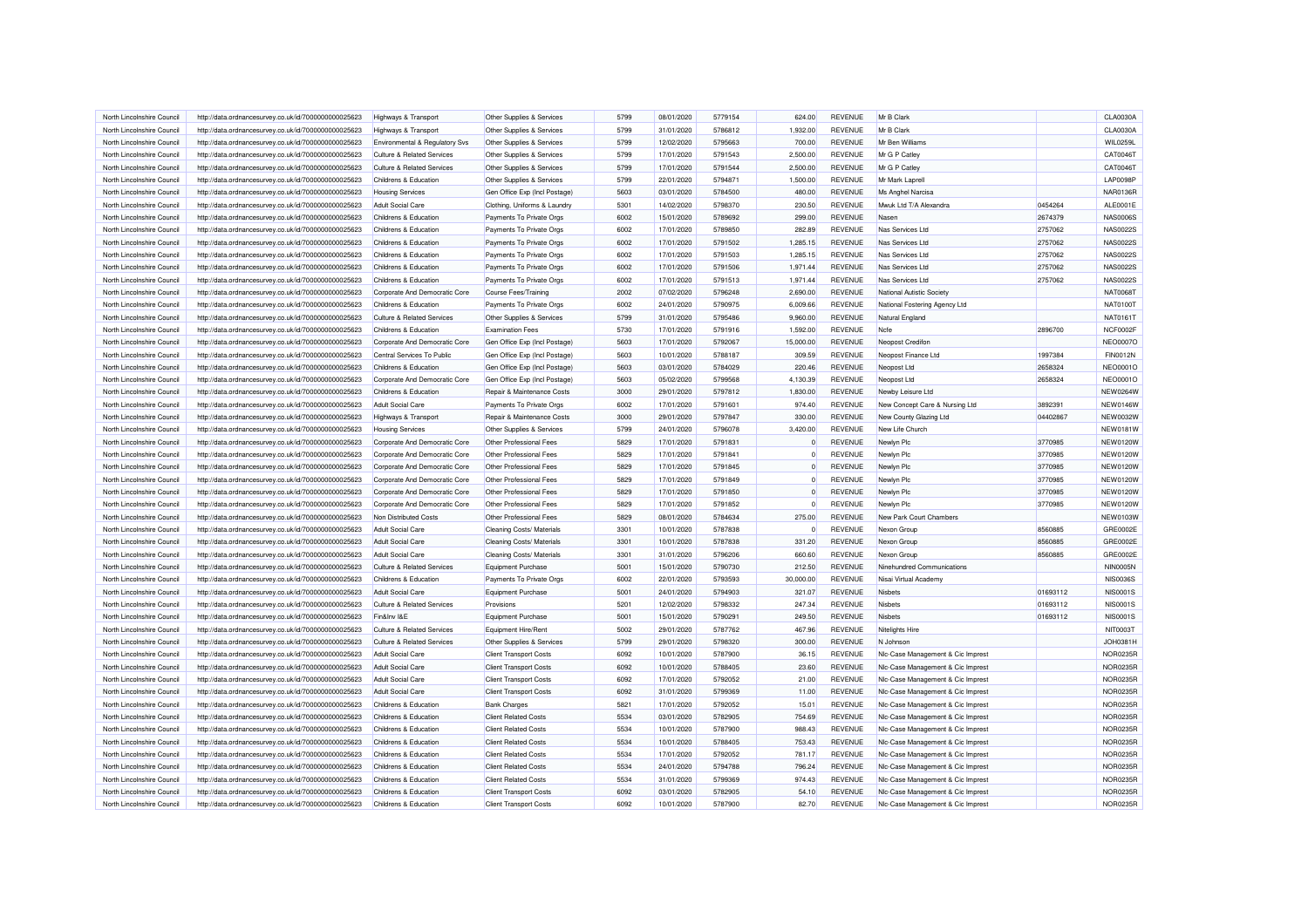| North Lincolnshire Council | http://data.ordnancesurvey.co.uk/id/7000000000025623                                                         | Childrens & Education                 | <b>Client Transport Costs</b>                | 6092 | 17/01/2020 | 5792052 | 97.70    | REVENUE        | NIc-Case Management & Cic Imprest                                        | NOR0235R        |
|----------------------------|--------------------------------------------------------------------------------------------------------------|---------------------------------------|----------------------------------------------|------|------------|---------|----------|----------------|--------------------------------------------------------------------------|-----------------|
| North Lincolnshire Council | http://data.ordnancesurvey.co.uk/id/7000000000025623                                                         | Childrens & Education                 | <b>Client Transport Costs</b>                | 6092 | 24/01/2020 | 5794788 | 173.80   | <b>REVENUE</b> | NIc-Case Management & Cic Imprest                                        | NOR0235R        |
| North Lincolnshire Council | http://data.ordnancesurvey.co.uk/id/7000000000025623                                                         | Childrens & Education                 | <b>Client Transport Costs</b>                | 6092 | 31/01/2020 | 5799369 | 81.00    | <b>REVENUE</b> | Nic-Case Management & Cic Imprest                                        | NOR0235R        |
| North Lincolnshire Council | http://data.ordnancesurvey.co.uk/id/7000000000025623                                                         | Childrens & Education                 | Provisions                                   | 5201 | 03/01/2020 | 5782905 | 26.09    | <b>REVENUE</b> | NIc-Case Management & Cic Imprest                                        | NOR0235R        |
| North Lincolnshire Council | http://data.ordnancesurvey.co.uk/id/7000000000025623                                                         | <b>Adult Social Care</b>              | Catering Equipment & Materials               | 5210 | 10/01/2020 | 5787845 | 5.96     | <b>REVENUE</b> | Nic-Csh Central Admin Imprest Cash                                       | NOR0933R        |
| North Lincolnshire Council | http://data.ordnancesurvey.co.uk/id/7000000000025623                                                         | <b>Adult Social Care</b>              | <b>Client Related Costs</b>                  | 5534 | 03/01/2020 | 5782885 | 4.46     | <b>REVENUE</b> | Nic-Csh Central Admin Imprest Cash                                       | NOR0933R        |
| North Lincolnshire Council | http://data.ordnancesurvey.co.uk/id/7000000000025623                                                         | <b>Adult Social Care</b>              | <b>Client Related Costs</b>                  | 5534 | 10/01/2020 | 5787845 | 194.93   | <b>REVENUE</b> | Nic-Csh Central Admin Imprest Cash                                       | NOR0933R        |
| North Lincolnshire Council | http://data.ordnancesurvey.co.uk/id/7000000000025623                                                         | <b>Adult Social Care</b>              | Equipment Maint.& Repair                     | 5003 | 10/01/2020 | 5787845 | 49.08    | REVENUE        | Nic-Csh Central Admin Imprest Cash                                       | NOR0933R        |
| North Lincolnshire Council | http://data.ordnancesurvey.co.uk/id/7000000000025623                                                         | <b>Adult Social Care</b>              | Equipment Purchase                           | 5001 | 03/01/2020 | 5782885 | 31.93    | <b>REVENUE</b> | Nic-Csh Central Admin Imprest Cash                                       | NOR0933F        |
| North Lincolnshire Council | http://data.ordnancesurvey.co.uk/id/7000000000025623                                                         | <b>Adult Social Care</b>              | <b>Equipment Purchase</b>                    | 5001 | 03/01/2020 | 5782885 | 117.43   | REVENUE        | Nic-Csh Central Admin Imprest Cash                                       | NOR0933R        |
| North Lincolnshire Council | http://data.ordnancesurvey.co.uk/id/7000000000025623                                                         | <b>Adult Social Care</b>              | Gen Office Exp (Incl Postage)                | 5603 | 03/01/2020 | 5782885 | 177.79   | <b>REVENUE</b> | Nic-Csh Central Admin Imprest Cash                                       | NOR0933R        |
| North Lincolnshire Council | http://data.ordnancesurvey.co.uk/id/7000000000025623                                                         | <b>Adult Social Care</b>              | Gen Office Exp (Incl Postage)                | 5603 | 10/01/2020 | 5787845 | 7.32     | <b>REVENUE</b> | Nic-Csh Central Admin Imprest Cash                                       | <b>NOR0933F</b> |
| North Lincolnshire Council | http://data.ordnancesurvey.co.uk/id/7000000000025623                                                         | <b>Adult Social Care</b>              | Materials                                    | 5004 | 03/01/2020 | 5782885 | 7.51     | <b>REVENUE</b> | Nic-Csh Central Admin Imprest Cash                                       | NOR0933R        |
| North Lincolnshire Council | http://data.ordnancesurvey.co.uk/id/7000000000025623                                                         | Adult Social Care                     | Materials                                    | 5004 | 10/01/2020 | 5787845 | 31.60    | <b>REVENUE</b> | Nic-Csh Central Admin Imprest Cash                                       | NOR0933R        |
| North Lincolnshire Council | http://data.ordnancesurvey.co.uk/id/7000000000025623                                                         | <b>Adult Social Care</b>              | Other Supplies & Services                    | 5799 | 10/01/2020 | 5787845 | 99.60    | <b>REVENUE</b> | Nic-Csh Central Admin Imprest Cash                                       | NOR0933R        |
| North Lincolnshire Council | http://data.ordnancesurvey.co.uk/id/7000000000025623                                                         | Adult Social Care                     | Payments To Other La'S                       | 6003 | 03/01/2020 | 5782885 |          | <b>REVENUE</b> | Nic-Csh Central Admin Imprest Cash                                       | NOR0933R        |
| North Lincolnshire Council |                                                                                                              | <b>Adult Social Care</b>              | Payments To Other La'S                       | 6003 | 10/01/2020 | 5787845 | $\Omega$ | <b>REVENUE</b> | Nic-Csh Central Admin Imprest Cash                                       | NOR0933R        |
| North Lincolnshire Council | http://data.ordnancesurvey.co.uk/id/7000000000025623<br>http://data.ordnancesurvey.co.uk/id/7000000000025623 | Adult Social Care                     | Provisions                                   | 5201 | 03/01/2020 | 5782885 | 48.46    | <b>REVENUE</b> | Nic-Csh Central Admin Imprest Cash                                       | NOR0933R        |
| North Lincolnshire Council |                                                                                                              | Childrens & Education                 | <b>Client Related Costs</b>                  | 5534 | 03/01/2020 | 5782885 | 799.11   | REVENUE        | Nic-Csh Central Admin Imprest Cash                                       | NOR0933R        |
|                            | http://data.ordnancesurvey.co.uk/id/7000000000025623                                                         |                                       |                                              |      |            |         |          |                |                                                                          |                 |
| North Lincolnshire Council | http://data.ordnancesurvey.co.uk/id/7000000000025623                                                         | Childrens & Education                 | <b>Client Related Costs</b>                  | 5534 | 10/01/2020 | 5787845 | 1,126.58 | REVENUE        | Nic-Csh Central Admin Imprest Cash                                       | NOR0933R        |
| North Lincolnshire Council | http://data.ordnancesurvey.co.uk/id/7000000000025623                                                         | Childrens & Education                 | Equipment Purchase                           | 5001 | 03/01/2020 | 5782885 | 224.93   | <b>REVENUE</b> | Nic-Csh Central Admin Imprest Cash                                       | NOR0933R        |
| North Lincolnshire Council | http://data.ordnancesurvey.co.uk/id/7000000000025623                                                         | Childrens & Education                 | Equipment Purchase                           | 5001 | 10/01/2020 | 5787845 | 29.65    | <b>REVENUE</b> | NIc-Csh Central Admin Imprest Cash                                       | NOR0933R        |
| North Lincolnshire Council | http://data.ordnancesurvey.co.uk/id/7000000000025623                                                         | Childrens & Education                 | Gen Office Exp (Incl Postage)                | 5603 | 03/01/2020 | 5782885 | 3.42     | REVENUE        | Nic-Csh Central Admin Imprest Cash                                       | NOR0933R        |
| North Lincolnshire Council | http://data.ordnancesurvey.co.uk/id/7000000000025623                                                         | Childrens & Education                 | Gen Office Exp (Incl Postage)                | 5603 | 03/01/2020 | 5782885 | 24.50    | <b>REVENUE</b> | Nic-Csh Central Admin Imprest Cash                                       | NOR0933R        |
| North Lincolnshire Council | http://data.ordnancesurvey.co.uk/id/7000000000025623                                                         | Childrens & Education                 | Materials                                    | 5004 | 03/01/2020 | 5782885 | $-9.81$  | REVENUE        | Nic-Csh Central Admin Imprest Cash                                       | NOR0933R        |
| North Lincolnshire Council | http://data.ordnancesurvey.co.uk/id/7000000000025623                                                         | Childrens & Education                 | Materials                                    | 5004 | 03/01/2020 | 5782885 | 50.83    | <b>REVENUE</b> | Nic-Csh Central Admin Imprest Cash                                       | NOR0933R        |
| North Lincolnshire Council | http://data.ordnancesurvey.co.uk/id/7000000000025623                                                         | Childrens & Education                 | Other Employee Payments                      | 2090 | 10/01/2020 | 5787845 | 57.50    | REVENUE        | Nic-Csh Central Admin Imprest Cash                                       | NOR0933R        |
| North Lincolnshire Council | http://data.ordnancesurvey.co.uk/id/7000000000025623                                                         | Childrens & Education                 | Other Supplies & Services                    | 5799 | 03/01/2020 | 5782885 | 231.07   | <b>REVENUE</b> | Nic-Csh Central Admin Imprest Cash                                       | NOR0933R        |
| North Lincolnshire Council | http://data.ordnancesurvey.co.uk/id/7000000000025623                                                         | Childrens & Education                 | Other Supplies & Services                    | 5799 | 10/01/2020 | 5787845 | 492.52   | <b>REVENUE</b> | Nic-Csh Central Admin Imprest Cash                                       | NOR0933R        |
| North Lincolnshire Council | http://data.ordnancesurvey.co.uk/id/7000000000025623                                                         | Childrens & Education                 | Provisions                                   | 5201 | 03/01/2020 | 5782885 | 313.84   | REVENUE        | Nic-Csh Central Admin Imprest Cash                                       | NOR0933R        |
| North Lincolnshire Council | http://data.ordnancesurvey.co.uk/id/7000000000025623                                                         | Childrens & Education                 | Provisions                                   | 5201 | 10/01/2020 | 5787845 | 935.19   | <b>REVENUE</b> | Nic-Csh Central Admin Imprest Cash                                       | NOR0933R        |
| North Lincolnshire Council | http://data.ordnancesurvey.co.uk/id/7000000000025623                                                         | Corporate And Democratic Core         | Provisions                                   | 5201 | 10/01/2020 | 5787845 | 23.00    | <b>REVENUE</b> | Nic-Csh Central Admin Imprest Cash                                       | NOR0933R        |
| North Lincolnshire Council | http://data.ordnancesurvey.co.uk/id/7000000000025623                                                         | Culture & Related Services            | Exhibitions/Events                           | 5709 | 10/01/2020 | 5787845 | 20.85    | <b>REVENUE</b> | Nic-Csh Central Admin Imprest Cash                                       | NOR0933R        |
| North Lincolnshire Council | http://data.ordnancesurvey.co.uk/id/7000000000025623                                                         | Culture & Related Services            | Materials                                    | 5004 | 03/01/2020 | 5782885 | 12.12    | <b>REVENUE</b> | Nic-Csh Central Admin Imprest Cash                                       | NOR0933R        |
| North Lincolnshire Council | http://data.ordnancesurvey.co.uk/id/7000000000025623                                                         | <b>Culture &amp; Related Services</b> | Other Supplies & Services                    | 5799 | 03/01/2020 | 5782885 | 29.80    | <b>REVENUE</b> | Nic-Csh Central Admin Imprest Cash                                       | NOR0933R        |
| North Lincolnshire Council | http://data.ordnancesurvey.co.uk/id/7000000000025623                                                         | Culture & Related Services            | Other Supplies & Services                    | 5799 | 10/01/2020 | 5787845 | 62.75    | <b>REVENUE</b> | Nic-Csh Central Admin Imprest Cash                                       | NOR0933R        |
| North Lincolnshire Council | http://data.ordnancesurvey.co.uk/id/7000000000025623                                                         | Environmental & Regulatory Svs        | Equipment Maint.& Repair                     | 5003 | 10/01/2020 | 5787845 | 8.00     | <b>REVENUE</b> | Nic-Csh Central Admin Imprest Cash                                       | NOR0933R        |
| North Lincolnshire Council | http://data.ordnancesurvey.co.uk/id/7000000000025623                                                         | Environmental & Regulatory Svs        | Other Professional Fees                      | 5829 | 10/01/2020 | 5787845 | 20.80    | <b>REVENUE</b> | Nic-Csh Central Admin Imprest Cash                                       | NOR0933R        |
| North Lincolnshire Council | http://data.ordnancesurvey.co.uk/id/7000000000025623                                                         | Environmental & Regulatory Svs        | Other Supplies & Services                    | 5799 | 03/01/2020 | 5782885 | $-12.92$ | <b>REVENUE</b> | Nic-Csh Central Admin Imprest Cash                                       | NOR0933R        |
| North Lincolnshire Council | http://data.ordnancesurvey.co.uk/id/7000000000025623                                                         | Environmental & Regulatory Svs        | Other Supplies & Services                    | 5799 | 03/01/2020 | 5782885 | 44.14    | <b>REVENUE</b> | Nic-Csh Central Admin Imprest Cash                                       | NOR0933R        |
| North Lincolnshire Council | http://data.ordnancesurvey.co.uk/id/7000000000025623                                                         | Environmental & Regulatory Svs        | Other Supplies & Services                    | 5799 | 10/01/2020 | 5787845 | 100.00   | <b>REVENUE</b> | NIc-Csh Central Admin Imprest Cash                                       | NOR0933R        |
| North Lincolnshire Council | http://data.ordnancesurvey.co.uk/id/7000000000025623                                                         | Fin&Inv I&E                           | Equipment Maint.& Repair                     | 5003 | 03/01/2020 | 5782885 | 19.20    | <b>REVENUE</b> | Nic-Csh Central Admin Imprest Cash                                       | NOR0933R        |
| North Lincolnshire Counci  | http://data.ordnancesurvey.co.uk/id/7000000000025623                                                         | Fin&Inv I&E                           | <b>Equipment Purchase</b>                    | 5001 | 03/01/2020 | 5782885 | 13.11    | REVENUE        | Nic-Csh Central Admin Imprest Cash                                       | NOR0933R        |
| North Lincolnshire Council | http://data.ordnancesurvey.co.uk/id/7000000000025623                                                         | Fin&Inv I&E                           | <b>Equipment Purchase</b>                    | 5001 | 10/01/2020 | 5787845 | 134.26   | <b>REVENUE</b> | Nic-Csh Central Admin Imprest Cash                                       | NOR0933R        |
| North Lincolnshire Council | http://data.ordnancesurvey.co.uk/id/7000000000025623                                                         | Fin&Inv I&E                           | Other Professional Fees                      | 5829 | 03/01/2020 | 5782885 | 32.50    | <b>REVENUE</b> | Nic-Csh Central Admin Imprest Cash                                       | NOR0933R        |
| North Lincolnshire Council | http://data.ordnancesurvey.co.uk/id/7000000000025623                                                         | Fin&Inv I&E                           | Other Supplies & Services                    | 5799 | 03/01/2020 | 5782885 | 2.00     | REVENUE        | Nic-Csh Central Admin Imprest Cash                                       | NOR0933R        |
| North Lincolnshire Council | http://data.ordnancesurvey.co.uk/id/7000000000025623                                                         | Fin&Inv I&E                           | Other Supplies & Services                    | 5799 | 10/01/2020 | 5787845 | 12.75    | <b>REVENUE</b> | Nic-Csh Central Admin Imprest Cash                                       | NOR0933R        |
| North Lincolnshire Council | http://data.ordnancesurvey.co.uk/id/7000000000025623                                                         | Fin&Inv I&E                           | Provisions                                   | 5201 | 10/01/2020 | 5787845 | 22.10    | <b>REVENUE</b> | Nic-Csh Central Admin Imprest Cash                                       | NOR0933R        |
| North Lincolnshire Council | http://data.ordnancesurvey.co.uk/id/7000000000025623                                                         | Highways & Transport                  | Equipment Purchase                           | 5001 | 03/01/2020 | 5782885 | 7.50     | <b>REVENUE</b> | Nic-Csh Central Admin Imprest Cash                                       | NOR0933R        |
| North Lincolnshire Council | http://data.ordnancesurvey.co.uk/id/7000000000025623                                                         | Highways & Transport                  | Other Supplies & Services                    | 5799 | 03/01/2020 | 5782885 | 13.67    | REVENUE        | Nic-Csh Central Admin Imprest Cash                                       | NOR0933R        |
| North Lincolnshire Council | http://data.ordnancesurvey.co.uk/id/7000000000025623                                                         | Highways & Transport                  | Other Supplies & Services                    | 5799 | 03/01/2020 | 5782885 | 6.00     | <b>REVENUE</b> | Nic-Csh Central Admin Imprest Cash                                       | NOR0933R        |
| North Lincolnshire Council | http://data.ordnancesurvey.co.uk/id/7000000000025623                                                         | <b>Housing Services</b>               | Other Supplies & Services                    | 5799 | 03/01/2020 | 5782885 | 48.00    | <b>REVENUE</b> | Nic-Csh Central Admin Imprest Cash                                       | NOR0933R        |
| North Lincolnshire Council | http://data.ordnancesurvey.co.uk/id/7000000000025623                                                         | <b>Housing Services</b>               | Other Supplies & Services                    | 5799 | 10/01/2020 | 5787845 | 120.00   | <b>REVENUE</b> | Nic-Csh Central Admin Imprest Cash                                       | NOR0933R        |
| North Lincolnshire Council |                                                                                                              | Public Health                         |                                              | 5003 | 03/01/2020 | 5782885 | 18.32    | <b>REVENUE</b> |                                                                          | NOR0933R        |
| North Lincolnshire Council | http://data.ordnancesurvey.co.uk/id/7000000000025623                                                         | <b>Public Health</b>                  | Equipment Maint.& Repair<br><b>Materials</b> | 5004 | 03/01/2020 | 5782885 | 4.92     | <b>REVENUE</b> | Nic-Csh Central Admin Imprest Cash<br>Nic-Csh Central Admin Imprest Cash | NOR0933R        |
|                            | http://data.ordnancesurvey.co.uk/id/7000000000025623                                                         |                                       |                                              | 5534 | 08/01/2020 | 5786449 | 107.09   | <b>REVENUE</b> |                                                                          | NOR0935R        |
| North Lincolnshire Council | http://data.ordnancesurvey.co.uk/id/7000000000025623                                                         | Adult Social Care                     | <b>Client Related Costs</b>                  |      |            |         |          |                | Nic-Hh Reception & Central Admin Imprest                                 |                 |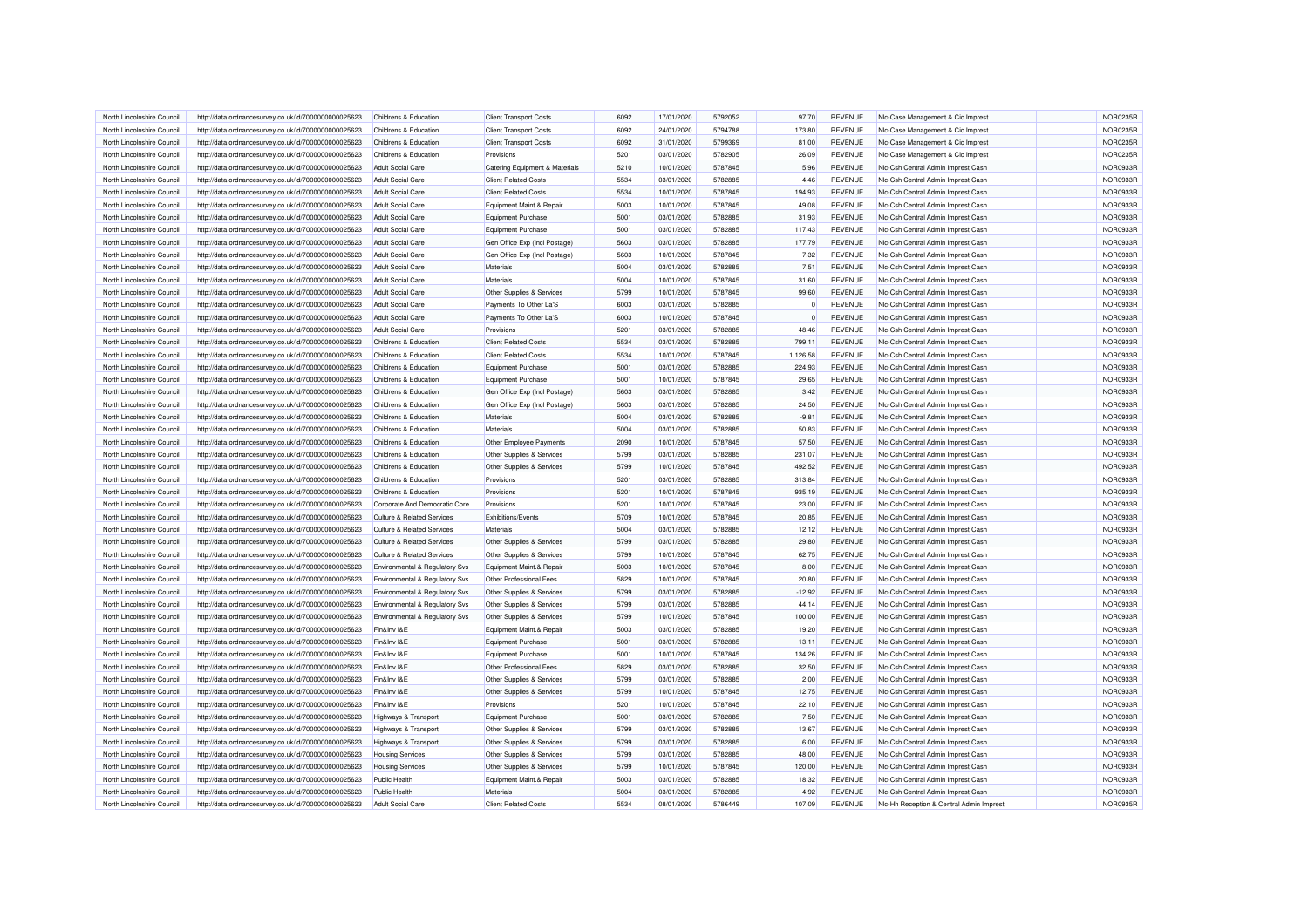| North Lincolnshire Council                               | http://data.ordnancesurvey.co.uk/id/7000000000025623                                                         | Childrens & Education                                       | Provisions                                              | 5201 | 08/01/2020               | 5786449            | 32.00              | <b>REVENUE</b>                   | NIc-Hh Reception & Central Admin Imprest |                    | NOR0935R        |
|----------------------------------------------------------|--------------------------------------------------------------------------------------------------------------|-------------------------------------------------------------|---------------------------------------------------------|------|--------------------------|--------------------|--------------------|----------------------------------|------------------------------------------|--------------------|-----------------|
| North Lincolnshire Council                               | http://data.ordnancesurvey.co.uk/id/7000000000025623                                                         | Childrens & Education                                       | Provisions                                              | 5201 | 08/01/2020               | 5786449            | 292.94             | <b>REVENUE</b>                   | NIc-Hh Reception & Central Admin Imprest |                    | <b>NOR0935R</b> |
| North Lincolnshire Council                               | http://data.ordnancesurvey.co.uk/id/7000000000025623                                                         | Corporate And Democratic Core                               | <b>Equipment Purchase</b>                               | 5001 | 08/01/2020               | 5786449            | 10.42              | <b>REVENUE</b>                   | NIc-Hh Reception & Central Admin Imprest |                    | <b>NOR0935R</b> |
| North Lincolnshire Council                               | http://data.ordnancesurvey.co.uk/id/7000000000025623                                                         | Corporate And Democratic Core                               | Gen Office Exp (Incl Postage)                           | 5603 | 08/01/2020               | 5786449            | 29.17              | <b>REVENUE</b>                   | NIc-Hh Reception & Central Admin Imprest |                    | <b>NOR0935R</b> |
| North Lincolnshire Council                               | http://data.ordnancesurvey.co.uk/id/7000000000025623                                                         | Culture & Related Services                                  | Other Supplies & Services                               | 5799 | 08/01/2020               | 5786449            | 19.72              | <b>REVENUE</b>                   | NIc-Hh Reception & Central Admin Imprest |                    | <b>NOR0935R</b> |
| North Lincolnshire Council                               | http://data.ordnancesurvey.co.uk/id/7000000000025623                                                         | Highways & Transport                                        | Other Supplies & Services                               | 5799 | 08/01/2020               | 5786449            | 75.00              | <b>REVENUE</b>                   | NIc-Hh Reception & Central Admin Imprest |                    | NOR0935R        |
| North Lincolnshire Council                               | http://data.ordnancesurvey.co.uk/id/7000000000025623                                                         | Childrens & Education                                       | <b>Bank Charges</b>                                     | 5821 | 08/01/2020               | 5782032            | 11.72              | <b>REVENUE</b>                   | Nic-Kingfisher Lodge Imprest             |                    | <b>NOR0248R</b> |
| North Lincolnshire Council                               | http://data.ordnancesurvey.co.uk/id/7000000000025623                                                         | Childrens & Education                                       | <b>Client Related Costs</b>                             | 5534 | 03/01/2020               | 5783179            | 310.30             | <b>REVENUE</b>                   | Nic-Kingfisher Lodge Imprest             |                    | NOR0248R        |
| North Lincolnshire Council                               | http://data.ordnancesurvey.co.uk/id/7000000000025623                                                         | Childrens & Education                                       | <b>Client Related Costs</b>                             | 5534 | 08/01/2020               | 5782032            | 435.97             | <b>REVENUE</b>                   | Nic-Kingfisher Lodge Imprest             |                    | NOR0248R        |
| North Lincolnshire Council                               | http://data.ordnancesurvey.co.uk/id/7000000000025623                                                         | Childrens & Education                                       | <b>Client Related Costs</b>                             | 5534 | 15/01/2020               | 5790464            | 437.78             | <b>REVENUE</b>                   | Nic-Kingfisher Lodge Imprest             |                    | <b>NOR0248R</b> |
| North Lincolnshire Council                               | http://data.ordnancesurvey.co.uk/id/7000000000025623                                                         | Childrens & Education                                       | <b>Client Related Costs</b>                             | 5534 | 17/01/2020               | 5792060            | 62.00              | <b>REVENUE</b>                   | Nic-Kingfisher Lodge Imprest             |                    | <b>NOR0248R</b> |
| North Lincolnshire Council                               | http://data.ordnancesurvey.co.uk/id/7000000000025623                                                         | Childrens & Education                                       | <b>Client Related Costs</b>                             | 5534 | 29/01/2020               | 5796912            | 191.18             | <b>REVENUE</b>                   | Nic-Kingfisher Lodge Imprest             |                    | <b>NOR0248R</b> |
| North Lincolnshire Council                               | http://data.ordnancesurvey.co.uk/id/7000000000025623                                                         | Childrens & Education                                       | <b>Client Related Costs</b>                             | 5534 | 31/01/2020               | 5799367            | 89.41              | <b>REVENUE</b>                   | Nic-Kingfisher Lodge Imprest             |                    | <b>NOR0248R</b> |
| North Lincolnshire Council                               | http://data.ordnancesurvey.co.uk/id/7000000000025623                                                         | Childrens & Education                                       | Provisions                                              | 5201 | 03/01/2020               | 5783179            | 444.28             | <b>REVENUE</b>                   | NIc-Kingfisher Lodge Imprest             |                    | NOR0248R        |
| North Lincolnshire Council                               | http://data.ordnancesurvey.co.uk/id/7000000000025623                                                         | Childrens & Education                                       | Provisions                                              | 5201 | 08/01/2020               | 5782032            | 400.13             | <b>REVENUE</b>                   | Nic-Kingfisher Lodge Imprest             |                    | NOR0248R        |
| North Lincolnshire Council                               | http://data.ordnancesurvey.co.uk/id/7000000000025623                                                         | Childrens & Education                                       | Provisions                                              | 5201 | 15/01/2020               | 5790464            | 582.90             | <b>REVENUE</b>                   | Nic-Kingfisher Lodge Imprest             |                    | <b>NOR0248R</b> |
| North Lincolnshire Council                               | http://data.ordnancesurvey.co.uk/id/7000000000025623                                                         | Childrens & Education                                       | Provisions                                              | 5201 | 17/01/2020               | 5792060            | 414.32             | <b>REVENUE</b>                   | Nic-Kingfisher Lodge Imprest             |                    | NOR0248F        |
| North Lincolnshire Council                               | http://data.ordnancesurvey.co.uk/id/7000000000025623                                                         | Childrens & Education                                       | Provisions                                              | 5201 | 29/01/2020               | 5796912            | 502.63             | <b>REVENUE</b>                   | Nic-Kingfisher Lodge Imprest             |                    | NOR0248R        |
| North Lincolnshire Council                               | http://data.ordnancesurvey.co.uk/id/7000000000025623                                                         | Childrens & Education                                       | Provisions                                              | 5201 | 31/01/2020               | 5799367            | 499.27             | <b>REVENUE</b>                   | Nic-Kingfisher Lodge Imprest             |                    | <b>NOR0248R</b> |
| North Lincolnshire Council                               | http://data.ordnancesurvey.co.uk/id/7000000000025623                                                         | Childrens & Education                                       | Rail & Other Fares                                      | 4121 | 03/01/2020               | 5783179            | 46.60              | <b>REVENUE</b>                   | Nic-Kingfisher Lodge Imprest             |                    | NOR0248R        |
| North Lincolnshire Council                               | http://data.ordnancesurvey.co.uk/id/7000000000025623                                                         | Childrens & Education                                       | Rail & Other Fares                                      | 4121 | 08/01/2020               | 5782032            | 12.15              | <b>REVENUE</b>                   | Nic-Kingfisher Lodge Imprest             |                    | NOR0248R        |
| North Lincolnshire Council                               | http://data.ordnancesurvey.co.uk/id/7000000000025623                                                         | Childrens & Education                                       | Rail & Other Fares                                      | 4121 | 15/01/2020               | 5790464            | 33.20              | <b>REVENUE</b>                   | Nic-Kingfisher Lodge Imprest             |                    | <b>NOR0248R</b> |
| North Lincolnshire Council                               | http://data.ordnancesurvey.co.uk/id/7000000000025623                                                         | Childrens & Education                                       | Rail & Other Fares                                      | 4121 | 17/01/2020               | 5792060            | 22.00              | <b>REVENUE</b>                   | Nic-Kingfisher Lodge Imprest             |                    | NOR0248R        |
| North Lincolnshire Council                               | http://data.ordnancesurvey.co.uk/id/7000000000025623                                                         | Childrens & Education                                       | Rail & Other Fares                                      | 4121 | 29/01/2020               | 5796912            | 6.00               | <b>REVENUE</b>                   | Nic-Kingfisher Lodge Imprest             |                    | NOR0248R        |
| North Lincolnshire Council                               | http://data.ordnancesurvey.co.uk/id/7000000000025623                                                         | Childrens & Education                                       | Rail & Other Fares                                      | 4121 | 31/01/2020               | 5799367            | 18.90              | <b>REVENUE</b>                   | Nic-Kingfisher Lodge Imprest             |                    | <b>NOR0248R</b> |
| North Lincolnshire Council                               | http://data.ordnancesurvey.co.uk/id/7000000000025623                                                         | Childrens & Education                                       | <b>Bank Charges</b>                                     | 5821 | 15/01/2020               | 5790753            | 1.99               | <b>REVENUE</b>                   | N Lincs Council-The Cygnets              |                    | NOR0058F        |
| North Lincolnshire Council                               | http://data.ordnancesurvey.co.uk/id/7000000000025623                                                         | Childrens & Education                                       | <b>Client Related Costs</b>                             | 5534 | 15/01/2020               | 5790753            | 74.85              | <b>REVENUE</b>                   | N Lincs Council-The Cygnets              |                    | NOR0058F        |
| North Lincolnshire Council                               | http://data.ordnancesurvey.co.uk/id/7000000000025623                                                         | Childrens & Education                                       | <b>Equipment Purchase</b>                               | 5001 | 15/01/2020               | 5790753            | 20.50              | <b>REVENUE</b>                   | N Lincs Council-The Cygnets              |                    | <b>NOR0058R</b> |
| North Lincolnshire Council                               | http://data.ordnancesurvey.co.uk/id/7000000000025623                                                         | Childrens & Education                                       | Gen Office Exp (Incl Postage)                           | 5603 | 15/01/2020               | 5790753            | 41.50              | <b>REVENUE</b>                   | N Lincs Council-The Cygnets              |                    | NOR0058F        |
| North Lincolnshire Council                               | http://data.ordnancesurvey.co.uk/id/7000000000025623                                                         | Childrens & Education                                       | Provisions                                              | 5201 | 15/01/2020               | 5790753            | 679.27             | <b>REVENUE</b>                   | N Lincs Council-The Cygnets              |                    | NOR0058R        |
| North Lincolnshire Council                               | http://data.ordnancesurvey.co.uk/id/7000000000025623                                                         | Adult Social Care                                           | Other Incidental Travel Costs                           | 4311 | 03/01/2020               | 5784545            | 237.75             | <b>REVENUE</b>                   | N Lincs & Goole Hosps Nhs Ft             |                    | NOR0424R        |
| North Lincolnshire Council                               | http://data.ordnancesurvey.co.uk/id/7000000000025623                                                         | <b>Adult Social Care</b>                                    | Other Incidental Travel Costs                           | 4311 | 08/01/2020               | 5784548            | 233.43             | <b>REVENUE</b>                   | N Lincs & Goole Hosps Nhs Ft             |                    | NOR0424R        |
| North Lincolnshire Council                               | http://data.ordnancesurvey.co.uk/id/7000000000025623                                                         | <b>Adult Social Care</b>                                    | Other Incidental Travel Costs                           | 4311 | 12/02/2020               | 5798347            | 231.11             | <b>REVENUE</b>                   | N Lincs & Goole Hosps Nhs Ft             |                    | NOR0424R        |
| North Lincolnshire Council                               | http://data.ordnancesurvey.co.uk/id/7000000000025623                                                         | <b>Adult Social Care</b>                                    | Other Professional Fees                                 | 5829 | 10/01/2020               | 5786749            | 40,196.00          | <b>REVENUE</b>                   | N Lincs & Goole Hosps Nhs Ft             |                    | NOR0424R        |
| North Lincolnshire Council                               | http://data.ordnancesurvey.co.uk/id/7000000000025623                                                         | <b>Adult Social Care</b>                                    | Other Professional Fees                                 | 5829 | 10/01/2020               | 5788199            | $-40,196.00$       | <b>REVENUE</b>                   | N Lincs & Goole Hosps Nhs Ft             |                    | NOR0424R        |
| North Lincolnshire Council                               | http://data.ordnancesurvey.co.uk/id/7000000000025623                                                         | <b>Adult Social Care</b>                                    | Payments To Health Providers                            | 6019 | 10/01/2020               | 5786295            | 4,789.00           | <b>REVENUE</b>                   | N Lincs & Goole Hosps Nhs Ft             |                    | NOR0424R        |
| North Lincolnshire Council                               | http://data.ordnancesurvey.co.uk/id/7000000000025623                                                         | <b>Adult Social Care</b>                                    | Payments To Health Providers                            | 6019 | 31/01/2020               | 5791918            | 4,789.00           | <b>REVENUE</b>                   | N Lincs & Goole Hosps Nhs Ft             |                    | <b>NOR0424R</b> |
| North Lincolnshire Council                               | http://data.ordnancesurvey.co.uk/id/7000000000025623                                                         | <b>Adult Social Care</b>                                    | Payments To Private Orgs (Inv)                          | 6026 | 10/01/2020               | 5787926            | 7,805.00           | <b>REVENUE</b>                   | N Lincs & Goole Hosps Nhs Ft             |                    | NOR0424R        |
| North Lincolnshire Council                               | http://data.ordnancesurvey.co.uk/id/7000000000025623                                                         | <b>Adult Social Care</b>                                    | Payments To Private Orgs (Inv)                          | 6026 | 10/01/2020               | 5787931            | 19,374.00          | REVENUE                          | N Lincs & Goole Hosps Nhs Ft             |                    | <b>NOR0424R</b> |
| North Lincolnshire Council                               | http://data.ordnancesurvey.co.uk/id/7000000000025623                                                         | <b>Adult Social Care</b>                                    | Payments To Private Orgs (Inv)                          | 6026 | 31/01/2020               | 5797538            | 19,374.00          | <b>REVENUE</b>                   | N Lincs & Goole Hosps Nhs Ft             |                    | <b>NOR0424R</b> |
| North Lincolnshire Council                               | http://data.ordnancesurvey.co.uk/id/7000000000025623                                                         | <b>Adult Social Care</b>                                    | Payments To Private Orgs (Inv)                          | 6026 | 31/01/2020               | 5797544            | 7,805.00           | REVENUE                          | N Lincs & Goole Hosps Nhs Ft             |                    | NOR0424R        |
| North Lincolnshire Council                               | http://data.ordnancesurvey.co.uk/id/7000000000025623                                                         | Childrens & Education                                       | Payments To Health Providers                            | 6019 | 10/01/2020               | 5787912            | 1.562.50           | <b>REVENUE</b>                   | N Lincs & Goole Hosps Nhs Ft             |                    | <b>NOR0424R</b> |
| North Lincolnshire Council                               | http://data.ordnancesurvey.co.uk/id/7000000000025623                                                         | Childrens & Education                                       | Payments To Health Providers                            | 6019 | 10/01/2020               | 5787915            | 1,562.50           | <b>REVENUE</b>                   | N Lincs & Goole Hosps Nhs Ft             |                    | NOR0424R        |
| North Lincolnshire Council                               | http://data.ordnancesurvey.co.uk/id/7000000000025623                                                         | Childrens & Education                                       | Payments To Private Orgs                                | 6002 | 22/01/2020               | 5793629            | 11,959.00          | <b>REVENUE</b>                   | N Lincs & Goole Hosps Nhs Ft             |                    | NOR0424R        |
| North Lincolnshire Council                               | http://data.ordnancesurvey.co.uk/id/7000000000025623                                                         | Childrens & Education                                       | Payments To Private Orgs                                | 6002 | 31/01/2020               | 5793626            | 11,959.00          | <b>REVENUE</b>                   | N Lincs & Goole Hosps Nhs Ft             |                    | NOR0424R        |
| North Lincolnshire Council                               | http://data.ordnancesurvey.co.uk/id/7000000000025623                                                         | Childrens & Education                                       | <b>Client Related Costs</b>                             | 5534 | 15/01/2020               | 5789885            | 675.00             | <b>REVENUE</b>                   | Normanby Hote                            |                    | NOR0478R        |
| North Lincolnshire Council                               | http://data.ordnancesurvey.co.uk/id/7000000000025623                                                         | <b>Housing Services</b>                                     | Other Supplies & Services                               | 5799 | 17/01/2020               | 5791529            | 2,914.00           | <b>REVENUE</b>                   | Normanby Hotel                           |                    | NOR0478R        |
| North Lincolnshire Council                               | http://data.ordnancesurvey.co.uk/id/7000000000025623                                                         | <b>Housing Services</b>                                     | Other Supplies & Services                               | 5799 | 05/02/2020               | 5799383            | 1,630.00           | <b>REVENUE</b>                   | Normanby Hotel                           |                    | NOR0478R        |
| North Lincolnshire Counci                                |                                                                                                              |                                                             |                                                         | 6004 |                          | 5792023            | 49,851.69          | <b>REVENUE</b>                   | North East Lincolnshire Council          |                    | NOR0269R        |
| North Lincolnshire Council                               | http://data.ordnancesurvey.co.uk/id/7000000000025623<br>http://data.ordnancesurvey.co.uk/id/7000000000025623 | Central Services To Public<br>Corporate And Democratic Core | Payments To Joint Units<br>Licenses, Subs & Memberships | 5510 | 22/01/2020<br>08/01/2020 | 5785665            | 2,760.00           | <b>REVENUE</b>                   | North East Lincolnshire Council          |                    | NOR0269R        |
| North Lincolnshire Council                               |                                                                                                              |                                                             |                                                         | A082 | 03/01/2020               | 5783141            | 350.00             | CAPITAL                          |                                          |                    | YED0004D        |
| North Lincolnshire Council                               | http://data.ordnancesurvey.co.uk/id/7000000000025623                                                         | Culture, Env, Reg & Planning Cap                            | Building/Construction                                   | A082 | 15/01/2020               | 5790572            | 868.00             | CAPITAL                          | Northern Powergrid (Yorkshire) Plc       |                    | YED0004D        |
|                                                          | http://data.ordnancesurvey.co.uk/id/7000000000025623                                                         | Culture, Env, Reg & Planning Cap                            | Building/Construction                                   | 5799 |                          |                    |                    |                                  | Northern Powergrid (Yorkshire) Plc       |                    | <b>YED0001D</b> |
| North Lincolnshire Council<br>North Lincolnshire Council | http://data.ordnancesurvey.co.uk/id/7000000000025623                                                         | <b>Highways &amp; Transport</b>                             | Other Supplies & Services                               | 5799 | 03/01/2020<br>03/01/2020 | 5781418<br>5781419 | 1,097.50<br>911.59 | <b>REVENUE</b><br><b>REVENUE</b> | Northern Powergrid (Yorkshire) Plc       | 4112320<br>4112320 | <b>YED0001D</b> |
| North Lincolnshire Council                               | http://data.ordnancesurvey.co.uk/id/7000000000025623                                                         | Highways & Transport                                        | Other Supplies & Services                               | 5799 | 03/01/2020               | 5781420            | 1,891.68           | <b>REVENUE</b>                   | Northern Powergrid (Yorkshire) Plc       | 4112320            | <b>YED0001D</b> |
|                                                          | http://data.ordnancesurvey.co.uk/id/7000000000025623                                                         | Highways & Transport                                        | Other Supplies & Services                               |      |                          |                    |                    |                                  | Northern Powergrid (Yorkshire) Plc       |                    |                 |
| North Lincolnshire Council                               | http://data.ordnancesurvey.co.uk/id/7000000000025623                                                         | <b>Highways &amp; Transport</b>                             | Other Supplies & Services                               | 5799 | 03/01/2020               | 5781562            | 1.011.93           | <b>REVENUE</b>                   | Northern Powergrid (Yorkshire) Plc       | 4112320            | <b>YED0001D</b> |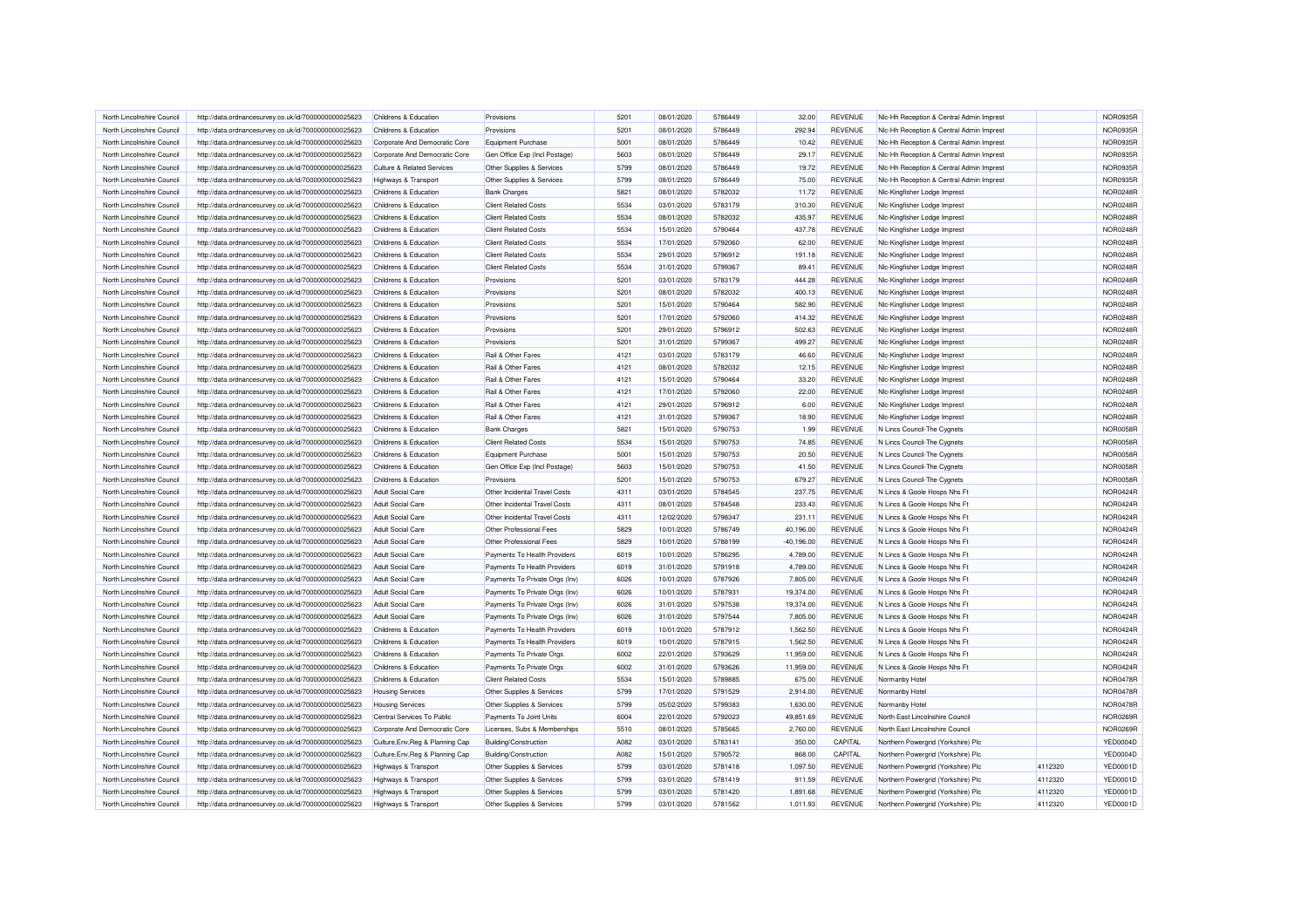| North Lincolnshire Council | http://data.ordnancesurvey.co.uk/id/7000000000025623                                                         | Highways & Transport                  | Other Supplies & Services      | 5799 | 24/01/2020 | 5795254 | 1,178.35    | REVENUE        | Northern Powergrid (Yorkshire) Plc | 4112320  | <b>YED0001D</b> |
|----------------------------|--------------------------------------------------------------------------------------------------------------|---------------------------------------|--------------------------------|------|------------|---------|-------------|----------------|------------------------------------|----------|-----------------|
| North Lincolnshire Council | http://data.ordnancesurvey.co.uk/id/7000000000025623                                                         | Highways & Transport                  | Other Supplies & Services      | 5799 | 31/01/2020 | 5797757 | 440.40      | REVENUE        | Northern Powergrid (Yorkshire) Plc | 4112320  | YED0001D        |
| North Lincolnshire Council | http://data.ordnancesurvey.co.uk/id/7000000000025623                                                         | Highways & Transport                  | Other Supplies & Services      | 5799 | 31/01/2020 | 5797796 | 630.81      | REVENUE        | Northern Powergrid (Yorkshire) Plc | 4112320  | <b>YED0001D</b> |
| North Lincolnshire Council | http://data.ordnancesurvey.co.uk/id/7000000000025623                                                         | Highways & Transport                  | Other Supplies & Services      | 5799 | 31/01/2020 | 5797798 | 385.68      | <b>REVENUE</b> | Northern Powergrid (Yorkshire) Plc | 4112320  | <b>YED0001D</b> |
| North Lincolnshire Council | http://data.ordnancesurvey.co.uk/id/7000000000025623                                                         | Highways & Transport                  | <b>Concessionary Fares</b>     | 6010 | 15/01/2020 | 5783899 | 848.88      | <b>REVENUE</b> | Northern Trains Limited            | 03076444 | <b>NOR0761R</b> |
| North Lincolnshire Council | http://data.ordnancesurvey.co.uk/id/7000000000025623                                                         | Highways & Transport                  | <b>Concessionary Fares</b>     | 6010 | 14/02/2020 | 5795513 | 705.06      | <b>REVENUE</b> | Northern Trains Limited            | 03076444 | NOR0761R        |
| North Lincolnshire Council | http://data.ordnancesurvey.co.uk/id/7000000000025623                                                         | Corporate And Democratic Core         | It Software-Purchase           | 5051 | 17/01/2020 | 5792068 | 10,741.94   | <b>REVENUE</b> | Northgate Public Services Uk Ltd   | 968498   | MVM0001M        |
| North Lincolnshire Council | http://data.ordnancesurvey.co.uk/id/7000000000025623                                                         | Adult Social Care                     | Vehicle Hire                   | 4101 | 10/01/2020 | 5784485 | 479.08      | <b>REVENUE</b> | Northgate Vehicle Hire Ltd         | 1434157  | M&G0002G        |
| North Lincolnshire Council | http://data.ordnancesurvey.co.uk/id/7000000000025623                                                         | <b>Adult Social Care</b>              | Vehicle Hire                   | 4101 | 07/02/2020 | 5796553 | 479.08      | <b>REVENUE</b> | Northgate Vehicle Hire Ltd         | 1434157  | M&G0002G        |
| North Lincolnshire Council | http://data.ordnancesurvey.co.uk/id/7000000000025623                                                         | <b>Adult Social Care</b>              | Payments To Health Providers   | 6019 | 08/01/2020 | 5786291 | 9,087.56    | <b>REVENUE</b> | North Lincolnshire Ccg             |          | <b>NOR0071R</b> |
| North Lincolnshire Council | http://data.ordnancesurvey.co.uk/id/7000000000025623                                                         | Adult Social Care                     | Payments To Health Providers   | 6019 | 24/01/2020 | 5794910 | 9,402.60    | <b>REVENUE</b> | North Lincolnshire Cog             |          | <b>NOR0071R</b> |
| North Lincolnshire Council | http://data.ordnancesurvey.co.uk/id/7000000000025623                                                         | <b>Adult Social Care</b>              | Payments To Health Providers   | 6019 | 24/01/2020 | 5794913 | $-9,402.60$ | <b>REVENUE</b> | North Lincolnshire Ccg             |          | <b>NOR0071R</b> |
| North Lincolnshire Council |                                                                                                              | Childrens & Education                 | Payments To Health Providers   | 6019 | 17/01/2020 | 5790823 | 2.703.00    | <b>REVENUE</b> |                                    |          | <b>NOR0071R</b> |
|                            | http://data.ordnancesurvey.co.uk/id/7000000000025623                                                         |                                       |                                |      |            |         |             |                | North Lincolnshire Ccg             |          |                 |
| North Lincolnshire Council | http://data.ordnancesurvey.co.uk/id/7000000000025623                                                         | Childrens & Education                 | Payments To Health Providers   | 6019 | 17/01/2020 | 5790825 | 19,764.00   | <b>REVENUE</b> | North Lincolnshire Ccg             |          | NOR0071R        |
| North Lincolnshire Council | http://data.ordnancesurvey.co.uk/id/7000000000025623                                                         | Childrens & Education                 | Payments To Health Providers   | 6019 | 17/01/2020 | 5790827 | 5,308.00    | <b>REVENUE</b> | North Lincolnshire Cog             |          | <b>NOR0071R</b> |
| North Lincolnshire Council | http://data.ordnancesurvey.co.uk/id/7000000000025623                                                         | Childrens & Education                 | Payments To Health Providers   | 6019 | 17/01/2020 | 5790833 | 7,368.00    | <b>REVENUE</b> | North Lincolnshire Ccg             |          | <b>NOR0071R</b> |
| North Lincolnshire Council | http://data.ordnancesurvey.co.uk/id/7000000000025623                                                         | Public Health                         | Payments To Health Providers   | 6019 | 08/01/2020 | 5786290 | 837.73      | <b>REVENUE</b> | North Lincolnshire Cog             |          | <b>NOR0071R</b> |
| North Lincolnshire Council | http://data.ordnancesurvey.co.uk/id/7000000000025623                                                         | <b>Public Health</b>                  | Payments To Health Providers   | 6019 | 08/01/2020 | 5786292 | 289.47      | <b>REVENUE</b> | North Lincolnshire Cog             |          | <b>NOR0071R</b> |
| North Lincolnshire Council | http://data.ordnancesurvey.co.uk/id/7000000000025623                                                         | Public Health                         | Payments To Health Providers   | 6019 | 08/01/2020 | 5786293 | 274.05      | <b>REVENUE</b> | North Lincolnshire Cca             |          | <b>NOR0071R</b> |
| North Lincolnshire Council | http://data.ordnancesurvey.co.uk/id/7000000000025623                                                         | Adult Social Care                     | Gen Office Exp (Incl Postage)  | 5603 | 03/01/2020 | 5782777 | 13.00       | REVENUE        | North Lincolnshire Council         |          | <b>NOR0860R</b> |
| North Lincolnshire Council | http://data.ordnancesurvey.co.uk/id/7000000000025623                                                         | <b>Adult Social Care</b>              | Payments To Private Orgs       | 6002 | 08/01/2020 | 5786522 | 1,460.00    | <b>REVENUE</b> | North Lincolnshire Council         |          | <b>NOR0351F</b> |
| North Lincolnshire Council | http://data.ordnancesurvey.co.uk/id/7000000000025623                                                         | Childrens & Education                 | <b>Bank Charges</b>            | 5821 | 24/01/2020 | 5795548 | 16.43       | <b>REVENUE</b> | North Lincolnshire Council         |          | <b>NOR0557R</b> |
| North Lincolnshire Council | http://data.ordnancesurvey.co.uk/id/7000000000025623                                                         | Childrens & Education                 | <b>Client Related Costs</b>    | 5534 | 15/01/2020 | 5789013 | 700.00      | REVENUE        | North Lincolnshire Council         |          | <b>NOR0380R</b> |
| North Lincolnshire Council | http://data.ordnancesurvey.co.uk/id/7000000000025623                                                         | Childrens & Education                 | <b>Client Related Costs</b>    | 5534 | 24/01/2020 | 5795548 | 490.77      | <b>REVENUE</b> | North Lincolnshire Council         |          | <b>NOR0557R</b> |
| North Lincolnshire Council | http://data.ordnancesurvey.co.uk/id/7000000000025623                                                         | Childrens & Education                 | Equipment Purchase             | 5001 | 03/01/2020 | 5782777 | 349.98      | <b>REVENUE</b> | North Lincolnshire Council         |          | <b>NOR0860R</b> |
| North Lincolnshire Council | http://data.ordnancesurvey.co.uk/id/7000000000025623                                                         | Childrens & Education                 | Equipment Purchase             | 5001 | 29/01/2020 | 5798202 | 50.60       | <b>REVENUE</b> | North Lincolnshire Council         |          | NOR0588F        |
| North Lincolnshire Council | http://data.ordnancesurvey.co.uk/id/7000000000025623                                                         | Childrens & Education                 | Equipment Purchase             | 5001 | 29/01/2020 | 5798202 | 20.00       | <b>REVENUE</b> | North Lincolnshire Council         |          | <b>NOR0588R</b> |
| North Lincolnshire Council | http://data.ordnancesurvey.co.uk/id/7000000000025623                                                         | Childrens & Education                 | <b>Equipment Purchase</b>      | 5001 | 31/01/2020 | 5799340 | 1.243.57    | <b>REVENUE</b> | North Lincolnshire Council         |          | <b>NOR0860R</b> |
| North Lincolnshire Council | http://data.ordnancesurvey.co.uk/id/7000000000025623                                                         | Childrens & Education                 | It Software-Maintenance        | 5053 | 24/01/2020 | 5795529 | 428.96      | REVENUE        | North Lincolnshire Council         |          | NOR0442R        |
| North Lincolnshire Council | http://data.ordnancesurvey.co.uk/id/7000000000025623                                                         | Childrens & Education                 | Materials                      | 5004 | 03/01/2020 | 5782777 | 2.98        | <b>REVENUE</b> | North Lincolnshire Council         |          | <b>NOR0860R</b> |
| North Lincolnshire Council | http://data.ordnancesurvey.co.uk/id/7000000000025623                                                         | Childrens & Education                 | Other Professional Fees        | 5829 | 08/01/2020 | 5786522 | 10,790.00   | <b>REVENUE</b> | North Lincolnshire Council         |          | <b>NOR0351R</b> |
| North Lincolnshire Council | http://data.ordnancesurvey.co.uk/id/7000000000025623                                                         | Childrens & Education                 | Other Supplies & Services      | 5799 | 24/01/2020 | 5795548 | 300.00      | REVENUE        | North Lincolnshire Council         |          | <b>NOR0557R</b> |
| North Lincolnshire Council | http://data.ordnancesurvey.co.uk/id/7000000000025623                                                         | Childrens & Education                 | Provisions                     | 5201 | 29/01/2020 | 5798202 | 6.48        | <b>REVENUE</b> | North Lincolnshire Council         |          | <b>NOR0588R</b> |
| North Lincolnshire Council | http://data.ordnancesurvey.co.uk/id/7000000000025623                                                         | Corporate And Democratic Core         | <b>Bank Charges</b>            | 5821 | 29/01/2020 | 5796917 | 1.09        | <b>REVENUE</b> | North Lincolnshire Council         |          | <b>NOR0442R</b> |
| North Lincolnshire Council | http://data.ordnancesurvey.co.uk/id/7000000000025623                                                         | Corporate And Democratic Core         | It Hardware-Maintenance        | 5052 | 24/01/2020 | 5795529 | 324.53      | <b>REVENUE</b> | North Lincolnshire Council         |          | <b>NOR0442R</b> |
| North Lincolnshire Council | http://data.ordnancesurvey.co.uk/id/7000000000025623                                                         | Corporate And Democratic Core         | It Hardware-Maintenance        | 5052 | 29/01/2020 | 5796917 | 84.99       | REVENUE        | North Lincolnshire Council         |          | <b>NOR0442R</b> |
| North Lincolnshire Council | http://data.ordnancesurvey.co.uk/id/7000000000025623                                                         | Corporate And Democratic Core         | It Software-Maintenance        | 5053 | 29/01/2020 | 5796917 | 116.05      | <b>REVENUE</b> | North Lincolnshire Council         |          | <b>NOR0442R</b> |
| North Lincolnshire Council |                                                                                                              | Corporate And Democratic Core         | It Software-Purchase           | 5051 | 24/01/2020 | 5795529 | 39.41       | <b>REVENUE</b> | North Lincolnshire Council         |          | <b>NOR0442R</b> |
| North Lincolnshire Council | http://data.ordnancesurvey.co.uk/id/7000000000025623<br>http://data.ordnancesurvey.co.uk/id/7000000000025623 | Corporate And Democratic Core         | It Software-Purchase           | 5051 | 29/01/2020 | 5796917 | 131.91      | REVENUE        | North Lincolnshire Council         |          | <b>NOR0442R</b> |
|                            |                                                                                                              |                                       |                                |      |            | 5799340 |             |                |                                    |          |                 |
| North Lincolnshire Council | http://data.ordnancesurvey.co.uk/id/7000000000025623                                                         | <b>Culture &amp; Related Services</b> | <b>Bank Charges</b>            | 5821 | 31/01/2020 |         | 1.46        | <b>REVENUE</b> | North Lincolnshire Council         |          | <b>NOR0860R</b> |
| North Lincolnshire Council | http://data.ordnancesurvey.co.uk/id/7000000000025623                                                         | <b>Culture &amp; Related Services</b> | Books (Libraries+Schools Only) | 5005 | 03/01/2020 | 5782777 | 492.51      | <b>REVENUE</b> | North Lincolnshire Council         |          | <b>NOR0860R</b> |
| North Lincolnshire Council | http://data.ordnancesurvey.co.uk/id/7000000000025623                                                         | Culture & Related Services            | Books (Libraries+Schools Only) | 5005 | 31/01/2020 | 5799340 | 585.34      | <b>REVENUE</b> | North Lincolnshire Council         |          | <b>NOR0860R</b> |
| North Lincolnshire Council | http://data.ordnancesurvey.co.uk/id/7000000000025623                                                         | <b>Culture &amp; Related Services</b> | Course Fees/Training           | 2002 | 03/01/2020 | 5782777 | 150.00      | <b>REVENUE</b> | North Lincolnshire Council         |          | <b>NOR0860R</b> |
| North Lincolnshire Council | http://data.ordnancesurvey.co.uk/id/7000000000025623                                                         | Culture & Related Services            | Equipment Purchase             | 5001 | 03/01/2020 | 5782777 | 140.92      | REVENUE        | North Lincolnshire Council         |          | <b>NOR0860R</b> |
| North Lincolnshire Council | http://data.ordnancesurvey.co.uk/id/7000000000025623                                                         | <b>Culture &amp; Related Services</b> | Equipment Purchase             | 5001 | 29/01/2020 | 5798202 | 27.86       | REVENUE        | North Lincolnshire Council         |          | <b>NOR0588R</b> |
| North Lincolnshire Council | http://data.ordnancesurvey.co.uk/id/7000000000025623                                                         | Culture & Related Services            | <b>Equipment Purchase</b>      | 5001 | 31/01/2020 | 5799340 | 20.00       | REVENUE        | North Lincolnshire Council         |          | <b>NOR0860R</b> |
| North Lincolnshire Council | http://data.ordnancesurvey.co.uk/id/7000000000025623                                                         | Culture & Related Services            | Exhibitions/Events             | 5709 | 03/01/2020 | 5782777 | 16.99       | REVENUE        | North Lincolnshire Council         |          | <b>NOR0860R</b> |
| North Lincolnshire Council | http://data.ordnancesurvey.co.uk/id/7000000000025623                                                         | <b>Culture &amp; Related Services</b> | Exhibitions/Events             | 5709 | 29/01/2020 | 5798202 | 390.77      | REVENUE        | North Lincolnshire Council         |          | <b>NOR0588R</b> |
| North Lincolnshire Counci  | http://data.ordnancesurvey.co.uk/id/7000000000025623                                                         | <b>Culture &amp; Related Services</b> | Gen Office Exp (Incl Postage)  | 5603 | 29/01/2020 | 5798202 | 3.99        | <b>REVENUE</b> | North Lincolnshire Council         |          | <b>NOR0588R</b> |
| North Lincolnshire Council | http://data.ordnancesurvey.co.uk/id/7000000000025623                                                         | <b>Culture &amp; Related Services</b> | Other Professional Fees        | 5829 | 29/01/2020 | 5798202 | 42.92       | <b>REVENUE</b> | North Lincolnshire Council         |          | NOR0588R        |
| North Lincolnshire Council | http://data.ordnancesurvey.co.uk/id/7000000000025623                                                         | <b>Culture &amp; Related Services</b> | Other Supplies & Services      | 5799 | 03/01/2020 | 5782777 | 37.37       | <b>REVENUE</b> | North Lincolnshire Council         |          | <b>NOR0860R</b> |
| North Lincolnshire Counci  | http://data.ordnancesurvey.co.uk/id/7000000000025623                                                         | Culture & Related Services            | Other Supplies & Services      | 5799 | 31/01/2020 | 5799340 | 25.00       | REVENUE        | North Lincolnshire Council         |          | <b>NOR0860R</b> |
| North Lincolnshire Council | http://data.ordnancesurvey.co.uk/id/7000000000025623                                                         | <b>Culture &amp; Related Services</b> | Provisions                     | 5201 | 03/01/2020 | 5782777 | 12.81       | REVENUE        | North Lincolnshire Council         |          | <b>NOR0860R</b> |
| North Lincolnshire Council | http://data.ordnancesurvey.co.uk/id/7000000000025623                                                         | <b>Culture &amp; Related Services</b> | Provisions                     | 5201 | 29/01/2020 | 5798202 | 83.46       | <b>REVENUE</b> | North Lincolnshire Council         |          | <b>NOR0588F</b> |
| North Lincolnshire Council | http://data.ordnancesurvey.co.uk/id/7000000000025623                                                         | Environmental & Regulatory Svs        | Course Fees/Training           | 2002 | 31/01/2020 | 5799356 | 720.00      | REVENUE        | North Lincolnshire Council         |          | <b>NOR0707R</b> |
| North Lincolnshire Council | http://data.ordnancesurvey.co.uk/id/7000000000025623                                                         | Environmental & Regulatory Svs        | Course Fees/Training           | 2002 | 31/01/2020 | 5799356 | $-56.55$    | <b>REVENUE</b> | North Lincolnshire Council         |          | <b>NOR0707R</b> |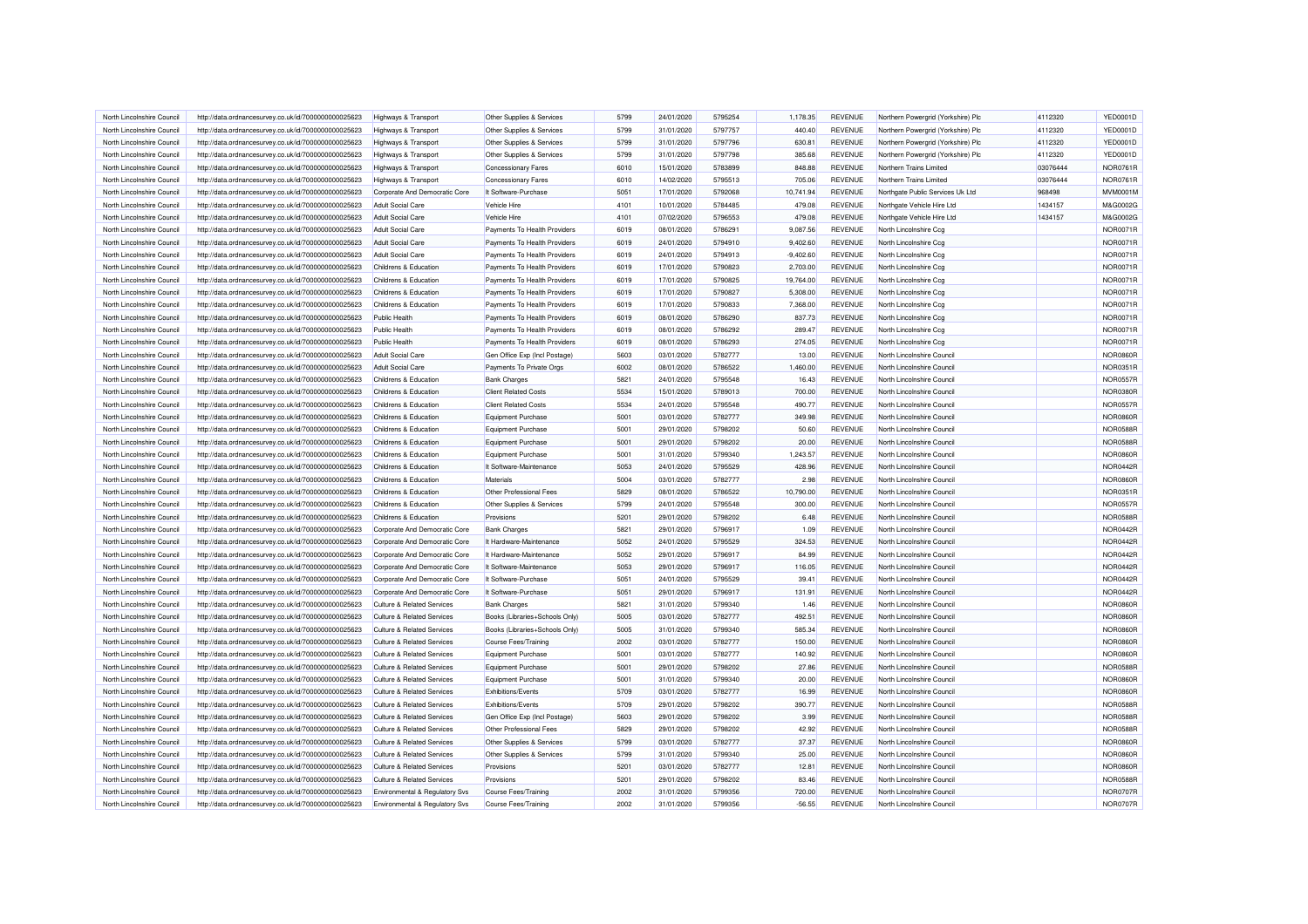| North Lincolnshire Council                               | http://data.ordnancesurvey.co.uk/id/7000000000025623                                                         | Environmental & Regulatory Svs                           | Equipment Purchase                                       | 5001         | 03/01/2020               | 5783086            | 119.00                 | REVENUE        | North Lincolnshire Council               |                    | NOR0707R                    |
|----------------------------------------------------------|--------------------------------------------------------------------------------------------------------------|----------------------------------------------------------|----------------------------------------------------------|--------------|--------------------------|--------------------|------------------------|----------------|------------------------------------------|--------------------|-----------------------------|
| North Lincolnshire Council                               | http://data.ordnancesurvey.co.uk/id/7000000000025623                                                         | Environmental & Regulatory Svs                           | It Hardware - Purchase                                   | 5050         | 10/01/2020               | 5787831            | 308.33                 | REVENUE        | North Lincolnshire Council               |                    | <b>NOR0241R</b>             |
| North Lincolnshire Council                               | http://data.ordnancesurvey.co.uk/id/7000000000025623                                                         | Environmental & Regulatory Svs                           | Other Supplies & Services                                | 5799         | 03/01/2020               | 5783086            | 240.69                 | <b>REVENUE</b> | North Lincolnshire Council               |                    | NOR0707R                    |
| North Lincolnshire Council                               | http://data.ordnancesurvey.co.uk/id/7000000000025623                                                         | Fin&Inv I&E                                              | <b>Bank Charges</b>                                      | 5821         | 29/01/2020               | 5798554            | 1.23                   | <b>REVENUE</b> | North Lincolnshire Council               |                    | <b>NOR0802R</b>             |
| North Lincolnshire Council                               | http://data.ordnancesurvey.co.uk/id/7000000000025623                                                         | Fin&Inv I&E                                              | Course Fees/Training                                     | 2002         | 10/01/2020               | 5786426            | $-5.00$                | <b>REVENUE</b> | North Lincolnshire Council               |                    | <b>NOR0802R</b>             |
| North Lincolnshire Council                               | http://data.ordnancesurvey.co.uk/id/7000000000025623                                                         | Fin&Inv I&E                                              | Course Fees/Training                                     | 2002         | 29/01/2020               | 5798554            | $-11.00$               | <b>REVENUE</b> | North Lincolnshire Council               |                    | <b>NOR0802R</b>             |
| North Lincolnshire Council                               | http://data.ordnancesurvey.co.uk/id/7000000000025623                                                         | Fin&Inv I&E                                              | I icences                                                | 4002         | 10/01/2020               | 5786426            | 5.483.00               | <b>REVENUE</b> | North Lincolnshire Council               |                    | <b>NOR0802R</b>             |
| North Lincolnshire Council                               | http://data.ordnancesurvey.co.uk/id/7000000000025623                                                         | Fin&Inv I&E                                              | Licences                                                 | 4002         | 29/01/2020               | 5798554            | 7,355.00               | <b>REVENUE</b> | North Lincolnshire Council               |                    | <b>NOR0802R</b>             |
| North Lincolnshire Council                               | http://data.ordnancesurvey.co.uk/id/7000000000025623                                                         | Fin&Inv I&E                                              | Other Vehicle Costs                                      | 4005         | 10/01/2020               | 5786426            | 445.50                 | <b>REVENUE</b> | North Lincolnshire Council               |                    | <b>NOR0802R</b>             |
| North Lincolnshire Council                               | http://data.ordnancesurvey.co.uk/id/7000000000025623                                                         | Fin&Inv I&E                                              | Other Vehicle Costs                                      | 4005         | 29/01/2020               | 5798554            | 432.20                 | <b>REVENUE</b> | North Lincolnshire Council               |                    | <b>NOR0802R</b>             |
|                                                          |                                                                                                              |                                                          |                                                          | 5829         |                          | 5783086            |                        | <b>REVENUE</b> |                                          |                    |                             |
| North Lincolnshire Council                               | http://data.ordnancesurvey.co.uk/id/7000000000025623                                                         | <b>Housing Services</b>                                  | Other Professional Fees                                  |              | 03/01/2020               |                    | 0.47                   |                | North Lincolnshire Council               |                    | NOR0707R                    |
| North Lincolnshire Council                               | http://data.ordnancesurvey.co.uk/id/7000000000025623                                                         | <b>Planning Services</b>                                 | <b>Client Related Costs</b>                              | 5534         | 03/01/2020               | 5782777            | 55.00                  | <b>REVENUE</b> | North Lincolnshire Council               |                    | <b>NOR0860R</b>             |
| North Lincolnshire Council                               | http://data.ordnancesurvey.co.uk/id/7000000000025623                                                         | <b>Planning Services</b>                                 | <b>Client Related Costs</b>                              | 5534         | 31/01/2020               | 5799340            | 65.93                  | <b>REVENUE</b> | North Lincolnshire Council               |                    | <b>NOR0860R</b>             |
| North Lincolnshire Council                               | http://data.ordnancesurvey.co.uk/id/7000000000025623                                                         | <b>Planning Services</b>                                 | Other Supplies & Services                                | 5799         | 03/01/2020               | 5782777            | 287.64                 | <b>REVENUE</b> | North Lincolnshire Council               |                    | <b>NOR0860R</b>             |
| North Lincolnshire Council                               | http://data.ordnancesurvey.co.uk/id/7000000000025623                                                         | <b>Planning Services</b>                                 | Other Supplies & Services                                | 5799         | 10/01/2020               | 5787831            | 16.46                  | <b>REVENUE</b> | North Lincolnshire Council               |                    | <b>NOR0241R</b>             |
| North Lincolnshire Council                               | http://data.ordnancesurvey.co.uk/id/7000000000025623                                                         | Public Health                                            | Equipment Purchase                                       | 5001         | 03/01/2020               | 5782777            | 212.49                 | <b>REVENUE</b> | North Lincolnshire Council               |                    | <b>NOR0860R</b>             |
| North Lincolnshire Council                               | http://data.ordnancesurvey.co.uk/id/7000000000025623                                                         | <b>Public Health</b>                                     | Materials                                                | 5004         | 03/01/2020               | 5782777            | 558.40                 | <b>REVENUE</b> | North Lincolnshire Council               |                    | <b>NOR0860R</b>             |
| North Lincolnshire Council                               | http://data.ordnancesurvey.co.uk/id/7000000000025623                                                         | <b>Public Health</b>                                     | Provisions                                               | 5201         | 29/01/2020               | 5798202            | 17.85                  | <b>REVENUE</b> | North Lincolnshire Council               |                    | NOR0588R                    |
| North Lincolnshire Council                               | http://data.ordnancesurvey.co.uk/id/7000000000025623                                                         | Public Health                                            | Rail & Other Fares                                       | 4121         | 29/01/2020               | 5798202            | 15.20                  | <b>REVENUE</b> | North Lincolnshire Council               |                    | <b>NOR0588R</b>             |
| North Lincolnshire Council                               | http://data.ordnancesurvey.co.uk/id/7000000000025623                                                         | Culture & Related Services                               | <b>Bank Charges</b>                                      | 5821         | 17/01/2020               | 5791986            | 1.36                   | <b>REVENUE</b> | North Lincs Council-N.Hall Country Park  |                    | NOR0283R                    |
| North Lincolnshire Council                               | http://data.ordnancesurvey.co.uk/id/7000000000025623                                                         | <b>Culture &amp; Related Services</b>                    | Course Fees/Training                                     | 2002         | 03/01/2020               | 5782907            | 559.99                 | <b>REVENUE</b> | North Lincs Council-N.Hall Country Park  |                    | NOR0283F                    |
| North Lincolnshire Council                               | http://data.ordnancesurvey.co.uk/id/7000000000025623                                                         | Culture & Related Services                               | Equipment Purchase                                       | 5001         | 03/01/2020               | 5782907            | 379.82                 | <b>REVENUE</b> | North Lincs Council-N.Hall Country Park  |                    | <b>NOR0283R</b>             |
| North Lincolnshire Council                               | http://data.ordnancesurvey.co.uk/id/7000000000025623                                                         | Culture & Related Services                               | Equipment Purchase                                       | 5001         | 17/01/2020               | 5791986            | 19.89                  | <b>REVENUE</b> | North Lincs Council-N.Hall Country Park  |                    | <b>NOR0283R</b>             |
| North Lincolnshire Council                               | http://data.ordnancesurvey.co.uk/id/7000000000025623                                                         | Culture & Related Services                               | Gen Office Exp (Incl Postage)                            | 5603         | 03/01/2020               | 5782907            | 44.96                  | <b>REVENUE</b> | North Lincs Council-N.Hall Country Park  |                    | NOR0283F                    |
| North Lincolnshire Council                               | http://data.ordnancesurvey.co.uk/id/7000000000025623                                                         | <b>Culture &amp; Related Services</b>                    | Gen Office Exp (Incl Postage)                            | 5603         | 17/01/2020               | 5791986            | 8.60                   | <b>REVENUE</b> | North Lincs Council-N.Hall Country Park  |                    | <b>NOR0283R</b>             |
| North Lincolnshire Council                               | http://data.ordnancesurvey.co.uk/id/7000000000025623                                                         | Culture & Related Services                               | Materials                                                | 5004         | 03/01/2020               | 5782907            | 251.64                 | <b>REVENUE</b> | North Lincs Council-N.Hall Country Park  |                    | <b>NOR0283F</b>             |
| North Lincolnshire Council                               | http://data.ordnancesurvey.co.uk/id/7000000000025623                                                         | <b>Culture &amp; Related Services</b>                    | Materials                                                | 5004         | 17/01/2020               | 5791986            | 168.96                 | <b>REVENUE</b> | North Lincs Council-N.Hall Country Park  |                    | NOR0283F                    |
| North Lincolnshire Council                               | http://data.ordnancesurvey.co.uk/id/7000000000025623                                                         | Culture & Related Services                               | Other Professional Fees                                  | 5829         | 03/01/2020               | 5782907            | 131.38                 | <b>REVENUE</b> | North Lincs Council-N.Hall Country Park  |                    | <b>NOR0283R</b>             |
| North Lincolnshire Council                               | http://data.ordnancesurvey.co.uk/id/7000000000025623                                                         | Culture & Related Services                               | Other Professional Fees                                  | 5829         | 17/01/2020               | 5791986            | 21.30                  | REVENUE        | North Lincs Council-N.Hall Country Park  |                    | <b>NOR0283R</b>             |
| North Lincolnshire Council                               | http://data.ordnancesurvey.co.uk/id/7000000000025623                                                         | <b>Culture &amp; Related Services</b>                    | Provisions                                               | 5201         | 03/01/2020               | 5782907            | 146.56                 | <b>REVENUE</b> | North Lincs Council-N.Hall Country Park  |                    | NOR0283F                    |
| North Lincolnshire Council                               | http://data.ordnancesurvey.co.uk/id/7000000000025623                                                         | Culture & Related Services                               | Provisions                                               | 5201         | 17/01/2020               | 5791986            | 134.73                 | <b>REVENUE</b> | North Lincs Council-N.Hall Country Park  |                    | <b>NOR0283R</b>             |
| North Lincolnshire Council                               | http://data.ordnancesurvey.co.uk/id/7000000000025623                                                         | Childrens & Education                                    | Payments To Private Orgs                                 | 6002         | 29/01/2020               | 5795954            | 345.50                 | <b>REVENUE</b> | North Lindsey College                    |                    | <b>NOR0240R</b>             |
| North Lincolnshire Council                               | http://data.ordnancesurvey.co.uk/id/7000000000025623                                                         | Central Services To Public                               | Repair & Maintenance Costs                               | 3000         | 08/01/2020               | 5782041            | 0                      | <b>REVENUE</b> | North Point Uk Ltd                       | 4575195            | <b>NOR0683R</b>             |
| North Lincolnshire Council                               | http://data.ordnancesurvey.co.uk/id/7000000000025623                                                         | Central Services To Public                               | Repair & Maintenance Costs                               | 3000         | 08/01/2020               | 5782042            | $\Omega$               | <b>REVENUE</b> | North Point Uk Ltd                       | 4575195            | NOR0683R                    |
|                                                          |                                                                                                              |                                                          |                                                          |              |                          |                    | $\Omega$               | <b>REVENUE</b> |                                          |                    |                             |
| North Lincolnshire Council<br>North Lincolnshire Council | http://data.ordnancesurvey.co.uk/id/7000000000025623                                                         | Central Services To Public<br>Central Services To Public | Repair & Maintenance Costs<br>Repair & Maintenance Costs | 3000<br>3000 | 08/01/2020<br>08/01/2020 | 5782043<br>5783752 | $\mathbf 0$            | <b>REVENUE</b> | North Point Uk Ltd<br>North Point Uk Ltd | 4575195<br>4575195 | <b>NOR0683R</b><br>NOR0683F |
| North Lincolnshire Council                               | http://data.ordnancesurvey.co.uk/id/7000000000025623<br>http://data.ordnancesurvey.co.uk/id/7000000000025623 | Central Services To Public                               | Repair & Maintenance Costs                               | 3000         | 08/01/2020               | 5786670            | $\Omega$               | <b>REVENUE</b> | North Point Uk Ltd                       | 4575195            | <b>NOR0683R</b>             |
|                                                          |                                                                                                              |                                                          |                                                          |              |                          |                    | $\Omega$               |                |                                          |                    |                             |
| North Lincolnshire Council                               | http://data.ordnancesurvey.co.uk/id/7000000000025623                                                         | Central Services To Public                               | Repair & Maintenance Costs                               | 3000         | 10/01/2020               | 5786666            |                        | <b>REVENUE</b> | North Point Uk Ltd                       | 4575195            | <b>NOR0683R</b>             |
| North Lincolnshire Council                               | http://data.ordnancesurvey.co.uk/id/7000000000025623                                                         | Central Services To Public                               | Repair & Maintenance Costs                               | 3000         | 24/01/2020               | 5795650            | $\Omega$<br>$\sqrt{2}$ | REVENUE        | North Point Uk Ltd                       | 4575195            | NOR0683F                    |
| North Lincolnshire Council                               | http://data.ordnancesurvey.co.uk/id/7000000000025623                                                         | Central Services To Public                               | Repair & Maintenance Costs                               | 3000         | 24/01/2020               | 5795653            |                        | <b>REVENUE</b> | North Point Uk Ltd                       | 4575195            | <b>NOR0683R</b>             |
| North Lincolnshire Council                               | http://data.ordnancesurvey.co.uk/id/7000000000025623                                                         | <b>Culture &amp; Related Services</b>                    | Equipment Maint.& Repair                                 | 5003         | 08/01/2020               | 5786672            | 230.00                 | <b>REVENUE</b> | North Point Uk Ltd                       | 4575195            | <b>NOR0683R</b>             |
| North Lincolnshire Council                               | http://data.ordnancesurvey.co.uk/id/7000000000025623                                                         | Culture & Related Services                               | Repair & Maintenance Costs                               | 3000         | 08/01/2020               | 5786672            | 0                      | <b>REVENUE</b> | North Point Uk Ltd                       | 4575195            | NOR0683F                    |
| North Lincolnshire Council                               | http://data.ordnancesurvey.co.uk/id/7000000000025623                                                         | Fin&Inv I&E                                              | Equipment Purchase                                       | 5001         | 03/01/2020               | 5783414            | 413.00                 | REVENUE        | North Point Uk Ltd                       | 4575195            | <b>NOR0683R</b>             |
| North Lincolnshire Council                               | http://data.ordnancesurvey.co.uk/id/7000000000025623                                                         | Fin&Inv I&E                                              | Other Professional Fees                                  | 5829         | 15/01/2020               | 5790292            | 355.96                 | <b>REVENUE</b> | North Point Uk Ltd                       | 4575195            | NOR0683R                    |
| North Lincolnshire Council                               | http://data.ordnancesurvey.co.uk/id/7000000000025623                                                         | <b>Adult Social Care</b>                                 | Electricity                                              | 3102         | 24/01/2020               | 5793893            | 643.74                 | <b>REVENUE</b> | Npower Limited                           | 03653277           | NPO0007O                    |
| North Lincolnshire Council                               | http://data.ordnancesurvey.co.uk/id/7000000000025623                                                         | <b>Adult Social Care</b>                                 | Electricity                                              | 3102         | 24/01/2020               | 5793894            | 337.40                 | <b>REVENUE</b> | Npower Limited                           | 03653277           | NPO0007O                    |
| North Lincolnshire Council                               | http://data.ordnancesurvey.co.uk/id/7000000000025623                                                         | Adult Social Care                                        | Electricity                                              | 3102         | 24/01/2020               | 5793898            | 246.75                 | REVENUE        | Npower Limited                           | 03653277           | NPO0007O                    |
| North Lincolnshire Council                               | http://data.ordnancesurvey.co.uk/id/7000000000025623                                                         | <b>Adult Social Care</b>                                 | Electricity                                              | 3102         | 24/01/2020               | 5794017            | 440.30                 | <b>REVENUE</b> | Npower Limited                           | 03653277           | NPO0007O                    |
| North Lincolnshire Council                               | http://data.ordnancesurvey.co.uk/id/7000000000025623                                                         | <b>Adult Social Care</b>                                 | Electricity                                              | 3102         | 24/01/2020               | 5794028            | 2,198.47               | <b>REVENUE</b> | Noower Limited                           | 03653277           | NPO0007O                    |
| North Lincolnshire Council                               | http://data.ordnancesurvey.co.uk/id/7000000000025623                                                         | Childrens & Education                                    | Electricity                                              | 3102         | 24/01/2020               | 5793845            | 512.54                 | <b>REVENUE</b> | Npower Limited                           | 03653277           | NPO0007O                    |
| North Lincolnshire Council                               | http://data.ordnancesurvey.co.uk/id/7000000000025623                                                         | Childrens & Education                                    | Electricity                                              | 3102         | 24/01/2020               | 5793912            | 2,051.58               | <b>REVENUE</b> | Npower Limited                           | 03653277           | NPO0007O                    |
| North Lincolnshire Council                               | http://data.ordnancesurvey.co.uk/id/7000000000025623                                                         | Childrens & Education                                    | Electricity                                              | 3102         | 24/01/2020               | 5793942            | 344.55                 | <b>REVENUE</b> | Npower Limited                           | 03653277           | NPO0007O                    |
| North Lincolnshire Council                               | http://data.ordnancesurvey.co.uk/id/7000000000025623                                                         | Childrens & Education                                    | Electricity                                              | 3102         | 24/01/2020               | 5793965            | 215.87                 | <b>REVENUE</b> | Npower Limited                           | 03653277           | NPO0007O                    |
| North Lincolnshire Council                               | http://data.ordnancesurvey.co.uk/id/7000000000025623                                                         | Childrens & Education                                    | <b>Electricity</b>                                       | 3102         | 24/01/2020               | 5793966            | 386.52                 | <b>REVENUE</b> | Npower Limited                           | 03653277           | NPO0007O                    |
| North Lincolnshire Council                               | http://data.ordnancesurvey.co.uk/id/7000000000025623                                                         | Childrens & Education                                    | Electricity                                              | 3102         | 24/01/2020               | 5793986            | 259.60                 | <b>REVENUE</b> | Npower Limited                           | 03653277           | NPO0007O                    |
| North Lincolnshire Council                               | http://data.ordnancesurvey.co.uk/id/7000000000025623                                                         | Childrens & Education                                    | Electricity                                              | 3102         | 24/01/2020               | 5794005            | 210.71                 | <b>REVENUE</b> | Npower Limited                           | 03653277           | NPO0007O                    |
|                                                          |                                                                                                              |                                                          |                                                          |              |                          |                    |                        |                |                                          |                    |                             |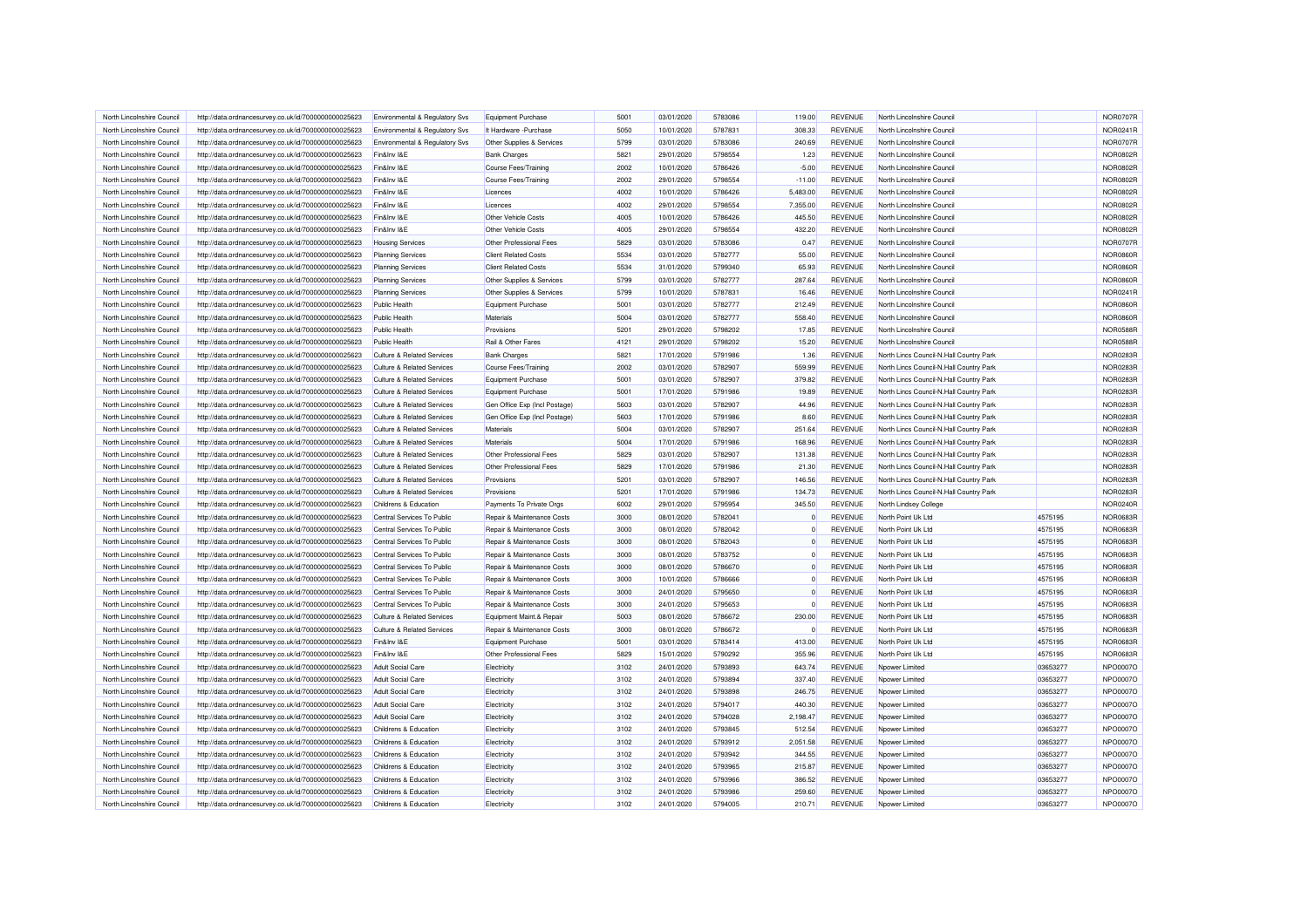| North Lincolnshire Council | http://data.ordnancesurvey.co.uk/id/7000000000025623 | Childrens & Education                 | Electricity        | 3102 | 24/01/2020 | 5794014 | 1,322.68  | <b>REVENUE</b> | Noower Limited  | 03653277 | NPO0007O        |
|----------------------------|------------------------------------------------------|---------------------------------------|--------------------|------|------------|---------|-----------|----------------|-----------------|----------|-----------------|
| North Lincolnshire Council | http://data.ordnancesurvey.co.uk/id/7000000000025623 | Childrens & Education                 | Electricity        | 3102 | 24/01/2020 | 5794015 | 511.69    | REVENUE        | Npower Limited  | 03653277 | NPO0007O        |
| North Lincolnshire Council | http://data.ordnancesurvey.co.uk/id/7000000000025623 | Childrens & Education                 | Electricity        | 3102 | 24/01/2020 | 5794017 | 188.70    | <b>REVENUE</b> | Noower Limited  | 03653277 | <b>NPO0007C</b> |
| North Lincolnshire Council | http://data.ordnancesurvey.co.uk/id/7000000000025623 | Corporate And Democratic Core         | Electricity        | 3102 | 24/01/2020 | 5793967 | 4,519.74  | <b>REVENUE</b> | Noower Limited  | 03653277 | NPO0007O        |
| North Lincolnshire Council | http://data.ordnancesurvey.co.uk/id/7000000000025623 | Corporate And Democratic Core         | Electricity        | 3102 | 24/01/2020 | 5793968 | 4,389.71  | REVENUE        | Npower Limited  | 03653277 | <b>NPO0007C</b> |
| North Lincolnshire Council | http://data.ordnancesurvey.co.uk/id/7000000000025623 | Corporate And Democratic Core         | Electricity        | 3102 | 24/01/2020 | 5794022 | 1,196.03  | REVENUE        | Npower Limited  | 03653277 | <b>NPO0007C</b> |
| North Lincolnshire Council | http://data.ordnancesurvey.co.uk/id/7000000000025623 | Corporate And Democratic Core         | Flectricity        | 3102 | 24/01/2020 | 5794037 | 10.802.67 | <b>REVENUE</b> | Nnower Limited  | 03653277 | NPO0007O        |
| North Lincolnshire Council | http://data.ordnancesurvey.co.uk/id/7000000000025623 | Corporate And Democratic Core         | Electricity        | 3102 | 24/01/2020 | 5794038 | 4,354.53  | <b>REVENUE</b> | Npower Limited  | 03653277 | <b>NPO0007C</b> |
| North Lincolnshire Council | http://data.ordnancesurvey.co.uk/id/7000000000025623 | Culture & Related Services            | Electricity        | 3102 | 24/01/2020 | 5793905 | 1,053.43  | <b>REVENUE</b> | Npower Limited  | 03653277 | <b>NPO0007C</b> |
| North Lincolnshire Council | http://data.ordnancesurvey.co.uk/id/7000000000025623 | Culture & Related Services            | Electricity        | 3102 | 24/01/2020 | 5793949 | 1,006.02  | <b>REVENUE</b> | Noower Limited  | 03653277 | <b>NPO0007C</b> |
| North Lincolnshire Council | http://data.ordnancesurvey.co.uk/id/7000000000025623 | <b>Culture &amp; Related Services</b> | Electricity        | 3102 | 24/01/2020 | 5793967 | 4,519.75  | <b>REVENUE</b> | Npower Limited  | 03653277 | <b>NPO0007C</b> |
| North Lincolnshire Council | http://data.ordnancesurvey.co.uk/id/7000000000025623 | Culture & Related Services            | Electricity        | 3102 | 24/01/2020 | 5793968 | 4,389.72  | <b>REVENUE</b> | Npower Limited  | 03653277 | <b>NPO0007C</b> |
| North Lincolnshire Council | http://data.ordnancesurvey.co.uk/id/7000000000025623 | Culture & Related Services            | Electricity        | 3102 | 24/01/2020 | 5794009 | 3.820.84  | <b>REVENUE</b> | Noower Limited  | 03653277 | NPO0007O        |
| North Lincolnshire Council | http://data.ordnancesurvey.co.uk/id/7000000000025623 | Culture & Related Services            | Electricity        | 3102 | 24/01/2020 | 5794018 | 343.40    | <b>REVENUE</b> | Noower Limited  | 03653277 | <b>NPO0007C</b> |
| North Lincolnshire Council | http://data.ordnancesurvey.co.uk/id/7000000000025623 | <b>Culture &amp; Related Services</b> | Electricity        | 3102 | 24/01/2020 | 5794026 | 820.39    | <b>REVENUE</b> | Npower Limited  | 03653277 | <b>NPO0007C</b> |
| North Lincolnshire Council | http://data.ordnancesurvey.co.uk/id/7000000000025623 | Culture & Related Services            | Flectricity        | 3102 | 24/01/2020 | 5794030 | 11.965.18 | <b>REVENUE</b> | Nnower Limited  | 03653277 | NPO0007O        |
| North Lincolnshire Council | http://data.ordnancesurvey.co.uk/id/7000000000025623 | <b>Culture &amp; Related Services</b> | Electricity        | 3102 | 24/01/2020 | 5794032 | 4,359.15  | <b>REVENUE</b> | Npower Limited  | 03653277 | <b>NPO0007C</b> |
| North Lincolnshire Council | http://data.ordnancesurvey.co.uk/id/7000000000025623 | Culture & Related Services            | Electricity        | 3102 | 24/01/2020 | 5794033 | 4,373.78  | <b>REVENUE</b> | Noower Limited  | 03653277 | <b>NPO0007C</b> |
| North Lincolnshire Council | http://data.ordnancesurvey.co.uk/id/7000000000025623 | <b>Culture &amp; Related Services</b> | Electricity        | 3102 | 24/01/2020 | 5794035 | 5,408.17  | <b>REVENUE</b> | Noower Limited  | 03653277 | <b>NPO0007C</b> |
| North Lincolnshire Council | http://data.ordnancesurvey.co.uk/id/7000000000025623 | Culture & Related Services            | Electricity        | 3102 | 24/01/2020 | 5794036 | 1,579.37  | <b>REVENUE</b> | Npower Limited  | 03653277 | <b>NPO0007C</b> |
| North Lincolnshire Council | http://data.ordnancesurvey.co.uk/id/7000000000025623 | <b>Culture &amp; Related Services</b> | Electricity        | 3102 | 24/01/2020 | 5794038 | 4,354.53  | <b>REVENUE</b> | Npower Limited  | 03653277 | <b>NPO0007C</b> |
| North Lincolnshire Council | http://data.ordnancesurvey.co.uk/id/7000000000025623 | Culture & Related Services            | Electricity        | 3102 | 24/01/2020 | 5794039 | 3.042.30  | <b>REVENUE</b> | Noower Limited  | 03653277 | NPO0007O        |
| North Lincolnshire Council | http://data.ordnancesurvey.co.uk/id/7000000000025623 | Culture & Related Services            | Electricity        | 3102 | 24/01/2020 | 5794040 | 1,773.38  | <b>REVENUE</b> | Noower Limited  | 03653277 | <b>NPO0007C</b> |
| North Lincolnshire Council | http://data.ordnancesurvey.co.uk/id/7000000000025623 | Culture & Related Services            | Electricity        | 3102 | 24/01/2020 | 5794041 | 954.73    | <b>REVENUE</b> | Npower Limited  | 03653277 | <b>NPO0007C</b> |
| North Lincolnshire Council | http://data.ordnancesurvey.co.uk/id/7000000000025623 | <b>Culture &amp; Related Services</b> | Electricity        | 3102 | 24/01/2020 | 5794042 | 418.36    | <b>REVENUE</b> | Noower Limited  | 03653277 | NPO0007O        |
| North Lincolnshire Council | http://data.ordnancesurvey.co.uk/id/7000000000025623 | Culture & Related Services            | Electricity        | 3102 | 24/01/2020 | 5794043 | 831.24    | <b>REVENUE</b> | Npower Limited  | 03653277 | <b>NPO0007C</b> |
| North Lincolnshire Council | http://data.ordnancesurvey.co.uk/id/7000000000025623 | Culture & Related Services            | Electricity        | 3102 | 24/01/2020 | 5794044 | 1,508.18  | <b>REVENUE</b> | Noower Limited  | 03653277 | <b>NPO0007C</b> |
| North Lincolnshire Council | http://data.ordnancesurvey.co.uk/id/7000000000025623 | Environmental & Regulatory Svs        | Electricity        | 3102 | 24/01/2020 | 5793868 | 222.47    | <b>REVENUE</b> | Noower Limited  | 03653277 | <b>NPO0007C</b> |
| North Lincolnshire Council | http://data.ordnancesurvey.co.uk/id/7000000000025623 | Environmental & Regulatory Svs        | Electricity        | 3102 | 24/01/2020 | 5793945 | 985.42    | <b>REVENUE</b> | Npower Limited  | 03653277 | NPO0007O        |
| North Lincolnshire Council | http://data.ordnancesurvey.co.uk/id/7000000000025623 | Environmental & Regulatory Svs        | Electricity        | 3102 | 24/01/2020 | 5794025 | 891.26    | <b>REVENUE</b> | Npower Limited  | 03653277 | <b>NPO0007C</b> |
| North Lincolnshire Council | http://data.ordnancesurvey.co.uk/id/7000000000025623 | Environmental & Regulatory Svs        | Flectricity        | 3102 | 24/01/2020 | 5794027 | 2.056.41  | <b>REVENUE</b> | Nnower Limited  | 03653277 | NPO0007O        |
| North Lincolnshire Council | http://data.ordnancesurvey.co.uk/id/7000000000025623 | Environmental & Regulatory Svs        | Electricity        | 3102 | 24/01/2020 | 5794036 | 394.84    | REVENUE        | Noower Limited  | 03653277 | <b>NPO0007C</b> |
| North Lincolnshire Council | http://data.ordnancesurvey.co.uk/id/7000000000025623 | Fin&Inv I&E                           | Electricity        | 3102 | 24/01/2020 | 5793936 | 453.45    | <b>REVENUE</b> | Npower Limited  | 03653277 | <b>NPO0007C</b> |
| North Lincolnshire Council | http://data.ordnancesurvey.co.uk/id/7000000000025623 | Fin&Inv I&E                           | Electricity        | 3102 | 24/01/2020 | 5793941 | 367.17    | <b>REVENUE</b> | Noower Limited  | 03653277 | NPO0007O        |
| North Lincolnshire Council | http://data.ordnancesurvey.co.uk/id/7000000000025623 | Fin&Inv I&E                           | Electricity        | 3102 | 24/01/2020 | 5793969 | 441.01    | <b>REVENUE</b> | Npower Limited  | 03653277 | <b>NPO0007C</b> |
| North Lincolnshire Council | http://data.ordnancesurvey.co.uk/id/7000000000025623 | Fin&Inv I&E                           | Electricity        | 3102 | 24/01/2020 | 5794007 | 3,807.14  | <b>REVENUE</b> | Noower Limited  | 03653277 | <b>NPO0007C</b> |
| North Lincolnshire Council | http://data.ordnancesurvey.co.uk/id/7000000000025623 | Fin&Inv I&E                           | Electricity        | 3102 | 24/01/2020 | 5794008 | 4,974.65  | <b>REVENUE</b> | Npower Limited  | 03653277 | <b>NPO0007C</b> |
| North Lincolnshire Council | http://data.ordnancesurvey.co.uk/id/7000000000025623 | Fin&Inv I&E                           | Electricity        | 3102 | 24/01/2020 | 5794010 | 2,280.71  | <b>REVENUE</b> | Noower Limited  | 03653277 | <b>NPO0007C</b> |
| North Lincolnshire Council | http://data.ordnancesurvey.co.uk/id/7000000000025623 | Fin&Inv I&E                           | Electricity        | 3102 | 24/01/2020 | 5794016 | 1,397.25  | <b>REVENUE</b> | Npower Limited  | 03653277 | <b>NPO0007C</b> |
| North Lincolnshire Council | http://data.ordnancesurvey.co.uk/id/7000000000025623 | Fin&Inv I&E                           | Electricity        | 3102 | 24/01/2020 | 5794021 | 1.051.72  | <b>REVENUE</b> | Nnower Limited  | 03653277 | NPO0007O        |
| North Lincolnshire Council | http://data.ordnancesurvey.co.uk/id/7000000000025623 | Fin&Inv I&E                           | Electricity        | 3102 | 24/01/2020 | 5794024 | 400.52    | <b>REVENUE</b> | Npower Limited  | 03653277 | NPO0007O        |
| North Lincolnshire Council | http://data.ordnancesurvey.co.uk/id/7000000000025623 | Fin&Inv I&E                           | Electricity        | 3102 | 24/01/2020 | 5794031 | 1,658.48  | <b>REVENUE</b> | Noower Limited  | 03653277 | <b>NPO0007C</b> |
| North Lincolnshire Council | http://data.ordnancesurvey.co.uk/id/7000000000025623 | Fin&Inv I&E                           | Gas                | 3101 | 17/01/2020 | 5782875 | 1,026.29  | <b>REVENUE</b> | Noower Limited  | 03653277 | NPO0007O        |
| North Lincolnshire Council | http://data.ordnancesurvey.co.uk/id/7000000000025623 | Fin&Inv I&E                           | Gas                | 3101 | 17/01/2020 | 5782877 | 270.46    | <b>REVENUE</b> | Npower Limited  | 03653277 | <b>NPO0007C</b> |
| North Lincolnshire Council | http://data.ordnancesurvey.co.uk/id/7000000000025623 | Highways & Transport                  | Electricity        | 3102 | 24/01/2020 | 5793843 | 343.97    | <b>REVENUE</b> | Npower Limited  | 03653277 | <b>NPO0007C</b> |
| North Lincolnshire Council | http://data.ordnancesurvey.co.uk/id/7000000000025623 | Highways & Transport                  | Electricity        | 3102 | 24/01/2020 | 5793849 | 1,497.64  | <b>REVENUE</b> | Npower Limited  | 03653277 | NPO0007O        |
| North Lincolnshire Council | http://data.ordnancesurvey.co.uk/id/7000000000025623 | Highways & Transport                  | Electricity        | 3102 | 24/01/2020 | 5793850 | 34,813.64 | <b>REVENUE</b> | Noower Limited  | 03653277 | <b>NPO0007C</b> |
| North Lincolnshire Council | http://data.ordnancesurvey.co.uk/id/7000000000025623 | Highways & Transport                  | Electricity        | 3102 | 24/01/2020 | 5793853 | 1,075.24  | <b>REVENUE</b> | Npower Limited  | 03653277 | <b>NPO0007C</b> |
| North Lincolnshire Council | http://data.ordnancesurvey.co.uk/id/7000000000025623 | Highways & Transport                  | Electricity        | 3102 | 24/01/2020 | 5793854 | 576.47    | <b>REVENUE</b> | Noower Limited  | 03653277 | NPO0007O        |
| North Lincolnshire Council | http://data.ordnancesurvey.co.uk/id/7000000000025623 | Highways & Transport                  | Electricity        | 3102 | 24/01/2020 | 5793855 | 352.83    | <b>REVENUE</b> | Noower Limited  | 03653277 | NPO0007O        |
| North Lincolnshire Council | http://data.ordnancesurvey.co.uk/id/7000000000025623 | Highways & Transport                  | Electricity        | 3102 | 24/01/2020 | 5793856 | 1,190.06  | <b>REVENUE</b> | Noower Limited  | 03653277 | <b>NPO0007C</b> |
| North Lincolnshire Council | http://data.ordnancesurvey.co.uk/id/7000000000025623 | Highways & Transport                  | Electricity        | 3102 | 24/01/2020 | 5793889 | 586.06    | <b>REVENUE</b> | Noower Limited  | 03653277 | <b>NPO0007C</b> |
| North Lincolnshire Council | http://data.ordnancesurvey.co.uk/id/7000000000025623 | Highways & Transport                  | Electricity        | 3102 | 24/01/2020 | 5793997 | 223.26    | <b>REVENUE</b> | Noower Limited  | 03653277 | <b>NPO0007C</b> |
| North Lincolnshire Council | http://data.ordnancesurvey.co.uk/id/7000000000025623 | Highways & Transport                  | <b>Electricity</b> | 3102 | 24/01/2020 | 5794011 | 2,042.57  | <b>REVENUE</b> | Npower Limited  | 03653277 | <b>NPO0007C</b> |
| North Lincolnshire Council | http://data.ordnancesurvey.co.uk/id/7000000000025623 | Highways & Transport                  | Electricity        | 3102 | 24/01/2020 | 5794029 | 2,125.78  | <b>REVENUE</b> | Npower Limited  | 03653277 | NPO0007O        |
| North Lincolnshire Council | http://data.ordnancesurvey.co.uk/id/7000000000025623 | Highways & Transport                  | Gas                | 3101 | 17/01/2020 | 5782878 | 1.468.05  | <b>REVENUE</b> | Nnower I imited | 03653277 | NPO0007O        |
|                            |                                                      |                                       |                    |      |            |         |           |                |                 |          |                 |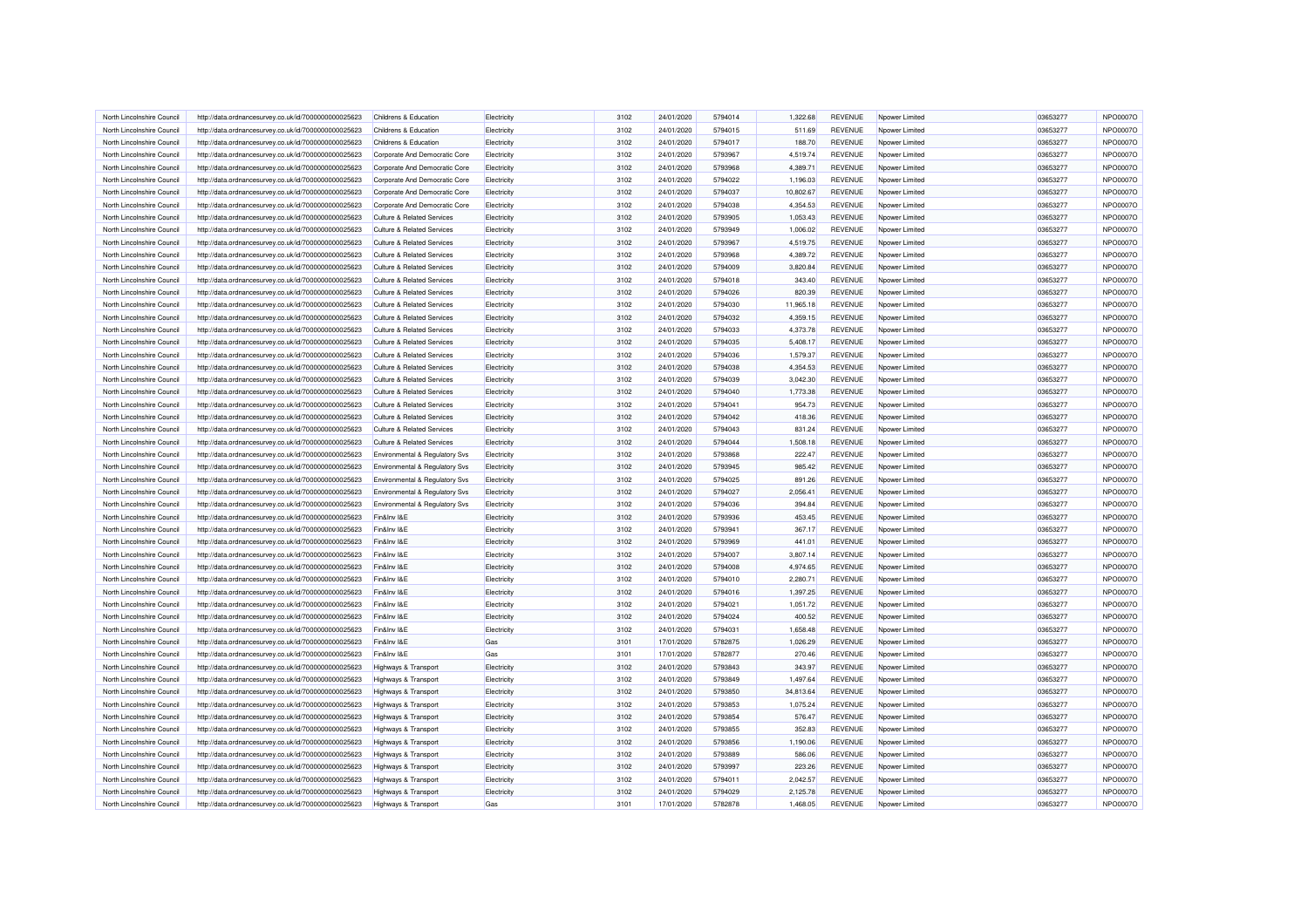| North Lincolnshire Council | http://data.ordnancesurvey.co.uk/id/7000000000025623 | Highways & Transport                  | Other Supplies & Services        | 5799 | 15/01/2020 | 5789034 | 215.00      | <b>REVENUE</b> | Npower Limited                              | 03653277 | NPO0007O        |
|----------------------------|------------------------------------------------------|---------------------------------------|----------------------------------|------|------------|---------|-------------|----------------|---------------------------------------------|----------|-----------------|
| North Lincolnshire Council | http://data.ordnancesurvey.co.uk/id/7000000000025623 | Non Distributed Costs                 | Electricity                      | 3102 | 24/01/2020 | 5793847 | 440.00      | <b>REVENUE</b> | Noower Limited                              | 03653277 | NPO0007O        |
| North Lincolnshire Counci  | http://data.ordnancesurvey.co.uk/id/7000000000025623 | Non Distributed Costs                 | Electricity                      | 3102 | 24/01/2020 | 5793902 | 532.19      | <b>REVENUE</b> | Npower Limited                              | 03653277 | NPO0007O        |
| North Lincolnshire Council | http://data.ordnancesurvey.co.uk/id/7000000000025623 | Non Distributed Costs                 | Electricity                      | 3102 | 24/01/2020 | 5793995 | 237.45      | <b>REVENUE</b> | Npower Limited                              | 03653277 | NPO0007O        |
| North Lincolnshire Council | http://data.ordnancesurvey.co.uk/id/7000000000025623 | Non Distributed Costs                 | Electricity                      | 3102 | 24/01/2020 | 5794039 | 1,498.45    | <b>REVENUE</b> | Noower Limited                              | 03653277 | NPO0007O        |
| North Lincolnshire Council | http://data.ordnancesurvey.co.uk/id/7000000000025623 | <b>Adult Social Care Capital</b>      | Other Costs                      | A085 | 17/01/2020 | 5788979 | 1,016.20    | CAPITAL        | Nrs Healthcare                              | 1948041  | NOT00591        |
| North Lincolnshire Council | http://data.ordnancesurvey.co.uk/id/7000000000025623 | <b>Adult Social Care Capital</b>      | Other Costs                      | A085 | 05/02/2020 | 5796934 | 284.75      | CAPITAL        | Nrs Healthcare                              | 1948041  | <b>NOT0059T</b> |
| North Lincolnshire Council | http://data.ordnancesurvey.co.uk/id/7000000000025623 | Adult Social Care Capital             | Other Costs                      | A085 | 07/02/2020 | 5796940 | 2,610.60    | CAPITAL        | Nrs Healthcare                              | 1948041  | <b>NOT0059T</b> |
| North Lincolnshire Council | http://data.ordnancesurvey.co.uk/id/7000000000025623 | <b>Adult Social Care</b>              | Payments To Private Orgs         | 6002 | 03/01/2020 | 5783049 | 254.92      | <b>REVENUE</b> | Nurse Plus And Carer Plus Uk Limited        | 05512996 | NUR0029F        |
| North Lincolnshire Council | http://data.ordnancesurvey.co.uk/id/7000000000025623 | <b>Adult Social Care</b>              | Payments To Private Orgs         | 6002 | 10/01/2020 | 5783001 | 254.92      | <b>REVENUE</b> | Nurse Plus And Carer Plus Uk Limited        | 05512996 | NUR0029R        |
| North Lincolnshire Council | http://data.ordnancesurvey.co.uk/id/7000000000025623 | Adult Social Care                     | Payments To Private Orgs         | 6002 | 15/01/2020 | 5790612 | 254.92      | REVENUE        | Nurse Plus And Carer Plus Uk Limited        | 05512996 | NUR0029R        |
| North Lincolnshire Council |                                                      | <b>Adult Social Care</b>              |                                  | 6002 | 31/01/2020 | 5791545 | 300.72      | <b>REVENUE</b> | Nurse Plus And Carer Plus Uk Limited        | 05512996 | NUR0029F        |
| North Lincolnshire Council | http://data.ordnancesurvey.co.uk/id/7000000000025623 | Adult Social Care                     | Payments To Private Orgs         | 6002 | 07/02/2020 | 5793642 | 254.92      | <b>REVENUE</b> | Nurse Plus And Carer Plus Uk Limited        |          | <b>NUR0029R</b> |
|                            | http://data.ordnancesurvey.co.uk/id/7000000000025623 |                                       | Payments To Private Orgs         |      |            |         |             |                |                                             | 05512996 |                 |
| North Lincolnshire Council | http://data.ordnancesurvey.co.uk/id/7000000000025623 | Public Health                         | Materials                        | 5004 | 12/02/2020 | 5793632 | 896.00      | <b>REVENUE</b> | Nymas                                       |          | NYM0001M        |
| North Lincolnshire Council | http://data.ordnancesurvey.co.uk/id/7000000000025623 | <b>Adult Social Care</b>              | Payments To Private Orgs         | 6002 | 16/01/2020 | 5791597 | 1,336.80    | <b>REVENUE</b> | Oakhills Residential Homes Ltd              |          | ISF0037F        |
| North Lincolnshire Council | http://data.ordnancesurvey.co.uk/id/7000000000025623 | <b>Adult Social Care</b>              | Payments To Private Orgs         | 6002 | 17/01/2020 | 5791602 | 3.262.88    | <b>REVENUE</b> | Oakhills Residential Homes Ltd              |          | <b>OAK0300K</b> |
| North Lincolnshire Council | http://data.ordnancesurvey.co.uk/id/7000000000025623 | Childrens & Education                 | <b>Catering Contract</b>         | 5204 | 15/01/2020 | 5790422 | 950.46      | <b>REVENUE</b> | Oasis Community Learning Henderson Avenue   | 05398529 | OAS0032S        |
| North Lincolnshire Council | http://data.ordnancesurvey.co.uk/id/7000000000025623 | Childrens & Education                 | Payments To Private Orgs         | 6002 | 03/01/2020 | 5783914 | 630.00      | <b>REVENUE</b> | Oasis Community Learning Henderson Avenue   | 05398529 | OAS0032S        |
| North Lincolnshire Council | http://data.ordnancesurvey.co.uk/id/7000000000025623 | <b>Housing Services</b>               | Fees & Charges Income            | 9002 | 10/01/2020 | 5782913 | $-360.79$   | <b>REVENUE</b> | Obam Domestic Lift Services Ltd             |          | OBA0002A        |
| North Lincolnshire Council | http://data.ordnancesurvey.co.uk/id/7000000000025623 | <b>Housing Services</b>               | Fees & Charges Income            | 9002 | 15/01/2020 | 5789701 | $-566.25$   | <b>REVENUE</b> | Obam Domestic Lift Services Ltd             |          | OBA0002A        |
| North Lincolnshire Council | http://data.ordnancesurvey.co.uk/id/7000000000025623 | <b>Housing Services</b>               | Fees & Charges Income            | 9002 | 15/01/2020 | 5789706 | $-1,746.66$ | <b>REVENUE</b> | Obam Domestic Lift Services Ltd             |          | OBA0002A        |
| North Lincolnshire Council | http://data.ordnancesurvey.co.uk/id/7000000000025623 | <b>Housing Services</b>               | Fees & Charges Income            | 9002 | 29/01/2020 | 5792328 | $-2,236.03$ | <b>REVENUE</b> | Obam Domestic Lift Services Ltd             |          | OBA0002A        |
| North Lincolnshire Council | http://data.ordnancesurvey.co.uk/id/7000000000025623 | Childrens & Education                 | <b>Client Transport Costs</b>    | 6092 | 17/01/2020 | 5792061 | 12,348.00   | <b>REVENUE</b> | One 2 One Taxis                             |          | ONE0035E        |
| North Lincolnshire Council | http://data.ordnancesurvey.co.uk/id/7000000000025623 | Childrens & Education                 | <b>Client Transport Costs</b>    | 6092 | 17/01/2020 | 5792073 | 15,185.00   | <b>REVENUE</b> | One 2 One Taxis                             |          | ONE0035E        |
| North Lincolnshire Council | http://data.ordnancesurvey.co.uk/id/7000000000025623 | Childrens & Education                 | Home To School Transport         | 4201 | 17/01/2020 | 5792071 | 3,333.00    | <b>REVENUE</b> | One 2 One Taxis                             |          | ONE0035E        |
| North Lincolnshire Council | http://data.ordnancesurvey.co.uk/id/7000000000025623 | <b>Adult Social Care</b>              | Payments To Private Orgs         | 6002 | 03/01/2020 | 5783135 | 895.42      | <b>REVENUE</b> | Ongo                                        |          | ONG0120G        |
| North Lincolnshire Council | http://data.ordnancesurvey.co.uk/id/7000000000025623 | <b>Adult Social Care</b>              | Payments To Private Orgs         | 6002 | 03/01/2020 | 5783136 | 855.50      | <b>REVENUE</b> | Ongo                                        |          | <b>ONG0120G</b> |
| North Lincolnshire Council | http://data.ordnancesurvey.co.uk/id/7000000000025623 | <b>Housing Services</b>               | Gen Office Exp (Incl Postage)    | 5603 | 17/01/2020 | 5791902 | 377.76      | <b>REVENUE</b> | Ongo                                        |          | ONG0120G        |
| North Lincolnshire Council | http://data.ordnancesurvey.co.uk/id/7000000000025623 | <b>Housing Services</b>               | Gen Office Exp (Incl Postage)    | 5603 | 22/01/2020 | 5794056 | 307.38      | <b>REVENUE</b> | Ongo                                        |          | <b>ONG0120G</b> |
| North Lincolnshire Council | http://data.ordnancesurvey.co.uk/id/7000000000025623 | <b>Housing Services</b>               | Gen Office Exp (Incl Postage)    | 5603 | 24/01/2020 | 5796254 | 280.89      | REVENUE        | Ongo                                        |          | <b>ONG0120G</b> |
| North Lincolnshire Council | http://data.ordnancesurvey.co.uk/id/7000000000025623 | <b>Housing Services</b>               | Gen Office Exp (Incl Postage)    | 5603 | 24/01/2020 | 5796260 | 288.18      | <b>REVENUE</b> | Ongo                                        |          | <b>ONG0120G</b> |
| North Lincolnshire Council | http://data.ordnancesurvey.co.uk/id/7000000000025623 | <b>Housing Services</b>               | Gen Office Exp (Incl Postage)    | 5603 | 24/01/2020 | 5796264 | 267.06      | <b>REVENUE</b> | Ongo                                        |          | ONG0120G        |
| North Lincolnshire Council | http://data.ordnancesurvey.co.uk/id/7000000000025623 |                                       |                                  | 5799 | 05/02/2020 | 5799451 | 1,767.74    | <b>REVENUE</b> | Ongo                                        |          | <b>HOM0100M</b> |
|                            |                                                      | <b>Housing Services</b>               | Other Supplies & Services        | 5799 |            | 5790473 | 16,773.00   | <b>REVENUE</b> |                                             |          | <b>NOR0822R</b> |
| North Lincolnshire Council | http://data.ordnancesurvey.co.uk/id/7000000000025623 | Childrens & Education                 | Other Supplies & Services        |      | 15/01/2020 |         |             |                | Ongo Homes Ltd                              |          |                 |
| North Lincolnshire Council | http://data.ordnancesurvey.co.uk/id/7000000000025623 | <b>Adult Social Care</b>              | Payments To Private Orgs         | 6002 | 16/01/2020 | 5791598 | 5,609.68    | <b>REVENUE</b> | Ongo Recruitment Ltd                        |          | ISF0039F        |
| North Lincolnshire Council | http://data.ordnancesurvey.co.uk/id/7000000000025623 | Childrens & Education                 | Payments To Private Orgs         | 6002 | 03/01/2020 | 5783911 | 4.749.75    | <b>REVENUE</b> | Ongo Recruitment Ltd                        | 4750128  | CRO0323C        |
| North Lincolnshire Counci  | http://data.ordnancesurvey.co.uk/id/7000000000025623 | Childrens & Education                 | Payments To Private Orgs         | 6002 | 08/01/2020 | 5782182 | 540.00      | <b>REVENUE</b> | Ongo Recruitment Ltd                        | 4750128  | CRO0323C        |
| North Lincolnshire Council | http://data.ordnancesurvey.co.uk/id/7000000000025623 | Environmental & Regulatory Svs        | Other Vehicle Costs              | 4005 | 10/01/2020 | 5788197 | 1,198.00    | <b>REVENUE</b> | Ongrade Ltd                                 | 7042584  | ONG0130G        |
| North Lincolnshire Council | http://data.ordnancesurvey.co.uk/id/7000000000025623 | <b>Culture &amp; Related Services</b> | Repair & Maintenance Costs       | 3000 | 31/01/2020 | 5798963 | 630.00      | <b>REVENUE</b> | Open Control Solutions Ltd                  |          | OPE0032E        |
| North Lincolnshire Council | http://data.ordnancesurvey.co.uk/id/7000000000025623 | Adult Social Care                     | Payments To Private Orgs         | 6002 | 16/01/2020 | 5791592 | 6,237.04    | <b>REVENUE</b> | Options (Autism 2) Ltd                      |          | <b>ISF0021F</b> |
| North Lincolnshire Council | http://data.ordnancesurvey.co.uk/id/7000000000025623 | <b>Adult Social Care</b>              | Payments To Private Orgs         | 6002 | 16/01/2020 | 5791592 | 298.00      | <b>REVENUE</b> | Options (Autism 2) Ltd                      |          | <b>ISF0021F</b> |
| North Lincolnshire Council | http://data.ordnancesurvey.co.uk/id/7000000000025623 | Childrens & Education                 | <b>Legal Fees</b>                | 5823 | 24/01/2020 | 5796090 | 342.00      | REVENUE        | Opus 2 Digital Transcription                | 05907841 | OPU0021L        |
| North Lincolnshire Counci  | http://data.ordnancesurvey.co.uk/id/7000000000025623 | Corporate And Democratic Core         | Payments To Private Orgs         | 6002 | 24/01/2020 | 5788983 | 1,017.37    | <b>REVENUE</b> | Oughtred & Harrison Ltd                     | 0166445  | OUG0032G        |
| North Lincolnshire Council | http://data.ordnancesurvey.co.uk/id/7000000000025623 | Childrens & Education                 | Payments To Private Orgs         | 6002 | 03/01/2020 | 5783918 | 2,520.00    | <b>REVENUE</b> | Outwood Academy Foxhills                    |          | FTC0002C        |
| North Lincolnshire Council | http://data.ordnancesurvey.co.uk/id/7000000000025623 | Childrens & Education                 | Payments To Private Orgs         | 6002 | 03/01/2020 | 5783919 | 1,260.00    | REVENUE        | Outwood Primary Academies                   |          | <b>OUT0141T</b> |
| North Lincolnshire Counci  | http://data.ordnancesurvey.co.uk/id/7000000000025623 | Culture & Related Services            | Books (Libraries+Schools Only)   | 5005 | 31/01/2020 | 5798583 | 5,670.56    | <b>REVENUE</b> | <b>Oxford University Press</b>              |          | OXF0013F        |
| North Lincolnshire Council | http://data.ordnancesurvey.co.uk/id/7000000000025623 | <b>Culture &amp; Related Services</b> | Stock Purchases & Adjustments    | 5030 | 15/01/2020 | 5790507 | 294.00      | <b>REVENUE</b> | <b>Pat Armstrong</b>                        |          | <b>ARM0022M</b> |
| North Lincolnshire Council | http://data.ordnancesurvey.co.uk/id/7000000000025623 | Childrens & Education                 | Home To School Transport         | 4201 | 22/01/2020 | 5794840 | 630.00      | REVENUE        | Pat Frankish Psychology & Psychotherapy Ltd | 6711712  | FRA0130A        |
| North Lincolnshire Council | http://data.ordnancesurvey.co.uk/id/7000000000025623 | <b>Highways &amp; Transport</b>       | Other Professional Fees          | 5829 | 17/01/2020 | 5792049 | 768.00      | <b>REVENUE</b> | Patrol                                      |          | PAT0016T        |
| North Lincolnshire Council | http://data.ordnancesurvey.co.uk/id/7000000000025623 | Childrens & Education                 | Payments To Private Orgs         | 6002 | 03/01/2020 | 5782794 | 3,600.00    | REVENUE        | Paula Bennett Consultancy                   |          | BEN0320N        |
| North Lincolnshire Council | http://data.ordnancesurvey.co.uk/id/7000000000025623 | <b>Adult Social Care</b>              | Other Professional Fees          | 5829 | 22/01/2020 | 5793686 | 5,310.72    | REVENUE        | Peggy'S World Cic                           |          | PEG0032G        |
| North Lincolnshire Council | http://data.ordnancesurvey.co.uk/id/7000000000025623 | <b>Adult Social Care</b>              | Fees & Charges Income            | 9002 | 08/01/2020 | 5785614 | $-122.56$   | <b>REVENUE</b> | <b>Penderels Trust</b>                      |          | DP4284          |
| North Lincolnshire Council | http://data.ordnancesurvey.co.uk/id/7000000000025623 | Fin&Inv I&E                           | Other Supplies & Services        | 5799 | 10/01/2020 | 5786851 | 340.55      | <b>REVENUE</b> | Penny Hydraulics Ltd                        |          | <b>PEN0053N</b> |
| North Lincolnshire Council | http://data.ordnancesurvey.co.uk/id/7000000000025623 | Corporate And Democratic Core         | <b>Becruitment Costs And Dhs</b> | 2004 | 08/01/2020 | 5785231 | 5,436.79    | REVENUE        | People Asset Management Ltd                 | 5199107  | PEO0120C        |
| North Lincolnshire Council | http://data.ordnancesurvey.co.uk/id/7000000000025623 | Corporate And Democratic Core         | Recruitment Costs And Dbs        | 2004 | 24/01/2020 | 5784535 | 5,436.79    | REVENUE        | People Asset Management Ltd                 | 5199107  | PEO0120O        |
| North Lincolnshire Council | http://data.ordnancesurvey.co.uk/id/7000000000025623 | Adult Social Care Capital             | Other Costs                      | A085 | 15/01/2020 | 5788955 | 462.05      | CAPITAL        | Performance Health International Ltd        | 4374752  | ABI00051        |
|                            |                                                      |                                       |                                  |      |            |         |             |                |                                             |          |                 |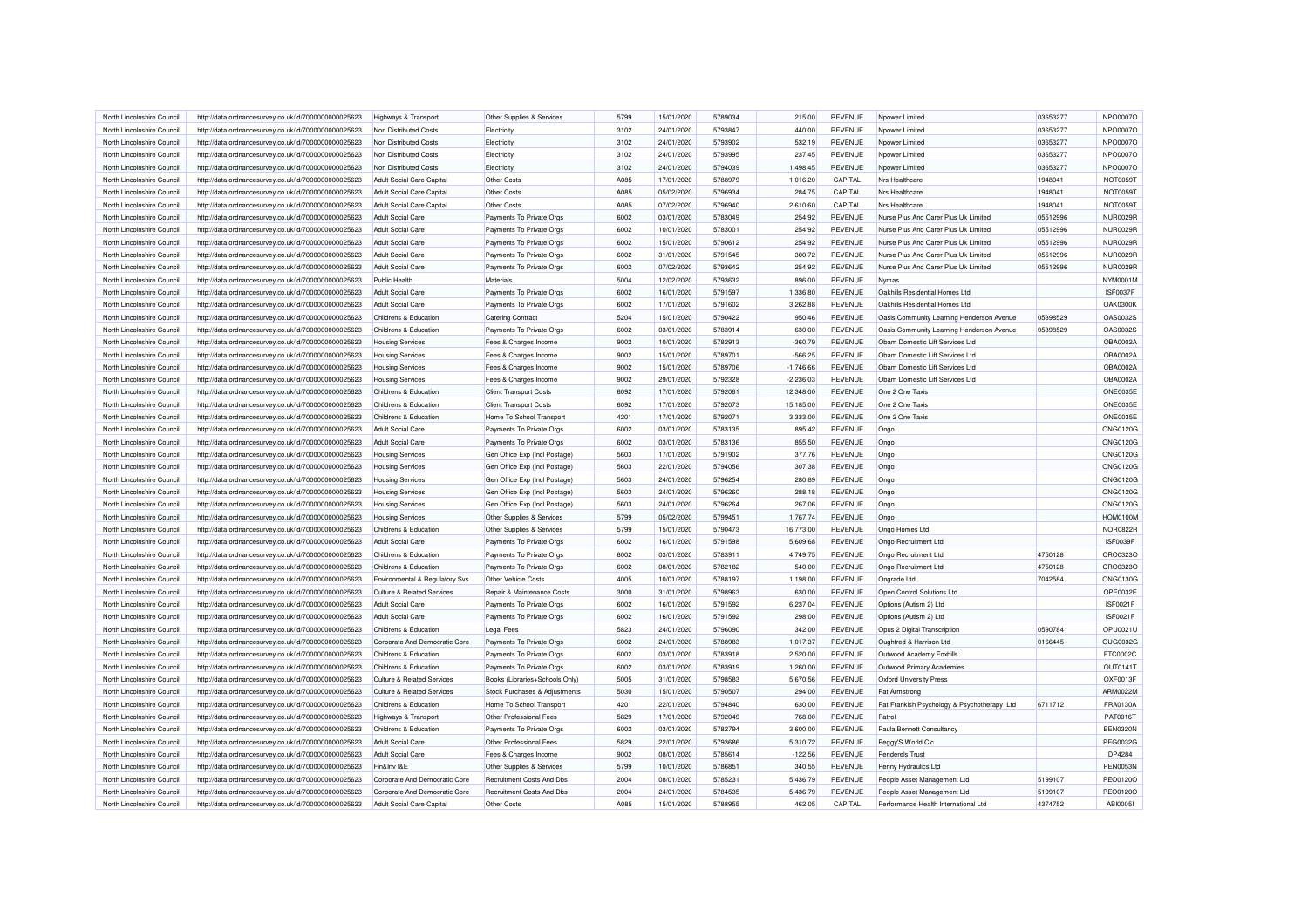| North Lincolnshire Council | http://data.ordnancesurvey.co.uk/id/7000000000025623 | Adult Social Care Capital             | Other Costs                   | A085 | 15/01/2020 | 5788960 | 1,501.04  | CAPITAL        | Performance Health International Ltd | 4374752  | <b>ABI00051</b> |
|----------------------------|------------------------------------------------------|---------------------------------------|-------------------------------|------|------------|---------|-----------|----------------|--------------------------------------|----------|-----------------|
| North Lincolnshire Council | http://data.ordnancesurvey.co.uk/id/7000000000025623 | Adult Social Care Capital             | Other Costs                   | A085 | 17/01/2020 | 5788963 | 296.40    | CAPITAL        | Performance Health International Ltd | 4374752  | <b>ABI00051</b> |
| North Lincolnshire Council | http://data.ordnancesurvey.co.uk/id/7000000000025623 | Corporate And Democratic Core         | Repair & Maintenance Costs    | 3000 | 08/01/2020 | 5783956 | 4,640.00  | <b>REVENUE</b> | Pestx Ltd                            | 04233814 | <b>PES0003S</b> |
| North Lincolnshire Council | http://data.ordnancesurvey.co.uk/id/7000000000025623 | <b>Housing Services</b>               | Other Supplies & Services     | 5799 | 10/01/2020 | 5788146 | 458.80    | <b>REVENUE</b> | Peter & Amanda Mallinson             |          | <b>MAL0068L</b> |
| North Lincolnshire Council | http://data.ordnancesurvey.co.uk/id/7000000000025623 | <b>Housing Services</b>               | Other Supplies & Services     | 5799 | 31/01/2020 | 5799016 | 458.80    | <b>REVENUE</b> | Peter & Amanda Mallinson             |          | <b>MAL0068L</b> |
| North Lincolnshire Council | http://data.ordnancesurvey.co.uk/id/7000000000025623 | Adult Social Care                     | Cleaning Costs/ Materials     | 3301 | 15/01/2020 | 5789708 | 276.24    | <b>REVENUE</b> | Peter Hogarth & Sons Ltd             | 1143352  | HOG0001G        |
| North Lincolnshire Council | http://data.ordnancesurvey.co.uk/id/7000000000025623 | Childrens & Education                 | Cleaning Costs/ Materials     | 3301 | 08/01/2020 | 5786513 | 298.72    | <b>REVENUE</b> | Peter Hogarth & Sons Ltd             | 1143352  | HOG0001G        |
| North Lincolnshire Council | http://data.ordnancesurvey.co.uk/id/7000000000025623 | Culture & Related Services            | Cleaning Costs/ Materials     | 3301 | 15/01/2020 | 5786517 | 496.65    | REVENUE        | Peter Hogarth & Sons Ltd             | 1143352  | HOG0001G        |
| North Lincolnshire Council | http://data.ordnancesurvey.co.uk/id/7000000000025623 | Environmental & Regulatory Svs        | Cleaning Costs/ Materials     | 3301 | 08/01/2020 | 5786456 | 234.48    | <b>REVENUE</b> | Peter Hogarth & Sons Ltd             | 1143352  | HOG0001G        |
| North Lincolnshire Council | http://data.ordnancesurvey.co.uk/id/7000000000025623 | Environmental & Regulatory Svs        | Equipment Purchase            | 5001 | 24/01/2020 | 5793655 | 270.98    | <b>REVENUE</b> | Peter Hogarth & Sons Ltd             | 1143352  | HOG0001G        |
| North Lincolnshire Council | http://data.ordnancesurvey.co.uk/id/7000000000025623 | Environmental & Regulatory Svs        | <b>Equipment Purchase</b>     | 5001 | 31/01/2020 | 5798294 | 259.25    | <b>REVENUE</b> | Peter Hogarth & Sons Ltd             | 1143352  | HOG0001G        |
| North Lincolnshire Council | http://data.ordnancesurvey.co.uk/id/7000000000025623 | Fin&Inv I&E                           | Cleaning Costs/ Materials     | 3301 | 08/01/2020 | 5786458 | 2,052.16  | <b>REVENUE</b> | Peter Hogarth & Sons Ltd             | 1143352  | HOG0001G        |
| North Lincolnshire Council | http://data.ordnancesurvey.co.uk/id/7000000000025623 | Highways & Transport                  | Cleaning Costs/ Materials     | 3301 | 24/01/2020 | 5795621 | 215.90    | <b>REVENUE</b> | Peter Hogarth & Sons Ltd             | 1143352  | HOG0001G        |
| North Lincolnshire Council | http://data.ordnancesurvey.co.uk/id/7000000000025623 | Corporate And Democratic Core         | Gen Office Exp (Incl Postage) | 5603 | 10/01/2020 | 5784062 | 285.00    | <b>REVENUE</b> | <b>Phase Creative Communications</b> |          | PHA0030A        |
| North Lincolnshire Council | http://data.ordnancesurvey.co.uk/id/7000000000025623 | Childrens & Education                 | Payments To Private Orgs      | 6002 | 10/01/2020 | 5787918 | 18,081.90 | <b>REVENUE</b> | Phase (Young Peoples Support) Cic    |          | PHA0121A        |
| North Lincolnshire Council | http://data.ordnancesurvey.co.uk/id/7000000000025623 | Childrens & Education                 | Payments To Private Orgs      | 6002 | 10/01/2020 | 5787920 | 37.597.48 | <b>REVENUE</b> | Phase (Young Peoples Support) Cic    |          | PHA0121A        |
| North Lincolnshire Council | http://data.ordnancesurvey.co.uk/id/7000000000025623 | Childrens & Education                 | Payments To Private Orgs      | 6002 | 10/01/2020 | 5787922 | 17,943.42 | <b>REVENUE</b> | Phase (Young Peoples Support) Cic    |          | PHA0121A        |
| North Lincolnshire Council | http://data.ordnancesurvey.co.uk/id/7000000000025623 | Childrens & Education                 | Payments To Private Orgs      | 6002 | 10/01/2020 | 5787923 | 17,267.04 | <b>REVENUE</b> | Phase (Young Peoples Support) Cic    |          | PHA0121A        |
| North Lincolnshire Council | http://data.ordnancesurvey.co.uk/id/7000000000025623 | Childrens & Education                 | Payments To Private Orgs      | 6002 | 15/01/2020 | 5788189 | 73,333.33 | <b>REVENUE</b> | Phase (Young Peoples Support) Cic    |          | PHA0121A        |
| North Lincolnshire Council | http://data.ordnancesurvey.co.uk/id/7000000000025623 | Fin&Inv I&E                           | Repair & Maintenance Costs    | 3000 | 05/02/2020 | 5793584 | 1,319.50  | REVENUE        | Phil Jarratt                         |          | <b>JAR0097R</b> |
| North Lincolnshire Council | http://data.ordnancesurvey.co.uk/id/7000000000025623 | Corporate And Democratic Core         | Course Fees/Training          | 2002 | 08/01/2020 | 5786561 | 3,539.10  | <b>REVENUE</b> | Phoenix Software Ltd                 | 2548628  | SOF0026F        |
| North Lincolnshire Council | http://data.ordnancesurvey.co.uk/id/7000000000025623 | Corporate And Democratic Core         | It Software-Purchase          | 5051 | 31/01/2020 | 5789018 | 343.64    | <b>REVENUE</b> | Phoenix Software Ltd                 | 2548628  | SOF0026F        |
| North Lincolnshire Council | http://data.ordnancesurvey.co.uk/id/7000000000025623 | Corporate And Democratic Core         | It Software-Purchase          | 5051 | 07/02/2020 | 5793777 | 6,830.43  | <b>REVENUE</b> | Phoenix Software Ltd                 | 2548628  | SOF0026F        |
| North Lincolnshire Council | http://data.ordnancesurvey.co.uk/id/7000000000025623 | Corporate And Democratic Core         | It Software-Purchase          | 5051 | 12/02/2020 | 5796576 | 401.79    | <b>REVENUE</b> | Phoenix Software Ltd                 | 2548628  | SOF0026F        |
| North Lincolnshire Council | http://data.ordnancesurvey.co.uk/id/7000000000025623 | Corporate And Democratic Core         | It Software-Purchase          | 5051 | 14/02/2020 | 5798408 | 401.79    | <b>REVENUE</b> | Phoenix Software Ltd                 | 2548628  | SOF0026F        |
| North Lincolnshire Council | http://data.ordnancesurvey.co.uk/id/7000000000025623 | Corporate And Democratic Core         | It Software-Purchase          | 5051 | 19/02/2020 | 5798356 | 3,600.00  | <b>REVENUE</b> | Phoenix Software Ltd                 | 2548628  | SOF0026F        |
| North Lincolnshire Council | http://data.ordnancesurvey.co.uk/id/7000000000025623 | Corporate And Democratic Core         | It Software-Purchase          | 5051 | 21/02/2020 | 5798402 | 4,017.90  | <b>REVENUE</b> | Phoenix Software Ltd                 | 2548628  | SOF0026F        |
| North Lincolnshire Council | http://data.ordnancesurvey.co.uk/id/7000000000025623 | Childrens & Education                 | <b>Equipment Purchase</b>     | 5001 | 31/01/2020 | 5790820 | 1,790.30  | <b>REVENUE</b> | Phonak Uk                            |          | PHO0019O        |
| North Lincolnshire Council | http://data.ordnancesurvey.co.uk/id/7000000000025623 | Culture, Env, Reg & Planning Cap      | Other Costs                   | A085 | 08/01/2020 | 5786657 | 5,155.88  | CAPITAL        | Physical Company                     | 3718828  | PHY0003Y        |
| North Lincolnshire Council | http://data.ordnancesurvey.co.uk/id/7000000000025623 | Culture & Related Services            | <b>Equipment Purchase</b>     | 5001 | 19/02/2020 | 5799510 | 391.50    | <b>REVENUE</b> | <b>Physical Company</b>              | 3718828  | PHY0003Y        |
| North Lincolnshire Council | http://data.ordnancesurvey.co.uk/id/7000000000025623 | Culture & Related Services            | Equipment Purchase            | 5001 | 19/02/2020 | 5799514 | 439.06    | <b>REVENUE</b> | <b>Physical Company</b>              | 3718828  | PHY0003Y        |
| North Lincolnshire Council | http://data.ordnancesurvey.co.uk/id/7000000000025623 | <b>Adult Social Care</b>              | Equipment Maint.& Repair      | 5003 | 10/01/2020 | 5784080 | 845.37    | <b>REVENUE</b> | Pickerings Europe Ltd                | 3217853  | <b>PIC0003C</b> |
| North Lincolnshire Council | http://data.ordnancesurvey.co.uk/id/7000000000025623 | <b>Adult Social Care</b>              | Repair & Maintenance Costs    | 3000 | 10/01/2020 | 5783104 | 31.69     | <b>REVENUE</b> | Pickerings Europe Ltd                | 3217853  | <b>PIC0003C</b> |
| North Lincolnshire Council | http://data.ordnancesurvey.co.uk/id/7000000000025623 | Central Services To Public            | Repair & Maintenance Costs    | 3000 | 10/01/2020 | 5783104 |           | <b>REVENUE</b> | Pickerings Europe Ltd                | 3217853  | <b>PIC0003C</b> |
| North Lincolnshire Council | http://data.ordnancesurvey.co.uk/id/7000000000025623 | Childrens & Education                 | Repair & Maintenance Costs    | 3000 | 10/01/2020 | 5783104 | 28.96     | <b>REVENUE</b> | Pickerings Europe Ltd                | 3217853  | <b>PIC0003C</b> |
| North Lincolnshire Council | http://data.ordnancesurvey.co.uk/id/7000000000025623 | Corporate And Democratic Core         | Repair & Maintenance Costs    | 3000 | 10/01/2020 | 5783104 | 31.69     | <b>REVENUE</b> | Pickerings Europe Ltd                | 3217853  | <b>PIC0003C</b> |
| North Lincolnshire Council | http://data.ordnancesurvey.co.uk/id/7000000000025623 | Corporate And Democratic Core         | Repair & Maintenance Costs    | 3000 | 10/01/2020 | 5783104 | 126.76    | <b>REVENUE</b> | Pickerings Europe Ltd                | 3217853  | <b>PIC0003C</b> |
| North Lincolnshire Council | http://data.ordnancesurvey.co.uk/id/7000000000025623 | Culture & Related Services            | Repair & Maintenance Costs    | 3000 | 10/01/2020 | 5783104 | 248.31    | REVENUE        | Pickerings Europe Ltd                | 3217853  | <b>PIC0003C</b> |
| North Lincolnshire Council | http://data.ordnancesurvey.co.uk/id/7000000000025623 | Fin&Inv I&E                           | Repair & Maintenance Costs    | 3000 | 10/01/2020 | 5783104 | 38.57     | <b>REVENUE</b> | Pickerings Europe Ltd                | 3217853  | <b>PIC0003C</b> |
| North Lincolnshire Council | http://data.ordnancesurvey.co.uk/id/7000000000025623 | <b>Highways &amp; Transport</b>       | Repair & Maintenance Costs    | 3000 | 10/01/2020 | 5783104 | 92.32     | <b>REVENUE</b> | Pickerings Europe Ltd                | 3217853  | <b>PIC0003C</b> |
| North Lincolnshire Council | http://data.ordnancesurvey.co.uk/id/7000000000025623 | Adult Social Care                     | Clothing, Uniforms & Laundry  | 5301 | 17/01/2020 | 5788336 | 22.95     | <b>REVENUE</b> | Pjd Safety Supplies Ltd              | NI601331 | PJD0001D        |
| North Lincolnshire Council | http://data.ordnancesurvey.co.uk/id/7000000000025623 | Childrens & Education                 | Equipment Purchase            | 5001 | 03/01/2020 | 5783083 | 245.73    | <b>REVENUE</b> | Pjd Safety Supplies Ltd              | NI601331 | PJD0001D        |
| North Lincolnshire Council | http://data.ordnancesurvey.co.uk/id/7000000000025623 | Childrens & Education                 | <b>Equipment Purchase</b>     | 5001 | 17/01/2020 | 5788336 | 437.06    | <b>REVENUE</b> | Pjd Safety Supplies Ltd              | NI601331 | PJD0001D        |
| North Lincolnshire Council | http://data.ordnancesurvey.co.uk/id/7000000000025623 | Culture & Related Services            | Equipment Purchase            | 5001 | 03/01/2020 | 5782974 | 987.94    | <b>REVENUE</b> | Playdale Playgrounds Ltd             | 525615   | <b>PLA0057A</b> |
| North Lincolnshire Council | http://data.ordnancesurvey.co.uk/id/7000000000025623 | Culture & Related Services            | Repair & Maintenance Costs    | 3000 | 31/01/2020 | 5798980 | 2,490.00  | <b>REVENUE</b> | Poolside Leisure                     |          | POO0002C        |
| North Lincolnshire Council | http://data.ordnancesurvey.co.uk/id/7000000000025623 | Culture & Related Services            | Repair & Maintenance Costs    | 3000 | 31/01/2020 | 5798981 | 341.87    | <b>REVENUE</b> | Poolside Leisure                     |          | POO0002C        |
| North Lincolnshire Council | http://data.ordnancesurvey.co.uk/id/7000000000025623 | Culture & Related Services            | Repair & Maintenance Costs    | 3000 | 31/01/2020 | 5798983 | 830.25    | <b>REVENUE</b> | Poolside Leisure                     |          | POO0002C        |
| North Lincolnshire Council | http://data.ordnancesurvey.co.uk/id/7000000000025623 | Culture & Related Services            | Repair & Maintenance Costs    | 3000 | 31/01/2020 | 5798984 | 689.33    | <b>REVENUE</b> | Poolside Leisure                     |          | POO0002C        |
| North Lincolnshire Council | http://data.ordnancesurvey.co.uk/id/7000000000025623 | Culture & Related Services            | Repair & Maintenance Costs    | 3000 | 31/01/2020 | 5798986 | 662.00    | <b>REVENUE</b> | Poolside Leisure                     |          | POO0002O        |
| North Lincolnshire Council | http://data.ordnancesurvey.co.uk/id/7000000000025623 | Culture & Related Services            | Repair & Maintenance Costs    | 3000 | 31/01/2020 | 5798989 | 757.43    | <b>REVENUE</b> | Poolside Leisure                     |          | POO0002O        |
| North Lincolnshire Council | http://data.ordnancesurvey.co.uk/id/7000000000025623 | <b>Culture &amp; Related Services</b> | Repair & Maintenance Costs    | 3000 | 31/01/2020 | 5798990 | 436.94    | <b>REVENUE</b> | Poolside Leisure                     |          | POO0002C        |
| North Lincolnshire Council | http://data.ordnancesurvey.co.uk/id/7000000000025623 | Childrens & Education                 | Payments To Private Orgs      | 6002 | 22/01/2020 | 5786378 | 2,955.60  | <b>REVENUE</b> | Poppyfields Day Nursery              |          | <b>WES0047S</b> |
| North Lincolnshire Council | http://data.ordnancesurvey.co.uk/id/7000000000025623 | Environmental & Regulatory Svs        | Other Supplies & Services     | 5799 | 29/01/2020 | 5797882 | 358.91    | <b>REVENUE</b> | Portland House Veterinary Group      |          | POR0014R        |
| North Lincolnshire Council | http://data.ordnancesurvey.co.uk/id/7000000000025623 | Corporate And Democratic Core         | <b>Other Premises Costs</b>   | 3390 | 22/01/2020 | 5793733 | 597.52    | <b>REVENUE</b> | Ppl Prs Ltd                          | 10376001 | PPL0001L        |
| North Lincolnshire Council | http://data.ordnancesurvey.co.uk/id/7000000000025623 | <b>Culture &amp; Related Services</b> | Other Professional Fees       | 5829 | 15/01/2020 | 5789589 | 1,128.48  | <b>REVENUE</b> | Ppl Prs Ltd                          | 10376001 | PPL0001L        |
| North Lincolnshire Council | http://data.ordnancesurvey.co.uk/id/7000000000025623 | Adult Social Care                     | Other Incidental Travel Costs | 4311 | 03/01/2020 | 5782806 | 680.00    | <b>REVENUE</b> | <b>Premier Cabs</b>                  |          | PRF0280F        |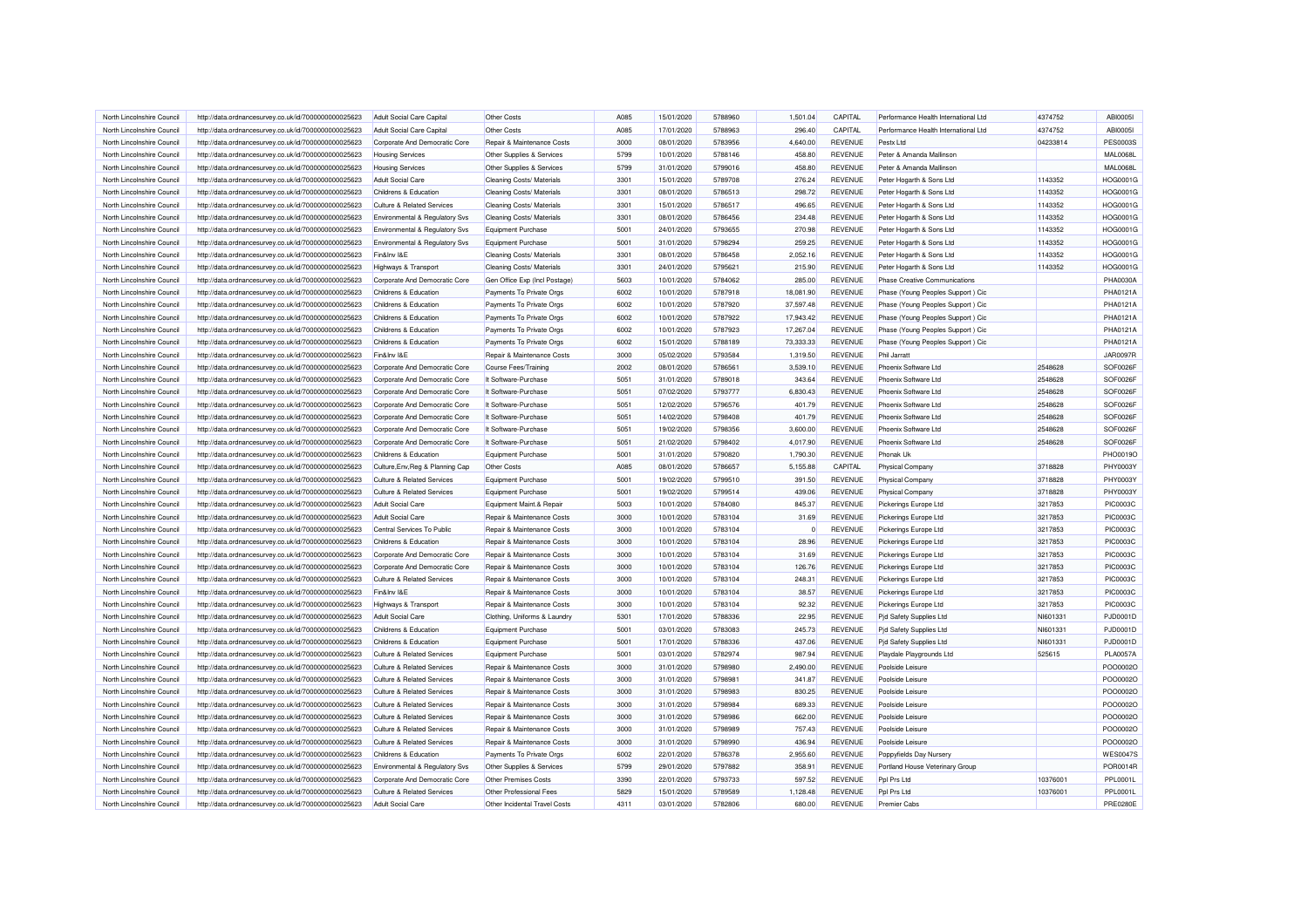| North Lincolnshire Council                               | http://data.ordnancesurvey.co.uk/id/7000000000025623 | <b>Adult Social Care</b>              | Other Incidental Travel Costs | 4311         | 03/01/2020               | 5782808            | 720.00     | <b>REVENUE</b>                   | <b>Premier Cabs</b>                           |            | <b>PRE0280E</b>      |
|----------------------------------------------------------|------------------------------------------------------|---------------------------------------|-------------------------------|--------------|--------------------------|--------------------|------------|----------------------------------|-----------------------------------------------|------------|----------------------|
| North Lincolnshire Council                               | http://data.ordnancesurvey.co.uk/id/7000000000025623 | Childrens & Education                 | Home To School Transport      | 4201         | 15/01/2020               | 5789808            | 4,594.40   | REVENUE                          | <b>Premier Cabs</b>                           |            | <b>PRE0280E</b>      |
| North Lincolnshire Council                               | http://data.ordnancesurvey.co.uk/id/7000000000025623 | Corporate And Democratic Core         | Repair & Maintenance Costs    | 3000         | 17/01/2020               | 5791652            | 237.00     | <b>REVENUE</b>                   | Premier Roofing And Services Ltd              | 4577119    | PRE0164E             |
| North Lincolnshire Council                               | http://data.ordnancesurvey.co.uk/id/7000000000025623 | Culture & Related Services            | Repair & Maintenance Costs    | 3000         | 17/01/2020               | 5791652            | 4,055.51   | <b>REVENUE</b>                   | Premier Roofing And Services Ltd              | 4577119    | <b>PRE0164E</b>      |
| North Lincolnshire Council                               | http://data.ordnancesurvey.co.uk/id/7000000000025623 | Environmental & Regulatory Svs        | Repair & Maintenance Costs    | 3000         | 15/01/2020               | 5790575            | 16,169.60  | <b>REVENUE</b>                   | Premier Roofing And Services Ltd              | 4577119    | PRE0164E             |
| North Lincolnshire Council                               | http://data.ordnancesurvey.co.uk/id/7000000000025623 | Environmental & Regulatory Svs        | Repair & Maintenance Costs    | 3000         | 17/01/2020               | 5791652            | 347.00     | <b>REVENUE</b>                   | Premier Roofing And Services Ltd              | 4577119    | PRE0164E             |
| North Lincolnshire Council                               | http://data.ordnancesurvey.co.uk/id/7000000000025623 | Fin&Inv I&F                           | Repair & Maintenance Costs    | 3000         | 17/01/2020               | 5791652            | 335.40     | <b>REVENUE</b>                   | Premier Roofing And Services Ltd              | 4577119    | <b>PRE0164E</b>      |
| North Lincolnshire Council                               | http://data.ordnancesurvey.co.uk/id/7000000000025623 | <b>Adult Social Care</b>              | Payments To Private Orgs      | 6002         | 15/01/2020               | 5789844            | 698.67     | <b>REVENUE</b>                   | <b>Prepaid Financial Services</b>             |            | <b>PRE0260E</b>      |
| North Lincolnshire Council                               | http://data.ordnancesurvey.co.uk/id/7000000000025623 | Childrens & Education                 | <b>Client Related Costs</b>   | 5534         | 08/01/2020               | 5786862            | 562.22     | <b>REVENUE</b>                   | Pre-School Learning Alliance                  |            | PRE0172E             |
| North Lincolnshire Council                               | http://data.ordnancesurvey.co.uk/id/7000000000025623 | Childrens & Education                 | <b>Client Related Costs</b>   | 5534         | 08/01/2020               | 5786864            | 562.22     | <b>REVENUE</b>                   | Pre-School Learning Alliance                  |            | <b>PRE0172E</b>      |
| North Lincolnshire Council                               | http://data.ordnancesurvey.co.uk/id/7000000000025623 | Childrens & Education                 | <b>Client Related Costs</b>   | 5534         | 08/01/2020               | 5786873            | 325.38     | <b>REVENUE</b>                   | Pre-School Learning Alliance                  |            | <b>PRE0172E</b>      |
| North Lincolnshire Council                               | http://data.ordnancesurvey.co.uk/id/7000000000025623 | Childrens & Education                 | <b>Client Related Costs</b>   | 5534         | 08/01/2020               | 5786874            | 325.38     | <b>REVENUE</b>                   | Pre-School Learning Alliance                  |            | PRE0172E             |
| North Lincolnshire Council                               | http://data.ordnancesurvey.co.uk/id/7000000000025623 | Childrens & Education                 | <b>Client Related Costs</b>   | 5534         | 08/01/2020               | 5786875            | 252.00     | <b>REVENUE</b>                   | Pre-School Learning Alliance                  |            | PRE0172E             |
| North Lincolnshire Council                               | http://data.ordnancesurvey.co.uk/id/7000000000025623 | Childrens & Education                 | <b>Client Related Costs</b>   | 5534         | 08/01/2020               | 5786876            | 292.15     | <b>REVENUE</b>                   | Pre-School Learning Alliance                  |            | PRE0172E             |
| North Lincolnshire Council                               | http://data.ordnancesurvey.co.uk/id/7000000000025623 | Childrens & Education                 | <b>Client Related Costs</b>   | 5534         | 08/01/2020               | 5786952            | 252.00     | <b>REVENUE</b>                   | Pre-School Learning Alliance                  |            | PRE0172E             |
| North Lincolnshire Council                               | http://data.ordnancesurvey.co.uk/id/7000000000025623 | Childrens & Education                 | Client Related Costs          | 5534         | 17/01/2020               | 5792041            | 258.92     | <b>REVENUE</b>                   | Pre-School Learning Alliance                  |            | <b>PRE0172E</b>      |
|                                                          |                                                      |                                       |                               |              |                          |                    |            |                                  |                                               |            |                      |
| North Lincolnshire Council                               | http://data.ordnancesurvey.co.uk/id/7000000000025623 | Childrens & Education                 | Payments To Private Orgs      | 6002         | 29/01/2020               | 5797895            | 8,800.00   | <b>REVENUE</b>                   | <b>Primary Engineering Ltd</b>                | 4009079    | PRI03641             |
| North Lincolnshire Council<br>North Lincolnshire Council | http://data.ordnancesurvey.co.uk/id/7000000000025623 | Central Services To Public            | Gen Office Exp (Incl Postage) | 5603<br>5603 | 10/01/2020<br>10/01/2020 | 5788166<br>5788171 | 20,927.71  | <b>REVENUE</b><br><b>REVENUE</b> | Print Image Network Ltd                       |            | PRI03451<br>PRI03451 |
|                                                          | http://data.ordnancesurvey.co.uk/id/7000000000025623 | Central Services To Public            | Gen Office Exp (Incl Postage) |              |                          |                    | 9,537.90   |                                  | Print Image Network Ltd                       | 4009079    |                      |
| North Lincolnshire Council                               | http://data.ordnancesurvey.co.uk/id/7000000000025623 | Central Services To Public            | Gen Office Exp (Incl Postage) | 5603         | 10/01/2020               | 5788176            | 2,607.74   | <b>REVENUE</b>                   | Print Image Network Ltd                       | 4009079    | PRI0345I             |
| North Lincolnshire Council                               | http://data.ordnancesurvey.co.uk/id/7000000000025623 | Central Services To Public            | Gen Office Exp (Incl Postage) | 5603         | 15/01/2020               | 5788173            | 831.65     | <b>REVENUE</b>                   | Print Image Network Ltd                       | 4009079    | PRI0345I             |
| North Lincolnshire Council                               | http://data.ordnancesurvey.co.uk/id/7000000000025623 | Central Services To Public            | Gen Office Exp (Incl Postage) | 5603         | 17/01/2020               | 5788169            | 2,661.50   | <b>REVENUE</b>                   | Print Image Network Ltd                       | 4009079    | PRI03451             |
| North Lincolnshire Council                               | http://data.ordnancesurvey.co.uk/id/7000000000025623 | Childrens & Education                 | Payments To Private Orgs      | 6002         | 22/01/2020               | 5786381            | 693.60     | <b>REVENUE</b>                   | Priory Lane Pre-School                        |            | <b>LAN0081N</b>      |
| North Lincolnshire Council                               | http://data.ordnancesurvey.co.uk/id/7000000000025623 | Childrens & Education                 | Payments To Private Orgs      | 6002         | 22/01/2020               | 5794784            | 1,477.80   | <b>REVENUE</b>                   | Priory Lane Pre-School                        |            | <b>LAN0081N</b>      |
| North Lincolnshire Council                               | http://data.ordnancesurvey.co.uk/id/7000000000025623 | Corporate And Democratic Core         | It Software-Purchase          | 5051         | 22/01/2020               | 5793736            | 265.47     | <b>REVENUE</b>                   | <b>Probrand Limited</b>                       | 2653446    | PRO0218O             |
| North Lincolnshire Council                               | http://data.ordnancesurvey.co.uk/id/7000000000025623 | Non Distributed Costs                 | Other Supplies & Services     | 5799         | 10/01/2020               | 5783060            | 970.00     | <b>REVENUE</b>                   | Professional Telecom Installations Ltd        | 04629825   | PRO0051O             |
| North Lincolnshire Council                               | http://data.ordnancesurvey.co.uk/id/7000000000025623 | Non Distributed Costs                 | Other Supplies & Services     | 5799         | 10/01/2020               | 5783061            | 280.00     | <b>REVENUE</b>                   | Professional Telecom Installations Ltd        | 04629825   | PRO0051C             |
| North Lincolnshire Council                               | http://data.ordnancesurvey.co.uk/id/7000000000025623 | <b>Adult Social Care</b>              | Payments To Private Orgs      | 6002         | 03/01/2020               | 5783133            | 1,691.44   | <b>REVENUE</b>                   | Progress Housing Group Ltd                    | 28685R     | PRO0320O             |
| North Lincolnshire Council                               | http://data.ordnancesurvey.co.uk/id/7000000000025623 | Culture & Related Services            | Equipment Purchase            | 5001         | 31/01/2020               | 5782975            | 4,153.05   | <b>REVENUE</b>                   | Proludic Ltd                                  | 04455803   | PRO0560O             |
| North Lincolnshire Council                               | http://data.ordnancesurvey.co.uk/id/7000000000025623 | Childrens & Education                 | <b>Legal Fees</b>             | 5823         | 24/01/2020               | 5796147            | 836.00     | <b>REVENUE</b>                   | Psychological Services.Gb Ltd                 |            | PSY0169Y             |
| North Lincolnshire Council                               | http://data.ordnancesurvey.co.uk/id/7000000000025623 | Childrens & Education                 | <b>Legal Fees</b>             | 5823         | 24/01/2020               | 5796148            | 678.60     | <b>REVENUE</b>                   | Psychological Therapies In Hull & East Yorks. |            | PSY0032Y             |
| North Lincolnshire Council                               | http://data.ordnancesurvey.co.uk/id/7000000000025623 | Childrens & Education                 | Payments To Private Orgs      | 6002         | 15/01/2020               | 5782831            | 7,200.00   | <b>REVENUE</b>                   | Psychology Together                           | 1055440510 | <b>PSY0120Y</b>      |
| North Lincolnshire Council                               | http://data.ordnancesurvey.co.uk/id/7000000000025623 | Childrens & Education                 | Payments To Private Orgs      | 6002         | 19/02/2020               | 5798430            | 5.400.00   | <b>REVENUE</b>                   | <b>Psychology Together</b>                    | 1055440510 | <b>PSY0120Y</b>      |
| North Lincolnshire Counci                                | http://data.ordnancesurvey.co.uk/id/7000000000025623 | Highways & Transport                  | Other Supplies & Services     | 5799         | 08/01/2020               | 5776442            | 7,423.60   | <b>REVENUE</b>                   | Pts                                           | 04374737   | PTS0001S             |
| North Lincolnshire Council                               | http://data.ordnancesurvey.co.uk/id/7000000000025623 | Environmental & Regulatory Svs        | <b>Examination Fees</b>       | 5730         | 17/01/2020               | 5791542            | 807.36     | <b>REVENUE</b>                   | Public Analyst Scientific Services Ltd        |            | <b>PUB0130B</b>      |
| North Lincolnshire Council                               | http://data.ordnancesurvey.co.uk/id/7000000000025623 | Corporate And Democratic Core         | It Software-Maintenance       | 5053         | 24/01/2020               | 5792024            | 650.00     | <b>REVENUE</b>                   | Public Sector Live                            |            | <b>PUB0160B</b>      |
| North Lincolnshire Council                               | http://data.ordnancesurvey.co.uk/id/7000000000025623 | Fin&Inv I&E                           | Other Supplies & Services     | 5799         | 15/01/2020               | 5788255            | 345.00     | <b>REVENUE</b>                   | Pure Water Window Cleaning                    | 11361613   | <b>PUR0010R</b>      |
| North Lincolnshire Council                               | http://data.ordnancesurvey.co.uk/id/7000000000025623 | Childrens & Education                 | <b>Legal Fees</b>             | 5823         | 24/01/2020               | 5796137            | 330.00     | <b>REVENUE</b>                   | Quality Solicitors Bradbury Roberts & Raby    |            | <b>BRA0011A</b>      |
| North Lincolnshire Council                               | http://data.ordnancesurvey.co.uk/id/7000000000025623 | Childrens & Education                 | Payments To Private Orgs      | 6002         | 03/01/2020               | 5783922            | 1,890.00   | <b>REVENUE</b>                   | Quarry Mount Primary School                   |            | QMP0001F             |
| North Lincolnshire Counci                                | http://data.ordnancesurvey.co.uk/id/7000000000025623 | Childrens & Education                 | Payments To Private Orgs      | 6002         | 03/01/2020               | 5783924            | 630.00     | <b>REVENUE</b>                   | Queen Elizabeth'S High School                 |            | QUE0111E             |
| North Lincolnshire Council                               | http://data.ordnancesurvey.co.uk/id/7000000000025623 | Corporate And Democratic Core         | Repair & Maintenance Costs    | 3000         | 15/01/2020               | 5783132            | 5,100.00   | <b>REVENUE</b>                   | Quibell Fabrications Ltd                      |            | <b>QUI0003I</b>      |
| North Lincolnshire Council                               | http://data.ordnancesurvey.co.uk/id/7000000000025623 | Public Health                         | Equipment Maint.& Repair      | 5003         | 15/01/2020               | 5783040            | 525.00     | <b>REVENUE</b>                   | <b>Quibell Fabrications Ltd</b>               |            | QUI0003I             |
| North Lincolnshire Council                               | http://data.ordnancesurvey.co.uk/id/7000000000025623 | <b>Culture &amp; Related Services</b> | Fees & Charges Income         | 9002         | 08/01/2020               | 5786792            | $-112.45$  | <b>REVENUE</b>                   | <b>Bachael Louise</b>                         |            | RAC0017C             |
| North Lincolnshire Council                               | http://data.ordnancesurvey.co.uk/id/7000000000025623 | <b>Culture &amp; Related Services</b> | Stock Purchases & Adjustments | 5030         | 08/01/2020               | 5786792            | 562.25     | <b>REVENUE</b>                   | Rachael Louise                                |            | RAC0017C             |
| North Lincolnshire Council                               | http://data.ordnancesurvey.co.uk/id/7000000000025623 | Highways & Transport                  | Exhibitions/Events            | 5709         | 29/01/2020               | 5798401            | 995.00     | <b>REVENUE</b>                   | Rainbow Fireworks                             |            | RAI00601             |
| North Lincolnshire Counci                                | http://data.ordnancesurvey.co.uk/id/7000000000025623 | <b>Adult Social Care</b>              | Payments To Health Providers  | 6019         | 15/01/2020               | 5788462            | 199,012.00 | <b>REVENUE</b>                   | Rdash Ft                                      |            | RDA0003A             |
| North Lincolnshire Council                               |                                                      | <b>Childrens &amp; Education</b>      | Advertising & Publicity       | 5610         | 22/01/2020               | 5786842            | 700.00     | <b>REVENUE</b>                   | Reach Publishing Ltd                          | 82548      | <b>REA0038A</b>      |
| North Lincolnshire Council                               | http://data.ordnancesurvey.co.uk/id/7000000000025623 | Childrens & Education                 |                               | 5610         | 24/01/2020               | 5789840            | 600.00     | <b>REVENUE</b>                   |                                               | 82548      | <b>REA0038A</b>      |
|                                                          | http://data.ordnancesurvey.co.uk/id/7000000000025623 |                                       | Advertising & Publicity       |              |                          |                    |            |                                  | Reach Publishing Ltd                          |            |                      |
| North Lincolnshire Council                               | http://data.ordnancesurvey.co.uk/id/7000000000025623 | Corporate And Democratic Core         | Advertising & Publicity       | 5610         | 15/01/2020               | 5784061            | 233.60     | <b>REVENUE</b>                   | <b>Reach Publishing Ltd</b>                   | 82548      | <b>REA0038A</b>      |
| North Lincolnshire Council                               | http://data.ordnancesurvey.co.uk/id/7000000000025623 | Corporate And Democratic Core         | Advertising & Publicity       | 5610         | 05/02/2020               | 5793576            | 321.20     | <b>REVENUE</b>                   | Reach Publishing Ltd                          | 82548      | <b>REA0038A</b>      |
| North Lincolnshire Council                               | http://data.ordnancesurvey.co.uk/id/7000000000025623 | Central Services To Public            | <b>Vehicle Hire</b>           | 4101         | 15/01/2020               | 5790069            | 482.12     | <b>REVENUE</b>                   | Ready Rent A Car                              | 2177268    | <b>REA0004A</b>      |
| North Lincolnshire Council                               | http://data.ordnancesurvey.co.uk/id/7000000000025623 | Childrens & Education                 | <b>Client Related Costs</b>   | 5534         | 05/02/2020               | 5799526            | 380.00     | <b>REVENUE</b>                   | Ready Rent A Car                              | 2177268    | <b>REA0004A</b>      |
| North Lincolnshire Council                               | http://data.ordnancesurvey.co.uk/id/7000000000025623 | Childrens & Education                 | <b>Client Related Costs</b>   | 5534         | 05/02/2020               | 5799531            | 380.00     | <b>REVENUE</b>                   | Ready Rent A Car                              | 2177268    | <b>REA0004A</b>      |
| North Lincolnshire Council                               | http://data.ordnancesurvey.co.uk/id/7000000000025623 | Childrens & Education                 | <b>Client Related Costs</b>   | 5534         | 05/02/2020               | 5799543            | 270.00     | <b>REVENUE</b>                   | Ready Rent A Car                              | 2177268    | REA0004/             |
| North Lincolnshire Council                               | http://data.ordnancesurvey.co.uk/id/7000000000025623 | Childrens & Education                 | <b>Client Related Costs</b>   | 5534         | 05/02/2020               | 5799544            | 475.00     | REVENUE                          | Ready Rent A Car                              | 2177268    | <b>REA0004A</b>      |
| North Lincolnshire Council                               | http://data.ordnancesurvey.co.uk/id/7000000000025623 | Childrens & Education                 | <b>Client Related Costs</b>   | 5534         | 05/02/2020               | 5799550            | 380.00     | <b>REVENUE</b>                   | Ready Rent A Car                              | 2177268    | <b>REA0004A</b>      |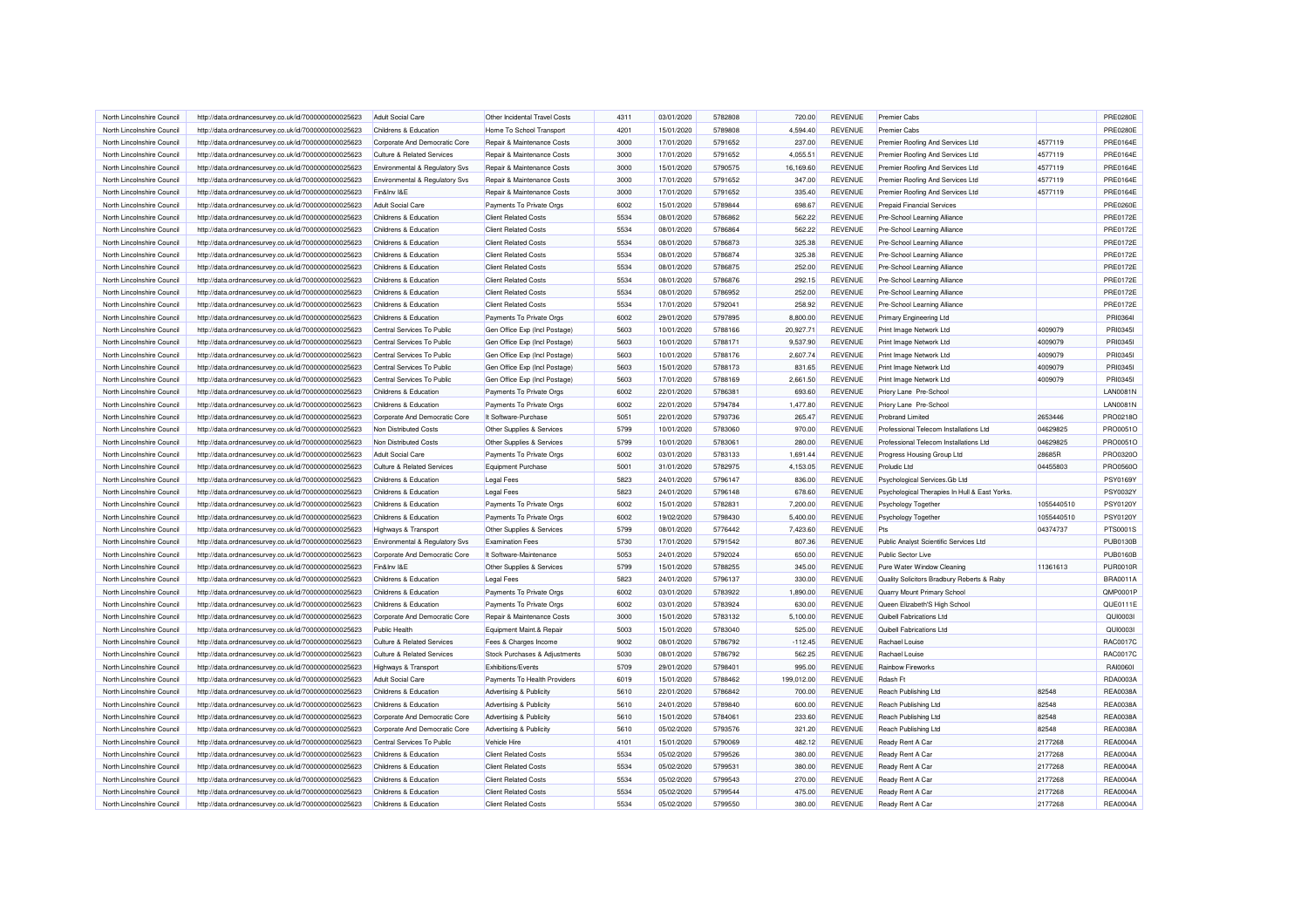| North Lincolnshire Council                               | http://data.ordnancesurvey.co.uk/id/7000000000025623 | Childrens & Education                         | <b>Client Transport Costs</b>     | 6092         | 22/01/2020 | 5792316            | 280.00      | REVENUE        | Ready Rent A Car        | 2177268 | <b>REA0004A</b> |
|----------------------------------------------------------|------------------------------------------------------|-----------------------------------------------|-----------------------------------|--------------|------------|--------------------|-------------|----------------|-------------------------|---------|-----------------|
| North Lincolnshire Council                               | http://data.ordnancesurvey.co.uk/id/7000000000025623 | Childrens & Education                         | <b>Client Transport Costs</b>     | 6092         | 22/01/2020 | 5792317            | 280.00      | <b>REVENUE</b> | Ready Rent A Car        | 2177268 | <b>REA0004A</b> |
| North Lincolnshire Council                               | http://data.ordnancesurvey.co.uk/id/7000000000025623 | Childrens & Education                         | <b>Client Transport Costs</b>     | 6092         | 22/01/2020 | 5792318            | 700.00      | <b>REVENUE</b> | Ready Rent A Car        | 2177268 | <b>REA0004A</b> |
| North Lincolnshire Council                               | http://data.ordnancesurvey.co.uk/id/7000000000025623 | Childrens & Education                         | <b>Client Transport Costs</b>     | 6092         | 22/01/2020 | 5792321            | 315.00      | <b>REVENUE</b> | <b>Ready Rent A Car</b> | 2177268 | <b>REA0004A</b> |
| North Lincolnshire Council                               | http://data.ordnancesurvey.co.uk/id/7000000000025623 | Childrens & Education                         | <b>Client Transport Costs</b>     | 6092         | 22/01/2020 | 5792323            | 280.00      | <b>REVENUE</b> | Ready Rent A Car        | 2177268 | <b>REA0004A</b> |
| North Lincolnshire Council                               | http://data.ordnancesurvey.co.uk/id/7000000000025623 | Childrens & Education                         | <b>Client Transport Costs</b>     | 6092         | 22/01/2020 | 5792326            | 700.00      | <b>REVENUE</b> | <b>Ready Rent A Car</b> | 2177268 | <b>REA0004A</b> |
| North Lincolnshire Council                               | http://data.ordnancesurvey.co.uk/id/7000000000025623 | Childrens & Education                         | <b>Client Transport Costs</b>     | 6092         | 29/01/2020 | 5791519            | 489.94      | <b>REVENUE</b> | Ready Rent A Car        | 2177268 | <b>REA0004A</b> |
| North Lincolnshire Council                               | http://data.ordnancesurvey.co.uk/id/7000000000025623 | Childrens & Education                         | <b>Client Transport Costs</b>     | 6092         | 31/01/2020 | 5791518            | 525.00      | <b>REVENUE</b> | Ready Rent A Car        | 2177268 | <b>REA0004A</b> |
| North Lincolnshire Council                               | http://data.ordnancesurvey.co.uk/id/7000000000025623 | Childrens & Education                         | <b>Client Transport Costs</b>     | 6092         | 05/02/2020 | 5799884            | 875.00      | <b>REVENUE</b> | Ready Rent A Car        | 2177268 | <b>REA0004A</b> |
| North Lincolnshire Council                               | http://data.ordnancesurvey.co.uk/id/7000000000025623 | Childrens & Education                         | Vehicle Hire                      | 4101         | 15/01/2020 | 5790070            | 575.00      | <b>REVENUE</b> | Ready Rent A Car        | 2177268 | <b>REA0004A</b> |
| North Lincolnshire Council                               | http://data.ordnancesurvey.co.uk/id/7000000000025623 | Childrens & Education                         | Vehicle Hire                      | 4101         | 15/01/2020 | 5790071            | 217.14      | <b>REVENUE</b> | Ready Rent A Car        | 2177268 | <b>REA0004A</b> |
| North Lincolnshire Council                               | http://data.ordnancesurvey.co.uk/id/7000000000025623 | Childrens & Education                         | Vehicle Hire                      | 4101         | 05/02/2020 | 5799547            | 1,325.00    | <b>REVENUE</b> | Ready Rent A Car        | 2177268 | <b>REA0004A</b> |
|                                                          |                                                      |                                               | <b>Direct Payments To Clients</b> | 6012         | 31/12/2019 | 5785383            | $-1,070.40$ | <b>REVENUE</b> | <b>REDACTED</b>         |         | REDACTED        |
| North Lincolnshire Council<br>North Lincolnshire Council | http://data.ordnancesurvey.co.uk/id/7000000000025623 | <b>Adult Social Care</b><br>Adult Social Care |                                   | 6012         |            | 5785384            | 1.070.40    | <b>REVENUE</b> | <b>REDACTED</b>         |         | REDACTED        |
|                                                          | http://data.ordnancesurvey.co.uk/id/7000000000025623 |                                               | <b>Direct Payments To Clients</b> |              | 31/12/2019 |                    |             |                |                         |         |                 |
| North Lincolnshire Council                               | http://data.ordnancesurvey.co.uk/id/7000000000025623 | <b>Adult Social Care</b>                      | Direct Payments To Clients        | 6012         | 03/01/2020 | 5783810            | 661.88      | REVENUE        | REDACTED                |         | REDACTED        |
| North Lincolnshire Council                               | http://data.ordnancesurvey.co.uk/id/7000000000025623 | <b>Adult Social Care</b>                      | Direct Payments To Clients        | 6012         | 03/01/2020 | 5783965            | 500.00      | <b>REVENUE</b> | <b>REDACTED</b>         |         | <b>REDACTED</b> |
| North Lincolnshire Council                               | http://data.ordnancesurvey.co.uk/id/7000000000025623 | <b>Adult Social Care</b>                      | <b>Direct Payments To Clients</b> | 6012         | 03/01/2020 | 5783966            | 750.00      | <b>REVENUE</b> | <b>REDACTED</b>         |         | REDACTED        |
| North Lincolnshire Council                               | http://data.ordnancesurvey.co.uk/id/7000000000025623 | <b>Adult Social Care</b>                      | Direct Payments To Clients        | 6012         | 03/01/2020 | 5783967            | 1,000.00    | <b>REVENUE</b> | REDACTED                |         | <b>REDACTED</b> |
| North Lincolnshire Council                               | http://data.ordnancesurvey.co.uk/id/7000000000025623 | <b>Adult Social Care</b>                      | Direct Payments To Clients        | 6012         | 03/01/2020 | 5783969            | 750.00      | <b>REVENUE</b> | <b>REDACTED</b>         |         | <b>REDACTED</b> |
| North Lincolnshire Council                               | http://data.ordnancesurvey.co.uk/id/7000000000025623 | Adult Social Care                             | <b>Direct Payments To Clients</b> | 6012         | 03/01/2020 | 5783970            | 750.00      | <b>REVENUE</b> | <b>REDACTED</b>         |         | REDACTED        |
| North Lincolnshire Council                               | http://data.ordnancesurvey.co.uk/id/7000000000025623 | <b>Adult Social Care</b>                      | <b>Direct Payments To Clients</b> | 6012         | 03/01/2020 | 5784228            | 1,000.00    | <b>REVENUE</b> | REDACTED                |         | REDACTED        |
| North Lincolnshire Council                               | http://data.ordnancesurvey.co.uk/id/7000000000025623 | <b>Adult Social Care</b>                      | Direct Payments To Clients        | 6012         | 03/01/2020 | 5784229            | 750.00      | <b>REVENUE</b> | <b>REDACTED</b>         |         | REDACTED        |
| North Lincolnshire Council                               | http://data.ordnancesurvey.co.uk/id/7000000000025623 | <b>Adult Social Care</b>                      | <b>Direct Payments To Clients</b> | 6012         | 03/01/2020 | 5784231            | 1,000.00    | <b>REVENUE</b> | <b>REDACTED</b>         |         | REDACTED        |
| North Lincolnshire Council                               | http://data.ordnancesurvey.co.uk/id/7000000000025623 | <b>Adult Social Care</b>                      | Direct Payments To Clients        | 6012         | 08/01/2020 | 5785289            | 1,058.20    | <b>REVENUE</b> | REDACTED                |         | <b>REDACTED</b> |
| North Lincolnshire Council                               | http://data.ordnancesurvey.co.uk/id/7000000000025623 | <b>Adult Social Care</b>                      | Direct Payments To Clients        | 6012         | 08/01/2020 | 5785290            | 1,261.48    | <b>REVENUE</b> | <b>REDACTED</b>         |         | REDACTED        |
| North Lincolnshire Council                               | http://data.ordnancesurvey.co.uk/id/7000000000025623 | Adult Social Care                             | <b>Direct Payments To Clients</b> | 6012         | 08/01/2020 | 5785292            | 1,200.00    | <b>REVENUE</b> | <b>REDACTED</b>         |         | REDACTED        |
| North Lincolnshire Council                               | http://data.ordnancesurvey.co.uk/id/7000000000025623 | <b>Adult Social Care</b>                      | <b>Direct Payments To Clients</b> | 6012         | 08/01/2020 | 5785293            | 2,396.00    | <b>REVENUE</b> | REDACTED                |         | REDACTED        |
| North Lincolnshire Council                               | http://data.ordnancesurvey.co.uk/id/7000000000025623 | <b>Adult Social Care</b>                      | Direct Payments To Clients        | 6012         | 08/01/2020 | 5785294            | 1,004.80    | <b>REVENUE</b> | <b>REDACTED</b>         |         | REDACTED        |
| North Lincolnshire Council                               | http://data.ordnancesurvey.co.uk/id/7000000000025623 | <b>Adult Social Care</b>                      | <b>Direct Payments To Clients</b> | 6012         | 08/01/2020 | 5785295            | 504.00      | <b>REVENUE</b> | <b>REDACTED</b>         |         | REDACTED        |
| North Lincolnshire Council                               | http://data.ordnancesurvey.co.uk/id/7000000000025623 | Adult Social Care                             | Direct Payments To Clients        | 6012         | 08/01/2020 | 5785296            | 2,361.32    | <b>REVENUE</b> | REDACTED                |         | <b>REDACTED</b> |
| North Lincolnshire Council                               | http://data.ordnancesurvey.co.uk/id/7000000000025623 | <b>Adult Social Care</b>                      | Direct Payments To Clients        | 6012         | 08/01/2020 | 5785297            | 891.92      | <b>REVENUE</b> | <b>REDACTED</b>         |         | <b>REDACTED</b> |
| North Lincolnshire Council                               | http://data.ordnancesurvey.co.uk/id/7000000000025623 | <b>Adult Social Care</b>                      | <b>Direct Payments To Clients</b> | 6012         | 08/01/2020 | 5785298            | 703.36      | <b>REVENUE</b> | <b>REDACTED</b>         |         | REDACTED        |
| North Lincolnshire Council                               | http://data.ordnancesurvey.co.uk/id/7000000000025623 | <b>Adult Social Care</b>                      | Direct Payments To Clients        | 6012         | 08/01/2020 | 5785299            | 1,124.00    | <b>REVENUE</b> | REDACTED                |         | REDACTED        |
| North Lincolnshire Council                               | http://data.ordnancesurvey.co.uk/id/7000000000025623 | <b>Adult Social Care</b>                      | Direct Payments To Clients        | 6012         | 08/01/2020 | 5785301            | 866.00      | <b>REVENUE</b> | <b>REDACTED</b>         |         | <b>REDACTED</b> |
| North Lincolnshire Council                               | http://data.ordnancesurvey.co.uk/id/7000000000025623 | Adult Social Care                             | <b>Direct Payments To Clients</b> | 6012         | 08/01/2020 | 5785302            | 792.28      | <b>REVENUE</b> | <b>REDACTED</b>         |         | REDACTED        |
| North Lincolnshire Council                               | http://data.ordnancesurvey.co.uk/id/7000000000025623 | Adult Social Care                             | Direct Payments To Clients        | 6012         | 08/01/2020 | 5785305            | 920.00      | <b>REVENUE</b> | REDACTED                |         | <b>REDACTED</b> |
|                                                          |                                                      |                                               | Direct Payments To Clients        | 6012         | 08/01/2020 | 5785306            | 1,088.00    | <b>REVENUE</b> | <b>REDACTED</b>         |         | REDACTED        |
| North Lincolnshire Council                               | http://data.ordnancesurvey.co.uk/id/7000000000025623 | <b>Adult Social Care</b>                      |                                   |              |            |                    |             |                |                         |         |                 |
| North Lincolnshire Council<br>North Lincolnshire Council | http://data.ordnancesurvey.co.uk/id/7000000000025623 | <b>Adult Social Care</b>                      | <b>Direct Payments To Clients</b> | 6012<br>6012 | 08/01/2020 | 5785307<br>5785308 | 479.36      | <b>REVENUE</b> | <b>REDACTED</b>         |         | REDACTED        |
|                                                          | http://data.ordnancesurvey.co.uk/id/7000000000025623 | <b>Adult Social Care</b>                      | <b>Direct Payments To Clients</b> |              | 08/01/2020 |                    | 1,362.00    | <b>REVENUE</b> | REDACTED                |         | REDACTED        |
| North Lincolnshire Council                               | http://data.ordnancesurvey.co.uk/id/7000000000025623 | <b>Adult Social Care</b>                      | <b>Direct Payments To Clients</b> | 6012         | 08/01/2020 | 5785309            | 700.00      | <b>REVENUE</b> | <b>REDACTED</b>         |         | <b>REDACTED</b> |
| North Lincolnshire Council                               | http://data.ordnancesurvey.co.uk/id/7000000000025623 | <b>Adult Social Care</b>                      | <b>Direct Payments To Clients</b> | 6012         | 08/01/2020 | 5785310            | 570.08      | <b>REVENUE</b> | <b>REDACTED</b>         |         | REDACTED        |
| North Lincolnshire Council                               | http://data.ordnancesurvey.co.uk/id/7000000000025623 | <b>Adult Social Care</b>                      | <b>Direct Payments To Clients</b> | 6012         | 08/01/2020 | 5785311            | 1,332.00    | <b>REVENUE</b> | REDACTED                |         | <b>REDACTED</b> |
| North Lincolnshire Council                               | http://data.ordnancesurvey.co.uk/id/7000000000025623 | <b>Adult Social Care</b>                      | Direct Payments To Clients        | 6012         | 08/01/2020 | 5785312            | 1,064.00    | REVENUE        | REDACTED                |         | REDACTED        |
| North Lincolnshire Council                               | http://data.ordnancesurvey.co.uk/id/7000000000025623 | <b>Adult Social Care</b>                      | <b>Direct Payments To Clients</b> | 6012         | 08/01/2020 | 5785313            | 1,162.60    | <b>REVENUE</b> | <b>REDACTED</b>         |         | REDACTED        |
| North Lincolnshire Council                               | http://data.ordnancesurvey.co.uk/id/7000000000025623 | <b>Adult Social Care</b>                      | Direct Payments To Clients        | 6012         | 08/01/2020 | 5785314            | 2,058.72    | <b>REVENUE</b> | REDACTED                |         | <b>REDACTED</b> |
| North Lincolnshire Council                               | http://data.ordnancesurvey.co.uk/id/7000000000025623 | <b>Adult Social Care</b>                      | Direct Payments To Clients        | 6012         | 08/01/2020 | 5785315            | 708.00      | <b>REVENUE</b> | REDACTED                |         | REDACTED        |
| North Lincolnshire Council                               | http://data.ordnancesurvey.co.uk/id/7000000000025623 | <b>Adult Social Care</b>                      | <b>Direct Payments To Clients</b> | 6012         | 08/01/2020 | 5785316            | 1,536.00    | <b>REVENUE</b> | <b>REDACTED</b>         |         | <b>REDACTED</b> |
| North Lincolnshire Council                               | http://data.ordnancesurvey.co.uk/id/7000000000025623 | <b>Adult Social Care</b>                      | <b>Direct Payments To Clients</b> | 6012         | 08/01/2020 | 5785317            | 756.00      | <b>REVENUE</b> | REDACTED                |         | <b>REDACTED</b> |
| North Lincolnshire Council                               | http://data.ordnancesurvey.co.uk/id/7000000000025623 | <b>Adult Social Care</b>                      | <b>Direct Payments To Clients</b> | 6012         | 08/01/2020 | 5785319            | 956.12      | <b>REVENUE</b> | REDACTED                |         | REDACTED        |
| North Lincolnshire Council                               | http://data.ordnancesurvey.co.uk/id/7000000000025623 | <b>Adult Social Care</b>                      | Direct Payments To Clients        | 6012         | 08/01/2020 | 5785320            | 829.52      | <b>REVENUE</b> | <b>REDACTED</b>         |         | REDACTED        |
| North Lincolnshire Council                               | http://data.ordnancesurvey.co.uk/id/7000000000025623 | <b>Adult Social Care</b>                      | Direct Payments To Clients        | 6012         | 08/01/2020 | 5785323            | 1,162.20    | <b>REVENUE</b> | <b>REDACTED</b>         |         | <b>REDACTED</b> |
| North Lincolnshire Council                               | http://data.ordnancesurvey.co.uk/id/7000000000025623 | <b>Adult Social Care</b>                      | Direct Payments To Clients        | 6012         | 08/01/2020 | 5785324            | 841.60      | <b>REVENUE</b> | REDACTED                |         | REDACTED        |
| North Lincolnshire Council                               | http://data.ordnancesurvey.co.uk/id/7000000000025623 | <b>Adult Social Care</b>                      | <b>Direct Payments To Clients</b> | 6012         | 08/01/2020 | 5785325            | 1,596.04    | <b>REVENUE</b> | <b>REDACTED</b>         |         | REDACTED        |
| North Lincolnshire Council                               | http://data.ordnancesurvey.co.uk/id/7000000000025623 | Adult Social Care                             | <b>Direct Payments To Clients</b> | 6012         | 08/01/2020 | 5785326            | 1.584.08    | <b>REVENUE</b> | <b>REDACTED</b>         |         | REDACTED        |
| North Lincolnshire Council                               | http://data.ordnancesurvey.co.uk/id/7000000000025623 | <b>Adult Social Care</b>                      | <b>Direct Payments To Clients</b> | 6012         | 08/01/2020 | 5785327            | 1,594.00    | <b>REVENUE</b> | <b>REDACTED</b>         |         | REDACTED        |
| North Lincolnshire Council                               | http://data.ordnancesurvey.co.uk/id/7000000000025623 | Adult Social Care                             | <b>Direct Payments To Clients</b> | 6012         | 08/01/2020 | 5785328            | 729.64      | <b>REVENUE</b> | <b>REDACTED</b>         |         | REDACTED        |
|                                                          |                                                      |                                               |                                   |              |            |                    |             |                |                         |         |                 |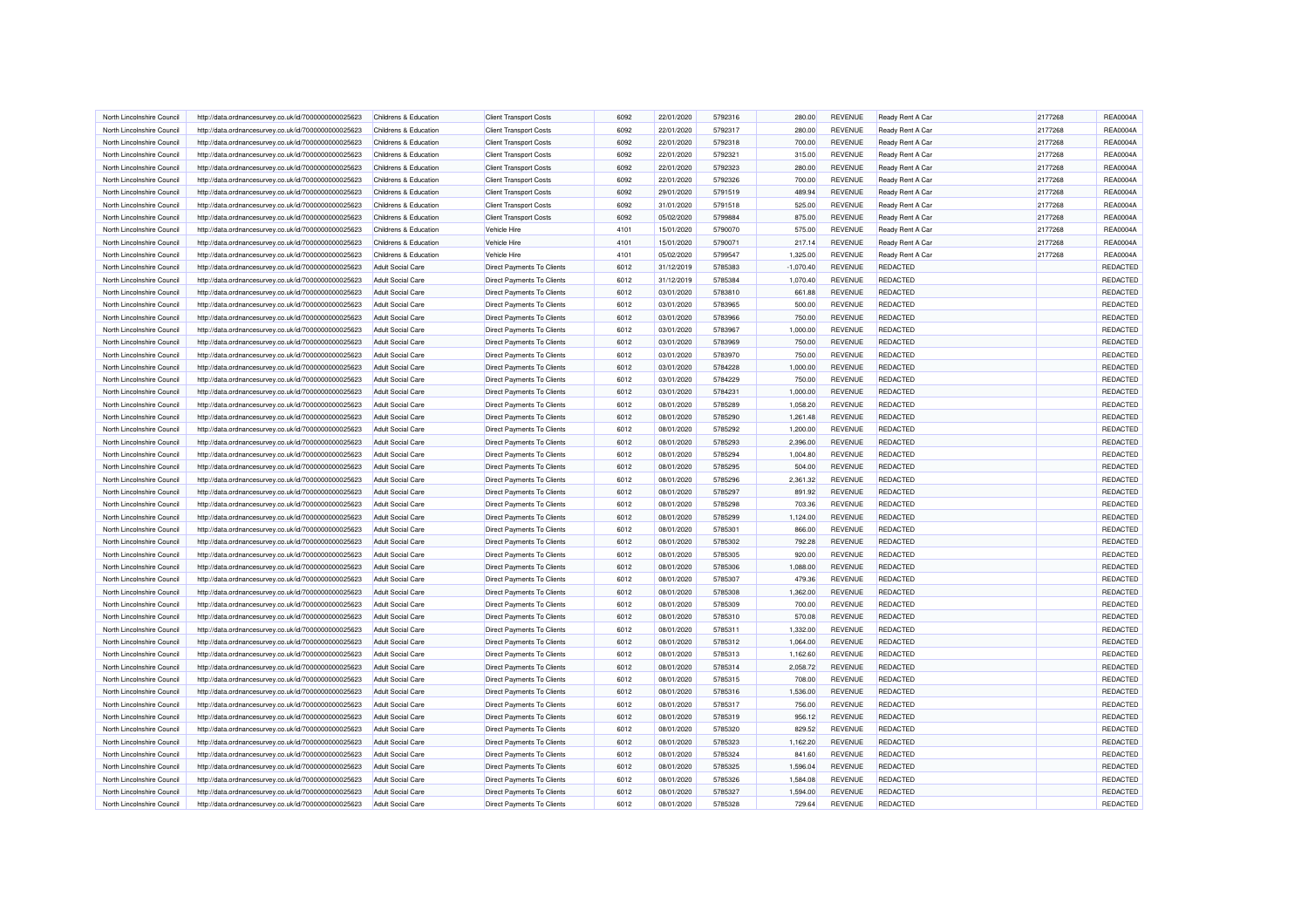| North Lincolnshire Council                               | http://data.ordnancesurvey.co.uk/id/7000000000025623 | <b>Adult Social Care</b>                      | Direct Payments To Clients        | 6012         | 08/01/2020               | 5785329 | 600.00             | REVENUE                   | <b>REDACTED</b>                    | REDACTED             |
|----------------------------------------------------------|------------------------------------------------------|-----------------------------------------------|-----------------------------------|--------------|--------------------------|---------|--------------------|---------------------------|------------------------------------|----------------------|
| North Lincolnshire Council                               | http://data.ordnancesurvey.co.uk/id/7000000000025623 | <b>Adult Social Care</b>                      | <b>Direct Payments To Clients</b> | 6012         | 08/01/2020               | 5785330 | 523.20             | <b>REVENUE</b>            | <b>REDACTED</b>                    | REDACTED             |
| North Lincolnshire Council                               | http://data.ordnancesurvey.co.uk/id/7000000000025623 | Adult Social Care                             | Direct Payments To Clients        | 6012         | 08/01/2020               | 5785332 | 1,037.20           | <b>REVENUE</b>            | REDACTED                           | REDACTED             |
| North Lincolnshire Council                               | http://data.ordnancesurvey.co.uk/id/7000000000025623 | <b>Adult Social Care</b>                      | <b>Direct Payments To Clients</b> | 6012         | 08/01/2020               | 5785335 | 684.32             | <b>REVENUE</b>            | <b>REDACTED</b>                    | <b>REDACTED</b>      |
| North Lincolnshire Council                               | http://data.ordnancesurvey.co.uk/id/7000000000025623 | <b>Adult Social Care</b>                      | <b>Direct Payments To Clients</b> | 6012         | 08/01/2020               | 5785336 | 1,100.00           | <b>REVENUE</b>            | <b>REDACTED</b>                    | REDACTED             |
| North Lincolnshire Council                               | http://data.ordnancesurvey.co.uk/id/7000000000025623 | <b>Adult Social Care</b>                      | <b>Direct Payments To Clients</b> | 6012         | 08/01/2020               | 5785337 | 855.68             | <b>REVENUE</b>            | REDACTED                           | <b>REDACTED</b>      |
| North Lincolnshire Council                               | http://data.ordnancesurvey.co.uk/id/7000000000025623 | <b>Adult Social Care</b>                      | Direct Payments To Clients        | 6012         | 08/01/2020               | 5785338 | 800.76             | <b>REVENUE</b>            | <b>REDACTED</b>                    | <b>REDACTED</b>      |
| North Lincolnshire Council                               | http://data.ordnancesurvey.co.uk/id/7000000000025623 | <b>Adult Social Care</b>                      | Direct Payments To Clients        | 6012         | 08/01/2020               | 5785339 | 600.00             | <b>REVENUE</b>            | <b>REDACTED</b>                    | REDACTED             |
| North Lincolnshire Council                               | http://data.ordnancesurvey.co.uk/id/7000000000025623 | <b>Adult Social Care</b>                      | Direct Payments To Clients        | 6012         | 08/01/2020               | 5785340 | 1,603.68           | <b>REVENUE</b>            | REDACTED                           | REDACTED             |
| North Lincolnshire Council                               | http://data.ordnancesurvey.co.uk/id/7000000000025623 | <b>Adult Social Care</b>                      | Direct Payments To Clients        | 6012         | 08/01/2020               | 5785341 | 1,671.84           | <b>REVENUE</b>            | <b>REDACTED</b>                    | REDACTED             |
| North Lincolnshire Council                               | http://data.ordnancesurvey.co.uk/id/7000000000025623 | <b>Adult Social Care</b>                      | <b>Direct Payments To Clients</b> | 6012         | 08/01/2020               | 5785342 | 461.40             | <b>REVENUE</b>            | <b>REDACTED</b>                    | REDACTED             |
| North Lincolnshire Council                               | http://data.ordnancesurvey.co.uk/id/7000000000025623 | <b>Adult Social Care</b>                      | Direct Payments To Clients        | 6012         | 08/01/2020               | 5785343 | 540.00             | <b>REVENUE</b>            | REDACTED                           | <b>REDACTED</b>      |
|                                                          |                                                      |                                               |                                   |              |                          | 5785344 |                    |                           |                                    |                      |
| North Lincolnshire Council<br>North Lincolnshire Council | http://data.ordnancesurvey.co.uk/id/7000000000025623 | <b>Adult Social Care</b><br>Adult Social Care | <b>Direct Payments To Clients</b> | 6012<br>6012 | 08/01/2020<br>08/01/2020 | 5785345 | 280.00<br>1.208.00 | REVENUE<br><b>REVENUE</b> | <b>REDACTED</b><br><b>REDACTED</b> | REDACTED<br>REDACTED |
|                                                          | http://data.ordnancesurvey.co.uk/id/7000000000025623 |                                               | <b>Direct Payments To Clients</b> |              |                          |         |                    |                           |                                    |                      |
| North Lincolnshire Council                               | http://data.ordnancesurvey.co.uk/id/7000000000025623 | <b>Adult Social Care</b>                      | Direct Payments To Clients        | 6012         | 08/01/2020               | 5785346 | 1,143.68           | REVENUE                   | REDACTED                           | REDACTED             |
| North Lincolnshire Council                               | http://data.ordnancesurvey.co.uk/id/7000000000025623 | <b>Adult Social Care</b>                      | Direct Payments To Clients        | 6012         | 08/01/2020               | 5785347 | 1,102.44           | <b>REVENUE</b>            | <b>REDACTED</b>                    | REDACTED             |
| North Lincolnshire Council                               | http://data.ordnancesurvey.co.uk/id/7000000000025623 | <b>Adult Social Care</b>                      | <b>Direct Payments To Clients</b> | 6012         | 08/01/2020               | 5785348 | 508.00             | <b>REVENUE</b>            | <b>REDACTED</b>                    | REDACTED             |
| North Lincolnshire Council                               | http://data.ordnancesurvey.co.uk/id/7000000000025623 | <b>Adult Social Care</b>                      | Direct Payments To Clients        | 6012         | 08/01/2020               | 5785349 | 1,488.32           | <b>REVENUE</b>            | REDACTED                           | <b>REDACTED</b>      |
| North Lincolnshire Council                               | http://data.ordnancesurvey.co.uk/id/7000000000025623 | <b>Adult Social Care</b>                      | Direct Payments To Clients        | 6012         | 08/01/2020               | 5785350 | 1,320.00           | <b>REVENUE</b>            | <b>REDACTED</b>                    | <b>REDACTED</b>      |
| North Lincolnshire Council                               | http://data.ordnancesurvey.co.uk/id/7000000000025623 | Adult Social Care                             | <b>Direct Payments To Clients</b> | 6012         | 08/01/2020               | 5785352 | 877.00             | <b>REVENUE</b>            | <b>REDACTED</b>                    | REDACTED             |
| North Lincolnshire Council                               | http://data.ordnancesurvey.co.uk/id/7000000000025623 | <b>Adult Social Care</b>                      | <b>Direct Payments To Clients</b> | 6012         | 08/01/2020               | 5785354 | 594.00             | <b>REVENUE</b>            | REDACTED                           | REDACTED             |
| North Lincolnshire Council                               | http://data.ordnancesurvey.co.uk/id/7000000000025623 | <b>Adult Social Care</b>                      | Direct Payments To Clients        | 6012         | 08/01/2020               | 5785355 | 930.00             | <b>REVENUE</b>            | <b>REDACTED</b>                    | REDACTED             |
| North Lincolnshire Council                               | http://data.ordnancesurvey.co.uk/id/7000000000025623 | <b>Adult Social Care</b>                      | <b>Direct Payments To Clients</b> | 6012         | 08/01/2020               | 5785356 | 759.72             | <b>REVENUE</b>            | <b>REDACTED</b>                    | REDACTED             |
| North Lincolnshire Council                               | http://data.ordnancesurvey.co.uk/id/7000000000025623 | <b>Adult Social Care</b>                      | Direct Payments To Clients        | 6012         | 08/01/2020               | 5785357 | 1,237.52           | <b>REVENUE</b>            | REDACTED                           | REDACTED             |
| North Lincolnshire Council                               | http://data.ordnancesurvey.co.uk/id/7000000000025623 | <b>Adult Social Care</b>                      | Direct Payments To Clients        | 6012         | 08/01/2020               | 5785358 | 510.88             | <b>REVENUE</b>            | <b>REDACTED</b>                    | REDACTED             |
| North Lincolnshire Council                               | http://data.ordnancesurvey.co.uk/id/7000000000025623 | Adult Social Care                             | <b>Direct Payments To Clients</b> | 6012         | 08/01/2020               | 5785360 | 1,124.24           | <b>REVENUE</b>            | <b>REDACTED</b>                    | REDACTED             |
| North Lincolnshire Council                               | http://data.ordnancesurvey.co.uk/id/7000000000025623 | <b>Adult Social Care</b>                      | <b>Direct Payments To Clients</b> | 6012         | 08/01/2020               | 5785361 | 659.20             | <b>REVENUE</b>            | REDACTED                           | REDACTED             |
| North Lincolnshire Council                               | http://data.ordnancesurvey.co.uk/id/7000000000025623 | <b>Adult Social Care</b>                      | <b>Direct Payments To Clients</b> | 6012         | 08/01/2020               | 5785362 | 1,660.00           | <b>REVENUE</b>            | <b>REDACTED</b>                    | REDACTED             |
| North Lincolnshire Council                               | http://data.ordnancesurvey.co.uk/id/7000000000025623 | <b>Adult Social Care</b>                      | <b>Direct Payments To Clients</b> | 6012         | 08/01/2020               | 5785363 | 848.96             | <b>REVENUE</b>            | <b>REDACTED</b>                    | REDACTED             |
| North Lincolnshire Council                               | http://data.ordnancesurvey.co.uk/id/7000000000025623 | <b>Adult Social Care</b>                      | Direct Payments To Clients        | 6012         | 08/01/2020               | 5785364 | 600.00             | <b>REVENUE</b>            | REDACTED                           | <b>REDACTED</b>      |
| North Lincolnshire Council                               | http://data.ordnancesurvey.co.uk/id/7000000000025623 | <b>Adult Social Care</b>                      | Direct Payments To Clients        | 6012         | 08/01/2020               | 5785366 | 1,564.96           | <b>REVENUE</b>            | <b>REDACTED</b>                    | <b>REDACTED</b>      |
| North Lincolnshire Council                               | http://data.ordnancesurvey.co.uk/id/7000000000025623 | <b>Adult Social Care</b>                      | <b>Direct Payments To Clients</b> | 6012         | 08/01/2020               | 5785368 | 1,000.00           | <b>REVENUE</b>            | <b>REDACTED</b>                    | REDACTED             |
| North Lincolnshire Council                               | http://data.ordnancesurvey.co.uk/id/7000000000025623 | <b>Adult Social Care</b>                      | Direct Payments To Clients        | 6012         | 08/01/2020               | 5785369 | 3,827.04           | <b>REVENUE</b>            | REDACTED                           | REDACTED             |
| North Lincolnshire Council                               | http://data.ordnancesurvey.co.uk/id/7000000000025623 | <b>Adult Social Care</b>                      | <b>Direct Payments To Clients</b> | 6012         | 08/01/2020               | 5785370 | 3,360.00           | <b>REVENUE</b>            | <b>REDACTED</b>                    | REDACTED             |
| North Lincolnshire Council                               | http://data.ordnancesurvey.co.uk/id/7000000000025623 | Adult Social Care                             | <b>Direct Payments To Clients</b> | 6012         | 08/01/2020               | 5785371 | 600.00             | <b>REVENUE</b>            | <b>REDACTED</b>                    | REDACTED             |
| North Lincolnshire Council                               | http://data.ordnancesurvey.co.uk/id/7000000000025623 | Adult Social Care                             | Direct Payments To Clients        | 6012         | 08/01/2020               | 5785372 | 441.60             | <b>REVENUE</b>            | REDACTED                           | <b>REDACTED</b>      |
|                                                          |                                                      |                                               | Direct Payments To Clients        | 6012         | 08/01/2020               | 5785373 | 1,809.24           | <b>REVENUE</b>            | <b>REDACTED</b>                    | REDACTED             |
| North Lincolnshire Council                               | http://data.ordnancesurvey.co.uk/id/7000000000025623 | <b>Adult Social Care</b>                      |                                   |              |                          |         |                    |                           |                                    |                      |
| North Lincolnshire Council<br>North Lincolnshire Council | http://data.ordnancesurvey.co.uk/id/7000000000025623 | <b>Adult Social Care</b>                      | <b>Direct Payments To Clients</b> | 6012<br>6012 | 08/01/2020               | 5785374 | 1,055.68           | <b>REVENUE</b>            | <b>REDACTED</b>                    | REDACTED             |
|                                                          | http://data.ordnancesurvey.co.uk/id/7000000000025623 | <b>Adult Social Care</b>                      | <b>Direct Payments To Clients</b> |              | 08/01/2020               | 5785375 | 1,235.68           | <b>REVENUE</b>            | REDACTED                           | REDACTED             |
| North Lincolnshire Council                               | http://data.ordnancesurvey.co.uk/id/7000000000025623 | <b>Adult Social Care</b>                      | <b>Direct Payments To Clients</b> | 6012         | 08/01/2020               | 5785376 | 1,487.80           | <b>REVENUE</b>            | <b>REDACTED</b>                    | <b>REDACTED</b>      |
| North Lincolnshire Council                               | http://data.ordnancesurvey.co.uk/id/7000000000025623 | <b>Adult Social Care</b>                      | <b>Direct Payments To Clients</b> | 6012         | 08/01/2020               | 5785377 | 949.20             | <b>REVENUE</b>            | <b>REDACTED</b>                    | REDACTED             |
| North Lincolnshire Council                               | http://data.ordnancesurvey.co.uk/id/7000000000025623 | <b>Adult Social Care</b>                      | <b>Direct Payments To Clients</b> | 6012         | 08/01/2020               | 5785378 | 760.00             | <b>REVENUE</b>            | <b>REDACTED</b>                    | <b>REDACTED</b>      |
| North Lincolnshire Council                               | http://data.ordnancesurvey.co.uk/id/7000000000025623 | <b>Adult Social Care</b>                      | Direct Payments To Clients        | 6012         | 08/01/2020               | 5785379 | 1,519.32           | REVENUE                   | REDACTED                           | REDACTED             |
| North Lincolnshire Council                               | http://data.ordnancesurvey.co.uk/id/7000000000025623 | <b>Adult Social Care</b>                      | <b>Direct Payments To Clients</b> | 6012         | 08/01/2020               | 5785380 | 479.36             | <b>REVENUE</b>            | <b>REDACTED</b>                    | REDACTED             |
| North Lincolnshire Council                               | http://data.ordnancesurvey.co.uk/id/7000000000025623 | <b>Adult Social Care</b>                      | Direct Payments To Clients        | 6012         | 08/01/2020               | 5785381 | 1,316.76           | <b>REVENUE</b>            | REDACTED                           | REDACTED             |
| North Lincolnshire Council                               | http://data.ordnancesurvey.co.uk/id/7000000000025623 | <b>Adult Social Care</b>                      | Direct Payments To Clients        | 6012         | 08/01/2020               | 5785382 | 1,178.44           | <b>REVENUE</b>            | REDACTED                           | REDACTED             |
| North Lincolnshire Council                               | http://data.ordnancesurvey.co.uk/id/7000000000025623 | <b>Adult Social Care</b>                      | <b>Direct Payments To Clients</b> | 6012         | 08/01/2020               | 5785385 | 656.80             | <b>REVENUE</b>            | <b>REDACTED</b>                    | <b>REDACTED</b>      |
| North Lincolnshire Council                               | http://data.ordnancesurvey.co.uk/id/7000000000025623 | <b>Adult Social Care</b>                      | <b>Direct Payments To Clients</b> | 6012         | 08/01/2020               | 5785386 | 922.80             | <b>REVENUE</b>            | <b>REDACTED</b>                    | REDACTED             |
| North Lincolnshire Council                               | http://data.ordnancesurvey.co.uk/id/7000000000025623 | <b>Adult Social Care</b>                      | <b>Direct Payments To Clients</b> | 6012         | 08/01/2020               | 5785387 | 1,515.52           | <b>REVENUE</b>            | <b>REDACTED</b>                    | REDACTED             |
| North Lincolnshire Council                               | http://data.ordnancesurvey.co.uk/id/7000000000025623 | <b>Adult Social Care</b>                      | Direct Payments To Clients        | 6012         | 08/01/2020               | 5785388 | 1,200.00           | <b>REVENUE</b>            | <b>REDACTED</b>                    | REDACTED             |
| North Lincolnshire Council                               | http://data.ordnancesurvey.co.uk/id/7000000000025623 | <b>Adult Social Care</b>                      | Direct Payments To Clients        | 6012         | 08/01/2020               | 5785389 | 1,612.00           | <b>REVENUE</b>            | <b>REDACTED</b>                    | <b>REDACTED</b>      |
| North Lincolnshire Council                               | http://data.ordnancesurvey.co.uk/id/7000000000025623 | <b>Adult Social Care</b>                      | Direct Payments To Clients        | 6012         | 08/01/2020               | 5785390 | 2,634.04           | <b>REVENUE</b>            | REDACTED                           | REDACTED             |
| North Lincolnshire Council                               | http://data.ordnancesurvey.co.uk/id/7000000000025623 | <b>Adult Social Care</b>                      | <b>Direct Payments To Clients</b> | 6012         | 08/01/2020               | 5785391 | 1,680.00           | <b>REVENUE</b>            | <b>REDACTED</b>                    | REDACTED             |
| North Lincolnshire Council                               | http://data.ordnancesurvey.co.uk/id/7000000000025623 | Adult Social Care                             | <b>Direct Payments To Clients</b> | 6012         | 08/01/2020               | 5785393 | 1.249.60           | <b>REVENUE</b>            | <b>REDACTED</b>                    | REDACTED             |
| North Lincolnshire Council                               | http://data.ordnancesurvey.co.uk/id/7000000000025623 | <b>Adult Social Care</b>                      | <b>Direct Payments To Clients</b> | 6012         | 08/01/2020               | 5785394 | 488.44             | <b>REVENUE</b>            | <b>REDACTED</b>                    | REDACTED             |
| North Lincolnshire Council                               | http://data.ordnancesurvey.co.uk/id/7000000000025623 | <b>Adult Social Care</b>                      | <b>Direct Payments To Clients</b> | 6012         | 08/01/2020               | 5785395 | 987.68             | <b>REVENUE</b>            | <b>REDACTED</b>                    | REDACTED             |
|                                                          |                                                      |                                               |                                   |              |                          |         |                    |                           |                                    |                      |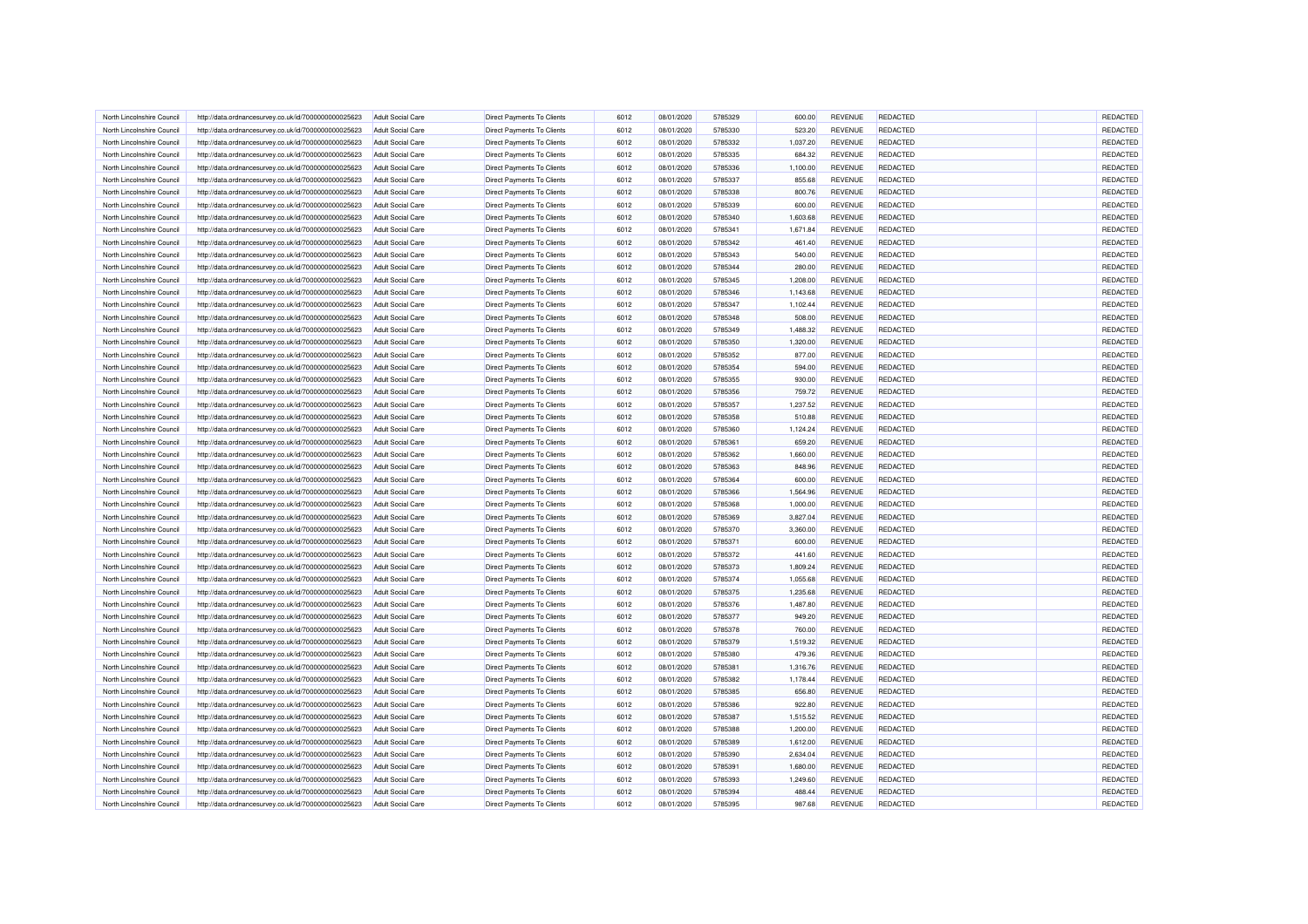| North Lincolnshire Council                               | http://data.ordnancesurvey.co.uk/id/7000000000025623 | <b>Adult Social Care</b> | Direct Payments To Clients        | 6012 | 08/01/2020 | 5785396            | 1,100.00  | REVENUE        | <b>REDACTED</b> | REDACTED        |
|----------------------------------------------------------|------------------------------------------------------|--------------------------|-----------------------------------|------|------------|--------------------|-----------|----------------|-----------------|-----------------|
| North Lincolnshire Council                               | http://data.ordnancesurvey.co.uk/id/7000000000025623 | <b>Adult Social Care</b> | <b>Direct Payments To Clients</b> | 6012 | 08/01/2020 | 5785398            | 1,598.64  | <b>REVENUE</b> | <b>REDACTED</b> | REDACTED        |
| North Lincolnshire Council                               | http://data.ordnancesurvey.co.uk/id/7000000000025623 | Adult Social Care        | Direct Payments To Clients        | 6012 | 08/01/2020 | 5785399            | 1,082.36  | <b>REVENUE</b> | REDACTED        | REDACTED        |
| North Lincolnshire Council                               | http://data.ordnancesurvey.co.uk/id/7000000000025623 | <b>Adult Social Care</b> | <b>Direct Payments To Clients</b> | 6012 | 08/01/2020 | 5785400            | 1,139.36  | <b>REVENUE</b> | <b>REDACTED</b> | <b>REDACTED</b> |
| North Lincolnshire Council                               | http://data.ordnancesurvey.co.uk/id/7000000000025623 | <b>Adult Social Care</b> | <b>Direct Payments To Clients</b> | 6012 | 08/01/2020 | 5785401            | 2,194.84  | <b>REVENUE</b> | <b>REDACTED</b> | REDACTED        |
| North Lincolnshire Council                               | http://data.ordnancesurvey.co.uk/id/7000000000025623 | <b>Adult Social Care</b> | <b>Direct Payments To Clients</b> | 6012 | 08/01/2020 | 5785402            | 560.00    | <b>REVENUE</b> | REDACTED        | <b>REDACTED</b> |
| North Lincolnshire Council                               | http://data.ordnancesurvey.co.uk/id/7000000000025623 | <b>Adult Social Care</b> | Direct Payments To Clients        | 6012 | 08/01/2020 | 5785403            | 685.40    | <b>REVENUE</b> | <b>REDACTED</b> | REDACTED        |
| North Lincolnshire Council                               | http://data.ordnancesurvey.co.uk/id/7000000000025623 | <b>Adult Social Care</b> | Direct Payments To Clients        | 6012 | 08/01/2020 | 5785405            | 1,676.00  | <b>REVENUE</b> | <b>REDACTED</b> | REDACTED        |
| North Lincolnshire Council                               | http://data.ordnancesurvey.co.uk/id/7000000000025623 | <b>Adult Social Care</b> | Direct Payments To Clients        | 6012 | 08/01/2020 | 5785406            | 2,270.56  | <b>REVENUE</b> | REDACTED        | REDACTED        |
| North Lincolnshire Council                               | http://data.ordnancesurvey.co.uk/id/7000000000025623 | <b>Adult Social Care</b> | Direct Payments To Clients        | 6012 | 08/01/2020 | 5785407            | 1,945.48  | <b>REVENUE</b> | <b>REDACTED</b> | REDACTED        |
|                                                          |                                                      |                          |                                   |      |            |                    |           |                |                 |                 |
| North Lincolnshire Council                               | http://data.ordnancesurvey.co.uk/id/7000000000025623 | <b>Adult Social Care</b> | <b>Direct Payments To Clients</b> | 6012 | 08/01/2020 | 5785408            | 684.80    | <b>REVENUE</b> | <b>REDACTED</b> | REDACTED        |
| North Lincolnshire Council                               | http://data.ordnancesurvey.co.uk/id/7000000000025623 | <b>Adult Social Care</b> | Direct Payments To Clients        | 6012 | 08/01/2020 | 5785411            | 361.44    | <b>REVENUE</b> | REDACTED        | <b>REDACTED</b> |
| North Lincolnshire Council                               | http://data.ordnancesurvey.co.uk/id/7000000000025623 | <b>Adult Social Care</b> | <b>Direct Payments To Clients</b> | 6012 | 08/01/2020 | 5785412            | 720.96    | <b>REVENUE</b> | <b>REDACTED</b> | REDACTED        |
| North Lincolnshire Council                               | http://data.ordnancesurvey.co.uk/id/7000000000025623 | Adult Social Care        | <b>Direct Payments To Clients</b> | 6012 | 08/01/2020 | 5785413            | 2,139.80  | <b>REVENUE</b> | <b>REDACTED</b> | REDACTED        |
| North Lincolnshire Council                               | http://data.ordnancesurvey.co.uk/id/7000000000025623 | <b>Adult Social Care</b> | Direct Payments To Clients        | 6012 | 08/01/2020 | 5785414            | 2,550.64  | REVENUE        | REDACTED        | REDACTED        |
| North Lincolnshire Council                               | http://data.ordnancesurvey.co.uk/id/7000000000025623 | <b>Adult Social Care</b> | Direct Payments To Clients        | 6012 | 08/01/2020 | 5785416            | 909.44    | <b>REVENUE</b> | <b>REDACTED</b> | REDACTED        |
| North Lincolnshire Council                               | http://data.ordnancesurvey.co.uk/id/7000000000025623 | <b>Adult Social Care</b> | <b>Direct Payments To Clients</b> | 6012 | 08/01/2020 | 5785417            | 726.80    | <b>REVENUE</b> | <b>REDACTED</b> | REDACTED        |
| North Lincolnshire Council                               | http://data.ordnancesurvey.co.uk/id/7000000000025623 | <b>Adult Social Care</b> | Direct Payments To Clients        | 6012 | 08/01/2020 | 5785418            | 1,124.24  | <b>REVENUE</b> | REDACTED        | <b>REDACTED</b> |
| North Lincolnshire Council                               | http://data.ordnancesurvey.co.uk/id/7000000000025623 | <b>Adult Social Care</b> | Direct Payments To Clients        | 6012 | 08/01/2020 | 5785419            | 2,101.68  | <b>REVENUE</b> | <b>REDACTED</b> | REDACTED        |
| North Lincolnshire Council                               | http://data.ordnancesurvey.co.uk/id/7000000000025623 | Adult Social Care        | <b>Direct Payments To Clients</b> | 6012 | 08/01/2020 | 5785420            | 839.08    | <b>REVENUE</b> | <b>REDACTED</b> | REDACTED        |
| North Lincolnshire Council                               | http://data.ordnancesurvey.co.uk/id/7000000000025623 | <b>Adult Social Care</b> | <b>Direct Payments To Clients</b> | 6012 | 08/01/2020 | 5785422            | 460.00    | <b>REVENUE</b> | REDACTED        | REDACTED        |
| North Lincolnshire Council                               | http://data.ordnancesurvey.co.uk/id/7000000000025623 | <b>Adult Social Care</b> | Direct Payments To Clients        | 6012 | 08/01/2020 | 5785423            | 2,962.60  | <b>REVENUE</b> | <b>REDACTED</b> | REDACTED        |
| North Lincolnshire Council                               | http://data.ordnancesurvey.co.uk/id/7000000000025623 | <b>Adult Social Care</b> | <b>Direct Payments To Clients</b> | 6012 | 08/01/2020 | 5785424            | 3,080.28  | <b>REVENUE</b> | <b>REDACTED</b> | REDACTED        |
| North Lincolnshire Council                               | http://data.ordnancesurvey.co.uk/id/7000000000025623 | <b>Adult Social Care</b> | Direct Payments To Clients        | 6012 | 08/01/2020 | 5785425            | 840.00    | <b>REVENUE</b> | REDACTED        | REDACTED        |
| North Lincolnshire Council                               | http://data.ordnancesurvey.co.uk/id/7000000000025623 | <b>Adult Social Care</b> | Direct Payments To Clients        | 6012 | 08/01/2020 | 5785426            | 652.00    | <b>REVENUE</b> | <b>REDACTED</b> | REDACTED        |
| North Lincolnshire Council                               | http://data.ordnancesurvey.co.uk/id/7000000000025623 | Adult Social Care        | <b>Direct Payments To Clients</b> | 6012 | 08/01/2020 | 5785427            | 978.64    | <b>REVENUE</b> | <b>REDACTED</b> | REDACTED        |
| North Lincolnshire Council                               |                                                      | <b>Adult Social Care</b> | <b>Direct Payments To Clients</b> | 6012 | 08/01/2020 | 5785428            | 1,172.00  | <b>REVENUE</b> | REDACTED        | REDACTED        |
|                                                          | http://data.ordnancesurvey.co.uk/id/7000000000025623 |                          | <b>Direct Payments To Clients</b> | 6012 |            |                    |           |                |                 | REDACTED        |
| North Lincolnshire Council                               | http://data.ordnancesurvey.co.uk/id/7000000000025623 | <b>Adult Social Care</b> |                                   |      | 08/01/2020 | 5785429            | 1,498.00  | <b>REVENUE</b> | <b>REDACTED</b> |                 |
| North Lincolnshire Council                               | http://data.ordnancesurvey.co.uk/id/7000000000025623 | <b>Adult Social Care</b> | <b>Direct Payments To Clients</b> | 6012 | 08/01/2020 | 5785430            | 1,618.40  | <b>REVENUE</b> | <b>REDACTED</b> | REDACTED        |
| North Lincolnshire Council                               | http://data.ordnancesurvey.co.uk/id/7000000000025623 | <b>Adult Social Care</b> | Direct Payments To Clients        | 6012 | 08/01/2020 | 5785431            | 2,438.68  | <b>REVENUE</b> | REDACTED        | <b>REDACTED</b> |
| North Lincolnshire Council                               | http://data.ordnancesurvey.co.uk/id/7000000000025623 | <b>Adult Social Care</b> | Direct Payments To Clients        | 6012 | 08/01/2020 | 5785432            | 1,765.28  | <b>REVENUE</b> | <b>REDACTED</b> | <b>REDACTED</b> |
| North Lincolnshire Council                               | http://data.ordnancesurvey.co.uk/id/7000000000025623 | <b>Adult Social Care</b> | <b>Direct Payments To Clients</b> | 6012 | 08/01/2020 | 5785434            | 524.00    | <b>REVENUE</b> | <b>REDACTED</b> | REDACTED        |
| North Lincolnshire Council                               | http://data.ordnancesurvey.co.uk/id/7000000000025623 | <b>Adult Social Care</b> | Direct Payments To Clients        | 6012 | 08/01/2020 | 5785435            | 2,720.00  | <b>REVENUE</b> | REDACTED        | REDACTED        |
| North Lincolnshire Council                               | http://data.ordnancesurvey.co.uk/id/7000000000025623 | <b>Adult Social Care</b> | <b>Direct Payments To Clients</b> | 6012 | 08/01/2020 | 5785436            | 4,135.24  | <b>REVENUE</b> | <b>REDACTED</b> | REDACTED        |
| North Lincolnshire Council                               | http://data.ordnancesurvey.co.uk/id/7000000000025623 | Adult Social Care        | <b>Direct Payments To Clients</b> | 6012 | 08/01/2020 | 5785437            | 627.20    | <b>REVENUE</b> | <b>REDACTED</b> | REDACTED        |
| North Lincolnshire Council                               | http://data.ordnancesurvey.co.uk/id/7000000000025623 | Adult Social Care        | Direct Payments To Clients        | 6012 | 08/01/2020 | 5785438            | 1,505.76  | <b>REVENUE</b> | REDACTED        | <b>REDACTED</b> |
| North Lincolnshire Council                               | http://data.ordnancesurvey.co.uk/id/7000000000025623 | <b>Adult Social Care</b> | Direct Payments To Clients        | 6012 | 08/01/2020 | 5785439            | 1,370.92  | REVENUE        | <b>REDACTED</b> | REDACTED        |
| North Lincolnshire Council                               | http://data.ordnancesurvey.co.uk/id/7000000000025623 | <b>Adult Social Care</b> | <b>Direct Payments To Clients</b> | 6012 | 08/01/2020 | 5785440            | 456.00    | <b>REVENUE</b> | <b>REDACTED</b> | REDACTED        |
| North Lincolnshire Council                               | http://data.ordnancesurvey.co.uk/id/7000000000025623 | <b>Adult Social Care</b> | <b>Direct Payments To Clients</b> | 6012 | 08/01/2020 | 5785441            | 1,376.68  | <b>REVENUE</b> | REDACTED        | REDACTED        |
| North Lincolnshire Council                               | http://data.ordnancesurvey.co.uk/id/7000000000025623 | <b>Adult Social Care</b> | <b>Direct Payments To Clients</b> | 6012 | 08/01/2020 | 5785442            | 966.68    | <b>REVENUE</b> | <b>REDACTED</b> | <b>REDACTED</b> |
| North Lincolnshire Council                               | http://data.ordnancesurvey.co.uk/id/7000000000025623 | <b>Adult Social Care</b> | <b>Direct Payments To Clients</b> | 6012 | 08/01/2020 | 5785443            | 411.44    | <b>REVENUE</b> | <b>REDACTED</b> | REDACTED        |
| North Lincolnshire Council                               | http://data.ordnancesurvey.co.uk/id/7000000000025623 | <b>Adult Social Care</b> | <b>Direct Payments To Clients</b> | 6012 | 08/01/2020 | 5785444            | 11,472.00 | <b>REVENUE</b> | <b>REDACTED</b> | <b>REDACTED</b> |
| North Lincolnshire Council                               | http://data.ordnancesurvey.co.uk/id/7000000000025623 | <b>Adult Social Care</b> | Direct Payments To Clients        | 6012 | 08/01/2020 | 5785445            | 1,180.00  | REVENUE        | REDACTED        | REDACTED        |
|                                                          |                                                      |                          |                                   |      |            |                    |           |                |                 | REDACTED        |
| North Lincolnshire Council<br>North Lincolnshire Council | http://data.ordnancesurvey.co.uk/id/7000000000025623 | <b>Adult Social Care</b> | <b>Direct Payments To Clients</b> | 6012 | 08/01/2020 | 5785446<br>5785447 | 1,678.48  | <b>REVENUE</b> | <b>REDACTED</b> |                 |
|                                                          | http://data.ordnancesurvey.co.uk/id/7000000000025623 | <b>Adult Social Care</b> | Direct Payments To Clients        | 6012 | 08/01/2020 |                    | 2,150.56  | <b>REVENUE</b> | REDACTED        | REDACTED        |
| North Lincolnshire Council                               | http://data.ordnancesurvey.co.uk/id/7000000000025623 | <b>Adult Social Care</b> | Direct Payments To Clients        | 6012 | 08/01/2020 | 5785448            | 856.72    | <b>REVENUE</b> | REDACTED        | REDACTED        |
| North Lincolnshire Council                               | http://data.ordnancesurvey.co.uk/id/7000000000025623 | <b>Adult Social Care</b> | <b>Direct Payments To Clients</b> | 6012 | 08/01/2020 | 5785449            | 2,672.00  | <b>REVENUE</b> | <b>REDACTED</b> | <b>REDACTED</b> |
| North Lincolnshire Council                               | http://data.ordnancesurvey.co.uk/id/7000000000025623 | <b>Adult Social Care</b> | <b>Direct Payments To Clients</b> | 6012 | 08/01/2020 | 5785450            | 828.00    | <b>REVENUE</b> | REDACTED        | REDACTED        |
| North Lincolnshire Council                               | http://data.ordnancesurvey.co.uk/id/7000000000025623 | <b>Adult Social Care</b> | <b>Direct Payments To Clients</b> | 6012 | 08/01/2020 | 5785451            | 1,344.00  | <b>REVENUE</b> | REDACTED        | REDACTED        |
| North Lincolnshire Council                               | http://data.ordnancesurvey.co.uk/id/7000000000025623 | <b>Adult Social Care</b> | Direct Payments To Clients        | 6012 | 08/01/2020 | 5785452            | 1,403.96  | <b>REVENUE</b> | <b>REDACTED</b> | REDACTED        |
| North Lincolnshire Council                               | http://data.ordnancesurvey.co.uk/id/7000000000025623 | <b>Adult Social Care</b> | Direct Payments To Clients        | 6012 | 08/01/2020 | 5785453            | 2,090.00  | <b>REVENUE</b> | <b>REDACTED</b> | <b>REDACTED</b> |
| North Lincolnshire Council                               | http://data.ordnancesurvey.co.uk/id/7000000000025623 | <b>Adult Social Care</b> | Direct Payments To Clients        | 6012 | 08/01/2020 | 5785454            | 2,193.48  | <b>REVENUE</b> | REDACTED        | REDACTED        |
| North Lincolnshire Council                               | http://data.ordnancesurvey.co.uk/id/7000000000025623 | <b>Adult Social Care</b> | <b>Direct Payments To Clients</b> | 6012 | 08/01/2020 | 5785455            | 1,782.48  | <b>REVENUE</b> | <b>REDACTED</b> | REDACTED        |
| North Lincolnshire Council                               | http://data.ordnancesurvey.co.uk/id/7000000000025623 | Adult Social Care        | <b>Direct Payments To Clients</b> | 6012 | 08/01/2020 | 5785456            | 400.00    | <b>REVENUE</b> | <b>REDACTED</b> | REDACTED        |
| North Lincolnshire Council                               | http://data.ordnancesurvey.co.uk/id/7000000000025623 | <b>Adult Social Care</b> | <b>Direct Payments To Clients</b> | 6012 | 08/01/2020 | 5785457            | 485.12    | <b>REVENUE</b> | <b>REDACTED</b> | REDACTED        |
| North Lincolnshire Council                               | http://data.ordnancesurvey.co.uk/id/7000000000025623 | <b>Adult Social Care</b> | <b>Direct Payments To Clients</b> | 6012 | 08/01/2020 | 5785458            | 593.80    | <b>REVENUE</b> | <b>REDACTED</b> | REDACTED        |
|                                                          |                                                      |                          |                                   |      |            |                    |           |                |                 |                 |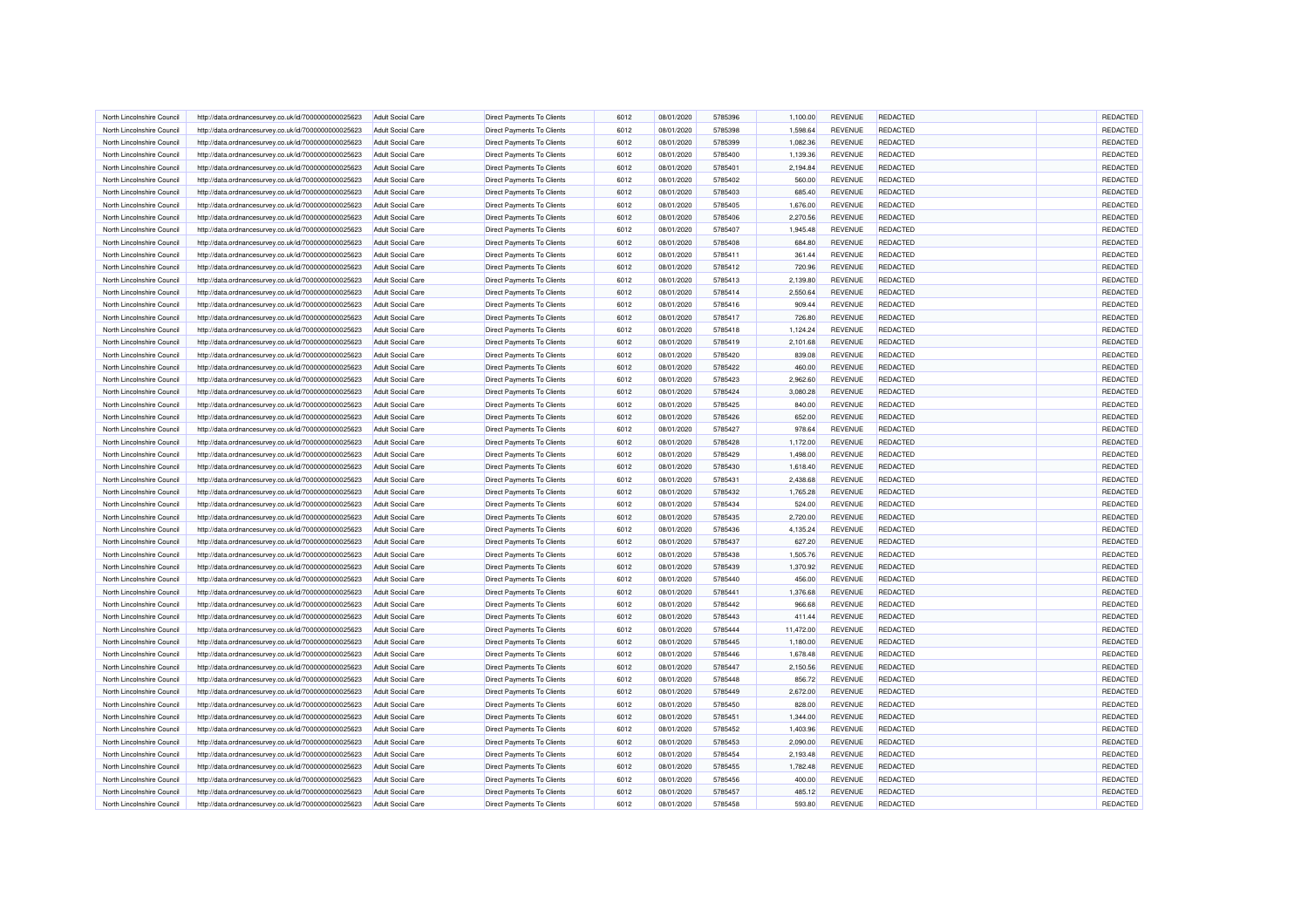| North Lincolnshire Council                               | http://data.ordnancesurvey.co.uk/id/7000000000025623 | <b>Adult Social Care</b>                      | Direct Payments To Clients        | 6012         | 08/01/2020 | 5785459            | 560.00             | REVENUE                          | <b>REDACTED</b> | REDACTED        |
|----------------------------------------------------------|------------------------------------------------------|-----------------------------------------------|-----------------------------------|--------------|------------|--------------------|--------------------|----------------------------------|-----------------|-----------------|
| North Lincolnshire Council                               | http://data.ordnancesurvey.co.uk/id/7000000000025623 | <b>Adult Social Care</b>                      | <b>Direct Payments To Clients</b> | 6012         | 08/01/2020 | 5785460            | 2,351.20           | <b>REVENUE</b>                   | <b>REDACTED</b> | REDACTED        |
| North Lincolnshire Council                               | http://data.ordnancesurvey.co.uk/id/7000000000025623 | Adult Social Care                             | Direct Payments To Clients        | 6012         | 08/01/2020 | 5785462            | 535.24             | <b>REVENUE</b>                   | REDACTED        | REDACTED        |
| North Lincolnshire Council                               | http://data.ordnancesurvey.co.uk/id/7000000000025623 | <b>Adult Social Care</b>                      | <b>Direct Payments To Clients</b> | 6012         | 08/01/2020 | 5785463            | 1,040.00           | <b>REVENUE</b>                   | <b>REDACTED</b> | <b>REDACTED</b> |
| North Lincolnshire Council                               | http://data.ordnancesurvey.co.uk/id/7000000000025623 | <b>Adult Social Care</b>                      | <b>Direct Payments To Clients</b> | 6012         | 08/01/2020 | 5785464            | 740.00             | <b>REVENUE</b>                   | <b>REDACTED</b> | REDACTED        |
| North Lincolnshire Council                               | http://data.ordnancesurvey.co.uk/id/7000000000025623 | <b>Adult Social Care</b>                      | <b>Direct Payments To Clients</b> | 6012         | 08/01/2020 | 5785465            | 600.00             | <b>REVENUE</b>                   | REDACTED        | <b>REDACTED</b> |
| North Lincolnshire Council                               | http://data.ordnancesurvey.co.uk/id/7000000000025623 | <b>Adult Social Care</b>                      | Direct Payments To Clients        | 6012         | 08/01/2020 | 5785466            | 828.00             | <b>REVENUE</b>                   | <b>REDACTED</b> | <b>REDACTED</b> |
| North Lincolnshire Council                               | http://data.ordnancesurvey.co.uk/id/7000000000025623 | <b>Adult Social Care</b>                      | Direct Payments To Clients        | 6012         | 08/01/2020 | 5785467            | 1,557.60           | <b>REVENUE</b>                   | <b>REDACTED</b> | REDACTED        |
| North Lincolnshire Council                               | http://data.ordnancesurvey.co.uk/id/7000000000025623 | <b>Adult Social Care</b>                      | Direct Payments To Clients        | 6012         | 08/01/2020 | 5785468            | 384.00             | <b>REVENUE</b>                   | REDACTED        | REDACTED        |
| North Lincolnshire Council                               | http://data.ordnancesurvey.co.uk/id/7000000000025623 | <b>Adult Social Care</b>                      | Direct Payments To Clients        | 6012         | 08/01/2020 | 5785469            | 1,370.80           | <b>REVENUE</b>                   | <b>REDACTED</b> | REDACTED        |
| North Lincolnshire Council                               | http://data.ordnancesurvey.co.uk/id/7000000000025623 | <b>Adult Social Care</b>                      | <b>Direct Payments To Clients</b> | 6012         | 08/01/2020 | 5785470            | 1,551.36           | <b>REVENUE</b>                   | <b>REDACTED</b> | REDACTED        |
| North Lincolnshire Council                               | http://data.ordnancesurvey.co.uk/id/7000000000025623 | <b>Adult Social Care</b>                      | Direct Payments To Clients        | 6012         | 08/01/2020 | 5785471            | 1,477.72           | <b>REVENUE</b>                   | REDACTED        | <b>REDACTED</b> |
|                                                          |                                                      |                                               | <b>Direct Payments To Clients</b> | 6012         | 08/01/2020 | 5785472            |                    |                                  | <b>REDACTED</b> | REDACTED        |
| North Lincolnshire Council<br>North Lincolnshire Council | http://data.ordnancesurvey.co.uk/id/7000000000025623 | <b>Adult Social Care</b><br>Adult Social Care |                                   | 6012         | 08/01/2020 | 5785473            | 828.00<br>1.058.40 | <b>REVENUE</b><br><b>REVENUE</b> | <b>REDACTED</b> | REDACTED        |
|                                                          | http://data.ordnancesurvey.co.uk/id/7000000000025623 |                                               | <b>Direct Payments To Clients</b> |              |            |                    |                    |                                  |                 |                 |
| North Lincolnshire Council                               | http://data.ordnancesurvey.co.uk/id/7000000000025623 | <b>Adult Social Care</b>                      | Direct Payments To Clients        | 6012         | 08/01/2020 | 5785474            | 1,069.20           | REVENUE                          | REDACTED        | REDACTED        |
| North Lincolnshire Council                               | http://data.ordnancesurvey.co.uk/id/7000000000025623 | <b>Adult Social Care</b>                      | Direct Payments To Clients        | 6012         | 08/01/2020 | 5785475            | 736.64             | <b>REVENUE</b>                   | <b>REDACTED</b> | REDACTED        |
| North Lincolnshire Council                               | http://data.ordnancesurvey.co.uk/id/7000000000025623 | <b>Adult Social Care</b>                      | <b>Direct Payments To Clients</b> | 6012         | 08/01/2020 | 5785476            | 2,618.48           | <b>REVENUE</b>                   | <b>REDACTED</b> | REDACTED        |
| North Lincolnshire Council                               | http://data.ordnancesurvey.co.uk/id/7000000000025623 | <b>Adult Social Care</b>                      | Direct Payments To Clients        | 6012         | 08/01/2020 | 5785477            | 2,846.00           | <b>REVENUE</b>                   | REDACTED        | <b>REDACTED</b> |
| North Lincolnshire Council                               | http://data.ordnancesurvey.co.uk/id/7000000000025623 | <b>Adult Social Care</b>                      | Direct Payments To Clients        | 6012         | 08/01/2020 | 5785478            | 1,988.40           | <b>REVENUE</b>                   | <b>REDACTED</b> | <b>REDACTED</b> |
| North Lincolnshire Council                               | http://data.ordnancesurvey.co.uk/id/7000000000025623 | Adult Social Care                             | <b>Direct Payments To Clients</b> | 6012         | 08/01/2020 | 5785479            | 519.20             | <b>REVENUE</b>                   | <b>REDACTED</b> | REDACTED        |
| North Lincolnshire Council                               | http://data.ordnancesurvey.co.uk/id/7000000000025623 | <b>Adult Social Care</b>                      | <b>Direct Payments To Clients</b> | 6012         | 08/01/2020 | 5785480            | 366.24             | <b>REVENUE</b>                   | REDACTED        | REDACTED        |
| North Lincolnshire Council                               | http://data.ordnancesurvey.co.uk/id/7000000000025623 | <b>Adult Social Care</b>                      | Direct Payments To Clients        | 6012         | 08/01/2020 | 578548             | 1,291.24           | <b>REVENUE</b>                   | <b>REDACTED</b> | REDACTED        |
| North Lincolnshire Council                               | http://data.ordnancesurvey.co.uk/id/7000000000025623 | <b>Adult Social Care</b>                      | <b>Direct Payments To Clients</b> | 6012         | 08/01/2020 | 5785482            | 280.00             | <b>REVENUE</b>                   | <b>REDACTED</b> | REDACTED        |
| North Lincolnshire Council                               | http://data.ordnancesurvey.co.uk/id/7000000000025623 | <b>Adult Social Care</b>                      | Direct Payments To Clients        | 6012         | 08/01/2020 | 5785483            | 1,080.00           | <b>REVENUE</b>                   | REDACTED        | REDACTED        |
| North Lincolnshire Council                               | http://data.ordnancesurvey.co.uk/id/7000000000025623 | <b>Adult Social Care</b>                      | Direct Payments To Clients        | 6012         | 08/01/2020 | 5785484            | 1,221.04           | <b>REVENUE</b>                   | <b>REDACTED</b> | REDACTED        |
| North Lincolnshire Council                               | http://data.ordnancesurvey.co.uk/id/7000000000025623 | Adult Social Care                             | <b>Direct Payments To Clients</b> | 6012         | 08/01/2020 | 5785485            | 10,512.71          | <b>REVENUE</b>                   | <b>REDACTED</b> | REDACTED        |
| North Lincolnshire Council                               | http://data.ordnancesurvey.co.uk/id/7000000000025623 | <b>Adult Social Care</b>                      | <b>Direct Payments To Clients</b> | 6012         | 08/01/2020 | 5785487            | 280.00             | <b>REVENUE</b>                   | REDACTED        | REDACTED        |
| North Lincolnshire Council                               | http://data.ordnancesurvey.co.uk/id/7000000000025623 | <b>Adult Social Care</b>                      | <b>Direct Payments To Clients</b> | 6012         | 08/01/2020 | 5785488            | 2,288.00           | <b>REVENUE</b>                   | <b>REDACTED</b> | REDACTED        |
| North Lincolnshire Council                               | http://data.ordnancesurvey.co.uk/id/7000000000025623 | <b>Adult Social Care</b>                      | <b>Direct Payments To Clients</b> | 6012         | 08/01/2020 | 5785489            | 1,177.16           | <b>REVENUE</b>                   | <b>REDACTED</b> | REDACTED        |
| North Lincolnshire Council                               | http://data.ordnancesurvey.co.uk/id/7000000000025623 | <b>Adult Social Care</b>                      | Direct Payments To Clients        | 6012         | 08/01/2020 | 5785490            | 1,204.00           | <b>REVENUE</b>                   | REDACTED        | <b>REDACTED</b> |
| North Lincolnshire Council                               | http://data.ordnancesurvey.co.uk/id/7000000000025623 | <b>Adult Social Care</b>                      | Direct Payments To Clients        | 6012         | 08/01/2020 | 5785491            | 1,462.80           | <b>REVENUE</b>                   | <b>REDACTED</b> | <b>REDACTED</b> |
| North Lincolnshire Council                               | http://data.ordnancesurvey.co.uk/id/7000000000025623 | <b>Adult Social Care</b>                      | <b>Direct Payments To Clients</b> | 6012         | 08/01/2020 | 5785492            | 480.00             | <b>REVENUE</b>                   | <b>REDACTED</b> | REDACTED        |
| North Lincolnshire Council                               | http://data.ordnancesurvey.co.uk/id/7000000000025623 | <b>Adult Social Care</b>                      | Direct Payments To Clients        | 6012         | 08/01/2020 | 5785493            | 952.80             | <b>REVENUE</b>                   | REDACTED        | REDACTED        |
| North Lincolnshire Council                               | http://data.ordnancesurvey.co.uk/id/7000000000025623 | <b>Adult Social Care</b>                      | <b>Direct Payments To Clients</b> | 6012         | 08/01/2020 | 5785494            | 1,240.00           | <b>REVENUE</b>                   | <b>REDACTED</b> | REDACTED        |
| North Lincolnshire Council                               | http://data.ordnancesurvey.co.uk/id/7000000000025623 | Adult Social Care                             | <b>Direct Payments To Clients</b> | 6012         | 08/01/2020 | 5785495            | 1,013.20           | <b>REVENUE</b>                   | <b>REDACTED</b> | REDACTED        |
| North Lincolnshire Council                               | http://data.ordnancesurvey.co.uk/id/7000000000025623 | Adult Social Care                             | Direct Payments To Clients        | 6012         | 08/01/2020 | 5785496            | 951.32             | <b>REVENUE</b>                   | REDACTED        | <b>REDACTED</b> |
|                                                          |                                                      |                                               | Direct Payments To Clients        | 6012         | 08/01/2020 | 5785497            |                    | REVENUE                          | <b>REDACTED</b> | REDACTED        |
| North Lincolnshire Council                               | http://data.ordnancesurvey.co.uk/id/7000000000025623 | <b>Adult Social Care</b>                      |                                   |              |            |                    | 591.20             |                                  |                 |                 |
| North Lincolnshire Council<br>North Lincolnshire Council | http://data.ordnancesurvey.co.uk/id/7000000000025623 | <b>Adult Social Care</b>                      | <b>Direct Payments To Clients</b> | 6012<br>6012 | 08/01/2020 | 5785498<br>5785499 | 823.12             | <b>REVENUE</b>                   | <b>REDACTED</b> | REDACTED        |
|                                                          | http://data.ordnancesurvey.co.uk/id/7000000000025623 | <b>Adult Social Care</b>                      | <b>Direct Payments To Clients</b> |              | 08/01/2020 |                    | 280.00             | <b>REVENUE</b>                   | REDACTED        | REDACTED        |
| North Lincolnshire Council                               | http://data.ordnancesurvey.co.uk/id/7000000000025623 | <b>Adult Social Care</b>                      | <b>Direct Payments To Clients</b> | 6012         | 08/01/2020 | 5785500            | 486.16             | <b>REVENUE</b>                   | <b>REDACTED</b> | <b>REDACTED</b> |
| North Lincolnshire Council                               | http://data.ordnancesurvey.co.uk/id/7000000000025623 | <b>Adult Social Care</b>                      | <b>Direct Payments To Clients</b> | 6012         | 08/01/2020 | 5785502            | 336.00             | <b>REVENUE</b>                   | <b>REDACTED</b> | REDACTED        |
| North Lincolnshire Council                               | http://data.ordnancesurvey.co.uk/id/7000000000025623 | <b>Adult Social Care</b>                      | <b>Direct Payments To Clients</b> | 6012         | 08/01/2020 | 5785503            | 427.68             | <b>REVENUE</b>                   | REDACTED        | <b>REDACTED</b> |
| North Lincolnshire Council                               | http://data.ordnancesurvey.co.uk/id/7000000000025623 | <b>Adult Social Care</b>                      | Direct Payments To Clients        | 6012         | 08/01/2020 | 5785505            | 1,478.68           | REVENUE                          | REDACTED        | REDACTED        |
| North Lincolnshire Council                               | http://data.ordnancesurvey.co.uk/id/7000000000025623 | <b>Adult Social Care</b>                      | <b>Direct Payments To Clients</b> | 6012         | 08/01/2020 | 5785506            | 980.28             | <b>REVENUE</b>                   | <b>REDACTED</b> | REDACTED        |
| North Lincolnshire Council                               | http://data.ordnancesurvey.co.uk/id/7000000000025623 | <b>Adult Social Care</b>                      | Direct Payments To Clients        | 6012         | 08/01/2020 | 5785507            | 1,461.24           | <b>REVENUE</b>                   | REDACTED        | REDACTED        |
| North Lincolnshire Council                               | http://data.ordnancesurvey.co.uk/id/7000000000025623 | <b>Adult Social Care</b>                      | Direct Payments To Clients        | 6012         | 08/01/2020 | 5785508            | 444.00             | <b>REVENUE</b>                   | REDACTED        | REDACTED        |
| North Lincolnshire Council                               | http://data.ordnancesurvey.co.uk/id/7000000000025623 | <b>Adult Social Care</b>                      | <b>Direct Payments To Clients</b> | 6012         | 08/01/2020 | 5785510            | 348.00             | <b>REVENUE</b>                   | <b>REDACTED</b> | <b>REDACTED</b> |
| North Lincolnshire Council                               | http://data.ordnancesurvey.co.uk/id/7000000000025623 | <b>Adult Social Care</b>                      | <b>Direct Payments To Clients</b> | 6012         | 08/01/2020 | 5785511            | 2.089.56           | <b>REVENUE</b>                   | <b>REDACTED</b> | REDACTED        |
| North Lincolnshire Council                               | http://data.ordnancesurvey.co.uk/id/7000000000025623 | <b>Adult Social Care</b>                      | <b>Direct Payments To Clients</b> | 6012         | 08/01/2020 | 5785512            | 560.00             | <b>REVENUE</b>                   | <b>REDACTED</b> | REDACTED        |
| North Lincolnshire Council                               | http://data.ordnancesurvey.co.uk/id/7000000000025623 | <b>Adult Social Care</b>                      | Direct Payments To Clients        | 6012         | 08/01/2020 | 5785514            | 521.48             | <b>REVENUE</b>                   | <b>REDACTED</b> | REDACTED        |
| North Lincolnshire Council                               | http://data.ordnancesurvey.co.uk/id/7000000000025623 | <b>Adult Social Care</b>                      | Direct Payments To Clients        | 6012         | 08/01/2020 | 5785516            | 1,975.92           | <b>REVENUE</b>                   | <b>REDACTED</b> | <b>REDACTED</b> |
| North Lincolnshire Council                               | http://data.ordnancesurvey.co.uk/id/7000000000025623 | <b>Adult Social Care</b>                      | Direct Payments To Clients        | 6012         | 08/01/2020 | 5785518            | 1,084.64           | <b>REVENUE</b>                   | REDACTED        | REDACTED        |
| North Lincolnshire Council                               | http://data.ordnancesurvey.co.uk/id/7000000000025623 | <b>Adult Social Care</b>                      | <b>Direct Payments To Clients</b> | 6012         | 08/01/2020 | 5785520            | 464.00             | <b>REVENUE</b>                   | <b>REDACTED</b> | REDACTED        |
| North Lincolnshire Council                               | http://data.ordnancesurvey.co.uk/id/7000000000025623 | Adult Social Care                             | <b>Direct Payments To Clients</b> | 6012         | 08/01/2020 | 5785521            | 1.909.28           | <b>REVENUE</b>                   | <b>REDACTED</b> | REDACTED        |
| North Lincolnshire Council                               | http://data.ordnancesurvey.co.uk/id/7000000000025623 | <b>Adult Social Care</b>                      | <b>Direct Payments To Clients</b> | 6012         | 08/01/2020 | 5785522            | 570.24             | <b>REVENUE</b>                   | <b>REDACTED</b> | REDACTED        |
| North Lincolnshire Council                               | http://data.ordnancesurvey.co.uk/id/7000000000025623 | <b>Adult Social Care</b>                      | <b>Direct Payments To Clients</b> | 6012         | 08/01/2020 | 5785523            | 880.00             | <b>REVENUE</b>                   | <b>REDACTED</b> | REDACTED        |
|                                                          |                                                      |                                               |                                   |              |            |                    |                    |                                  |                 |                 |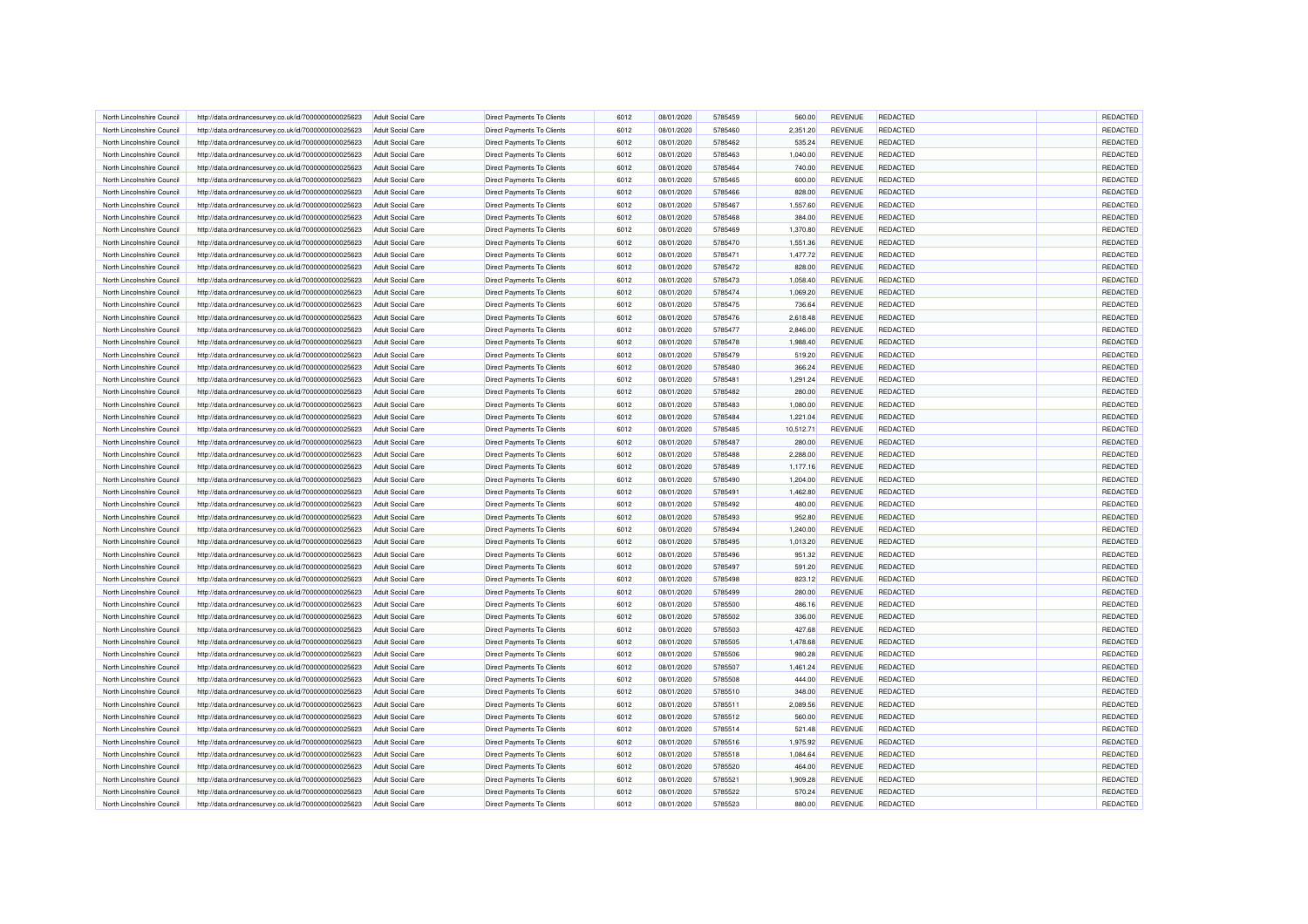| North Lincolnshire Council                               | http://data.ordnancesurvey.co.uk/id/7000000000025623 | <b>Adult Social Care</b> | Direct Payments To Clients        | 6012 | 08/01/2020 | 5785524 | 1,680.00 | REVENUE        | <b>REDACTED</b> | REDACTED        |
|----------------------------------------------------------|------------------------------------------------------|--------------------------|-----------------------------------|------|------------|---------|----------|----------------|-----------------|-----------------|
| North Lincolnshire Council                               | http://data.ordnancesurvey.co.uk/id/7000000000025623 | <b>Adult Social Care</b> | <b>Direct Payments To Clients</b> | 6012 | 08/01/2020 | 5785525 | 1,386.52 | <b>REVENUE</b> | <b>REDACTED</b> | REDACTED        |
| North Lincolnshire Council                               | http://data.ordnancesurvey.co.uk/id/7000000000025623 | Adult Social Care        | Direct Payments To Clients        | 6012 | 08/01/2020 | 5785526 | 1,713.92 | <b>REVENUE</b> | REDACTED        | REDACTED        |
| North Lincolnshire Council                               | http://data.ordnancesurvey.co.uk/id/7000000000025623 | <b>Adult Social Care</b> | <b>Direct Payments To Clients</b> | 6012 | 08/01/2020 | 5785527 | 1,425.60 | <b>REVENUE</b> | <b>REDACTED</b> | <b>REDACTED</b> |
| North Lincolnshire Council                               | http://data.ordnancesurvey.co.uk/id/7000000000025623 | <b>Adult Social Care</b> | <b>Direct Payments To Clients</b> | 6012 | 08/01/2020 | 5785528 | 938.00   | <b>REVENUE</b> | <b>REDACTED</b> | REDACTED        |
| North Lincolnshire Council                               | http://data.ordnancesurvey.co.uk/id/7000000000025623 | <b>Adult Social Care</b> | <b>Direct Payments To Clients</b> | 6012 | 08/01/2020 | 5785529 | 5,226.00 | <b>REVENUE</b> | REDACTED        | <b>REDACTED</b> |
| North Lincolnshire Council                               | http://data.ordnancesurvey.co.uk/id/7000000000025623 | <b>Adult Social Care</b> | Direct Payments To Clients        | 6012 | 08/01/2020 | 5785530 | 699.84   | <b>REVENUE</b> | <b>REDACTED</b> | REDACTED        |
| North Lincolnshire Council                               | http://data.ordnancesurvey.co.uk/id/7000000000025623 | <b>Adult Social Care</b> | Direct Payments To Clients        | 6012 | 08/01/2020 | 5785531 | 2,451.68 | <b>REVENUE</b> | <b>REDACTED</b> | REDACTED        |
| North Lincolnshire Council                               | http://data.ordnancesurvey.co.uk/id/7000000000025623 | <b>Adult Social Care</b> | Direct Payments To Clients        | 6012 | 08/01/2020 | 5785532 | 793.56   | <b>REVENUE</b> | REDACTED        | REDACTED        |
| North Lincolnshire Council                               | http://data.ordnancesurvey.co.uk/id/7000000000025623 | <b>Adult Social Care</b> | Direct Payments To Clients        | 6012 | 08/01/2020 | 5785533 | 1,785.00 | <b>REVENUE</b> | <b>REDACTED</b> | REDACTED        |
|                                                          |                                                      |                          |                                   |      |            |         |          | <b>REVENUE</b> |                 |                 |
| North Lincolnshire Council                               | http://data.ordnancesurvey.co.uk/id/7000000000025623 | <b>Adult Social Care</b> | <b>Direct Payments To Clients</b> | 6012 | 08/01/2020 | 5785536 | 1,260.00 |                | <b>REDACTED</b> | REDACTED        |
| North Lincolnshire Council                               | http://data.ordnancesurvey.co.uk/id/7000000000025623 | <b>Adult Social Care</b> | Direct Payments To Clients        | 6012 | 08/01/2020 | 5785537 | 2,328.00 | <b>REVENUE</b> | REDACTED        | <b>REDACTED</b> |
| North Lincolnshire Council                               | http://data.ordnancesurvey.co.uk/id/7000000000025623 | <b>Adult Social Care</b> | <b>Direct Payments To Clients</b> | 6012 | 08/01/2020 | 5785538 | 322.32   | <b>REVENUE</b> | <b>REDACTED</b> | REDACTED        |
| North Lincolnshire Council                               | http://data.ordnancesurvey.co.uk/id/7000000000025623 | Adult Social Care        | <b>Direct Payments To Clients</b> | 6012 | 08/01/2020 | 5785539 | 871.36   | <b>REVENUE</b> | <b>REDACTED</b> | REDACTED        |
| North Lincolnshire Council                               | http://data.ordnancesurvey.co.uk/id/7000000000025623 | <b>Adult Social Care</b> | Direct Payments To Clients        | 6012 | 08/01/2020 | 5785540 | 816.80   | REVENUE        | REDACTED        | REDACTED        |
| North Lincolnshire Council                               | http://data.ordnancesurvey.co.uk/id/7000000000025623 | <b>Adult Social Care</b> | Direct Payments To Clients        | 6012 | 08/01/2020 | 5785541 | 644.32   | <b>REVENUE</b> | <b>REDACTED</b> | REDACTED        |
| North Lincolnshire Council                               | http://data.ordnancesurvey.co.uk/id/7000000000025623 | <b>Adult Social Care</b> | <b>Direct Payments To Clients</b> | 6012 | 08/01/2020 | 5785542 | 756.00   | <b>REVENUE</b> | <b>REDACTED</b> | REDACTED        |
| North Lincolnshire Council                               | http://data.ordnancesurvey.co.uk/id/7000000000025623 | <b>Adult Social Care</b> | Direct Payments To Clients        | 6012 | 08/01/2020 | 5785543 | 486.00   | <b>REVENUE</b> | REDACTED        | <b>REDACTED</b> |
| North Lincolnshire Council                               | http://data.ordnancesurvey.co.uk/id/7000000000025623 | <b>Adult Social Care</b> | Direct Payments To Clients        | 6012 | 08/01/2020 | 5785544 | 427.68   | <b>REVENUE</b> | <b>REDACTED</b> | <b>REDACTED</b> |
| North Lincolnshire Council                               | http://data.ordnancesurvey.co.uk/id/7000000000025623 | Adult Social Care        | <b>Direct Payments To Clients</b> | 6012 | 08/01/2020 | 5785545 | 1.290.24 | <b>REVENUE</b> | <b>REDACTED</b> | REDACTED        |
| North Lincolnshire Council                               | http://data.ordnancesurvey.co.uk/id/7000000000025623 | <b>Adult Social Care</b> | <b>Direct Payments To Clients</b> | 6012 | 08/01/2020 | 5785546 | 1,576.96 | <b>REVENUE</b> | REDACTED        | REDACTED        |
| North Lincolnshire Council                               | http://data.ordnancesurvey.co.uk/id/7000000000025623 | <b>Adult Social Care</b> | Direct Payments To Clients        | 6012 | 08/01/2020 | 5785547 | 712.52   | <b>REVENUE</b> | <b>REDACTED</b> | REDACTED        |
| North Lincolnshire Council                               | http://data.ordnancesurvey.co.uk/id/7000000000025623 | <b>Adult Social Care</b> | <b>Direct Payments To Clients</b> | 6012 | 08/01/2020 | 5785548 | 372.00   | <b>REVENUE</b> | <b>REDACTED</b> | REDACTED        |
| North Lincolnshire Council                               | http://data.ordnancesurvey.co.uk/id/7000000000025623 | <b>Adult Social Care</b> | Direct Payments To Clients        | 6012 | 08/01/2020 | 5785549 | 400.00   | <b>REVENUE</b> | REDACTED        | REDACTED        |
| North Lincolnshire Council                               | http://data.ordnancesurvey.co.uk/id/7000000000025623 | <b>Adult Social Care</b> | Direct Payments To Clients        | 6012 | 08/01/2020 | 5785550 | 482.36   | <b>REVENUE</b> | <b>REDACTED</b> | REDACTED        |
| North Lincolnshire Council                               | http://data.ordnancesurvey.co.uk/id/7000000000025623 | Adult Social Care        | <b>Direct Payments To Clients</b> | 6012 | 08/01/2020 | 5785551 | 1.048.00 | <b>REVENUE</b> | <b>REDACTED</b> | REDACTED        |
| North Lincolnshire Council                               |                                                      | <b>Adult Social Care</b> | <b>Direct Payments To Clients</b> | 6012 | 08/01/2020 | 5785552 | 441.92   | <b>REVENUE</b> | REDACTED        | REDACTED        |
|                                                          | http://data.ordnancesurvey.co.uk/id/7000000000025623 |                          | <b>Direct Payments To Clients</b> | 6012 |            |         |          |                |                 | REDACTED        |
| North Lincolnshire Council                               | http://data.ordnancesurvey.co.uk/id/7000000000025623 | <b>Adult Social Care</b> |                                   |      | 08/01/2020 | 5785553 | 644.32   | <b>REVENUE</b> | <b>REDACTED</b> |                 |
| North Lincolnshire Council                               | http://data.ordnancesurvey.co.uk/id/7000000000025623 | <b>Adult Social Care</b> | <b>Direct Payments To Clients</b> | 6012 | 08/01/2020 | 5785555 | 544.60   | <b>REVENUE</b> | <b>REDACTED</b> | REDACTED        |
| North Lincolnshire Council                               | http://data.ordnancesurvey.co.uk/id/7000000000025623 | <b>Adult Social Care</b> | Direct Payments To Clients        | 6012 | 08/01/2020 | 5785557 | 466.80   | <b>REVENUE</b> | REDACTED        | <b>REDACTED</b> |
| North Lincolnshire Council                               | http://data.ordnancesurvey.co.uk/id/7000000000025623 | <b>Adult Social Care</b> | Direct Payments To Clients        | 6012 | 08/01/2020 | 5785558 | 3,880.36 | <b>REVENUE</b> | <b>REDACTED</b> | <b>REDACTED</b> |
| North Lincolnshire Council                               | http://data.ordnancesurvey.co.uk/id/7000000000025623 | <b>Adult Social Care</b> | <b>Direct Payments To Clients</b> | 6012 | 08/01/2020 | 5785559 | 2,320.00 | <b>REVENUE</b> | <b>REDACTED</b> | REDACTED        |
| North Lincolnshire Council                               | http://data.ordnancesurvey.co.uk/id/7000000000025623 | <b>Adult Social Care</b> | Direct Payments To Clients        | 6012 | 08/01/2020 | 5785560 | 1,897.28 | <b>REVENUE</b> | REDACTED        | REDACTED        |
| North Lincolnshire Council                               | http://data.ordnancesurvey.co.uk/id/7000000000025623 | <b>Adult Social Care</b> | Direct Payments To Clients        | 6012 | 08/01/2020 | 5785561 | 367.60   | <b>REVENUE</b> | <b>REDACTED</b> | <b>REDACTED</b> |
| North Lincolnshire Council                               | http://data.ordnancesurvey.co.uk/id/7000000000025623 | Adult Social Care        | <b>Direct Payments To Clients</b> | 6012 | 08/01/2020 | 5785562 | 1.814.40 | <b>REVENUE</b> | <b>REDACTED</b> | REDACTED        |
| North Lincolnshire Council                               | http://data.ordnancesurvey.co.uk/id/7000000000025623 | Adult Social Care        | Direct Payments To Clients        | 6012 | 08/01/2020 | 5785563 | 560.16   | <b>REVENUE</b> | REDACTED        | <b>REDACTED</b> |
| North Lincolnshire Council                               | http://data.ordnancesurvey.co.uk/id/7000000000025623 | <b>Adult Social Care</b> | Direct Payments To Clients        | 6012 | 08/01/2020 | 5785564 | 748.80   | REVENUE        | <b>REDACTED</b> | REDACTED        |
| North Lincolnshire Council                               | http://data.ordnancesurvey.co.uk/id/7000000000025623 | <b>Adult Social Care</b> | <b>Direct Payments To Clients</b> | 6012 | 08/01/2020 | 5785566 | 995.84   | <b>REVENUE</b> | <b>REDACTED</b> | REDACTED        |
| North Lincolnshire Council                               | http://data.ordnancesurvey.co.uk/id/7000000000025623 | <b>Adult Social Care</b> | <b>Direct Payments To Clients</b> | 6012 | 08/01/2020 | 5785567 | 1,467.32 | <b>REVENUE</b> | REDACTED        | REDACTED        |
| North Lincolnshire Council                               | http://data.ordnancesurvey.co.uk/id/7000000000025623 | <b>Adult Social Care</b> | <b>Direct Payments To Clients</b> | 6012 | 08/01/2020 | 5785568 | 871.36   | <b>REVENUE</b> | <b>REDACTED</b> | <b>REDACTED</b> |
| North Lincolnshire Council                               | http://data.ordnancesurvey.co.uk/id/7000000000025623 | <b>Adult Social Care</b> | <b>Direct Payments To Clients</b> | 6012 | 08/01/2020 | 5785569 | 870.88   | <b>REVENUE</b> | <b>REDACTED</b> | REDACTED        |
| North Lincolnshire Council                               | http://data.ordnancesurvey.co.uk/id/7000000000025623 | <b>Adult Social Care</b> | <b>Direct Payments To Clients</b> | 6012 | 08/01/2020 | 5785570 | 261.40   | <b>REVENUE</b> | REDACTED        | <b>REDACTED</b> |
| North Lincolnshire Council                               | http://data.ordnancesurvey.co.uk/id/7000000000025623 | <b>Adult Social Care</b> | Direct Payments To Clients        | 6012 | 08/01/2020 | 5785571 | 778.52   | REVENUE        | REDACTED        | REDACTED        |
|                                                          |                                                      |                          |                                   |      |            |         |          |                |                 | REDACTED        |
| North Lincolnshire Council<br>North Lincolnshire Council | http://data.ordnancesurvey.co.uk/id/7000000000025623 | <b>Adult Social Care</b> | <b>Direct Payments To Clients</b> | 6012 | 08/01/2020 | 5785572 | 902.48   | <b>REVENUE</b> | <b>REDACTED</b> |                 |
|                                                          | http://data.ordnancesurvey.co.uk/id/7000000000025623 | <b>Adult Social Care</b> | Direct Payments To Clients        | 6012 | 08/01/2020 | 5785573 | 408.00   | <b>REVENUE</b> | REDACTED        | REDACTED        |
| North Lincolnshire Council                               | http://data.ordnancesurvey.co.uk/id/7000000000025623 | <b>Adult Social Care</b> | Direct Payments To Clients        | 6012 | 08/01/2020 | 5785574 | 564.00   | <b>REVENUE</b> | REDACTED        | REDACTED        |
| North Lincolnshire Council                               | http://data.ordnancesurvey.co.uk/id/7000000000025623 | <b>Adult Social Care</b> | <b>Direct Payments To Clients</b> | 6012 | 08/01/2020 | 5785575 | 672.00   | <b>REVENUE</b> | <b>REDACTED</b> | <b>REDACTED</b> |
| North Lincolnshire Council                               | http://data.ordnancesurvey.co.uk/id/7000000000025623 | <b>Adult Social Care</b> | <b>Direct Payments To Clients</b> | 6012 | 08/01/2020 | 5785576 | 1.480.40 | <b>REVENUE</b> | <b>REDACTED</b> | REDACTED        |
| North Lincolnshire Council                               | http://data.ordnancesurvey.co.uk/id/7000000000025623 | <b>Adult Social Care</b> | <b>Direct Payments To Clients</b> | 6012 | 08/01/2020 | 5785577 | 980.28   | <b>REVENUE</b> | <b>REDACTED</b> | REDACTED        |
| North Lincolnshire Council                               | http://data.ordnancesurvey.co.uk/id/7000000000025623 | <b>Adult Social Care</b> | Direct Payments To Clients        | 6012 | 08/01/2020 | 5785578 | 629.52   | <b>REVENUE</b> | <b>REDACTED</b> | REDACTED        |
| North Lincolnshire Council                               | http://data.ordnancesurvey.co.uk/id/7000000000025623 | <b>Adult Social Care</b> | Direct Payments To Clients        | 6012 | 08/01/2020 | 5785579 | 1.995.84 | <b>REVENUE</b> | <b>REDACTED</b> | <b>REDACTED</b> |
| North Lincolnshire Council                               | http://data.ordnancesurvey.co.uk/id/7000000000025623 | <b>Adult Social Care</b> | Direct Payments To Clients        | 6012 | 08/01/2020 | 5785580 | 762.44   | <b>REVENUE</b> | REDACTED        | REDACTED        |
| North Lincolnshire Council                               | http://data.ordnancesurvey.co.uk/id/7000000000025623 | <b>Adult Social Care</b> | <b>Direct Payments To Clients</b> | 6012 | 08/01/2020 | 5785581 | 5,255.52 | <b>REVENUE</b> | <b>REDACTED</b> | REDACTED        |
| North Lincolnshire Council                               | http://data.ordnancesurvey.co.uk/id/7000000000025623 | Adult Social Care        | <b>Direct Payments To Clients</b> | 6012 | 08/01/2020 | 5785582 | 1.307.04 | <b>REVENUE</b> | <b>REDACTED</b> | REDACTED        |
| North Lincolnshire Council                               | http://data.ordnancesurvey.co.uk/id/7000000000025623 | <b>Adult Social Care</b> | <b>Direct Payments To Clients</b> | 6012 | 08/01/2020 | 5785583 | 1,089.20 | <b>REVENUE</b> | <b>REDACTED</b> | REDACTED        |
| North Lincolnshire Council                               | http://data.ordnancesurvey.co.uk/id/7000000000025623 | <b>Adult Social Care</b> | <b>Direct Payments To Clients</b> | 6012 | 08/01/2020 | 5785584 | 652.00   | <b>REVENUE</b> | <b>REDACTED</b> | REDACTED        |
|                                                          |                                                      |                          |                                   |      |            |         |          |                |                 |                 |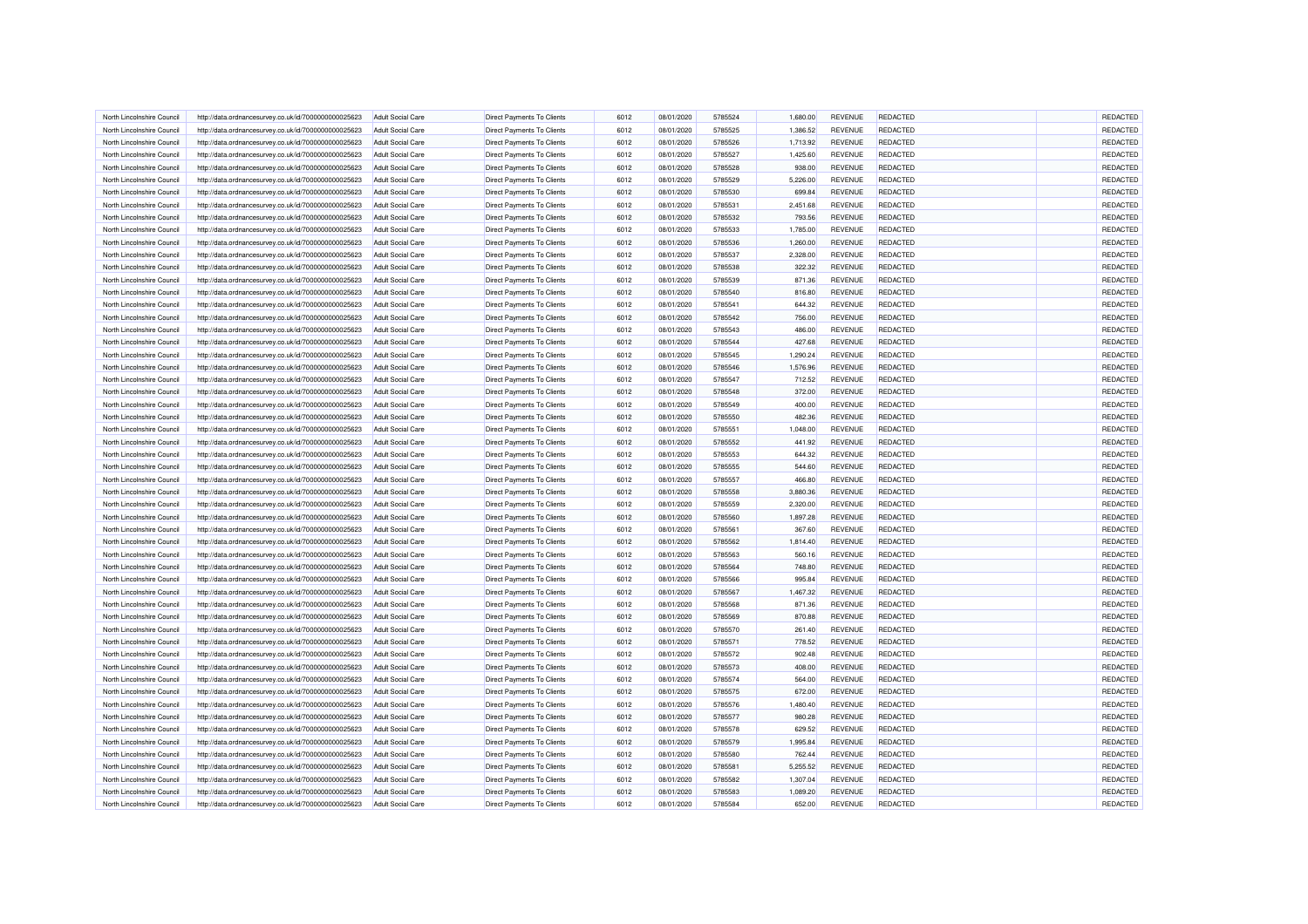| North Lincolnshire Council | http://data.ordnancesurvey.co.uk/id/7000000000025623 | <b>Adult Social Care</b> | Direct Payments To Clients        | 6012 | 08/01/2020 | 5785585 | 2,863.04  | REVENUE        | <b>REDACTED</b> | REDACTED        |
|----------------------------|------------------------------------------------------|--------------------------|-----------------------------------|------|------------|---------|-----------|----------------|-----------------|-----------------|
| North Lincolnshire Council | http://data.ordnancesurvey.co.uk/id/7000000000025623 | <b>Adult Social Care</b> | <b>Direct Payments To Clients</b> | 6012 | 08/01/2020 | 5785586 | 1,960.56  | <b>REVENUE</b> | <b>REDACTED</b> | REDACTED        |
| North Lincolnshire Council | http://data.ordnancesurvey.co.uk/id/7000000000025623 | Adult Social Care        | Direct Payments To Clients        | 6012 | 08/01/2020 | 5785587 | 1,496.88  | <b>REVENUE</b> | REDACTED        | REDACTED        |
| North Lincolnshire Council | http://data.ordnancesurvey.co.uk/id/7000000000025623 | <b>Adult Social Care</b> | <b>Direct Payments To Clients</b> | 6012 | 08/01/2020 | 5785588 | 736.64    | <b>REVENUE</b> | <b>REDACTED</b> | <b>REDACTED</b> |
| North Lincolnshire Council | http://data.ordnancesurvey.co.uk/id/7000000000025623 | <b>Adult Social Care</b> | <b>Direct Payments To Clients</b> | 6012 | 08/01/2020 | 5785589 | 1,089.00  | <b>REVENUE</b> | <b>REDACTED</b> | REDACTED        |
| North Lincolnshire Council | http://data.ordnancesurvey.co.uk/id/7000000000025623 | <b>Adult Social Care</b> | <b>Direct Payments To Clients</b> | 6012 | 08/01/2020 | 5785590 | 2,008.00  | <b>REVENUE</b> | REDACTED        | <b>REDACTED</b> |
| North Lincolnshire Council | http://data.ordnancesurvey.co.uk/id/7000000000025623 | <b>Adult Social Care</b> | Direct Payments To Clients        | 6012 | 08/01/2020 | 5785591 | 3,348.00  | <b>REVENUE</b> | <b>REDACTED</b> | <b>REDACTED</b> |
| North Lincolnshire Council | http://data.ordnancesurvey.co.uk/id/7000000000025623 | <b>Adult Social Care</b> | Direct Payments To Clients        | 6012 | 08/01/2020 | 5785592 | 403.00    | <b>REVENUE</b> | <b>REDACTED</b> | REDACTED        |
| North Lincolnshire Council | http://data.ordnancesurvey.co.uk/id/7000000000025623 | <b>Adult Social Care</b> | Direct Payments To Clients        | 6012 | 08/01/2020 | 5785593 | 800.00    | <b>REVENUE</b> | REDACTED        | REDACTED        |
| North Lincolnshire Council | http://data.ordnancesurvey.co.uk/id/7000000000025623 | <b>Adult Social Care</b> | Direct Payments To Clients        | 6012 | 08/01/2020 | 5785594 | 828.00    | <b>REVENUE</b> | <b>REDACTED</b> | REDACTED        |
|                            |                                                      |                          | <b>Direct Payments To Clients</b> | 6012 | 08/01/2020 | 5785595 | 2,875.76  | <b>REVENUE</b> | <b>REDACTED</b> | REDACTED        |
| North Lincolnshire Council | http://data.ordnancesurvey.co.uk/id/7000000000025623 | <b>Adult Social Care</b> |                                   |      |            |         |           |                |                 |                 |
| North Lincolnshire Council | http://data.ordnancesurvey.co.uk/id/7000000000025623 | <b>Adult Social Care</b> | Direct Payments To Clients        | 6012 | 08/01/2020 | 5785596 | $-576.30$ | <b>REVENUE</b> | REDACTED        | <b>REDACTED</b> |
| North Lincolnshire Council | http://data.ordnancesurvey.co.uk/id/7000000000025623 | <b>Adult Social Care</b> | <b>Direct Payments To Clients</b> | 6012 | 08/01/2020 | 5785597 | 2,141.04  | <b>REVENUE</b> | <b>REDACTED</b> | REDACTED        |
| North Lincolnshire Council | http://data.ordnancesurvey.co.uk/id/7000000000025623 | Adult Social Care        | <b>Direct Payments To Clients</b> | 6012 | 08/01/2020 | 5785598 | 5,734.28  | <b>REVENUE</b> | <b>REDACTED</b> | REDACTED        |
| North Lincolnshire Council | http://data.ordnancesurvey.co.uk/id/7000000000025623 | <b>Adult Social Care</b> | Direct Payments To Clients        | 6012 | 08/01/2020 | 5785599 | 3,400.68  | REVENUE        | REDACTED        | REDACTED        |
| North Lincolnshire Council | http://data.ordnancesurvey.co.uk/id/7000000000025623 | <b>Adult Social Care</b> | Direct Payments To Clients        | 6012 | 08/01/2020 | 5785600 | 1,127.20  | <b>REVENUE</b> | <b>REDACTED</b> | REDACTED        |
| North Lincolnshire Council | http://data.ordnancesurvey.co.uk/id/7000000000025623 | <b>Adult Social Care</b> | <b>Direct Payments To Clients</b> | 6012 | 08/01/2020 | 5785601 | 1,226.40  | <b>REVENUE</b> | <b>REDACTED</b> | REDACTED        |
| North Lincolnshire Council | http://data.ordnancesurvey.co.uk/id/7000000000025623 | <b>Adult Social Care</b> | Direct Payments To Clients        | 6012 | 08/01/2020 | 5785602 | 3,628.72  | <b>REVENUE</b> | REDACTED        | <b>REDACTED</b> |
| North Lincolnshire Council | http://data.ordnancesurvey.co.uk/id/7000000000025623 | <b>Adult Social Care</b> | Direct Payments To Clients        | 6012 | 08/01/2020 | 5785603 | 7,102.48  | <b>REVENUE</b> | <b>REDACTED</b> | <b>REDACTED</b> |
| North Lincolnshire Council | http://data.ordnancesurvey.co.uk/id/7000000000025623 | Adult Social Care        | <b>Direct Payments To Clients</b> | 6012 | 08/01/2020 | 5785604 | 1,004.80  | <b>REVENUE</b> | <b>REDACTED</b> | REDACTED        |
| North Lincolnshire Council | http://data.ordnancesurvey.co.uk/id/7000000000025623 | <b>Adult Social Care</b> | <b>Direct Payments To Clients</b> | 6012 | 08/01/2020 | 5785605 | 1,192.48  | <b>REVENUE</b> | REDACTED        | REDACTED        |
| North Lincolnshire Council | http://data.ordnancesurvey.co.uk/id/7000000000025623 | <b>Adult Social Care</b> | Direct Payments To Clients        | 6012 | 08/01/2020 | 5785606 | 1,306.12  | <b>REVENUE</b> | <b>REDACTED</b> | REDACTED        |
| North Lincolnshire Council | http://data.ordnancesurvey.co.uk/id/7000000000025623 | <b>Adult Social Care</b> | <b>Direct Payments To Clients</b> | 6012 | 08/01/2020 | 5785607 | 1,893.80  | <b>REVENUE</b> | <b>REDACTED</b> | REDACTED        |
| North Lincolnshire Council | http://data.ordnancesurvey.co.uk/id/7000000000025623 | <b>Adult Social Care</b> | Direct Payments To Clients        | 6012 | 08/01/2020 | 5785608 | 2,612.96  | <b>REVENUE</b> | REDACTED        | REDACTED        |
| North Lincolnshire Council | http://data.ordnancesurvey.co.uk/id/7000000000025623 | <b>Adult Social Care</b> | Direct Payments To Clients        | 6012 | 08/01/2020 | 5785609 | 1,692.80  | <b>REVENUE</b> | <b>REDACTED</b> | REDACTED        |
| North Lincolnshire Council | http://data.ordnancesurvey.co.uk/id/7000000000025623 | Adult Social Care        | <b>Direct Payments To Clients</b> | 6012 | 08/01/2020 | 5785610 | 579.60    | <b>REVENUE</b> | <b>REDACTED</b> | REDACTED        |
| North Lincolnshire Council | http://data.ordnancesurvey.co.uk/id/7000000000025623 | <b>Adult Social Care</b> | <b>Direct Payments To Clients</b> | 6012 | 08/01/2020 | 5785611 | 760.48    | <b>REVENUE</b> | REDACTED        | REDACTED        |
| North Lincolnshire Council | http://data.ordnancesurvey.co.uk/id/7000000000025623 | <b>Adult Social Care</b> | <b>Direct Payments To Clients</b> | 6012 | 08/01/2020 | 5785612 | 1,878.04  | <b>REVENUE</b> | <b>REDACTED</b> | REDACTED        |
| North Lincolnshire Council | http://data.ordnancesurvey.co.uk/id/7000000000025623 | <b>Adult Social Care</b> | <b>Direct Payments To Clients</b> | 6012 | 08/01/2020 | 5785614 | 2,634.04  | <b>REVENUE</b> | <b>REDACTED</b> | REDACTED        |
| North Lincolnshire Council | http://data.ordnancesurvey.co.uk/id/7000000000025623 | <b>Adult Social Care</b> | Direct Payments To Clients        | 6012 | 08/01/2020 | 5785615 | 2,634.04  | <b>REVENUE</b> | REDACTED        | <b>REDACTED</b> |
|                            |                                                      |                          |                                   |      |            |         |           |                |                 |                 |
| North Lincolnshire Council | http://data.ordnancesurvey.co.uk/id/7000000000025623 | <b>Adult Social Care</b> | Direct Payments To Clients        | 6012 | 08/01/2020 | 5785616 | 2,566.04  | <b>REVENUE</b> | <b>REDACTED</b> | <b>REDACTED</b> |
| North Lincolnshire Council | http://data.ordnancesurvey.co.uk/id/7000000000025623 | <b>Adult Social Care</b> | <b>Direct Payments To Clients</b> | 6012 | 08/01/2020 | 5785617 | 880.00    | <b>REVENUE</b> | <b>REDACTED</b> | REDACTED        |
| North Lincolnshire Council | http://data.ordnancesurvey.co.uk/id/7000000000025623 | <b>Adult Social Care</b> | Direct Payments To Clients        | 6012 | 08/01/2020 | 5785618 | 3,306.60  | <b>REVENUE</b> | REDACTED        | REDACTED        |
| North Lincolnshire Council | http://data.ordnancesurvey.co.uk/id/7000000000025623 | <b>Adult Social Care</b> | <b>Direct Payments To Clients</b> | 6012 | 08/01/2020 | 5785619 | 1,464.44  | <b>REVENUE</b> | <b>REDACTED</b> | REDACTED        |
| North Lincolnshire Council | http://data.ordnancesurvey.co.uk/id/7000000000025623 | Adult Social Care        | <b>Direct Payments To Clients</b> | 6012 | 08/01/2020 | 5785620 | 1,194.80  | <b>REVENUE</b> | <b>REDACTED</b> | REDACTED        |
| North Lincolnshire Council | http://data.ordnancesurvey.co.uk/id/7000000000025623 | Adult Social Care        | Direct Payments To Clients        | 6012 | 08/01/2020 | 5785621 | 945.64    | <b>REVENUE</b> | REDACTED        | <b>REDACTED</b> |
| North Lincolnshire Council | http://data.ordnancesurvey.co.uk/id/7000000000025623 | <b>Adult Social Care</b> | Direct Payments To Clients        | 6012 | 08/01/2020 | 5785622 | 1,944.88  | <b>REVENUE</b> | <b>REDACTED</b> | REDACTED        |
| North Lincolnshire Council | http://data.ordnancesurvey.co.uk/id/7000000000025623 | <b>Adult Social Care</b> | <b>Direct Payments To Clients</b> | 6012 | 08/01/2020 | 5785623 | 2,049.00  | <b>REVENUE</b> | <b>REDACTED</b> | REDACTED        |
| North Lincolnshire Council | http://data.ordnancesurvey.co.uk/id/7000000000025623 | <b>Adult Social Care</b> | <b>Direct Payments To Clients</b> | 6012 | 08/01/2020 | 5785624 | 1,200.00  | <b>REVENUE</b> | REDACTED        | REDACTED        |
| North Lincolnshire Council | http://data.ordnancesurvey.co.uk/id/7000000000025623 | <b>Adult Social Care</b> | <b>Direct Payments To Clients</b> | 6012 | 08/01/2020 | 5785625 | 2,208.00  | <b>REVENUE</b> | <b>REDACTED</b> | <b>REDACTED</b> |
| North Lincolnshire Council | http://data.ordnancesurvey.co.uk/id/7000000000025623 | <b>Adult Social Care</b> | <b>Direct Payments To Clients</b> | 6012 | 08/01/2020 | 5785626 | 1,600.00  | <b>REVENUE</b> | <b>REDACTED</b> | REDACTED        |
| North Lincolnshire Council | http://data.ordnancesurvey.co.uk/id/7000000000025623 | <b>Adult Social Care</b> | <b>Direct Payments To Clients</b> | 6012 | 08/01/2020 | 5785627 | 1,540.00  | <b>REVENUE</b> | REDACTED        | <b>REDACTED</b> |
| North Lincolnshire Council | http://data.ordnancesurvey.co.uk/id/7000000000025623 | <b>Adult Social Care</b> | Direct Payments To Clients        | 6012 | 08/01/2020 | 5785628 | 645.36    | REVENUE        | REDACTED        | REDACTED        |
| North Lincolnshire Council | http://data.ordnancesurvey.co.uk/id/7000000000025623 | <b>Adult Social Care</b> | <b>Direct Payments To Clients</b> | 6012 | 08/01/2020 | 5785629 | 852.00    | <b>REVENUE</b> | <b>REDACTED</b> | REDACTED        |
| North Lincolnshire Council | http://data.ordnancesurvey.co.uk/id/7000000000025623 | <b>Adult Social Care</b> | Direct Payments To Clients        | 6012 | 08/01/2020 | 5785630 | 684.32    | <b>REVENUE</b> | REDACTED        | REDACTED        |
| North Lincolnshire Council | http://data.ordnancesurvey.co.uk/id/7000000000025623 | <b>Adult Social Care</b> | Direct Payments To Clients        | 6012 | 08/01/2020 | 5785631 | 544.60    | <b>REVENUE</b> | REDACTED        | REDACTED        |
| North Lincolnshire Council | http://data.ordnancesurvey.co.uk/id/7000000000025623 | <b>Adult Social Care</b> | <b>Direct Payments To Clients</b> | 6012 | 08/01/2020 | 5785632 | 1,554.08  | <b>REVENUE</b> | <b>REDACTED</b> | <b>REDACTED</b> |
| North Lincolnshire Council | http://data.ordnancesurvey.co.uk/id/7000000000025623 | <b>Adult Social Care</b> | <b>Direct Payments To Clients</b> | 6012 | 08/01/2020 | 5785634 | 400.00    | <b>REVENUE</b> | REDACTED        | REDACTED        |
| North Lincolnshire Council | http://data.ordnancesurvey.co.uk/id/7000000000025623 | <b>Adult Social Care</b> | <b>Direct Payments To Clients</b> | 6012 | 08/01/2020 | 5785635 | 975.52    | <b>REVENUE</b> | <b>REDACTED</b> | REDACTED        |
| North Lincolnshire Council | http://data.ordnancesurvey.co.uk/id/7000000000025623 | <b>Adult Social Care</b> | Direct Payments To Clients        | 6012 | 08/01/2020 | 5785636 | 730.80    | <b>REVENUE</b> | <b>REDACTED</b> | REDACTED        |
|                            |                                                      |                          |                                   |      |            |         |           |                |                 | <b>REDACTED</b> |
| North Lincolnshire Council | http://data.ordnancesurvey.co.uk/id/7000000000025623 | <b>Adult Social Care</b> | Direct Payments To Clients        | 6012 | 08/01/2020 | 5785637 | 2,586.56  | <b>REVENUE</b> | <b>REDACTED</b> |                 |
| North Lincolnshire Council | http://data.ordnancesurvey.co.uk/id/7000000000025623 | <b>Adult Social Care</b> | Direct Payments To Clients        | 6012 | 08/01/2020 | 5785638 | 397.60    | <b>REVENUE</b> | REDACTED        | REDACTED        |
| North Lincolnshire Council | http://data.ordnancesurvey.co.uk/id/7000000000025623 | <b>Adult Social Care</b> | <b>Direct Payments To Clients</b> | 6012 | 08/01/2020 | 5785639 | 777.92    | <b>REVENUE</b> | <b>REDACTED</b> | REDACTED        |
| North Lincolnshire Council | http://data.ordnancesurvey.co.uk/id/7000000000025623 | Adult Social Care        | <b>Direct Payments To Clients</b> | 6012 | 08/01/2020 | 5785640 | 1.040.00  | <b>REVENUE</b> | <b>REDACTED</b> | REDACTED        |
| North Lincolnshire Council | http://data.ordnancesurvey.co.uk/id/7000000000025623 | <b>Adult Social Care</b> | <b>Direct Payments To Clients</b> | 6012 | 08/01/2020 | 5785641 | 711.00    | <b>REVENUE</b> | <b>REDACTED</b> | REDACTED        |
| North Lincolnshire Council | http://data.ordnancesurvey.co.uk/id/7000000000025623 | <b>Adult Social Care</b> | <b>Direct Payments To Clients</b> | 6012 | 08/01/2020 | 5785642 | 490.60    | <b>REVENUE</b> | <b>REDACTED</b> | REDACTED        |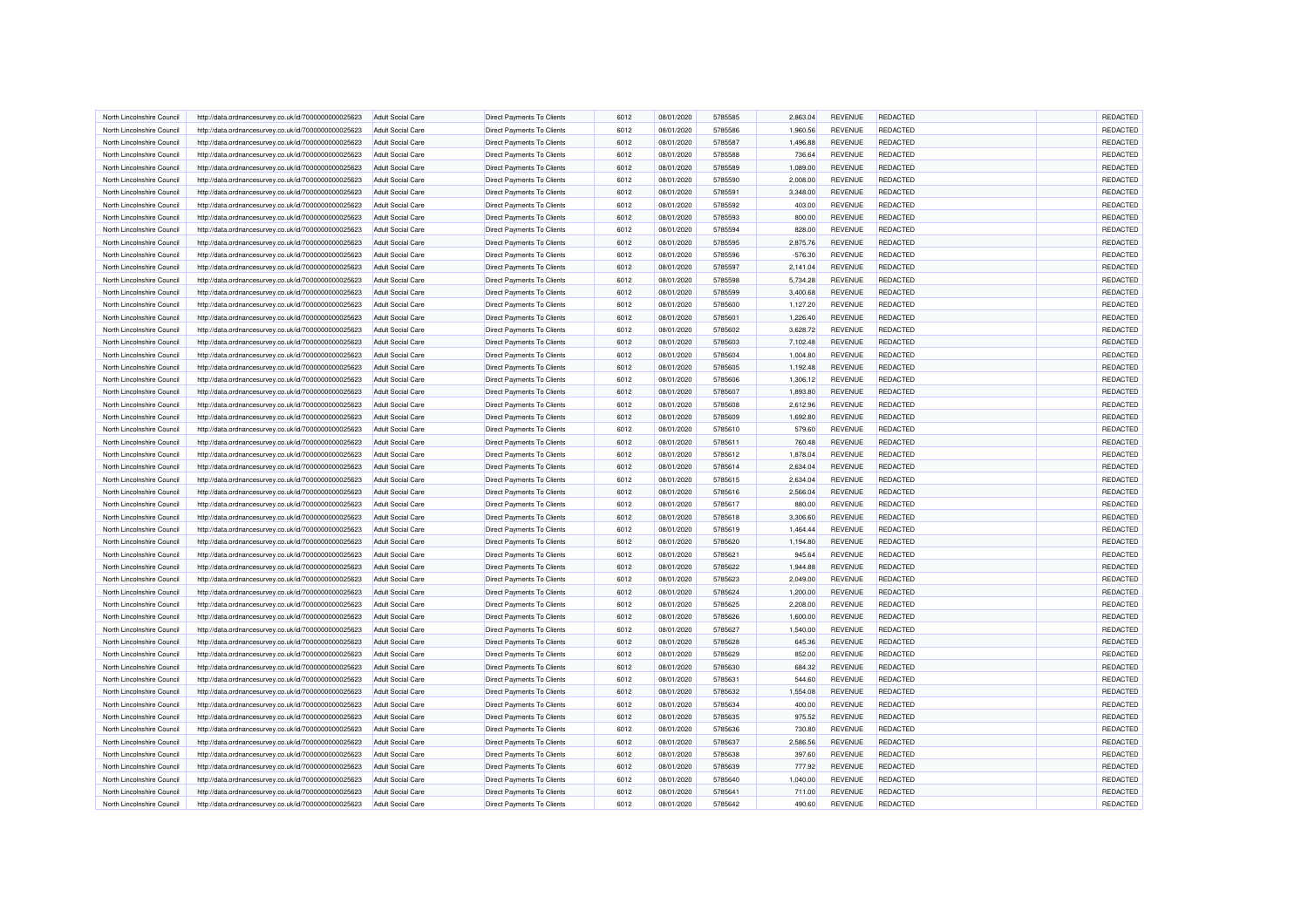| North Lincolnshire Council                               | http://data.ordnancesurvey.co.uk/id/7000000000025623 | <b>Adult Social Care</b>                      | Direct Payments To Clients        | 6012         | 08/01/2020 | 5785643            | 977.60    | REVENUE        | <b>REDACTED</b> | REDACTED        |
|----------------------------------------------------------|------------------------------------------------------|-----------------------------------------------|-----------------------------------|--------------|------------|--------------------|-----------|----------------|-----------------|-----------------|
| North Lincolnshire Council                               | http://data.ordnancesurvey.co.uk/id/7000000000025623 | <b>Adult Social Care</b>                      | <b>Direct Payments To Clients</b> | 6012         | 08/01/2020 | 5785645            | 1,411.56  | <b>REVENUE</b> | <b>REDACTED</b> | REDACTED        |
| North Lincolnshire Council                               | http://data.ordnancesurvey.co.uk/id/7000000000025623 | Adult Social Care                             | Direct Payments To Clients        | 6012         | 08/01/2020 | 5785647            | 913.84    | <b>REVENUE</b> | REDACTED        | REDACTED        |
| North Lincolnshire Council                               | http://data.ordnancesurvey.co.uk/id/7000000000025623 | <b>Adult Social Care</b>                      | <b>Direct Payments To Clients</b> | 6012         | 08/01/2020 | 5785648            | 7,280.28  | <b>REVENUE</b> | <b>REDACTED</b> | <b>REDACTED</b> |
| North Lincolnshire Council                               | http://data.ordnancesurvey.co.uk/id/7000000000025623 | <b>Adult Social Care</b>                      | <b>Direct Payments To Clients</b> | 6012         | 08/01/2020 | 5785649            | 2,200.00  | <b>REVENUE</b> | <b>REDACTED</b> | REDACTED        |
| North Lincolnshire Council                               | http://data.ordnancesurvey.co.uk/id/7000000000025623 | <b>Adult Social Care</b>                      | <b>Direct Payments To Clients</b> | 6012         | 08/01/2020 | 5785650            | 1,113.48  | <b>REVENUE</b> | REDACTED        | <b>REDACTED</b> |
| North Lincolnshire Council                               | http://data.ordnancesurvey.co.uk/id/7000000000025623 | <b>Adult Social Care</b>                      | Direct Payments To Clients        | 6012         | 08/01/2020 | 5785651            | 737.68    | <b>REVENUE</b> | <b>REDACTED</b> | REDACTED        |
| North Lincolnshire Council                               | http://data.ordnancesurvey.co.uk/id/7000000000025623 | <b>Adult Social Care</b>                      | Direct Payments To Clients        | 6012         | 08/01/2020 | 5785653            | 1,160.48  | <b>REVENUE</b> | <b>REDACTED</b> | REDACTED        |
| North Lincolnshire Council                               | http://data.ordnancesurvey.co.uk/id/7000000000025623 | <b>Adult Social Care</b>                      | Direct Payments To Clients        | 6012         | 08/01/2020 | 5785654            | 1,380.00  | <b>REVENUE</b> | REDACTED        | REDACTED        |
| North Lincolnshire Council                               | http://data.ordnancesurvey.co.uk/id/7000000000025623 | <b>Adult Social Care</b>                      | Direct Payments To Clients        | 6012         | 08/01/2020 | 5785655            | 1,917.24  | <b>REVENUE</b> | <b>REDACTED</b> | REDACTED        |
| North Lincolnshire Council                               | http://data.ordnancesurvey.co.uk/id/7000000000025623 | <b>Adult Social Care</b>                      | <b>Direct Payments To Clients</b> | 6012         | 08/01/2020 | 5785656            | 560.00    | <b>REVENUE</b> | <b>REDACTED</b> | REDACTED        |
| North Lincolnshire Council                               | http://data.ordnancesurvey.co.uk/id/7000000000025623 | <b>Adult Social Care</b>                      | Direct Payments To Clients        | 6012         | 08/01/2020 | 5785657            | 1,299.28  | <b>REVENUE</b> | REDACTED        | <b>REDACTED</b> |
|                                                          |                                                      |                                               | <b>Direct Payments To Clients</b> | 6012         | 08/01/2020 | 5785658            |           | <b>REVENUE</b> | <b>REDACTED</b> | REDACTED        |
| North Lincolnshire Council<br>North Lincolnshire Council | http://data.ordnancesurvey.co.uk/id/7000000000025623 | <b>Adult Social Care</b><br>Adult Social Care |                                   | 6012         | 08/01/2020 | 5785659            | 1,206.40  | <b>REVENUE</b> | <b>REDACTED</b> | REDACTED        |
|                                                          | http://data.ordnancesurvey.co.uk/id/7000000000025623 |                                               | <b>Direct Payments To Clients</b> |              |            |                    | 1,113.60  |                |                 |                 |
| North Lincolnshire Council                               | http://data.ordnancesurvey.co.uk/id/7000000000025623 | <b>Adult Social Care</b>                      | Direct Payments To Clients        | 6012         | 08/01/2020 | 5785660            | 783.60    | REVENUE        | REDACTED        | REDACTED        |
| North Lincolnshire Council                               | http://data.ordnancesurvey.co.uk/id/7000000000025623 | <b>Adult Social Care</b>                      | Direct Payments To Clients        | 6012         | 08/01/2020 | 578566             | 1,352.00  | <b>REVENUE</b> | <b>REDACTED</b> | REDACTED        |
| North Lincolnshire Council                               | http://data.ordnancesurvey.co.uk/id/7000000000025623 | <b>Adult Social Care</b>                      | <b>Direct Payments To Clients</b> | 6012         | 08/01/2020 | 5785662            | 498.44    | <b>REVENUE</b> | <b>REDACTED</b> | REDACTED        |
| North Lincolnshire Council                               | http://data.ordnancesurvey.co.uk/id/7000000000025623 | <b>Adult Social Care</b>                      | Direct Payments To Clients        | 6012         | 08/01/2020 | 5786894            | 250.00    | <b>REVENUE</b> | REDACTED        | <b>REDACTED</b> |
| North Lincolnshire Council                               | http://data.ordnancesurvey.co.uk/id/7000000000025623 | <b>Adult Social Care</b>                      | Direct Payments To Clients        | 6012         | 08/01/2020 | 5786897            | 750.00    | <b>REVENUE</b> | <b>REDACTED</b> | <b>REDACTED</b> |
| North Lincolnshire Council                               | http://data.ordnancesurvey.co.uk/id/7000000000025623 | Adult Social Care                             | <b>Direct Payments To Clients</b> | 6012         | 08/01/2020 | 5786899            | 750.00    | <b>REVENUE</b> | <b>REDACTED</b> | REDACTED        |
| North Lincolnshire Council                               | http://data.ordnancesurvey.co.uk/id/7000000000025623 | <b>Adult Social Care</b>                      | <b>Direct Payments To Clients</b> | 6012         | 08/01/2020 | 5786948            | 631.94    | <b>REVENUE</b> | REDACTED        | REDACTED        |
| North Lincolnshire Council                               | http://data.ordnancesurvey.co.uk/id/7000000000025623 | <b>Adult Social Care</b>                      | Direct Payments To Clients        | 6012         | 10/01/2020 | 5787833            | 500.00    | <b>REVENUE</b> | <b>REDACTED</b> | REDACTED        |
| North Lincolnshire Council                               | http://data.ordnancesurvey.co.uk/id/7000000000025623 | <b>Adult Social Care</b>                      | <b>Direct Payments To Clients</b> | 6012         | 15/01/2020 | 5789015            | 620.23    | <b>REVENUE</b> | <b>REDACTED</b> | REDACTED        |
| North Lincolnshire Council                               | http://data.ordnancesurvey.co.uk/id/7000000000025623 | <b>Adult Social Care</b>                      | Direct Payments To Clients        | 6012         | 15/01/2020 | 5789016            | 415.35    | <b>REVENUE</b> | REDACTED        | REDACTED        |
| North Lincolnshire Council                               | http://data.ordnancesurvey.co.uk/id/7000000000025623 | <b>Adult Social Care</b>                      | Direct Payments To Clients        | 6012         | 15/01/2020 | 5789695            | 771.43    | <b>REVENUE</b> | <b>REDACTED</b> | REDACTED        |
| North Lincolnshire Council                               | http://data.ordnancesurvey.co.uk/id/7000000000025623 | Adult Social Care                             | <b>Direct Payments To Clients</b> | 6012         | 15/01/2020 | 5790750            | 2.566.24  | <b>REVENUE</b> | <b>REDACTED</b> | REDACTED        |
| North Lincolnshire Council                               | http://data.ordnancesurvey.co.uk/id/7000000000025623 | <b>Adult Social Care</b>                      | <b>Direct Payments To Clients</b> | 6012         | 17/01/2020 | 5791552            | 316.19    | <b>REVENUE</b> | REDACTED        | REDACTED        |
| North Lincolnshire Council                               | http://data.ordnancesurvey.co.uk/id/7000000000025623 | <b>Adult Social Care</b>                      | <b>Direct Payments To Clients</b> | 6012         | 17/01/2020 | 5791553            | 837.74    | <b>REVENUE</b> | <b>REDACTED</b> | REDACTED        |
| North Lincolnshire Council                               | http://data.ordnancesurvey.co.uk/id/7000000000025623 | <b>Adult Social Care</b>                      | <b>Direct Payments To Clients</b> | 6012         | 17/01/2020 | 5791554            | 500.00    | <b>REVENUE</b> | <b>REDACTED</b> | REDACTED        |
| North Lincolnshire Council                               | http://data.ordnancesurvey.co.uk/id/7000000000025623 | <b>Adult Social Care</b>                      | Direct Payments To Clients        | 6012         | 17/01/2020 | 5791555            | 750.00    | <b>REVENUE</b> | REDACTED        | <b>REDACTED</b> |
| North Lincolnshire Council                               | http://data.ordnancesurvey.co.uk/id/7000000000025623 | <b>Adult Social Care</b>                      | Direct Payments To Clients        | 6012         | 22/01/2020 | 5793643            | 661.88    | <b>REVENUE</b> | <b>REDACTED</b> | <b>REDACTED</b> |
| North Lincolnshire Council                               | http://data.ordnancesurvey.co.uk/id/7000000000025623 | <b>Adult Social Care</b>                      | <b>Direct Payments To Clients</b> | 6012         | 22/01/2020 | 5793663            | 2,856.04  | <b>REVENUE</b> | <b>REDACTED</b> | REDACTED        |
| North Lincolnshire Council                               | http://data.ordnancesurvey.co.uk/id/7000000000025623 | <b>Adult Social Care</b>                      | Direct Payments To Clients        | 6012         | 22/01/2020 | 5793664            | 653.52    | <b>REVENUE</b> | REDACTED        | REDACTED        |
| North Lincolnshire Council                               | http://data.ordnancesurvey.co.uk/id/7000000000025623 | <b>Adult Social Care</b>                      | Direct Payments To Clients        | 6012         | 22/01/2020 | 5793665            | 2,321.00  | <b>REVENUE</b> | <b>REDACTED</b> | REDACTED        |
| North Lincolnshire Council                               | http://data.ordnancesurvey.co.uk/id/7000000000025623 | Adult Social Care                             | <b>Direct Payments To Clients</b> | 6012         | 22/01/2020 | 5793764            | 750.00    | <b>REVENUE</b> | <b>REDACTED</b> | REDACTED        |
| North Lincolnshire Council                               | http://data.ordnancesurvey.co.uk/id/7000000000025623 | Adult Social Care                             | Direct Payments To Clients        | 6012         | 22/01/2020 | 5793765            | 750.00    | <b>REVENUE</b> | REDACTED        | <b>REDACTED</b> |
|                                                          |                                                      |                                               | Direct Payments To Clients        | 6012         | 22/01/2020 | 5793768            | 750.00    | <b>REVENUE</b> | <b>REDACTED</b> | REDACTED        |
| North Lincolnshire Council                               | http://data.ordnancesurvey.co.uk/id/7000000000025623 | <b>Adult Social Care</b>                      |                                   |              |            |                    |           |                |                 |                 |
| North Lincolnshire Council<br>North Lincolnshire Council | http://data.ordnancesurvey.co.uk/id/7000000000025623 | <b>Adult Social Care</b>                      | <b>Direct Payments To Clients</b> | 6012<br>6012 | 22/01/2020 | 5793771<br>5793779 | 750.00    | <b>REVENUE</b> | <b>REDACTED</b> | REDACTED        |
|                                                          | http://data.ordnancesurvey.co.uk/id/7000000000025623 | <b>Adult Social Care</b>                      | <b>Direct Payments To Clients</b> |              | 22/01/2020 |                    | 1,234.68  | <b>REVENUE</b> | REDACTED        | REDACTED        |
| North Lincolnshire Council                               | http://data.ordnancesurvey.co.uk/id/7000000000025623 | <b>Adult Social Care</b>                      | <b>Direct Payments To Clients</b> | 6012         | 22/01/2020 | 5793785            | 490.96    | <b>REVENUE</b> | <b>REDACTED</b> | <b>REDACTED</b> |
| North Lincolnshire Council                               | http://data.ordnancesurvey.co.uk/id/7000000000025623 | <b>Adult Social Care</b>                      | <b>Direct Payments To Clients</b> | 6012         | 22/01/2020 | 5794735            | 3,430.68  | <b>REVENUE</b> | <b>REDACTED</b> | REDACTED        |
| North Lincolnshire Council                               | http://data.ordnancesurvey.co.uk/id/7000000000025623 | <b>Adult Social Care</b>                      | <b>Direct Payments To Clients</b> | 6012         | 22/01/2020 | 5794772            | 881.55    | <b>REVENUE</b> | REDACTED        | <b>REDACTED</b> |
| North Lincolnshire Council                               | http://data.ordnancesurvey.co.uk/id/7000000000025623 | <b>Adult Social Care</b>                      | Direct Payments To Clients        | 6012         | 22/01/2020 | 5794786            | 633.55    | REVENUE        | REDACTED        | REDACTED        |
| North Lincolnshire Council                               | http://data.ordnancesurvey.co.uk/id/7000000000025623 | <b>Adult Social Care</b>                      | <b>Direct Payments To Clients</b> | 6012         | 22/01/2020 | 5794798            | 500.00    | <b>REVENUE</b> | <b>REDACTED</b> | REDACTED        |
| North Lincolnshire Council                               | http://data.ordnancesurvey.co.uk/id/7000000000025623 | <b>Adult Social Care</b>                      | Direct Payments To Clients        | 6012         | 22/01/2020 | 5794800            | 522.31    | <b>REVENUE</b> | REDACTED        | REDACTED        |
| North Lincolnshire Council                               | http://data.ordnancesurvey.co.uk/id/7000000000025623 | <b>Adult Social Care</b>                      | Direct Payments To Clients        | 6012         | 24/01/2020 | 5789859            | 940.93    | <b>REVENUE</b> | REDACTED        | REDACTED        |
| North Lincolnshire Council                               | http://data.ordnancesurvey.co.uk/id/7000000000025623 | <b>Adult Social Care</b>                      | <b>Direct Payments To Clients</b> | 6012         | 29/01/2020 | 5798191            | 600.00    | <b>REVENUE</b> | <b>REDACTED</b> | <b>REDACTED</b> |
| North Lincolnshire Council                               | http://data.ordnancesurvey.co.uk/id/7000000000025623 | <b>Adult Social Care</b>                      | <b>Direct Payments To Clients</b> | 6012         | 29/01/2020 | 5798192            | 360.00    | <b>REVENUE</b> | REDACTED        | REDACTED        |
| North Lincolnshire Council                               | http://data.ordnancesurvey.co.uk/id/7000000000025623 | <b>Adult Social Care</b>                      | <b>Direct Payments To Clients</b> | 6012         | 29/01/2020 | 5798194            | 750.00    | <b>REVENUE</b> | <b>REDACTED</b> | REDACTED        |
| North Lincolnshire Council                               | http://data.ordnancesurvey.co.uk/id/7000000000025623 | <b>Adult Social Care</b>                      | Direct Payments To Clients        | 6012         | 29/01/2020 | 5798599            | 750.00    | <b>REVENUE</b> | <b>REDACTED</b> | REDACTED        |
| North Lincolnshire Council                               | http://data.ordnancesurvey.co.uk/id/7000000000025623 | <b>Adult Social Care</b>                      | Direct Payments To Clients        | 6012         | 29/01/2020 | 5798605            | 500.00    | <b>REVENUE</b> | <b>REDACTED</b> | <b>REDACTED</b> |
| North Lincolnshire Council                               | http://data.ordnancesurvey.co.uk/id/7000000000025623 | <b>Adult Social Care</b>                      | Direct Payments To Clients        | 6012         | 29/01/2020 | 5798607            | 750.00    | <b>REVENUE</b> | REDACTED        | REDACTED        |
| North Lincolnshire Council                               | http://data.ordnancesurvey.co.uk/id/7000000000025623 | <b>Adult Social Care</b>                      | <b>Direct Payments To Clients</b> | 6012         | 29/01/2020 | 5798610            | 500.00    | <b>REVENUE</b> | <b>REDACTED</b> | REDACTED        |
| North Lincolnshire Council                               | http://data.ordnancesurvey.co.uk/id/7000000000025623 | Adult Social Care                             | <b>Direct Payments To Clients</b> | 6012         | 31/01/2020 | 5799542            | 3,745.10  | <b>REVENUE</b> | <b>REDACTED</b> | REDACTED        |
| North Lincolnshire Council                               | http://data.ordnancesurvey.co.uk/id/7000000000025623 | <b>Adult Social Care</b>                      | Fees & Charges Income             | 9002         | 08/01/2020 | 5785289            | $-122.56$ | <b>REVENUE</b> | <b>REDACTED</b> | REDACTED        |
| North Lincolnshire Council                               | http://data.ordnancesurvey.co.uk/id/7000000000025623 | Adult Social Care                             | Fees & Charges Income             | 9002         | 08/01/2020 | 5785290            | $-99.72$  | <b>REVENUE</b> | <b>REDACTED</b> | REDACTED        |
|                                                          |                                                      |                                               |                                   |              |            |                    |           |                |                 |                 |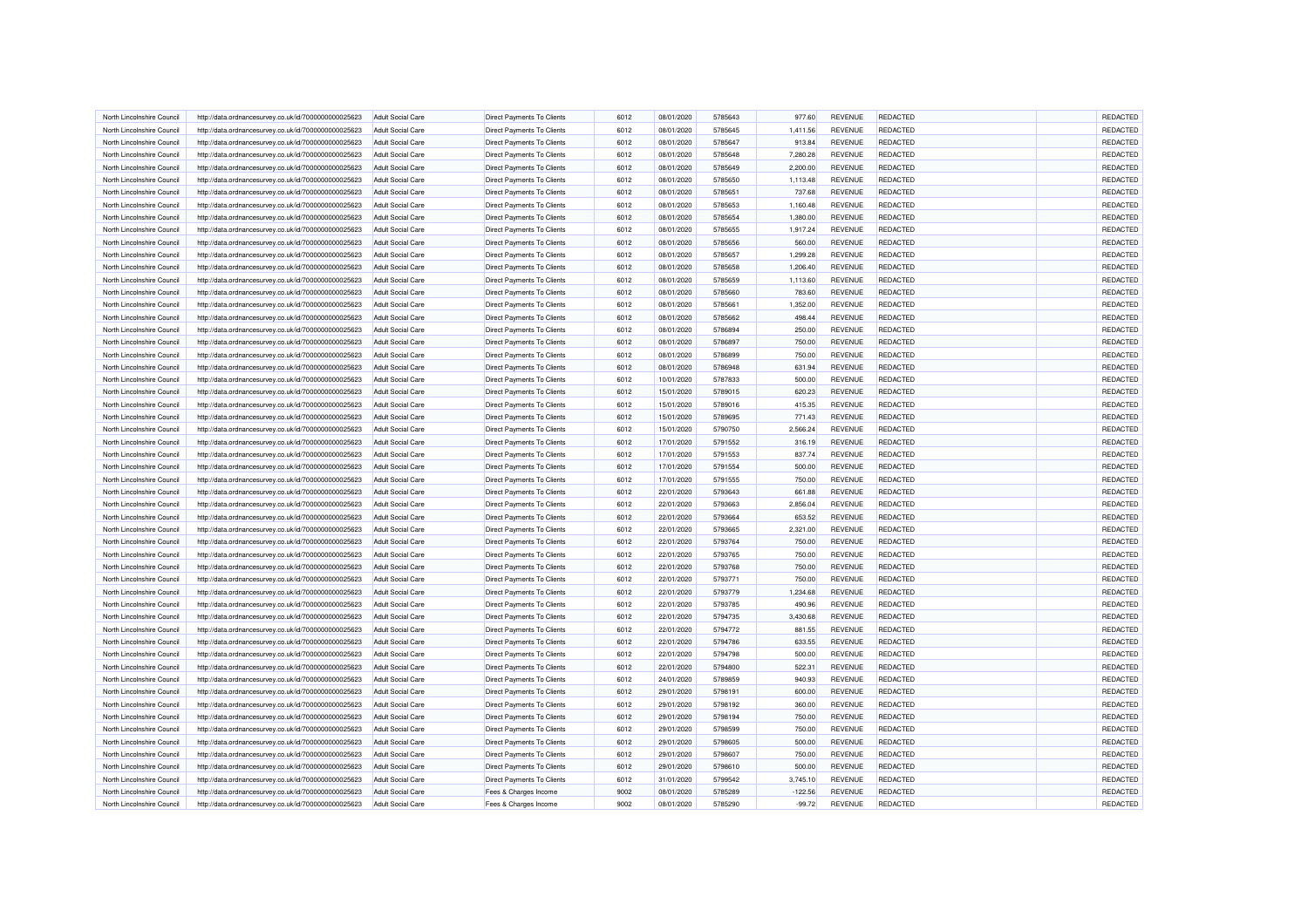| North Lincolnshire Council                               | http://data.ordnancesurvey.co.uk/id/7000000000025623                                                         | <b>Adult Social Care</b>                      | Fees & Charges Income | 9002         | 08/01/2020               | 5785292            | $-198.56$              | REVENUE                          | <b>REDACTED</b>                    | REDACTED        |
|----------------------------------------------------------|--------------------------------------------------------------------------------------------------------------|-----------------------------------------------|-----------------------|--------------|--------------------------|--------------------|------------------------|----------------------------------|------------------------------------|-----------------|
| North Lincolnshire Council                               | http://data.ordnancesurvey.co.uk/id/7000000000025623                                                         | <b>Adult Social Care</b>                      | Fees & Charges Income | 9002         | 08/01/2020               | 5785293            | $-122.56$              | <b>REVENUE</b>                   | <b>REDACTED</b>                    | REDACTED        |
| North Lincolnshire Council                               | http://data.ordnancesurvey.co.uk/id/7000000000025623                                                         | <b>Adult Social Care</b>                      | Fees & Charges Income | 9002         | 08/01/2020               | 5785294            | $-379.76$              | <b>REVENUE</b>                   | REDACTED                           | REDACTED        |
| North Lincolnshire Council                               | http://data.ordnancesurvey.co.uk/id/7000000000025623                                                         | <b>Adult Social Care</b>                      | Fees & Charges Income | 9002         | 08/01/2020               | 5785295            | $-119.28$              | <b>REVENUE</b>                   | <b>REDACTED</b>                    | <b>REDACTED</b> |
| North Lincolnshire Council                               | http://data.ordnancesurvey.co.uk/id/7000000000025623                                                         | <b>Adult Social Care</b>                      | Fees & Charges Income | 9002         | 08/01/2020               | 5785296            | $-198.56$              | <b>REVENUE</b>                   | <b>REDACTED</b>                    | REDACTED        |
| North Lincolnshire Council                               | http://data.ordnancesurvey.co.uk/id/7000000000025623                                                         | <b>Adult Social Care</b>                      | Fees & Charges Income | 9002         | 08/01/2020               | 5785297            | $-220.04$              | <b>REVENUE</b>                   | REDACTED                           | <b>REDACTE</b>  |
| North Lincolnshire Council                               | http://data.ordnancesurvey.co.uk/id/7000000000025623                                                         | <b>Adult Social Care</b>                      | Fees & Charges Income | 9002         | 08/01/2020               | 5785298            | $-138.96$              | <b>REVENUE</b>                   | <b>REDACTED</b>                    | REDACTED        |
| North Lincolnshire Council                               | http://data.ordnancesurvey.co.uk/id/7000000000025623                                                         | <b>Adult Social Care</b>                      | Fees & Charges Income | 9002         | 08/01/2020               | 5785299            | $-122.56$              | <b>REVENUE</b>                   | <b>REDACTED</b>                    | REDACTED        |
| North Lincolnshire Council                               | http://data.ordnancesurvey.co.uk/id/7000000000025623                                                         | <b>Adult Social Care</b>                      | Fees & Charges Income | 9002         | 08/01/2020               | 5785301            | $-274.36$              | <b>REVENUE</b>                   | REDACTED                           | REDACTED        |
| North Lincolnshire Council                               | http://data.ordnancesurvey.co.uk/id/7000000000025623                                                         | <b>Adult Social Care</b>                      | Fees & Charges Income | 9002         | 08/01/2020               | 5785302            | $-122.56$              | <b>REVENUE</b>                   | <b>REDACTED</b>                    | REDACTED        |
| North Lincolnshire Council                               | http://data.ordnancesurvey.co.uk/id/7000000000025623                                                         | <b>Adult Social Care</b>                      | Fees & Charges Income | 9002         | 08/01/2020               | 5785305            | $-338.24$              | <b>REVENUE</b>                   | <b>REDACTED</b>                    | REDACTED        |
| North Lincolnshire Council                               | http://data.ordnancesurvey.co.uk/id/7000000000025623                                                         | <b>Adult Social Care</b>                      | Fees & Charges Income | 9002         |                          | 5785306            | $-122.56$              | <b>REVENUE</b>                   | REDACTED                           | <b>REDACTED</b> |
|                                                          |                                                                                                              |                                               |                       | 9002         | 08/01/2020               | 5785307            |                        |                                  |                                    |                 |
| North Lincolnshire Council<br>North Lincolnshire Council | http://data.ordnancesurvey.co.uk/id/7000000000025623<br>http://data.ordnancesurvey.co.uk/id/7000000000025623 | <b>Adult Social Care</b><br>Adult Social Care | Fees & Charges Income | 9002         | 08/01/2020<br>08/01/2020 | 5785309            | $-122.56$<br>$-122.56$ | <b>REVENUE</b><br><b>REVENUE</b> | <b>REDACTED</b><br><b>REDACTED</b> | REDACTED        |
|                                                          |                                                                                                              |                                               | Fees & Charges Income |              |                          |                    |                        |                                  |                                    | REDACTED        |
| North Lincolnshire Council                               | http://data.ordnancesurvey.co.uk/id/7000000000025623                                                         | <b>Adult Social Care</b>                      | Fees & Charges Income | 9002         | 08/01/2020               | 5785310            | $-187.68$              | REVENUE                          | REDACTED                           | REDACTED        |
| North Lincolnshire Council                               | http://data.ordnancesurvey.co.uk/id/7000000000025623                                                         | <b>Adult Social Care</b>                      | Fees & Charges Income | 9002         | 08/01/2020               | 5785312            | $-122.56$              | <b>REVENUE</b>                   | <b>REDACTED</b>                    | REDACTED        |
| North Lincolnshire Council                               | http://data.ordnancesurvey.co.uk/id/7000000000025623                                                         | <b>Adult Social Care</b>                      | Fees & Charges Income | 9002         | 08/01/2020               | 5785313            | $-122.56$              | <b>REVENUE</b>                   | <b>REDACTED</b>                    | REDACTED        |
| North Lincolnshire Council                               | http://data.ordnancesurvey.co.uk/id/7000000000025623                                                         | <b>Adult Social Care</b>                      | Fees & Charges Income | 9002         | 08/01/2020               | 5785314            | $-122.56$              | <b>REVENUE</b>                   | REDACTED                           | REDACTED        |
| North Lincolnshire Council                               | http://data.ordnancesurvey.co.uk/id/7000000000025623                                                         | <b>Adult Social Care</b>                      | Fees & Charges Income | 9002         | 08/01/2020               | 5785315            | $-123.00$              | <b>REVENUE</b>                   | <b>REDACTED</b>                    | REDACTED        |
| North Lincolnshire Council                               | http://data.ordnancesurvey.co.uk/id/7000000000025623                                                         | <b>Adult Social Care</b>                      | Fees & Charges Income | 9002         | 08/01/2020               | 5785316            | $-122.56$              | <b>REVENUE</b>                   | <b>REDACTED</b>                    | REDACTED        |
| North Lincolnshire Council                               | http://data.ordnancesurvey.co.uk/id/7000000000025623                                                         | <b>Adult Social Care</b>                      | Fees & Charges Income | 9002         | 08/01/2020               | 5785317            | $-56.96$               | <b>REVENUE</b>                   | REDACTED                           | REDACTED        |
| North Lincolnshire Council                               | http://data.ordnancesurvey.co.uk/id/7000000000025623                                                         | <b>Adult Social Care</b>                      | Fees & Charges Income | 9002         | 08/01/2020               | 5785319            | $-98.56$               | <b>REVENUE</b>                   | <b>REDACTED</b>                    | REDACTED        |
| North Lincolnshire Council                               | http://data.ordnancesurvey.co.uk/id/7000000000025623                                                         | <b>Adult Social Care</b>                      | Fees & Charges Income | 9002         | 08/01/2020               | 5785320            | $-122.56$              | <b>REVENUE</b>                   | <b>REDACTED</b>                    | REDACTED        |
| North Lincolnshire Council                               | http://data.ordnancesurvey.co.uk/id/7000000000025623                                                         | <b>Adult Social Care</b>                      | Fees & Charges Income | 9002         | 08/01/2020               | 5785323            | $-21.80$               | <b>REVENUE</b>                   | REDACTED                           | REDACTED        |
| North Lincolnshire Council                               | http://data.ordnancesurvey.co.uk/id/7000000000025623                                                         | <b>Adult Social Care</b>                      | Fees & Charges Income | 9002         | 08/01/2020               | 5785327            | $-120.32$              | <b>REVENUE</b>                   | <b>REDACTED</b>                    | REDACTED        |
| North Lincolnshire Council                               | http://data.ordnancesurvey.co.uk/id/7000000000025623                                                         | Adult Social Care                             | Fees & Charges Income | 9002         | 08/01/2020               | 5785332            | $-122.56$              | <b>REVENUE</b>                   | <b>REDACTED</b>                    | REDACTED        |
| North Lincolnshire Council                               | http://data.ordnancesurvey.co.uk/id/7000000000025623                                                         | <b>Adult Social Care</b>                      | Fees & Charges Income | 9002         | 08/01/2020               | 5785335            | $-57.36$               | <b>REVENUE</b>                   | REDACTED                           | REDACTED        |
| North Lincolnshire Council                               | http://data.ordnancesurvey.co.uk/id/7000000000025623                                                         | <b>Adult Social Care</b>                      | Fees & Charges Income | 9002         | 08/01/2020               | 5785336            | $-122.56$              | <b>REVENUE</b>                   | <b>REDACTED</b>                    | REDACTED        |
| North Lincolnshire Council                               | http://data.ordnancesurvey.co.uk/id/7000000000025623                                                         | <b>Adult Social Care</b>                      | Fees & Charges Income | 9002         | 08/01/2020               | 5785337            | $-51.60$               | <b>REVENUE</b>                   | <b>REDACTED</b>                    | REDACTED        |
| North Lincolnshire Council                               | http://data.ordnancesurvey.co.uk/id/7000000000025623                                                         | <b>Adult Social Care</b>                      | Fees & Charges Income | 9002         | 08/01/2020               | 5785338            | $-198.56$              | <b>REVENUE</b>                   | REDACTED                           | REDACTED        |
| North Lincolnshire Council                               | http://data.ordnancesurvey.co.uk/id/7000000000025623                                                         | <b>Adult Social Care</b>                      | Fees & Charges Income | 9002         | 08/01/2020               | 5785339            | $-122.56$              | <b>REVENUE</b>                   | <b>REDACTED</b>                    | REDACTED        |
| North Lincolnshire Council                               | http://data.ordnancesurvey.co.uk/id/7000000000025623                                                         | <b>Adult Social Care</b>                      | Fees & Charges Income | 9002         | 08/01/2020               | 5785340            | $-198.56$              | <b>REVENUE</b>                   | <b>REDACTED</b>                    | REDACTED        |
| North Lincolnshire Council                               | http://data.ordnancesurvey.co.uk/id/7000000000025623                                                         | <b>Adult Social Care</b>                      | Fees & Charges Income | 9002         | 08/01/2020               | 5785341            | $-109.36$              | <b>REVENUE</b>                   | REDACTED                           | REDACTED        |
| North Lincolnshire Council                               | http://data.ordnancesurvey.co.uk/id/7000000000025623                                                         | <b>Adult Social Care</b>                      | Fees & Charges Income | 9002         | 08/01/2020               | 5785342            | $-56.96$               | <b>REVENUE</b>                   | <b>REDACTED</b>                    | REDACTED        |
| North Lincolnshire Council                               | http://data.ordnancesurvey.co.uk/id/7000000000025623                                                         | Adult Social Care                             | Fees & Charges Income | 9002         | 08/01/2020               | 5785343            | $-122.56$              | <b>REVENUE</b>                   | <b>REDACTED</b>                    | REDACTED        |
| North Lincolnshire Council                               | http://data.ordnancesurvey.co.uk/id/7000000000025623                                                         | <b>Adult Social Care</b>                      | Fees & Charges Income | 9002         | 08/01/2020               | 5785345            | $-122.56$              | <b>REVENUE</b>                   | REDACTED                           | REDACTED        |
|                                                          |                                                                                                              |                                               |                       | 9002         | 08/01/2020               | 5785346            | $-122.56$              | <b>REVENUE</b>                   | <b>REDACTED</b>                    | REDACTED        |
| North Lincolnshire Council                               | http://data.ordnancesurvey.co.uk/id/7000000000025623                                                         | <b>Adult Social Care</b>                      | Fees & Charges Income |              |                          |                    |                        |                                  |                                    |                 |
| North Lincolnshire Council<br>North Lincolnshire Council | http://data.ordnancesurvey.co.uk/id/7000000000025623                                                         | <b>Adult Social Care</b>                      | Fees & Charges Income | 9002<br>9002 | 08/01/2020               | 5785347<br>5785348 | $-198.56$              | <b>REVENUE</b>                   | <b>REDACTED</b>                    | REDACTED        |
|                                                          | http://data.ordnancesurvey.co.uk/id/7000000000025623                                                         | <b>Adult Social Care</b>                      | Fees & Charges Income |              | 08/01/2020               |                    | $-122.56$              | <b>REVENUE</b>                   | <b>REDACTED</b>                    | REDACTED        |
| North Lincolnshire Council                               | http://data.ordnancesurvey.co.uk/id/7000000000025623                                                         | <b>Adult Social Care</b>                      | Fees & Charges Income | 9002         | 08/01/2020               | 5785349            | $-346.44$              | <b>REVENUE</b>                   | <b>REDACTED</b>                    | REDACTED        |
| North Lincolnshire Council                               | http://data.ordnancesurvey.co.uk/id/7000000000025623                                                         | <b>Adult Social Care</b>                      | Fees & Charges Income | 9002         | 08/01/2020               | 5785350            | $-379.76$              | <b>REVENUE</b>                   | <b>REDACTED</b>                    | REDACTED        |
| North Lincolnshire Council                               | http://data.ordnancesurvey.co.uk/id/7000000000025623                                                         | <b>Adult Social Care</b>                      | Fees & Charges Income | 9002         | 08/01/2020               | 5785352            | $-127.36$              | <b>REVENUE</b>                   | <b>REDACTED</b>                    | REDACTED        |
| North Lincolnshire Council                               | http://data.ordnancesurvey.co.uk/id/7000000000025623                                                         | <b>Adult Social Care</b>                      | Fees & Charges Income | 9002         | 08/01/2020               | 5785354            | $-113.72$              | REVENUE                          | <b>REDACTED</b>                    | REDACTED        |
| North Lincolnshire Council                               | http://data.ordnancesurvey.co.uk/id/7000000000025623                                                         | <b>Adult Social Care</b>                      | Fees & Charges Income | 9002         | 08/01/2020               | 5785355            | $-122.56$              | <b>REVENUE</b>                   | <b>REDACTED</b>                    | REDACTED        |
| North Lincolnshire Council                               | http://data.ordnancesurvey.co.uk/id/7000000000025623                                                         | <b>Adult Social Care</b>                      | Fees & Charges Income | 9002         | 08/01/2020               | 5785356            | $-318.76$              | <b>REVENUE</b>                   | <b>REDACTED</b>                    | REDACTED        |
| North Lincolnshire Council                               | http://data.ordnancesurvey.co.uk/id/7000000000025623                                                         | <b>Adult Social Care</b>                      | Fees & Charges Income | 9002         | 08/01/2020               | 5785357            | $-364.72$              | <b>REVENUE</b>                   | REDACTED                           | REDACTED        |
| North Lincolnshire Council                               | http://data.ordnancesurvey.co.uk/id/7000000000025623                                                         | <b>Adult Social Care</b>                      | Fees & Charges Income | 9002         | 08/01/2020               | 5785358            | $-85.04$               | <b>REVENUE</b>                   | <b>REDACTED</b>                    | REDACTED        |
| North Lincolnshire Council                               | http://data.ordnancesurvey.co.uk/id/7000000000025623                                                         | Adult Social Care                             | Fees & Charges Income | 9002         | 08/01/2020               | 5785360            | $-324.04$              | <b>REVENUE</b>                   | <b>REDACTED</b>                    | REDACTED        |
| North Lincolnshire Council                               | http://data.ordnancesurvey.co.uk/id/7000000000025623                                                         | <b>Adult Social Care</b>                      | Fees & Charges Income | 9002         | 08/01/2020               | 5785361            | $-104.56$              | <b>REVENUE</b>                   | <b>REDACTED</b>                    | REDACTED        |
| North Lincolnshire Council                               | http://data.ordnancesurvey.co.uk/id/7000000000025623                                                         | <b>Adult Social Care</b>                      | Fees & Charges Income | 9002         | 08/01/2020               | 5785363            | $-41.12$               | <b>REVENUE</b>                   | <b>REDACTED</b>                    | REDACTED        |
| North Lincolnshire Council                               | http://data.ordnancesurvey.co.uk/id/7000000000025623                                                         | <b>Adult Social Care</b>                      | Fees & Charges Income | 9002         | 08/01/2020               | 5785364            | $-122.56$              | <b>REVENUE</b>                   | <b>REDACTED</b>                    | REDACTED        |
| North Lincolnshire Council                               | http://data.ordnancesurvey.co.uk/id/7000000000025623                                                         | <b>Adult Social Care</b>                      | Fees & Charges Income | 9002         | 08/01/2020               | 5785366            | $-341.76$              | <b>REVENUE</b>                   | REDACTED                           | REDACTED        |
| North Lincolnshire Council                               | http://data.ordnancesurvey.co.uk/id/7000000000025623                                                         | <b>Adult Social Care</b>                      | Fees & Charges Income | 9002         | 08/01/2020               | 5785371            | $-122.56$              | <b>REVENUE</b>                   | <b>REDACTED</b>                    | REDACTED        |
| North Lincolnshire Council                               | http://data.ordnancesurvey.co.uk/id/7000000000025623                                                         | Adult Social Care                             | Fees & Charges Income | 9002         | 08/01/2020               | 5785375            | $-122.56$              | <b>REVENUE</b>                   | <b>REDACTED</b>                    | <b>REDACTED</b> |
| North Lincolnshire Council                               | http://data.ordnancesurvey.co.uk/id/7000000000025623                                                         | Adult Social Care                             | Fees & Charges Income | 9002         | 08/01/2020               | 5785376            | $-379.76$              | <b>REVENUE</b>                   | <b>REDACTED</b>                    | REDACTED        |
| North Lincolnshire Council                               | http://data.ordnancesurvey.co.uk/id/7000000000025623                                                         | Adult Social Care                             | Fees & Charges Income | 9002         | 08/01/2020               | 5785377            | $-49.52$               | <b>REVENUE</b>                   | <b>REDACTED</b>                    | REDACTED        |
|                                                          |                                                                                                              |                                               |                       |              |                          |                    |                        |                                  |                                    |                 |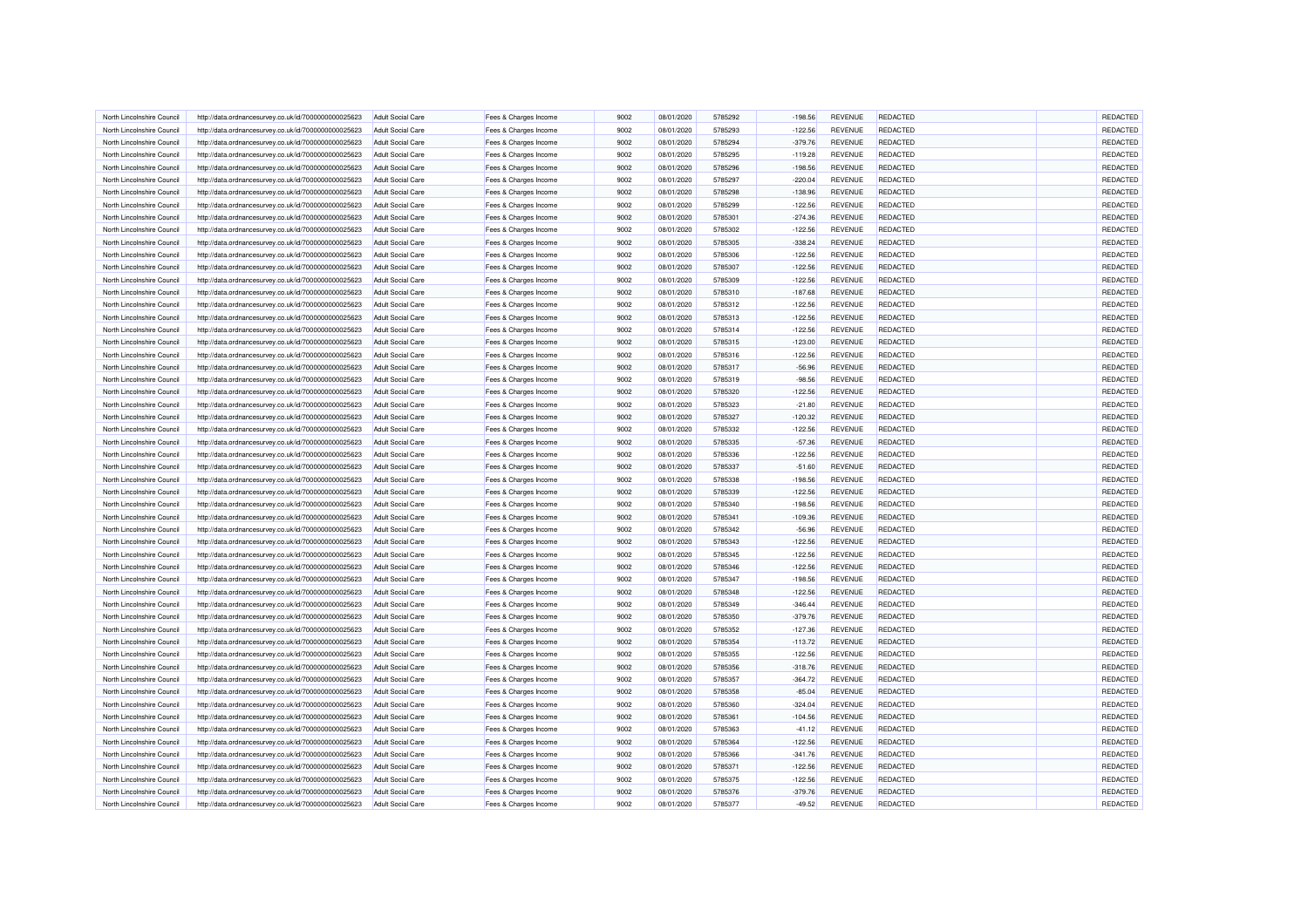| North Lincolnshire Council                               | http://data.ordnancesurvey.co.uk/id/7000000000025623                                                         | <b>Adult Social Care</b>                      | Fees & Charges Income | 9002         | 08/01/2020               | 5785378            | $-77.92$  | REVENUE        | <b>REDACTED</b> | REDACTED        |
|----------------------------------------------------------|--------------------------------------------------------------------------------------------------------------|-----------------------------------------------|-----------------------|--------------|--------------------------|--------------------|-----------|----------------|-----------------|-----------------|
| North Lincolnshire Council                               | http://data.ordnancesurvey.co.uk/id/7000000000025623                                                         | <b>Adult Social Care</b>                      | Fees & Charges Income | 9002         | 08/01/2020               | 5785379            | $-318.04$ | <b>REVENUE</b> | <b>REDACTED</b> | REDACTED        |
| North Lincolnshire Council                               | http://data.ordnancesurvey.co.uk/id/7000000000025623                                                         | <b>Adult Social Care</b>                      | Fees & Charges Income | 9002         | 08/01/2020               | 5785380            | $-198.56$ | <b>REVENUE</b> | REDACTED        | REDACTED        |
| North Lincolnshire Council                               | http://data.ordnancesurvey.co.uk/id/7000000000025623                                                         | <b>Adult Social Care</b>                      | Fees & Charges Income | 9002         | 08/01/2020               | 5785382            | $-105.48$ | <b>REVENUE</b> | <b>REDACTED</b> | <b>REDACTED</b> |
| North Lincolnshire Council                               | http://data.ordnancesurvey.co.uk/id/7000000000025623                                                         | <b>Adult Social Care</b>                      | Fees & Charges Income | 9002         | 08/01/2020               | 5785385            | $-103.88$ | <b>REVENUE</b> | <b>REDACTED</b> | REDACTED        |
| North Lincolnshire Council                               | http://data.ordnancesurvey.co.uk/id/7000000000025623                                                         | <b>Adult Social Care</b>                      | Fees & Charges Income | 9002         | 08/01/2020               | 5785386            | $-322.92$ | <b>REVENUE</b> | REDACTED        | <b>REDACTE</b>  |
| North Lincolnshire Council                               | http://data.ordnancesurvey.co.uk/id/7000000000025623                                                         | <b>Adult Social Care</b>                      | Fees & Charges Income | 9002         | 08/01/2020               | 5785387            | $-265.84$ | <b>REVENUE</b> | <b>REDACTED</b> | REDACTED        |
| North Lincolnshire Council                               | http://data.ordnancesurvey.co.uk/id/7000000000025623                                                         | <b>Adult Social Care</b>                      | Fees & Charges Income | 9002         | 08/01/2020               | 5785388            | $-57.36$  | <b>REVENUE</b> | <b>REDACTED</b> | REDACTED        |
| North Lincolnshire Council                               | http://data.ordnancesurvey.co.uk/id/7000000000025623                                                         | <b>Adult Social Care</b>                      | Fees & Charges Income | 9002         | 08/01/2020               | 5785389            | $-198.56$ | <b>REVENUE</b> | REDACTED        | REDACTED        |
| North Lincolnshire Council                               | http://data.ordnancesurvey.co.uk/id/7000000000025623                                                         | <b>Adult Social Care</b>                      | Fees & Charges Income | 9002         | 08/01/2020               | 5785390            | $-122.56$ | <b>REVENUE</b> | <b>REDACTED</b> | REDACTED        |
| North Lincolnshire Council                               | http://data.ordnancesurvey.co.uk/id/7000000000025623                                                         | <b>Adult Social Care</b>                      | Fees & Charges Income | 9002         | 08/01/2020               | 5785391            | $-122.56$ | <b>REVENUE</b> | <b>REDACTED</b> | REDACTED        |
| North Lincolnshire Council                               | http://data.ordnancesurvey.co.uk/id/7000000000025623                                                         | <b>Adult Social Care</b>                      | Fees & Charges Income | 9002         |                          | 5785393            | $-57.36$  | <b>REVENUE</b> | REDACTED        | <b>REDACTED</b> |
| North Lincolnshire Council                               |                                                                                                              |                                               |                       | 9002         | 08/01/2020<br>08/01/2020 | 5785394            | $-122.56$ | <b>REVENUE</b> | <b>REDACTED</b> | REDACTED        |
| North Lincolnshire Council                               | http://data.ordnancesurvey.co.uk/id/7000000000025623<br>http://data.ordnancesurvey.co.uk/id/7000000000025623 | <b>Adult Social Care</b><br>Adult Social Care | Fees & Charges Income | 9002         | 08/01/2020               | 5785395            | $-122.56$ | <b>REVENUE</b> | <b>REDACTED</b> |                 |
|                                                          |                                                                                                              |                                               | Fees & Charges Income |              |                          |                    |           |                |                 | REDACTED        |
| North Lincolnshire Council                               | http://data.ordnancesurvey.co.uk/id/7000000000025623                                                         | <b>Adult Social Care</b>                      | Fees & Charges Income | 9002         | 08/01/2020               | 5785396            | $-198.56$ | REVENUE        | REDACTED        | REDACTED        |
| North Lincolnshire Council                               | http://data.ordnancesurvey.co.uk/id/7000000000025623                                                         | <b>Adult Social Care</b>                      | Fees & Charges Income | 9002         | 08/01/2020               | 5785398            | $-85.56$  | <b>REVENUE</b> | <b>REDACTED</b> | <b>REDACTED</b> |
| North Lincolnshire Council                               | http://data.ordnancesurvey.co.uk/id/7000000000025623                                                         | <b>Adult Social Care</b>                      | Fees & Charges Income | 9002         | 08/01/2020               | 5785399            | $-85.64$  | <b>REVENUE</b> | <b>REDACTED</b> | REDACTED        |
| North Lincolnshire Council                               | http://data.ordnancesurvey.co.uk/id/7000000000025623                                                         | <b>Adult Social Care</b>                      | Fees & Charges Income | 9002         | 08/01/2020               | 5785400            | $-183.96$ | <b>REVENUE</b> | REDACTED        | REDACTED        |
| North Lincolnshire Council                               | http://data.ordnancesurvey.co.uk/id/7000000000025623                                                         | <b>Adult Social Care</b>                      | Fees & Charges Income | 9002         | 08/01/2020               | 5785401            | $-130.44$ | <b>REVENUE</b> | <b>REDACTED</b> | REDACTED        |
| North Lincolnshire Council                               | http://data.ordnancesurvey.co.uk/id/7000000000025623                                                         | <b>Adult Social Care</b>                      | Fees & Charges Income | 9002         | 08/01/2020               | 5785402            | $-47.56$  | <b>REVENUE</b> | <b>REDACTED</b> | REDACTED        |
| North Lincolnshire Council                               | http://data.ordnancesurvey.co.uk/id/7000000000025623                                                         | <b>Adult Social Care</b>                      | Fees & Charges Income | 9002         | 08/01/2020               | 5785403            | $-248.76$ | <b>REVENUE</b> | REDACTED        | REDACTED        |
| North Lincolnshire Council                               | http://data.ordnancesurvey.co.uk/id/7000000000025623                                                         | <b>Adult Social Care</b>                      | Fees & Charges Income | 9002         | 08/01/2020               | 5785405            | $-105.48$ | <b>REVENUE</b> | <b>REDACTED</b> | REDACTED        |
| North Lincolnshire Council                               | http://data.ordnancesurvey.co.uk/id/7000000000025623                                                         | <b>Adult Social Care</b>                      | Fees & Charges Income | 9002         | 08/01/2020               | 5785406            | $-107.96$ | <b>REVENUE</b> | <b>REDACTED</b> | REDACTED        |
| North Lincolnshire Council                               | http://data.ordnancesurvey.co.uk/id/7000000000025623                                                         | <b>Adult Social Care</b>                      | Fees & Charges Income | 9002         | 08/01/2020               | 5785407            | $-323.40$ | <b>REVENUE</b> | REDACTED        | REDACTED        |
| North Lincolnshire Council                               | http://data.ordnancesurvey.co.uk/id/7000000000025623                                                         | <b>Adult Social Care</b>                      | Fees & Charges Income | 9002         | 08/01/2020               | 5785408            | $-136.60$ | <b>REVENUE</b> | <b>REDACTED</b> | REDACTED        |
| North Lincolnshire Council                               | http://data.ordnancesurvey.co.uk/id/7000000000025623                                                         | Adult Social Care                             | Fees & Charges Income | 9002         | 08/01/2020               | 5785412            | $-25.92$  | <b>REVENUE</b> | <b>REDACTED</b> | REDACTED        |
| North Lincolnshire Council                               | http://data.ordnancesurvey.co.uk/id/7000000000025623                                                         | <b>Adult Social Care</b>                      | Fees & Charges Income | 9002         | 08/01/2020               | 5785413            | $-74.20$  | <b>REVENUE</b> | REDACTED        | REDACTED        |
| North Lincolnshire Council                               | http://data.ordnancesurvey.co.uk/id/7000000000025623                                                         | <b>Adult Social Care</b>                      | Fees & Charges Income | 9002         | 08/01/2020               | 5785418            | $-312.80$ | <b>REVENUE</b> | <b>REDACTED</b> | REDACTED        |
| North Lincolnshire Council                               | http://data.ordnancesurvey.co.uk/id/7000000000025623                                                         | <b>Adult Social Care</b>                      | Fees & Charges Income | 9002         | 08/01/2020               | 5785419            | $-122.56$ | <b>REVENUE</b> | <b>REDACTED</b> | REDACTED        |
| North Lincolnshire Council                               | http://data.ordnancesurvey.co.uk/id/7000000000025623                                                         | <b>Adult Social Care</b>                      | Fees & Charges Income | 9002         | 08/01/2020               | 5785425            | $-280.56$ | <b>REVENUE</b> | REDACTED        | REDACTED        |
| North Lincolnshire Council                               | http://data.ordnancesurvey.co.uk/id/7000000000025623                                                         | <b>Adult Social Care</b>                      | Fees & Charges Income | 9002         | 08/01/2020               | 5785426            | $-122.56$ | <b>REVENUE</b> | <b>REDACTED</b> | REDACTED        |
| North Lincolnshire Council                               | http://data.ordnancesurvey.co.uk/id/7000000000025623                                                         | <b>Adult Social Care</b>                      | Fees & Charges Income | 9002         | 08/01/2020               | 5785427            | $-52.20$  | <b>REVENUE</b> | <b>REDACTED</b> | REDACTED        |
| North Lincolnshire Council                               | http://data.ordnancesurvey.co.uk/id/7000000000025623                                                         | <b>Adult Social Care</b>                      | Fees & Charges Income | 9002         | 08/01/2020               | 5785428            | $-122.56$ | <b>REVENUE</b> | REDACTED        | REDACTED        |
| North Lincolnshire Council                               | http://data.ordnancesurvey.co.uk/id/7000000000025623                                                         | <b>Adult Social Care</b>                      | Fees & Charges Income | 9002         | 08/01/2020               | 5785429            | $-269.20$ | <b>REVENUE</b> | <b>REDACTED</b> | REDACTED        |
| North Lincolnshire Council                               | http://data.ordnancesurvey.co.uk/id/7000000000025623                                                         | Adult Social Care                             | Fees & Charges Income | 9002         | 08/01/2020               | 5785431            | $-299.20$ | <b>REVENUE</b> | <b>REDACTED</b> | REDACTED        |
| North Lincolnshire Council                               | http://data.ordnancesurvey.co.uk/id/7000000000025623                                                         | <b>Adult Social Care</b>                      | Fees & Charges Income | 9002         | 08/01/2020               | 5785434            | $-15.20$  | <b>REVENUE</b> | REDACTED        | REDACTED        |
|                                                          |                                                                                                              |                                               |                       | 9002         | 08/01/2020               | 5785435            | $-198.56$ | REVENUE        | <b>REDACTED</b> | REDACTED        |
| North Lincolnshire Council                               | http://data.ordnancesurvey.co.uk/id/7000000000025623                                                         | <b>Adult Social Care</b>                      | Fees & Charges Income |              |                          |                    |           |                |                 |                 |
| North Lincolnshire Council<br>North Lincolnshire Council | http://data.ordnancesurvey.co.uk/id/7000000000025623                                                         | <b>Adult Social Care</b>                      | Fees & Charges Income | 9002<br>9002 | 08/01/2020               | 5785436<br>5785437 | $-379.76$ | <b>REVENUE</b> | <b>REDACTED</b> | REDACTED        |
|                                                          | http://data.ordnancesurvey.co.uk/id/7000000000025623                                                         | <b>Adult Social Care</b>                      | Fees & Charges Income |              | 08/01/2020               |                    | $-122.56$ | <b>REVENUE</b> | <b>REDACTED</b> | REDACTED        |
| North Lincolnshire Council                               | http://data.ordnancesurvey.co.uk/id/7000000000025623                                                         | <b>Adult Social Care</b>                      | Fees & Charges Income | 9002         | 08/01/2020               | 5785438            | $-323.40$ | <b>REVENUE</b> | <b>REDACTED</b> | REDACTED        |
| North Lincolnshire Council                               | http://data.ordnancesurvey.co.uk/id/7000000000025623                                                         | <b>Adult Social Care</b>                      | Fees & Charges Income | 9002         | 08/01/2020               | 5785440            | $-198.56$ | <b>REVENUE</b> | <b>REDACTED</b> | REDACTED        |
| North Lincolnshire Council                               | http://data.ordnancesurvey.co.uk/id/7000000000025623                                                         | <b>Adult Social Care</b>                      | Fees & Charges Income | 9002         | 08/01/2020               | 5785441            | $-146.08$ | <b>REVENUE</b> | <b>REDACTED</b> | REDACTED        |
| North Lincolnshire Council                               | http://data.ordnancesurvey.co.uk/id/7000000000025623                                                         | <b>Adult Social Care</b>                      | Fees & Charges Income | 9002         | 08/01/2020               | 5785442            | $-255.78$ | REVENUE        | <b>REDACTED</b> | REDACTED        |
| North Lincolnshire Council                               | http://data.ordnancesurvey.co.uk/id/7000000000025623                                                         | <b>Adult Social Care</b>                      | Fees & Charges Income | 9002         | 08/01/2020               | 5785446            | $-321.00$ | <b>REVENUE</b> | <b>REDACTED</b> | REDACTED        |
| North Lincolnshire Council                               | http://data.ordnancesurvey.co.uk/id/7000000000025623                                                         | <b>Adult Social Care</b>                      | Fees & Charges Income | 9002         | 08/01/2020               | 5785447            | $-177.48$ | <b>REVENUE</b> | <b>REDACTED</b> | REDACTED        |
| North Lincolnshire Council                               | http://data.ordnancesurvey.co.uk/id/7000000000025623                                                         | <b>Adult Social Care</b>                      | Fees & Charges Income | 9002         | 08/01/2020               | 5785448            | $-119.32$ | <b>REVENUE</b> | REDACTED        | REDACTED        |
| North Lincolnshire Council                               | http://data.ordnancesurvey.co.uk/id/7000000000025623                                                         | <b>Adult Social Care</b>                      | Fees & Charges Income | 9002         | 08/01/2020               | 5785450            | $-198.56$ | <b>REVENUE</b> | <b>REDACTED</b> | REDACTED        |
| North Lincolnshire Council                               | http://data.ordnancesurvey.co.uk/id/7000000000025623                                                         | Adult Social Care                             | Fees & Charges Income | 9002         | 08/01/2020               | 5785452            | $-69.16$  | <b>REVENUE</b> | <b>REDACTED</b> | REDACTED        |
| North Lincolnshire Council                               | http://data.ordnancesurvey.co.uk/id/7000000000025623                                                         | <b>Adult Social Care</b>                      | Fees & Charges Income | 9002         | 08/01/2020               | 5785453            | $-198.56$ | <b>REVENUE</b> | <b>REDACTED</b> | REDACTED        |
| North Lincolnshire Council                               | http://data.ordnancesurvey.co.uk/id/7000000000025623                                                         | <b>Adult Social Care</b>                      | Fees & Charges Income | 9002         | 08/01/2020               | 5785454            | $-30.24$  | <b>REVENUE</b> | <b>REDACTED</b> | REDACTED        |
| North Lincolnshire Council                               | http://data.ordnancesurvey.co.uk/id/7000000000025623                                                         | <b>Adult Social Care</b>                      | Fees & Charges Income | 9002         | 08/01/2020               | 5785456            | $-37.84$  | <b>REVENUE</b> | <b>REDACTED</b> | REDACTED        |
| North Lincolnshire Council                               | http://data.ordnancesurvey.co.uk/id/7000000000025623                                                         | <b>Adult Social Care</b>                      | Fees & Charges Income | 9002         | 08/01/2020               | 5785457            | $-87.16$  | <b>REVENUE</b> | REDACTED        | REDACTED        |
| North Lincolnshire Council                               | http://data.ordnancesurvey.co.uk/id/7000000000025623                                                         | <b>Adult Social Care</b>                      | Fees & Charges Income | 9002         | 08/01/2020               | 5785459            | $-271.12$ | <b>REVENUE</b> | <b>REDACTED</b> | REDACTED        |
| North Lincolnshire Council                               | http://data.ordnancesurvey.co.uk/id/7000000000025623                                                         | Adult Social Care                             | Fees & Charges Income | 9002         | 08/01/2020               | 5785465            | $-324.00$ | <b>REVENUE</b> | <b>REDACTED</b> | <b>REDACTED</b> |
| North Lincolnshire Council                               | http://data.ordnancesurvey.co.uk/id/7000000000025623                                                         | Adult Social Care                             | Fees & Charges Income | 9002         | 08/01/2020               | 5785467            | $-198.56$ | <b>REVENUE</b> | <b>REDACTED</b> | REDACTED        |
| North Lincolnshire Council                               | http://data.ordnancesurvey.co.uk/id/7000000000025623                                                         | Adult Social Care                             | Fees & Charges Income | 9002         | 08/01/2020               | 5785469            | $-33.44$  | <b>REVENUE</b> | <b>REDACTED</b> | REDACTED        |
|                                                          |                                                                                                              |                                               |                       |              |                          |                    |           |                |                 |                 |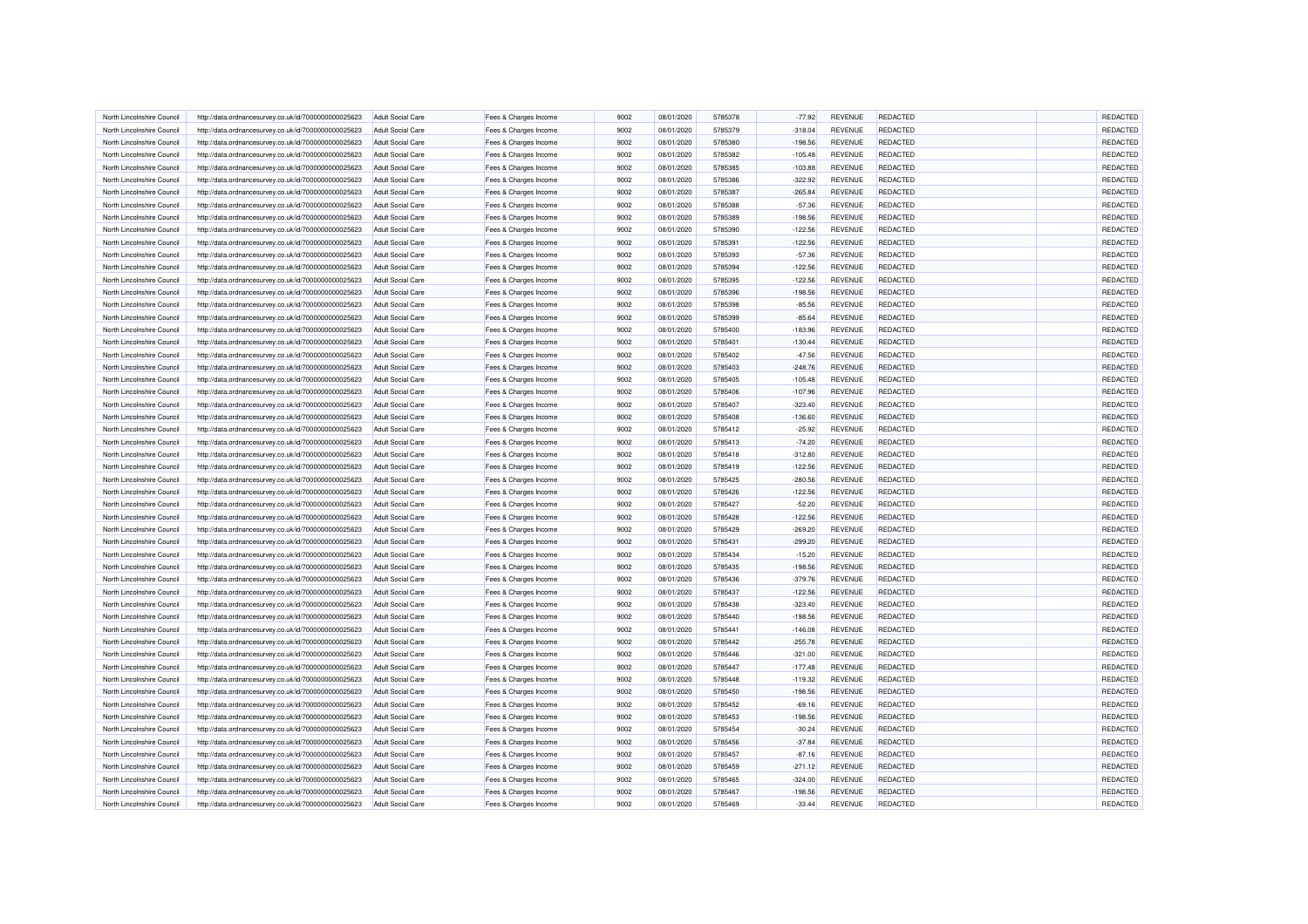| North Lincolnshire Council | http://data.ordnancesurvey.co.uk/id/7000000000025623 | <b>Adult Social Care</b> | Fees & Charges Income | 9002 | 08/01/2020 | 5785470 | $-776.60$ | REVENUE        | <b>REDACTED</b> | REDACTED        |
|----------------------------|------------------------------------------------------|--------------------------|-----------------------|------|------------|---------|-----------|----------------|-----------------|-----------------|
| North Lincolnshire Council | http://data.ordnancesurvey.co.uk/id/7000000000025623 | <b>Adult Social Care</b> | Fees & Charges Income | 9002 | 08/01/2020 | 5785471 | $-153.40$ | <b>REVENUE</b> | <b>REDACTED</b> | REDACTED        |
| North Lincolnshire Council | http://data.ordnancesurvey.co.uk/id/7000000000025623 | <b>Adult Social Care</b> | Fees & Charges Income | 9002 | 08/01/2020 | 5785473 | $-295.92$ | <b>REVENUE</b> | REDACTED        | REDACTED        |
| North Lincolnshire Council | http://data.ordnancesurvey.co.uk/id/7000000000025623 | <b>Adult Social Care</b> | Fees & Charges Income | 9002 | 08/01/2020 | 5785476 | $-58.48$  | <b>REVENUE</b> | <b>REDACTED</b> | <b>REDACTED</b> |
| North Lincolnshire Council | http://data.ordnancesurvey.co.uk/id/7000000000025623 | <b>Adult Social Care</b> | Fees & Charges Income | 9002 | 08/01/2020 | 5785479 | $-122.56$ | <b>REVENUE</b> | <b>REDACTED</b> | REDACTED        |
| North Lincolnshire Council | http://data.ordnancesurvey.co.uk/id/7000000000025623 | <b>Adult Social Care</b> | Fees & Charges Income | 9002 | 08/01/2020 | 5785483 | $-364.88$ | <b>REVENUE</b> | REDACTED        | <b>REDACTE</b>  |
| North Lincolnshire Council | http://data.ordnancesurvey.co.uk/id/7000000000025623 | <b>Adult Social Care</b> | Fees & Charges Income | 9002 | 08/01/2020 | 5785484 | $-442.92$ | <b>REVENUE</b> | <b>REDACTED</b> | REDACTED        |
| North Lincolnshire Council | http://data.ordnancesurvey.co.uk/id/7000000000025623 | <b>Adult Social Care</b> | Fees & Charges Income | 9002 | 08/01/2020 | 5785488 | $-123.88$ | <b>REVENUE</b> | <b>REDACTED</b> | REDACTED        |
| North Lincolnshire Council | http://data.ordnancesurvey.co.uk/id/7000000000025623 | <b>Adult Social Care</b> | Fees & Charges Income | 9002 | 08/01/2020 | 5785489 | $-161.32$ | <b>REVENUE</b> | REDACTED        | REDACTED        |
| North Lincolnshire Council | http://data.ordnancesurvey.co.uk/id/7000000000025623 | <b>Adult Social Care</b> | Fees & Charges Income | 9002 | 08/01/2020 | 5785490 | $-104.80$ | <b>REVENUE</b> | <b>REDACTED</b> | REDACTED        |
| North Lincolnshire Council | http://data.ordnancesurvey.co.uk/id/7000000000025623 | <b>Adult Social Care</b> | Fees & Charges Income | 9002 | 08/01/2020 | 5785492 | $-229.44$ | <b>REVENUE</b> | <b>REDACTED</b> | REDACTED        |
| North Lincolnshire Council | http://data.ordnancesurvey.co.uk/id/7000000000025623 | <b>Adult Social Care</b> | Fees & Charges Income | 9002 | 08/01/2020 | 5785493 | $-122.56$ | <b>REVENUE</b> | REDACTED        | <b>REDACTED</b> |
| North Lincolnshire Council | http://data.ordnancesurvey.co.uk/id/7000000000025623 | <b>Adult Social Care</b> | Fees & Charges Income | 9002 | 08/01/2020 | 5785495 | $-166.36$ | <b>REVENUE</b> | <b>REDACTED</b> | REDACTED        |
| North Lincolnshire Council | http://data.ordnancesurvey.co.uk/id/7000000000025623 | Adult Social Care        | Fees & Charges Income | 9002 | 08/01/2020 | 5785496 | $-192.48$ | <b>REVENUE</b> | <b>REDACTED</b> | REDACTED        |
|                            |                                                      |                          |                       |      |            |         |           |                |                 |                 |
| North Lincolnshire Council | http://data.ordnancesurvey.co.uk/id/7000000000025623 | <b>Adult Social Care</b> | Fees & Charges Income | 9002 | 08/01/2020 | 5785497 | $-158.56$ | REVENUE        | REDACTED        | REDACTED        |
| North Lincolnshire Council | http://data.ordnancesurvey.co.uk/id/7000000000025623 | <b>Adult Social Care</b> | Fees & Charges Income | 9002 | 08/01/2020 | 5785498 | $-22.76$  | <b>REVENUE</b> | <b>REDACTED</b> | <b>REDACTED</b> |
| North Lincolnshire Council | http://data.ordnancesurvey.co.uk/id/7000000000025623 | <b>Adult Social Care</b> | Fees & Charges Income | 9002 | 08/01/2020 | 5785500 | $-171.76$ | <b>REVENUE</b> | <b>REDACTED</b> | REDACTED        |
| North Lincolnshire Council | http://data.ordnancesurvey.co.uk/id/7000000000025623 | <b>Adult Social Care</b> | Fees & Charges Income | 9002 | 08/01/2020 | 5785505 | $-104.80$ | <b>REVENUE</b> | REDACTED        | REDACTED        |
| North Lincolnshire Council | http://data.ordnancesurvey.co.uk/id/7000000000025623 | <b>Adult Social Care</b> | Fees & Charges Income | 9002 | 08/01/2020 | 5785506 | $-292.16$ | <b>REVENUE</b> | <b>REDACTED</b> | REDACTED        |
| North Lincolnshire Council | http://data.ordnancesurvey.co.uk/id/7000000000025623 | <b>Adult Social Care</b> | Fees & Charges Income | 9002 | 08/01/2020 | 5785514 | $-96.16$  | <b>REVENUE</b> | <b>REDACTED</b> | REDACTED        |
| North Lincolnshire Council | http://data.ordnancesurvey.co.uk/id/7000000000025623 | <b>Adult Social Care</b> | Fees & Charges Income | 9002 | 08/01/2020 | 5785516 | $-140.52$ | <b>REVENUE</b> | REDACTED        | REDACTED        |
| North Lincolnshire Council | http://data.ordnancesurvey.co.uk/id/7000000000025623 | <b>Adult Social Care</b> | Fees & Charges Income | 9002 | 08/01/2020 | 5785521 | $-55.60$  | <b>REVENUE</b> | <b>REDACTED</b> | REDACTED        |
| North Lincolnshire Council | http://data.ordnancesurvey.co.uk/id/7000000000025623 | <b>Adult Social Care</b> | Fees & Charges Income | 9002 | 08/01/2020 | 5785522 | $-122.56$ | <b>REVENUE</b> | <b>REDACTED</b> | REDACTED        |
| North Lincolnshire Council | http://data.ordnancesurvey.co.uk/id/7000000000025623 | <b>Adult Social Care</b> | Fees & Charges Income | 9002 | 08/01/2020 | 5785523 | $-430.96$ | <b>REVENUE</b> | REDACTED        | REDACTED        |
| North Lincolnshire Council | http://data.ordnancesurvey.co.uk/id/7000000000025623 | <b>Adult Social Care</b> | Fees & Charges Income | 9002 | 08/01/2020 | 5785524 | $-104.80$ | <b>REVENUE</b> | <b>REDACTED</b> | REDACTED        |
| North Lincolnshire Council | http://data.ordnancesurvey.co.uk/id/7000000000025623 | Adult Social Care        | Fees & Charges Income | 9002 | 08/01/2020 | 5785526 | $-135.00$ | <b>REVENUE</b> | <b>REDACTED</b> | REDACTED        |
| North Lincolnshire Council | http://data.ordnancesurvey.co.uk/id/7000000000025623 | <b>Adult Social Care</b> | Fees & Charges Income | 9002 | 08/01/2020 | 5785529 | $-122.56$ | <b>REVENUE</b> | REDACTED        | REDACTED        |
| North Lincolnshire Council | http://data.ordnancesurvey.co.uk/id/7000000000025623 | <b>Adult Social Care</b> | Fees & Charges Income | 9002 | 08/01/2020 | 5785532 | $-442.96$ | <b>REVENUE</b> | <b>REDACTED</b> | REDACTED        |
| North Lincolnshire Council | http://data.ordnancesurvey.co.uk/id/7000000000025623 | <b>Adult Social Care</b> | Fees & Charges Income | 9002 | 08/01/2020 | 5785533 | $-750.24$ | <b>REVENUE</b> | <b>REDACTED</b> | REDACTED        |
| North Lincolnshire Council | http://data.ordnancesurvey.co.uk/id/7000000000025623 | <b>Adult Social Care</b> | Fees & Charges Income | 9002 | 08/01/2020 | 5785536 | $-34.04$  | <b>REVENUE</b> | REDACTED        | REDACTED        |
| North Lincolnshire Council | http://data.ordnancesurvey.co.uk/id/7000000000025623 | <b>Adult Social Care</b> | Fees & Charges Income | 9002 | 08/01/2020 | 5785537 | $-229.12$ | <b>REVENUE</b> | <b>REDACTED</b> | REDACTED        |
| North Lincolnshire Council | http://data.ordnancesurvey.co.uk/id/7000000000025623 | <b>Adult Social Care</b> | Fees & Charges Income | 9002 | 08/01/2020 | 5785540 | $-94.20$  | <b>REVENUE</b> | <b>REDACTED</b> | REDACTED        |
| North Lincolnshire Council | http://data.ordnancesurvey.co.uk/id/7000000000025623 | <b>Adult Social Care</b> | Fees & Charges Income | 9002 | 08/01/2020 | 5785546 | $-228.24$ | <b>REVENUE</b> | REDACTED        | REDACTED        |
| North Lincolnshire Council | http://data.ordnancesurvey.co.uk/id/7000000000025623 | <b>Adult Social Care</b> | Fees & Charges Income | 9002 | 08/01/2020 | 5785547 | $-191.60$ | <b>REVENUE</b> | <b>REDACTED</b> | REDACTED        |
| North Lincolnshire Council | http://data.ordnancesurvey.co.uk/id/7000000000025623 | Adult Social Care        | Fees & Charges Income | 9002 | 08/01/2020 | 5785549 | $-122.56$ | <b>REVENUE</b> | <b>REDACTED</b> | REDACTED        |
| North Lincolnshire Council | http://data.ordnancesurvey.co.uk/id/7000000000025623 | <b>Adult Social Care</b> | Fees & Charges Income | 9002 | 08/01/2020 | 5785550 | $-107.16$ | <b>REVENUE</b> | REDACTED        | REDACTED        |
| North Lincolnshire Council | http://data.ordnancesurvey.co.uk/id/7000000000025623 | <b>Adult Social Care</b> | Fees & Charges Income | 9002 | 08/01/2020 | 5785551 | $-122.56$ | REVENUE        | <b>REDACTED</b> | REDACTED        |
| North Lincolnshire Council | http://data.ordnancesurvey.co.uk/id/7000000000025623 | <b>Adult Social Care</b> | Fees & Charges Income | 9002 | 08/01/2020 | 5785553 | $-50.56$  | <b>REVENUE</b> | <b>REDACTED</b> | REDACTED        |
| North Lincolnshire Council | http://data.ordnancesurvey.co.uk/id/7000000000025623 | <b>Adult Social Care</b> | Fees & Charges Income | 9002 | 08/01/2020 | 5785555 | $-247.16$ | <b>REVENUE</b> | <b>REDACTED</b> | REDACTED        |
| North Lincolnshire Council | http://data.ordnancesurvey.co.uk/id/7000000000025623 | <b>Adult Social Care</b> | Fees & Charges Income | 9002 | 08/01/2020 | 5785557 | $-100.20$ | <b>REVENUE</b> | <b>REDACTED</b> | REDACTED        |
| North Lincolnshire Council | http://data.ordnancesurvey.co.uk/id/7000000000025623 | <b>Adult Social Care</b> | Fees & Charges Income | 9002 | 08/01/2020 | 5785560 | $-244.20$ | <b>REVENUE</b> | <b>REDACTED</b> | REDACTED        |
| North Lincolnshire Council |                                                      |                          |                       | 9002 | 08/01/2020 | 5785562 |           | <b>REVENUE</b> | <b>REDACTED</b> | REDACTED        |
|                            | http://data.ordnancesurvey.co.uk/id/7000000000025623 | <b>Adult Social Care</b> | Fees & Charges Income |      |            |         | $-676.20$ |                |                 |                 |
| North Lincolnshire Council | http://data.ordnancesurvey.co.uk/id/7000000000025623 | <b>Adult Social Care</b> | Fees & Charges Income | 9002 | 08/01/2020 | 5785563 | $-232.52$ | REVENUE        | <b>REDACTED</b> | REDACTED        |
| North Lincolnshire Council | http://data.ordnancesurvey.co.uk/id/7000000000025623 | <b>Adult Social Care</b> | Fees & Charges Income | 9002 | 08/01/2020 | 5785567 | $-232.28$ | <b>REVENUE</b> | <b>REDACTED</b> | REDACTED        |
| North Lincolnshire Council | http://data.ordnancesurvey.co.uk/id/7000000000025623 | <b>Adult Social Care</b> | Fees & Charges Income | 9002 | 08/01/2020 | 5785568 | $-47.00$  | <b>REVENUE</b> | <b>REDACTED</b> | REDACTED        |
| North Lincolnshire Council | http://data.ordnancesurvey.co.uk/id/7000000000025623 | <b>Adult Social Care</b> | Fees & Charges Income | 9002 | 08/01/2020 | 5785571 | $-180.20$ | <b>REVENUE</b> | REDACTED        | REDACTED        |
| North Lincolnshire Council | http://data.ordnancesurvey.co.uk/id/7000000000025623 | <b>Adult Social Care</b> | Fees & Charges Income | 9002 | 08/01/2020 | 5785572 | $-12.44$  | <b>REVENUE</b> | <b>REDACTED</b> | REDACTED        |
| North Lincolnshire Council | http://data.ordnancesurvey.co.uk/id/7000000000025623 | Adult Social Care        | Fees & Charges Income | 9002 | 08/01/2020 | 5785574 | $-76.76$  | <b>REVENUE</b> | <b>REDACTED</b> | REDACTED        |
| North Lincolnshire Council | http://data.ordnancesurvey.co.uk/id/7000000000025623 | <b>Adult Social Care</b> | Fees & Charges Income | 9002 | 08/01/2020 | 5785575 | $-122.56$ | <b>REVENUE</b> | <b>REDACTED</b> | REDACTED        |
| North Lincolnshire Council | http://data.ordnancesurvey.co.uk/id/7000000000025623 | <b>Adult Social Care</b> | Fees & Charges Income | 9002 | 08/01/2020 | 5785577 | $-319.40$ | <b>REVENUE</b> | <b>REDACTED</b> | REDACTED        |
| North Lincolnshire Council | http://data.ordnancesurvey.co.uk/id/7000000000025623 | <b>Adult Social Care</b> | Fees & Charges Income | 9002 | 08/01/2020 | 5785579 | $-67.56$  | <b>REVENUE</b> | <b>REDACTED</b> | REDACTED        |
| North Lincolnshire Council | http://data.ordnancesurvey.co.uk/id/7000000000025623 | <b>Adult Social Care</b> | Fees & Charges Income | 9002 | 08/01/2020 | 5785580 | $-65.92$  | <b>REVENUE</b> | REDACTED        | REDACTED        |
| North Lincolnshire Council | http://data.ordnancesurvey.co.uk/id/7000000000025623 | <b>Adult Social Care</b> | Fees & Charges Income | 9002 | 08/01/2020 | 5785581 | $-217.24$ | <b>REVENUE</b> | <b>REDACTED</b> | REDACTED        |
| North Lincolnshire Council | http://data.ordnancesurvey.co.uk/id/7000000000025623 | Adult Social Care        | Fees & Charges Income | 9002 | 08/01/2020 | 5785583 | $-583.44$ | <b>REVENUE</b> | <b>REDACTED</b> | <b>REDACTED</b> |
| North Lincolnshire Council | http://data.ordnancesurvey.co.uk/id/7000000000025623 | Adult Social Care        | Fees & Charges Income | 9002 | 08/01/2020 | 5785584 | $-213.96$ | <b>REVENUE</b> | <b>REDACTED</b> | REDACTED        |
| North Lincolnshire Council | http://data.ordnancesurvey.co.uk/id/7000000000025623 | Adult Social Care        | Fees & Charges Income | 9002 | 08/01/2020 | 5785585 | $-216.52$ | <b>REVENUE</b> | REDACTED        | REDACTED        |
|                            |                                                      |                          |                       |      |            |         |           |                |                 |                 |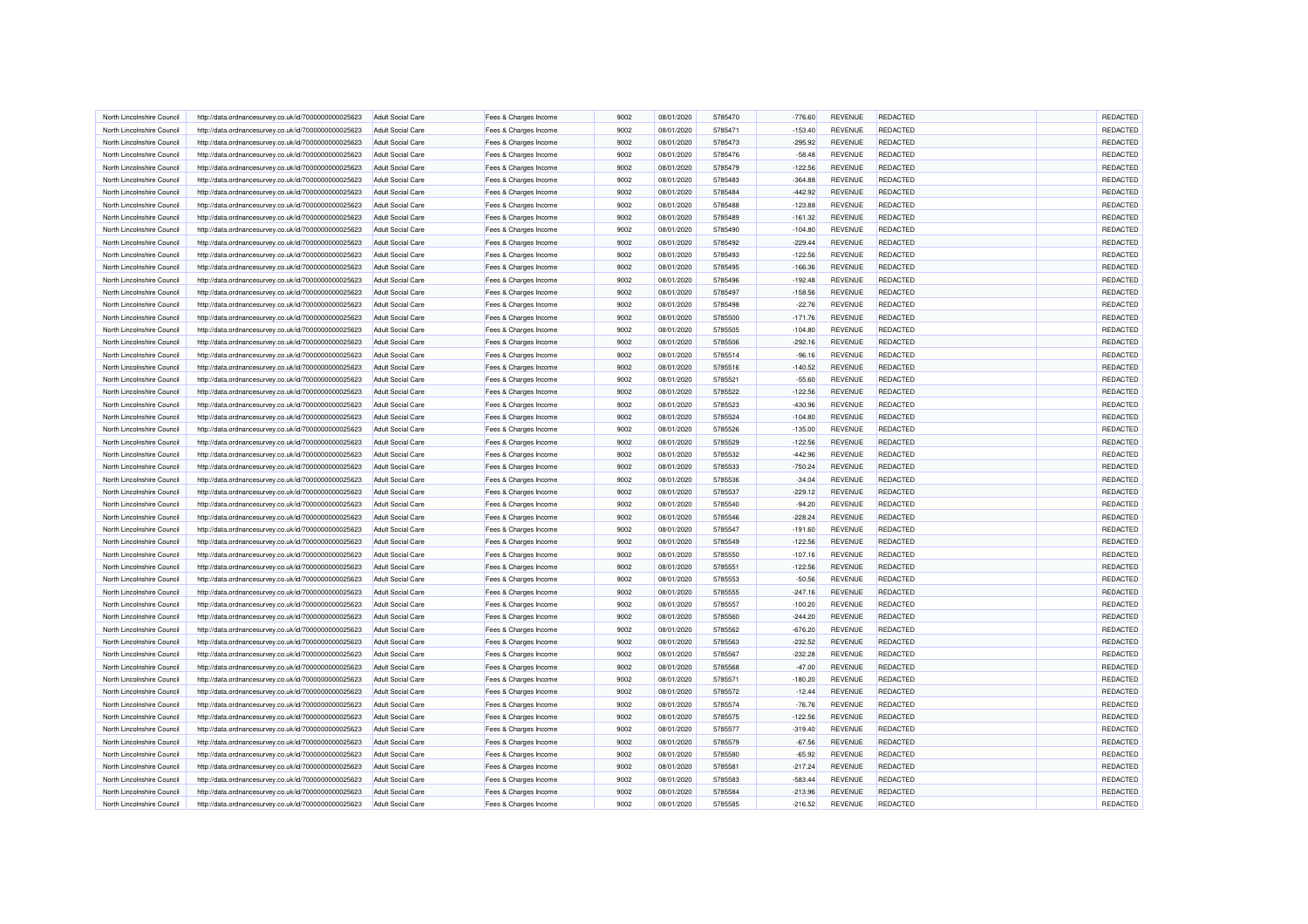| North Lincolnshire Council | http://data.ordnancesurvey.co.uk/id/7000000000025623 | <b>Adult Social Care</b> | Fees & Charges Income    | 9002 | 08/01/2020 | 5785590 | $-203.36$ | REVENUE        | <b>REDACTED</b> |          | REDACTED        |
|----------------------------|------------------------------------------------------|--------------------------|--------------------------|------|------------|---------|-----------|----------------|-----------------|----------|-----------------|
| North Lincolnshire Council | http://data.ordnancesurvey.co.uk/id/7000000000025623 | <b>Adult Social Care</b> | Fees & Charges Income    | 9002 | 08/01/2020 | 5785591 | $-185.00$ | <b>REVENUE</b> | <b>REDACTED</b> |          | REDACTED        |
| North Lincolnshire Council | http://data.ordnancesurvey.co.uk/id/7000000000025623 | <b>Adult Social Care</b> | Fees & Charges Income    | 9002 | 08/01/2020 | 5785592 | $-110.68$ | <b>REVENUE</b> | REDACTED        |          | REDACTED        |
| North Lincolnshire Council | http://data.ordnancesurvey.co.uk/id/7000000000025623 | <b>Adult Social Care</b> | Fees & Charges Income    | 9002 | 08/01/2020 | 5785595 | $-104.76$ | <b>REVENUE</b> | <b>REDACTED</b> |          | <b>REDACTED</b> |
| North Lincolnshire Council | http://data.ordnancesurvey.co.uk/id/7000000000025623 | <b>Adult Social Care</b> | Fees & Charges Income    | 9002 | 08/01/2020 | 5785598 | $-122.56$ | <b>REVENUE</b> | <b>REDACTED</b> |          | REDACTED        |
| North Lincolnshire Council | http://data.ordnancesurvey.co.uk/id/7000000000025623 | <b>Adult Social Care</b> | Fees & Charges Income    | 9002 | 08/01/2020 | 5785599 | $-57.36$  | <b>REVENUE</b> | REDACTED        |          | <b>REDACTE</b>  |
| North Lincolnshire Council | http://data.ordnancesurvey.co.uk/id/7000000000025623 | <b>Adult Social Care</b> | Fees & Charges Income    | 9002 | 08/01/2020 | 5785600 | $-319.16$ | <b>REVENUE</b> | <b>REDACTED</b> |          | REDACTED        |
| North Lincolnshire Council | http://data.ordnancesurvey.co.uk/id/7000000000025623 | <b>Adult Social Care</b> | Fees & Charges Income    | 9002 | 08/01/2020 | 5785601 | $-44.44$  | <b>REVENUE</b> | <b>REDACTED</b> |          | REDACTED        |
| North Lincolnshire Council | http://data.ordnancesurvey.co.uk/id/7000000000025623 | <b>Adult Social Care</b> | Fees & Charges Income    | 9002 | 08/01/2020 | 5785603 | $-352.00$ | <b>REVENUE</b> | REDACTED        |          | REDACTED        |
| North Lincolnshire Council | http://data.ordnancesurvey.co.uk/id/7000000000025623 | <b>Adult Social Care</b> | Fees & Charges Income    | 9002 | 08/01/2020 | 5785604 | $-122.56$ | <b>REVENUE</b> | <b>REDACTED</b> |          | REDACTED        |
|                            |                                                      |                          |                          |      |            |         |           |                |                 |          |                 |
| North Lincolnshire Council | http://data.ordnancesurvey.co.uk/id/7000000000025623 | <b>Adult Social Care</b> | Fees & Charges Income    | 9002 | 08/01/2020 | 5785605 | $-57.04$  | <b>REVENUE</b> | <b>REDACTED</b> |          | REDACTED        |
| North Lincolnshire Council | http://data.ordnancesurvey.co.uk/id/7000000000025623 | <b>Adult Social Care</b> | Fees & Charges Income    | 9002 | 08/01/2020 | 5785606 | $-74.60$  | <b>REVENUE</b> | REDACTED        |          | <b>REDACTED</b> |
| North Lincolnshire Council | http://data.ordnancesurvey.co.uk/id/7000000000025623 | <b>Adult Social Care</b> | Fees & Charges Income    | 9002 | 08/01/2020 | 5785607 | $-56.96$  | <b>REVENUE</b> | <b>REDACTED</b> |          | REDACTED        |
| North Lincolnshire Council | http://data.ordnancesurvey.co.uk/id/7000000000025623 | Adult Social Care        | Fees & Charges Income    | 9002 | 08/01/2020 | 5785610 | $-122.56$ | <b>REVENUE</b> | <b>REDACTED</b> |          | REDACTED        |
| North Lincolnshire Council | http://data.ordnancesurvey.co.uk/id/7000000000025623 | <b>Adult Social Care</b> | Fees & Charges Income    | 9002 | 08/01/2020 | 5785611 | $-122.56$ | REVENUE        | <b>REDACTED</b> |          | REDACTED        |
| North Lincolnshire Council | http://data.ordnancesurvey.co.uk/id/7000000000025623 | <b>Adult Social Care</b> | Fees & Charges Income    | 9002 | 08/01/2020 | 5785612 | $-55.24$  | <b>REVENUE</b> | <b>REDACTED</b> |          | <b>REDACTED</b> |
| North Lincolnshire Council | http://data.ordnancesurvey.co.uk/id/7000000000025623 | <b>Adult Social Care</b> | Fees & Charges Income    | 9002 | 08/01/2020 | 5785615 | $-122.56$ | <b>REVENUE</b> | <b>REDACTED</b> |          | REDACTED        |
| North Lincolnshire Council | http://data.ordnancesurvey.co.uk/id/7000000000025623 | <b>Adult Social Care</b> | Fees & Charges Income    | 9002 | 08/01/2020 | 5785616 | $-122.56$ | <b>REVENUE</b> | REDACTED        |          | REDACTED        |
| North Lincolnshire Council | http://data.ordnancesurvey.co.uk/id/7000000000025623 | <b>Adult Social Care</b> | Fees & Charges Income    | 9002 | 08/01/2020 | 5785617 | $-122.56$ | <b>REVENUE</b> | <b>REDACTED</b> |          | REDACTED        |
| North Lincolnshire Council | http://data.ordnancesurvey.co.uk/id/7000000000025623 | <b>Adult Social Care</b> | Fees & Charges Income    | 9002 | 08/01/2020 | 5785618 | $-284.24$ | <b>REVENUE</b> | <b>REDACTED</b> |          | REDACTED        |
| North Lincolnshire Council | http://data.ordnancesurvey.co.uk/id/7000000000025623 | <b>Adult Social Care</b> | Fees & Charges Income    | 9002 | 08/01/2020 | 5785619 | $-56.96$  | <b>REVENUE</b> | REDACTED        |          | REDACTED        |
| North Lincolnshire Council | http://data.ordnancesurvey.co.uk/id/7000000000025623 | <b>Adult Social Care</b> | Fees & Charges Income    | 9002 | 08/01/2020 | 5785620 | $-119.28$ | <b>REVENUE</b> | <b>REDACTED</b> |          | REDACTED        |
| North Lincolnshire Council | http://data.ordnancesurvey.co.uk/id/7000000000025623 | <b>Adult Social Care</b> | Fees & Charges Income    | 9002 | 08/01/2020 | 5785621 | $-122.56$ | <b>REVENUE</b> | <b>REDACTED</b> |          | REDACTED        |
| North Lincolnshire Council | http://data.ordnancesurvey.co.uk/id/7000000000025623 | <b>Adult Social Care</b> | Fees & Charges Income    | 9002 | 08/01/2020 | 5785622 | $-372.64$ | <b>REVENUE</b> | REDACTED        |          | REDACTED        |
| North Lincolnshire Council | http://data.ordnancesurvey.co.uk/id/7000000000025623 | <b>Adult Social Care</b> | Fees & Charges Income    | 9002 | 08/01/2020 | 5785623 | $-103.88$ | <b>REVENUE</b> | <b>REDACTED</b> |          | REDACTED        |
| North Lincolnshire Council | http://data.ordnancesurvey.co.uk/id/7000000000025623 | Adult Social Care        | Fees & Charges Income    | 9002 | 08/01/2020 | 5785624 | $-122.56$ | <b>REVENUE</b> | <b>REDACTED</b> |          | REDACTED        |
| North Lincolnshire Council | http://data.ordnancesurvey.co.uk/id/7000000000025623 | <b>Adult Social Care</b> | Fees & Charges Income    | 9002 | 08/01/2020 | 5785625 | $-71.60$  | <b>REVENUE</b> | REDACTED        |          | REDACTED        |
| North Lincolnshire Council | http://data.ordnancesurvey.co.uk/id/7000000000025623 | <b>Adult Social Care</b> | Fees & Charges Income    | 9002 | 08/01/2020 | 5785626 | $-122.56$ | <b>REVENUE</b> | <b>REDACTED</b> |          | REDACTED        |
|                            |                                                      |                          |                          |      |            |         |           |                |                 |          |                 |
| North Lincolnshire Council | http://data.ordnancesurvey.co.uk/id/7000000000025623 | <b>Adult Social Care</b> | Fees & Charges Income    | 9002 | 08/01/2020 | 5785627 | $-12.44$  | <b>REVENUE</b> | <b>REDACTED</b> |          | REDACTED        |
| North Lincolnshire Council | http://data.ordnancesurvey.co.uk/id/7000000000025623 | <b>Adult Social Care</b> | Fees & Charges Income    | 9002 | 08/01/2020 | 5785628 | $-122.56$ | <b>REVENUE</b> | REDACTED        |          | REDACTED        |
| North Lincolnshire Council | http://data.ordnancesurvey.co.uk/id/7000000000025623 | <b>Adult Social Care</b> | Fees & Charges Income    | 9002 | 08/01/2020 | 5785629 | $-122.56$ | <b>REVENUE</b> | <b>REDACTED</b> |          | REDACTED        |
| North Lincolnshire Council | http://data.ordnancesurvey.co.uk/id/7000000000025623 | <b>Adult Social Care</b> | Fees & Charges Income    | 9002 | 08/01/2020 | 5785631 | $-53.64$  | <b>REVENUE</b> | <b>REDACTED</b> |          | REDACTED        |
| North Lincolnshire Council | http://data.ordnancesurvey.co.uk/id/7000000000025623 | <b>Adult Social Care</b> | Fees & Charges Income    | 9002 | 08/01/2020 | 5785632 | $-51.60$  | <b>REVENUE</b> | REDACTED        |          | REDACTED        |
| North Lincolnshire Council | http://data.ordnancesurvey.co.uk/id/7000000000025623 | <b>Adult Social Care</b> | Fees & Charges Income    | 9002 | 08/01/2020 | 5785635 | $-122.56$ | <b>REVENUE</b> | <b>REDACTED</b> |          | REDACTED        |
| North Lincolnshire Council | http://data.ordnancesurvey.co.uk/id/7000000000025623 | Adult Social Care        | Fees & Charges Income    | 9002 | 08/01/2020 | 5785636 | $-119.28$ | <b>REVENUE</b> | <b>REDACTED</b> |          | REDACTED        |
| North Lincolnshire Council | http://data.ordnancesurvey.co.uk/id/7000000000025623 | <b>Adult Social Care</b> | Fees & Charges Income    | 9002 | 08/01/2020 | 5785637 | $-62.16$  | <b>REVENUE</b> | REDACTED        |          | REDACTED        |
| North Lincolnshire Council | http://data.ordnancesurvey.co.uk/id/7000000000025623 | <b>Adult Social Care</b> | Fees & Charges Income    | 9002 | 08/01/2020 | 5785638 | $-84.12$  | REVENUE        | <b>REDACTED</b> |          | REDACTED        |
| North Lincolnshire Council | http://data.ordnancesurvey.co.uk/id/7000000000025623 | <b>Adult Social Care</b> | Fees & Charges Income    | 9002 | 08/01/2020 | 5785639 | $-42.24$  | <b>REVENUE</b> | <b>REDACTED</b> |          | REDACTED        |
| North Lincolnshire Council | http://data.ordnancesurvey.co.uk/id/7000000000025623 | <b>Adult Social Care</b> | Fees & Charges Income    | 9002 | 08/01/2020 | 5785640 | $-122.56$ | <b>REVENUE</b> | <b>REDACTED</b> |          | REDACTED        |
| North Lincolnshire Council | http://data.ordnancesurvey.co.uk/id/7000000000025623 | <b>Adult Social Care</b> | Fees & Charges Income    | 9002 | 08/01/2020 | 5785641 | $-322.76$ | <b>REVENUE</b> | <b>REDACTED</b> |          | REDACTED        |
| North Lincolnshire Council | http://data.ordnancesurvey.co.uk/id/7000000000025623 | <b>Adult Social Care</b> | Fees & Charges Income    | 9002 | 08/01/2020 | 5785642 | $-87.36$  | <b>REVENUE</b> | <b>REDACTED</b> |          | REDACTED        |
| North Lincolnshire Council | http://data.ordnancesurvey.co.uk/id/7000000000025623 | <b>Adult Social Care</b> | Fees & Charges Income    | 9002 | 08/01/2020 | 5785645 | $-119.28$ | <b>REVENUE</b> | <b>REDACTED</b> |          | REDACTED        |
| North Lincolnshire Council | http://data.ordnancesurvey.co.uk/id/7000000000025623 | <b>Adult Social Care</b> | Fees & Charges Income    | 9002 | 08/01/2020 | 5785647 | $-54.76$  | REVENUE        | <b>REDACTED</b> |          | REDACTED        |
| North Lincolnshire Council | http://data.ordnancesurvey.co.uk/id/7000000000025623 | <b>Adult Social Care</b> | Fees & Charges Income    | 9002 | 08/01/2020 | 5785648 | $-82.00$  | <b>REVENUE</b> | <b>REDACTED</b> |          | REDACTED        |
| North Lincolnshire Council | http://data.ordnancesurvey.co.uk/id/7000000000025623 | <b>Adult Social Care</b> | Fees & Charges Income    | 9002 | 08/01/2020 | 5785649 | $-323.40$ | <b>REVENUE</b> | <b>REDACTED</b> |          | REDACTED        |
|                            |                                                      |                          |                          |      |            |         |           |                |                 |          |                 |
| North Lincolnshire Council | http://data.ordnancesurvey.co.uk/id/7000000000025623 | <b>Adult Social Care</b> | Fees & Charges Income    | 9002 | 08/01/2020 | 5785650 | $-183.52$ | <b>REVENUE</b> | REDACTED        |          | REDACTED        |
| North Lincolnshire Council | http://data.ordnancesurvey.co.uk/id/7000000000025623 | <b>Adult Social Care</b> | Fees & Charges Income    | 9002 | 08/01/2020 | 5785653 | $-122.56$ | <b>REVENUE</b> | <b>REDACTED</b> |          | REDACTED        |
| North Lincolnshire Council | http://data.ordnancesurvey.co.uk/id/7000000000025623 | Adult Social Care        | Fees & Charges Income    | 9002 | 08/01/2020 | 5785655 | $-210.48$ | <b>REVENUE</b> | <b>REDACTED</b> |          | REDACTED        |
| North Lincolnshire Council | http://data.ordnancesurvey.co.uk/id/7000000000025623 | <b>Adult Social Care</b> | Fees & Charges Income    | 9002 | 08/01/2020 | 5785656 | $-122.56$ | <b>REVENUE</b> | <b>REDACTED</b> |          | REDACTED        |
| North Lincolnshire Council | http://data.ordnancesurvey.co.uk/id/7000000000025623 | <b>Adult Social Care</b> | Fees & Charges Income    | 9002 | 08/01/2020 | 5785657 | $-122.56$ | <b>REVENUE</b> | <b>REDACTED</b> |          | REDACTED        |
| North Lincolnshire Council | http://data.ordnancesurvey.co.uk/id/7000000000025623 | <b>Adult Social Care</b> | Fees & Charges Income    | 9002 | 08/01/2020 | 5785658 | $-198.56$ | <b>REVENUE</b> | <b>REDACTED</b> |          | REDACTED        |
| North Lincolnshire Council | http://data.ordnancesurvey.co.uk/id/7000000000025623 | <b>Adult Social Care</b> | Fees & Charges Income    | 9002 | 08/01/2020 | 5785659 | $-21.12$  | <b>REVENUE</b> | REDACTED        |          | REDACTED        |
| North Lincolnshire Council | http://data.ordnancesurvey.co.uk/id/7000000000025623 | <b>Adult Social Care</b> | Fees & Charges Income    | 9002 | 08/01/2020 | 5785660 | $-237.04$ | <b>REVENUE</b> | <b>REDACTED</b> |          | REDACTED        |
| North Lincolnshire Council | http://data.ordnancesurvey.co.uk/id/7000000000025623 | Adult Social Care        | Fees & Charges Income    | 9002 | 08/01/2020 | 5785661 | $-198.56$ | <b>REVENUE</b> | <b>REDACTED</b> |          | <b>REDACTED</b> |
| North Lincolnshire Council | http://data.ordnancesurvey.co.uk/id/7000000000025623 | Adult Social Care        | Fees & Charges Income    | 9002 | 08/01/2020 | 5785662 | $-119.28$ | <b>REVENUE</b> | <b>REDACTED</b> |          | REDACTED        |
| North Lincolnshire Council | http://data.ordnancesurvey.co.uk/id/7000000000025623 | Adult Social Care        | Payments To Private Orgs | 6002 | 17/01/2020 | 5791562 | 13.707.26 | <b>REVENUE</b> | <b>REDACTED</b> | 08596756 | REDACTED        |
|                            |                                                      |                          |                          |      |            |         |           |                |                 |          |                 |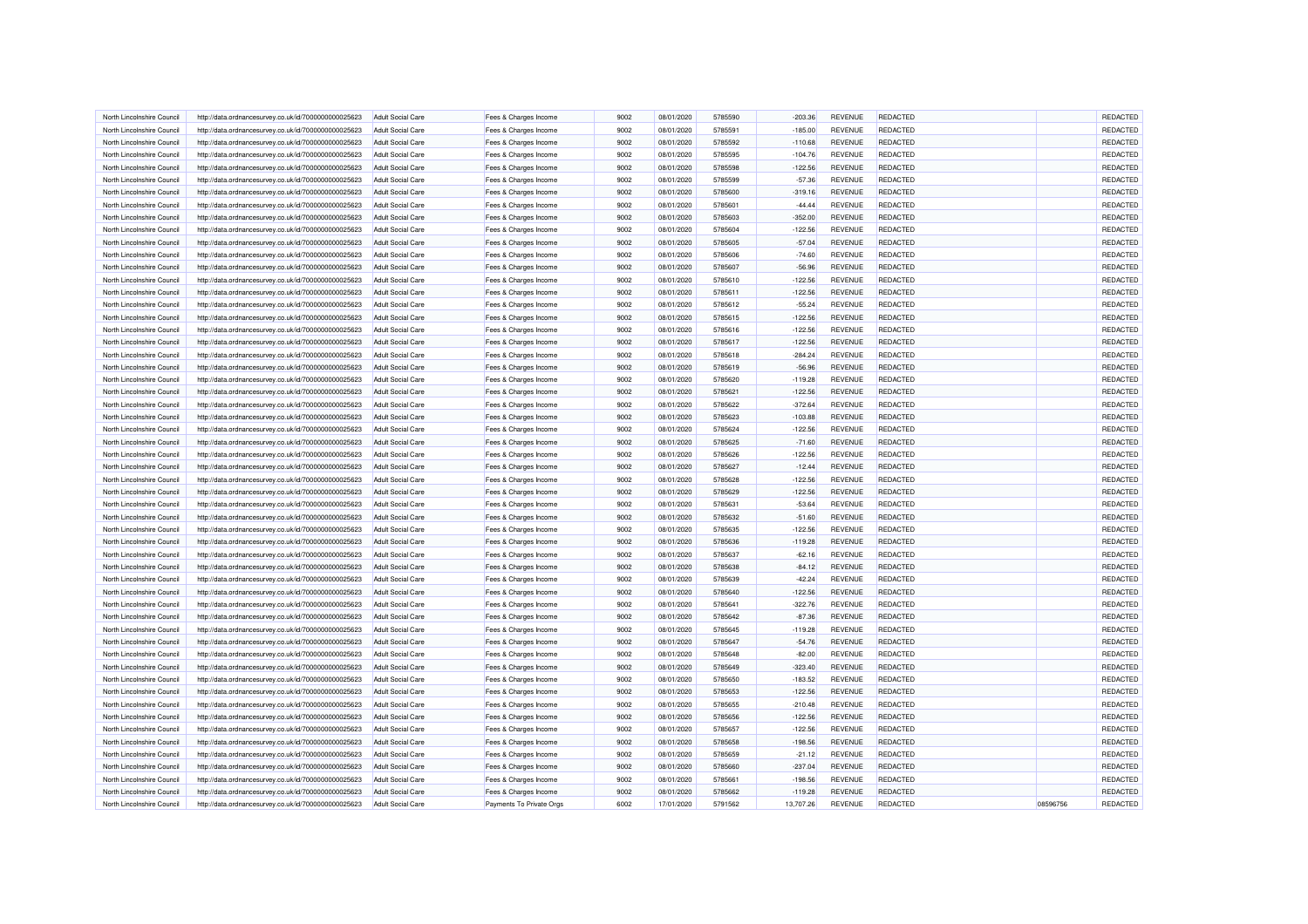| North Lincolnshire Council | http://data.ordnancesurvey.co.uk/id/7000000000025623 | <b>Adult Social Care</b> | Payments To Private Orgs | 6002 | 17/01/2020 | 5791562 | 12,555.20  | REVENUE        | <b>REDACTED</b> | 08596756 | REDACTED        |
|----------------------------|------------------------------------------------------|--------------------------|--------------------------|------|------------|---------|------------|----------------|-----------------|----------|-----------------|
| North Lincolnshire Council | http://data.ordnancesurvey.co.uk/id/7000000000025623 | Adult Social Care        | Payments To Private Orgs | 6002 | 17/01/2020 | 5791565 | 1,866.88   | <b>REVENUE</b> | <b>REDACTED</b> |          | REDACTED        |
| North Lincolnshire Council | http://data.ordnancesurvey.co.uk/id/7000000000025623 | Adult Social Care        | Payments To Private Orgs | 6002 | 17/01/2020 | 5791574 | 61,643.76  | <b>REVENUE</b> | REDACTED        |          | REDACTED        |
| North Lincolnshire Council | http://data.ordnancesurvey.co.uk/id/7000000000025623 | <b>Adult Social Care</b> | Payments To Private Orgs | 6002 | 17/01/2020 | 5791574 | 35,257.90  | <b>REVENUE</b> | <b>REDACTED</b> |          | REDACTED        |
| North Lincolnshire Council | http://data.ordnancesurvey.co.uk/id/7000000000025623 | <b>Adult Social Care</b> | Payments To Private Orgs | 6002 | 17/01/2020 | 5791579 | 2,907.28   | <b>REVENUE</b> | <b>REDACTED</b> |          | REDACTED        |
| North Lincolnshire Council | http://data.ordnancesurvey.co.uk/id/7000000000025623 | <b>Adult Social Care</b> | Payments To Private Orgs | 6002 | 17/01/2020 | 5791580 | 3,705.36   | <b>REVENUE</b> | REDACTED        | 07128156 | <b>REDACTED</b> |
| North Lincolnshire Council | http://data.ordnancesurvey.co.uk/id/7000000000025623 | <b>Adult Social Care</b> | Payments To Private Orgs | 6002 | 17/01/2020 | 5791580 | 4,449.00   | <b>REVENUE</b> | <b>REDACTED</b> | 07128156 | REDACTED        |
| North Lincolnshire Council | http://data.ordnancesurvey.co.uk/id/7000000000025623 | <b>Adult Social Care</b> | Payments To Private Orgs | 6002 | 17/01/2020 | 5791582 | 13,418.63  | <b>REVENUE</b> | <b>REDACTED</b> | 27662    | REDACTED        |
| North Lincolnshire Council | http://data.ordnancesurvey.co.uk/id/7000000000025623 | <b>Adult Social Care</b> | Payments To Private Orgs | 6002 | 17/01/2020 | 5791583 | $-301.62$  | <b>REVENUE</b> | REDACTED        | 27662    | REDACTED        |
| North Lincolnshire Council | http://data.ordnancesurvey.co.uk/id/7000000000025623 | <b>Adult Social Care</b> | Payments To Private Orgs | 6002 | 17/01/2020 | 5791599 | 11,511.12  | <b>REVENUE</b> | <b>REDACTED</b> |          | REDACTED        |
|                            |                                                      |                          |                          |      |            |         |            |                |                 |          |                 |
| North Lincolnshire Council | http://data.ordnancesurvey.co.uk/id/7000000000025623 | <b>Adult Social Care</b> | Payments To Private Orgs | 6002 | 17/01/2020 | 5791603 | 1,478.00   | <b>REVENUE</b> | <b>REDACTED</b> |          | REDACTED        |
| North Lincolnshire Council | http://data.ordnancesurvey.co.uk/id/7000000000025623 | Adult Social Care        | Payments To Private Orgs | 6002 | 17/01/2020 | 5791604 | 334.13     | <b>REVENUE</b> | REDACTED        | 04228353 | <b>REDACTED</b> |
| North Lincolnshire Council | http://data.ordnancesurvey.co.uk/id/7000000000025623 | <b>Adult Social Care</b> | Payments To Private Orgs | 6002 | 22/01/2020 | 5795261 | 6,260.00   | <b>REVENUE</b> | <b>REDACTED</b> |          | REDACTED        |
| North Lincolnshire Council | http://data.ordnancesurvey.co.uk/id/7000000000025623 | Adult Social Care        | Payments To Private Orgs | 6002 | 22/01/2020 | 5795263 | 15,731.78  | <b>REVENUE</b> | <b>REDACTED</b> |          | REDACTED        |
| North Lincolnshire Council | http://data.ordnancesurvey.co.uk/id/7000000000025623 | <b>Adult Social Care</b> | Payments To Private Orgs | 6002 | 22/01/2020 | 5795264 | 5,644.32   | REVENUE        | REDACTED        |          | REDACTED        |
| North Lincolnshire Council | http://data.ordnancesurvey.co.uk/id/7000000000025623 | <b>Adult Social Care</b> | Payments To Private Orgs | 6002 | 22/01/2020 | 5795264 | 15,085.84  | <b>REVENUE</b> | <b>REDACTED</b> |          | REDACTED        |
| North Lincolnshire Council | http://data.ordnancesurvey.co.uk/id/7000000000025623 | <b>Adult Social Care</b> | Payments To Private Orgs | 6002 | 22/01/2020 | 5795265 | 3,800.00   | <b>REVENUE</b> | <b>REDACTED</b> |          | REDACTED        |
| North Lincolnshire Council | http://data.ordnancesurvey.co.uk/id/7000000000025623 | Adult Social Care        | Payments To Private Orgs | 6002 | 22/01/2020 | 5795266 | 80,928.27  | <b>REVENUE</b> | REDACTED        |          | <b>REDACTED</b> |
| North Lincolnshire Council | http://data.ordnancesurvey.co.uk/id/7000000000025623 | <b>Adult Social Care</b> | Payments To Private Orgs | 6002 | 22/01/2020 | 5795267 | 52,152.17  | <b>REVENUE</b> | <b>REDACTED</b> |          | <b>REDACTED</b> |
| North Lincolnshire Council | http://data.ordnancesurvey.co.uk/id/7000000000025623 | <b>Adult Social Care</b> | Payments To Private Orgs | 6002 | 22/01/2020 | 5795268 | 21,753.04  | <b>REVENUE</b> | <b>REDACTED</b> |          | REDACTED        |
| North Lincolnshire Council | http://data.ordnancesurvey.co.uk/id/7000000000025623 | <b>Adult Social Care</b> | Payments To Private Orgs | 6002 | 22/01/2020 | 5795269 | 5,608.40   | <b>REVENUE</b> | REDACTED        |          | REDACTED        |
| North Lincolnshire Council | http://data.ordnancesurvey.co.uk/id/7000000000025623 | <b>Adult Social Care</b> | Payments To Private Orgs | 6002 | 22/01/2020 | 5795270 | 2,272.00   | REVENUE        | <b>REDACTED</b> |          | REDACTED        |
| North Lincolnshire Council | http://data.ordnancesurvey.co.uk/id/7000000000025623 | <b>Adult Social Care</b> | Payments To Private Orgs | 6002 | 22/01/2020 | 5795271 | 3,368.80   | <b>REVENUE</b> | <b>REDACTED</b> |          | REDACTED        |
| North Lincolnshire Council | http://data.ordnancesurvey.co.uk/id/7000000000025623 | Adult Social Care        | Payments To Private Orgs | 6002 | 22/01/2020 | 5795272 | 44,710.73  | <b>REVENUE</b> | REDACTED        | 01952719 | <b>REDACTED</b> |
| North Lincolnshire Council | http://data.ordnancesurvey.co.uk/id/7000000000025623 | <b>Adult Social Care</b> | Payments To Private Orgs | 6002 | 22/01/2020 | 5795273 | 43,424.95  | <b>REVENUE</b> | <b>REDACTED</b> |          | REDACTED        |
| North Lincolnshire Council | http://data.ordnancesurvey.co.uk/id/7000000000025623 | <b>Adult Social Care</b> | Payments To Private Orgs | 6002 | 22/01/2020 | 5795274 | 2,008.00   | <b>REVENUE</b> | <b>REDACTED</b> |          | REDACTED        |
| North Lincolnshire Council | http://data.ordnancesurvey.co.uk/id/7000000000025623 | <b>Adult Social Care</b> | Payments To Private Orgs | 6002 | 22/01/2020 | 5795275 | 2,254.80   | <b>REVENUE</b> | REDACTED        |          | REDACTED        |
| North Lincolnshire Council | http://data.ordnancesurvey.co.uk/id/7000000000025623 | <b>Adult Social Care</b> | Payments To Private Orgs | 6002 | 22/01/2020 | 5795276 | 14, 145.55 | <b>REVENUE</b> | REDACTED        |          | REDACTED        |
| North Lincolnshire Council | http://data.ordnancesurvey.co.uk/id/7000000000025623 | <b>Adult Social Care</b> | Payments To Private Orgs | 6002 | 22/01/2020 | 5795277 | 27,628.52  | <b>REVENUE</b> | <b>REDACTED</b> |          | REDACTED        |
| North Lincolnshire Council | http://data.ordnancesurvey.co.uk/id/7000000000025623 | Adult Social Care        | Payments To Private Orgs | 6002 | 22/01/2020 | 5795278 | 16,943.76  | <b>REVENUE</b> | REDACTED        |          | REDACTED        |
| North Lincolnshire Council | http://data.ordnancesurvey.co.uk/id/7000000000025623 | <b>Adult Social Care</b> | Payments To Private Orgs | 6002 | 22/01/2020 | 5795279 | 2,476.00   | <b>REVENUE</b> | <b>REDACTED</b> |          | REDACTED        |
| North Lincolnshire Council | http://data.ordnancesurvey.co.uk/id/7000000000025623 | <b>Adult Social Care</b> | Payments To Private Orgs | 6002 | 22/01/2020 | 5795280 | 25,348.41  | <b>REVENUE</b> | <b>REDACTED</b> |          | REDACTED        |
|                            |                                                      |                          |                          |      |            |         |            | <b>REVENUE</b> | REDACTED        |          | REDACTED        |
| North Lincolnshire Council | http://data.ordnancesurvey.co.uk/id/7000000000025623 | <b>Adult Social Care</b> | Payments To Private Orgs | 6002 | 22/01/2020 | 5795281 | 7,898.08   |                |                 |          |                 |
| North Lincolnshire Council | http://data.ordnancesurvey.co.uk/id/7000000000025623 | <b>Adult Social Care</b> | Payments To Private Orgs | 6002 | 22/01/2020 | 5795282 | 8,073.12   | <b>REVENUE</b> | REDACTED        |          | REDACTED        |
| North Lincolnshire Council | http://data.ordnancesurvey.co.uk/id/7000000000025623 | Adult Social Care        | Payments To Private Orgs | 6002 | 22/01/2020 | 5795283 | 7.846.44   | <b>REVENUE</b> | <b>REDACTED</b> |          | REDACTED        |
| North Lincolnshire Council | http://data.ordnancesurvey.co.uk/id/7000000000025623 | Adult Social Care        | Payments To Private Orgs | 6002 | 22/01/2020 | 5795284 | 31,926.34  | <b>REVENUE</b> | REDACTED        |          | <b>REDACTED</b> |
| North Lincolnshire Council | http://data.ordnancesurvey.co.uk/id/7000000000025623 | <b>Adult Social Care</b> | Payments To Private Orgs | 6002 | 22/01/2020 | 5795285 | 1,835.20   | REVENUE        | REDACTED        |          | REDACTED        |
| North Lincolnshire Council | http://data.ordnancesurvey.co.uk/id/7000000000025623 | <b>Adult Social Care</b> | Payments To Private Orgs | 6002 | 22/01/2020 | 5795286 | $-861.70$  | <b>REVENUE</b> | <b>REDACTED</b> |          | REDACTED        |
| North Lincolnshire Council | http://data.ordnancesurvey.co.uk/id/7000000000025623 | <b>Adult Social Care</b> | Payments To Private Orgs | 6002 | 22/01/2020 | 5795287 | 65,140.48  | <b>REVENUE</b> | REDACTED        |          | REDACTED        |
| North Lincolnshire Council | http://data.ordnancesurvey.co.uk/id/7000000000025623 | <b>Adult Social Care</b> | Payments To Private Orgs | 6002 | 22/01/2020 | 5795288 | 1,600.00   | <b>REVENUE</b> | <b>REDACTED</b> |          | <b>REDACTED</b> |
| North Lincolnshire Council | http://data.ordnancesurvey.co.uk/id/7000000000025623 | <b>Adult Social Care</b> | Payments To Private Orgs | 6002 | 22/01/2020 | 5795288 | 8,380.00   | <b>REVENUE</b> | <b>REDACTED</b> |          | REDACTED        |
| North Lincolnshire Council | http://data.ordnancesurvey.co.uk/id/7000000000025623 | <b>Adult Social Care</b> | Payments To Private Orgs | 6002 | 22/01/2020 | 5795289 | 2,008.00   | <b>REVENUE</b> | REDACTED        |          | <b>REDACTED</b> |
| North Lincolnshire Council | http://data.ordnancesurvey.co.uk/id/7000000000025623 | <b>Adult Social Care</b> | Payments To Private Orgs | 6002 | 22/01/2020 | 5795290 | 9,119.69   | REVENUE        | REDACTED        |          | REDACTED        |
| North Lincolnshire Council | http://data.ordnancesurvey.co.uk/id/7000000000025623 | <b>Adult Social Care</b> | Payments To Private Orgs | 6002 | 22/01/2020 | 5795291 | 1,910.48   | <b>REVENUE</b> | <b>REDACTED</b> |          | REDACTED        |
| North Lincolnshire Council | http://data.ordnancesurvey.co.uk/id/7000000000025623 | <b>Adult Social Care</b> | Payments To Private Orgs | 6002 | 22/01/2020 | 5795292 | 6,274.76   | <b>REVENUE</b> | REDACTED        |          | REDACTED        |
| North Lincolnshire Council | http://data.ordnancesurvey.co.uk/id/7000000000025623 | <b>Adult Social Care</b> | Payments To Private Orgs | 6002 | 22/01/2020 | 5795293 | 5,052.32   | REVENUE        | REDACTED        |          | REDACTED        |
| North Lincolnshire Council | http://data.ordnancesurvey.co.uk/id/7000000000025623 | <b>Adult Social Care</b> | Payments To Private Orgs | 6002 | 22/01/2020 | 5795295 | 25,209.46  | <b>REVENUE</b> | <b>REDACTED</b> |          | REDACTED        |
| North Lincolnshire Council | http://data.ordnancesurvey.co.uk/id/7000000000025623 | <b>Adult Social Care</b> | Payments To Private Orgs | 6002 | 22/01/2020 | 5795296 | 19,731.93  | <b>REVENUE</b> | REDACTED        |          | REDACTED        |
| North Lincolnshire Council | http://data.ordnancesurvey.co.uk/id/7000000000025623 | <b>Adult Social Care</b> | Payments To Private Orgs | 6002 | 22/01/2020 | 5795297 | 1,893.20   | <b>REVENUE</b> | REDACTED        |          | REDACTED        |
| North Lincolnshire Council | http://data.ordnancesurvey.co.uk/id/7000000000025623 | <b>Adult Social Care</b> | Payments To Private Orgs | 6002 | 22/01/2020 | 5795298 | 2,208.00   | <b>REVENUE</b> | <b>REDACTED</b> |          | REDACTED        |
| North Lincolnshire Council | http://data.ordnancesurvey.co.uk/id/7000000000025623 | Adult Social Care        | Payments To Private Orgs | 6002 | 22/01/2020 | 5795299 | 9,405.24   | <b>REVENUE</b> | REDACTED        |          | REDACTED        |
| North Lincolnshire Council | http://data.ordnancesurvey.co.uk/id/7000000000025623 | <b>Adult Social Care</b> | Payments To Private Orgs | 6002 | 22/01/2020 | 5795300 | 2,789.20   | REVENUE        | REDACTED        |          | REDACTED        |
| North Lincolnshire Council | http://data.ordnancesurvey.co.uk/id/7000000000025623 | <b>Adult Social Care</b> | Payments To Private Orgs | 6002 | 22/01/2020 | 5795301 | 2,189.32   | <b>REVENUE</b> | <b>REDACTED</b> | 27662    | REDACTED        |
| North Lincolnshire Council | http://data.ordnancesurvey.co.uk/id/7000000000025623 | <b>Adult Social Care</b> | Payments To Private Orgs | 6002 | 22/01/2020 | 5795302 | 29.608.27  | <b>REVENUE</b> | REDACTED        | 27662    | REDACTED        |
| North Lincolnshire Council | http://data.ordnancesurvey.co.uk/id/7000000000025623 |                          | Payments To Private Orgs | 6002 | 22/01/2020 | 5795303 | 51,080.69  | <b>REVENUE</b> | <b>REDACTED</b> | 27662    | REDACTED        |
|                            |                                                      | <b>Adult Social Care</b> |                          |      |            |         |            |                |                 |          |                 |
| North Lincolnshire Council | http://data.ordnancesurvey.co.uk/id/7000000000025623 | <b>Adult Social Care</b> | Payments To Private Orgs | 6002 | 22/01/2020 | 5795303 | 2.186.92   | <b>REVENUE</b> | <b>REDACTED</b> | 27662    | REDACTED        |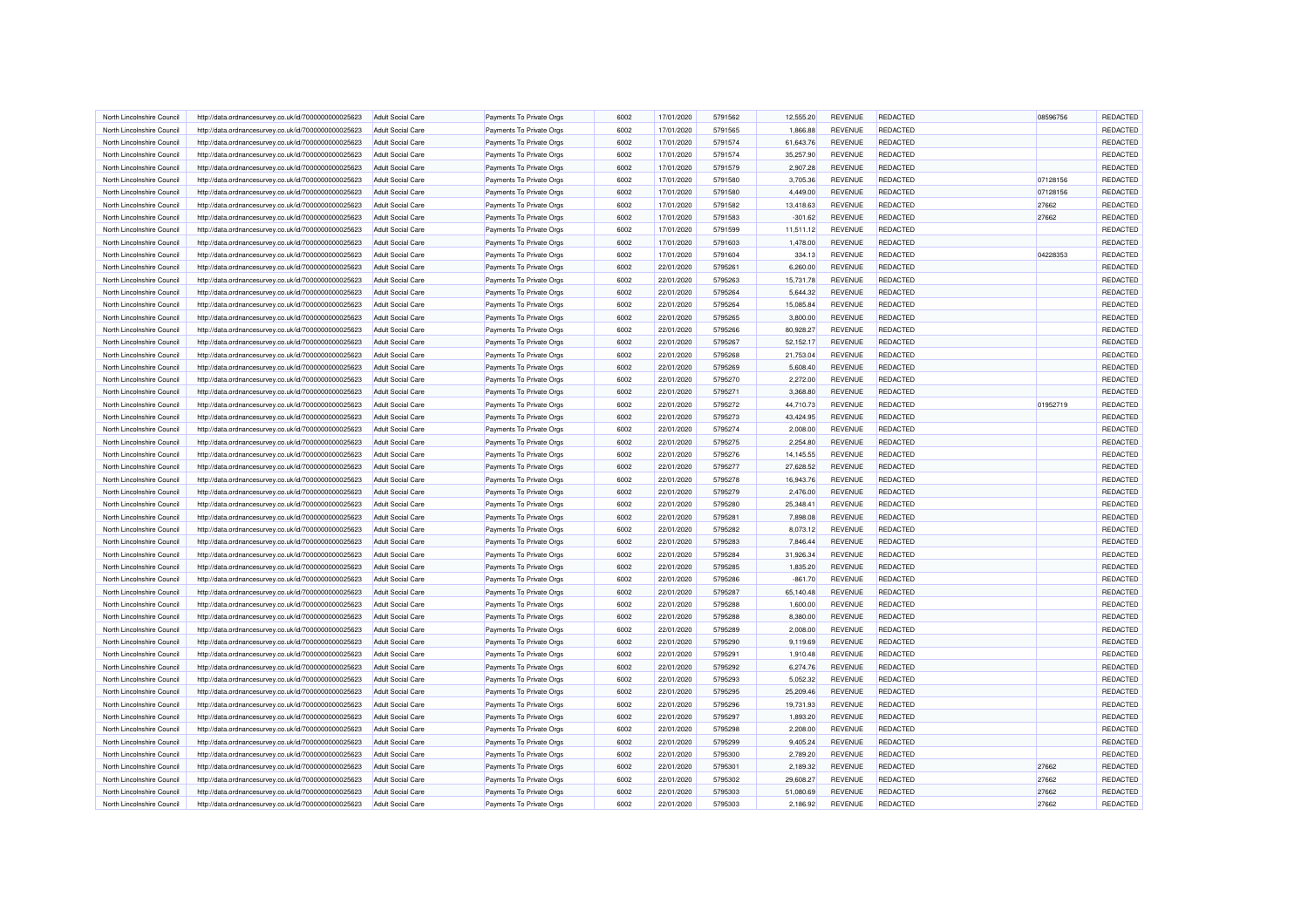| North Lincolnshire Council | http://data.ordnancesurvey.co.uk/id/7000000000025623 | <b>Adult Social Care</b> | Payments To Private Orgs | 6002 | 22/01/2020 | 5795305 | 29,410.80  | REVENUE        | <b>REDACTED</b> |          | REDACTED        |
|----------------------------|------------------------------------------------------|--------------------------|--------------------------|------|------------|---------|------------|----------------|-----------------|----------|-----------------|
| North Lincolnshire Council | http://data.ordnancesurvey.co.uk/id/7000000000025623 | Adult Social Care        | Payments To Private Orgs | 6002 | 22/01/2020 | 5795306 | 17,481.68  | <b>REVENUE</b> | <b>REDACTED</b> |          | REDACTED        |
| North Lincolnshire Council | http://data.ordnancesurvey.co.uk/id/7000000000025623 | Adult Social Care        | Payments To Private Orgs | 6002 | 22/01/2020 | 5795307 | 14,749.80  | <b>REVENUE</b> | REDACTED        |          | REDACTED        |
| North Lincolnshire Council | http://data.ordnancesurvey.co.uk/id/7000000000025623 | <b>Adult Social Care</b> | Payments To Private Orgs | 6002 | 22/01/2020 | 5795308 | 4,444.70   | <b>REVENUE</b> | <b>REDACTED</b> |          | REDACTED        |
| North Lincolnshire Council | http://data.ordnancesurvey.co.uk/id/7000000000025623 | <b>Adult Social Care</b> | Payments To Private Orgs | 6002 | 22/01/2020 | 5795310 | 36,949.16  | <b>REVENUE</b> | <b>REDACTED</b> |          | REDACTED        |
| North Lincolnshire Council | http://data.ordnancesurvey.co.uk/id/7000000000025623 | <b>Adult Social Care</b> | Payments To Private Orgs | 6002 | 22/01/2020 | 5795312 | 14,043.61  | <b>REVENUE</b> | REDACTED        |          | <b>REDACTED</b> |
| North Lincolnshire Council | http://data.ordnancesurvey.co.uk/id/7000000000025623 | Adult Social Care        | Payments To Private Orgs | 6002 | 22/01/2020 | 5795313 | 11,495.84  | <b>REVENUE</b> | <b>REDACTED</b> |          | REDACTED        |
| North Lincolnshire Council | http://data.ordnancesurvey.co.uk/id/7000000000025623 | <b>Adult Social Care</b> | Payments To Private Orgs | 6002 | 22/01/2020 | 5795314 | 1,893.20   | <b>REVENUE</b> | <b>REDACTED</b> |          | REDACTED        |
| North Lincolnshire Council | http://data.ordnancesurvey.co.uk/id/7000000000025623 | <b>Adult Social Care</b> | Payments To Private Orgs | 6002 | 22/01/2020 | 5795315 | 1,984.36   | <b>REVENUE</b> | REDACTED        |          | REDACTED        |
| North Lincolnshire Council | http://data.ordnancesurvey.co.uk/id/7000000000025623 | <b>Adult Social Care</b> | Payments To Private Orgs | 6002 | 22/01/2020 | 5795316 | 26,889.72  | <b>REVENUE</b> | <b>REDACTED</b> |          | REDACTED        |
| North Lincolnshire Council | http://data.ordnancesurvey.co.uk/id/7000000000025623 | <b>Adult Social Care</b> | Payments To Private Orgs | 6002 | 22/01/2020 | 5795317 | 1,873.20   | <b>REVENUE</b> | <b>REDACTED</b> |          | REDACTED        |
| North Lincolnshire Council |                                                      |                          |                          | 6002 |            | 5795318 |            | <b>REVENUE</b> | REDACTED        |          | <b>REDACTED</b> |
|                            | http://data.ordnancesurvey.co.uk/id/7000000000025623 | Adult Social Care        | Payments To Private Orgs |      | 22/01/2020 |         | 3,850.00   |                |                 |          |                 |
| North Lincolnshire Council | http://data.ordnancesurvey.co.uk/id/7000000000025623 | <b>Adult Social Care</b> | Payments To Private Orgs | 6002 | 22/01/2020 | 5795319 | 7,229.44   | <b>REVENUE</b> | <b>REDACTED</b> |          | REDACTED        |
| North Lincolnshire Council | http://data.ordnancesurvey.co.uk/id/7000000000025623 | Adult Social Care        | Payments To Private Orgs | 6002 | 22/01/2020 | 5795320 | 3,188.00   | <b>REVENUE</b> | <b>REDACTED</b> |          | REDACTED        |
| North Lincolnshire Council | http://data.ordnancesurvey.co.uk/id/7000000000025623 | <b>Adult Social Care</b> | Payments To Private Orgs | 6002 | 22/01/2020 | 5795321 | 1,654.32   | REVENUE        | REDACTED        |          | REDACTED        |
| North Lincolnshire Council | http://data.ordnancesurvey.co.uk/id/7000000000025623 | <b>Adult Social Care</b> | Payments To Private Orgs | 6002 | 22/01/2020 | 5795322 | 5,998.28   | <b>REVENUE</b> | <b>REDACTED</b> |          | REDACTED        |
| North Lincolnshire Council | http://data.ordnancesurvey.co.uk/id/7000000000025623 | <b>Adult Social Care</b> | Payments To Private Orgs | 6002 | 22/01/2020 | 5795322 | 20,504.56  | <b>REVENUE</b> | <b>REDACTED</b> |          | REDACTED        |
| North Lincolnshire Council | http://data.ordnancesurvey.co.uk/id/7000000000025623 | Adult Social Care        | Payments To Private Orgs | 6002 | 22/01/2020 | 5795323 | 21,763.52  | <b>REVENUE</b> | REDACTED        |          | <b>REDACTED</b> |
| North Lincolnshire Council | http://data.ordnancesurvey.co.uk/id/7000000000025623 | <b>Adult Social Care</b> | Payments To Private Orgs | 6002 | 22/01/2020 | 5795323 | 1,946.64   | <b>REVENUE</b> | <b>REDACTED</b> |          | <b>REDACTED</b> |
| North Lincolnshire Council | http://data.ordnancesurvey.co.uk/id/7000000000025623 | <b>Adult Social Care</b> | Payments To Private Orgs | 6002 | 22/01/2020 | 5795324 | 32.816.52  | <b>REVENUE</b> | <b>REDACTED</b> |          | REDACTED        |
| North Lincolnshire Council | http://data.ordnancesurvey.co.uk/id/7000000000025623 | <b>Adult Social Care</b> | Payments To Private Orgs | 6002 | 22/01/2020 | 5795325 | 4,551.84   | <b>REVENUE</b> | REDACTED        |          | REDACTED        |
| North Lincolnshire Council | http://data.ordnancesurvey.co.uk/id/7000000000025623 | <b>Adult Social Care</b> | Payments To Private Orgs | 6002 | 22/01/2020 | 5795326 | 2,523.00   | REVENUE        | <b>REDACTED</b> |          | REDACTED        |
| North Lincolnshire Council | http://data.ordnancesurvey.co.uk/id/7000000000025623 | <b>Adult Social Care</b> | Payments To Private Orgs | 6002 | 22/01/2020 | 5795327 | 26,625.91  | <b>REVENUE</b> | <b>REDACTED</b> |          | REDACTED        |
| North Lincolnshire Council | http://data.ordnancesurvey.co.uk/id/7000000000025623 | Adult Social Care        | Payments To Private Orgs | 6002 | 22/01/2020 | 5795329 | 28,469.29  | <b>REVENUE</b> | REDACTED        |          | REDACTED        |
| North Lincolnshire Council | http://data.ordnancesurvey.co.uk/id/7000000000025623 | <b>Adult Social Care</b> | Payments To Private Orgs | 6002 | 22/01/2020 | 5795331 | 10,676.44  | <b>REVENUE</b> | <b>REDACTED</b> |          | REDACTED        |
| North Lincolnshire Council | http://data.ordnancesurvey.co.uk/id/7000000000025623 | <b>Adult Social Care</b> | Payments To Private Orgs | 6002 | 22/01/2020 | 5795332 | 23,968.64  | <b>REVENUE</b> | <b>REDACTED</b> |          | REDACTED        |
| North Lincolnshire Council | http://data.ordnancesurvey.co.uk/id/7000000000025623 | <b>Adult Social Care</b> | Payments To Private Orgs | 6002 | 22/01/2020 | 5795333 | 23,598.53  | <b>REVENUE</b> | REDACTED        |          | REDACTED        |
| North Lincolnshire Council | http://data.ordnancesurvey.co.uk/id/7000000000025623 | <b>Adult Social Care</b> | Payments To Private Orgs | 6002 | 22/01/2020 | 5795334 | 8,600.00   | <b>REVENUE</b> | REDACTED        |          | REDACTED        |
| North Lincolnshire Council | http://data.ordnancesurvey.co.uk/id/7000000000025623 | <b>Adult Social Care</b> | Payments To Private Orgs | 6002 | 22/01/2020 | 5795334 | 12,856.00  | <b>REVENUE</b> | <b>REDACTED</b> |          | REDACTED        |
| North Lincolnshire Council | http://data.ordnancesurvey.co.uk/id/7000000000025623 | Adult Social Care        | Payments To Private Orgs | 6002 | 22/01/2020 | 5795335 | 14,929.29  | <b>REVENUE</b> | REDACTED        |          | REDACTED        |
| North Lincolnshire Council | http://data.ordnancesurvey.co.uk/id/7000000000025623 | <b>Adult Social Care</b> | Payments To Private Orgs | 6002 | 22/01/2020 | 5795336 | 5,315.04   | <b>REVENUE</b> | <b>REDACTED</b> |          | REDACTED        |
| North Lincolnshire Council | http://data.ordnancesurvey.co.uk/id/7000000000025623 | <b>Adult Social Care</b> | Payments To Private Orgs | 6002 | 22/01/2020 | 5795337 | 6,848.00   | <b>REVENUE</b> | <b>REDACTED</b> |          | REDACTED        |
| North Lincolnshire Council | http://data.ordnancesurvey.co.uk/id/7000000000025623 | <b>Adult Social Care</b> | Payments To Private Orgs | 6002 | 22/01/2020 | 5795338 | 10,324.31  | <b>REVENUE</b> | REDACTED        | 02779611 | REDACTED        |
| North Lincolnshire Council | http://data.ordnancesurvey.co.uk/id/7000000000025623 | <b>Adult Social Care</b> | Payments To Private Orgs | 6002 | 22/01/2020 | 5795338 | 1,986.92   | <b>REVENUE</b> | REDACTED        | 02779611 | REDACTED        |
| North Lincolnshire Council | http://data.ordnancesurvey.co.uk/id/7000000000025623 | <b>Adult Social Care</b> | Payments To Private Orgs | 6002 | 22/01/2020 | 5795339 | 32.986.05  | <b>REVENUE</b> | <b>REDACTED</b> | 02779611 | REDACTED        |
|                            |                                                      |                          |                          |      |            |         |            |                |                 |          | REDACTED        |
| North Lincolnshire Council | http://data.ordnancesurvey.co.uk/id/7000000000025623 | Adult Social Care        | Payments To Private Orgs | 6002 | 22/01/2020 | 5795340 | 1,986.92   | <b>REVENUE</b> | REDACTED        | 02779611 |                 |
| North Lincolnshire Council | http://data.ordnancesurvey.co.uk/id/7000000000025623 | <b>Adult Social Care</b> | Payments To Private Orgs | 6002 | 22/01/2020 | 5795340 | 38,686.69  | <b>REVENUE</b> | REDACTED        | 02779611 | REDACTED        |
| North Lincolnshire Council | http://data.ordnancesurvey.co.uk/id/7000000000025623 | <b>Adult Social Care</b> | Payments To Private Orgs | 6002 | 22/01/2020 | 5795341 | 61,543.05  | <b>REVENUE</b> | <b>REDACTED</b> | 02779611 | REDACTED        |
| North Lincolnshire Council | http://data.ordnancesurvey.co.uk/id/7000000000025623 | <b>Adult Social Care</b> | Payments To Private Orgs | 6002 | 22/01/2020 | 5795342 | 27,261.84  | <b>REVENUE</b> | REDACTED        | 02779611 | REDACTED        |
| North Lincolnshire Council | http://data.ordnancesurvey.co.uk/id/7000000000025623 | <b>Adult Social Care</b> | Payments To Private Orgs | 6002 | 22/01/2020 | 5795342 | 3,752.16   | <b>REVENUE</b> | <b>REDACTED</b> | 02779611 | REDACTED        |
| North Lincolnshire Council | http://data.ordnancesurvey.co.uk/id/7000000000025623 | <b>Adult Social Care</b> | Payments To Private Orgs | 6002 | 22/01/2020 | 5795343 | 936.60     | <b>REVENUE</b> | <b>REDACTED</b> | 02779611 | REDACTED        |
| North Lincolnshire Council | http://data.ordnancesurvey.co.uk/id/7000000000025623 | <b>Adult Social Care</b> | Payments To Private Orgs | 6002 | 22/01/2020 | 5795343 | 12,532.80  | <b>REVENUE</b> | REDACTED        | 02779611 | <b>REDACTED</b> |
| North Lincolnshire Council | http://data.ordnancesurvey.co.uk/id/7000000000025623 | <b>Adult Social Care</b> | Payments To Private Orgs | 6002 | 22/01/2020 | 5795344 | 7,161.64   | REVENUE        | REDACTED        | 02779611 | REDACTED        |
| North Lincolnshire Council | http://data.ordnancesurvey.co.uk/id/7000000000025623 | <b>Adult Social Care</b> | Payments To Private Orgs | 6002 | 22/01/2020 | 5795345 | 9,934.60   | <b>REVENUE</b> | <b>REDACTED</b> | 02779611 | REDACTED        |
| North Lincolnshire Council | http://data.ordnancesurvey.co.uk/id/7000000000025623 | <b>Adult Social Care</b> | Payments To Private Orgs | 6002 | 22/01/2020 | 5795347 | 2,008.00   | <b>REVENUE</b> | REDACTED        | 02779611 | REDACTED        |
| North Lincolnshire Council | http://data.ordnancesurvey.co.uk/id/7000000000025623 | <b>Adult Social Care</b> | Payments To Private Orgs | 6002 | 22/01/2020 | 5795350 | 1,600.00   | REVENUE        | REDACTED        |          | REDACTED        |
| North Lincolnshire Council | http://data.ordnancesurvey.co.uk/id/7000000000025623 | <b>Adult Social Care</b> | Payments To Private Orgs | 6002 | 22/01/2020 | 5795351 | 34,290.94  | <b>REVENUE</b> | <b>REDACTED</b> | 06048328 | REDACTED        |
| North Lincolnshire Council | http://data.ordnancesurvey.co.uk/id/7000000000025623 | <b>Adult Social Care</b> | Payments To Private Orgs | 6002 | 22/01/2020 | 5795352 | 27,613.83  | <b>REVENUE</b> | REDACTED        | 4738023  | REDACTED        |
| North Lincolnshire Council | http://data.ordnancesurvey.co.uk/id/7000000000025623 | <b>Adult Social Care</b> | Payments To Private Orgs | 6002 | 22/01/2020 | 5795353 | 3,400.00   | <b>REVENUE</b> | REDACTED        |          | REDACTED        |
| North Lincolnshire Council | http://data.ordnancesurvey.co.uk/id/7000000000025623 | <b>Adult Social Care</b> | Payments To Private Orgs | 6002 | 22/01/2020 | 5795354 | 16,561.92  | <b>REVENUE</b> | <b>REDACTED</b> | 04228353 | REDACTED        |
| North Lincolnshire Council | http://data.ordnancesurvey.co.uk/id/7000000000025623 | Adult Social Care        | Payments To Private Orgs | 6002 | 22/01/2020 | 5795355 | 1,824.00   | <b>REVENUE</b> | REDACTED        |          | REDACTED        |
| North Lincolnshire Council | http://data.ordnancesurvey.co.uk/id/7000000000025623 | <b>Adult Social Care</b> | Payments To Private Orgs | 6002 | 22/01/2020 | 5795356 | 2,616.00   | REVENUE        | REDACTED        |          | REDACTED        |
| North Lincolnshire Council | http://data.ordnancesurvey.co.uk/id/7000000000025623 | <b>Adult Social Care</b> | Payments To Private Orgs | 6002 | 22/01/2020 | 5795357 | 30,794.61  | <b>REVENUE</b> | <b>REDACTED</b> |          | REDACTED        |
| North Lincolnshire Council | http://data.ordnancesurvey.co.uk/id/7000000000025623 | <b>Adult Social Care</b> | Payments To Private Orgs | 6002 | 22/01/2020 | 5795358 | 15, 141.12 | <b>REVENUE</b> | REDACTED        |          | REDACTED        |
| North Lincolnshire Council | http://data.ordnancesurvey.co.uk/id/7000000000025623 | <b>Adult Social Care</b> | Payments To Private Orgs | 6002 | 22/01/2020 | 5795359 | 1,852.00   | <b>REVENUE</b> | <b>REDACTED</b> |          | REDACTED        |
| North Lincolnshire Council | http://data.ordnancesurvey.co.uk/id/7000000000025623 | <b>Adult Social Care</b> | Payments To Private Orgs | 6002 | 22/01/2020 | 5795360 | 2.770.56   | <b>REVENUE</b> | <b>REDACTED</b> |          | REDACTED        |
|                            |                                                      |                          |                          |      |            |         |            |                |                 |          |                 |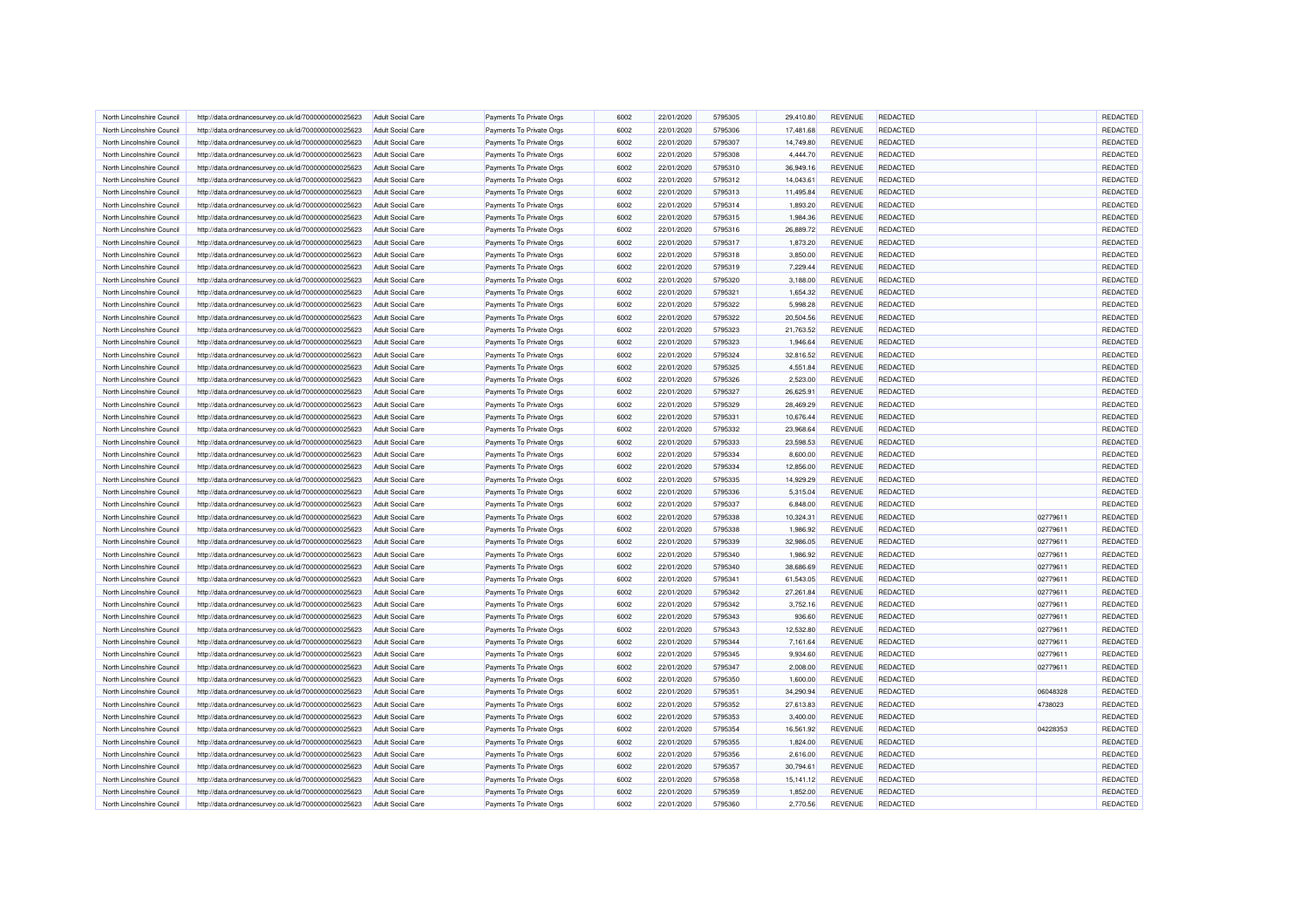| North Lincolnshire Council | http://data.ordnancesurvey.co.uk/id/7000000000025623 | <b>Adult Social Care</b> | Payments To Private Orgs       | 6002 | 22/01/2020 | 5795361 | 18,019.56    | <b>REVENUE</b> | REDACTED        |          | <b>REDACTED</b> |
|----------------------------|------------------------------------------------------|--------------------------|--------------------------------|------|------------|---------|--------------|----------------|-----------------|----------|-----------------|
| North Lincolnshire Council | http://data.ordnancesurvey.co.uk/id/7000000000025623 | <b>Adult Social Care</b> | Payments To Private Orgs       | 6002 | 22/01/2020 | 5795362 | 2,088.00     | <b>REVENUE</b> | REDACTED        |          | REDACTED        |
| North Lincolnshire Council | http://data.ordnancesurvey.co.uk/id/7000000000025623 | <b>Adult Social Care</b> | Payments To Private Orgs       | 6002 | 22/01/2020 | 5795363 | 2,352.00     | <b>REVENUE</b> | REDACTED        |          | REDACTED        |
| North Lincolnshire Council | http://data.ordnancesurvey.co.uk/id/7000000000025623 | <b>Adult Social Care</b> | Payments To Private Orgs       | 6002 | 22/01/2020 | 5795364 | 48,611.39    | <b>REVENUE</b> | REDACTED        |          | REDACTED        |
| North Lincolnshire Council | http://data.ordnancesurvey.co.uk/id/7000000000025623 | <b>Adult Social Care</b> | Payments To Private Orgs       | 6002 | 22/01/2020 | 5795364 | 4,276.44     | <b>REVENUE</b> | <b>REDACTED</b> |          | REDACTED        |
| North Lincolnshire Council | http://data.ordnancesurvey.co.uk/id/7000000000025623 | <b>Adult Social Care</b> | Payments To Private Orgs       | 6002 | 22/01/2020 | 5795366 | 2,760.84     | <b>REVENUE</b> | <b>REDACTED</b> |          | <b>REDACTED</b> |
| North Lincolnshire Council | http://data.ordnancesurvey.co.uk/id/7000000000025623 | <b>Adult Social Care</b> | Payments To Private Orgs       | 6002 | 22/01/2020 | 5795367 | 12,153.16    | <b>REVENUE</b> | REDACTED        |          | REDACTED        |
| North Lincolnshire Council | http://data.ordnancesurvey.co.uk/id/7000000000025623 | <b>Adult Social Care</b> | Payments To Private Orgs       | 6002 | 22/01/2020 | 5795368 | 31,236.73    | <b>REVENUE</b> | <b>REDACTED</b> |          | REDACTED        |
| North Lincolnshire Council | http://data.ordnancesurvey.co.uk/id/7000000000025623 | <b>Adult Social Care</b> | Payments To Private Orgs       | 6002 | 22/01/2020 | 5795370 | 2,008.00     | <b>REVENUE</b> | REDACTED        |          | <b>REDACTED</b> |
| North Lincolnshire Council | http://data.ordnancesurvey.co.uk/id/7000000000025623 | <b>Adult Social Care</b> | Payments To Private Orgs       | 6002 | 22/01/2020 | 5795371 | 2,261.80     | <b>REVENUE</b> | <b>REDACTED</b> |          | REDACTED        |
| North Lincolnshire Council | http://data.ordnancesurvey.co.uk/id/7000000000025623 | <b>Adult Social Care</b> | Payments To Private Orgs       | 6002 | 22/01/2020 | 5795372 | 68,125.55    | <b>REVENUE</b> | <b>REDACTED</b> |          | REDACTED        |
| North Lincolnshire Council | http://data.ordnancesurvey.co.uk/id/7000000000025623 | <b>Adult Social Care</b> | Payments To Private Orgs       | 6002 | 22/01/2020 | 5795374 | 40.00        | <b>REVENUE</b> | REDACTED        |          | REDACTED        |
| North Lincolnshire Council |                                                      | <b>Adult Social Care</b> |                                | 6002 | 22/01/2020 | 5795374 | 31,040.54    | <b>REVENUE</b> | REDACTED        |          | REDACTED        |
|                            | http://data.ordnancesurvey.co.uk/id/7000000000025623 |                          | Payments To Private Orgs       |      |            |         |              |                |                 |          |                 |
| North Lincolnshire Council | http://data.ordnancesurvey.co.uk/id/7000000000025623 | <b>Adult Social Care</b> | Payments To Private Orgs       | 6002 | 22/01/2020 | 5795375 | 7,195.04     | <b>REVENUE</b> | <b>REDACTED</b> |          | REDACTED        |
| North Lincolnshire Council | http://data.ordnancesurvey.co.uk/id/7000000000025623 | <b>Adult Social Care</b> | Payments To Private Orgs       | 6002 | 22/01/2020 | 5795377 | 3,934.00     | <b>REVENUE</b> | <b>REDACTED</b> | 02779611 | <b>REDACTEI</b> |
| North Lincolnshire Council | http://data.ordnancesurvey.co.uk/id/7000000000025623 | <b>Adult Social Care</b> | Payments To Private Orgs       | 6002 | 22/01/2020 | 5795378 | 7,264.00     | <b>REVENUE</b> | <b>REDACTED</b> |          | REDACTED        |
| North Lincolnshire Council | http://data.ordnancesurvey.co.uk/id/7000000000025623 | <b>Adult Social Care</b> | Payments To Private Orgs       | 6002 | 22/01/2020 | 5795379 | 25,228.58    | <b>REVENUE</b> | <b>REDACTED</b> |          | REDACTED        |
| North Lincolnshire Council | http://data.ordnancesurvey.co.uk/id/7000000000025623 | <b>Adult Social Care</b> | Payments To Private Orgs       | 6002 | 22/01/2020 | 5795380 | 403.42       | <b>REVENUE</b> | REDACTED        |          | REDACTED        |
| North Lincolnshire Council | http://data.ordnancesurvey.co.uk/id/7000000000025623 | Adult Social Care        | Payments To Private Orgs       | 6002 | 22/01/2020 | 5795381 | 31,289.82    | <b>REVENUE</b> | <b>REDACTED</b> |          | REDACTED        |
| North Lincolnshire Council | http://data.ordnancesurvey.co.uk/id/7000000000025623 | <b>Adult Social Care</b> | Residential Care Income        | 9078 | 22/01/2020 | 5795263 | $-6,767.72$  | <b>REVENUE</b> | <b>REDACTED</b> |          | REDACTED        |
| North Lincolnshire Council | http://data.ordnancesurvey.co.uk/id/7000000000025623 | <b>Adult Social Care</b> | Residential Care Income        | 9078 | 22/01/2020 | 5795264 | $-1,296.32$  | REVENUE        | REDACTED        |          | REDACTED        |
| North Lincolnshire Council | http://data.ordnancesurvey.co.uk/id/7000000000025623 | <b>Adult Social Care</b> | <b>Residential Care Income</b> | 9078 | 22/01/2020 | 5795266 | $-27,379.75$ | <b>REVENUE</b> | <b>REDACTED</b> |          | REDACTED        |
| North Lincolnshire Council | http://data.ordnancesurvey.co.uk/id/7000000000025623 | <b>Adult Social Care</b> | <b>Residential Care Income</b> | 9078 | 22/01/2020 | 5795267 | $-13,677.88$ | <b>REVENUE</b> | <b>REDACTED</b> |          | REDACTED        |
| North Lincolnshire Council | http://data.ordnancesurvey.co.uk/id/7000000000025623 | <b>Adult Social Care</b> | <b>Residential Care Income</b> | 9078 | 22/01/2020 | 5795268 | $-6,442.72$  | <b>REVENUE</b> | REDACTED        |          | <b>REDACTED</b> |
| North Lincolnshire Council | http://data.ordnancesurvey.co.uk/id/7000000000025623 | Adult Social Care        | Residential Care Income        | 9078 | 22/01/2020 | 5795272 | $-12,566.13$ | <b>REVENUE</b> | <b>REDACTED</b> | 01952719 | REDACTED        |
| North Lincolnshire Council | http://data.ordnancesurvey.co.uk/id/7000000000025623 | <b>Adult Social Care</b> | Residential Care Income        | 9078 | 22/01/2020 | 5795273 | $-17,650.55$ | <b>REVENUE</b> | <b>REDACTED</b> |          | REDACTED        |
| North Lincolnshire Council | http://data.ordnancesurvey.co.uk/id/7000000000025623 | <b>Adult Social Care</b> | Residential Care Income        | 9078 | 22/01/2020 | 5795276 | $-4,747.11$  | <b>REVENUE</b> | REDACTED        |          | REDACTED        |
| North Lincolnshire Council | http://data.ordnancesurvey.co.uk/id/7000000000025623 | <b>Adult Social Care</b> | <b>Residential Care Income</b> | 9078 | 22/01/2020 | 5795277 | $-9,146.51$  | <b>REVENUE</b> | <b>REDACTED</b> |          | <b>REDACTED</b> |
| North Lincolnshire Council | http://data.ordnancesurvey.co.uk/id/7000000000025623 | <b>Adult Social Care</b> | <b>Residential Care Income</b> | 9078 | 22/01/2020 | 5795278 | $-3,612.76$  | <b>REVENUE</b> | <b>REDACTED</b> |          | REDACTED        |
| North Lincolnshire Council | http://data.ordnancesurvey.co.uk/id/7000000000025623 | <b>Adult Social Care</b> | Residential Care Income        | 9078 | 22/01/2020 | 5795279 | $-569.40$    | REVENUE        | REDACTED        |          | REDACTED        |
| North Lincolnshire Council | http://data.ordnancesurvey.co.uk/id/7000000000025623 | <b>Adult Social Care</b> | <b>Residential Care Income</b> | 9078 | 22/01/2020 | 5795280 | $-10,843.75$ | <b>REVENUE</b> | <b>REDACTED</b> |          | REDACTED        |
| North Lincolnshire Council | http://data.ordnancesurvey.co.uk/id/7000000000025623 | <b>Adult Social Care</b> | <b>Residential Care Income</b> | 9078 | 22/01/2020 | 5795282 | $-339.56$    | <b>REVENUE</b> | <b>REDACTED</b> |          | REDACTED        |
| North Lincolnshire Council | http://data.ordnancesurvey.co.uk/id/7000000000025623 | <b>Adult Social Care</b> | Residential Care Income        | 9078 | 22/01/2020 | 5795284 | $-8,550.72$  | REVENUE        | REDACTED        |          | REDACTED        |
| North Lincolnshire Council | http://data.ordnancesurvey.co.uk/id/7000000000025623 | <b>Adult Social Care</b> | <b>Residential Care Income</b> | 9078 | 22/01/2020 | 5795286 | 466.03       | <b>REVENUE</b> | <b>REDACTED</b> |          | <b>REDACTED</b> |
| North Lincolnshire Council | http://data.ordnancesurvey.co.uk/id/7000000000025623 | <b>Adult Social Care</b> | <b>Residential Care Income</b> | 9078 | 22/01/2020 | 5795287 | $-20,184.68$ | <b>REVENUE</b> | <b>REDACTED</b> |          | REDACTED        |
| North Lincolnshire Council | http://data.ordnancesurvey.co.uk/id/7000000000025623 | <b>Adult Social Care</b> | <b>Residential Care Income</b> | 9078 | 22/01/2020 | 5795289 | $-414.20$    | REVENUE        | REDACTED        |          | REDACTED        |
| North Lincolnshire Council | http://data.ordnancesurvey.co.uk/id/7000000000025623 | <b>Adult Social Care</b> | <b>Residential Care Income</b> | 9078 | 22/01/2020 | 5795295 | $-5,878.14$  | <b>REVENUE</b> | <b>REDACTED</b> |          | REDACTED        |
| North Lincolnshire Council | http://data.ordnancesurvey.co.uk/id/7000000000025623 | <b>Adult Social Care</b> | <b>Residential Care Income</b> | 9078 | 22/01/2020 | 5795296 | $-5,738.20$  | <b>REVENUE</b> | <b>REDACTED</b> |          | REDACTED        |
| North Lincolnshire Council |                                                      |                          | Residential Care Income        | 9078 |            | 5795302 |              | <b>REVENUE</b> | REDACTED        | 27662    | REDACTED        |
|                            | http://data.ordnancesurvey.co.uk/id/7000000000025623 | Adult Social Care        |                                |      | 22/01/2020 |         | $-5,977.32$  |                |                 |          |                 |
| North Lincolnshire Council | http://data.ordnancesurvey.co.uk/id/7000000000025623 | <b>Adult Social Care</b> | <b>Residential Care Income</b> | 9078 | 22/01/2020 | 5795303 | $-569.40$    | <b>REVENUE</b> | <b>REDACTED</b> | 27662    | <b>REDACTED</b> |
| North Lincolnshire Council | http://data.ordnancesurvey.co.uk/id/7000000000025623 | <b>Adult Social Care</b> | <b>Residential Care Income</b> | 9078 | 22/01/2020 | 5795303 | $-8,452.07$  | <b>REVENUE</b> | <b>REDACTED</b> | 27662    | REDACTED        |
| North Lincolnshire Council | http://data.ordnancesurvey.co.uk/id/7000000000025623 | <b>Adult Social Care</b> | <b>Residential Care Income</b> | 9078 | 22/01/2020 | 5795305 | $-1,607.40$  | <b>REVENUE</b> | REDACTED        |          | REDACTED        |
| North Lincolnshire Council | http://data.ordnancesurvey.co.uk/id/7000000000025623 | <b>Adult Social Care</b> | <b>Residential Care Income</b> | 9078 | 22/01/2020 | 5795306 | $-6,193.68$  | <b>REVENUE</b> | REDACTED        |          | REDACTED        |
| North Lincolnshire Council | http://data.ordnancesurvey.co.uk/id/7000000000025623 | <b>Adult Social Care</b> | <b>Residential Care Income</b> | 9078 | 22/01/2020 | 5795307 | $-5,016.25$  | <b>REVENUE</b> | <b>REDACTED</b> |          | REDACTED        |
| North Lincolnshire Council | http://data.ordnancesurvey.co.uk/id/7000000000025623 | Adult Social Care        | Residential Care Income        | 9078 | 22/01/2020 | 5795308 | $-652.50$    | <b>REVENUE</b> | REDACTED        |          | REDACTED        |
| North Lincolnshire Council | http://data.ordnancesurvey.co.uk/id/7000000000025623 | <b>Adult Social Care</b> | Residential Care Income        | 9078 | 22/01/2020 | 5795310 | $-5,413.56$  | <b>REVENUE</b> | REDACTED        |          | REDACTED        |
| North Lincolnshire Council | http://data.ordnancesurvey.co.uk/id/7000000000025623 | <b>Adult Social Care</b> | <b>Residential Care Income</b> | 9078 | 22/01/2020 | 5795312 | $-3,459.71$  | <b>REVENUE</b> | <b>REDACTED</b> |          | REDACTED        |
| North Lincolnshire Council | http://data.ordnancesurvey.co.uk/id/7000000000025623 | <b>Adult Social Care</b> | Residential Care Income        | 9078 | 22/01/2020 | 5795313 | $-2,372.06$  | <b>REVENUE</b> | REDACTED        |          | REDACTED        |
| North Lincolnshire Council | http://data.ordnancesurvey.co.uk/id/7000000000025623 | <b>Adult Social Care</b> | <b>Residential Care Income</b> | 9078 | 22/01/2020 | 5795316 | $-7,978.03$  | <b>REVENUE</b> | REDACTED        |          | REDACTED        |
| North Lincolnshire Council | http://data.ordnancesurvey.co.uk/id/7000000000025623 | <b>Adult Social Care</b> | <b>Residential Care Income</b> | 9078 | 22/01/2020 | 5795319 | $-257.40$    | <b>REVENUE</b> | <b>REDACTED</b> |          | REDACTED        |
| North Lincolnshire Council | http://data.ordnancesurvey.co.uk/id/7000000000025623 | Adult Social Care        | Residential Care Income        | 9078 | 22/01/2020 | 5795322 | $-464.60$    | <b>REVENUE</b> | REDACTED        |          | REDACTED        |
| North Lincolnshire Council | http://data.ordnancesurvey.co.uk/id/7000000000025623 | <b>Adult Social Care</b> | Residential Care Income        | 9078 | 22/01/2020 | 5795322 | $-3,180.60$  | <b>REVENUE</b> | REDACTED        |          | REDACTED        |
| North Lincolnshire Council | http://data.ordnancesurvey.co.uk/id/7000000000025623 | <b>Adult Social Care</b> | <b>Residential Care Income</b> | 9078 | 22/01/2020 | 5795323 | $-5,646.63$  | <b>REVENUE</b> | <b>REDACTED</b> |          | REDACTED        |
| North Lincolnshire Council | http://data.ordnancesurvey.co.uk/id/7000000000025623 | Adult Social Care        | Residential Care Income        | 9078 | 22/01/2020 | 5795323 | $-1,112.84$  | <b>REVENUE</b> | REDACTED        |          | REDACTED        |
| North Lincolnshire Council | http://data.ordnancesurvey.co.uk/id/7000000000025623 | Adult Social Care        | Residential Care Income        | 9078 | 22/01/2020 | 5795324 | $-11,670.66$ | <b>REVENUE</b> | <b>REDACTED</b> |          | REDACTED        |
| North Lincolnshire Council | http://data.ordnancesurvey.co.uk/id/7000000000025623 | Adult Social Care        | Residential Care Income        | 9078 | 22/01/2020 | 5795325 | 37.13        | <b>REVENUE</b> | <b>REDACTED</b> |          | REDACTED        |
|                            |                                                      |                          |                                |      |            |         |              |                |                 |          |                 |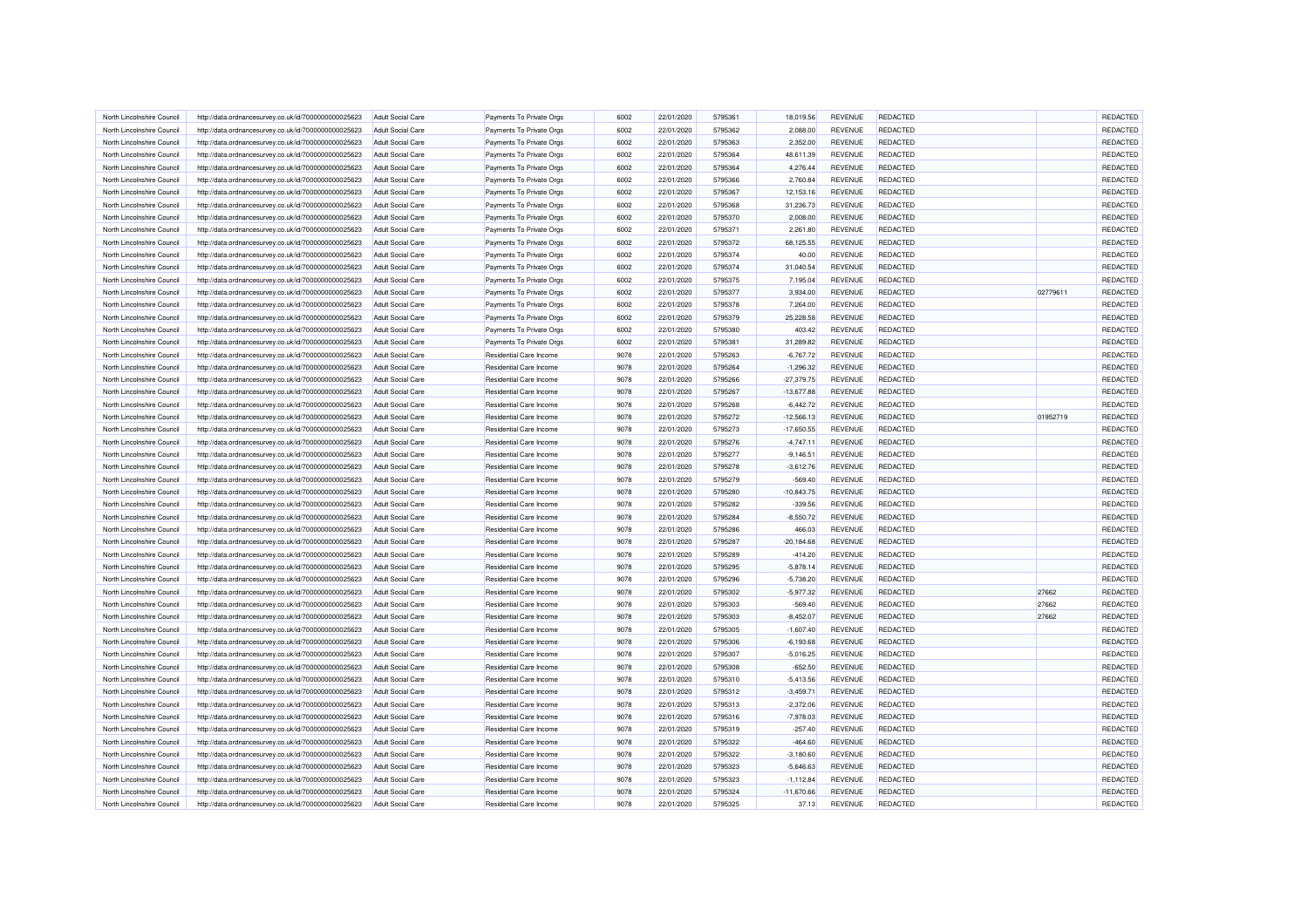| North Lincolnshire Council                               | http://data.ordnancesurvey.co.uk/id/7000000000025623 | <b>Adult Social Care</b>                      | Residential Care Income                            | 9078 | 22/01/2020               | 5795327 | $-9,276.36$  | REVENUE        | <b>REDACTED</b> |          | REDACTED |
|----------------------------------------------------------|------------------------------------------------------|-----------------------------------------------|----------------------------------------------------|------|--------------------------|---------|--------------|----------------|-----------------|----------|----------|
| North Lincolnshire Council                               | http://data.ordnancesurvey.co.uk/id/7000000000025623 | <b>Adult Social Care</b>                      | Residential Care Income                            | 9078 | 22/01/2020               | 5795328 | $-3,311.44$  | <b>REVENUE</b> | REDACTED        |          | REDACTED |
| North Lincolnshire Council                               | http://data.ordnancesurvey.co.uk/id/7000000000025623 | <b>Adult Social Care</b>                      | Residential Care Income                            | 9078 | 22/01/2020               | 5795329 | $-565.24$    | <b>REVENUE</b> | REDACTED        |          | REDACTED |
| North Lincolnshire Council                               | http://data.ordnancesurvey.co.uk/id/7000000000025623 | <b>Adult Social Care</b>                      | Residential Care Income                            | 9078 | 22/01/2020               | 5795332 | $-6,958.53$  | <b>REVENUE</b> | <b>REDACTED</b> |          | REDACTED |
| North Lincolnshire Council                               | http://data.ordnancesurvey.co.uk/id/7000000000025623 | <b>Adult Social Care</b>                      | Residential Care Income                            | 9078 | 22/01/2020               | 5795333 | $-7,525.77$  | <b>REVENUE</b> | REDACTED        |          | REDACTED |
| North Lincolnshire Council                               | http://data.ordnancesurvey.co.uk/id/7000000000025623 | <b>Adult Social Care</b>                      | Residential Care Income                            | 9078 | 22/01/2020               | 5795335 | $-851.92$    | <b>REVENUE</b> | REDACTED        |          | REDACTED |
| North Lincolnshire Council                               | http://data.ordnancesurvey.co.uk/id/7000000000025623 | <b>Adult Social Care</b>                      | Residential Care Income                            | 9078 | 22/01/2020               | 5795337 | $-443.12$    | <b>REVENUE</b> | REDACTED        |          | REDACTED |
| North Lincolnshire Council                               | http://data.ordnancesurvey.co.uk/id/7000000000025623 | <b>Adult Social Care</b>                      | Residential Care Income                            | 9078 | 22/01/2020               | 5795338 | $-808.40$    | <b>REVENUE</b> | <b>REDACTED</b> | 02779611 | REDACTED |
| North Lincolnshire Council                               | http://data.ordnancesurvey.co.uk/id/7000000000025623 | <b>Adult Social Care</b>                      | Residential Care Income                            | 9078 | 22/01/2020               | 5795338 | $-541.40$    | REVENUE        | REDACTED        | 02779611 | REDACTED |
| North Lincolnshire Council                               | http://data.ordnancesurvey.co.uk/id/7000000000025623 | <b>Adult Social Care</b>                      | Residential Care Income                            | 9078 | 22/01/2020               | 5795339 | $-3,696.82$  | <b>REVENUE</b> | <b>REDACTED</b> | 02779611 | REDACTED |
| North Lincolnshire Council                               | http://data.ordnancesurvey.co.uk/id/7000000000025623 | <b>Adult Social Care</b>                      | <b>Residential Care Income</b>                     | 9078 | 22/01/2020               | 5795340 | $-569.40$    | REVENUE        | REDACTED        | 02779611 | REDACTED |
| North Lincolnshire Council                               | http://data.ordnancesurvey.co.uk/id/7000000000025623 | <b>Adult Social Care</b>                      | Residential Care Income                            | 9078 | 22/01/2020               | 5795340 | $-6,047.40$  | <b>REVENUE</b> | <b>REDACTED</b> | 02779611 | REDACTED |
|                                                          |                                                      |                                               |                                                    | 9078 |                          | 5795341 |              | <b>REVENUE</b> | REDACTED        | 02779611 | REDACTED |
| North Lincolnshire Council<br>North Lincolnshire Council | http://data.ordnancesurvey.co.uk/id/7000000000025623 | <b>Adult Social Care</b><br>Adult Social Care | Residential Care Income<br>Residential Care Income | 9078 | 22/01/2020<br>22/01/2020 | 5795342 | $-17,716.01$ | <b>REVENUE</b> | REDACTED        |          |          |
|                                                          | http://data.ordnancesurvey.co.uk/id/7000000000025623 |                                               |                                                    |      |                          |         | $-5,702.22$  |                |                 | 02779611 | REDACTED |
| North Lincolnshire Council                               | http://data.ordnancesurvey.co.uk/id/7000000000025623 | <b>Adult Social Care</b>                      | Residential Care Income                            | 9078 | 22/01/2020               | 5795342 | $-414.20$    | <b>REVENUE</b> | REDACTED        | 02779611 | REDACTED |
| North Lincolnshire Council                               | http://data.ordnancesurvey.co.uk/id/7000000000025623 | <b>Adult Social Care</b>                      | Residential Care Income                            | 9078 | 22/01/2020               | 5795343 | $-828.40$    | <b>REVENUE</b> | <b>REDACTED</b> | 02779611 | REDACTED |
| North Lincolnshire Council                               | http://data.ordnancesurvey.co.uk/id/7000000000025623 | <b>Adult Social Care</b>                      | Residential Care Income                            | 9078 | 22/01/2020               | 5795343 | $-378.20$    | <b>REVENUE</b> | REDACTED        | 02779611 | REDACTED |
| North Lincolnshire Council                               | http://data.ordnancesurvey.co.uk/id/7000000000025623 | <b>Adult Social Care</b>                      | Residential Care Income                            | 9078 | 22/01/2020               | 5795344 | $-1,413.56$  | <b>REVENUE</b> | <b>REDACTED</b> | 02779611 | REDACTED |
| North Lincolnshire Council                               | http://data.ordnancesurvey.co.uk/id/7000000000025623 | <b>Adult Social Care</b>                      | Residential Care Income                            | 9078 | 22/01/2020               | 5795345 | $-1,963.80$  | <b>REVENUE</b> | <b>REDACTED</b> | 02779611 | REDACTED |
| North Lincolnshire Council                               | http://data.ordnancesurvey.co.uk/id/7000000000025623 | <b>Adult Social Care</b>                      | Residential Care Income                            | 9078 | 22/01/2020               | 5795351 | $-10,377.36$ | <b>REVENUE</b> | REDACTED        | 06048328 | REDACTED |
| North Lincolnshire Council                               | http://data.ordnancesurvey.co.uk/id/7000000000025623 | <b>Adult Social Care</b>                      | Residential Care Income                            | 9078 | 22/01/2020               | 5795352 | $-9,667.55$  | <b>REVENUE</b> | REDACTED        | 4738023  | REDACTED |
| North Lincolnshire Council                               | http://data.ordnancesurvey.co.uk/id/7000000000025623 | <b>Adult Social Care</b>                      | Residential Care Income                            | 9078 | 22/01/2020               | 5795354 | $-758.00$    | <b>REVENUE</b> | REDACTED        | 04228353 | REDACTED |
| North Lincolnshire Council                               | http://data.ordnancesurvey.co.uk/id/7000000000025623 | <b>Adult Social Care</b>                      | Residential Care Income                            | 9078 | 22/01/2020               | 5795357 | $-9,838.62$  | <b>REVENUE</b> | <b>REDACTED</b> |          | REDACTED |
| North Lincolnshire Council                               | http://data.ordnancesurvey.co.uk/id/7000000000025623 | <b>Adult Social Care</b>                      | Residential Care Income                            | 9078 | 22/01/2020               | 5795358 | $-4,278.48$  | <b>REVENUE</b> | <b>REDACTED</b> |          | REDACTED |
| North Lincolnshire Council                               | http://data.ordnancesurvey.co.uk/id/7000000000025623 | <b>Adult Social Care</b>                      | Residential Care Income                            | 9078 | 22/01/2020               | 5795359 | $-590.72$    | <b>REVENUE</b> | <b>REDACTED</b> |          | REDACTED |
| North Lincolnshire Council                               | http://data.ordnancesurvey.co.uk/id/7000000000025623 | <b>Adult Social Care</b>                      | Residential Care Income                            | 9078 | 22/01/2020               | 5795360 | $-414.20$    | <b>REVENUE</b> | REDACTED        |          | REDACTED |
| North Lincolnshire Council                               | http://data.ordnancesurvey.co.uk/id/7000000000025623 | <b>Adult Social Care</b>                      | <b>Residential Care Income</b>                     | 9078 | 22/01/2020               | 5795361 | $-8,424.13$  | REVENUE        | REDACTED        |          | REDACTED |
| North Lincolnshire Council                               | http://data.ordnancesurvey.co.uk/id/7000000000025623 | <b>Adult Social Care</b>                      | Residential Care Income                            | 9078 | 22/01/2020               | 5795364 | $-10,301.06$ | <b>REVENUE</b> | <b>REDACTED</b> |          | REDACTED |
| North Lincolnshire Council                               | http://data.ordnancesurvey.co.uk/id/7000000000025623 | <b>Adult Social Care</b>                      | Residential Care Income                            | 9078 | 22/01/2020               | 5795368 | $-12,045.16$ | <b>REVENUE</b> | <b>REDACTED</b> |          | REDACTED |
| North Lincolnshire Council                               | http://data.ordnancesurvey.co.uk/id/7000000000025623 | <b>Adult Social Care</b>                      | Residential Care Income                            | 9078 | 22/01/2020               | 5795372 | $-18,889.43$ | <b>REVENUE</b> | REDACTED        |          | REDACTED |
| North Lincolnshire Council                               | http://data.ordnancesurvey.co.uk/id/7000000000025623 | <b>Adult Social Care</b>                      | Residential Care Income                            | 9078 | 22/01/2020               | 5795374 | $-8,969.44$  | <b>REVENUE</b> | <b>REDACTED</b> |          | REDACTED |
| North Lincolnshire Council                               | http://data.ordnancesurvey.co.uk/id/7000000000025623 | <b>Adult Social Care</b>                      | Residential Care Income                            | 9078 | 22/01/2020               | 5795379 | $-11,386.98$ | <b>REVENUE</b> | <b>REDACTED</b> |          | REDACTED |
| North Lincolnshire Council                               | http://data.ordnancesurvey.co.uk/id/7000000000025623 | <b>Adult Social Care</b>                      | Residential Care Income                            | 9078 | 22/01/2020               | 579538  | $-10,616.90$ | <b>REVENUE</b> | REDACTED        |          | REDACTED |
| North Lincolnshire Council                               | http://data.ordnancesurvey.co.uk/id/7000000000025623 | Central Services To Public                    | <b>Direct Payments To Clients</b>                  | 6012 | 08/01/2020               | 5785693 | 500.00       | <b>REVENUE</b> | <b>REDACTED</b> |          | REDACTED |
| North Lincolnshire Council                               | http://data.ordnancesurvey.co.uk/id/7000000000025623 | Central Services To Public                    | Direct Payments To Clients                         | 6012 | 08/01/2020               | 5785694 | 500.00       | <b>REVENUE</b> | <b>REDACTED</b> |          | REDACTED |
|                                                          |                                                      |                                               |                                                    |      |                          |         |              |                | REDACTED        |          | REDACTED |
| North Lincolnshire Council                               | http://data.ordnancesurvey.co.uk/id/7000000000025623 | Central Services To Public                    | Direct Payments To Clients                         | 6012 | 22/01/2020               | 5793705 | 500.00       | <b>REVENUE</b> |                 |          | REDACTED |
| North Lincolnshire Council                               | http://data.ordnancesurvey.co.uk/id/7000000000025623 | Central Services To Public                    | Direct Payments To Clients                         | 6012 | 22/01/2020               | 5793706 | 500.00       | REVENUE        | REDACTED        |          |          |
| North Lincolnshire Council                               | http://data.ordnancesurvey.co.uk/id/7000000000025623 | Central Services To Public                    | <b>Direct Payments To Clients</b>                  | 6012 | 24/01/2020               | 5794751 | 2,500.00     | <b>REVENUE</b> | <b>REDACTED</b> |          | REDACTED |
| North Lincolnshire Council                               | http://data.ordnancesurvey.co.uk/id/7000000000025623 | Central Services To Public                    | Direct Payments To Clients                         | 6012 | 24/01/2020               | 5794753 | 500.00       | <b>REVENUE</b> | REDACTED        |          | REDACTED |
| North Lincolnshire Council                               | http://data.ordnancesurvey.co.uk/id/7000000000025623 | Central Services To Public                    | <b>Direct Payments To Clients</b>                  | 6012 | 24/01/2020               | 5794754 | 500.00       | <b>REVENUE</b> | <b>REDACTED</b> |          | REDACTED |
| North Lincolnshire Council                               | http://data.ordnancesurvey.co.uk/id/7000000000025623 | Central Services To Public                    | <b>Direct Payments To Clients</b>                  | 6012 | 24/01/2020               | 5794934 | 2,500.00     | <b>REVENUE</b> | REDACTED        |          | REDACTED |
| North Lincolnshire Council                               | http://data.ordnancesurvey.co.uk/id/7000000000025623 | Central Services To Public                    | <b>Direct Payments To Clients</b>                  | 6012 | 24/01/2020               | 5795546 | 500.00       | <b>REVENUE</b> | <b>REDACTED</b> |          | REDACTED |
| North Lincolnshire Council                               | http://data.ordnancesurvey.co.uk/id/7000000000025623 | Central Services To Public                    | Direct Payments To Clients                         | 6012 | 29/01/2020               | 5796893 | 500.00       | REVENUE        | REDACTED        |          | REDACTED |
| North Lincolnshire Council                               | http://data.ordnancesurvey.co.uk/id/7000000000025623 | Central Services To Public                    | <b>Direct Payments To Clients</b>                  | 6012 | 29/01/2020               | 5796922 | 500.00       | <b>REVENUE</b> | <b>REDACTED</b> |          | REDACTED |
| North Lincolnshire Council                               | http://data.ordnancesurvey.co.uk/id/7000000000025623 | Childrens & Education                         | <b>B Out Basic Allowance</b>                       | 5520 | 06/01/2020               | 5785695 | 601.60       | <b>REVENUE</b> | REDACTED        |          | REDACTED |
| North Lincolnshire Council                               | http://data.ordnancesurvey.co.uk/id/7000000000025623 | Childrens & Education                         | <b>B Out Basic Allowance</b>                       | 5520 | 06/01/2020               | 5785696 | 268.02       | <b>REVENUE</b> | REDACTED        |          | REDACTED |
| North Lincolnshire Council                               | http://data.ordnancesurvey.co.uk/id/7000000000025623 | Childrens & Education                         | <b>B Out Basic Allowance</b>                       | 5520 | 06/01/2020               | 5785698 | 458.00       | <b>REVENUE</b> | REDACTED        |          | REDACTED |
| North Lincolnshire Council                               | http://data.ordnancesurvey.co.uk/id/7000000000025623 | Childrens & Education                         | <b>B Out Basic Allowance</b>                       | 5520 | 06/01/2020               | 5785699 | 624.00       | <b>REVENUE</b> | <b>REDACTED</b> |          | REDACTED |
| North Lincolnshire Council                               | http://data.ordnancesurvey.co.uk/id/7000000000025623 | Childrens & Education                         | <b>B Out Basic Allowance</b>                       | 5520 | 06/01/2020               | 5785700 | 268.78       | <b>REVENUE</b> | <b>REDACTED</b> |          | REDACTED |
| North Lincolnshire Council                               | http://data.ordnancesurvey.co.uk/id/7000000000025623 | <b>Childrens &amp; Education</b>              | <b>B Out Basic Allowance</b>                       | 5520 | 06/01/2020               | 5785701 | 258.00       | <b>REVENUE</b> | REDACTED        |          | REDACTED |
| North Lincolnshire Council                               | http://data.ordnancesurvey.co.uk/id/7000000000025623 | Childrens & Education                         | <b>B Out Basic Allowance</b>                       | 5520 | 06/01/2020               | 5785702 | 287.26       | <b>REVENUE</b> | <b>REDACTED</b> |          | REDACTED |
| North Lincolnshire Council                               | http://data.ordnancesurvey.co.uk/id/7000000000025623 | Childrens & Education                         | <b>B Out Basic Allowance</b>                       | 5520 | 06/01/2020               | 5785708 | 1,152.86     | <b>REVENUE</b> | REDACTED        |          | REDACTED |
| North Lincolnshire Council                               | http://data.ordnancesurvey.co.uk/id/7000000000025623 | Childrens & Education                         | <b>B Out Basic Allowance</b>                       | 5520 | 06/01/2020               | 5785709 | 118.30       | <b>REVENUE</b> | REDACTED        |          | REDACTED |
| North Lincolnshire Council                               | http://data.ordnancesurvey.co.uk/id/7000000000025623 | Childrens & Education                         | <b>B Out Basic Allowance</b>                       | 5520 | 06/01/2020               | 5785710 | 556.00       | <b>REVENUE</b> | <b>REDACTED</b> |          | REDACTED |
| North Lincolnshire Council                               | http://data.ordnancesurvey.co.uk/id/7000000000025623 | Childrens & Education                         | <b>B Out Basic Allowance</b>                       | 5520 | 06/01/2020               | 578571  | 489.00       | <b>REVENUE</b> | REDACTED        |          | REDACTED |
| North Lincolnshire Council                               | http://data.ordnancesurvey.co.uk/id/7000000000025623 | Childrens & Education                         | <b>B Out Basic Allowance</b>                       | 5520 | 06/01/2020               | 5785713 | 651.54       | <b>REVENUE</b> | REDACTED        |          | REDACTED |
|                                                          |                                                      |                                               |                                                    |      |                          |         |              |                |                 |          |          |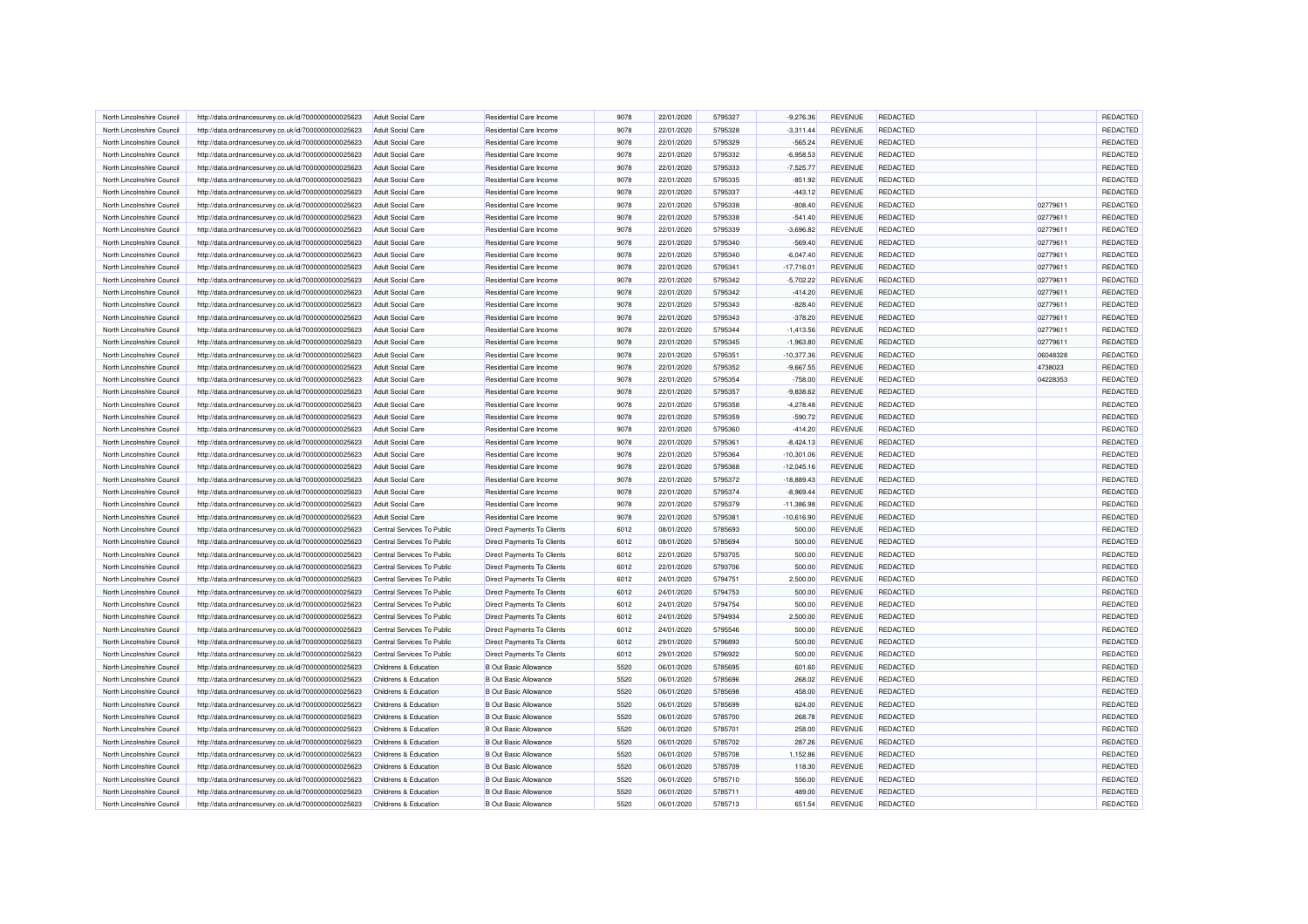| North Lincolnshire Council                               | http://data.ordnancesurvey.co.uk/id/7000000000025623 | Childrens & Education                          | <b>B Out Basic Allowance</b> | 5520         | 06/01/2020 | 5785715            | 772.00           | REVENUE                          | <b>REDACTED</b> | REDACTED        |
|----------------------------------------------------------|------------------------------------------------------|------------------------------------------------|------------------------------|--------------|------------|--------------------|------------------|----------------------------------|-----------------|-----------------|
| North Lincolnshire Council                               | http://data.ordnancesurvey.co.uk/id/7000000000025623 | Childrens & Education                          | <b>B Out Basic Allowance</b> | 5520         | 06/01/2020 | 5785719            | 387.37           | <b>REVENUE</b>                   | <b>REDACTED</b> | REDACTED        |
| North Lincolnshire Council                               | http://data.ordnancesurvey.co.uk/id/7000000000025623 | Childrens & Education                          | <b>B</b> Out Basic Allowance | 5520         | 06/01/2020 | 5785721            | 721.90           | <b>REVENUE</b>                   | REDACTED        | REDACTED        |
| North Lincolnshire Council                               | http://data.ordnancesurvey.co.uk/id/7000000000025623 | Childrens & Education                          | <b>B Out Basic Allowance</b> | 5520         | 06/01/2020 | 5785726            | 766.29           | <b>REVENUE</b>                   | <b>REDACTED</b> | REDACTED        |
| North Lincolnshire Council                               | http://data.ordnancesurvey.co.uk/id/7000000000025623 | Childrens & Education                          | <b>B Out Basic Allowance</b> | 5520         | 06/01/2020 | 5785727            | 362.90           | <b>REVENUE</b>                   | <b>REDACTED</b> | REDACTED        |
| North Lincolnshire Council                               | http://data.ordnancesurvey.co.uk/id/7000000000025623 | Childrens & Education                          | <b>B Out Basic Allowance</b> | 5520         | 06/01/2020 | 5785728            | 530.30           | <b>REVENUE</b>                   | REDACTED        | <b>REDACTE</b>  |
| North Lincolnshire Council                               | http://data.ordnancesurvey.co.uk/id/7000000000025623 | Childrens & Education                          | <b>B Out Basic Allowance</b> | 5520         | 06/01/2020 | 5785730            | 312.92           | <b>REVENUE</b>                   | <b>REDACTED</b> | REDACTED        |
| North Lincolnshire Council                               | http://data.ordnancesurvey.co.uk/id/7000000000025623 | Childrens & Education                          | <b>B Out Basic Allowance</b> | 5520         | 06/01/2020 | 5785731            | 818.00           | <b>REVENUE</b>                   | <b>REDACTED</b> | REDACTED        |
| North Lincolnshire Council                               | http://data.ordnancesurvey.co.uk/id/7000000000025623 | Childrens & Education                          | <b>B Out Basic Allowance</b> | 5520         | 06/01/2020 | 5785734            | 216.00           | REVENUE                          | REDACTED        | REDACTED        |
| North Lincolnshire Council                               | http://data.ordnancesurvey.co.uk/id/7000000000025623 | Childrens & Education                          | <b>B Out Basic Allowance</b> | 5520         | 06/01/2020 | 5785740            | 395.24           | <b>REVENUE</b>                   | <b>REDACTED</b> | REDACTED        |
| North Lincolnshire Council                               | http://data.ordnancesurvey.co.uk/id/7000000000025623 | Childrens & Education                          | <b>B Out Basic Allowance</b> | 5520         | 06/01/2020 | 5785741            | 626.30           | <b>REVENUE</b>                   | <b>REDACTED</b> | REDACTED        |
| North Lincolnshire Council                               | http://data.ordnancesurvey.co.uk/id/7000000000025623 | Childrens & Education                          | <b>B Out Basic Allowance</b> | 5520         |            | 5785743            |                  | <b>REVENUE</b>                   | REDACTED        | <b>REDACTED</b> |
|                                                          |                                                      |                                                | <b>B Out Basic Allowance</b> | 5520         | 06/01/2020 | 5785748            | 318.00           |                                  | <b>REDACTED</b> | REDACTED        |
| North Lincolnshire Council<br>North Lincolnshire Council | http://data.ordnancesurvey.co.uk/id/7000000000025623 | Childrens & Education<br>Childrens & Education | <b>B Out Basic Allowance</b> | 5520         | 06/01/2020 | 5785751            | 287.60<br>283.60 | <b>REVENUE</b><br><b>REVENUE</b> | <b>REDACTED</b> |                 |
|                                                          | http://data.ordnancesurvey.co.uk/id/7000000000025623 |                                                |                              |              | 06/01/2020 |                    |                  |                                  |                 | REDACTED        |
| North Lincolnshire Council                               | http://data.ordnancesurvey.co.uk/id/7000000000025623 | Childrens & Education                          | <b>B Out Basic Allowance</b> | 5520         | 06/01/2020 | 5785752            | 318.24           | <b>REVENUE</b>                   | REDACTED        | REDACTED        |
| North Lincolnshire Council                               | http://data.ordnancesurvey.co.uk/id/7000000000025623 | Childrens & Education                          | <b>B Out Basic Allowance</b> | 5520         | 06/01/2020 | 5785753            | 288.02           | <b>REVENUE</b>                   | <b>REDACTED</b> | REDACTED        |
| North Lincolnshire Council                               | http://data.ordnancesurvey.co.uk/id/7000000000025623 | Childrens & Education                          | <b>B Out Basic Allowance</b> | 5520         | 06/01/2020 | 5785754            | 463.00           | <b>REVENUE</b>                   | <b>REDACTED</b> | REDACTED        |
| North Lincolnshire Council                               | http://data.ordnancesurvey.co.uk/id/7000000000025623 | Childrens & Education                          | <b>B Out Basic Allowance</b> | 5520         | 06/01/2020 | 5785758            | 287.60           | <b>REVENUE</b>                   | REDACTED        | <b>REDACTED</b> |
| North Lincolnshire Council                               | http://data.ordnancesurvey.co.uk/id/7000000000025623 | Childrens & Education                          | <b>B Out Basic Allowance</b> | 5520         | 06/01/2020 | 5785760            | 342.54           | <b>REVENUE</b>                   | <b>REDACTED</b> | <b>REDACTED</b> |
| North Lincolnshire Council                               | http://data.ordnancesurvey.co.uk/id/7000000000025623 | Childrens & Education                          | <b>B Out Basic Allowance</b> | 5520         | 06/01/2020 | 5785763            | 432.20           | <b>REVENUE</b>                   | <b>REDACTED</b> | REDACTED        |
| North Lincolnshire Council                               | http://data.ordnancesurvey.co.uk/id/7000000000025623 | Childrens & Education                          | <b>B Out Basic Allowance</b> | 5520         | 06/01/2020 | 5785767            | 415.60           | <b>REVENUE</b>                   | REDACTED        | REDACTED        |
| North Lincolnshire Council                               | http://data.ordnancesurvey.co.uk/id/7000000000025623 | Childrens & Education                          | <b>B Out Basic Allowance</b> | 5520         | 06/01/2020 | 5785768            | 1,823.85         | <b>REVENUE</b>                   | <b>REDACTED</b> | REDACTED        |
| North Lincolnshire Council                               | http://data.ordnancesurvey.co.uk/id/7000000000025623 | Childrens & Education                          | <b>B Out Basic Allowance</b> | 5520         | 06/01/2020 | 5785771            | 258.00           | <b>REVENUE</b>                   | <b>REDACTED</b> | REDACTED        |
| North Lincolnshire Council                               | http://data.ordnancesurvey.co.uk/id/7000000000025623 | Childrens & Education                          | <b>B Out Basic Allowance</b> | 5520         | 06/01/2020 | 5785773            | 623.30           | <b>REVENUE</b>                   | REDACTED        | <b>REDACTED</b> |
| North Lincolnshire Council                               | http://data.ordnancesurvey.co.uk/id/7000000000025623 | Childrens & Education                          | <b>B Out Basic Allowance</b> | 5520         | 06/01/2020 | 5785776            | 648.00           | <b>REVENUE</b>                   | <b>REDACTED</b> | REDACTED        |
| North Lincolnshire Council                               | http://data.ordnancesurvey.co.uk/id/7000000000025623 | Childrens & Education                          | <b>B Out Basic Allowance</b> | 5520         | 06/01/2020 | 5785781            | 386.00           | <b>REVENUE</b>                   | <b>REDACTED</b> | REDACTED        |
| North Lincolnshire Council                               | http://data.ordnancesurvey.co.uk/id/7000000000025623 | Childrens & Education                          | <b>B Out Basic Allowance</b> | 5520         | 06/01/2020 | 5785782            | 353.52           | <b>REVENUE</b>                   | REDACTED        | REDACTED        |
| North Lincolnshire Council                               | http://data.ordnancesurvey.co.uk/id/7000000000025623 | Childrens & Education                          | <b>B Out Basic Allowance</b> | 5520         | 06/01/2020 | 5785783            | 602.00           | <b>REVENUE</b>                   | <b>REDACTED</b> | REDACTED        |
| North Lincolnshire Council                               | http://data.ordnancesurvey.co.uk/id/7000000000025623 | Childrens & Education                          | <b>B Out Basic Allowance</b> | 5520         | 06/01/2020 | 5785785            | 370.29           | <b>REVENUE</b>                   | <b>REDACTED</b> | REDACTED        |
| North Lincolnshire Council                               | http://data.ordnancesurvey.co.uk/id/7000000000025623 | Childrens & Education                          | <b>B Out Basic Allowance</b> | 5520         | 06/01/2020 | 5785787            | 381.42           | <b>REVENUE</b>                   | REDACTED        | REDACTED        |
| North Lincolnshire Council                               | http://data.ordnancesurvey.co.uk/id/7000000000025623 | Childrens & Education                          | <b>B Out Basic Allowance</b> | 5520         | 06/01/2020 | 5785794            | 1,034.00         | <b>REVENUE</b>                   | <b>REDACTED</b> | REDACTED        |
| North Lincolnshire Council                               | http://data.ordnancesurvey.co.uk/id/7000000000025623 | Childrens & Education                          | <b>B Out Basic Allowance</b> | 5520         | 06/01/2020 | 5785797            | 428.00           | <b>REVENUE</b>                   | <b>REDACTED</b> | REDACTED        |
| North Lincolnshire Council                               | http://data.ordnancesurvey.co.uk/id/7000000000025623 | Childrens & Education                          | <b>B Out Basic Allowance</b> | 5520         | 06/01/2020 | 5785798            | 602.00           | <b>REVENUE</b>                   | REDACTED        | REDACTED        |
| North Lincolnshire Council                               | http://data.ordnancesurvey.co.uk/id/7000000000025623 | Childrens & Education                          | <b>B Out Basic Allowance</b> | 5520         | 06/01/2020 | 5785803            | 252.60           | <b>REVENUE</b>                   | <b>REDACTED</b> | REDACTED        |
| North Lincolnshire Council                               | http://data.ordnancesurvey.co.uk/id/7000000000025623 | Childrens & Education                          | <b>B Out Basic Allowance</b> | 5520         | 06/01/2020 | 5785807            | 432.00           | <b>REVENUE</b>                   | <b>REDACTED</b> | REDACTED        |
| North Lincolnshire Council                               | http://data.ordnancesurvey.co.uk/id/7000000000025623 | Childrens & Education                          | <b>B Out Basic Allowance</b> | 5520         | 06/01/2020 | 5785809            | 314.60           | <b>REVENUE</b>                   | REDACTED        | <b>REDACTED</b> |
|                                                          |                                                      |                                                |                              | 5520         |            | 5785810            |                  | REVENUE                          | <b>REDACTED</b> | REDACTED        |
| North Lincolnshire Council                               | http://data.ordnancesurvey.co.uk/id/7000000000025623 | Childrens & Education                          | <b>B</b> Out Basic Allowance |              | 06/01/2020 |                    | 394.90           |                                  |                 |                 |
| North Lincolnshire Council<br>North Lincolnshire Council | http://data.ordnancesurvey.co.uk/id/7000000000025623 | Childrens & Education                          | <b>B Out Basic Allowance</b> | 5520<br>5520 | 06/01/2020 | 5785815<br>5785818 | 277.76           | <b>REVENUE</b>                   | <b>REDACTED</b> | REDACTED        |
|                                                          | http://data.ordnancesurvey.co.uk/id/7000000000025623 | Childrens & Education                          | <b>B Out Basic Allowance</b> |              | 06/01/2020 |                    | 399.00           | <b>REVENUE</b>                   | REDACTED        | REDACTED        |
| North Lincolnshire Council                               | http://data.ordnancesurvey.co.uk/id/7000000000025623 | Childrens & Education                          | <b>B Out Basic Allowance</b> | 5520         | 06/01/2020 | 5785820            | 1,223.26         | <b>REVENUE</b>                   | <b>REDACTED</b> | <b>REDACTED</b> |
| North Lincolnshire Council                               | http://data.ordnancesurvey.co.uk/id/7000000000025623 | Childrens & Education                          | <b>B Out Basic Allowance</b> | 5520         | 06/01/2020 | 5785821            | 313.00           | <b>REVENUE</b>                   | <b>REDACTED</b> | REDACTED        |
| North Lincolnshire Council                               | http://data.ordnancesurvey.co.uk/id/7000000000025623 | Childrens & Education                          | <b>B Out Basic Allowance</b> | 5520         | 06/01/2020 | 5785823            | 385.30           | <b>REVENUE</b>                   | REDACTED        | REDACTED        |
| North Lincolnshire Council                               | http://data.ordnancesurvey.co.uk/id/7000000000025623 | Childrens & Education                          | <b>B Out Basic Allowance</b> | 5520         | 06/01/2020 | 5785826            | 216.00           | <b>REVENUE</b>                   | REDACTED        | REDACTED        |
| North Lincolnshire Council                               | http://data.ordnancesurvey.co.uk/id/7000000000025623 | Childrens & Education                          | <b>B Out Basic Allowance</b> | 5520         | 06/01/2020 | 5785827            | 99.62            | <b>REVENUE</b>                   | <b>REDACTED</b> | REDACTED        |
| North Lincolnshire Council                               | http://data.ordnancesurvey.co.uk/id/7000000000025623 | Childrens & Education                          | <b>B Out Basic Allowance</b> | 5520         | 06/01/2020 | 5785830            | 258.00           | <b>REVENUE</b>                   | REDACTED        | REDACTED        |
| North Lincolnshire Council                               | http://data.ordnancesurvey.co.uk/id/7000000000025623 | Childrens & Education                          | <b>B Out Basic Allowance</b> | 5520         | 06/01/2020 | 5785833            | 322.00           | REVENUE                          | REDACTED        | REDACTED        |
| North Lincolnshire Council                               | http://data.ordnancesurvey.co.uk/id/7000000000025623 | Childrens & Education                          | <b>B Out Basic Allowance</b> | 5520         | 06/01/2020 | 5785836            | 1,208.00         | <b>REVENUE</b>                   | <b>REDACTED</b> | REDACTED        |
| North Lincolnshire Council                               | http://data.ordnancesurvey.co.uk/id/7000000000025623 | Childrens & Education                          | <b>B Out Basic Allowance</b> | 5520         | 06/01/2020 | 5785839            | 216.00           | <b>REVENUE</b>                   | REDACTED        | REDACTED        |
| North Lincolnshire Council                               | http://data.ordnancesurvey.co.uk/id/7000000000025623 | Childrens & Education                          | <b>B Out Basic Allowance</b> | 5520         | 06/01/2020 | 5785840            | 298.00           | <b>REVENUE</b>                   | <b>REDACTED</b> | REDACTED        |
| North Lincolnshire Council                               | http://data.ordnancesurvey.co.uk/id/7000000000025623 | Childrens & Education                          | <b>B Out Basic Allowance</b> | 5520         | 06/01/2020 | 5785847            | 216.00           | <b>REVENUE</b>                   | <b>REDACTED</b> | REDACTED        |
| North Lincolnshire Council                               | http://data.ordnancesurvey.co.uk/id/7000000000025623 | Childrens & Education                          | <b>B Out Basic Allowance</b> | 5520         | 06/01/2020 | 5785850            | 291.02           | <b>REVENUE</b>                   | REDACTED        | <b>REDACTED</b> |
| North Lincolnshire Council                               | http://data.ordnancesurvey.co.uk/id/7000000000025623 | Childrens & Education                          | <b>B Out Basic Allowance</b> | 5520         | 06/01/2020 | 5785852            | 287.60           | <b>REVENUE</b>                   | REDACTED        | REDACTED        |
| North Lincolnshire Council                               | http://data.ordnancesurvey.co.uk/id/7000000000025623 | Childrens & Education                          | <b>B Out Basic Allowance</b> | 5520         | 06/01/2020 | 5785853            | 367.48           | <b>REVENUE</b>                   | <b>REDACTED</b> | REDACTED        |
| North Lincolnshire Council                               | http://data.ordnancesurvey.co.uk/id/7000000000025623 | Childrens & Education                          | <b>B Out Basic Allowance</b> | 5520         | 06/01/2020 | 5785857            | 480.00           | <b>REVENUE</b>                   | REDACTED        | REDACTED        |
| North Lincolnshire Council                               | http://data.ordnancesurvey.co.uk/id/7000000000025623 | Childrens & Education                          | <b>B Out Basic Allowance</b> | 5520         | 06/01/2020 | 5785860            | 474.00           | <b>REVENUE</b>                   | <b>REDACTED</b> | REDACTED        |
| North Lincolnshire Council                               | http://data.ordnancesurvey.co.uk/id/7000000000025623 | Childrens & Education                          | <b>B Out Basic Allowance</b> | 5520         | 06/01/2020 | 5785861            | 474.00           | <b>REVENUE</b>                   | <b>REDACTED</b> | REDACTED        |
|                                                          |                                                      |                                                |                              |              |            |                    |                  |                                  |                 |                 |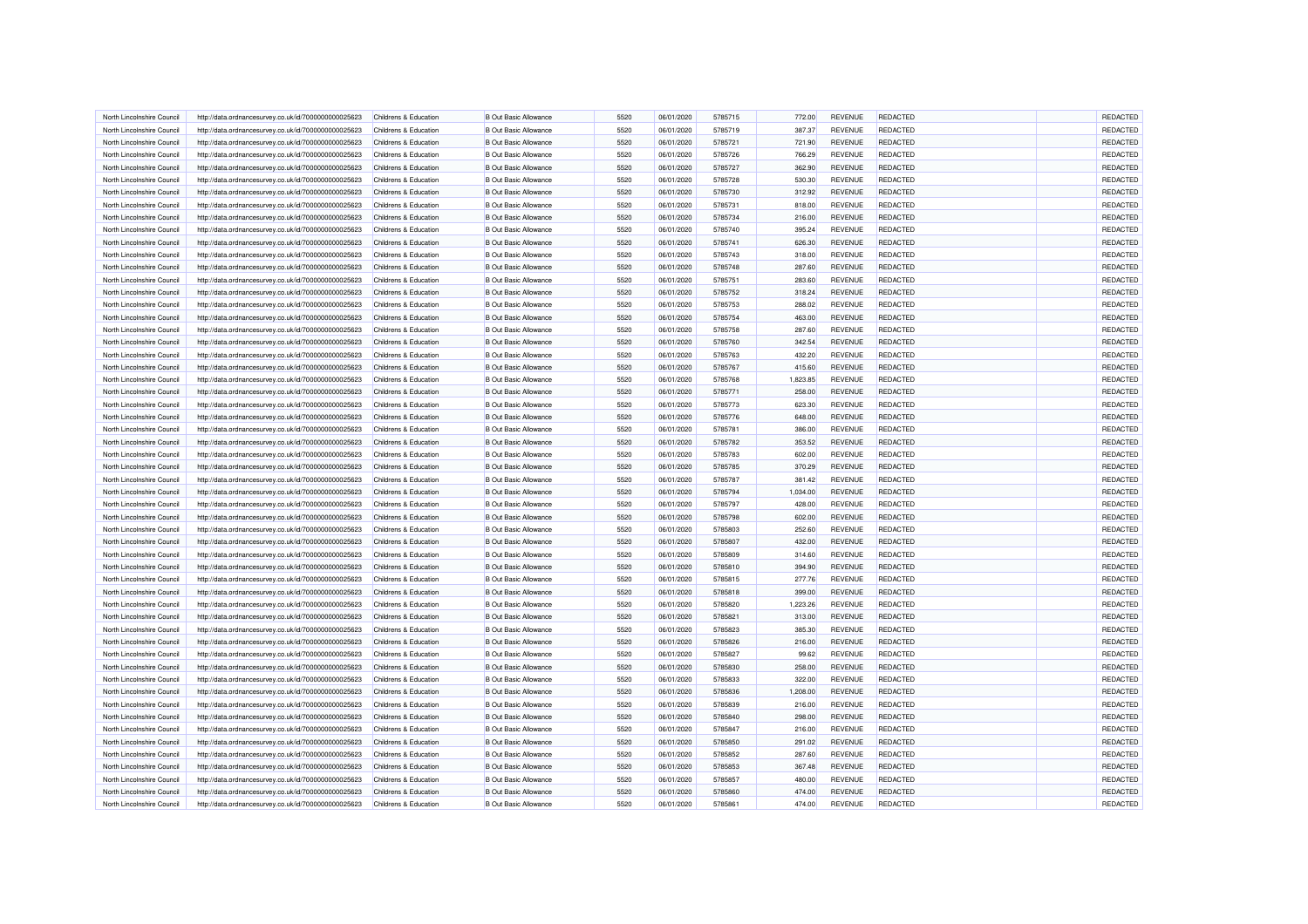| North Lincolnshire Council                               | http://data.ordnancesurvey.co.uk/id/7000000000025623 | Childrens & Education                          | <b>B Out Basic Allowance</b> | 5520 | 06/01/2020 | 5785862 | 638.00           | REVENUE                          | <b>REDACTED</b> | REDACTED        |
|----------------------------------------------------------|------------------------------------------------------|------------------------------------------------|------------------------------|------|------------|---------|------------------|----------------------------------|-----------------|-----------------|
| North Lincolnshire Council                               | http://data.ordnancesurvey.co.uk/id/7000000000025623 | Childrens & Education                          | <b>B Out Basic Allowance</b> | 5520 | 06/01/2020 | 5785863 | 365.00           | <b>REVENUE</b>                   | <b>REDACTED</b> | REDACTED        |
| North Lincolnshire Council                               | http://data.ordnancesurvey.co.uk/id/7000000000025623 | Childrens & Education                          | <b>B</b> Out Basic Allowance | 5520 | 06/01/2020 | 5785864 | 967.00           | <b>REVENUE</b>                   | REDACTED        | REDACTED        |
| North Lincolnshire Council                               | http://data.ordnancesurvey.co.uk/id/7000000000025623 | Childrens & Education                          | <b>B Out Basic Allowance</b> | 5520 | 06/01/2020 | 5785865 | 287.26           | <b>REVENUE</b>                   | <b>REDACTED</b> | REDACTED        |
| North Lincolnshire Council                               | http://data.ordnancesurvey.co.uk/id/7000000000025623 | Childrens & Education                          | <b>B Out Basic Allowance</b> | 5520 | 06/01/2020 | 5785867 | 320.57           | <b>REVENUE</b>                   | <b>REDACTED</b> | REDACTED        |
| North Lincolnshire Council                               | http://data.ordnancesurvey.co.uk/id/7000000000025623 | Childrens & Education                          | <b>B Out Basic Allowance</b> | 5520 | 06/01/2020 | 5785868 | 269.00           | <b>REVENUE</b>                   | REDACTED        | <b>REDACTE</b>  |
| North Lincolnshire Council                               | http://data.ordnancesurvey.co.uk/id/7000000000025623 | Childrens & Education                          | <b>B Out Basic Allowance</b> | 5520 | 06/01/2020 | 5785871 | 382.00           | <b>REVENUE</b>                   | <b>REDACTED</b> | REDACTED        |
| North Lincolnshire Council                               | http://data.ordnancesurvey.co.uk/id/7000000000025623 | Childrens & Education                          | <b>B Out Basic Allowance</b> | 5520 | 06/01/2020 | 5785878 | 556.00           | <b>REVENUE</b>                   | <b>REDACTED</b> | REDACTED        |
| North Lincolnshire Council                               | http://data.ordnancesurvey.co.uk/id/7000000000025623 | Childrens & Education                          | <b>B Out Basic Allowance</b> | 5520 | 06/01/2020 | 5785879 | 586.00           | REVENUE                          | REDACTED        | REDACTED        |
| North Lincolnshire Council                               | http://data.ordnancesurvey.co.uk/id/7000000000025623 | Childrens & Education                          | <b>B Out Basic Allowance</b> | 5520 | 06/01/2020 | 5785881 | 251.60           | <b>REVENUE</b>                   | <b>REDACTED</b> | REDACTED        |
| North Lincolnshire Council                               | http://data.ordnancesurvey.co.uk/id/7000000000025623 | Childrens & Education                          | <b>B Out Basic Allowance</b> | 5520 | 06/01/2020 | 5785883 | 258.00           | <b>REVENUE</b>                   | <b>REDACTED</b> | REDACTED        |
| North Lincolnshire Council                               | http://data.ordnancesurvey.co.uk/id/7000000000025623 | Childrens & Education                          | <b>B Out Basic Allowance</b> | 5520 |            | 5785887 | 407.00           | <b>REVENUE</b>                   | REDACTED        | <b>REDACTED</b> |
|                                                          |                                                      |                                                | <b>B Out Basic Allowance</b> | 5520 | 06/01/2020 | 5785888 |                  |                                  | <b>REDACTED</b> | REDACTED        |
| North Lincolnshire Council<br>North Lincolnshire Council | http://data.ordnancesurvey.co.uk/id/7000000000025623 | Childrens & Education<br>Childrens & Education | <b>B Out Basic Allowance</b> | 5520 | 06/01/2020 | 5785889 | 556.00<br>686.00 | <b>REVENUE</b><br><b>REVENUE</b> | <b>REDACTED</b> |                 |
|                                                          | http://data.ordnancesurvey.co.uk/id/7000000000025623 |                                                |                              |      | 06/01/2020 |         |                  |                                  |                 | REDACTED        |
| North Lincolnshire Council                               | http://data.ordnancesurvey.co.uk/id/7000000000025623 | Childrens & Education                          | <b>B Out Basic Allowance</b> | 5520 | 06/01/2020 | 5785891 | 832.00           | <b>REVENUE</b>                   | REDACTED        | REDACTED        |
| North Lincolnshire Council                               | http://data.ordnancesurvey.co.uk/id/7000000000025623 | Childrens & Education                          | <b>B Out Basic Allowance</b> | 5520 | 06/01/2020 | 5785892 | 474.00           | <b>REVENUE</b>                   | <b>REDACTED</b> | REDACTED        |
| North Lincolnshire Council                               | http://data.ordnancesurvey.co.uk/id/7000000000025623 | Childrens & Education                          | <b>B Out Basic Allowance</b> | 5520 | 06/01/2020 | 5785896 | 553.43           | <b>REVENUE</b>                   | <b>REDACTED</b> | REDACTED        |
| North Lincolnshire Council                               | http://data.ordnancesurvey.co.uk/id/7000000000025623 | Childrens & Education                          | <b>B Out Basic Allowance</b> | 5520 | 06/01/2020 | 5785899 | 340.00           | <b>REVENUE</b>                   | REDACTED        | <b>REDACTED</b> |
| North Lincolnshire Council                               | http://data.ordnancesurvey.co.uk/id/7000000000025623 | Childrens & Education                          | <b>B Out Basic Allowance</b> | 5520 | 06/01/2020 | 5785900 | 438.00           | <b>REVENUE</b>                   | <b>REDACTED</b> | <b>REDACTED</b> |
| North Lincolnshire Council                               | http://data.ordnancesurvey.co.uk/id/7000000000025623 | Childrens & Education                          | <b>B Out Basic Allowance</b> | 5520 | 06/01/2020 | 5785904 | 287.60           | <b>REVENUE</b>                   | <b>REDACTED</b> | REDACTED        |
| North Lincolnshire Council                               | http://data.ordnancesurvey.co.uk/id/7000000000025623 | Childrens & Education                          | <b>B Out Basic Allowance</b> | 5520 | 06/01/2020 | 5785906 | 216.00           | <b>REVENUE</b>                   | REDACTED        | REDACTED        |
| North Lincolnshire Council                               | http://data.ordnancesurvey.co.uk/id/7000000000025623 | Childrens & Education                          | <b>B Out Basic Allowance</b> | 5520 | 06/01/2020 | 5785907 | 394.90           | <b>REVENUE</b>                   | <b>REDACTED</b> | REDACTED        |
| North Lincolnshire Council                               | http://data.ordnancesurvey.co.uk/id/7000000000025623 | Childrens & Education                          | <b>B Out Basic Allowance</b> | 5520 | 06/01/2020 | 5785908 | 298.00           | <b>REVENUE</b>                   | <b>REDACTED</b> | REDACTED        |
| North Lincolnshire Council                               | http://data.ordnancesurvey.co.uk/id/7000000000025623 | Childrens & Education                          | <b>B Out Basic Allowance</b> | 5520 | 06/01/2020 | 5785909 | 509.20           | <b>REVENUE</b>                   | REDACTED        | <b>REDACTED</b> |
| North Lincolnshire Council                               | http://data.ordnancesurvey.co.uk/id/7000000000025623 | Childrens & Education                          | <b>B Out Basic Allowance</b> | 5520 | 06/01/2020 | 5785912 | 216.00           | <b>REVENUE</b>                   | <b>REDACTED</b> | REDACTED        |
| North Lincolnshire Council                               | http://data.ordnancesurvey.co.uk/id/7000000000025623 | Childrens & Education                          | <b>B Out Basic Allowance</b> | 5520 | 06/01/2020 | 5785914 | 299.60           | <b>REVENUE</b>                   | <b>REDACTED</b> | REDACTED        |
| North Lincolnshire Council                               | http://data.ordnancesurvey.co.uk/id/7000000000025623 | Childrens & Education                          | <b>B Out Basic Allowance</b> | 5520 | 06/01/2020 | 5785921 | 251.40           | <b>REVENUE</b>                   | REDACTED        | REDACTED        |
| North Lincolnshire Council                               | http://data.ordnancesurvey.co.uk/id/7000000000025623 | Childrens & Education                          | <b>B Out Basic Allowance</b> | 5520 | 06/01/2020 | 5785925 | 386.00           | <b>REVENUE</b>                   | <b>REDACTED</b> | REDACTED        |
| North Lincolnshire Council                               | http://data.ordnancesurvey.co.uk/id/7000000000025623 | Childrens & Education                          | <b>B Out Basic Allowance</b> | 5520 | 06/01/2020 | 5785930 | 278.00           | <b>REVENUE</b>                   | <b>REDACTED</b> | REDACTED        |
| North Lincolnshire Council                               | http://data.ordnancesurvey.co.uk/id/7000000000025623 | Childrens & Education                          | <b>B Out Basic Allowance</b> | 5520 | 06/01/2020 | 5785934 | 258.00           | <b>REVENUE</b>                   | REDACTED        | REDACTED        |
| North Lincolnshire Council                               | http://data.ordnancesurvey.co.uk/id/7000000000025623 | Childrens & Education                          | <b>B Out Basic Allowance</b> | 5520 | 06/01/2020 | 5785936 | 625.71           | <b>REVENUE</b>                   | <b>REDACTED</b> | REDACTED        |
| North Lincolnshire Council                               | http://data.ordnancesurvey.co.uk/id/7000000000025623 | Childrens & Education                          | <b>B Out Basic Allowance</b> | 5520 | 06/01/2020 | 5785938 | 264.00           | <b>REVENUE</b>                   | <b>REDACTED</b> | REDACTED        |
| North Lincolnshire Council                               | http://data.ordnancesurvey.co.uk/id/7000000000025623 | Childrens & Education                          | <b>B Out Basic Allowance</b> | 5520 | 06/01/2020 | 5785940 | 363.56           | <b>REVENUE</b>                   | REDACTED        | REDACTED        |
| North Lincolnshire Council                               | http://data.ordnancesurvey.co.uk/id/7000000000025623 | Childrens & Education                          | <b>B Out Basic Allowance</b> | 5520 | 06/01/2020 | 5785942 | 278.00           | <b>REVENUE</b>                   | <b>REDACTED</b> | REDACTED        |
| North Lincolnshire Council                               | http://data.ordnancesurvey.co.uk/id/7000000000025623 | Childrens & Education                          | <b>B Out Basic Allowance</b> | 5520 | 06/01/2020 | 5785944 | 146.00           | <b>REVENUE</b>                   | <b>REDACTED</b> | REDACTED        |
| North Lincolnshire Council                               | http://data.ordnancesurvey.co.uk/id/7000000000025623 | Childrens & Education                          | <b>B Out Basic Allowance</b> | 5520 | 06/01/2020 | 5785948 | 556.00           | <b>REVENUE</b>                   | REDACTED        | <b>REDACTED</b> |
| North Lincolnshire Council                               | http://data.ordnancesurvey.co.uk/id/7000000000025623 | Childrens & Education                          | <b>B Out Basic Allowance</b> | 5520 | 06/01/2020 | 5785949 | 278.00           | REVENUE                          | <b>REDACTED</b> | REDACTED        |
| North Lincolnshire Council                               | http://data.ordnancesurvey.co.uk/id/7000000000025623 | Childrens & Education                          | <b>B Out Basic Allowance</b> | 5520 | 06/01/2020 | 5785953 | 834.29           | <b>REVENUE</b>                   | <b>REDACTED</b> | REDACTED        |
| North Lincolnshire Council                               | http://data.ordnancesurvey.co.uk/id/7000000000025623 | Childrens & Education                          | <b>B Out Basic Allowance</b> | 5520 | 06/01/2020 | 5785954 | 132.00           | <b>REVENUE</b>                   | REDACTED        | REDACTED        |
| North Lincolnshire Council                               | http://data.ordnancesurvey.co.uk/id/7000000000025623 | Childrens & Education                          | <b>B Out Basic Allowance</b> | 5520 | 06/01/2020 | 5785955 | 471.43           | <b>REVENUE</b>                   | <b>REDACTED</b> | <b>REDACTED</b> |
| North Lincolnshire Council                               | http://data.ordnancesurvey.co.uk/id/7000000000025623 | Childrens & Education                          | <b>B Out Basic Allowance</b> | 5520 | 06/01/2020 | 5785958 | 997.71           | <b>REVENUE</b>                   | <b>REDACTED</b> | REDACTED        |
| North Lincolnshire Council                               |                                                      |                                                | <b>B Out Basic Allowance</b> | 5520 |            | 5785960 |                  | <b>REVENUE</b>                   | REDACTED        | <b>REDACTED</b> |
|                                                          | http://data.ordnancesurvey.co.uk/id/7000000000025623 | Childrens & Education                          |                              |      | 06/01/2020 |         | 556.00           |                                  |                 |                 |
| North Lincolnshire Council                               | http://data.ordnancesurvey.co.uk/id/7000000000025623 | Childrens & Education                          | <b>B Out Basic Allowance</b> | 5520 | 06/01/2020 | 5785961 | 556.00           | <b>REVENUE</b>                   | REDACTED        | REDACTED        |
| North Lincolnshire Council                               | http://data.ordnancesurvey.co.uk/id/7000000000025623 | Childrens & Education                          | <b>B Out Basic Allowance</b> | 5520 | 06/01/2020 | 5785962 | 268.61           | <b>REVENUE</b>                   | <b>REDACTED</b> | REDACTED        |
| North Lincolnshire Council                               | http://data.ordnancesurvey.co.uk/id/7000000000025623 | Childrens & Education                          | <b>B Out Basic Allowance</b> | 5520 | 06/01/2020 | 5785965 | 132.00           | <b>REVENUE</b>                   | REDACTED        | REDACTED        |
| North Lincolnshire Council                               | http://data.ordnancesurvey.co.uk/id/7000000000025623 | Childrens & Education                          | <b>B Out Basic Allowance</b> | 5520 | 06/01/2020 | 5785967 | 256.28           | REVENUE                          | REDACTED        | REDACTED        |
| North Lincolnshire Council                               | http://data.ordnancesurvey.co.uk/id/7000000000025623 | Childrens & Education                          | <b>B Out Basic Allowance</b> | 5520 | 06/01/2020 | 5785968 | 264.00           | <b>REVENUE</b>                   | <b>REDACTED</b> | REDACTED        |
| North Lincolnshire Council                               | http://data.ordnancesurvey.co.uk/id/7000000000025623 | Childrens & Education                          | <b>B Out Basic Allowance</b> | 5520 | 13/01/2020 | 5789035 | 601.60           | <b>REVENUE</b>                   | REDACTED        | REDACTED        |
| North Lincolnshire Council                               | http://data.ordnancesurvey.co.uk/id/7000000000025623 | Childrens & Education                          | <b>B Out Basic Allowance</b> | 5520 | 13/01/2020 | 5789038 | 951.71           | <b>REVENUE</b>                   | <b>REDACTED</b> | REDACTED        |
| North Lincolnshire Council                               | http://data.ordnancesurvey.co.uk/id/7000000000025623 | Childrens & Education                          | <b>B Out Basic Allowance</b> | 5520 | 13/01/2020 | 5789039 | 624.00           | <b>REVENUE</b>                   | <b>REDACTED</b> | REDACTED        |
| North Lincolnshire Council                               | http://data.ordnancesurvey.co.uk/id/7000000000025623 | Childrens & Education                          | <b>B Out Basic Allowance</b> | 5520 | 13/01/2020 | 5789040 | 268.78           | <b>REVENUE</b>                   | REDACTED        | <b>REDACTED</b> |
| North Lincolnshire Council                               | http://data.ordnancesurvey.co.uk/id/7000000000025623 | Childrens & Education                          | <b>B Out Basic Allowance</b> | 5520 | 13/01/2020 | 5789041 | 258.00           | REVENUE                          | REDACTED        | REDACTED        |
| North Lincolnshire Council                               | http://data.ordnancesurvey.co.uk/id/7000000000025623 | Childrens & Education                          | <b>B Out Basic Allowance</b> | 5520 | 13/01/2020 | 5789042 | 287.26           | <b>REVENUE</b>                   | <b>REDACTED</b> | REDACTED        |
| North Lincolnshire Council                               | http://data.ordnancesurvey.co.uk/id/7000000000025623 | Childrens & Education                          | <b>B Out Basic Allowance</b> | 5520 | 13/01/2020 | 5789048 | 474.00           | <b>REVENUE</b>                   | <b>REDACTED</b> | REDACTED        |
| North Lincolnshire Council                               | http://data.ordnancesurvey.co.uk/id/7000000000025623 | Childrens & Education                          | <b>B Out Basic Allowance</b> | 5520 | 13/01/2020 | 5789049 | 361.16           | <b>REVENUE</b>                   | <b>REDACTED</b> | REDACTED        |
| North Lincolnshire Council                               | http://data.ordnancesurvey.co.uk/id/7000000000025623 | Childrens & Education                          | <b>B Out Basic Allowance</b> | 5520 | 13/01/2020 | 5789050 | 556.00           | <b>REVENUE</b>                   | <b>REDACTED</b> | REDACTED        |
|                                                          |                                                      |                                                |                              |      |            |         |                  |                                  |                 |                 |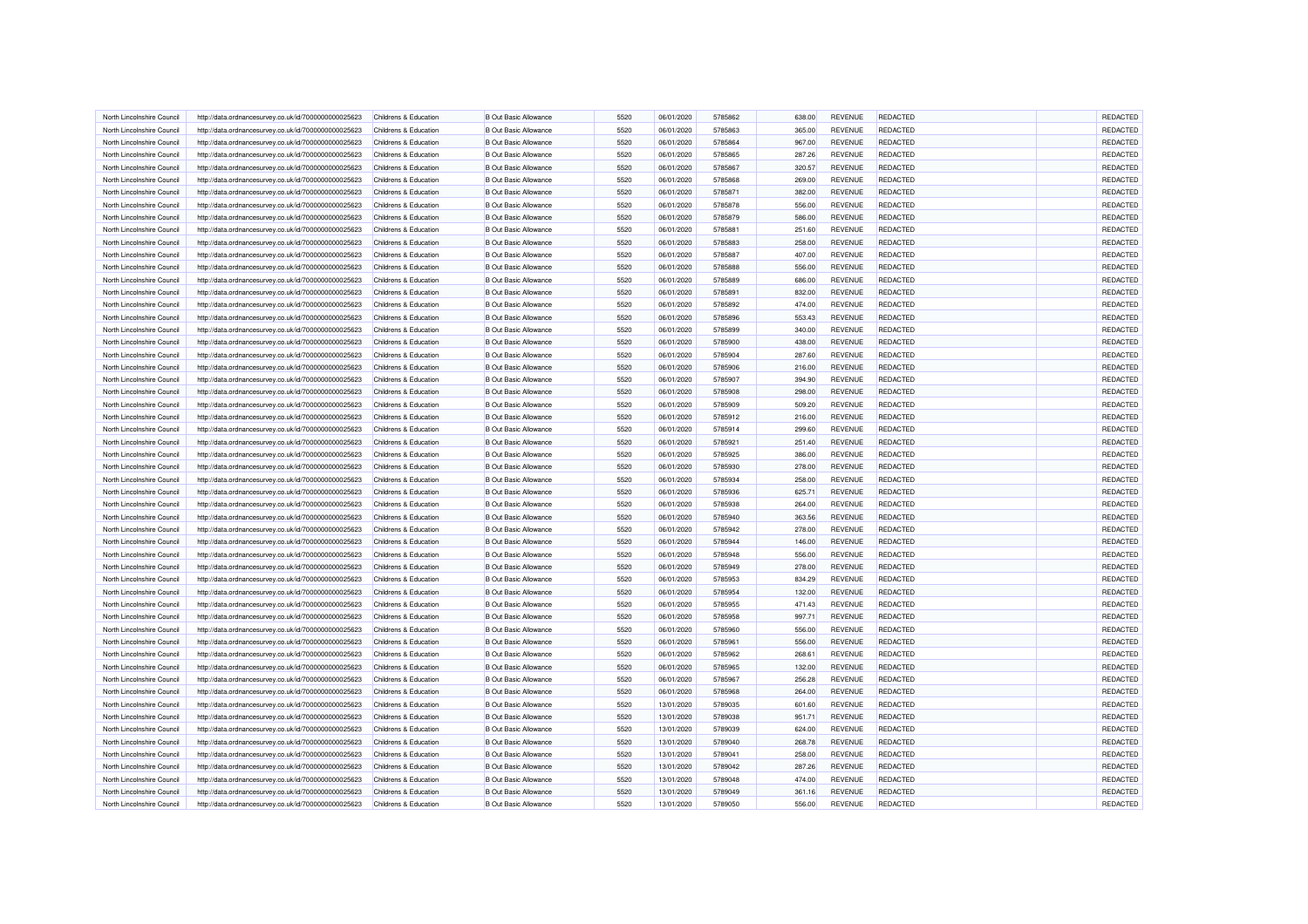| North Lincolnshire Council                               | http://data.ordnancesurvey.co.uk/id/7000000000025623 | Childrens & Education                          | <b>B Out Basic Allowance</b> | 5520         | 13/01/2020 | 5789051 | 489.00           | REVENUE                          | <b>REDACTED</b> | REDACTED        |
|----------------------------------------------------------|------------------------------------------------------|------------------------------------------------|------------------------------|--------------|------------|---------|------------------|----------------------------------|-----------------|-----------------|
| North Lincolnshire Council                               | http://data.ordnancesurvey.co.uk/id/7000000000025623 | Childrens & Education                          | <b>B Out Basic Allowance</b> | 5520         | 13/01/2020 | 5789055 | 988.00           | <b>REVENUE</b>                   | <b>REDACTED</b> | REDACTED        |
| North Lincolnshire Council                               | http://data.ordnancesurvey.co.uk/id/7000000000025623 | Childrens & Education                          | <b>B</b> Out Basic Allowance | 5520         | 13/01/2020 | 5789059 | 387.37           | <b>REVENUE</b>                   | REDACTED        | REDACTED        |
| North Lincolnshire Council                               | http://data.ordnancesurvey.co.uk/id/7000000000025623 | Childrens & Education                          | <b>B Out Basic Allowance</b> | 5520         | 13/01/2020 | 5789061 | 629.33           | <b>REVENUE</b>                   | <b>REDACTED</b> | REDACTED        |
| North Lincolnshire Council                               | http://data.ordnancesurvey.co.uk/id/7000000000025623 | Childrens & Education                          | <b>B Out Basic Allowance</b> | 5520         | 13/01/2020 | 5789067 | 362.90           | <b>REVENUE</b>                   | <b>REDACTED</b> | REDACTED        |
| North Lincolnshire Council                               | http://data.ordnancesurvey.co.uk/id/7000000000025623 | Childrens & Education                          | <b>B Out Basic Allowance</b> | 5520         | 13/01/2020 | 5789068 | 530.30           | <b>REVENUE</b>                   | REDACTED        | <b>REDACTED</b> |
| North Lincolnshire Council                               | http://data.ordnancesurvey.co.uk/id/7000000000025623 | Childrens & Education                          | <b>B Out Basic Allowance</b> | 5520         | 13/01/2020 | 5789070 | 312.92           | <b>REVENUE</b>                   | <b>REDACTED</b> | REDACTED        |
| North Lincolnshire Council                               | http://data.ordnancesurvey.co.uk/id/7000000000025623 | Childrens & Education                          | <b>B Out Basic Allowance</b> | 5520         | 13/01/2020 | 5789071 | 818.00           | <b>REVENUE</b>                   | <b>REDACTED</b> | REDACTED        |
| North Lincolnshire Council                               | http://data.ordnancesurvey.co.uk/id/7000000000025623 | Childrens & Education                          | <b>B Out Basic Allowance</b> | 5520         | 13/01/2020 | 5789080 | 406.81           | REVENUE                          | REDACTED        | REDACTED        |
| North Lincolnshire Council                               | http://data.ordnancesurvey.co.uk/id/7000000000025623 | Childrens & Education                          | <b>B Out Basic Allowance</b> | 5520         | 13/01/2020 | 5789081 | 842.30           | <b>REVENUE</b>                   | <b>REDACTED</b> | REDACTED        |
| North Lincolnshire Council                               | http://data.ordnancesurvey.co.uk/id/7000000000025623 | Childrens & Education                          | <b>B Out Basic Allowance</b> | 5520         | 13/01/2020 | 5789083 | 318.00           | <b>REVENUE</b>                   | <b>REDACTED</b> | REDACTED        |
| North Lincolnshire Council                               | http://data.ordnancesurvey.co.uk/id/7000000000025623 | Childrens & Education                          | <b>B Out Basic Allowance</b> | 5520         |            | 5789088 |                  | <b>REVENUE</b>                   | REDACTED        | <b>REDACTED</b> |
|                                                          |                                                      |                                                | <b>B Out Basic Allowance</b> | 5520         | 13/01/2020 | 5789091 | 287.60           |                                  | <b>REDACTED</b> | REDACTED        |
| North Lincolnshire Council<br>North Lincolnshire Council | http://data.ordnancesurvey.co.uk/id/7000000000025623 | Childrens & Education<br>Childrens & Education | <b>B Out Basic Allowance</b> | 5520         | 13/01/2020 | 5789093 | 283.60<br>288.02 | <b>REVENUE</b><br><b>REVENUE</b> | <b>REDACTED</b> |                 |
|                                                          | http://data.ordnancesurvey.co.uk/id/7000000000025623 |                                                |                              |              | 13/01/2020 |         |                  |                                  |                 | REDACTED        |
| North Lincolnshire Council                               | http://data.ordnancesurvey.co.uk/id/7000000000025623 | Childrens & Education                          | <b>B Out Basic Allowance</b> | 5520         | 13/01/2020 | 5789094 | 463.00           | <b>REVENUE</b>                   | REDACTED        | REDACTED        |
| North Lincolnshire Council                               | http://data.ordnancesurvey.co.uk/id/7000000000025623 | Childrens & Education                          | <b>B Out Basic Allowance</b> | 5520         | 13/01/2020 | 5789098 | 287.60           | <b>REVENUE</b>                   | <b>REDACTED</b> | REDACTED        |
| North Lincolnshire Council                               | http://data.ordnancesurvey.co.uk/id/7000000000025623 | Childrens & Education                          | <b>B Out Basic Allowance</b> | 5520         | 13/01/2020 | 5789100 | 342.54           | <b>REVENUE</b>                   | <b>REDACTED</b> | REDACTED        |
| North Lincolnshire Council                               | http://data.ordnancesurvey.co.uk/id/7000000000025623 | Childrens & Education                          | <b>B Out Basic Allowance</b> | 5520         | 13/01/2020 | 5789103 | 432.20           | <b>REVENUE</b>                   | REDACTED        | <b>REDACTED</b> |
| North Lincolnshire Council                               | http://data.ordnancesurvey.co.uk/id/7000000000025623 | Childrens & Education                          | <b>B Out Basic Allowance</b> | 5520         | 13/01/2020 | 5789107 | 254.60           | <b>REVENUE</b>                   | <b>REDACTED</b> | <b>REDACTED</b> |
| North Lincolnshire Council                               | http://data.ordnancesurvey.co.uk/id/7000000000025623 | Childrens & Education                          | <b>B Out Basic Allowance</b> | 5520         | 13/01/2020 | 5789108 | 551.86           | <b>REVENUE</b>                   | <b>REDACTED</b> | REDACTED        |
| North Lincolnshire Council                               | http://data.ordnancesurvey.co.uk/id/7000000000025623 | Childrens & Education                          | <b>B Out Basic Allowance</b> | 5520         | 13/01/2020 | 5789111 | 258.00           | <b>REVENUE</b>                   | REDACTED        | REDACTED        |
| North Lincolnshire Council                               | http://data.ordnancesurvey.co.uk/id/7000000000025623 | Childrens & Education                          | <b>B Out Basic Allowance</b> | 5520         | 13/01/2020 | 5789113 | 623.30           | <b>REVENUE</b>                   | <b>REDACTED</b> | REDACTED        |
| North Lincolnshire Council                               | http://data.ordnancesurvey.co.uk/id/7000000000025623 | Childrens & Education                          | <b>B Out Basic Allowance</b> | 5520         | 13/01/2020 | 5789116 | 648.00           | <b>REVENUE</b>                   | <b>REDACTED</b> | REDACTED        |
| North Lincolnshire Council                               | http://data.ordnancesurvey.co.uk/id/7000000000025623 | Childrens & Education                          | <b>B Out Basic Allowance</b> | 5520         | 13/01/2020 | 5789122 | 386.00           | <b>REVENUE</b>                   | REDACTED        | <b>REDACTED</b> |
| North Lincolnshire Council                               | http://data.ordnancesurvey.co.uk/id/7000000000025623 | Childrens & Education                          | <b>B Out Basic Allowance</b> | 5520         | 13/01/2020 | 5789123 | 353.52           | <b>REVENUE</b>                   | <b>REDACTED</b> | REDACTED        |
| North Lincolnshire Council                               | http://data.ordnancesurvey.co.uk/id/7000000000025623 | Childrens & Education                          | <b>B Out Basic Allowance</b> | 5520         | 13/01/2020 | 5789124 | 602.00           | <b>REVENUE</b>                   | <b>REDACTED</b> | REDACTED        |
| North Lincolnshire Council                               | http://data.ordnancesurvey.co.uk/id/7000000000025623 | Childrens & Education                          | <b>B Out Basic Allowance</b> | 5520         | 13/01/2020 | 5789128 | 412.28           | <b>REVENUE</b>                   | REDACTED        | REDACTED        |
| North Lincolnshire Council                               | http://data.ordnancesurvey.co.uk/id/7000000000025623 | Childrens & Education                          | <b>B Out Basic Allowance</b> | 5520         | 13/01/2020 | 5789135 | 1,034.00         | <b>REVENUE</b>                   | <b>REDACTED</b> | REDACTED        |
| North Lincolnshire Council                               | http://data.ordnancesurvey.co.uk/id/7000000000025623 | Childrens & Education                          | <b>B Out Basic Allowance</b> | 5520         | 13/01/2020 | 5789138 | 428.00           | <b>REVENUE</b>                   | <b>REDACTED</b> | REDACTED        |
| North Lincolnshire Council                               | http://data.ordnancesurvey.co.uk/id/7000000000025623 | Childrens & Education                          | <b>B Out Basic Allowance</b> | 5520         | 13/01/2020 | 5789139 | 818.00           | <b>REVENUE</b>                   | REDACTED        | REDACTED        |
| North Lincolnshire Council                               | http://data.ordnancesurvey.co.uk/id/7000000000025623 | Childrens & Education                          | <b>B Out Basic Allowance</b> | 5520         | 13/01/2020 | 5789144 | 252.60           | <b>REVENUE</b>                   | <b>REDACTED</b> | REDACTED        |
| North Lincolnshire Council                               | http://data.ordnancesurvey.co.uk/id/7000000000025623 | Childrens & Education                          | <b>B Out Basic Allowance</b> | 5520         | 13/01/2020 | 5789148 | 616.29           | <b>REVENUE</b>                   | <b>REDACTED</b> | REDACTED        |
| North Lincolnshire Council                               | http://data.ordnancesurvey.co.uk/id/7000000000025623 | Childrens & Education                          | <b>B Out Basic Allowance</b> | 5520         | 13/01/2020 | 5789150 | 314.60           | <b>REVENUE</b>                   | REDACTED        | REDACTED        |
| North Lincolnshire Council                               | http://data.ordnancesurvey.co.uk/id/7000000000025623 | Childrens & Education                          | <b>B Out Basic Allowance</b> | 5520         | 13/01/2020 | 5789151 | 394.90           | <b>REVENUE</b>                   | <b>REDACTED</b> | REDACTED        |
| North Lincolnshire Council                               | http://data.ordnancesurvey.co.uk/id/7000000000025623 | Childrens & Education                          | <b>B Out Basic Allowance</b> | 5520         | 13/01/2020 | 5789153 | 149.00           | <b>REVENUE</b>                   | <b>REDACTED</b> | REDACTED        |
| North Lincolnshire Council                               | http://data.ordnancesurvey.co.uk/id/7000000000025623 | Childrens & Education                          | <b>B Out Basic Allowance</b> | 5520         | 13/01/2020 | 5789156 | 277.76           | <b>REVENUE</b>                   | REDACTED        | <b>REDACTED</b> |
|                                                          |                                                      |                                                |                              | 5520         |            | 5789160 |                  | REVENUE                          | <b>REDACTED</b> | REDACTED        |
| North Lincolnshire Council                               | http://data.ordnancesurvey.co.uk/id/7000000000025623 | Childrens & Education                          | <b>B Out Basic Allowance</b> |              | 13/01/2020 |         | 399.00           |                                  |                 |                 |
| North Lincolnshire Council<br>North Lincolnshire Council | http://data.ordnancesurvey.co.uk/id/7000000000025623 | Childrens & Education                          | <b>B Out Basic Allowance</b> | 5520<br>5520 | 13/01/2020 | 5789162 | 1,223.26         | <b>REVENUE</b>                   | <b>REDACTED</b> | REDACTED        |
|                                                          | http://data.ordnancesurvey.co.uk/id/7000000000025623 | Childrens & Education                          | <b>B Out Basic Allowance</b> |              | 13/01/2020 | 5789163 | 313.00           | <b>REVENUE</b>                   | REDACTED        | REDACTED        |
| North Lincolnshire Council                               | http://data.ordnancesurvey.co.uk/id/7000000000025623 | Childrens & Education                          | <b>B Out Basic Allowance</b> | 5520         | 13/01/2020 | 5789165 | 385.30           | <b>REVENUE</b>                   | <b>REDACTED</b> | <b>REDACTED</b> |
| North Lincolnshire Council                               | http://data.ordnancesurvey.co.uk/id/7000000000025623 | Childrens & Education                          | <b>B Out Basic Allowance</b> | 5520         | 13/01/2020 | 5789168 | 216.00           | <b>REVENUE</b>                   | <b>REDACTED</b> | REDACTED        |
| North Lincolnshire Council                               | http://data.ordnancesurvey.co.uk/id/7000000000025623 | Childrens & Education                          | <b>B Out Basic Allowance</b> | 5520         | 13/01/2020 | 5789172 | 258.00           | <b>REVENUE</b>                   | REDACTED        | <b>REDACTED</b> |
| North Lincolnshire Council                               | http://data.ordnancesurvey.co.uk/id/7000000000025623 | Childrens & Education                          | <b>B</b> Out Basic Allowance | 5520         | 13/01/2020 | 5789175 | 322.00           | <b>REVENUE</b>                   | REDACTED        | REDACTED        |
| North Lincolnshire Council                               | http://data.ordnancesurvey.co.uk/id/7000000000025623 | Childrens & Education                          | <b>B Out Basic Allowance</b> | 5520         | 13/01/2020 | 5789177 | 216.00           | <b>REVENUE</b>                   | <b>REDACTED</b> | REDACTED        |
| North Lincolnshire Council                               | http://data.ordnancesurvey.co.uk/id/7000000000025623 | Childrens & Education                          | <b>B Out Basic Allowance</b> | 5520         | 13/01/2020 | 5789178 | 1,208.00         | <b>REVENUE</b>                   | REDACTED        | REDACTED        |
| North Lincolnshire Council                               | http://data.ordnancesurvey.co.uk/id/7000000000025623 | Childrens & Education                          | <b>B Out Basic Allowance</b> | 5520         | 13/01/2020 | 5789181 | 216.00           | REVENUE                          | REDACTED        | REDACTED        |
| North Lincolnshire Council                               | http://data.ordnancesurvey.co.uk/id/7000000000025623 | Childrens & Education                          | <b>B Out Basic Allowance</b> | 5520         | 13/01/2020 | 5789182 | 298.00           | <b>REVENUE</b>                   | <b>REDACTED</b> | REDACTED        |
| North Lincolnshire Council                               | http://data.ordnancesurvey.co.uk/id/7000000000025623 | Childrens & Education                          | <b>B Out Basic Allowance</b> | 5520         | 13/01/2020 | 5789189 | 216.00           | <b>REVENUE</b>                   | REDACTED        | REDACTED        |
| North Lincolnshire Council                               | http://data.ordnancesurvey.co.uk/id/7000000000025623 | Childrens & Education                          | <b>B Out Basic Allowance</b> | 5520         | 13/01/2020 | 5789192 | 291.02           | <b>REVENUE</b>                   | <b>REDACTED</b> | REDACTED        |
| North Lincolnshire Council                               | http://data.ordnancesurvey.co.uk/id/7000000000025623 | Childrens & Education                          | <b>B Out Basic Allowance</b> | 5520         | 13/01/2020 | 5789194 | 287.60           | <b>REVENUE</b>                   | <b>REDACTED</b> | REDACTED        |
| North Lincolnshire Council                               | http://data.ordnancesurvey.co.uk/id/7000000000025623 | Childrens & Education                          | <b>B Out Basic Allowance</b> | 5520         | 13/01/2020 | 5789195 | 367.48           | <b>REVENUE</b>                   | REDACTED        | <b>REDACTED</b> |
| North Lincolnshire Council                               | http://data.ordnancesurvey.co.uk/id/7000000000025623 | Childrens & Education                          | <b>B Out Basic Allowance</b> | 5520         | 13/01/2020 | 5789199 | 480.00           | REVENUE                          | REDACTED        | REDACTED        |
| North Lincolnshire Council                               | http://data.ordnancesurvey.co.uk/id/7000000000025623 | Childrens & Education                          | <b>B Out Basic Allowance</b> | 5520         | 13/01/2020 | 5789202 | 358.29           | <b>REVENUE</b>                   | <b>REDACTED</b> | REDACTED        |
| North Lincolnshire Council                               | http://data.ordnancesurvey.co.uk/id/7000000000025623 | Childrens & Education                          | <b>B Out Basic Allowance</b> | 5520         | 13/01/2020 | 5789203 | 474.00           | <b>REVENUE</b>                   | REDACTED        | REDACTED        |
| North Lincolnshire Council                               | http://data.ordnancesurvey.co.uk/id/7000000000025623 | Childrens & Education                          | <b>B Out Basic Allowance</b> | 5520         | 13/01/2020 | 5789204 | 474.00           | <b>REVENUE</b>                   | <b>REDACTED</b> | REDACTED        |
| North Lincolnshire Council                               | http://data.ordnancesurvey.co.uk/id/7000000000025623 | Childrens & Education                          | <b>B Out Basic Allowance</b> | 5520         | 13/01/2020 | 5789205 | 468.00           | <b>REVENUE</b>                   | <b>REDACTED</b> | REDACTED        |
|                                                          |                                                      |                                                |                              |              |            |         |                  |                                  |                 |                 |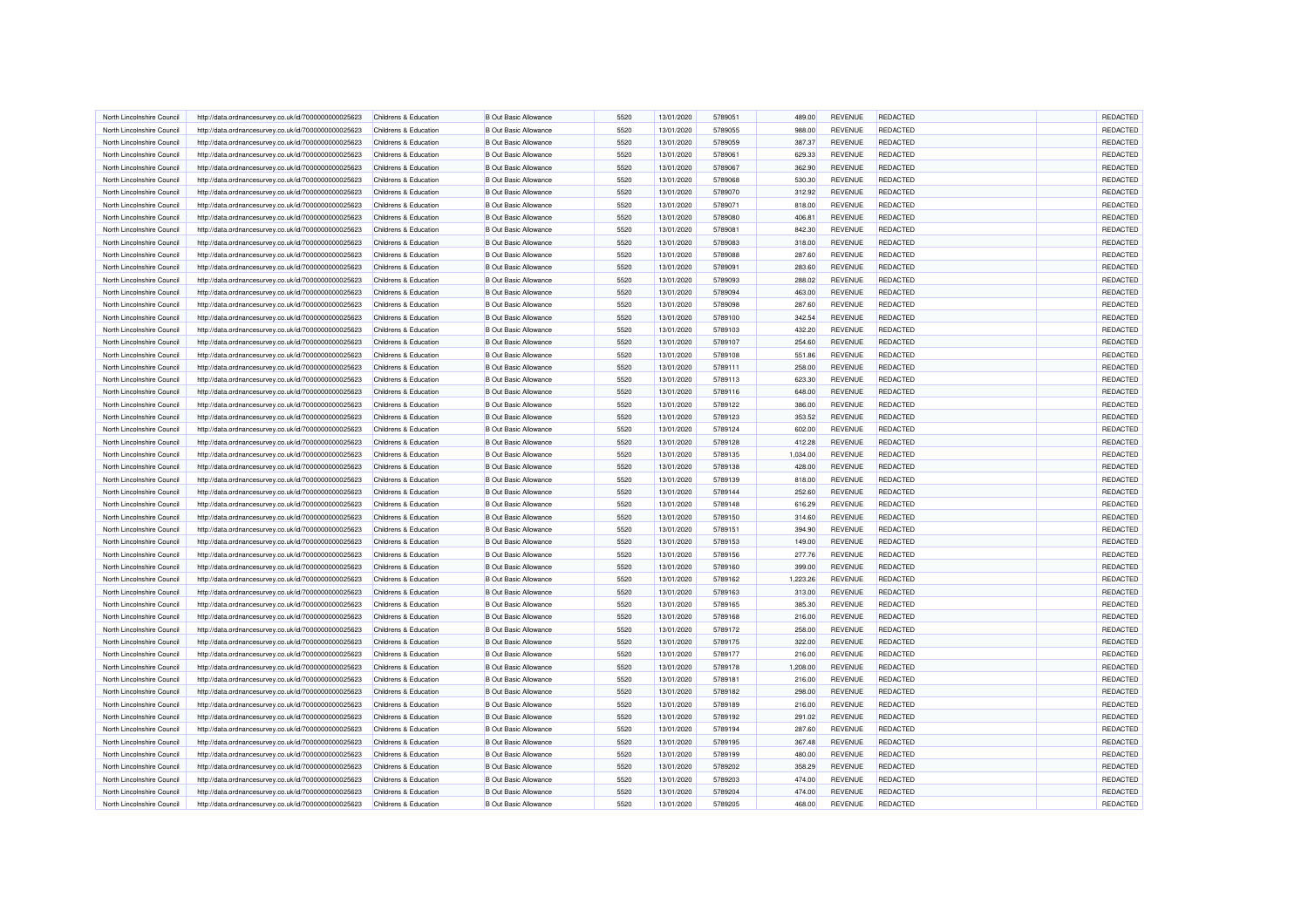| North Lincolnshire Council                               | http://data.ordnancesurvey.co.uk/id/7000000000025623 | Childrens & Education                          | <b>B Out Basic Allowance</b> | 5520 | 13/01/2020 | 5789206 | 365.00           | REVENUE                          | <b>REDACTED</b> | REDACTED        |
|----------------------------------------------------------|------------------------------------------------------|------------------------------------------------|------------------------------|------|------------|---------|------------------|----------------------------------|-----------------|-----------------|
| North Lincolnshire Council                               | http://data.ordnancesurvey.co.uk/id/7000000000025623 | Childrens & Education                          | <b>B Out Basic Allowance</b> | 5520 | 13/01/2020 | 5789207 | 967.00           | <b>REVENUE</b>                   | <b>REDACTED</b> | REDACTED        |
| North Lincolnshire Council                               | http://data.ordnancesurvey.co.uk/id/7000000000025623 | Childrens & Education                          | <b>B</b> Out Basic Allowance | 5520 | 13/01/2020 | 5789208 | 287.26           | <b>REVENUE</b>                   | REDACTED        | REDACTED        |
| North Lincolnshire Council                               | http://data.ordnancesurvey.co.uk/id/7000000000025623 | Childrens & Education                          | <b>B Out Basic Allowance</b> | 5520 | 13/01/2020 | 5789211 | 410.00           | <b>REVENUE</b>                   | <b>REDACTED</b> | REDACTED        |
| North Lincolnshire Council                               | http://data.ordnancesurvey.co.uk/id/7000000000025623 | Childrens & Education                          | <b>B Out Basic Allowance</b> | 5520 | 13/01/2020 | 5789214 | 382.00           | <b>REVENUE</b>                   | <b>REDACTED</b> | REDACTED        |
| North Lincolnshire Council                               | http://data.ordnancesurvey.co.uk/id/7000000000025623 | Childrens & Education                          | <b>B Out Basic Allowance</b> | 5520 | 13/01/2020 | 5789219 | 1,520.16         | <b>REVENUE</b>                   | REDACTED        | <b>REDACTE</b>  |
| North Lincolnshire Council                               | http://data.ordnancesurvey.co.uk/id/7000000000025623 | Childrens & Education                          | <b>B Out Basic Allowance</b> | 5520 | 13/01/2020 | 5789222 | 556.00           | <b>REVENUE</b>                   | <b>REDACTED</b> | REDACTED        |
| North Lincolnshire Council                               | http://data.ordnancesurvey.co.uk/id/7000000000025623 | Childrens & Education                          | <b>B Out Basic Allowance</b> | 5520 | 13/01/2020 | 5789223 | 586.00           | <b>REVENUE</b>                   | <b>REDACTED</b> | REDACTED        |
| North Lincolnshire Council                               | http://data.ordnancesurvey.co.uk/id/7000000000025623 | Childrens & Education                          | <b>B Out Basic Allowance</b> | 5520 | 13/01/2020 | 5789225 | 251.60           | REVENUE                          | REDACTED        | REDACTED        |
| North Lincolnshire Council                               | http://data.ordnancesurvey.co.uk/id/7000000000025623 | Childrens & Education                          | <b>B Out Basic Allowance</b> | 5520 | 13/01/2020 | 5789227 | 258.00           | <b>REVENUE</b>                   | <b>REDACTED</b> | REDACTED        |
| North Lincolnshire Council                               | http://data.ordnancesurvey.co.uk/id/7000000000025623 | Childrens & Education                          | <b>B Out Basic Allowance</b> | 5520 | 13/01/2020 | 5789231 | 407.00           | <b>REVENUE</b>                   | <b>REDACTED</b> | REDACTED        |
| North Lincolnshire Council                               | http://data.ordnancesurvey.co.uk/id/7000000000025623 | Childrens & Education                          | <b>B Out Basic Allowance</b> | 5520 |            | 5789232 |                  | <b>REVENUE</b>                   | REDACTED        | <b>REDACTED</b> |
|                                                          |                                                      |                                                | <b>B Out Basic Allowance</b> | 5520 | 13/01/2020 | 5789233 | 556.00           |                                  | <b>REDACTED</b> | REDACTED        |
| North Lincolnshire Council<br>North Lincolnshire Council | http://data.ordnancesurvey.co.uk/id/7000000000025623 | Childrens & Education<br>Childrens & Education | <b>B Out Basic Allowance</b> | 5520 | 13/01/2020 | 5789235 | 428.00<br>832.00 | <b>REVENUE</b><br><b>REVENUE</b> | <b>REDACTED</b> |                 |
|                                                          | http://data.ordnancesurvey.co.uk/id/7000000000025623 |                                                |                              |      | 13/01/2020 |         |                  |                                  |                 | REDACTED        |
| North Lincolnshire Council                               | http://data.ordnancesurvey.co.uk/id/7000000000025623 | Childrens & Education                          | <b>B Out Basic Allowance</b> | 5520 | 13/01/2020 | 5789236 | 474.00           | <b>REVENUE</b>                   | REDACTED        | REDACTED        |
| North Lincolnshire Council                               | http://data.ordnancesurvey.co.uk/id/7000000000025623 | Childrens & Education                          | <b>B Out Basic Allowance</b> | 5520 | 13/01/2020 | 5789238 | 346.86           | <b>REVENUE</b>                   | <b>REDACTED</b> | REDACTED        |
| North Lincolnshire Council                               | http://data.ordnancesurvey.co.uk/id/7000000000025623 | Childrens & Education                          | <b>B Out Basic Allowance</b> | 5520 | 13/01/2020 | 5789240 | 149.00           | <b>REVENUE</b>                   | <b>REDACTED</b> | REDACTED        |
| North Lincolnshire Council                               | http://data.ordnancesurvey.co.uk/id/7000000000025623 | Childrens & Education                          | <b>B Out Basic Allowance</b> | 5520 | 13/01/2020 | 5789242 | 340.00           | <b>REVENUE</b>                   | REDACTED        | <b>REDACTED</b> |
| North Lincolnshire Council                               | http://data.ordnancesurvey.co.uk/id/7000000000025623 | Childrens & Education                          | <b>B Out Basic Allowance</b> | 5520 | 13/01/2020 | 5789243 | 2,351.13         | <b>REVENUE</b>                   | <b>REDACTED</b> | <b>REDACTED</b> |
| North Lincolnshire Council                               | http://data.ordnancesurvey.co.uk/id/7000000000025623 | Childrens & Education                          | <b>B Out Basic Allowance</b> | 5520 | 13/01/2020 | 5789246 | 287.60           | <b>REVENUE</b>                   | <b>REDACTED</b> | REDACTED        |
| North Lincolnshire Council                               | http://data.ordnancesurvey.co.uk/id/7000000000025623 | Childrens & Education                          | <b>B Out Basic Allowance</b> | 5520 | 13/01/2020 | 5789249 | 394.90           | <b>REVENUE</b>                   | REDACTED        | REDACTED        |
| North Lincolnshire Council                               | http://data.ordnancesurvey.co.uk/id/7000000000025623 | Childrens & Education                          | <b>B Out Basic Allowance</b> | 5520 | 13/01/2020 | 5789250 | 298.00           | <b>REVENUE</b>                   | <b>REDACTED</b> | REDACTED        |
| North Lincolnshire Council                               | http://data.ordnancesurvey.co.uk/id/7000000000025623 | Childrens & Education                          | <b>B Out Basic Allowance</b> | 5520 | 13/01/2020 | 5789251 | 509.20           | <b>REVENUE</b>                   | <b>REDACTED</b> | REDACTED        |
| North Lincolnshire Council                               | http://data.ordnancesurvey.co.uk/id/7000000000025623 | Childrens & Education                          | <b>B Out Basic Allowance</b> | 5520 | 13/01/2020 | 5789254 | 216.00           | <b>REVENUE</b>                   | REDACTED        | <b>REDACTED</b> |
| North Lincolnshire Council                               | http://data.ordnancesurvey.co.uk/id/7000000000025623 | Childrens & Education                          | <b>B Out Basic Allowance</b> | 5520 | 13/01/2020 | 5789256 | 299.60           | <b>REVENUE</b>                   | <b>REDACTED</b> | REDACTED        |
| North Lincolnshire Council                               | http://data.ordnancesurvey.co.uk/id/7000000000025623 | Childrens & Education                          | <b>B Out Basic Allowance</b> | 5520 | 13/01/2020 | 5789261 | 340.00           | <b>REVENUE</b>                   | <b>REDACTED</b> | REDACTED        |
| North Lincolnshire Council                               | http://data.ordnancesurvey.co.uk/id/7000000000025623 | Childrens & Education                          | <b>B Out Basic Allowance</b> | 5520 | 13/01/2020 | 5789263 | 251.40           | <b>REVENUE</b>                   | REDACTED        | REDACTED        |
| North Lincolnshire Council                               | http://data.ordnancesurvey.co.uk/id/7000000000025623 | Childrens & Education                          | <b>B Out Basic Allowance</b> | 5520 | 13/01/2020 | 5789267 | 377.14           | <b>REVENUE</b>                   | <b>REDACTED</b> | REDACTED        |
| North Lincolnshire Council                               | http://data.ordnancesurvey.co.uk/id/7000000000025623 | Childrens & Education                          | <b>B Out Basic Allowance</b> | 5520 | 13/01/2020 | 5789268 | 386.00           | <b>REVENUE</b>                   | <b>REDACTED</b> | REDACTED        |
| North Lincolnshire Council                               | http://data.ordnancesurvey.co.uk/id/7000000000025623 | Childrens & Education                          | <b>B Out Basic Allowance</b> | 5520 | 13/01/2020 | 5789271 | 398.29           | <b>REVENUE</b>                   | REDACTED        | REDACTED        |
| North Lincolnshire Council                               | http://data.ordnancesurvey.co.uk/id/7000000000025623 | Childrens & Education                          | <b>B Out Basic Allowance</b> | 5520 | 13/01/2020 | 5789273 | 278.00           | <b>REVENUE</b>                   | <b>REDACTED</b> | REDACTED        |
| North Lincolnshire Council                               | http://data.ordnancesurvey.co.uk/id/7000000000025623 | Childrens & Education                          | <b>B Out Basic Allowance</b> | 5520 | 13/01/2020 | 5789277 | 258.00           | <b>REVENUE</b>                   | <b>REDACTED</b> | REDACTED        |
| North Lincolnshire Council                               | http://data.ordnancesurvey.co.uk/id/7000000000025623 | Childrens & Education                          | <b>B Out Basic Allowance</b> | 5520 | 13/01/2020 | 5789279 | 264.00           | <b>REVENUE</b>                   | REDACTED        | REDACTED        |
| North Lincolnshire Council                               | http://data.ordnancesurvey.co.uk/id/7000000000025623 | Childrens & Education                          | <b>B Out Basic Allowance</b> | 5520 | 13/01/2020 | 5789281 | 459.00           | <b>REVENUE</b>                   | <b>REDACTED</b> | REDACTED        |
| North Lincolnshire Council                               | http://data.ordnancesurvey.co.uk/id/7000000000025623 | Childrens & Education                          | <b>B Out Basic Allowance</b> | 5520 | 13/01/2020 | 5789283 | 278.00           | <b>REVENUE</b>                   | <b>REDACTED</b> | REDACTED        |
| North Lincolnshire Council                               | http://data.ordnancesurvey.co.uk/id/7000000000025623 | Childrens & Education                          | <b>B Out Basic Allowance</b> | 5520 | 13/01/2020 | 5789289 | 556.00           | <b>REVENUE</b>                   | REDACTED        | <b>REDACTED</b> |
| North Lincolnshire Council                               | http://data.ordnancesurvey.co.uk/id/7000000000025623 | Childrens & Education                          | <b>B Out Basic Allowance</b> | 5520 | 13/01/2020 | 5789290 | 278.00           | REVENUE                          | <b>REDACTED</b> | REDACTED        |
| North Lincolnshire Council                               | http://data.ordnancesurvey.co.uk/id/7000000000025623 | Childrens & Education                          | <b>B Out Basic Allowance</b> | 5520 | 13/01/2020 | 5789298 | 546.86           | <b>REVENUE</b>                   | <b>REDACTED</b> | REDACTED        |
| North Lincolnshire Council                               | http://data.ordnancesurvey.co.uk/id/7000000000025623 | Childrens & Education                          | <b>B Out Basic Allowance</b> | 5520 | 13/01/2020 | 5789300 | 556.00           | <b>REVENUE</b>                   | REDACTED        | REDACTED        |
| North Lincolnshire Council                               | http://data.ordnancesurvey.co.uk/id/7000000000025623 | Childrens & Education                          | <b>B Out Basic Allowance</b> | 5520 | 13/01/2020 | 5789301 | 726.00           | <b>REVENUE</b>                   | <b>REDACTED</b> | <b>REDACTED</b> |
| North Lincolnshire Council                               | http://data.ordnancesurvey.co.uk/id/7000000000025623 | Childrens & Education                          | <b>B Out Basic Allowance</b> | 5520 | 13/01/2020 | 5789302 | 268.61           | <b>REVENUE</b>                   | <b>REDACTED</b> | REDACTED        |
| North Lincolnshire Council                               |                                                      |                                                | <b>B Out Basic Allowance</b> | 5520 |            | 5789308 |                  | <b>REVENUE</b>                   | REDACTED        | <b>REDACTED</b> |
|                                                          | http://data.ordnancesurvey.co.uk/id/7000000000025623 | Childrens & Education                          |                              |      | 13/01/2020 |         | 264.00           |                                  |                 |                 |
| North Lincolnshire Council                               | http://data.ordnancesurvey.co.uk/id/7000000000025623 | Childrens & Education                          | <b>B</b> Out Basic Allowance | 5520 | 20/01/2020 | 5792825 | 601.60           | <b>REVENUE</b>                   | <b>REDACTED</b> | REDACTED        |
| North Lincolnshire Council                               | http://data.ordnancesurvey.co.uk/id/7000000000025623 | Childrens & Education                          | <b>B Out Basic Allowance</b> | 5520 | 20/01/2020 | 5792828 | 218.57           | <b>REVENUE</b>                   | <b>REDACTED</b> | REDACTED        |
| North Lincolnshire Council                               | http://data.ordnancesurvey.co.uk/id/7000000000025623 | Childrens & Education                          | <b>B Out Basic Allowance</b> | 5520 | 20/01/2020 | 5792829 | 458.00           | <b>REVENUE</b>                   | REDACTED        | REDACTED        |
| North Lincolnshire Council                               | http://data.ordnancesurvey.co.uk/id/7000000000025623 | Childrens & Education                          | <b>B Out Basic Allowance</b> | 5520 | 20/01/2020 | 5792830 | 624.00           | REVENUE                          | REDACTED        | REDACTED        |
| North Lincolnshire Council                               | http://data.ordnancesurvey.co.uk/id/7000000000025623 | Childrens & Education                          | <b>B Out Basic Allowance</b> | 5520 | 20/01/2020 | 5792831 | 268.78           | <b>REVENUE</b>                   | <b>REDACTED</b> | REDACTED        |
| North Lincolnshire Council                               | http://data.ordnancesurvey.co.uk/id/7000000000025623 | Childrens & Education                          | <b>B Out Basic Allowance</b> | 5520 | 20/01/2020 | 5792832 | 258.00           | <b>REVENUE</b>                   | REDACTED        | REDACTED        |
| North Lincolnshire Council                               | http://data.ordnancesurvey.co.uk/id/7000000000025623 | Childrens & Education                          | <b>B Out Basic Allowance</b> | 5520 | 20/01/2020 | 5792833 | 287.26           | <b>REVENUE</b>                   | <b>REDACTED</b> | REDACTED        |
| North Lincolnshire Council                               | http://data.ordnancesurvey.co.uk/id/7000000000025623 | Childrens & Education                          | <b>B Out Basic Allowance</b> | 5520 | 20/01/2020 | 5792836 | 216.00           | <b>REVENUE</b>                   | <b>REDACTED</b> | REDACTED        |
| North Lincolnshire Council                               | http://data.ordnancesurvey.co.uk/id/7000000000025623 | Childrens & Education                          | <b>B Out Basic Allowance</b> | 5520 | 20/01/2020 | 5792839 | 474.00           | <b>REVENUE</b>                   | REDACTED        | <b>REDACTED</b> |
| North Lincolnshire Council                               | http://data.ordnancesurvey.co.uk/id/7000000000025623 | Childrens & Education                          | <b>B Out Basic Allowance</b> | 5520 | 20/01/2020 | 5792841 | 588.86           | REVENUE                          | REDACTED        | REDACTED        |
| North Lincolnshire Council                               | http://data.ordnancesurvey.co.uk/id/7000000000025623 | Childrens & Education                          | <b>B Out Basic Allowance</b> | 5520 | 20/01/2020 | 5792842 | 489.00           | <b>REVENUE</b>                   | <b>REDACTED</b> | REDACTED        |
| North Lincolnshire Council                               | http://data.ordnancesurvey.co.uk/id/7000000000025623 | Childrens & Education                          | <b>B Out Basic Allowance</b> | 5520 | 20/01/2020 | 5792846 | 772.00           | <b>REVENUE</b>                   | <b>REDACTED</b> | REDACTED        |
| North Lincolnshire Council                               | http://data.ordnancesurvey.co.uk/id/7000000000025623 | Childrens & Education                          | <b>B Out Basic Allowance</b> | 5520 | 20/01/2020 | 5792850 | 387.37           | <b>REVENUE</b>                   | <b>REDACTED</b> | REDACTED        |
| North Lincolnshire Council                               | http://data.ordnancesurvey.co.uk/id/7000000000025623 | Childrens & Education                          | <b>B Out Basic Allowance</b> | 5520 | 20/01/2020 | 5792852 | 505.90           | <b>REVENUE</b>                   | <b>REDACTED</b> | REDACTED        |
|                                                          |                                                      |                                                |                              |      |            |         |                  |                                  |                 |                 |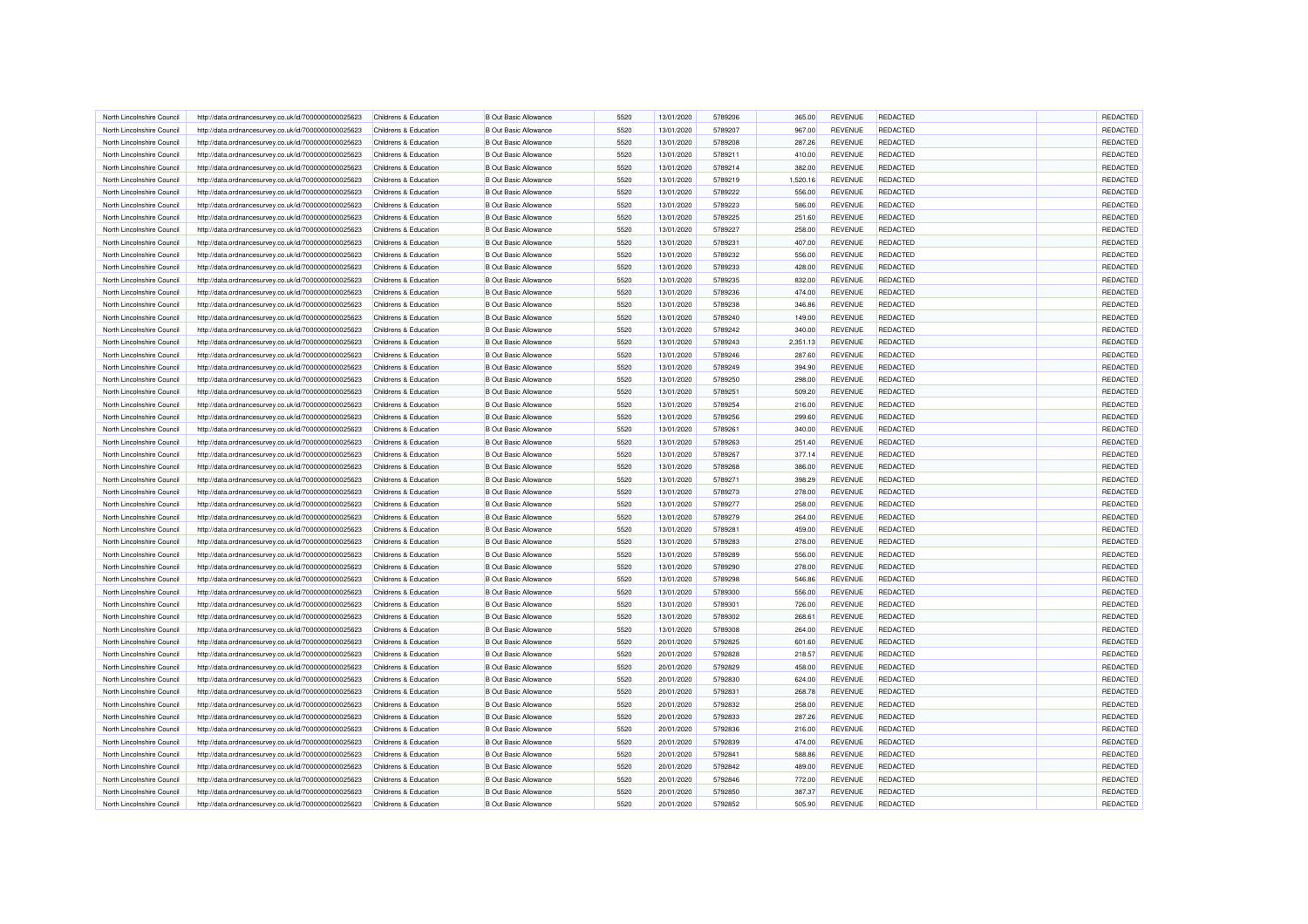| North Lincolnshire Council                               | http://data.ordnancesurvey.co.uk/id/7000000000025623 | Childrens & Education                          | <b>B Out Basic Allowance</b> | 5520 | 20/01/2020 | 5792857 | 325.28           | REVENUE                          | <b>REDACTED</b> | REDACTED        |
|----------------------------------------------------------|------------------------------------------------------|------------------------------------------------|------------------------------|------|------------|---------|------------------|----------------------------------|-----------------|-----------------|
| North Lincolnshire Council                               | http://data.ordnancesurvey.co.uk/id/7000000000025623 | Childrens & Education                          | <b>B Out Basic Allowance</b> | 5520 | 20/01/2020 | 5792858 | 362.90           | <b>REVENUE</b>                   | <b>REDACTED</b> | REDACTED        |
| North Lincolnshire Council                               | http://data.ordnancesurvey.co.uk/id/7000000000025623 | Childrens & Education                          | <b>B</b> Out Basic Allowance | 5520 | 20/01/2020 | 5792859 | 530.30           | <b>REVENUE</b>                   | REDACTED        | REDACTED        |
| North Lincolnshire Council                               | http://data.ordnancesurvey.co.uk/id/7000000000025623 | Childrens & Education                          | <b>B Out Basic Allowance</b> | 5520 | 20/01/2020 | 5792861 | 312.92           | <b>REVENUE</b>                   | <b>REDACTED</b> | REDACTED        |
| North Lincolnshire Council                               | http://data.ordnancesurvey.co.uk/id/7000000000025623 | Childrens & Education                          | <b>B Out Basic Allowance</b> | 5520 | 20/01/2020 | 5792862 | 818.00           | <b>REVENUE</b>                   | <b>REDACTED</b> | REDACTED        |
| North Lincolnshire Council                               | http://data.ordnancesurvey.co.uk/id/7000000000025623 | Childrens & Education                          | <b>B Out Basic Allowance</b> | 5520 | 20/01/2020 | 5792865 | 216.00           | <b>REVENUE</b>                   | REDACTED        | <b>REDACTE</b>  |
| North Lincolnshire Council                               | http://data.ordnancesurvey.co.uk/id/7000000000025623 | Childrens & Education                          | <b>B Out Basic Allowance</b> | 5520 | 20/01/2020 | 5792871 | 422.24           | REVENUE                          | <b>REDACTED</b> | REDACTED        |
| North Lincolnshire Council                               | http://data.ordnancesurvey.co.uk/id/7000000000025623 | Childrens & Education                          | <b>B Out Basic Allowance</b> | 5520 | 20/01/2020 | 5792872 | 626.30           | <b>REVENUE</b>                   | <b>REDACTED</b> | REDACTED        |
| North Lincolnshire Council                               | http://data.ordnancesurvey.co.uk/id/7000000000025623 | Childrens & Education                          | <b>B Out Basic Allowance</b> | 5520 | 20/01/2020 | 5792874 | 318.00           | REVENUE                          | REDACTED        | REDACTED        |
| North Lincolnshire Council                               | http://data.ordnancesurvey.co.uk/id/7000000000025623 | Childrens & Education                          | <b>B Out Basic Allowance</b> | 5520 | 20/01/2020 | 5792879 | 287.60           | <b>REVENUE</b>                   | <b>REDACTED</b> | REDACTED        |
| North Lincolnshire Council                               | http://data.ordnancesurvey.co.uk/id/7000000000025623 | Childrens & Education                          | <b>B Out Basic Allowance</b> | 5520 | 20/01/2020 | 5792882 | 283.60           | <b>REVENUE</b>                   | <b>REDACTED</b> | REDACTED        |
| North Lincolnshire Council                               | http://data.ordnancesurvey.co.uk/id/7000000000025623 | Childrens & Education                          | <b>B Out Basic Allowance</b> | 5520 |            | 5792884 |                  | <b>REVENUE</b>                   | REDACTED        | <b>REDACTED</b> |
|                                                          |                                                      |                                                | <b>B Out Basic Allowance</b> | 5520 | 20/01/2020 | 5792885 | 288.02           |                                  | <b>REDACTED</b> | REDACTED        |
| North Lincolnshire Council<br>North Lincolnshire Council | http://data.ordnancesurvey.co.uk/id/7000000000025623 | Childrens & Education<br>Childrens & Education | <b>B Out Basic Allowance</b> | 5520 | 20/01/2020 | 5792889 | 463.00<br>287.60 | <b>REVENUE</b><br><b>REVENUE</b> | <b>REDACTED</b> |                 |
|                                                          | http://data.ordnancesurvey.co.uk/id/7000000000025623 |                                                |                              |      | 20/01/2020 |         |                  |                                  |                 | REDACTED        |
| North Lincolnshire Council                               | http://data.ordnancesurvey.co.uk/id/7000000000025623 | Childrens & Education                          | <b>B Out Basic Allowance</b> | 5520 | 20/01/2020 | 5792890 | 301.30           | <b>REVENUE</b>                   | REDACTED        | REDACTED        |
| North Lincolnshire Council                               | http://data.ordnancesurvey.co.uk/id/7000000000025623 | Childrens & Education                          | <b>B Out Basic Allowance</b> | 5520 | 20/01/2020 | 5792891 | 342.54           | <b>REVENUE</b>                   | <b>REDACTED</b> | REDACTED        |
| North Lincolnshire Council                               | http://data.ordnancesurvey.co.uk/id/7000000000025623 | Childrens & Education                          | <b>B Out Basic Allowance</b> | 5520 | 20/01/2020 | 5792894 | 432.20           | <b>REVENUE</b>                   | <b>REDACTED</b> | REDACTED        |
| North Lincolnshire Council                               | http://data.ordnancesurvey.co.uk/id/7000000000025623 | Childrens & Education                          | <b>B Out Basic Allowance</b> | 5520 | 20/01/2020 | 5792898 | 254.60           | <b>REVENUE</b>                   | REDACTED        | <b>REDACTED</b> |
| North Lincolnshire Council                               | http://data.ordnancesurvey.co.uk/id/7000000000025623 | Childrens & Education                          | <b>B Out Basic Allowance</b> | 5520 | 20/01/2020 | 5792899 | 793.00           | <b>REVENUE</b>                   | <b>REDACTED</b> | <b>REDACTED</b> |
| North Lincolnshire Council                               | http://data.ordnancesurvey.co.uk/id/7000000000025623 | Childrens & Education                          | <b>B Out Basic Allowance</b> | 5520 | 20/01/2020 | 5792902 | 258.00           | <b>REVENUE</b>                   | <b>REDACTED</b> | REDACTED        |
| North Lincolnshire Council                               | http://data.ordnancesurvey.co.uk/id/7000000000025623 | Childrens & Education                          | <b>B Out Basic Allowance</b> | 5520 | 20/01/2020 | 5792904 | 623.30           | <b>REVENUE</b>                   | REDACTED        | <b>REDACTED</b> |
| North Lincolnshire Council                               | http://data.ordnancesurvey.co.uk/id/7000000000025623 | Childrens & Education                          | <b>B Out Basic Allowance</b> | 5520 | 20/01/2020 | 5792907 | 648.00           | <b>REVENUE</b>                   | <b>REDACTED</b> | REDACTED        |
| North Lincolnshire Council                               | http://data.ordnancesurvey.co.uk/id/7000000000025623 | Childrens & Education                          | <b>B Out Basic Allowance</b> | 5520 | 20/01/2020 | 5792912 | 386.00           | <b>REVENUE</b>                   | <b>REDACTED</b> | REDACTED        |
| North Lincolnshire Council                               | http://data.ordnancesurvey.co.uk/id/7000000000025623 | Childrens & Education                          | <b>B Out Basic Allowance</b> | 5520 | 20/01/2020 | 5792913 | 353.52           | <b>REVENUE</b>                   | REDACTED        | <b>REDACTED</b> |
| North Lincolnshire Council                               | http://data.ordnancesurvey.co.uk/id/7000000000025623 | Childrens & Education                          | <b>B Out Basic Allowance</b> | 5520 | 20/01/2020 | 5792914 | 602.00           | <b>REVENUE</b>                   | <b>REDACTED</b> | REDACTED        |
| North Lincolnshire Council                               | http://data.ordnancesurvey.co.uk/id/7000000000025623 | Childrens & Education                          | <b>B Out Basic Allowance</b> | 5520 | 20/01/2020 | 5792918 | 474.00           | <b>REVENUE</b>                   | <b>REDACTED</b> | REDACTED        |
| North Lincolnshire Council                               | http://data.ordnancesurvey.co.uk/id/7000000000025623 | Childrens & Education                          | <b>B Out Basic Allowance</b> | 5520 | 20/01/2020 | 5792925 | 1,034.00         | <b>REVENUE</b>                   | REDACTED        | REDACTED        |
| North Lincolnshire Council                               | http://data.ordnancesurvey.co.uk/id/7000000000025623 | Childrens & Education                          | <b>B Out Basic Allowance</b> | 5520 | 20/01/2020 | 5792928 | 428.00           | <b>REVENUE</b>                   | <b>REDACTED</b> | REDACTED        |
| North Lincolnshire Council                               | http://data.ordnancesurvey.co.uk/id/7000000000025623 | Childrens & Education                          | <b>B Out Basic Allowance</b> | 5520 | 20/01/2020 | 5792929 | 602.00           | <b>REVENUE</b>                   | <b>REDACTED</b> | REDACTED        |
| North Lincolnshire Council                               | http://data.ordnancesurvey.co.uk/id/7000000000025623 | Childrens & Education                          | <b>B Out Basic Allowance</b> | 5520 | 20/01/2020 | 5792934 | 252.60           | <b>REVENUE</b>                   | REDACTED        | REDACTED        |
| North Lincolnshire Council                               | http://data.ordnancesurvey.co.uk/id/7000000000025623 | Childrens & Education                          | <b>B Out Basic Allowance</b> | 5520 | 20/01/2020 | 5792938 | 690.00           | <b>REVENUE</b>                   | <b>REDACTED</b> | REDACTED        |
| North Lincolnshire Council                               | http://data.ordnancesurvey.co.uk/id/7000000000025623 | Childrens & Education                          | <b>B Out Basic Allowance</b> | 5520 | 20/01/2020 | 5792940 | 314.60           | <b>REVENUE</b>                   | <b>REDACTED</b> | REDACTED        |
| North Lincolnshire Council                               | http://data.ordnancesurvey.co.uk/id/7000000000025623 | Childrens & Education                          | <b>B Out Basic Allowance</b> | 5520 | 20/01/2020 | 5792941 | 394.90           | <b>REVENUE</b>                   | REDACTED        | REDACTED        |
| North Lincolnshire Council                               | http://data.ordnancesurvey.co.uk/id/7000000000025623 | Childrens & Education                          | <b>B Out Basic Allowance</b> | 5520 | 20/01/2020 | 5792946 | 277.76           | <b>REVENUE</b>                   | <b>REDACTED</b> | REDACTED        |
| North Lincolnshire Council                               | http://data.ordnancesurvey.co.uk/id/7000000000025623 | Childrens & Education                          | <b>B Out Basic Allowance</b> | 5520 | 20/01/2020 | 5792949 | 399.00           | <b>REVENUE</b>                   | <b>REDACTED</b> | REDACTED        |
| North Lincolnshire Council                               | http://data.ordnancesurvey.co.uk/id/7000000000025623 | Childrens & Education                          | <b>B Out Basic Allowance</b> | 5520 | 20/01/2020 | 5792951 | 1,223.26         | <b>REVENUE</b>                   | REDACTED        | <b>REDACTED</b> |
| North Lincolnshire Council                               | http://data.ordnancesurvey.co.uk/id/7000000000025623 | Childrens & Education                          | <b>B Out Basic Allowance</b> | 5520 | 20/01/2020 | 5792952 | 313.00           | REVENUE                          | <b>REDACTED</b> | REDACTED        |
| North Lincolnshire Council                               | http://data.ordnancesurvey.co.uk/id/7000000000025623 | Childrens & Education                          | <b>B Out Basic Allowance</b> | 5520 | 20/01/2020 | 5792954 | 385.30           | <b>REVENUE</b>                   | <b>REDACTED</b> | REDACTED        |
| North Lincolnshire Council                               | http://data.ordnancesurvey.co.uk/id/7000000000025623 | Childrens & Education                          | <b>B Out Basic Allowance</b> | 5520 | 20/01/2020 | 5792957 | 216.00           | <b>REVENUE</b>                   | REDACTED        | REDACTED        |
| North Lincolnshire Council                               | http://data.ordnancesurvey.co.uk/id/7000000000025623 | Childrens & Education                          | <b>B Out Basic Allowance</b> | 5520 | 20/01/2020 | 5792961 | 258.00           | <b>REVENUE</b>                   | <b>REDACTED</b> | <b>REDACTED</b> |
| North Lincolnshire Council                               | http://data.ordnancesurvey.co.uk/id/7000000000025623 | Childrens & Education                          | <b>B Out Basic Allowance</b> | 5520 | 20/01/2020 | 5792964 | 322.00           | <b>REVENUE</b>                   | <b>REDACTED</b> | REDACTED        |
| North Lincolnshire Council                               |                                                      |                                                | <b>B Out Basic Allowance</b> | 5520 |            | 5792967 |                  | <b>REVENUE</b>                   | REDACTED        | <b>REDACTED</b> |
|                                                          | http://data.ordnancesurvey.co.uk/id/7000000000025623 | Childrens & Education                          |                              |      | 20/01/2020 |         | 1,208.00         |                                  |                 |                 |
| North Lincolnshire Council                               | http://data.ordnancesurvey.co.uk/id/7000000000025623 | Childrens & Education                          | <b>B</b> Out Basic Allowance | 5520 | 20/01/2020 | 5792970 | 216.00           | <b>REVENUE</b>                   | <b>REDACTED</b> | REDACTED        |
| North Lincolnshire Council                               | http://data.ordnancesurvey.co.uk/id/7000000000025623 | Childrens & Education                          | <b>B Out Basic Allowance</b> | 5520 | 20/01/2020 | 5792971 | 298.00           | <b>REVENUE</b>                   | <b>REDACTED</b> | REDACTED        |
| North Lincolnshire Council                               | http://data.ordnancesurvey.co.uk/id/7000000000025623 | Childrens & Education                          | <b>B Out Basic Allowance</b> | 5520 | 20/01/2020 | 5792981 | 291.02           | <b>REVENUE</b>                   | REDACTED        | REDACTED        |
| North Lincolnshire Council                               | http://data.ordnancesurvey.co.uk/id/7000000000025623 | Childrens & Education                          | <b>B Out Basic Allowance</b> | 5520 | 20/01/2020 | 5792983 | 287.60           | REVENUE                          | REDACTED        | REDACTED        |
| North Lincolnshire Council                               | http://data.ordnancesurvey.co.uk/id/7000000000025623 | Childrens & Education                          | <b>B Out Basic Allowance</b> | 5520 | 20/01/2020 | 5792984 | 367.48           | <b>REVENUE</b>                   | <b>REDACTED</b> | REDACTED        |
| North Lincolnshire Council                               | http://data.ordnancesurvey.co.uk/id/7000000000025623 | Childrens & Education                          | <b>B Out Basic Allowance</b> | 5520 | 20/01/2020 | 5792988 | 480.00           | <b>REVENUE</b>                   | REDACTED        | REDACTED        |
| North Lincolnshire Council                               | http://data.ordnancesurvey.co.uk/id/7000000000025623 | Childrens & Education                          | <b>B Out Basic Allowance</b> | 5520 | 20/01/2020 | 5792992 | 474.00           | <b>REVENUE</b>                   | <b>REDACTED</b> | REDACTED        |
| North Lincolnshire Council                               | http://data.ordnancesurvey.co.uk/id/7000000000025623 | Childrens & Education                          | <b>B Out Basic Allowance</b> | 5520 | 20/01/2020 | 5792993 | 474.00           | <b>REVENUE</b>                   | <b>REDACTED</b> | REDACTED        |
| North Lincolnshire Council                               | http://data.ordnancesurvey.co.uk/id/7000000000025623 | Childrens & Education                          | <b>B Out Basic Allowance</b> | 5520 | 20/01/2020 | 5792994 | 468.00           | <b>REVENUE</b>                   | REDACTED        | <b>REDACTED</b> |
| North Lincolnshire Council                               | http://data.ordnancesurvey.co.uk/id/7000000000025623 | Childrens & Education                          | <b>B Out Basic Allowance</b> | 5520 | 20/01/2020 | 5792995 | 365.00           | <b>REVENUE</b>                   | REDACTED        | REDACTED        |
| North Lincolnshire Council                               | http://data.ordnancesurvey.co.uk/id/7000000000025623 | Childrens & Education                          | <b>B Out Basic Allowance</b> | 5520 | 20/01/2020 | 5792996 | 967.00           | <b>REVENUE</b>                   | <b>REDACTED</b> | REDACTED        |
| North Lincolnshire Council                               | http://data.ordnancesurvey.co.uk/id/7000000000025623 | Childrens & Education                          | <b>B Out Basic Allowance</b> | 5520 | 20/01/2020 | 5792997 | 287.26           | <b>REVENUE</b>                   | REDACTED        | REDACTED        |
| North Lincolnshire Council                               | http://data.ordnancesurvey.co.uk/id/7000000000025623 | Childrens & Education                          | <b>B Out Basic Allowance</b> | 5520 | 20/01/2020 | 5793000 | 410.00           | <b>REVENUE</b>                   | <b>REDACTED</b> | REDACTED        |
| North Lincolnshire Council                               | http://data.ordnancesurvey.co.uk/id/7000000000025623 | Childrens & Education                          | <b>B Out Basic Allowance</b> | 5520 | 20/01/2020 | 5793003 | 382.00           | <b>REVENUE</b>                   | <b>REDACTED</b> | REDACTED        |
|                                                          |                                                      |                                                |                              |      |            |         |                  |                                  |                 |                 |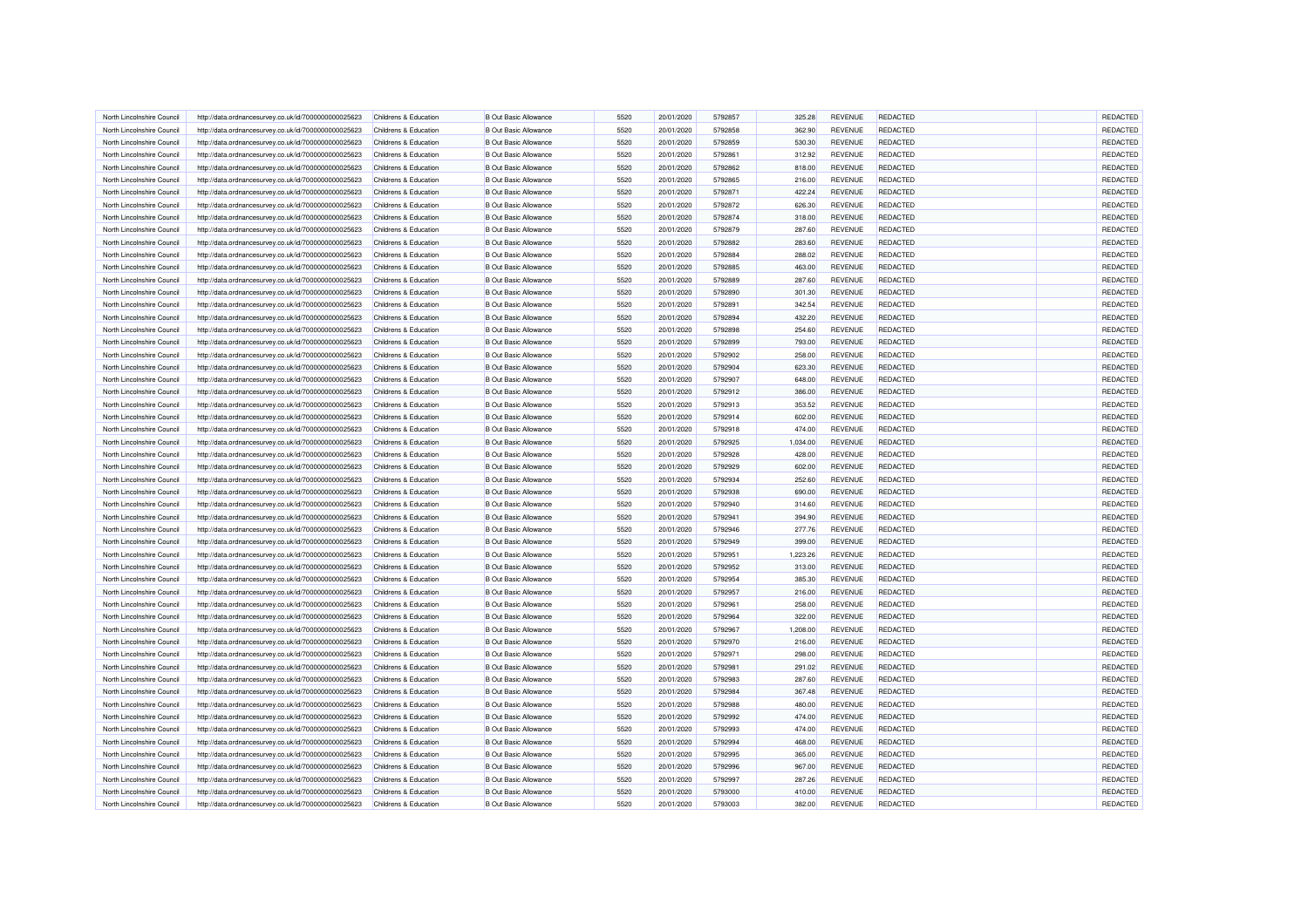| North Lincolnshire Council | http://data.ordnancesurvey.co.uk/id/7000000000025623 | Childrens & Education | <b>B Out Basic Allowance</b> | 5520 | 20/01/2020 | 5793011 | 556.00   | REVENUE        | <b>REDACTED</b> | REDACTED        |
|----------------------------|------------------------------------------------------|-----------------------|------------------------------|------|------------|---------|----------|----------------|-----------------|-----------------|
| North Lincolnshire Council | http://data.ordnancesurvey.co.uk/id/7000000000025623 | Childrens & Education | <b>B Out Basic Allowance</b> | 5520 | 20/01/2020 | 5793012 | 586.00   | <b>REVENUE</b> | <b>REDACTED</b> | REDACTED        |
| North Lincolnshire Council | http://data.ordnancesurvey.co.uk/id/7000000000025623 | Childrens & Education | <b>B</b> Out Basic Allowance | 5520 | 20/01/2020 | 5793014 | 251.60   | <b>REVENUE</b> | REDACTED        | REDACTED        |
| North Lincolnshire Council | http://data.ordnancesurvey.co.uk/id/7000000000025623 | Childrens & Education | <b>B Out Basic Allowance</b> | 5520 | 20/01/2020 | 5793016 | 258.00   | <b>REVENUE</b> | <b>REDACTED</b> | REDACTED        |
| North Lincolnshire Council | http://data.ordnancesurvey.co.uk/id/7000000000025623 | Childrens & Education | <b>B Out Basic Allowance</b> | 5520 | 20/01/2020 | 5793020 | 407.00   | <b>REVENUE</b> | <b>REDACTED</b> | REDACTED        |
| North Lincolnshire Council | http://data.ordnancesurvey.co.uk/id/7000000000025623 | Childrens & Education | <b>B Out Basic Allowance</b> | 5520 | 20/01/2020 | 5793022 | 556.00   | <b>REVENUE</b> | REDACTED        | <b>REDACTE</b>  |
| North Lincolnshire Council | http://data.ordnancesurvey.co.uk/id/7000000000025623 | Childrens & Education | <b>B Out Basic Allowance</b> | 5520 | 20/01/2020 | 5793023 | 428.00   | <b>REVENUE</b> | <b>REDACTED</b> | REDACTED        |
| North Lincolnshire Council | http://data.ordnancesurvey.co.uk/id/7000000000025623 | Childrens & Education | <b>B Out Basic Allowance</b> | 5520 | 20/01/2020 | 5793025 | 832.00   | <b>REVENUE</b> | <b>REDACTED</b> | REDACTED        |
| North Lincolnshire Council | http://data.ordnancesurvey.co.uk/id/7000000000025623 | Childrens & Education | <b>B Out Basic Allowance</b> | 5520 | 20/01/2020 | 5793026 | 474.00   | REVENUE        | REDACTED        | REDACTED        |
| North Lincolnshire Council | http://data.ordnancesurvey.co.uk/id/7000000000025623 | Childrens & Education | <b>B Out Basic Allowance</b> | 5520 | 20/01/2020 | 5793033 | 340.00   | <b>REVENUE</b> | <b>REDACTED</b> | REDACTED        |
|                            |                                                      |                       |                              |      |            |         |          |                |                 |                 |
| North Lincolnshire Council | http://data.ordnancesurvey.co.uk/id/7000000000025623 | Childrens & Education | <b>B Out Basic Allowance</b> | 5520 | 20/01/2020 | 5793034 | 510.00   | <b>REVENUE</b> | <b>REDACTED</b> | REDACTED        |
| North Lincolnshire Council | http://data.ordnancesurvey.co.uk/id/7000000000025623 | Childrens & Education | <b>B Out Basic Allowance</b> | 5520 | 20/01/2020 | 5793036 | 126.30   | <b>REVENUE</b> | REDACTED        | <b>REDACTED</b> |
| North Lincolnshire Council | http://data.ordnancesurvey.co.uk/id/7000000000025623 | Childrens & Education | <b>B Out Basic Allowance</b> | 5520 | 20/01/2020 | 5793037 | 287.60   | <b>REVENUE</b> | <b>REDACTED</b> | REDACTED        |
| North Lincolnshire Council | http://data.ordnancesurvey.co.uk/id/7000000000025623 | Childrens & Education | <b>B Out Basic Allowance</b> | 5520 | 20/01/2020 | 5793040 | 394.90   | <b>REVENUE</b> | <b>REDACTED</b> | REDACTED        |
| North Lincolnshire Council | http://data.ordnancesurvey.co.uk/id/7000000000025623 | Childrens & Education | <b>B Out Basic Allowance</b> | 5520 | 20/01/2020 | 5793041 | 596.00   | <b>REVENUE</b> | REDACTED        | REDACTED        |
| North Lincolnshire Council | http://data.ordnancesurvey.co.uk/id/7000000000025623 | Childrens & Education | <b>B Out Basic Allowance</b> | 5520 | 20/01/2020 | 5793042 | 509.20   | <b>REVENUE</b> | <b>REDACTED</b> | REDACTED        |
| North Lincolnshire Council | http://data.ordnancesurvey.co.uk/id/7000000000025623 | Childrens & Education | <b>B Out Basic Allowance</b> | 5520 | 20/01/2020 | 5793045 | 216.00   | <b>REVENUE</b> | <b>REDACTED</b> | REDACTED        |
| North Lincolnshire Council | http://data.ordnancesurvey.co.uk/id/7000000000025623 | Childrens & Education | <b>B Out Basic Allowance</b> | 5520 | 20/01/2020 | 5793047 | 299.60   | <b>REVENUE</b> | REDACTED        | <b>REDACTED</b> |
| North Lincolnshire Council | http://data.ordnancesurvey.co.uk/id/7000000000025623 | Childrens & Education | <b>B Out Basic Allowance</b> | 5520 | 20/01/2020 | 5793054 | 251.40   | <b>REVENUE</b> | <b>REDACTED</b> | <b>REDACTED</b> |
| North Lincolnshire Council | http://data.ordnancesurvey.co.uk/id/7000000000025623 | Childrens & Education | <b>B Out Basic Allowance</b> | 5520 | 20/01/2020 | 5793059 | 386.00   | <b>REVENUE</b> | <b>REDACTED</b> | REDACTED        |
| North Lincolnshire Council | http://data.ordnancesurvey.co.uk/id/7000000000025623 | Childrens & Education | <b>B Out Basic Allowance</b> | 5520 | 20/01/2020 | 5793061 | 264.00   | <b>REVENUE</b> | REDACTED        | REDACTED        |
| North Lincolnshire Council | http://data.ordnancesurvey.co.uk/id/7000000000025623 | Childrens & Education | <b>B Out Basic Allowance</b> | 5520 | 20/01/2020 | 5793062 | 725.43   | <b>REVENUE</b> | <b>REDACTED</b> | REDACTED        |
| North Lincolnshire Council | http://data.ordnancesurvey.co.uk/id/7000000000025623 | Childrens & Education | <b>B Out Basic Allowance</b> | 5520 | 20/01/2020 | 5793064 | 278.00   | <b>REVENUE</b> | <b>REDACTED</b> | REDACTED        |
| North Lincolnshire Council | http://data.ordnancesurvey.co.uk/id/7000000000025623 | Childrens & Education | <b>B Out Basic Allowance</b> | 5520 | 20/01/2020 | 5793068 | 258.00   | <b>REVENUE</b> | REDACTED        | <b>REDACTED</b> |
| North Lincolnshire Council | http://data.ordnancesurvey.co.uk/id/7000000000025623 | Childrens & Education | <b>B Out Basic Allowance</b> | 5520 | 20/01/2020 | 5793071 | 264.00   | <b>REVENUE</b> | <b>REDACTED</b> | REDACTED        |
| North Lincolnshire Council | http://data.ordnancesurvey.co.uk/id/7000000000025623 | Childrens & Education | <b>B Out Basic Allowance</b> | 5520 | 20/01/2020 | 5793073 | 459.00   | <b>REVENUE</b> | <b>REDACTED</b> | REDACTED        |
| North Lincolnshire Council | http://data.ordnancesurvey.co.uk/id/7000000000025623 | Childrens & Education | <b>B Out Basic Allowance</b> | 5520 | 20/01/2020 | 5793075 | 278.00   | <b>REVENUE</b> | REDACTED        | REDACTED        |
| North Lincolnshire Council | http://data.ordnancesurvey.co.uk/id/7000000000025623 | Childrens & Education | <b>B Out Basic Allowance</b> | 5520 | 20/01/2020 | 5793081 | 556.00   | <b>REVENUE</b> | <b>REDACTED</b> | REDACTED        |
|                            |                                                      |                       |                              |      |            |         |          |                |                 |                 |
| North Lincolnshire Council | http://data.ordnancesurvey.co.uk/id/7000000000025623 | Childrens & Education | <b>B Out Basic Allowance</b> | 5520 | 20/01/2020 | 5793082 | 278.00   | <b>REVENUE</b> | <b>REDACTED</b> | REDACTED        |
| North Lincolnshire Council | http://data.ordnancesurvey.co.uk/id/7000000000025623 | Childrens & Education | <b>B Out Basic Allowance</b> | 5520 | 20/01/2020 | 5793092 | 806.00   | <b>REVENUE</b> | REDACTED        | REDACTED        |
| North Lincolnshire Council | http://data.ordnancesurvey.co.uk/id/7000000000025623 | Childrens & Education | <b>B Out Basic Allowance</b> | 5520 | 20/01/2020 | 5793093 | 556.00   | <b>REVENUE</b> | <b>REDACTED</b> | REDACTED        |
| North Lincolnshire Council | http://data.ordnancesurvey.co.uk/id/7000000000025623 | Childrens & Education | <b>B Out Basic Allowance</b> | 5520 | 20/01/2020 | 5793094 | 268.61   | <b>REVENUE</b> | <b>REDACTED</b> | REDACTED        |
| North Lincolnshire Council | http://data.ordnancesurvey.co.uk/id/7000000000025623 | Childrens & Education | <b>B Out Basic Allowance</b> | 5520 | 20/01/2020 | 5793100 | 264.00   | <b>REVENUE</b> | REDACTED        | REDACTED        |
| North Lincolnshire Council | http://data.ordnancesurvey.co.uk/id/7000000000025623 | Childrens & Education | <b>B Out Basic Allowance</b> | 5520 | 27/01/2020 | 5796967 | 601.60   | <b>REVENUE</b> | <b>REDACTED</b> | REDACTED        |
| North Lincolnshire Council | http://data.ordnancesurvey.co.uk/id/7000000000025623 | Childrens & Education | <b>B Out Basic Allowance</b> | 5520 | 27/01/2020 | 5796970 | 170.00   | <b>REVENUE</b> | <b>REDACTED</b> | REDACTED        |
| North Lincolnshire Council | http://data.ordnancesurvey.co.uk/id/7000000000025623 | Childrens & Education | <b>B Out Basic Allowance</b> | 5520 | 27/01/2020 | 5796971 | 458.00   | <b>REVENUE</b> | REDACTED        | <b>REDACTED</b> |
| North Lincolnshire Council | http://data.ordnancesurvey.co.uk/id/7000000000025623 | Childrens & Education | <b>B</b> Out Basic Allowance | 5520 | 27/01/2020 | 5796972 | 624.00   | REVENUE        | <b>REDACTED</b> | REDACTED        |
| North Lincolnshire Council | http://data.ordnancesurvey.co.uk/id/7000000000025623 | Childrens & Education | <b>B Out Basic Allowance</b> | 5520 | 27/01/2020 | 5796973 | 268.78   | <b>REVENUE</b> | <b>REDACTED</b> | REDACTED        |
| North Lincolnshire Council | http://data.ordnancesurvey.co.uk/id/7000000000025623 | Childrens & Education | <b>B Out Basic Allowance</b> | 5520 | 27/01/2020 | 5796974 | 258.00   | <b>REVENUE</b> | REDACTED        | REDACTED        |
| North Lincolnshire Council | http://data.ordnancesurvey.co.uk/id/7000000000025623 | Childrens & Education | <b>B Out Basic Allowance</b> | 5520 | 27/01/2020 | 5796975 | 287.26   | <b>REVENUE</b> | <b>REDACTED</b> | <b>REDACTED</b> |
| North Lincolnshire Council | http://data.ordnancesurvey.co.uk/id/7000000000025623 | Childrens & Education | <b>B Out Basic Allowance</b> | 5520 | 27/01/2020 | 5796978 | 216.00   | <b>REVENUE</b> | <b>REDACTED</b> | REDACTED        |
| North Lincolnshire Council | http://data.ordnancesurvey.co.uk/id/7000000000025623 | Childrens & Education | <b>B Out Basic Allowance</b> | 5520 | 27/01/2020 | 5796981 | 474.00   | <b>REVENUE</b> | REDACTED        | <b>REDACTED</b> |
| North Lincolnshire Council | http://data.ordnancesurvey.co.uk/id/7000000000025623 | Childrens & Education | <b>B</b> Out Basic Allowance | 5520 | 27/01/2020 | 5796983 | 602.00   | <b>REVENUE</b> | <b>REDACTED</b> | REDACTED        |
| North Lincolnshire Council | http://data.ordnancesurvey.co.uk/id/7000000000025623 | Childrens & Education | <b>B Out Basic Allowance</b> | 5520 | 27/01/2020 | 5796984 | 397.86   | <b>REVENUE</b> | <b>REDACTED</b> | REDACTED        |
| North Lincolnshire Council | http://data.ordnancesurvey.co.uk/id/7000000000025623 | Childrens & Education | <b>B Out Basic Allowance</b> | 5520 | 27/01/2020 | 5796988 | 772.00   | <b>REVENUE</b> | REDACTED        | REDACTED        |
|                            |                                                      |                       |                              | 5520 |            | 5796992 |          | REVENUE        | REDACTED        | REDACTED        |
| North Lincolnshire Council | http://data.ordnancesurvey.co.uk/id/7000000000025623 | Childrens & Education | <b>B Out Basic Allowance</b> | 5520 | 27/01/2020 |         | 387.37   |                | <b>REDACTED</b> | REDACTED        |
| North Lincolnshire Council | http://data.ordnancesurvey.co.uk/id/7000000000025623 | Childrens & Education | <b>B Out Basic Allowance</b> |      | 27/01/2020 | 5796994 | 505.90   | <b>REVENUE</b> |                 |                 |
| North Lincolnshire Council | http://data.ordnancesurvey.co.uk/id/7000000000025623 | Childrens & Education | <b>B Out Basic Allowance</b> | 5520 | 27/01/2020 | 5796999 | 298.00   | <b>REVENUE</b> | REDACTED        | REDACTED        |
| North Lincolnshire Council | http://data.ordnancesurvey.co.uk/id/7000000000025623 | Childrens & Education | <b>B Out Basic Allowance</b> | 5520 | 27/01/2020 | 5797000 | 362.90   | <b>REVENUE</b> | <b>REDACTED</b> | REDACTED        |
| North Lincolnshire Council | http://data.ordnancesurvey.co.uk/id/7000000000025623 | Childrens & Education | <b>B Out Basic Allowance</b> | 5520 | 27/01/2020 | 5797001 | 538.01   | <b>REVENUE</b> | <b>REDACTED</b> | REDACTED        |
| North Lincolnshire Council | http://data.ordnancesurvey.co.uk/id/7000000000025623 | Childrens & Education | <b>B Out Basic Allowance</b> | 5520 | 27/01/2020 | 5797003 | 312.92   | <b>REVENUE</b> | REDACTED        | <b>REDACTED</b> |
| North Lincolnshire Council | http://data.ordnancesurvey.co.uk/id/7000000000025623 | Childrens & Education | <b>B Out Basic Allowance</b> | 5520 | 27/01/2020 | 5797004 | 1,034.00 | REVENUE        | REDACTED        | REDACTED        |
| North Lincolnshire Council | http://data.ordnancesurvey.co.uk/id/7000000000025623 | Childrens & Education | <b>B Out Basic Allowance</b> | 5520 | 27/01/2020 | 5797013 | 422.24   | <b>REVENUE</b> | <b>REDACTED</b> | REDACTED        |
| North Lincolnshire Council | http://data.ordnancesurvey.co.uk/id/7000000000025623 | Childrens & Education | <b>B Out Basic Allowance</b> | 5520 | 27/01/2020 | 5797014 | 626.30   | <b>REVENUE</b> | REDACTED        | REDACTED        |
| North Lincolnshire Council | http://data.ordnancesurvey.co.uk/id/7000000000025623 | Childrens & Education | <b>B Out Basic Allowance</b> | 5520 | 27/01/2020 | 5797016 | 318.00   | <b>REVENUE</b> | <b>REDACTED</b> | REDACTED        |
| North Lincolnshire Council | http://data.ordnancesurvey.co.uk/id/7000000000025623 | Childrens & Education | <b>B Out Basic Allowance</b> | 5520 | 27/01/2020 | 5797021 | 287.60   | <b>REVENUE</b> | <b>REDACTED</b> | REDACTED        |
|                            |                                                      |                       |                              |      |            |         |          |                |                 |                 |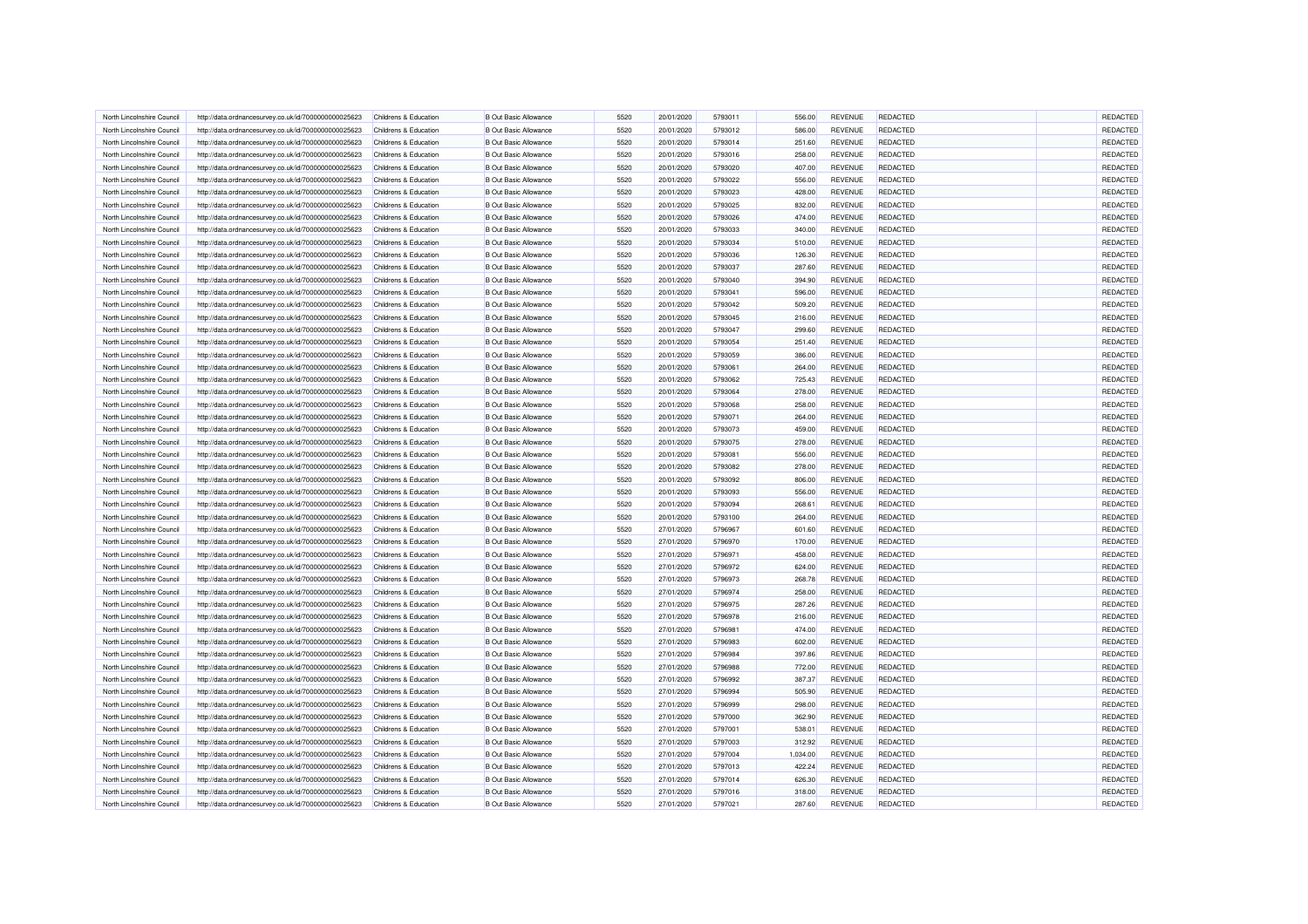| North Lincolnshire Council                               | http://data.ordnancesurvey.co.uk/id/7000000000025623 | Childrens & Education                          | <b>B Out Basic Allowance</b> | 5520         | 27/01/2020 | 5797024 | 283.60           | REVENUE                          | <b>REDACTED</b> | REDACTED        |  |
|----------------------------------------------------------|------------------------------------------------------|------------------------------------------------|------------------------------|--------------|------------|---------|------------------|----------------------------------|-----------------|-----------------|--|
| North Lincolnshire Council                               | http://data.ordnancesurvey.co.uk/id/7000000000025623 | Childrens & Education                          | <b>B Out Basic Allowance</b> | 5520         | 27/01/2020 | 5797026 | 288.02           | <b>REVENUE</b>                   | <b>REDACTED</b> | REDACTED        |  |
| North Lincolnshire Council                               | http://data.ordnancesurvey.co.uk/id/7000000000025623 | Childrens & Education                          | <b>B</b> Out Basic Allowance | 5520         | 27/01/2020 | 5797027 | 463.00           | <b>REVENUE</b>                   | REDACTED        | REDACTED        |  |
| North Lincolnshire Council                               | http://data.ordnancesurvey.co.uk/id/7000000000025623 | Childrens & Education                          | <b>B Out Basic Allowance</b> | 5520         | 27/01/2020 | 5797031 | 287.60           | <b>REVENUE</b>                   | <b>REDACTED</b> | REDACTED        |  |
| North Lincolnshire Council                               | http://data.ordnancesurvey.co.uk/id/7000000000025623 | Childrens & Education                          | <b>B Out Basic Allowance</b> | 5520         | 27/01/2020 | 5797033 | 342.54           | <b>REVENUE</b>                   | <b>REDACTED</b> | REDACTED        |  |
| North Lincolnshire Council                               | http://data.ordnancesurvey.co.uk/id/7000000000025623 | Childrens & Education                          | <b>B Out Basic Allowance</b> | 5520         | 27/01/2020 | 5797034 | 355.30           | <b>REVENUE</b>                   | REDACTED        | <b>REDACTE</b>  |  |
| North Lincolnshire Council                               | http://data.ordnancesurvey.co.uk/id/7000000000025623 | Childrens & Education                          | <b>B Out Basic Allowance</b> | 5520         | 27/01/2020 | 5797036 | 432.20           | <b>REVENUE</b>                   | <b>REDACTED</b> | REDACTED        |  |
| North Lincolnshire Council                               | http://data.ordnancesurvey.co.uk/id/7000000000025623 | Childrens & Education                          | <b>B Out Basic Allowance</b> | 5520         | 27/01/2020 | 5797040 | 254.60           | <b>REVENUE</b>                   | <b>REDACTED</b> | REDACTED        |  |
| North Lincolnshire Council                               | http://data.ordnancesurvey.co.uk/id/7000000000025623 | Childrens & Education                          | <b>B Out Basic Allowance</b> | 5520         | 27/01/2020 | 5797041 | 903.57           | REVENUE                          | REDACTED        | REDACTED        |  |
| North Lincolnshire Council                               | http://data.ordnancesurvey.co.uk/id/7000000000025623 | Childrens & Education                          | <b>B Out Basic Allowance</b> | 5520         | 27/01/2020 | 5797044 | 258.00           | <b>REVENUE</b>                   | <b>REDACTED</b> | REDACTED        |  |
| North Lincolnshire Council                               | http://data.ordnancesurvey.co.uk/id/7000000000025623 | Childrens & Education                          | <b>B Out Basic Allowance</b> | 5520         | 27/01/2020 | 5797046 | 623.30           | <b>REVENUE</b>                   | <b>REDACTED</b> | REDACTED        |  |
| North Lincolnshire Council                               | http://data.ordnancesurvey.co.uk/id/7000000000025623 | Childrens & Education                          | <b>B Out Basic Allowance</b> | 5520         | 27/01/2020 | 5797049 |                  | <b>REVENUE</b>                   | REDACTED        | <b>REDACTED</b> |  |
|                                                          |                                                      |                                                | <b>B Out Basic Allowance</b> | 5520         |            | 5797054 | 648.00           |                                  | <b>REDACTED</b> | REDACTED        |  |
| North Lincolnshire Council<br>North Lincolnshire Council | http://data.ordnancesurvey.co.uk/id/7000000000025623 | Childrens & Education<br>Childrens & Education | <b>B Out Basic Allowance</b> | 5520         | 27/01/2020 | 5797055 | 386.00<br>353.52 | <b>REVENUE</b><br><b>REVENUE</b> | <b>REDACTED</b> |                 |  |
|                                                          | http://data.ordnancesurvey.co.uk/id/7000000000025623 |                                                |                              |              | 27/01/2020 |         |                  |                                  |                 | REDACTED        |  |
| North Lincolnshire Council                               | http://data.ordnancesurvey.co.uk/id/7000000000025623 | Childrens & Education                          | <b>B Out Basic Allowance</b> | 5520         | 27/01/2020 | 5797056 | 602.00           | <b>REVENUE</b>                   | REDACTED        | REDACTED        |  |
| North Lincolnshire Council                               | http://data.ordnancesurvey.co.uk/id/7000000000025623 | Childrens & Education                          | <b>B Out Basic Allowance</b> | 5520         | 27/01/2020 | 5797060 | 319.71           | <b>REVENUE</b>                   | <b>REDACTED</b> | REDACTED        |  |
| North Lincolnshire Council                               | http://data.ordnancesurvey.co.uk/id/7000000000025623 | Childrens & Education                          | <b>B Out Basic Allowance</b> | 5520         | 27/01/2020 | 5797067 | 3,102.00         | <b>REVENUE</b>                   | <b>REDACTED</b> | REDACTED        |  |
| North Lincolnshire Council                               | http://data.ordnancesurvey.co.uk/id/7000000000025623 | Childrens & Education                          | <b>B Out Basic Allowance</b> | 5520         | 27/01/2020 | 5797070 | 358.56           | <b>REVENUE</b>                   | REDACTED        | <b>REDACTED</b> |  |
| North Lincolnshire Council                               | http://data.ordnancesurvey.co.uk/id/7000000000025623 | Childrens & Education                          | <b>B Out Basic Allowance</b> | 5520         | 27/01/2020 | 5797071 | 602.00           | <b>REVENUE</b>                   | <b>REDACTED</b> | <b>REDACTED</b> |  |
| North Lincolnshire Council                               | http://data.ordnancesurvey.co.uk/id/7000000000025623 | Childrens & Education                          | <b>B Out Basic Allowance</b> | 5520         | 27/01/2020 | 5797076 | 252.60           | <b>REVENUE</b>                   | <b>REDACTED</b> | REDACTED        |  |
| North Lincolnshire Council                               | http://data.ordnancesurvey.co.uk/id/7000000000025623 | Childrens & Education                          | <b>B Out Basic Allowance</b> | 5520         | 27/01/2020 | 5797080 | 591.42           | <b>REVENUE</b>                   | REDACTED        | REDACTED        |  |
| North Lincolnshire Council                               | http://data.ordnancesurvey.co.uk/id/7000000000025623 | Childrens & Education                          | <b>B Out Basic Allowance</b> | 5520         | 27/01/2020 | 5797082 | 314.60           | <b>REVENUE</b>                   | <b>REDACTED</b> | REDACTED        |  |
| North Lincolnshire Council                               | http://data.ordnancesurvey.co.uk/id/7000000000025623 | Childrens & Education                          | <b>B Out Basic Allowance</b> | 5520         | 27/01/2020 | 5797083 | 394.90           | <b>REVENUE</b>                   | <b>REDACTED</b> | REDACTED        |  |
| North Lincolnshire Council                               | http://data.ordnancesurvey.co.uk/id/7000000000025623 | Childrens & Education                          | <b>B Out Basic Allowance</b> | 5520         | 27/01/2020 | 5797088 | 277.76           | <b>REVENUE</b>                   | REDACTED        | <b>REDACTED</b> |  |
| North Lincolnshire Council                               | http://data.ordnancesurvey.co.uk/id/7000000000025623 | Childrens & Education                          | <b>B Out Basic Allowance</b> | 5520         | 27/01/2020 | 5797091 | 399.00           | <b>REVENUE</b>                   | <b>REDACTED</b> | REDACTED        |  |
| North Lincolnshire Council                               | http://data.ordnancesurvey.co.uk/id/7000000000025623 | Childrens & Education                          | <b>B Out Basic Allowance</b> | 5520         | 27/01/2020 | 5797093 | 1,223.26         | <b>REVENUE</b>                   | <b>REDACTED</b> | REDACTED        |  |
| North Lincolnshire Council                               | http://data.ordnancesurvey.co.uk/id/7000000000025623 | Childrens & Education                          | <b>B Out Basic Allowance</b> | 5520         | 27/01/2020 | 5797094 | 313.00           | <b>REVENUE</b>                   | REDACTED        | REDACTED        |  |
| North Lincolnshire Council                               | http://data.ordnancesurvey.co.uk/id/7000000000025623 | Childrens & Education                          | <b>B Out Basic Allowance</b> | 5520         | 27/01/2020 | 5797096 | 385.30           | <b>REVENUE</b>                   | <b>REDACTED</b> | REDACTED        |  |
| North Lincolnshire Council                               | http://data.ordnancesurvey.co.uk/id/7000000000025623 | Childrens & Education                          | <b>B Out Basic Allowance</b> | 5520         | 27/01/2020 | 5797099 | 216.00           | <b>REVENUE</b>                   | <b>REDACTED</b> | REDACTED        |  |
| North Lincolnshire Council                               | http://data.ordnancesurvey.co.uk/id/7000000000025623 | Childrens & Education                          | <b>B Out Basic Allowance</b> | 5520         | 27/01/2020 | 5797103 | 258.00           | <b>REVENUE</b>                   | REDACTED        | REDACTED        |  |
| North Lincolnshire Council                               | http://data.ordnancesurvey.co.uk/id/7000000000025623 | Childrens & Education                          | <b>B Out Basic Allowance</b> | 5520         | 27/01/2020 | 5797106 | 322.00           | <b>REVENUE</b>                   | <b>REDACTED</b> | REDACTED        |  |
| North Lincolnshire Council                               | http://data.ordnancesurvey.co.uk/id/7000000000025623 | Childrens & Education                          | <b>B Out Basic Allowance</b> | 5520         | 27/01/2020 | 5797109 | 1,208.00         | <b>REVENUE</b>                   | <b>REDACTED</b> | REDACTED        |  |
| North Lincolnshire Council                               | http://data.ordnancesurvey.co.uk/id/7000000000025623 | Childrens & Education                          | <b>B Out Basic Allowance</b> | 5520         | 27/01/2020 | 5797112 | 216.00           | <b>REVENUE</b>                   | REDACTED        | REDACTED        |  |
| North Lincolnshire Council                               | http://data.ordnancesurvey.co.uk/id/7000000000025623 | Childrens & Education                          | <b>B Out Basic Allowance</b> | 5520         | 27/01/2020 | 5797113 | 298.00           | <b>REVENUE</b>                   | <b>REDACTED</b> | REDACTED        |  |
| North Lincolnshire Council                               | http://data.ordnancesurvey.co.uk/id/7000000000025623 | Childrens & Education                          | <b>B Out Basic Allowance</b> | 5520         | 27/01/2020 | 5797123 | 291.02           | <b>REVENUE</b>                   | <b>REDACTED</b> | REDACTED        |  |
| North Lincolnshire Council                               | http://data.ordnancesurvey.co.uk/id/7000000000025623 | Childrens & Education                          | <b>B Out Basic Allowance</b> | 5520         | 27/01/2020 | 5797125 | 287.60           | <b>REVENUE</b>                   | REDACTED        | <b>REDACTED</b> |  |
|                                                          |                                                      |                                                |                              | 5520         |            | 5797126 |                  | REVENUE                          | <b>REDACTED</b> | REDACTED        |  |
| North Lincolnshire Council                               | http://data.ordnancesurvey.co.uk/id/7000000000025623 | Childrens & Education                          | <b>B</b> Out Basic Allowance |              | 27/01/2020 |         | 367.48           |                                  |                 |                 |  |
| North Lincolnshire Council<br>North Lincolnshire Council | http://data.ordnancesurvey.co.uk/id/7000000000025623 | Childrens & Education                          | <b>B Out Basic Allowance</b> | 5520<br>5520 | 27/01/2020 | 5797130 | 480.00<br>474.00 | <b>REVENUE</b>                   | <b>REDACTED</b> | REDACTED        |  |
|                                                          | http://data.ordnancesurvey.co.uk/id/7000000000025623 | Childrens & Education                          | <b>B Out Basic Allowance</b> |              | 27/01/2020 | 5797133 |                  | <b>REVENUE</b>                   | REDACTED        | REDACTED        |  |
| North Lincolnshire Council                               | http://data.ordnancesurvey.co.uk/id/7000000000025623 | Childrens & Education                          | <b>B Out Basic Allowance</b> | 5520         | 27/01/2020 | 5797134 | 474.00           | <b>REVENUE</b>                   | <b>REDACTED</b> | <b>REDACTED</b> |  |
| North Lincolnshire Council                               | http://data.ordnancesurvey.co.uk/id/7000000000025623 | Childrens & Education                          | <b>B Out Basic Allowance</b> | 5520         | 27/01/2020 | 5797135 | 468.00           | <b>REVENUE</b>                   | <b>REDACTED</b> | REDACTED        |  |
| North Lincolnshire Council                               | http://data.ordnancesurvey.co.uk/id/7000000000025623 | Childrens & Education                          | <b>B Out Basic Allowance</b> | 5520         | 27/01/2020 | 5797136 | 365.00           | <b>REVENUE</b>                   | REDACTED        | <b>REDACTED</b> |  |
| North Lincolnshire Council                               | http://data.ordnancesurvey.co.uk/id/7000000000025623 | Childrens & Education                          | <b>B</b> Out Basic Allowance | 5520         | 27/01/2020 | 5797137 | 967.00           | <b>REVENUE</b>                   | REDACTED        | REDACTED        |  |
| North Lincolnshire Council                               | http://data.ordnancesurvey.co.uk/id/7000000000025623 | Childrens & Education                          | <b>B Out Basic Allowance</b> | 5520         | 27/01/2020 | 5797138 | 472.40           | <b>REVENUE</b>                   | <b>REDACTED</b> | REDACTED        |  |
| North Lincolnshire Council                               | http://data.ordnancesurvey.co.uk/id/7000000000025623 | Childrens & Education                          | <b>B Out Basic Allowance</b> | 5520         | 27/01/2020 | 5797141 | 269.00           | <b>REVENUE</b>                   | REDACTED        | REDACTED        |  |
| North Lincolnshire Council                               | http://data.ordnancesurvey.co.uk/id/7000000000025623 | Childrens & Education                          | <b>B Out Basic Allowance</b> | 5520         | 27/01/2020 | 5797144 | 382.00           | REVENUE                          | REDACTED        | REDACTED        |  |
| North Lincolnshire Council                               | http://data.ordnancesurvey.co.uk/id/7000000000025623 | Childrens & Education                          | <b>B Out Basic Allowance</b> | 5520         | 27/01/2020 | 5797152 | 556.00           | <b>REVENUE</b>                   | <b>REDACTED</b> | REDACTED        |  |
| North Lincolnshire Council                               | http://data.ordnancesurvey.co.uk/id/7000000000025623 | Childrens & Education                          | <b>B Out Basic Allowance</b> | 5520         | 27/01/2020 | 5797153 | 586.00           | <b>REVENUE</b>                   | REDACTED        | REDACTED        |  |
| North Lincolnshire Council                               | http://data.ordnancesurvey.co.uk/id/7000000000025623 | Childrens & Education                          | <b>B Out Basic Allowance</b> | 5520         | 27/01/2020 | 5797155 | 251.60           | <b>REVENUE</b>                   | <b>REDACTED</b> | REDACTED        |  |
| North Lincolnshire Council                               | http://data.ordnancesurvey.co.uk/id/7000000000025623 | Childrens & Education                          | <b>B Out Basic Allowance</b> | 5520         | 27/01/2020 | 5797157 | 258.00           | <b>REVENUE</b>                   | <b>REDACTED</b> | REDACTED        |  |
| North Lincolnshire Council                               | http://data.ordnancesurvey.co.uk/id/7000000000025623 | Childrens & Education                          | <b>B Out Basic Allowance</b> | 5520         | 27/01/2020 | 5797161 | 407.00           | <b>REVENUE</b>                   | REDACTED        | <b>REDACTED</b> |  |
| North Lincolnshire Council                               | http://data.ordnancesurvey.co.uk/id/7000000000025623 | Childrens & Education                          | <b>B Out Basic Allowance</b> | 5520         | 27/01/2020 | 5797162 | 556.00           | REVENUE                          | REDACTED        | REDACTED        |  |
| North Lincolnshire Council                               | http://data.ordnancesurvey.co.uk/id/7000000000025623 | Childrens & Education                          | <b>B Out Basic Allowance</b> | 5520         | 27/01/2020 | 5797163 | 428.00           | <b>REVENUE</b>                   | <b>REDACTED</b> | REDACTED        |  |
| North Lincolnshire Council                               | http://data.ordnancesurvey.co.uk/id/7000000000025623 | Childrens & Education                          | <b>B Out Basic Allowance</b> | 5520         | 27/01/2020 | 5797165 | 1,696.00         | <b>REVENUE</b>                   | REDACTED        | REDACTED        |  |
| North Lincolnshire Council                               | http://data.ordnancesurvey.co.uk/id/7000000000025623 | Childrens & Education                          | <b>B Out Basic Allowance</b> | 5520         | 27/01/2020 | 5797166 | 474.00           | <b>REVENUE</b>                   | <b>REDACTED</b> | REDACTED        |  |
| North Lincolnshire Council                               | http://data.ordnancesurvey.co.uk/id/7000000000025623 | Childrens & Education                          | <b>B Out Basic Allowance</b> | 5520         | 27/01/2020 | 5797172 | 340.00           | <b>REVENUE</b>                   | <b>REDACTED</b> | REDACTED        |  |
|                                                          |                                                      |                                                |                              |              |            |         |                  |                                  |                 |                 |  |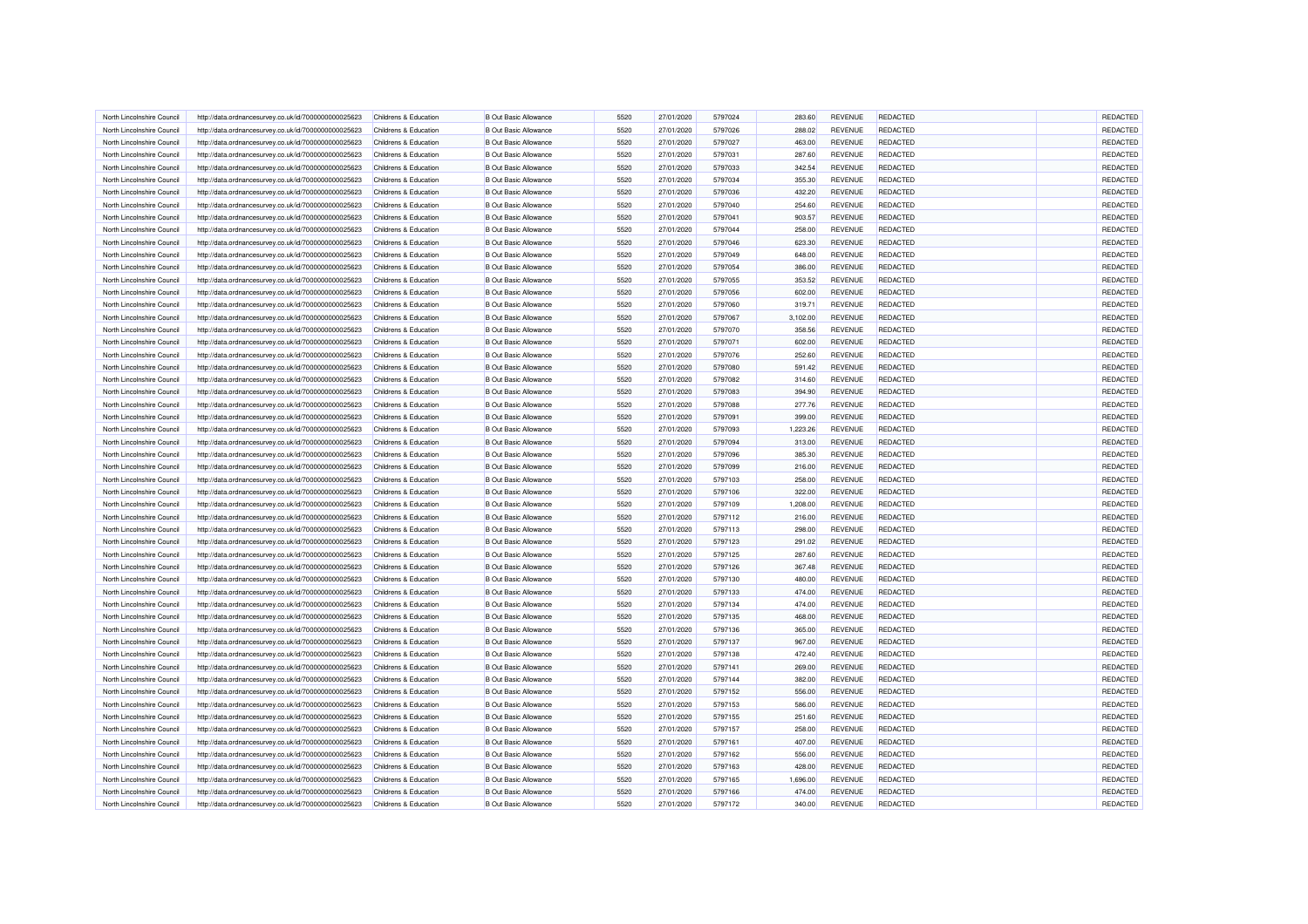| North Lincolnshire Council                               | http://data.ordnancesurvey.co.uk/id/7000000000025623 | Childrens & Education                          | <b>B Out Basic Allowance</b> | 5520         | 27/01/2020 | 5797173 | 510.00           | REVENUE                          | <b>REDACTED</b> | REDACTED        |
|----------------------------------------------------------|------------------------------------------------------|------------------------------------------------|------------------------------|--------------|------------|---------|------------------|----------------------------------|-----------------|-----------------|
| North Lincolnshire Council                               | http://data.ordnancesurvey.co.uk/id/7000000000025623 | Childrens & Education                          | <b>B Out Basic Allowance</b> | 5520         | 27/01/2020 | 5797176 | 287.60           | <b>REVENUE</b>                   | <b>REDACTED</b> | REDACTED        |
| North Lincolnshire Council                               | http://data.ordnancesurvey.co.uk/id/7000000000025623 | Childrens & Education                          | <b>B</b> Out Basic Allowance | 5520         | 27/01/2020 | 5797179 | 394.90           | <b>REVENUE</b>                   | REDACTED        | REDACTED        |
| North Lincolnshire Council                               | http://data.ordnancesurvey.co.uk/id/7000000000025623 | Childrens & Education                          | <b>B Out Basic Allowance</b> | 5520         | 27/01/2020 | 5797180 | 298.00           | <b>REVENUE</b>                   | <b>REDACTED</b> | REDACTED        |
| North Lincolnshire Council                               | http://data.ordnancesurvey.co.uk/id/7000000000025623 | Childrens & Education                          | <b>B Out Basic Allowance</b> | 5520         | 27/01/2020 | 5797181 | 509.20           | <b>REVENUE</b>                   | <b>REDACTED</b> | REDACTED        |
| North Lincolnshire Council                               | http://data.ordnancesurvey.co.uk/id/7000000000025623 | Childrens & Education                          | <b>B Out Basic Allowance</b> | 5520         | 27/01/2020 | 5797184 | 216.00           | <b>REVENUE</b>                   | REDACTED        | <b>REDACTED</b> |
| North Lincolnshire Council                               | http://data.ordnancesurvey.co.uk/id/7000000000025623 | Childrens & Education                          | <b>B Out Basic Allowance</b> | 5520         | 27/01/2020 | 5797186 | 299.60           | <b>REVENUE</b>                   | <b>REDACTED</b> | REDACTED        |
| North Lincolnshire Council                               | http://data.ordnancesurvey.co.uk/id/7000000000025623 | Childrens & Education                          | <b>B Out Basic Allowance</b> | 5520         | 27/01/2020 | 5797193 | 251.40           | <b>REVENUE</b>                   | <b>REDACTED</b> | REDACTED        |
| North Lincolnshire Council                               | http://data.ordnancesurvey.co.uk/id/7000000000025623 | Childrens & Education                          | <b>B</b> Out Basic Allowance | 5520         | 27/01/2020 | 5797198 | 275.70           | REVENUE                          | REDACTED        | REDACTED        |
| North Lincolnshire Council                               | http://data.ordnancesurvey.co.uk/id/7000000000025623 | Childrens & Education                          | <b>B Out Basic Allowance</b> | 5520         | 27/01/2020 | 5797199 | 292.00           | <b>REVENUE</b>                   | <b>REDACTED</b> | REDACTED        |
| North Lincolnshire Council                               | http://data.ordnancesurvey.co.uk/id/7000000000025623 | Childrens & Education                          | <b>B Out Basic Allowance</b> | 5520         | 27/01/2020 | 5797201 | 818.00           | <b>REVENUE</b>                   | <b>REDACTED</b> | REDACTED        |
| North Lincolnshire Council                               | http://data.ordnancesurvey.co.uk/id/7000000000025623 | Childrens & Education                          | <b>B Out Basic Allowance</b> | 5520         | 27/01/2020 | 5797203 |                  | <b>REVENUE</b>                   | REDACTED        | <b>REDACTED</b> |
|                                                          |                                                      |                                                | <b>B Out Basic Allowance</b> | 5520         |            | 5797206 | 278.00           |                                  | <b>REDACTED</b> | REDACTED        |
| North Lincolnshire Council<br>North Lincolnshire Council | http://data.ordnancesurvey.co.uk/id/7000000000025623 | Childrens & Education<br>Childrens & Education | <b>B Out Basic Allowance</b> | 5520         | 27/01/2020 | 5797207 | 304.30<br>258.00 | <b>REVENUE</b><br><b>REVENUE</b> | <b>REDACTED</b> |                 |
|                                                          | http://data.ordnancesurvey.co.uk/id/7000000000025623 |                                                |                              |              | 27/01/2020 |         |                  |                                  |                 | REDACTED        |
| North Lincolnshire Council                               | http://data.ordnancesurvey.co.uk/id/7000000000025623 | Childrens & Education                          | <b>B Out Basic Allowance</b> | 5520         | 27/01/2020 | 5797210 | 268.00           | <b>REVENUE</b>                   | REDACTED        | REDACTED        |
| North Lincolnshire Council                               | http://data.ordnancesurvey.co.uk/id/7000000000025623 | Childrens & Education                          | <b>B Out Basic Allowance</b> | 5520         | 27/01/2020 | 5797212 | 459.00           | <b>REVENUE</b>                   | <b>REDACTED</b> | REDACTED        |
| North Lincolnshire Council                               | http://data.ordnancesurvey.co.uk/id/7000000000025623 | Childrens & Education                          | <b>B Out Basic Allowance</b> | 5520         | 27/01/2020 | 5797215 | 313.14           | <b>REVENUE</b>                   | <b>REDACTED</b> | REDACTED        |
| North Lincolnshire Council                               | http://data.ordnancesurvey.co.uk/id/7000000000025623 | Childrens & Education                          | <b>B Out Basic Allowance</b> | 5520         | 27/01/2020 | 5797219 | 146.00           | <b>REVENUE</b>                   | REDACTED        | <b>REDACTED</b> |
| North Lincolnshire Council                               | http://data.ordnancesurvey.co.uk/id/7000000000025623 | Childrens & Education                          | <b>B Out Basic Allowance</b> | 5520         | 27/01/2020 | 5797221 | 556.00           | <b>REVENUE</b>                   | <b>REDACTED</b> | <b>REDACTED</b> |
| North Lincolnshire Council                               | http://data.ordnancesurvey.co.uk/id/7000000000025623 | Childrens & Education                          | <b>B Out Basic Allowance</b> | 5520         | 27/01/2020 | 5797222 | 278.00           | <b>REVENUE</b>                   | <b>REDACTED</b> | REDACTED        |
| North Lincolnshire Council                               | http://data.ordnancesurvey.co.uk/id/7000000000025623 | Childrens & Education                          | <b>B Out Basic Allowance</b> | 5520         | 27/01/2020 | 5797225 | 396.00           | <b>REVENUE</b>                   | REDACTED        | REDACTED        |
| North Lincolnshire Council                               | http://data.ordnancesurvey.co.uk/id/7000000000025623 | Childrens & Education                          | <b>B Out Basic Allowance</b> | 5520         | 27/01/2020 | 5797234 | 556.00           | <b>REVENUE</b>                   | <b>REDACTED</b> | REDACTED        |
| North Lincolnshire Council                               | http://data.ordnancesurvey.co.uk/id/7000000000025623 | Childrens & Education                          | <b>B Out Basic Allowance</b> | 5520         | 27/01/2020 | 5797235 | 556.00           | <b>REVENUE</b>                   | <b>REDACTED</b> | REDACTED        |
| North Lincolnshire Council                               | http://data.ordnancesurvey.co.uk/id/7000000000025623 | Childrens & Education                          | <b>B Out Basic Allowance</b> | 5520         | 27/01/2020 | 5797236 | 268.61           | <b>REVENUE</b>                   | REDACTED        | <b>REDACTED</b> |
| North Lincolnshire Council                               | http://data.ordnancesurvey.co.uk/id/7000000000025623 | Childrens & Education                          | <b>B Out Basic Allowance</b> | 5520         | 27/01/2020 | 5797239 | 132.00           | <b>REVENUE</b>                   | <b>REDACTED</b> | REDACTED        |
| North Lincolnshire Council                               | http://data.ordnancesurvey.co.uk/id/7000000000025623 | Childrens & Education                          | <b>B Out Basic Allowance</b> | 5520         | 27/01/2020 | 5797242 | 264.00           | <b>REVENUE</b>                   | <b>REDACTED</b> | REDACTED        |
| North Lincolnshire Council                               | http://data.ordnancesurvey.co.uk/id/7000000000025623 | Childrens & Education                          | <b>Client Related Costs</b>  | 5534         | 06/01/2020 | 5785695 | 322.31           | <b>REVENUE</b>                   | REDACTED        | REDACTED        |
| North Lincolnshire Council                               | http://data.ordnancesurvey.co.uk/id/7000000000025623 | Childrens & Education                          | <b>Client Related Costs</b>  | 5534         | 06/01/2020 | 5785696 | 2.31             | <b>REVENUE</b>                   | <b>REDACTED</b> | REDACTED        |
| North Lincolnshire Council                               | http://data.ordnancesurvey.co.uk/id/7000000000025623 | Childrens & Education                          | <b>Client Related Costs</b>  | 5534         | 06/01/2020 | 5785699 | 172.31           | <b>REVENUE</b>                   | <b>REDACTED</b> | REDACTED        |
| North Lincolnshire Council                               | http://data.ordnancesurvey.co.uk/id/7000000000025623 | Childrens & Education                          | <b>Client Related Costs</b>  | 5534         | 06/01/2020 | 5785701 | 2.31             | <b>REVENUE</b>                   | REDACTED        | REDACTED        |
| North Lincolnshire Council                               | http://data.ordnancesurvey.co.uk/id/7000000000025623 | Childrens & Education                          | <b>Client Related Costs</b>  | 5534         | 06/01/2020 | 5785702 | 2.31             | <b>REVENUE</b>                   | <b>REDACTED</b> | <b>REDACTED</b> |
| North Lincolnshire Council                               | http://data.ordnancesurvey.co.uk/id/7000000000025623 | Childrens & Education                          | <b>Client Related Costs</b>  | 5534         | 06/01/2020 | 5785708 | 245.19           | <b>REVENUE</b>                   | <b>REDACTED</b> | REDACTED        |
| North Lincolnshire Council                               | http://data.ordnancesurvey.co.uk/id/7000000000025623 | Childrens & Education                          | <b>Client Related Costs</b>  | 5534         | 06/01/2020 | 5785709 | 20.00            | <b>REVENUE</b>                   | REDACTED        | REDACTED        |
| North Lincolnshire Council                               | http://data.ordnancesurvey.co.uk/id/7000000000025623 | Childrens & Education                          | <b>Client Related Costs</b>  | 5534         | 06/01/2020 | 5785710 | 132.85           | <b>REVENUE</b>                   | <b>REDACTED</b> | <b>REDACTED</b> |
| North Lincolnshire Council                               | http://data.ordnancesurvey.co.uk/id/7000000000025623 | Childrens & Education                          | <b>Client Related Costs</b>  | 5534         | 06/01/2020 | 5785711 | 32.31            | <b>REVENUE</b>                   | <b>REDACTED</b> | REDACTED        |
| North Lincolnshire Council                               | http://data.ordnancesurvey.co.uk/id/7000000000025623 | Childrens & Education                          | <b>Client Related Costs</b>  | 5534         | 06/01/2020 | 5785713 | 114.28           | <b>REVENUE</b>                   | REDACTED        | <b>REDACTED</b> |
|                                                          |                                                      |                                                |                              | 5534         |            | 5785715 | 262.31           | REVENUE                          | <b>REDACTED</b> | REDACTED        |
| North Lincolnshire Council                               | http://data.ordnancesurvey.co.uk/id/7000000000025623 | Childrens & Education                          | <b>Client Related Costs</b>  |              | 06/01/2020 |         |                  |                                  |                 |                 |
| North Lincolnshire Council<br>North Lincolnshire Council | http://data.ordnancesurvey.co.uk/id/7000000000025623 | Childrens & Education                          | <b>Client Related Costs</b>  | 5534<br>5534 | 06/01/2020 | 5785721 | 40.00            | <b>REVENUE</b>                   | <b>REDACTED</b> | REDACTED        |
|                                                          | http://data.ordnancesurvey.co.uk/id/7000000000025623 | Childrens & Education                          | <b>Client Related Costs</b>  |              | 06/01/2020 | 5785726 | 42.31            | <b>REVENUE</b>                   | REDACTED        | REDACTED        |
| North Lincolnshire Council                               | http://data.ordnancesurvey.co.uk/id/7000000000025623 | Childrens & Education                          | <b>Client Related Costs</b>  | 5534         | 06/01/2020 | 5785728 | 112.86           | <b>REVENUE</b>                   | <b>REDACTED</b> | <b>REDACTED</b> |
| North Lincolnshire Council                               | http://data.ordnancesurvey.co.uk/id/7000000000025623 | Childrens & Education                          | <b>Client Related Costs</b>  | 5534         | 06/01/2020 | 5785731 | 120.00           | <b>REVENUE</b>                   | <b>REDACTED</b> | REDACTED        |
| North Lincolnshire Council                               | http://data.ordnancesurvey.co.uk/id/7000000000025623 | Childrens & Education                          | <b>Client Related Costs</b>  | 5534         | 06/01/2020 | 5785734 | 34.29            | <b>REVENUE</b>                   | REDACTED        | <b>REDACTED</b> |
| North Lincolnshire Council                               | http://data.ordnancesurvey.co.uk/id/7000000000025623 | Childrens & Education                          | <b>Client Related Costs</b>  | 5534         | 06/01/2020 | 5785741 | 30.00            | <b>REVENUE</b>                   | REDACTED        | REDACTED        |
| North Lincolnshire Council                               | http://data.ordnancesurvey.co.uk/id/7000000000025623 | Childrens & Education                          | <b>Client Related Costs</b>  | 5534         | 06/01/2020 | 5785768 | 42.86            | <b>REVENUE</b>                   | <b>REDACTED</b> | REDACTED        |
| North Lincolnshire Council                               | http://data.ordnancesurvey.co.uk/id/7000000000025623 | Childrens & Education                          | <b>Client Related Costs</b>  | 5534         | 06/01/2020 | 5785776 | 50.00            | <b>REVENUE</b>                   | REDACTED        | REDACTED        |
| North Lincolnshire Council                               | http://data.ordnancesurvey.co.uk/id/7000000000025623 | Childrens & Education                          | <b>Client Related Costs</b>  | 5534         | 06/01/2020 | 5785783 | 78.58            | REVENUE                          | REDACTED        | REDACTED        |
| North Lincolnshire Council                               | http://data.ordnancesurvey.co.uk/id/7000000000025623 | Childrens & Education                          | <b>Client Related Costs</b>  | 5534         | 06/01/2020 | 5785785 | 28.57            | <b>REVENUE</b>                   | <b>REDACTED</b> | REDACTED        |
| North Lincolnshire Council                               | http://data.ordnancesurvey.co.uk/id/7000000000025623 | Childrens & Education                          | <b>Client Related Costs</b>  | 5534         | 06/01/2020 | 5785787 | 17.15            | <b>REVENUE</b>                   | REDACTED        | REDACTED        |
| North Lincolnshire Council                               | http://data.ordnancesurvey.co.uk/id/7000000000025623 | Childrens & Education                          | <b>Client Related Costs</b>  | 5534         | 06/01/2020 | 5785794 | 432.50           | <b>REVENUE</b>                   | <b>REDACTED</b> | REDACTED        |
| North Lincolnshire Council                               | http://data.ordnancesurvey.co.uk/id/7000000000025623 | Childrens & Education                          | <b>Client Related Costs</b>  | 5534         | 06/01/2020 | 5785797 | 20.00            | <b>REVENUE</b>                   | <b>REDACTED</b> | REDACTED        |
| North Lincolnshire Council                               | http://data.ordnancesurvey.co.uk/id/7000000000025623 | Childrens & Education                          | <b>Client Related Costs</b>  | 5534         | 06/01/2020 | 5785798 | 190.00           | <b>REVENUE</b>                   | REDACTED        | <b>REDACTED</b> |
| North Lincolnshire Council                               | http://data.ordnancesurvey.co.uk/id/7000000000025623 | Childrens & Education                          | <b>Client Related Costs</b>  | 5534         | 06/01/2020 | 5785807 | 220.00           | REVENUE                          | REDACTED        | REDACTED        |
| North Lincolnshire Council                               | http://data.ordnancesurvey.co.uk/id/7000000000025623 | Childrens & Education                          | <b>Client Related Costs</b>  | 5534         | 06/01/2020 | 5785820 | 100.00           | <b>REVENUE</b>                   | <b>REDACTED</b> | REDACTED        |
| North Lincolnshire Council                               | http://data.ordnancesurvey.co.uk/id/7000000000025623 | Childrens & Education                          | <b>Client Related Costs</b>  | 5534         | 06/01/2020 | 5785823 | 46.16            | <b>REVENUE</b>                   | REDACTED        | REDACTED        |
| North Lincolnshire Council                               | http://data.ordnancesurvey.co.uk/id/7000000000025623 | Childrens & Education                          | <b>Client Related Costs</b>  | 5534         | 06/01/2020 | 5785826 | 40.00            | <b>REVENUE</b>                   | <b>REDACTED</b> | REDACTED        |
| North Lincolnshire Council                               | http://data.ordnancesurvey.co.uk/id/7000000000025623 | Childrens & Education                          | <b>Client Related Costs</b>  | 5534         | 06/01/2020 | 5785830 | 20.00            | <b>REVENUE</b>                   | <b>REDACTED</b> | REDACTED        |
|                                                          |                                                      |                                                |                              |              |            |         |                  |                                  |                 |                 |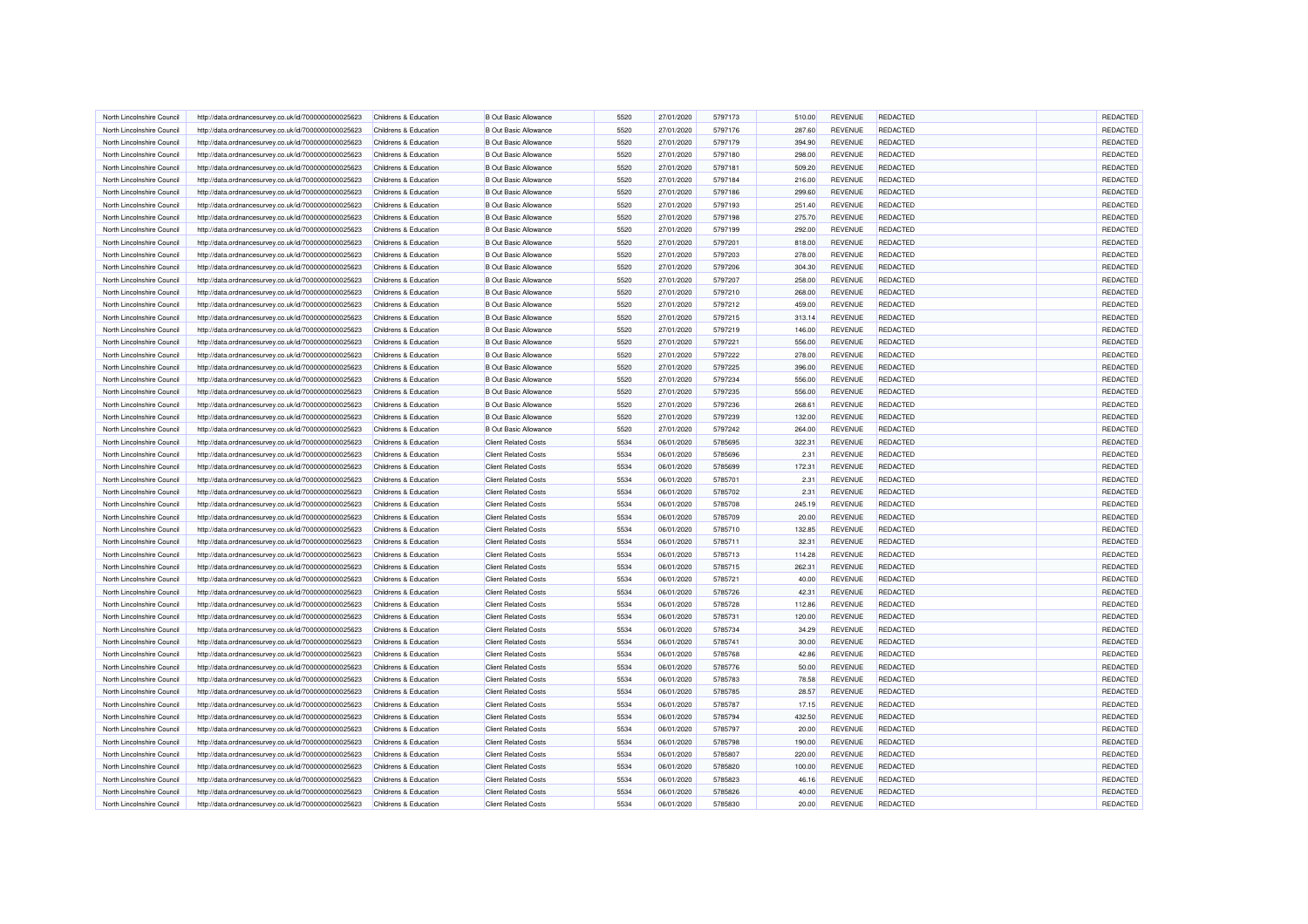| North Lincolnshire Council                               | http://data.ordnancesurvey.co.uk/id/7000000000025623 | Childrens & Education                          | <b>Client Related Costs</b>                                | 5534         | 06/01/2020 | 5785839            | 80.00          | REVENUE                          | <b>REDACTED</b> | REDACTED        |
|----------------------------------------------------------|------------------------------------------------------|------------------------------------------------|------------------------------------------------------------|--------------|------------|--------------------|----------------|----------------------------------|-----------------|-----------------|
| North Lincolnshire Council                               | http://data.ordnancesurvey.co.uk/id/7000000000025623 | Childrens & Education                          | <b>Client Related Costs</b>                                | 5534         | 06/01/2020 | 5785840            | 147.29         | <b>REVENUE</b>                   | <b>REDACTED</b> | REDACTED        |
| North Lincolnshire Council                               | http://data.ordnancesurvey.co.uk/id/7000000000025623 | Childrens & Education                          | <b>Client Related Costs</b>                                | 5534         | 06/01/2020 | 5785847            | 88.00          | <b>REVENUE</b>                   | REDACTED        | REDACTED        |
| North Lincolnshire Council                               | http://data.ordnancesurvey.co.uk/id/7000000000025623 | Childrens & Education                          | <b>Client Related Costs</b>                                | 5534         | 06/01/2020 | 5785857            | 300.00         | <b>REVENUE</b>                   | <b>REDACTED</b> | REDACTED        |
| North Lincolnshire Council                               | http://data.ordnancesurvey.co.uk/id/7000000000025623 | Childrens & Education                          | Client Related Costs                                       | 5534         | 06/01/2020 | 5785860            | 92.31          | <b>REVENUE</b>                   | <b>REDACTED</b> | REDACTED        |
| North Lincolnshire Council                               | http://data.ordnancesurvey.co.uk/id/7000000000025623 | Childrens & Education                          | <b>Client Related Costs</b>                                | 5534         | 06/01/2020 | 5785861            | 142.31         | <b>REVENUE</b>                   | REDACTED        | <b>REDACTED</b> |
| North Lincolnshire Council                               | http://data.ordnancesurvey.co.uk/id/7000000000025623 | Childrens & Education                          | <b>Client Related Costs</b>                                | 5534         | 06/01/2020 | 5785862            | 12.31          | <b>REVENUE</b>                   | <b>REDACTED</b> | REDACTED        |
| North Lincolnshire Council                               | http://data.ordnancesurvey.co.uk/id/7000000000025623 | Childrens & Education                          | <b>Client Related Costs</b>                                | 5534         | 06/01/2020 | 5785863            | 122.31         | <b>REVENUE</b>                   | <b>REDACTED</b> | REDACTED        |
| North Lincolnshire Council                               | http://data.ordnancesurvey.co.uk/id/7000000000025623 | Childrens & Education                          | <b>Client Related Costs</b>                                | 5534         | 06/01/2020 | 5785864            | 2,455.31       | <b>REVENUE</b>                   | REDACTED        | REDACTED        |
| North Lincolnshire Council                               | http://data.ordnancesurvey.co.uk/id/7000000000025623 | Childrens & Education                          | <b>Client Related Costs</b>                                | 5534         | 06/01/2020 | 5785865            | 585.71         | <b>REVENUE</b>                   | <b>REDACTED</b> | REDACTED        |
| North Lincolnshire Council                               | http://data.ordnancesurvey.co.uk/id/7000000000025623 | Childrens & Education                          | <b>Client Related Costs</b>                                | 5534         | 06/01/2020 | 5785878            | 110.00         | <b>REVENUE</b>                   | <b>REDACTED</b> | REDACTED        |
| North Lincolnshire Council                               | http://data.ordnancesurvey.co.uk/id/7000000000025623 | Childrens & Education                          | <b>Client Related Costs</b>                                | 5534         |            | 5785883            | 40.00          | <b>REVENUE</b>                   | REDACTED        | <b>REDACTED</b> |
|                                                          |                                                      |                                                |                                                            | 5534         | 06/01/2020 | 5785887            |                |                                  | <b>REDACTED</b> | REDACTED        |
| North Lincolnshire Council<br>North Lincolnshire Council | http://data.ordnancesurvey.co.uk/id/7000000000025623 | Childrens & Education<br>Childrens & Education | <b>Client Related Costs</b><br><b>Client Related Costs</b> | 5534         | 06/01/2020 | 5785888            | 40.00<br>90.00 | <b>REVENUE</b><br><b>REVENUE</b> | <b>REDACTED</b> |                 |
|                                                          | http://data.ordnancesurvey.co.uk/id/7000000000025623 |                                                |                                                            |              | 06/01/2020 |                    |                |                                  |                 | REDACTED        |
| North Lincolnshire Council                               | http://data.ordnancesurvey.co.uk/id/7000000000025623 | Childrens & Education                          | <b>Client Related Costs</b>                                | 5534         | 06/01/2020 | 5785889            | 200.00         | <b>REVENUE</b>                   | REDACTED        | REDACTED        |
| North Lincolnshire Council                               | http://data.ordnancesurvey.co.uk/id/7000000000025623 | Childrens & Education                          | <b>Client Related Costs</b>                                | 5534         | 06/01/2020 | 5785892            | 251.43         | <b>REVENUE</b>                   | <b>REDACTED</b> | REDACTED        |
| North Lincolnshire Council                               | http://data.ordnancesurvey.co.uk/id/7000000000025623 | Childrens & Education                          | <b>Client Related Costs</b>                                | 5534         | 06/01/2020 | 5785896            | 240.48         | <b>REVENUE</b>                   | <b>REDACTED</b> | REDACTED        |
| North Lincolnshire Council                               | http://data.ordnancesurvey.co.uk/id/7000000000025623 | Childrens & Education                          | <b>Client Related Costs</b>                                | 5534         | 06/01/2020 | 5785906            | 100.00         | <b>REVENUE</b>                   | REDACTED        | <b>REDACTED</b> |
| North Lincolnshire Council                               | http://data.ordnancesurvey.co.uk/id/7000000000025623 | Childrens & Education                          | <b>Client Related Costs</b>                                | 5534         | 06/01/2020 | 5785912            | 154.29         | <b>REVENUE</b>                   | <b>REDACTED</b> | <b>REDACTED</b> |
| North Lincolnshire Council                               | http://data.ordnancesurvey.co.uk/id/7000000000025623 | Childrens & Education                          | Client Related Costs                                       | 5534         | 06/01/2020 | 5785925            | 40.00          | <b>REVENUE</b>                   | <b>REDACTED</b> | REDACTED        |
| North Lincolnshire Council                               | http://data.ordnancesurvey.co.uk/id/7000000000025623 | Childrens & Education                          | Client Related Costs                                       | 5534         | 06/01/2020 | 5785934            | 291.43         | REVENUE                          | REDACTED        | REDACTED        |
| North Lincolnshire Council                               | http://data.ordnancesurvey.co.uk/id/7000000000025623 | Childrens & Education                          | <b>Client Related Costs</b>                                | 5534         | 06/01/2020 | 5785936            | 171.43         | <b>REVENUE</b>                   | <b>REDACTED</b> | REDACTED        |
| North Lincolnshire Council                               | http://data.ordnancesurvey.co.uk/id/7000000000025623 | Childrens & Education                          | <b>Client Related Costs</b>                                | 5534         | 06/01/2020 | 5785940            | 17.16          | <b>REVENUE</b>                   | <b>REDACTED</b> | REDACTED        |
| North Lincolnshire Council                               | http://data.ordnancesurvey.co.uk/id/7000000000025623 | Childrens & Education                          | <b>Client Related Costs</b>                                | 5534         | 06/01/2020 | 5785942            | 121.14         | <b>REVENUE</b>                   | REDACTED        | <b>REDACTED</b> |
| North Lincolnshire Council                               | http://data.ordnancesurvey.co.uk/id/7000000000025623 | Childrens & Education                          | <b>Client Related Costs</b>                                | 5534         | 06/01/2020 | 5785948            | 260.00         | <b>REVENUE</b>                   | <b>REDACTED</b> | REDACTED        |
| North Lincolnshire Council                               | http://data.ordnancesurvey.co.uk/id/7000000000025623 | Childrens & Education                          | Client Related Costs                                       | 5534         | 06/01/2020 | 5785954            | 730.72         | <b>REVENUE</b>                   | <b>REDACTED</b> | REDACTED        |
| North Lincolnshire Council                               | http://data.ordnancesurvey.co.uk/id/7000000000025623 | Childrens & Education                          | <b>Client Related Costs</b>                                | 5534         | 06/01/2020 | 5785955            | 100.97         | <b>REVENUE</b>                   | REDACTED        | REDACTED        |
| North Lincolnshire Council                               | http://data.ordnancesurvey.co.uk/id/7000000000025623 | Childrens & Education                          | <b>Client Related Costs</b>                                | 5534         | 06/01/2020 | 5785961            | 50.00          | <b>REVENUE</b>                   | <b>REDACTED</b> | REDACTED        |
| North Lincolnshire Council                               | http://data.ordnancesurvey.co.uk/id/7000000000025623 | Childrens & Education                          | <b>Client Related Costs</b>                                | 5534         | 06/01/2020 | 5785965            | 131.38         | <b>REVENUE</b>                   | <b>REDACTED</b> | REDACTED        |
| North Lincolnshire Council                               | http://data.ordnancesurvey.co.uk/id/7000000000025623 | Childrens & Education                          | <b>Client Related Costs</b>                                | 5534         | 13/01/2020 | 5789035            | 62.31          | <b>REVENUE</b>                   | REDACTED        | REDACTED        |
| North Lincolnshire Council                               | http://data.ordnancesurvey.co.uk/id/7000000000025623 | Childrens & Education                          | <b>Client Related Costs</b>                                | 5534         | 13/01/2020 | 5789038            | 20.00          | <b>REVENUE</b>                   | <b>REDACTED</b> | REDACTED        |
| North Lincolnshire Council                               | http://data.ordnancesurvey.co.uk/id/7000000000025623 | Childrens & Education                          | <b>Client Related Costs</b>                                | 5534         | 13/01/2020 | 5789039            | 172.31         | <b>REVENUE</b>                   | <b>REDACTED</b> | REDACTED        |
| North Lincolnshire Council                               | http://data.ordnancesurvey.co.uk/id/7000000000025623 | Childrens & Education                          | <b>Client Related Costs</b>                                | 5534         | 13/01/2020 | 5789041            | 2.31           | <b>REVENUE</b>                   | REDACTED        | REDACTED        |
| North Lincolnshire Council                               | http://data.ordnancesurvey.co.uk/id/7000000000025623 | Childrens & Education                          | <b>Client Related Costs</b>                                | 5534         | 13/01/2020 | 5789042            | 2.31           | <b>REVENUE</b>                   | <b>REDACTED</b> | REDACTED        |
| North Lincolnshire Council                               | http://data.ordnancesurvey.co.uk/id/7000000000025623 | Childrens & Education                          | <b>Client Related Costs</b>                                | 5534         | 13/01/2020 | 5789048            | 472.00         | <b>REVENUE</b>                   | <b>REDACTED</b> | REDACTED        |
| North Lincolnshire Council                               | http://data.ordnancesurvey.co.uk/id/7000000000025623 | Childrens & Education                          | <b>Client Related Costs</b>                                | 5534         | 13/01/2020 | 5789049            | 128.56         | <b>REVENUE</b>                   | REDACTED        | <b>REDACTED</b> |
|                                                          |                                                      |                                                |                                                            | 5534         |            | 5789050            | 287.15         | REVENUE                          | <b>REDACTED</b> | REDACTED        |
| North Lincolnshire Council                               | http://data.ordnancesurvey.co.uk/id/7000000000025623 | Childrens & Education                          | <b>Client Related Costs</b>                                |              | 13/01/2020 |                    |                |                                  |                 |                 |
| North Lincolnshire Council<br>North Lincolnshire Council | http://data.ordnancesurvey.co.uk/id/7000000000025623 | Childrens & Education                          | <b>Client Related Costs</b>                                | 5534<br>5534 | 13/01/2020 | 5789051<br>5789055 | 567.97         | <b>REVENUE</b>                   | <b>REDACTED</b> | REDACTED        |
|                                                          | http://data.ordnancesurvey.co.uk/id/7000000000025623 | Childrens & Education                          | <b>Client Related Costs</b>                                |              | 13/01/2020 |                    | 262.31         | REVENUE                          | REDACTED        | REDACTED        |
| North Lincolnshire Council                               | http://data.ordnancesurvey.co.uk/id/7000000000025623 | Childrens & Education                          | <b>Client Related Costs</b>                                | 5534         | 13/01/2020 | 5789061            | 22.86          | <b>REVENUE</b>                   | <b>REDACTED</b> | <b>REDACTED</b> |
| North Lincolnshire Council                               | http://data.ordnancesurvey.co.uk/id/7000000000025623 | Childrens & Education                          | <b>Client Related Costs</b>                                | 5534         | 13/01/2020 | 5789071            | 120.00         | <b>REVENUE</b>                   | <b>REDACTED</b> | REDACTED        |
| North Lincolnshire Council                               | http://data.ordnancesurvey.co.uk/id/7000000000025623 | Childrens & Education                          | <b>Client Related Costs</b>                                | 5534         | 13/01/2020 | 5789081            | 235.98         | <b>REVENUE</b>                   | REDACTED        | <b>REDACTED</b> |
| North Lincolnshire Council                               | http://data.ordnancesurvey.co.uk/id/7000000000025623 | Childrens & Education                          | <b>Client Related Costs</b>                                | 5534         | 13/01/2020 | 5789108            | $-16.01$       | <b>REVENUE</b>                   | REDACTED        | REDACTED        |
| North Lincolnshire Council                               | http://data.ordnancesurvey.co.uk/id/7000000000025623 | Childrens & Education                          | <b>Client Related Costs</b>                                | 5534         | 13/01/2020 | 5789116            | 50.00          | <b>REVENUE</b>                   | <b>REDACTED</b> | REDACTED        |
| North Lincolnshire Council                               | http://data.ordnancesurvey.co.uk/id/7000000000025623 | Childrens & Education                          | <b>Client Related Costs</b>                                | 5534         | 13/01/2020 | 5789124            | 10.00          | <b>REVENUE</b>                   | REDACTED        | REDACTED        |
| North Lincolnshire Council                               | http://data.ordnancesurvey.co.uk/id/7000000000025623 | Childrens & Education                          | <b>Client Related Costs</b>                                | 5534         | 13/01/2020 | 5789128            | 125.72         | REVENUE                          | REDACTED        | REDACTED        |
| North Lincolnshire Council                               | http://data.ordnancesurvey.co.uk/id/7000000000025623 | Childrens & Education                          | <b>Client Related Costs</b>                                | 5534         | 13/01/2020 | 5789135            | 432.50         | <b>REVENUE</b>                   | <b>REDACTED</b> | REDACTED        |
| North Lincolnshire Council                               | http://data.ordnancesurvey.co.uk/id/7000000000025623 | Childrens & Education                          | <b>Client Related Costs</b>                                | 5534         | 13/01/2020 | 5789138            | 20.00          | <b>REVENUE</b>                   | REDACTED        | REDACTED        |
| North Lincolnshire Council                               | http://data.ordnancesurvey.co.uk/id/7000000000025623 | Childrens & Education                          | <b>Client Related Costs</b>                                | 5534         | 13/01/2020 | 5789139            | 190.00         | <b>REVENUE</b>                   | REDACTED        | REDACTED        |
| North Lincolnshire Council                               | http://data.ordnancesurvey.co.uk/id/7000000000025623 | <b>Childrens &amp; Education</b>               | <b>Client Related Costs</b>                                | 5534         | 13/01/2020 | 5789148            | 270.00         | <b>REVENUE</b>                   | <b>REDACTED</b> | REDACTED        |
| North Lincolnshire Council                               | http://data.ordnancesurvey.co.uk/id/7000000000025623 | Childrens & Education                          | <b>Client Related Costs</b>                                | 5534         | 13/01/2020 | 5789159            | 700.00         | <b>REVENUE</b>                   | REDACTED        | REDACTED        |
| North Lincolnshire Council                               | http://data.ordnancesurvey.co.uk/id/7000000000025623 | Childrens & Education                          | <b>Client Related Costs</b>                                | 5534         | 13/01/2020 | 5789162            | 100.00         | REVENUE                          | REDACTED        | REDACTED        |
| North Lincolnshire Council                               | http://data.ordnancesurvey.co.uk/id/7000000000025623 | Childrens & Education                          | <b>Client Related Costs</b>                                | 5534         | 13/01/2020 | 5789165            | 34.00          | <b>REVENUE</b>                   | <b>REDACTED</b> | REDACTED        |
| North Lincolnshire Council                               | http://data.ordnancesurvey.co.uk/id/7000000000025623 | Childrens & Education                          | <b>Client Related Costs</b>                                | 5534         | 13/01/2020 | 5789168            | 40.00          | <b>REVENUE</b>                   | REDACTED        | REDACTED        |
| North Lincolnshire Council                               | http://data.ordnancesurvey.co.uk/id/7000000000025623 | Childrens & Education                          | <b>Client Related Costs</b>                                | 5534         | 13/01/2020 | 5789172            | 20.00          | <b>REVENUE</b>                   | <b>REDACTED</b> | REDACTED        |
| North Lincolnshire Council                               | http://data.ordnancesurvey.co.uk/id/7000000000025623 | Childrens & Education                          | <b>Client Related Costs</b>                                | 5534         | 13/01/2020 | 5789177            | 139.11         | <b>REVENUE</b>                   | <b>REDACTED</b> | REDACTED        |
|                                                          |                                                      |                                                |                                                            |              |            |                    |                |                                  |                 |                 |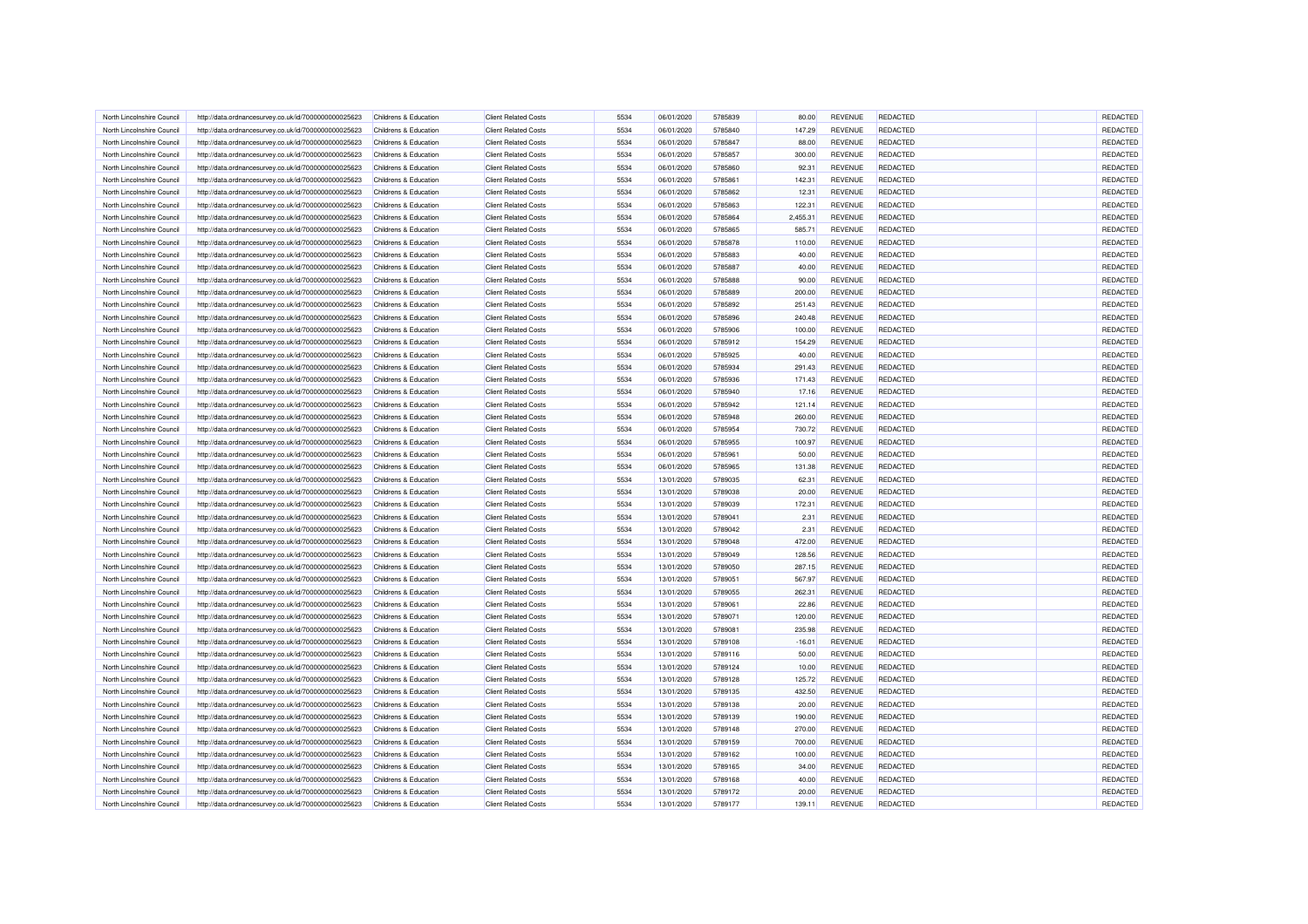| North Lincolnshire Council                               | http://data.ordnancesurvey.co.uk/id/7000000000025623 | Childrens & Education                          | <b>Client Related Costs</b>                                | 5534         | 13/01/2020 | 5789181            | 80.00          | REVENUE                          | <b>REDACTED</b>             | REDACTED        |
|----------------------------------------------------------|------------------------------------------------------|------------------------------------------------|------------------------------------------------------------|--------------|------------|--------------------|----------------|----------------------------------|-----------------------------|-----------------|
| North Lincolnshire Council                               | http://data.ordnancesurvey.co.uk/id/7000000000025623 | Childrens & Education                          | <b>Client Related Costs</b>                                | 5534         | 13/01/2020 | 5789182            | 40.00          | <b>REVENUE</b>                   | <b>REDACTED</b>             | REDACTED        |
| North Lincolnshire Council                               | http://data.ordnancesurvey.co.uk/id/7000000000025623 | Childrens & Education                          | <b>Client Related Costs</b>                                | 5534         | 13/01/2020 | 5789189            | 88.00          | <b>REVENUE</b>                   | REDACTED                    | REDACTED        |
| North Lincolnshire Council                               | http://data.ordnancesurvey.co.uk/id/7000000000025623 | Childrens & Education                          | <b>Client Related Costs</b>                                | 5534         | 13/01/2020 | 5789199            | 300.00         | <b>REVENUE</b>                   | <b>REDACTED</b>             | REDACTED        |
| North Lincolnshire Council                               | http://data.ordnancesurvey.co.uk/id/7000000000025623 | Childrens & Education                          | Client Related Costs                                       | 5534         | 13/01/2020 | 5789203            | 92.31          | <b>REVENUE</b>                   | <b>REDACTED</b>             | REDACTED        |
| North Lincolnshire Council                               | http://data.ordnancesurvey.co.uk/id/7000000000025623 | Childrens & Education                          | <b>Client Related Costs</b>                                | 5534         | 13/01/2020 | 5789204            | 142.31         | <b>REVENUE</b>                   | REDACTED                    | <b>REDACTED</b> |
| North Lincolnshire Council                               | http://data.ordnancesurvey.co.uk/id/7000000000025623 | Childrens & Education                          | <b>Client Related Costs</b>                                | 5534         | 13/01/2020 | 5789205            | 12.31          | <b>REVENUE</b>                   | <b>REDACTED</b>             | REDACTED        |
| North Lincolnshire Council                               | http://data.ordnancesurvey.co.uk/id/7000000000025623 | Childrens & Education                          | <b>Client Related Costs</b>                                | 5534         | 13/01/2020 | 5789206            | 122.31         | <b>REVENUE</b>                   | <b>REDACTED</b>             | REDACTED        |
| North Lincolnshire Council                               | http://data.ordnancesurvey.co.uk/id/7000000000025623 | Childrens & Education                          | <b>Client Related Costs</b>                                | 5534         | 13/01/2020 | 5789207            | 182.31         | <b>REVENUE</b>                   | REDACTED                    | REDACTED        |
| North Lincolnshire Council                               | http://data.ordnancesurvey.co.uk/id/7000000000025623 | Childrens & Education                          | <b>Client Related Costs</b>                                | 5534         | 13/01/2020 | 5789208            | 100.00         | <b>REVENUE</b>                   | <b>REDACTED</b>             | REDACTED        |
| North Lincolnshire Council                               | http://data.ordnancesurvey.co.uk/id/7000000000025623 | Childrens & Education                          | <b>Client Related Costs</b>                                | 5534         | 13/01/2020 | 5789222            | 110.00         | <b>REVENUE</b>                   | <b>REDACTED</b>             | REDACTED        |
| North Lincolnshire Council                               | http://data.ordnancesurvey.co.uk/id/7000000000025623 | Childrens & Education                          | <b>Client Related Costs</b>                                | 5534         |            | 5789227            | 40.00          | <b>REVENUE</b>                   | REDACTED                    | <b>REDACTED</b> |
|                                                          |                                                      |                                                |                                                            | 5534         | 13/01/2020 | 5789231            |                |                                  | <b>REDACTED</b>             | REDACTED        |
| North Lincolnshire Council<br>North Lincolnshire Council | http://data.ordnancesurvey.co.uk/id/7000000000025623 | Childrens & Education<br>Childrens & Education | <b>Client Related Costs</b><br><b>Client Related Costs</b> | 5534         | 13/01/2020 | 5789232            | 40.00<br>90.00 | <b>REVENUE</b><br><b>REVENUE</b> | <b>REDACTED</b>             |                 |
|                                                          | http://data.ordnancesurvey.co.uk/id/7000000000025623 |                                                |                                                            |              | 13/01/2020 |                    |                |                                  |                             | REDACTED        |
| North Lincolnshire Council                               | http://data.ordnancesurvey.co.uk/id/7000000000025623 | Childrens & Education                          | <b>Client Related Costs</b>                                | 5534         | 13/01/2020 | 5789233            | 260.00         | <b>REVENUE</b>                   | REDACTED                    | REDACTED        |
| North Lincolnshire Council                               | http://data.ordnancesurvey.co.uk/id/7000000000025623 | Childrens & Education                          | <b>Client Related Costs</b>                                | 5534         | 13/01/2020 | 5789236            | 80.00          | <b>REVENUE</b>                   | <b>REDACTED</b>             | REDACTED        |
| North Lincolnshire Council                               | http://data.ordnancesurvey.co.uk/id/7000000000025623 | Childrens & Education                          | <b>Client Related Costs</b>                                | 5534         | 13/01/2020 | 5789238            | $-44.72$       | <b>REVENUE</b>                   | <b>REDACTED</b>             | REDACTED        |
| North Lincolnshire Council                               | http://data.ordnancesurvey.co.uk/id/7000000000025623 | Childrens & Education                          | <b>Client Related Costs</b>                                | 5534         | 13/01/2020 | 5789240            | 359.98         | <b>REVENUE</b>                   | REDACTED                    | <b>REDACTED</b> |
| North Lincolnshire Council                               | http://data.ordnancesurvey.co.uk/id/7000000000025623 | Childrens & Education                          | <b>Client Related Costs</b>                                | 5534         | 13/01/2020 | 5789242            | 62.86          | <b>REVENUE</b>                   | <b>REDACTED</b>             | <b>REDACTED</b> |
| North Lincolnshire Council                               | http://data.ordnancesurvey.co.uk/id/7000000000025623 | Childrens & Education                          | Client Related Costs                                       | 5534         | 13/01/2020 | 5789254            | 172.00         | <b>REVENUE</b>                   | <b>REDACTED</b>             | REDACTED        |
| North Lincolnshire Council                               | http://data.ordnancesurvey.co.uk/id/7000000000025623 | Childrens & Education                          | <b>Client Related Costs</b>                                | 5534         | 13/01/2020 | 5789268            | 34.28          | <b>REVENUE</b>                   | REDACTED                    | REDACTED        |
| North Lincolnshire Council                               | http://data.ordnancesurvey.co.uk/id/7000000000025623 | Childrens & Education                          | <b>Client Related Costs</b>                                | 5534         | 13/01/2020 | 5789271            | 120.00         | <b>REVENUE</b>                   | <b>REDACTED</b>             | REDACTED        |
| North Lincolnshire Council                               | http://data.ordnancesurvey.co.uk/id/7000000000025623 | Childrens & Education                          | <b>Client Related Costs</b>                                | 5534         | 13/01/2020 | 5789277            | 40.00          | <b>REVENUE</b>                   | <b>REDACTED</b>             | REDACTED        |
| North Lincolnshire Council                               | http://data.ordnancesurvey.co.uk/id/7000000000025623 | Childrens & Education                          | <b>Client Related Costs</b>                                | 5534         | 13/01/2020 | 5789281            | 328.57         | <b>REVENUE</b>                   | REDACTED                    | <b>REDACTED</b> |
| North Lincolnshire Council                               | http://data.ordnancesurvey.co.uk/id/7000000000025623 | Childrens & Education                          | <b>Client Related Costs</b>                                | 5534         | 13/01/2020 | 5789289            | 260.00         | <b>REVENUE</b>                   | <b>REDACTED</b>             | REDACTED        |
| North Lincolnshire Council                               | http://data.ordnancesurvey.co.uk/id/7000000000025623 | Childrens & Education                          | Client Related Costs                                       | 5534         | 13/01/2020 | 5789301            | 50.00          | <b>REVENUE</b>                   | <b>REDACTED</b>             | REDACTED        |
| North Lincolnshire Council                               | http://data.ordnancesurvey.co.uk/id/7000000000025623 | Childrens & Education                          | <b>Client Related Costs</b>                                | 5534         | 15/01/2020 | 5790762            | 500.00         | <b>REVENUE</b>                   | REDACTED                    | REDACTED        |
| North Lincolnshire Council                               | http://data.ordnancesurvey.co.uk/id/7000000000025623 | Childrens & Education                          | <b>Client Related Costs</b>                                | 5534         | 20/01/2020 | 5792825            | 62.31          | <b>REVENUE</b>                   | <b>REDACTED</b>             | REDACTED        |
| North Lincolnshire Council                               | http://data.ordnancesurvey.co.uk/id/7000000000025623 | Childrens & Education                          | <b>Client Related Costs</b>                                | 5534         | 20/01/2020 | 5792828            | 77.14          | <b>REVENUE</b>                   | <b>REDACTED</b>             | REDACTED        |
| North Lincolnshire Council                               | http://data.ordnancesurvey.co.uk/id/7000000000025623 | Childrens & Education                          | <b>Client Related Costs</b>                                | 5534         | 20/01/2020 | 5792830            | 172.31         | <b>REVENUE</b>                   | REDACTED                    | REDACTED        |
| North Lincolnshire Council                               | http://data.ordnancesurvey.co.uk/id/7000000000025623 | Childrens & Education                          | <b>Client Related Costs</b>                                | 5534         | 20/01/2020 | 5792832            | 2.31           | <b>REVENUE</b>                   | <b>REDACTED</b>             | REDACTED        |
| North Lincolnshire Council                               | http://data.ordnancesurvey.co.uk/id/7000000000025623 | Childrens & Education                          | <b>Client Related Costs</b>                                | 5534         | 20/01/2020 | 5792833            | 2.31           | <b>REVENUE</b>                   | <b>REDACTED</b>             | REDACTED        |
| North Lincolnshire Council                               | http://data.ordnancesurvey.co.uk/id/7000000000025623 | Childrens & Education                          | <b>Client Related Costs</b>                                | 5534         | 20/01/2020 | 5792836            | 40.00          | <b>REVENUE</b>                   | REDACTED                    | REDACTED        |
| North Lincolnshire Council                               | http://data.ordnancesurvey.co.uk/id/7000000000025623 | Childrens & Education                          | <b>Client Related Costs</b>                                | 5534         | 20/01/2020 | 5792839            | 40.00          | <b>REVENUE</b>                   | <b>REDACTED</b>             | REDACTED        |
| North Lincolnshire Council                               | http://data.ordnancesurvey.co.uk/id/7000000000025623 | Childrens & Education                          | <b>Client Related Costs</b>                                | 5534         | 20/01/2020 | 5792841            | 210.00         | <b>REVENUE</b>                   | <b>REDACTED</b>             | REDACTED        |
| North Lincolnshire Council                               | http://data.ordnancesurvey.co.uk/id/7000000000025623 | Childrens & Education                          | <b>Client Related Costs</b>                                | 5534         | 20/01/2020 | 5792842            | 312.31         | <b>REVENUE</b>                   | REDACTED                    | <b>REDACTED</b> |
| North Lincolnshire Council                               | http://data.ordnancesurvey.co.uk/id/7000000000025623 | Childrens & Education                          | <b>Client Related Costs</b>                                | 5534         | 20/01/2020 | 5792846            | 262.31         | REVENUE                          | <b>REDACTED</b>             | REDACTED        |
|                                                          |                                                      |                                                |                                                            |              |            |                    |                |                                  |                             | REDACTED        |
| North Lincolnshire Council<br>North Lincolnshire Council | http://data.ordnancesurvey.co.uk/id/7000000000025623 | Childrens & Education                          | <b>Client Related Costs</b>                                | 5534<br>5534 | 20/01/2020 | 5792857<br>5792862 | 50.88          | <b>REVENUE</b><br><b>REVENUE</b> | <b>REDACTED</b><br>REDACTED | REDACTED        |
|                                                          | http://data.ordnancesurvey.co.uk/id/7000000000025623 | Childrens & Education                          | <b>Client Related Costs</b>                                |              | 20/01/2020 |                    | 120.00         |                                  |                             |                 |
| North Lincolnshire Council                               | http://data.ordnancesurvey.co.uk/id/7000000000025623 | Childrens & Education                          | <b>Client Related Costs</b>                                | 5534         | 20/01/2020 | 5792872            | 30.00          | <b>REVENUE</b>                   | <b>REDACTED</b>             | <b>REDACTED</b> |
| North Lincolnshire Council                               | http://data.ordnancesurvey.co.uk/id/7000000000025623 | Childrens & Education                          | <b>Client Related Costs</b>                                | 5534         | 20/01/2020 | 5792899            | 84.57          | <b>REVENUE</b>                   | <b>REDACTED</b>             | REDACTED        |
| North Lincolnshire Council                               | http://data.ordnancesurvey.co.uk/id/7000000000025623 | Childrens & Education                          | <b>Client Related Costs</b>                                | 5534         | 20/01/2020 | 5792907            | 50.00          | <b>REVENUE</b>                   | REDACTED                    | <b>REDACTED</b> |
| North Lincolnshire Council                               | http://data.ordnancesurvey.co.uk/id/7000000000025623 | Childrens & Education                          | <b>Client Related Costs</b>                                | 5534         | 20/01/2020 | 5792914            | 10.00          | <b>REVENUE</b>                   | REDACTED                    | REDACTED        |
| North Lincolnshire Council                               | http://data.ordnancesurvey.co.uk/id/7000000000025623 | Childrens & Education                          | <b>Client Related Costs</b>                                | 5534         | 20/01/2020 | 5792918            | 580.00         | <b>REVENUE</b>                   | <b>REDACTED</b>             | REDACTED        |
| North Lincolnshire Council                               | http://data.ordnancesurvey.co.uk/id/7000000000025623 | Childrens & Education                          | <b>Client Related Costs</b>                                | 5534         | 20/01/2020 | 5792925            | 440.00         | <b>REVENUE</b>                   | REDACTED                    | REDACTED        |
| North Lincolnshire Council                               | http://data.ordnancesurvey.co.uk/id/7000000000025623 | Childrens & Education                          | <b>Client Related Costs</b>                                | 5534         | 20/01/2020 | 5792928            | 20.00          | REVENUE                          | REDACTED                    | REDACTED        |
| North Lincolnshire Council                               | http://data.ordnancesurvey.co.uk/id/7000000000025623 | Childrens & Education                          | <b>Client Related Costs</b>                                | 5534         | 20/01/2020 | 5792929            | 190.00         | <b>REVENUE</b>                   | <b>REDACTED</b>             | REDACTED        |
| North Lincolnshire Council                               | http://data.ordnancesurvey.co.uk/id/7000000000025623 | Childrens & Education                          | <b>Client Related Costs</b>                                | 5534         | 20/01/2020 | 5792938            | 250.00         | <b>REVENUE</b>                   | REDACTED                    | REDACTED        |
| North Lincolnshire Council                               | http://data.ordnancesurvey.co.uk/id/7000000000025623 | Childrens & Education                          | <b>Client Related Costs</b>                                | 5534         | 20/01/2020 | 5792951            | 100.00         | <b>REVENUE</b>                   | REDACTED                    | REDACTED        |
| North Lincolnshire Council                               | http://data.ordnancesurvey.co.uk/id/7000000000025623 | Childrens & Education                          | <b>Client Related Costs</b>                                | 5534         | 20/01/2020 | 5792954            | 20.00          | <b>REVENUE</b>                   | <b>REDACTED</b>             | REDACTED        |
| North Lincolnshire Council                               | http://data.ordnancesurvey.co.uk/id/7000000000025623 | Childrens & Education                          | <b>Client Related Costs</b>                                | 5534         | 20/01/2020 | 5792957            | 40.00          | <b>REVENUE</b>                   | REDACTED                    | REDACTED        |
| North Lincolnshire Council                               | http://data.ordnancesurvey.co.uk/id/7000000000025623 | Childrens & Education                          | <b>Client Related Costs</b>                                | 5534         | 20/01/2020 | 5792961            | 20.00          | REVENUE                          | REDACTED                    | REDACTED        |
| North Lincolnshire Council                               | http://data.ordnancesurvey.co.uk/id/7000000000025623 | Childrens & Education                          | <b>Client Related Costs</b>                                | 5534         | 20/01/2020 | 5792970            | 461.00         | <b>REVENUE</b>                   | <b>REDACTED</b>             | REDACTED        |
| North Lincolnshire Council                               | http://data.ordnancesurvey.co.uk/id/7000000000025623 | Childrens & Education                          | <b>Client Related Costs</b>                                | 5534         | 20/01/2020 | 5792971            | 40.00          | <b>REVENUE</b>                   | REDACTED                    | REDACTED        |
| North Lincolnshire Council                               | http://data.ordnancesurvey.co.uk/id/7000000000025623 | Childrens & Education                          | <b>Client Related Costs</b>                                | 5534         | 20/01/2020 | 5792988            | 300.00         | <b>REVENUE</b>                   | <b>REDACTED</b>             | REDACTED        |
| North Lincolnshire Council                               | http://data.ordnancesurvey.co.uk/id/7000000000025623 | Childrens & Education                          | <b>Client Related Costs</b>                                | 5534         | 20/01/2020 | 5792992            | 92.31          | <b>REVENUE</b>                   | <b>REDACTED</b>             | REDACTED        |
|                                                          |                                                      |                                                |                                                            |              |            |                    |                |                                  |                             |                 |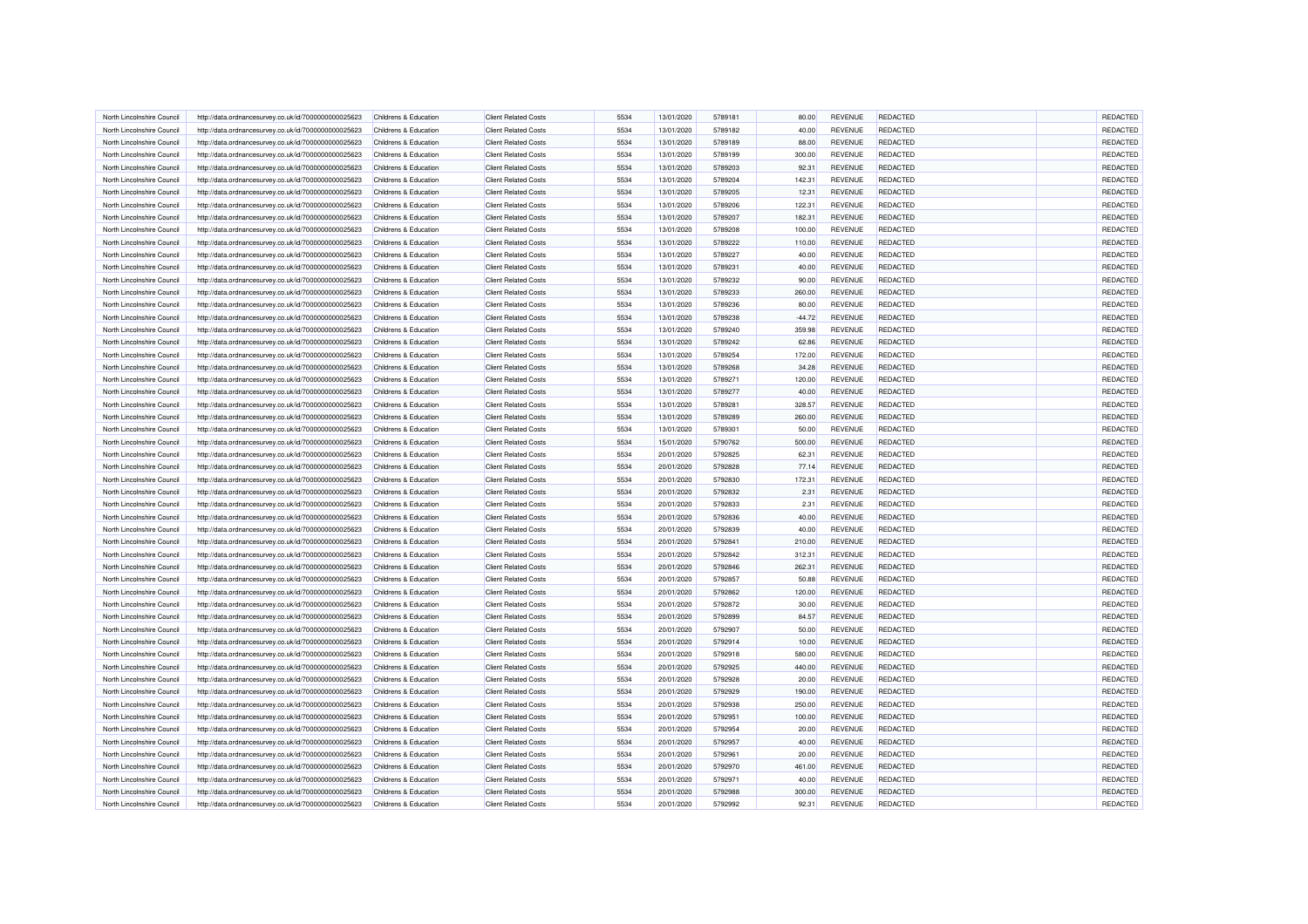| North Lincolnshire Council                               | http://data.ordnancesurvey.co.uk/id/7000000000025623 | Childrens & Education                          | <b>Client Related Costs</b>                                | 5534         | 20/01/2020 | 5792993            | 142.31   | REVENUE                          | <b>REDACTED</b> | REDACTED        |
|----------------------------------------------------------|------------------------------------------------------|------------------------------------------------|------------------------------------------------------------|--------------|------------|--------------------|----------|----------------------------------|-----------------|-----------------|
| North Lincolnshire Council                               | http://data.ordnancesurvey.co.uk/id/7000000000025623 | Childrens & Education                          | <b>Client Related Costs</b>                                | 5534         | 20/01/2020 | 5792994            | 12.31    | <b>REVENUE</b>                   | <b>REDACTED</b> | REDACTED        |
| North Lincolnshire Council                               | http://data.ordnancesurvey.co.uk/id/7000000000025623 | Childrens & Education                          | <b>Client Related Costs</b>                                | 5534         | 20/01/2020 | 5792995            | 122.31   | <b>REVENUE</b>                   | REDACTED        | REDACTED        |
| North Lincolnshire Council                               | http://data.ordnancesurvey.co.uk/id/7000000000025623 | Childrens & Education                          | <b>Client Related Costs</b>                                | 5534         | 20/01/2020 | 5792996            | 165.17   | <b>REVENUE</b>                   | <b>REDACTED</b> | REDACTED        |
| North Lincolnshire Council                               | http://data.ordnancesurvey.co.uk/id/7000000000025623 | Childrens & Education                          | Client Related Costs                                       | 5534         | 20/01/2020 | 5792997            | 100.00   | <b>REVENUE</b>                   | <b>REDACTED</b> | REDACTED        |
| North Lincolnshire Council                               | http://data.ordnancesurvey.co.uk/id/7000000000025623 | Childrens & Education                          | <b>Client Related Costs</b>                                | 5534         | 20/01/2020 | 5793011            | 110.00   | <b>REVENUE</b>                   | REDACTED        | <b>REDACTED</b> |
| North Lincolnshire Council                               | http://data.ordnancesurvey.co.uk/id/7000000000025623 | Childrens & Education                          | <b>Client Related Costs</b>                                | 5534         | 20/01/2020 | 5793016            | 40.00    | <b>REVENUE</b>                   | <b>REDACTED</b> | REDACTED        |
| North Lincolnshire Council                               | http://data.ordnancesurvey.co.uk/id/7000000000025623 | Childrens & Education                          | <b>Client Related Costs</b>                                | 5534         | 20/01/2020 | 5793020            | 40.00    | <b>REVENUE</b>                   | <b>REDACTED</b> | REDACTED        |
| North Lincolnshire Council                               | http://data.ordnancesurvey.co.uk/id/7000000000025623 | Childrens & Education                          | <b>Client Related Costs</b>                                | 5534         | 20/01/2020 | 5793022            | 90.00    | <b>REVENUE</b>                   | REDACTED        | REDACTED        |
| North Lincolnshire Council                               | http://data.ordnancesurvey.co.uk/id/7000000000025623 | Childrens & Education                          | <b>Client Related Costs</b>                                | 5534         | 20/01/2020 | 5793023            | 200.00   | <b>REVENUE</b>                   | <b>REDACTED</b> | REDACTED        |
| North Lincolnshire Council                               | http://data.ordnancesurvey.co.uk/id/7000000000025623 | Childrens & Education                          | <b>Client Related Costs</b>                                | 5534         | 20/01/2020 | 5793026            | 80.00    | <b>REVENUE</b>                   | <b>REDACTED</b> | REDACTED        |
| North Lincolnshire Council                               | http://data.ordnancesurvey.co.uk/id/7000000000025623 | Childrens & Education                          | <b>Client Related Costs</b>                                | 5534         |            | 5793033            | 20.00    | <b>REVENUE</b>                   | REDACTED        | <b>REDACTED</b> |
|                                                          |                                                      |                                                |                                                            | 5534         | 20/01/2020 | 5793036            | 457.14   |                                  | <b>REDACTED</b> | REDACTED        |
| North Lincolnshire Council<br>North Lincolnshire Council | http://data.ordnancesurvey.co.uk/id/7000000000025623 | Childrens & Education<br>Childrens & Education | <b>Client Related Costs</b><br><b>Client Related Costs</b> | 5534         | 20/01/2020 | 5793045            | 88.00    | <b>REVENUE</b><br><b>REVENUE</b> | <b>REDACTED</b> |                 |
|                                                          | http://data.ordnancesurvey.co.uk/id/7000000000025623 |                                                |                                                            |              | 20/01/2020 |                    |          |                                  |                 | REDACTED        |
| North Lincolnshire Council                               | http://data.ordnancesurvey.co.uk/id/7000000000025623 | Childrens & Education                          | <b>Client Related Costs</b>                                | 5534         | 20/01/2020 | 5793062            | 34.29    | <b>REVENUE</b>                   | REDACTED        | REDACTED        |
| North Lincolnshire Council                               | http://data.ordnancesurvey.co.uk/id/7000000000025623 | Childrens & Education                          | <b>Client Related Costs</b>                                | 5534         | 20/01/2020 | 5793068            | 40.00    | <b>REVENUE</b>                   | <b>REDACTED</b> | REDACTED        |
| North Lincolnshire Council                               | http://data.ordnancesurvey.co.uk/id/7000000000025623 | Childrens & Education                          | <b>Client Related Costs</b>                                | 5534         | 20/01/2020 | 5793073            | 60.00    | <b>REVENUE</b>                   | <b>REDACTED</b> | REDACTED        |
| North Lincolnshire Council                               | http://data.ordnancesurvey.co.uk/id/7000000000025623 | Childrens & Education                          | <b>Client Related Costs</b>                                | 5534         | 20/01/2020 | 5793081            | 260.00   | <b>REVENUE</b>                   | REDACTED        | <b>REDACTED</b> |
| North Lincolnshire Council                               | http://data.ordnancesurvey.co.uk/id/7000000000025623 | Childrens & Education                          | <b>Client Related Costs</b>                                | 5534         | 20/01/2020 | 5793082            | 278.00   | <b>REVENUE</b>                   | <b>REDACTED</b> | <b>REDACTED</b> |
| North Lincolnshire Council                               | http://data.ordnancesurvey.co.uk/id/7000000000025623 | Childrens & Education                          | Client Related Costs                                       | 5534         | 20/01/2020 | 5793093            | 50.00    | <b>REVENUE</b>                   | <b>REDACTED</b> | REDACTED        |
| North Lincolnshire Council                               | http://data.ordnancesurvey.co.uk/id/7000000000025623 | Childrens & Education                          | Client Related Costs                                       | 5534         | 27/01/2020 | 5796967            | 59.45    | <b>REVENUE</b>                   | REDACTED        | REDACTED        |
| North Lincolnshire Council                               | http://data.ordnancesurvey.co.uk/id/7000000000025623 | Childrens & Education                          | <b>Client Related Costs</b>                                | 5534         | 27/01/2020 | 5796970            | 105.71   | <b>REVENUE</b>                   | <b>REDACTED</b> | REDACTED        |
| North Lincolnshire Council                               | http://data.ordnancesurvey.co.uk/id/7000000000025623 | Childrens & Education                          | <b>Client Related Costs</b>                                | 5534         | 27/01/2020 | 5796972            | 215.17   | <b>REVENUE</b>                   | <b>REDACTED</b> | REDACTED        |
| North Lincolnshire Council                               | http://data.ordnancesurvey.co.uk/id/7000000000025623 | Childrens & Education                          | <b>Client Related Costs</b>                                | 5534         | 27/01/2020 | 5796974            | 2.31     | <b>REVENUE</b>                   | REDACTED        | <b>REDACTED</b> |
| North Lincolnshire Council                               | http://data.ordnancesurvey.co.uk/id/7000000000025623 | Childrens & Education                          | <b>Client Related Costs</b>                                | 5534         | 27/01/2020 | 5796975            | 2.31     | <b>REVENUE</b>                   | <b>REDACTED</b> | REDACTED        |
| North Lincolnshire Council                               | http://data.ordnancesurvey.co.uk/id/7000000000025623 | Childrens & Education                          | Client Related Costs                                       | 5534         | 27/01/2020 | 5796978            | 40.00    | <b>REVENUE</b>                   | <b>REDACTED</b> | REDACTED        |
| North Lincolnshire Council                               | http://data.ordnancesurvey.co.uk/id/7000000000025623 | Childrens & Education                          | <b>Client Related Costs</b>                                | 5534         | 27/01/2020 | 5796981            | 40.00    | <b>REVENUE</b>                   | REDACTED        | REDACTED        |
| North Lincolnshire Council                               | http://data.ordnancesurvey.co.uk/id/7000000000025623 | Childrens & Education                          | <b>Client Related Costs</b>                                | 5534         | 27/01/2020 | 5796983            | 210.00   | <b>REVENUE</b>                   | <b>REDACTED</b> | REDACTED        |
| North Lincolnshire Council                               | http://data.ordnancesurvey.co.uk/id/7000000000025623 | Childrens & Education                          | <b>Client Related Costs</b>                                | 5534         | 27/01/2020 | 5796984            | 58.02    | <b>REVENUE</b>                   | <b>REDACTED</b> | REDACTED        |
| North Lincolnshire Council                               | http://data.ordnancesurvey.co.uk/id/7000000000025623 | Childrens & Education                          | <b>Client Related Costs</b>                                | 5534         | 27/01/2020 | 5796988            | 287.31   | <b>REVENUE</b>                   | REDACTED        | REDACTED        |
| North Lincolnshire Council                               | http://data.ordnancesurvey.co.uk/id/7000000000025623 | Childrens & Education                          | <b>Client Related Costs</b>                                | 5534         | 27/01/2020 | 5796999            | 22.31    | <b>REVENUE</b>                   | <b>REDACTED</b> | REDACTED        |
| North Lincolnshire Council                               | http://data.ordnancesurvey.co.uk/id/7000000000025623 | Childrens & Education                          | <b>Client Related Costs</b>                                | 5534         | 27/01/2020 | 5797001            | 197.14   | <b>REVENUE</b>                   | <b>REDACTED</b> | REDACTED        |
| North Lincolnshire Council                               | http://data.ordnancesurvey.co.uk/id/7000000000025623 | Childrens & Education                          | <b>Client Related Costs</b>                                | 5534         | 27/01/2020 | 5797004            | 94.29    | <b>REVENUE</b>                   | REDACTED        | REDACTED        |
| North Lincolnshire Council                               | http://data.ordnancesurvey.co.uk/id/7000000000025623 | Childrens & Education                          | <b>Client Related Costs</b>                                | 5534         | 27/01/2020 | 5797014            | 30.00    | <b>REVENUE</b>                   | <b>REDACTED</b> | REDACTED        |
| North Lincolnshire Council                               | http://data.ordnancesurvey.co.uk/id/7000000000025623 | Childrens & Education                          | <b>Client Related Costs</b>                                | 5534         | 27/01/2020 | 5797041            | 111.42   | <b>REVENUE</b>                   | <b>REDACTED</b> | REDACTED        |
| North Lincolnshire Council                               | http://data.ordnancesurvey.co.uk/id/7000000000025623 | Childrens & Education                          | <b>Client Related Costs</b>                                | 5534         | 27/01/2020 | 5797044            | 250.00   | <b>REVENUE</b>                   | REDACTED        | <b>REDACTED</b> |
|                                                          |                                                      |                                                |                                                            | 5534         |            | 5797049            |          | REVENUE                          | REDACTED        | REDACTED        |
| North Lincolnshire Council                               | http://data.ordnancesurvey.co.uk/id/7000000000025623 | Childrens & Education                          | <b>Client Related Costs</b>                                |              | 27/01/2020 |                    | 50.00    |                                  |                 |                 |
| North Lincolnshire Council<br>North Lincolnshire Council | http://data.ordnancesurvey.co.uk/id/7000000000025623 | Childrens & Education                          | <b>Client Related Costs</b>                                | 5534<br>5534 | 27/01/2020 | 5797056<br>5797060 | 421.42   | <b>REVENUE</b>                   | <b>REDACTED</b> | REDACTED        |
|                                                          | http://data.ordnancesurvey.co.uk/id/7000000000025623 | Childrens & Education                          | <b>Client Related Costs</b>                                |              | 27/01/2020 |                    | 96.73    | <b>REVENUE</b>                   | REDACTED        | REDACTED        |
| North Lincolnshire Council                               | http://data.ordnancesurvey.co.uk/id/7000000000025623 | Childrens & Education                          | <b>Client Related Costs</b>                                | 5534         | 27/01/2020 | 5797067            | 2,130.00 | <b>REVENUE</b>                   | <b>REDACTED</b> | <b>REDACTED</b> |
| North Lincolnshire Council                               | http://data.ordnancesurvey.co.uk/id/7000000000025623 | Childrens & Education                          | <b>Client Related Costs</b>                                | 5534         | 27/01/2020 | 5797070            | 17.15    | <b>REVENUE</b>                   | <b>REDACTED</b> | REDACTED        |
| North Lincolnshire Council                               | http://data.ordnancesurvey.co.uk/id/7000000000025623 | Childrens & Education                          | <b>Client Related Costs</b>                                | 5534         | 27/01/2020 | 5797071            | 190.00   | <b>REVENUE</b>                   | REDACTED        | <b>REDACTED</b> |
| North Lincolnshire Council                               | http://data.ordnancesurvey.co.uk/id/7000000000025623 | Childrens & Education                          | <b>Client Related Costs</b>                                | 5534         | 27/01/2020 | 5797080            | 348.78   | <b>REVENUE</b>                   | REDACTED        | REDACTED        |
| North Lincolnshire Council                               | http://data.ordnancesurvey.co.uk/id/7000000000025623 | Childrens & Education                          | <b>Client Related Costs</b>                                | 5534         | 27/01/2020 | 5797093            | 100.00   | <b>REVENUE</b>                   | <b>REDACTED</b> | REDACTED        |
| North Lincolnshire Council                               | http://data.ordnancesurvey.co.uk/id/7000000000025623 | Childrens & Education                          | <b>Client Related Costs</b>                                | 5534         | 27/01/2020 | 5797096            | 50.00    | <b>REVENUE</b>                   | REDACTED        | REDACTED        |
| North Lincolnshire Council                               | http://data.ordnancesurvey.co.uk/id/7000000000025623 | Childrens & Education                          | <b>Client Related Costs</b>                                | 5534         | 27/01/2020 | 5797099            | 40.00    | REVENUE                          | REDACTED        | REDACTED        |
| North Lincolnshire Council                               | http://data.ordnancesurvey.co.uk/id/7000000000025623 | Childrens & Education                          | <b>Client Related Costs</b>                                | 5534         | 27/01/2020 | 5797103            | 20.00    | <b>REVENUE</b>                   | <b>REDACTED</b> | REDACTED        |
| North Lincolnshire Council                               | http://data.ordnancesurvey.co.uk/id/7000000000025623 | Childrens & Education                          | <b>Client Related Costs</b>                                | 5534         | 27/01/2020 | 5797112            | 71.43    | <b>REVENUE</b>                   | REDACTED        | REDACTED        |
| North Lincolnshire Council                               | http://data.ordnancesurvey.co.uk/id/7000000000025623 | Childrens & Education                          | <b>Client Related Costs</b>                                | 5534         | 27/01/2020 | 5797113            | 40.00    | <b>REVENUE</b>                   | REDACTED        | REDACTED        |
| North Lincolnshire Council                               | http://data.ordnancesurvey.co.uk/id/7000000000025623 | <b>Childrens &amp; Education</b>               | <b>Client Related Costs</b>                                | 5534         | 27/01/2020 | 5797130            | 300.00   | <b>REVENUE</b>                   | <b>REDACTED</b> | REDACTED        |
| North Lincolnshire Council                               | http://data.ordnancesurvey.co.uk/id/7000000000025623 | Childrens & Education                          | <b>Client Related Costs</b>                                | 5534         | 27/01/2020 | 5797133            | 92.31    | <b>REVENUE</b>                   | REDACTED        | REDACTED        |
| North Lincolnshire Council                               | http://data.ordnancesurvey.co.uk/id/7000000000025623 | Childrens & Education                          | <b>Client Related Costs</b>                                | 5534         | 27/01/2020 | 5797134            | 154.81   | REVENUE                          | REDACTED        | REDACTED        |
| North Lincolnshire Council                               | http://data.ordnancesurvey.co.uk/id/7000000000025623 | Childrens & Education                          | <b>Client Related Costs</b>                                | 5534         | 27/01/2020 | 5797135            | 12.31    | <b>REVENUE</b>                   | <b>REDACTED</b> | REDACTED        |
| North Lincolnshire Council                               | http://data.ordnancesurvey.co.uk/id/7000000000025623 | Childrens & Education                          | <b>Client Related Costs</b>                                | 5534         | 27/01/2020 | 5797136            | 122.31   | <b>REVENUE</b>                   | <b>REDACTED</b> | REDACTED        |
| North Lincolnshire Council                               | http://data.ordnancesurvey.co.uk/id/7000000000025623 | Childrens & Education                          | <b>Client Related Costs</b>                                | 5534         | 27/01/2020 | 5797137            | 122.31   | <b>REVENUE</b>                   | <b>REDACTED</b> | REDACTED        |
| North Lincolnshire Council                               | http://data.ordnancesurvey.co.uk/id/7000000000025623 | Childrens & Education                          | <b>Client Related Costs</b>                                | 5534         | 27/01/2020 | 5797138            | 134.29   | <b>REVENUE</b>                   | <b>REDACTED</b> | REDACTED        |
|                                                          |                                                      |                                                |                                                            |              |            |                    |          |                                  |                 |                 |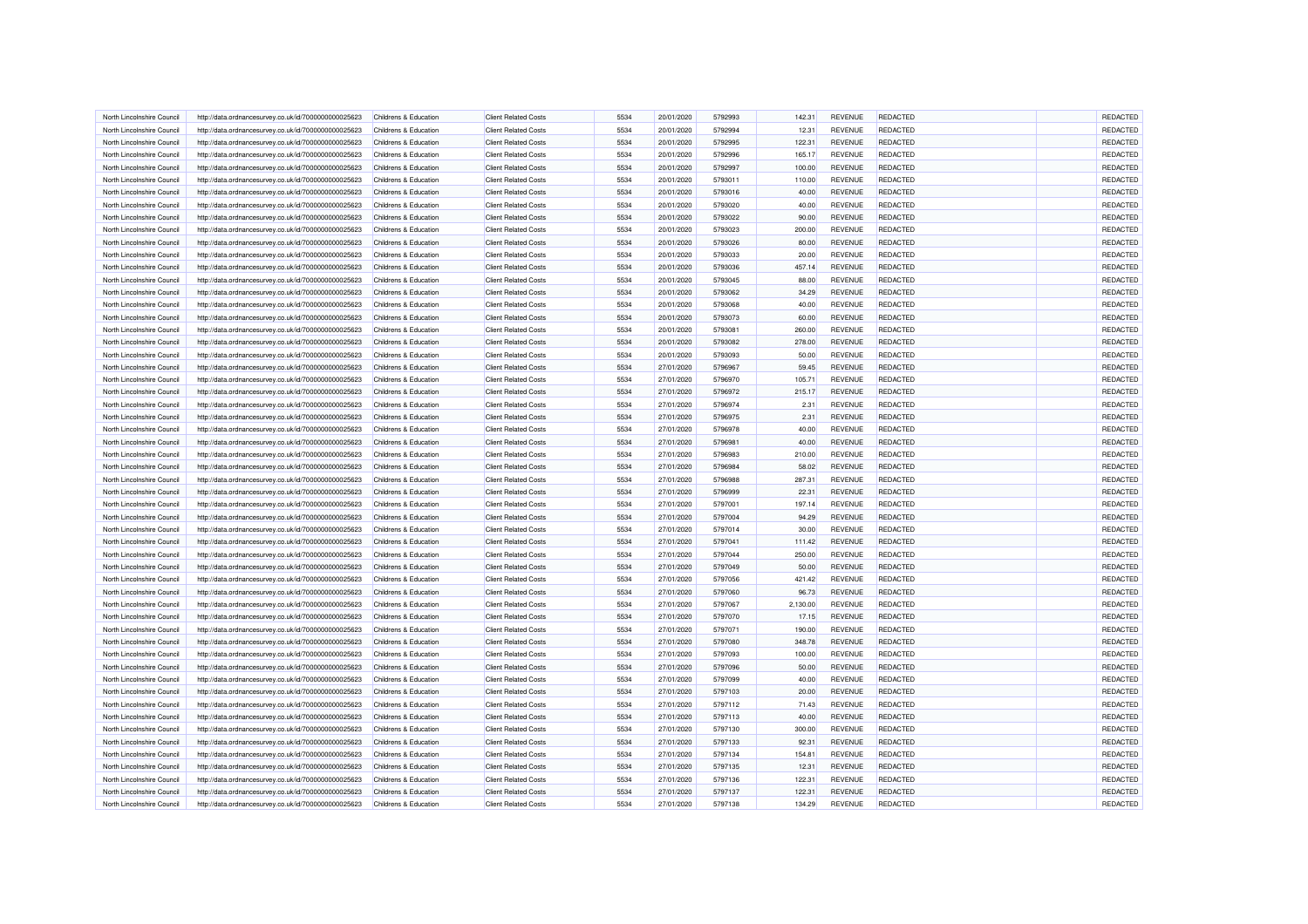| North Lincolnshire Council                               | http://data.ordnancesurvey.co.uk/id/7000000000025623 | Childrens & Education | <b>Client Related Costs</b>   | 5534         | 27/01/2020 | 5797152            | 110.00   | REVENUE        | <b>REDACTED</b> | <b>REDACTED</b> |  |
|----------------------------------------------------------|------------------------------------------------------|-----------------------|-------------------------------|--------------|------------|--------------------|----------|----------------|-----------------|-----------------|--|
| North Lincolnshire Council                               | http://data.ordnancesurvey.co.uk/id/7000000000025623 | Childrens & Education | <b>Client Related Costs</b>   | 5534         | 27/01/2020 | 5797157            | 40.00    | <b>REVENUE</b> | <b>REDACTED</b> | REDACTED        |  |
| North Lincolnshire Council                               | http://data.ordnancesurvey.co.uk/id/7000000000025623 | Childrens & Education | <b>Client Related Costs</b>   | 5534         | 27/01/2020 | 5797161            | 40.00    | <b>REVENUE</b> | REDACTED        | REDACTED        |  |
| North Lincolnshire Council                               | http://data.ordnancesurvey.co.uk/id/7000000000025623 | Childrens & Education | <b>Client Related Costs</b>   | 5534         | 27/01/2020 | 5797162            | 90.00    | <b>REVENUE</b> | <b>REDACTED</b> | REDACTED        |  |
| North Lincolnshire Council                               | http://data.ordnancesurvey.co.uk/id/7000000000025623 | Childrens & Education | Client Related Costs          | 5534         | 27/01/2020 | 5797163            | 200.00   | <b>REVENUE</b> | <b>REDACTED</b> | REDACTED        |  |
| North Lincolnshire Council                               | http://data.ordnancesurvey.co.uk/id/7000000000025623 | Childrens & Education | <b>Client Related Costs</b>   | 5534         | 27/01/2020 | 5797166            | 80.00    | <b>REVENUE</b> | REDACTED        | <b>REDACTED</b> |  |
| North Lincolnshire Council                               | http://data.ordnancesurvey.co.uk/id/7000000000025623 | Childrens & Education | <b>Client Related Costs</b>   | 5534         | 27/01/2020 | 5797172            | 77.00    | <b>REVENUE</b> | <b>REDACTED</b> | REDACTED        |  |
| North Lincolnshire Council                               | http://data.ordnancesurvey.co.uk/id/7000000000025623 | Childrens & Education | <b>Client Related Costs</b>   | 5534         | 27/01/2020 | 5797184            | 60.00    | <b>REVENUE</b> | <b>REDACTED</b> | REDACTED        |  |
| North Lincolnshire Council                               | http://data.ordnancesurvey.co.uk/id/7000000000025623 | Childrens & Education | <b>Client Related Costs</b>   | 5534         | 27/01/2020 | 5797198            | 85.72    | REVENUE        | REDACTED        | REDACTED        |  |
| North Lincolnshire Council                               | http://data.ordnancesurvey.co.uk/id/7000000000025623 | Childrens & Education | <b>Client Related Costs</b>   | 5534         | 27/01/2020 | 5797201            | 1,202.86 | <b>REVENUE</b> | <b>REDACTED</b> | REDACTED        |  |
| North Lincolnshire Council                               | http://data.ordnancesurvey.co.uk/id/7000000000025623 | Childrens & Education | <b>Client Related Costs</b>   | 5534         | 27/01/2020 | 5797207            | 40.00    | <b>REVENUE</b> | <b>REDACTED</b> | REDACTED        |  |
| North Lincolnshire Council                               | http://data.ordnancesurvey.co.uk/id/7000000000025623 | Childrens & Education | <b>Client Related Costs</b>   | 5534         | 27/01/2020 | 5797212            | 60.00    | <b>REVENUE</b> | REDACTED        | <b>REDACTED</b> |  |
|                                                          |                                                      |                       |                               | 5534         |            |                    |          |                |                 |                 |  |
| North Lincolnshire Council                               | http://data.ordnancesurvey.co.uk/id/7000000000025623 | Childrens & Education | <b>Client Related Costs</b>   |              | 27/01/2020 | 5797221            | 260.00   | <b>REVENUE</b> | <b>REDACTED</b> | REDACTED        |  |
| North Lincolnshire Council                               | http://data.ordnancesurvey.co.uk/id/7000000000025623 | Childrens & Education | <b>Client Related Costs</b>   | 5534         | 27/01/2020 | 5797225            | 83.97    | <b>REVENUE</b> | <b>REDACTED</b> | REDACTED        |  |
| North Lincolnshire Council                               | http://data.ordnancesurvey.co.uk/id/7000000000025623 | Childrens & Education | <b>Client Related Costs</b>   | 5534         | 27/01/2020 | 5797235            | 50.00    | <b>REVENUE</b> | REDACTED        | REDACTED        |  |
| North Lincolnshire Council                               | http://data.ordnancesurvey.co.uk/id/7000000000025623 | Childrens & Education | <b>Client Related Costs</b>   | 5534         | 27/01/2020 | 5797239            | 126.94   | <b>REVENUE</b> | <b>REDACTED</b> | REDACTED        |  |
| North Lincolnshire Council                               | http://data.ordnancesurvey.co.uk/id/7000000000025623 | Childrens & Education | <b>Client Transport Costs</b> | 6092         | 06/01/2020 | 5785695            | 97.70    | <b>REVENUE</b> | <b>REDACTED</b> | REDACTED        |  |
| North Lincolnshire Council                               | http://data.ordnancesurvey.co.uk/id/7000000000025623 | Childrens & Education | <b>Client Transport Costs</b> | 6092         | 06/01/2020 | 5785699            | 222.00   | <b>REVENUE</b> | REDACTED        | <b>REDACTED</b> |  |
| North Lincolnshire Council                               | http://data.ordnancesurvey.co.uk/id/7000000000025623 | Childrens & Education | <b>Client Transport Costs</b> | 6092         | 06/01/2020 | 5785709            | 130.20   | <b>REVENUE</b> | <b>REDACTED</b> | REDACTED        |  |
| North Lincolnshire Council                               | http://data.ordnancesurvey.co.uk/id/7000000000025623 | Childrens & Education | <b>Client Transport Costs</b> | 6092         | 06/01/2020 | 5785710            | 188.45   | <b>REVENUE</b> | <b>REDACTED</b> | REDACTED        |  |
| North Lincolnshire Council                               | http://data.ordnancesurvey.co.uk/id/7000000000025623 | Childrens & Education | <b>Client Transport Costs</b> | 6092         | 06/01/2020 | 5785794            | 144.90   | <b>REVENUE</b> | REDACTED        | <b>REDACTED</b> |  |
| North Lincolnshire Council                               | http://data.ordnancesurvey.co.uk/id/7000000000025623 | Childrens & Education | <b>Client Transport Costs</b> | 6092         | 06/01/2020 | 5785797            | 107.20   | <b>REVENUE</b> | <b>REDACTED</b> | REDACTED        |  |
| North Lincolnshire Council                               | http://data.ordnancesurvey.co.uk/id/7000000000025623 | Childrens & Education | <b>Client Transport Costs</b> | 6092         | 06/01/2020 | 5785827            | 261.00   | <b>REVENUE</b> | <b>REDACTED</b> | REDACTED        |  |
| North Lincolnshire Council                               | http://data.ordnancesurvey.co.uk/id/7000000000025623 | Childrens & Education | <b>Client Transport Costs</b> | 6092         | 06/01/2020 | 5785840            | 610.10   | <b>REVENUE</b> | REDACTED        | <b>REDACTED</b> |  |
| North Lincolnshire Council                               | http://data.ordnancesurvey.co.uk/id/7000000000025623 | Childrens & Education | <b>Client Transport Costs</b> | 6092         | 06/01/2020 | 5785864            | 674.10   | <b>REVENUE</b> | <b>REDACTED</b> | REDACTED        |  |
| North Lincolnshire Council                               | http://data.ordnancesurvey.co.uk/id/7000000000025623 | Childrens & Education | <b>Client Transport Costs</b> | 6092         | 06/01/2020 | 5785883            | 6.39     | <b>REVENUE</b> | <b>REDACTED</b> | REDACTED        |  |
| North Lincolnshire Council                               | http://data.ordnancesurvey.co.uk/id/7000000000025623 | Childrens & Education | <b>Client Transport Costs</b> | 6092         | 06/01/2020 | 5785888            | 1,562.18 | <b>REVENUE</b> | REDACTED        | REDACTED        |  |
| North Lincolnshire Council                               | http://data.ordnancesurvey.co.uk/id/7000000000025623 | Childrens & Education | <b>Client Transport Costs</b> | 6092         | 06/01/2020 | 5785889            | 93.85    | <b>REVENUE</b> | <b>REDACTED</b> | REDACTED        |  |
| North Lincolnshire Council                               | http://data.ordnancesurvey.co.uk/id/7000000000025623 | Childrens & Education | <b>Client Transport Costs</b> | 6092         | 06/01/2020 | 5785892            | 931.50   | <b>REVENUE</b> | <b>REDACTED</b> | REDACTED        |  |
| North Lincolnshire Council                               | http://data.ordnancesurvey.co.uk/id/7000000000025623 | Childrens & Education | <b>Client Transport Costs</b> | 6092         | 06/01/2020 | 5785944            | 162.81   | <b>REVENUE</b> | REDACTED        | REDACTED        |  |
| North Lincolnshire Council                               | http://data.ordnancesurvey.co.uk/id/7000000000025623 | Childrens & Education | <b>Client Transport Costs</b> | 6092         | 06/01/2020 | 5785949            | 83.97    | <b>REVENUE</b> | <b>REDACTED</b> | REDACTED        |  |
| North Lincolnshire Council                               | http://data.ordnancesurvey.co.uk/id/7000000000025623 | Childrens & Education | <b>Client Transport Costs</b> | 6092         | 06/01/2020 | 5785955            | 88.20    | <b>REVENUE</b> | <b>REDACTED</b> | REDACTED        |  |
| North Lincolnshire Council                               | http://data.ordnancesurvey.co.uk/id/7000000000025623 | Childrens & Education | <b>Client Transport Costs</b> | 6092         | 08/01/2020 | 5786335            | 545.53   | <b>REVENUE</b> | REDACTED        | REDACTED        |  |
| North Lincolnshire Council                               | http://data.ordnancesurvey.co.uk/id/7000000000025623 | Childrens & Education | <b>Client Transport Costs</b> | 6092         | 08/01/2020 | 5786336            | 405.90   | <b>REVENUE</b> | <b>REDACTED</b> | REDACTED        |  |
| North Lincolnshire Council                               | http://data.ordnancesurvey.co.uk/id/7000000000025623 | Childrens & Education | <b>Client Transport Costs</b> | 6092         | 08/01/2020 | 5786337            | 338.65   | <b>REVENUE</b> | <b>REDACTED</b> | REDACTED        |  |
| North Lincolnshire Council                               | http://data.ordnancesurvey.co.uk/id/7000000000025623 | Childrens & Education | <b>Client Transport Costs</b> | 6092         | 08/01/2020 | 5786338            | 525.15   | <b>REVENUE</b> | REDACTED        | <b>REDACTED</b> |  |
|                                                          |                                                      |                       |                               | 6092         |            | 5786340            |          | REVENUE        | <b>REDACTED</b> | REDACTED        |  |
| North Lincolnshire Council                               | http://data.ordnancesurvey.co.uk/id/7000000000025623 | Childrens & Education | <b>Client Transport Costs</b> |              | 08/01/2020 |                    | 328.50   |                |                 |                 |  |
| North Lincolnshire Council<br>North Lincolnshire Council | http://data.ordnancesurvey.co.uk/id/7000000000025623 | Childrens & Education | <b>Client Transport Costs</b> | 6092<br>6092 | 10/01/2020 | 5788409<br>5788410 | 1,032.30 | <b>REVENUE</b> | <b>REDACTED</b> | REDACTED        |  |
|                                                          | http://data.ordnancesurvey.co.uk/id/7000000000025623 | Childrens & Education | <b>Client Transport Costs</b> |              | 10/01/2020 |                    | 666.00   | <b>REVENUE</b> | REDACTED        | REDACTED        |  |
| North Lincolnshire Council                               | http://data.ordnancesurvey.co.uk/id/7000000000025623 | Childrens & Education | <b>Client Transport Costs</b> | 6092         | 10/01/2020 | 5788411            | 614.70   | <b>REVENUE</b> | <b>REDACTED</b> | <b>REDACTED</b> |  |
| North Lincolnshire Council                               | http://data.ordnancesurvey.co.uk/id/7000000000025623 | Childrens & Education | <b>Client Transport Costs</b> | 6092         | 10/01/2020 | 5788412            | 299.82   | <b>REVENUE</b> | <b>REDACTED</b> | REDACTED        |  |
| North Lincolnshire Council                               | http://data.ordnancesurvey.co.uk/id/7000000000025623 | Childrens & Education | <b>Client Transport Costs</b> | 6092         | 13/01/2020 | 5789051            | 886.50   | <b>REVENUE</b> | REDACTED        | <b>REDACTED</b> |  |
| North Lincolnshire Council                               | http://data.ordnancesurvey.co.uk/id/7000000000025623 | Childrens & Education | <b>Client Transport Costs</b> | 6092         | 13/01/2020 | 5789128            | 219.60   | <b>REVENUE</b> | <b>REDACTED</b> | REDACTED        |  |
| North Lincolnshire Council                               | http://data.ordnancesurvey.co.uk/id/7000000000025623 | Childrens & Education | <b>Client Transport Costs</b> | 6092         | 13/01/2020 | 5789153            | 153.20   | <b>REVENUE</b> | <b>REDACTED</b> | REDACTED        |  |
| North Lincolnshire Council                               | http://data.ordnancesurvey.co.uk/id/7000000000025623 | Childrens & Education | <b>Client Transport Costs</b> | 6092         | 13/01/2020 | 5789222            | 376.65   | <b>REVENUE</b> | REDACTED        | REDACTED        |  |
| North Lincolnshire Council                               | http://data.ordnancesurvey.co.uk/id/7000000000025623 | Childrens & Education | <b>Client Transport Costs</b> | 6092         | 13/01/2020 | 5789223            | 59.40    | REVENUE        | REDACTED        | <b>REDACTED</b> |  |
| North Lincolnshire Council                               | http://data.ordnancesurvey.co.uk/id/7000000000025623 | Childrens & Education | <b>Client Transport Costs</b> | 6092         | 13/01/2020 | 5789240            | 216.30   | <b>REVENUE</b> | <b>REDACTED</b> | REDACTED        |  |
| North Lincolnshire Council                               | http://data.ordnancesurvey.co.uk/id/7000000000025623 | Childrens & Education | <b>Client Transport Costs</b> | 6092         | 13/01/2020 | 5789254            | 621.99   | <b>REVENUE</b> | REDACTED        | REDACTED        |  |
| North Lincolnshire Council                               | http://data.ordnancesurvey.co.uk/id/7000000000025623 | Childrens & Education | <b>Client Transport Costs</b> | 6092         | 20/01/2020 | 5792865            | 122.70   | <b>REVENUE</b> | <b>REDACTED</b> | REDACTED        |  |
| North Lincolnshire Council                               | http://data.ordnancesurvey.co.uk/id/7000000000025623 | Childrens & Education | <b>Client Transport Costs</b> | 6092         | 20/01/2020 | 5792970            | 105.30   | <b>REVENUE</b> | <b>REDACTED</b> | REDACTED        |  |
| North Lincolnshire Council                               | http://data.ordnancesurvey.co.uk/id/7000000000025623 | Childrens & Education | <b>Client Transport Costs</b> | 6092         | 20/01/2020 | 5793045            | 80.46    | <b>REVENUE</b> | <b>REDACTED</b> | <b>REDACTED</b> |  |
| North Lincolnshire Council                               | http://data.ordnancesurvey.co.uk/id/7000000000025623 | Childrens & Education | <b>Client Transport Costs</b> | 6092         | 27/01/2020 | 5796988            | 427.05   | <b>REVENUE</b> | REDACTED        | REDACTED        |  |
| North Lincolnshire Council                               | http://data.ordnancesurvey.co.uk/id/7000000000025623 | Childrens & Education | <b>Client Transport Costs</b> | 6092         | 27/01/2020 | 5796992            | 205.38   | <b>REVENUE</b> | <b>REDACTED</b> | REDACTED        |  |
| North Lincolnshire Council                               | http://data.ordnancesurvey.co.uk/id/7000000000025623 | Childrens & Education | <b>Client Transport Costs</b> | 6092         | 27/01/2020 | 5797054            | 143.10   | <b>REVENUE</b> | <b>REDACTED</b> | REDACTED        |  |
| North Lincolnshire Council                               | http://data.ordnancesurvey.co.uk/id/7000000000025623 | Childrens & Education | <b>Client Transport Costs</b> | 6092         | 27/01/2020 | 5797070            | 91.35    | <b>REVENUE</b> | <b>REDACTED</b> | REDACTED        |  |
| North Lincolnshire Council                               | http://data.ordnancesurvey.co.uk/id/7000000000025623 | Childrens & Education | <b>Client Transport Costs</b> | 6092         | 27/01/2020 | 5797071            | 927.00   | <b>REVENUE</b> | <b>REDACTED</b> | REDACTED        |  |
|                                                          |                                                      |                       |                               |              |            |                    |          |                |                 |                 |  |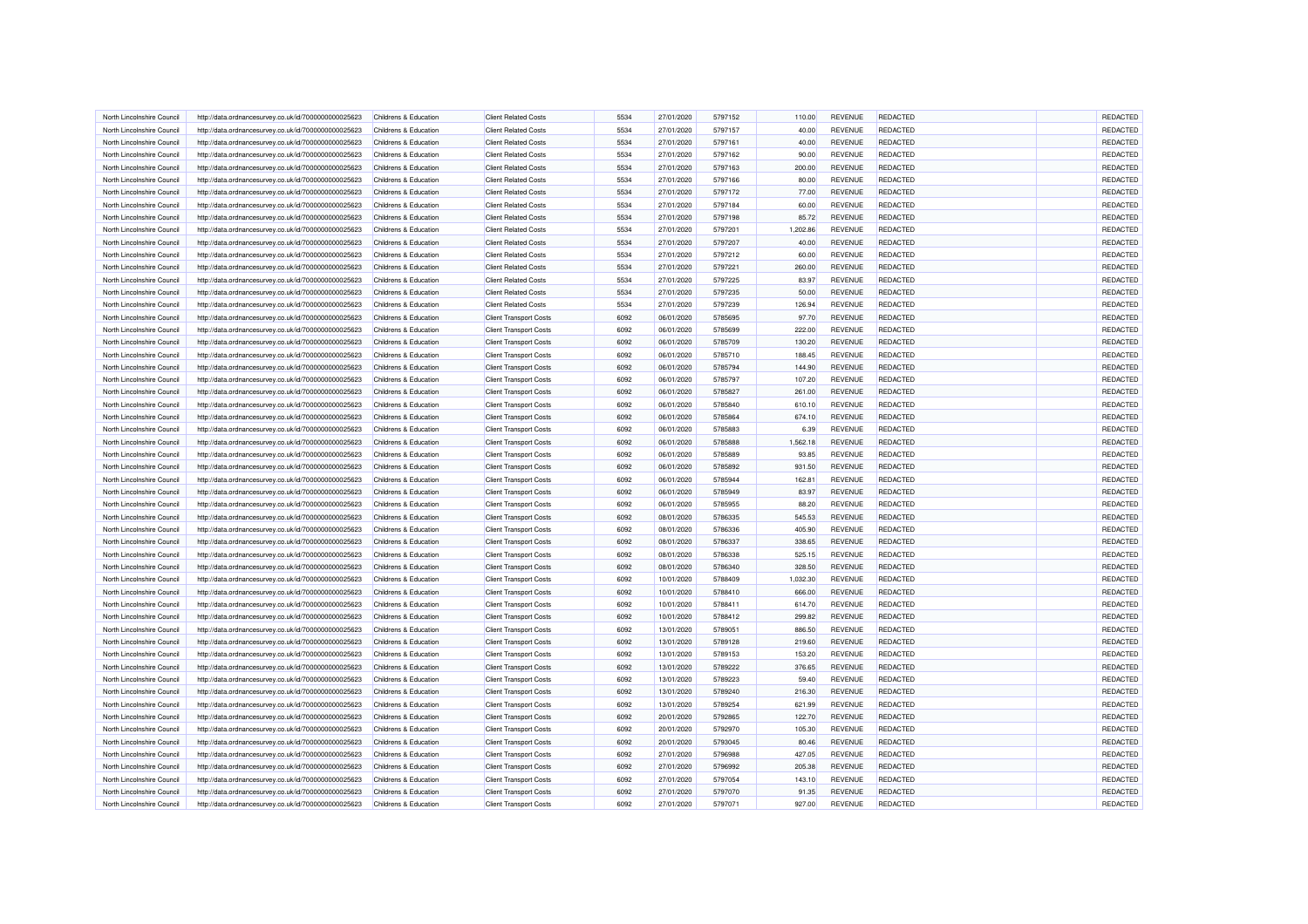| North Lincolnshire Council                               | http://data.ordnancesurvey.co.uk/id/7000000000025623 | Childrens & Education                          | <b>Client Transport Costs</b>     | 6092          | 27/01/2020 | 5797135 | 136,80   | REVENUE        | REDACTED        |          | REDACTED |
|----------------------------------------------------------|------------------------------------------------------|------------------------------------------------|-----------------------------------|---------------|------------|---------|----------|----------------|-----------------|----------|----------|
| North Lincolnshire Council                               | http://data.ordnancesurvey.co.uk/id/7000000000025623 | Childrens & Education                          | <b>Client Transport Costs</b>     | 6092          | 27/01/2020 | 5797172 | 57.50    | <b>REVENUE</b> | REDACTED        |          | REDACTED |
| North Lincolnshire Council                               | http://data.ordnancesurvey.co.uk/id/7000000000025623 | Childrens & Education                          | <b>Client Transport Costs</b>     | 6092          | 27/01/2020 | 5797201 | 323.10   | <b>REVENUE</b> | REDACTED        |          | REDACTED |
| North Lincolnshire Council                               | http://data.ordnancesurvey.co.uk/id/7000000000025623 | Childrens & Education                          | <b>Client Transport Costs</b>     | 6092          | 27/01/2020 | 5797219 | 242.10   | <b>REVENUE</b> | REDACTED        |          | REDACTED |
| North Lincolnshire Council                               | http://data.ordnancesurvey.co.uk/id/7000000000025623 | Childrens & Education                          | <b>Client Transport Costs</b>     | 6092          | 27/01/2020 | 5797225 | 55.80    | <b>REVENUE</b> | REDACTED        |          | REDACTED |
| North Lincolnshire Council                               | http://data.ordnancesurvey.co.uk/id/7000000000025623 | Childrens & Education                          | <b>Client Transport Costs</b>     | 6092          | 27/01/2020 | 5797234 | 112.50   | <b>REVENUE</b> | REDACTED        |          | REDACTED |
| North Lincolnshire Council                               | http://data.ordnancesurvey.co.uk/id/7000000000025623 | Childrens & Education                          | Direct Payments To Clients        | 6012          | 08/01/2020 | 5785269 | 324.00   | <b>REVENUE</b> | REDACTED        |          | REDACTED |
| North Lincolnshire Council                               | http://data.ordnancesurvey.co.uk/id/7000000000025623 | <b>Childrens &amp; Education</b>               | Direct Payments To Clients        | 6012          | 08/01/2020 | 5785271 | 252.00   | <b>REVENUE</b> | <b>REDACTED</b> |          | REDACTED |
| North Lincolnshire Council                               | http://data.ordnancesurvey.co.uk/id/7000000000025623 | Childrens & Education                          | Direct Payments To Clients        | 6012          | 08/01/2020 | 5785273 | 288.00   | <b>REVENUE</b> | REDACTED        |          | REDACTED |
| North Lincolnshire Council                               | http://data.ordnancesurvey.co.uk/id/7000000000025623 | Childrens & Education                          | Direct Payments To Clients        | 6012          | 08/01/2020 | 5785275 | 720.00   | <b>REVENUE</b> | <b>REDACTED</b> |          | REDACTED |
| North Lincolnshire Council                               | http://data.ordnancesurvey.co.uk/id/7000000000025623 | Childrens & Education                          | <b>Direct Payments To Clients</b> | 6012          | 08/01/2020 | 5785276 | 270.00   | REVENUE        | REDACTED        |          | REDACTED |
| North Lincolnshire Council                               | http://data.ordnancesurvey.co.uk/id/7000000000025623 | Childrens & Education                          | Direct Payments To Clients        | 6012          | 08/01/2020 | 5785277 | 648.00   | <b>REVENUE</b> | REDACTED        |          | REDACTED |
|                                                          |                                                      |                                                | <b>Direct Payments To Clients</b> | 6012          |            | 5785280 |          | <b>REVENUE</b> | REDACTED        |          | REDACTED |
| North Lincolnshire Council<br>North Lincolnshire Council | http://data.ordnancesurvey.co.uk/id/7000000000025623 | Childrens & Education<br>Childrens & Education |                                   |               | 08/01/2020 | 5791933 | 360.00   | <b>REVENUE</b> | REDACTED        |          |          |
|                                                          | http://data.ordnancesurvey.co.uk/id/7000000000025623 |                                                | <b>Direct Payments To Clients</b> | 6012          | 17/01/2020 |         | 340.00   |                |                 |          | REDACTED |
| North Lincolnshire Council                               | http://data.ordnancesurvey.co.uk/id/7000000000025623 | Childrens & Education                          | Direct Payments To Clients        | 6012          | 17/01/2020 | 5791936 | 1,130.00 | <b>REVENUE</b> | REDACTED        | 05398529 | REDACTED |
| North Lincolnshire Council                               | http://data.ordnancesurvey.co.uk/id/7000000000025623 | Childrens & Education                          | Direct Payments To Clients        | 6012          | 17/01/2020 | 5791937 | 340.00   | <b>REVENUE</b> | <b>REDACTED</b> |          | REDACTED |
| North Lincolnshire Council                               | http://data.ordnancesurvey.co.uk/id/7000000000025623 | Childrens & Education                          | <b>Direct Payments To Clients</b> | 6012          | 17/01/2020 | 5791938 | 520.00   | <b>REVENUE</b> | REDACTED        |          | REDACTED |
| North Lincolnshire Council                               | http://data.ordnancesurvey.co.uk/id/7000000000025623 | Childrens & Education                          | Direct Payments To Clients        | 6012          | 17/01/2020 | 5791939 | 580.00   | <b>REVENUE</b> | <b>REDACTED</b> | 07814150 | REDACTED |
| North Lincolnshire Council                               | http://data.ordnancesurvey.co.uk/id/7000000000025623 | Childrens & Education                          | Direct Payments To Clients        | 6012          | 17/01/2020 | 5791940 | 2,920.00 | <b>REVENUE</b> | <b>REDACTED</b> |          | REDACTED |
| North Lincolnshire Council                               | http://data.ordnancesurvey.co.uk/id/7000000000025623 | Childrens & Education                          | Direct Payments To Clients        | 6012          | 17/01/2020 | 5791941 | 340.00   | <b>REVENUE</b> | REDACTED        |          | REDACTED |
| North Lincolnshire Council                               | http://data.ordnancesurvey.co.uk/id/7000000000025623 | Childrens & Education                          | Direct Payments To Clients        | 6012          | 22/01/2020 | 5786423 | 558.00   | REVENUE        | REDACTED        | 7605054  | REDACTED |
| North Lincolnshire Council                               | http://data.ordnancesurvey.co.uk/id/7000000000025623 | Childrens & Education                          | Direct Payments To Clients        | 6012          | 22/01/2020 | 5793688 | 493.09   | REVENUE        | REDACTED        |          | REDACTED |
| North Lincolnshire Council                               | http://data.ordnancesurvey.co.uk/id/7000000000025623 | Childrens & Education                          | <b>Legal Fees</b>                 | 5823          | 22/01/2020 | 5794891 | 226.70   | <b>REVENUE</b> | <b>REDACTED</b> |          | REDACTED |
| North Lincolnshire Council                               | http://data.ordnancesurvey.co.uk/id/7000000000025623 | Childrens & Education                          | Payments To Private Orgs          | 6002          | 03/01/2020 | 5783915 | 1,890.00 | <b>REVENUE</b> | <b>REDACTED</b> |          | REDACTED |
| North Lincolnshire Council                               | http://data.ordnancesurvey.co.uk/id/7000000000025623 | Childrens & Education                          | Payments To Private Orgs          | 6002          | 08/01/2020 | 5782063 | 684.66   | <b>REVENUE</b> | <b>REDACTED</b> | 07128156 | REDACTED |
| North Lincolnshire Council                               | http://data.ordnancesurvey.co.uk/id/7000000000025623 | Childrens & Education                          | Payments To Private Orgs          | 6002          | 17/01/2020 | 5790880 | 3,483.16 | <b>REVENUE</b> | REDACTED        |          | REDACTED |
| North Lincolnshire Council                               | http://data.ordnancesurvey.co.uk/id/7000000000025623 | Childrens & Education                          | Payments To Private Orgs          | 6002          | 22/01/2020 | 5793597 | 630.00   | REVENUE        | REDACTED        |          | REDACTED |
| North Lincolnshire Council                               | http://data.ordnancesurvey.co.uk/id/7000000000025623 | Childrens & Education                          | Payments To Private Orgs          | 6002          | 22/01/2020 | 5793631 | 390.00   | <b>REVENUE</b> | <b>REDACTED</b> |          | REDACTED |
| North Lincolnshire Council                               | http://data.ordnancesurvey.co.uk/id/7000000000025623 | Childrens & Education                          | Payments To Private Orgs          | 6002          | 05/02/2020 | 5784553 | 318.80   | <b>REVENUE</b> | <b>REDACTED</b> | 07128156 | REDACTED |
| North Lincolnshire Council                               | http://data.ordnancesurvey.co.uk/id/7000000000025623 | Childrens & Education                          | Payments To Private Orgs          | 6002          | 05/02/2020 | 5784554 | 370.04   | <b>REVENUE</b> | <b>REDACTED</b> | 07128156 | REDACTED |
| North Lincolnshire Council                               | http://data.ordnancesurvey.co.uk/id/7000000000025623 | Childrens & Education                          | Pay - Operational Staff           | 0921          | 28/01/2020 | 5794791 | 1,416.64 | <b>REVENUE</b> | <b>REDACTED</b> |          | REDACTED |
| North Lincolnshire Council                               | http://data.ordnancesurvey.co.uk/id/7000000000025623 | Childrens & Education                          | Pay - Operational Staff           | 0921          | 28/01/2020 | 5795946 | 1,416.64 | <b>REVENUE</b> | <b>REDACTED</b> |          | REDACTED |
| North Lincolnshire Council                               | http://data.ordnancesurvey.co.uk/id/7000000000025623 | Childrens & Education                          | Pay - Operational Staff           | 0921          | 28/01/2020 | 5796144 | 1,416.64 | <b>REVENUE</b> | REDACTED        |          | REDACTED |
| North Lincolnshire Council                               | http://data.ordnancesurvey.co.uk/id/7000000000025623 | Corporate And Democratic Core                  | Other Incidental Travel Costs     | 4311          | 17/01/2020 | 5791662 | 252.00   | <b>REVENUE</b> | <b>REDACTED</b> |          | REDACTED |
| North Lincolnshire Council                               | http://data.ordnancesurvey.co.uk/id/7000000000025623 | Council Tax Payers Account                     | Refunds                           | <b>REFUND</b> | 02/01/2020 | 5784093 | 358.65   |                | <b>REDACTED</b> |          | REDACTED |
|                                                          |                                                      |                                                |                                   |               |            | 5784094 |          |                | REDACTED        |          | REDACTED |
| North Lincolnshire Council                               | http://data.ordnancesurvey.co.uk/id/7000000000025623 | Council Tax Payers Account                     | Refunds                           | <b>REFUND</b> | 02/01/2020 |         | 252.84   |                |                 |          |          |
| North Lincolnshire Council                               | http://data.ordnancesurvey.co.uk/id/7000000000025623 | Council Tax Payers Account                     | Refunds                           | <b>REFUND</b> | 02/01/2020 | 5784095 | 925.52   |                | REDACTED        |          | REDACTED |
| North Lincolnshire Council                               | http://data.ordnancesurvey.co.uk/id/7000000000025623 | Council Tax Payers Account                     | Refunds                           | <b>REFUND</b> | 02/01/2020 | 5784096 | 393.65   |                | REDACTED        |          | REDACTED |
| North Lincolnshire Council                               | http://data.ordnancesurvey.co.uk/id/7000000000025623 | Council Tax Payers Account                     | Refunds                           | <b>REFUND</b> | 02/01/2020 | 5784098 | 358.81   |                | REDACTED        |          | REDACTED |
| North Lincolnshire Council                               | http://data.ordnancesurvey.co.uk/id/7000000000025623 | Council Tax Payers Account                     | Refunds                           | <b>REFUND</b> | 02/01/2020 | 5784100 | 436.72   |                | <b>REDACTED</b> |          | REDACTED |
| North Lincolnshire Council                               | http://data.ordnancesurvey.co.uk/id/7000000000025623 | Council Tax Payers Account                     | Refunds                           | REFUND        | 02/01/2020 | 5784101 | 269.90   |                | REDACTED        |          | REDACTED |
| North Lincolnshire Council                               | http://data.ordnancesurvey.co.uk/id/7000000000025623 | Council Tax Payers Account                     | Refunds                           | <b>REFUND</b> | 02/01/2020 | 5784102 | 295.32   |                | REDACTED        |          | REDACTED |
| North Lincolnshire Council                               | http://data.ordnancesurvey.co.uk/id/7000000000025623 | Council Tax Payers Account                     | Refunds                           | <b>REFUND</b> | 02/01/2020 | 5784109 | 810.20   |                | REDACTED        |          | REDACTED |
| North Lincolnshire Council                               | http://data.ordnancesurvey.co.uk/id/7000000000025623 | Council Tax Payers Account                     | Refunds                           | <b>REFUND</b> | 02/01/2020 | 5784110 | 389.18   |                | <b>REDACTED</b> |          | REDACTED |
| North Lincolnshire Council                               | http://data.ordnancesurvey.co.uk/id/7000000000025623 | Council Tax Payers Account                     | Refunds                           | <b>REFUND</b> | 02/01/2020 | 5784112 | 397.06   |                | REDACTED        |          | REDACTED |
| North Lincolnshire Council                               | http://data.ordnancesurvey.co.uk/id/7000000000025623 | Council Tax Payers Account                     | Refunds                           | <b>REFUND</b> | 02/01/2020 | 5784114 | 483.90   |                | REDACTED        |          | REDACTED |
| North Lincolnshire Council                               | http://data.ordnancesurvey.co.uk/id/7000000000025623 | Council Tax Payers Account                     | Refunds                           | REFUND        | 02/01/2020 | 5784115 | 348.06   |                | REDACTED        |          | REDACTED |
| North Lincolnshire Council                               | http://data.ordnancesurvey.co.uk/id/7000000000025623 | Council Tax Payers Account                     | Refunds                           | <b>REFUND</b> | 02/01/2020 | 5784118 | 817.37   |                | REDACTED        |          | REDACTED |
| North Lincolnshire Council                               | http://data.ordnancesurvey.co.uk/id/7000000000025623 | Council Tax Payers Account                     | Refunds                           | <b>REFUND</b> | 02/01/2020 | 5784121 | 292.10   |                | REDACTED        |          | REDACTED |
| North Lincolnshire Council                               | http://data.ordnancesurvey.co.uk/id/7000000000025623 | Council Tax Payers Account                     | Refunds                           | REFUND        | 02/01/2020 | 5784127 | 966.03   |                | REDACTED        |          | REDACTED |
| North Lincolnshire Council                               | http://data.ordnancesurvey.co.uk/id/7000000000025623 | Council Tax Payers Account                     | Refunds                           | <b>REFUND</b> | 02/01/2020 | 5784128 | 335.03   |                | REDACTED        |          | REDACTED |
| North Lincolnshire Council                               | http://data.ordnancesurvey.co.uk/id/7000000000025623 | Council Tax Payers Account                     | Refunds                           | <b>REFUND</b> | 02/01/2020 | 5784129 | 588.84   |                | REDACTED        |          | REDACTED |
| North Lincolnshire Council                               | http://data.ordnancesurvey.co.uk/id/7000000000025623 | Council Tax Payers Account                     | Refunds                           | <b>REFUND</b> | 02/01/2020 | 5784132 | 773.04   |                | REDACTED        |          | REDACTED |
| North Lincolnshire Council                               | http://data.ordnancesurvey.co.uk/id/7000000000025623 | Council Tax Payers Account                     | Refunds                           | <b>REFUND</b> | 02/01/2020 | 5784134 | 327.56   |                | REDACTED        |          | REDACTED |
| North Lincolnshire Council                               | http://data.ordnancesurvey.co.uk/id/7000000000025623 | Council Tax Payers Account                     | Refunds                           | <b>REFUND</b> | 02/01/2020 | 5784142 | 279.15   |                | REDACTED        |          | REDACTED |
| North Lincolnshire Council                               | http://data.ordnancesurvey.co.uk/id/7000000000025623 | Council Tax Payers Account                     | Refunds                           | <b>REFUND</b> | 02/01/2020 | 5784144 | 330.74   |                | REDACTED        |          | REDACTED |
|                                                          |                                                      |                                                |                                   |               |            |         |          |                |                 |          |          |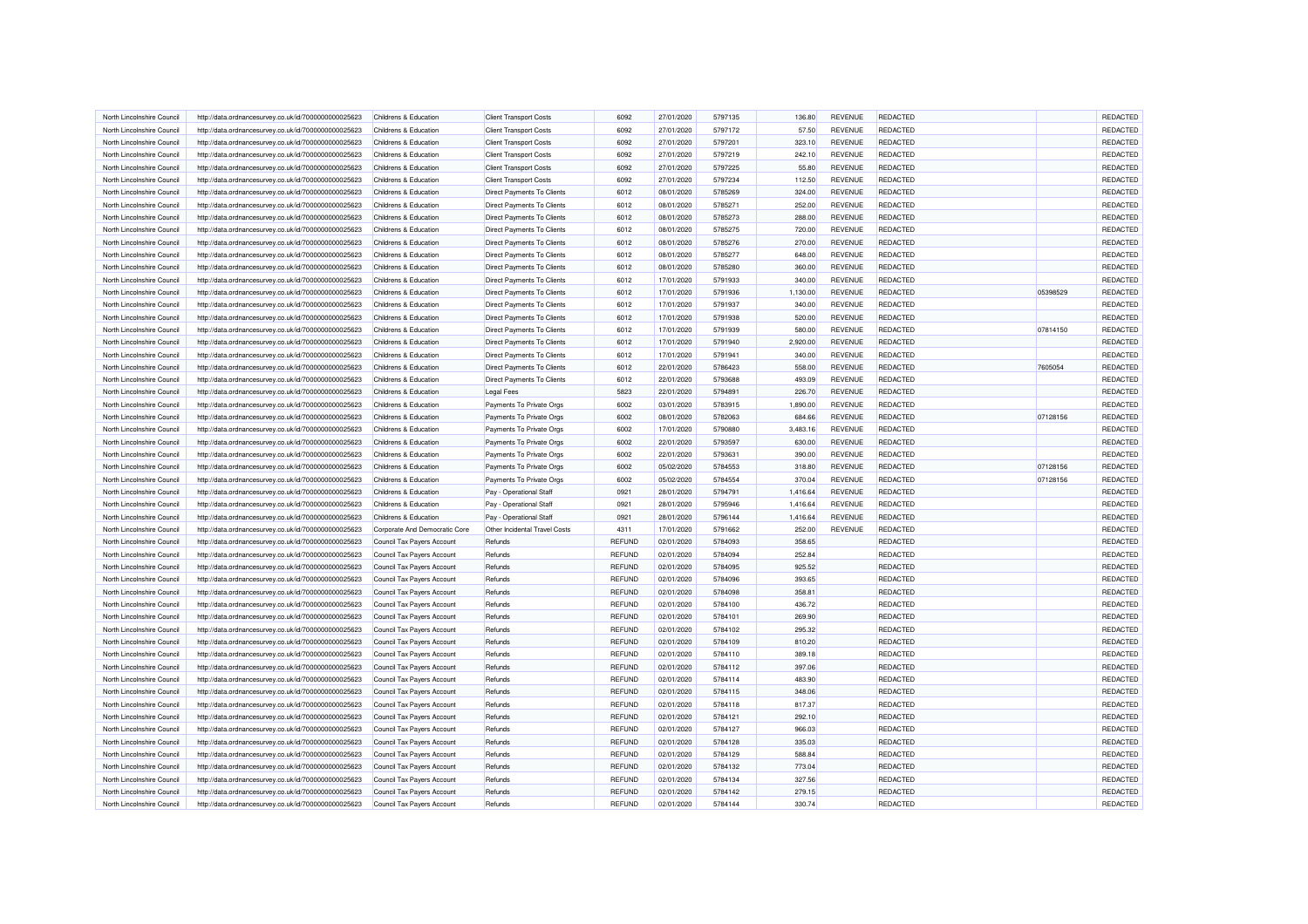| North Lincolnshire Council | http://data.ordnancesurvey.co.uk/id/7000000000025623 | Council Tax Payers Account | Refunds        | REFUND        | 02/01/2020 | 5784145 | 582.95   | REDACTED        | REDACTED |
|----------------------------|------------------------------------------------------|----------------------------|----------------|---------------|------------|---------|----------|-----------------|----------|
| North Lincolnshire Council | http://data.ordnancesurvey.co.uk/id/7000000000025623 | Council Tax Payers Account | Refunds        | REFUND        | 02/01/2020 | 5784148 | 889.69   | REDACTED        | REDACTED |
| North Lincolnshire Counci  | http://data.ordnancesurvey.co.uk/id/7000000000025623 | Council Tax Payers Account | Refunds        | <b>REFUND</b> | 02/01/2020 | 5784152 | 275.11   | REDACTED        | REDACTED |
| North Lincolnshire Council | http://data.ordnancesurvey.co.uk/id/7000000000025623 | Council Tax Payers Account | Refunds        | REFUND        | 02/01/2020 | 5784155 | 306.13   | REDACTED        | REDACTED |
| North Lincolnshire Council | http://data.ordnancesurvey.co.uk/id/7000000000025623 | Council Tax Payers Account | Refunds        | <b>REFUND</b> | 06/01/2020 | 5786243 | 754.37   | REDACTED        | REDACTED |
| North Lincolnshire Council | http://data.ordnancesurvey.co.uk/id/7000000000025623 | Council Tax Payers Account | Refunds        | REFUND        | 06/01/2020 | 5786247 | 372.32   | REDACTED        | REDACTED |
| North Lincolnshire Council | http://data.ordnancesurvey.co.uk/id/7000000000025623 | Council Tax Payers Account | Refunds        | REFUND        | 06/01/2020 | 5786249 | 293.70   | REDACTED        | REDACTED |
| North Lincolnshire Council | http://data.ordnancesurvey.co.uk/id/7000000000025623 | Council Tax Payers Account | Refunds        | <b>REFUND</b> | 06/01/2020 | 5786251 | 347.02   | REDACTED        | REDACTED |
| North Lincolnshire Council | http://data.ordnancesurvey.co.uk/id/7000000000025623 | Council Tax Payers Account | Refunds        | <b>REFUND</b> | 06/01/2020 | 5786255 | 562.94   | REDACTED        | REDACTED |
| North Lincolnshire Council | http://data.ordnancesurvey.co.uk/id/7000000000025623 | Council Tax Payers Account | Refunds        | REFUND        | 06/01/2020 | 5786256 | 291.64   | <b>REDACTED</b> | REDACTED |
| North Lincolnshire Council | http://data.ordnancesurvey.co.uk/id/7000000000025623 | Council Tax Payers Account | Refunds        | <b>REFUND</b> | 06/01/2020 | 5786259 | 938.45   | REDACTED        | REDACTED |
| North Lincolnshire Council | http://data.ordnancesurvey.co.uk/id/7000000000025623 | Council Tax Payers Account | Refunds        | <b>REFUND</b> | 06/01/2020 | 5786263 | 399.44   | REDACTED        | REDACTED |
| North Lincolnshire Council | http://data.ordnancesurvey.co.uk/id/7000000000025623 | Council Tax Payers Account | Refunds        | <b>REFUND</b> | 09/01/2020 | 5787995 | 380.38   | REDACTED        | REDACTED |
| North Lincolnshire Council | http://data.ordnancesurvey.co.uk/id/7000000000025623 | Council Tax Payers Account | <b>Refunds</b> | REFUND        | 09/01/2020 | 5787997 | 705.98   | REDACTED        | REDACTED |
| North Lincolnshire Council | http://data.ordnancesurvey.co.uk/id/7000000000025623 | Council Tax Payers Account | Refunds        | REFUND        | 09/01/2020 | 5787998 | 272.85   | REDACTED        | REDACTED |
| North Lincolnshire Council | http://data.ordnancesurvey.co.uk/id/7000000000025623 | Council Tax Payers Account | Refunds        | REFUND        | 09/01/2020 | 5787999 | 263.90   | REDACTED        | REDACTED |
| North Lincolnshire Counci  | http://data.ordnancesurvey.co.uk/id/7000000000025623 | Council Tax Payers Account | Refunds        | <b>REFUND</b> | 09/01/2020 | 5788003 | 548.36   | REDACTED        | REDACTED |
| North Lincolnshire Counci  | http://data.ordnancesurvey.co.uk/id/7000000000025623 | Council Tax Payers Account | Refunds        | REFUND        | 09/01/2020 | 5788006 | 350.02   | REDACTED        | REDACTED |
| North Lincolnshire Council | http://data.ordnancesurvey.co.uk/id/7000000000025623 | Council Tax Payers Account | Refunds        | REFUND        | 09/01/2020 | 5788007 | 313.45   | <b>REDACTED</b> | REDACTED |
| North Lincolnshire Council | http://data.ordnancesurvey.co.uk/id/7000000000025623 |                            | <b>Refunds</b> | REFUND        | 09/01/2020 | 5788012 | 459.53   | REDACTED        | REDACTED |
| North Lincolnshire Counci  |                                                      | Council Tax Payers Account | Refunds        | <b>REFUND</b> | 09/01/2020 | 5788013 | 416.74   | REDACTED        | REDACTED |
|                            | http://data.ordnancesurvey.co.uk/id/7000000000025623 | Council Tax Payers Account |                |               |            |         |          |                 |          |
| North Lincolnshire Council | http://data.ordnancesurvey.co.uk/id/7000000000025623 | Council Tax Payers Account | Refunds        | REFUND        | 09/01/2020 | 5788014 | 567.12   | REDACTED        | REDACTED |
| North Lincolnshire Council | http://data.ordnancesurvey.co.uk/id/7000000000025623 | Council Tax Payers Account | Refunds        | REFUND        | 09/01/2020 | 5788015 | 303.81   | REDACTED        | REDACTED |
| North Lincolnshire Counci  | http://data.ordnancesurvey.co.uk/id/7000000000025623 | Council Tax Payers Account | Refunds        | <b>REFUND</b> | 09/01/2020 | 5788019 | 440.90   | REDACTED        | REDACTED |
| North Lincolnshire Council | http://data.ordnancesurvey.co.uk/id/7000000000025623 | Council Tax Payers Account | Refunds        | REFUND        | 09/01/2020 | 5788024 | 419.11   | <b>REDACTED</b> | REDACTED |
| North Lincolnshire Council | http://data.ordnancesurvey.co.uk/id/7000000000025623 | Council Tax Payers Account | <b>Refunds</b> | REFUND        | 09/01/2020 | 5788026 | 317.89   | REDACTED        | REDACTED |
| North Lincolnshire Council | http://data.ordnancesurvey.co.uk/id/7000000000025623 | Council Tax Payers Account | Refunds        | <b>REFUND</b> | 09/01/2020 | 5788029 | 485.97   | REDACTED        | REDACTED |
| North Lincolnshire Council | http://data.ordnancesurvey.co.uk/id/7000000000025623 | Council Tax Payers Account | Refunds        | REFUND        | 09/01/2020 | 5788031 | 384.18   | REDACTED        | REDACTED |
| North Lincolnshire Council | http://data.ordnancesurvey.co.uk/id/7000000000025623 | Council Tax Payers Account | Refunds        | REFUND        | 09/01/2020 | 5788035 | 399.50   | <b>REDACTED</b> | REDACTED |
| North Lincolnshire Council | http://data.ordnancesurvey.co.uk/id/7000000000025623 | Council Tax Payers Account | Refunds        | <b>REFUND</b> | 09/01/2020 | 5788037 | 464.08   | REDACTED        | REDACTED |
| North Lincolnshire Council | http://data.ordnancesurvey.co.uk/id/7000000000025623 | Council Tax Payers Account | Refunds        | REFUND        | 09/01/2020 | 5788040 | 267.47   | <b>REDACTED</b> | REDACTED |
| North Lincolnshire Council | http://data.ordnancesurvey.co.uk/id/7000000000025623 | Council Tax Payers Account | Refunds        | REFUND        | 09/01/2020 | 5788041 | 379.28   | REDACTED        | REDACTED |
| North Lincolnshire Council | http://data.ordnancesurvey.co.uk/id/7000000000025623 | Council Tax Payers Account | Refunds        | <b>REFUND</b> | 09/01/2020 | 5788046 | 622.16   | REDACTED        | REDACTED |
| North Lincolnshire Council | http://data.ordnancesurvey.co.uk/id/7000000000025623 | Council Tax Payers Account | Refunds        | REFUND        | 09/01/2020 | 5788048 | 2,443.69 | <b>REDACTED</b> | REDACTED |
| North Lincolnshire Council | http://data.ordnancesurvey.co.uk/id/7000000000025623 | Council Tax Payers Account | <b>Refunds</b> | REFUND        | 09/01/2020 | 5788050 | 285.45   | REDACTED        | REDACTED |
| North Lincolnshire Council | http://data.ordnancesurvey.co.uk/id/7000000000025623 | Council Tax Payers Account | Refunds        | <b>REFUND</b> | 09/01/2020 | 5788059 | 336.77   | REDACTED        | REDACTED |
| North Lincolnshire Council | http://data.ordnancesurvey.co.uk/id/7000000000025623 | Council Tax Payers Account | Refunds        | REFUND        | 09/01/2020 | 5788060 | 438.36   | REDACTED        | REDACTED |
| North Lincolnshire Council | http://data.ordnancesurvey.co.uk/id/7000000000025623 | Council Tax Payers Account | Refunds        | REFUND        | 13/01/2020 | 5789593 | 318.38   | REDACTED        | REDACTED |
| North Lincolnshire Council | http://data.ordnancesurvey.co.uk/id/7000000000025623 | Council Tax Payers Account | Refunds        | <b>REFUND</b> | 13/01/2020 | 5789594 | 447.32   | REDACTED        | REDACTED |
| North Lincolnshire Council | http://data.ordnancesurvey.co.uk/id/7000000000025623 | Council Tax Payers Account | Refunds        | REFUND        | 13/01/2020 | 5789595 | 367.24   | <b>REDACTED</b> | REDACTED |
| North Lincolnshire Council | http://data.ordnancesurvey.co.uk/id/7000000000025623 | Council Tax Payers Account | Refunds        | REFUND        | 13/01/2020 | 5789597 | 562.46   | REDACTED        | REDACTED |
| North Lincolnshire Counci  | http://data.ordnancesurvey.co.uk/id/7000000000025623 | Council Tax Payers Account | Refunds        | <b>REFUND</b> | 13/01/2020 | 5789598 | 562.46   | REDACTED        | REDACTED |
| North Lincolnshire Council | http://data.ordnancesurvey.co.uk/id/7000000000025623 | Council Tax Payers Account | Refunds        | REFUND        | 13/01/2020 | 5789599 | 492.04   | REDACTED        | REDACTED |
| North Lincolnshire Council | http://data.ordnancesurvey.co.uk/id/7000000000025623 | Council Tax Payers Account | Refunds        | REFUND        | 13/01/2020 | 5789605 | 461.06   | <b>REDACTED</b> | REDACTED |
| North Lincolnshire Council | http://data.ordnancesurvey.co.uk/id/7000000000025623 | Council Tax Payers Account | Refunds        | <b>REFUND</b> | 13/01/2020 | 5789606 | 254.58   | REDACTED        | REDACTED |
| North Lincolnshire Council | http://data.ordnancesurvey.co.uk/id/7000000000025623 | Council Tax Payers Account | Refunds        | <b>REFUND</b> | 13/01/2020 | 5789607 | 295.05   | REDACTED        | REDACTED |
| North Lincolnshire Council | http://data.ordnancesurvey.co.uk/id/7000000000025623 | Council Tax Payers Account | Refunds        | REFUND        | 13/01/2020 | 5789612 | 333.16   | REDACTED        | REDACTED |
| North Lincolnshire Council | http://data.ordnancesurvey.co.uk/id/7000000000025623 | Council Tax Payers Account | Refunds        | <b>REFUND</b> | 13/01/2020 | 5789616 | 260.59   | REDACTED        | REDACTED |
| North Lincolnshire Council | http://data.ordnancesurvey.co.uk/id/7000000000025623 | Council Tax Payers Account | Refunds        | REFUND        | 13/01/2020 | 5789618 | 352.17   | REDACTED        | REDACTED |
| North Lincolnshire Council | http://data.ordnancesurvey.co.uk/id/7000000000025623 | Council Tax Payers Account | Refunds        | REFUND        | 13/01/2020 | 5789621 | 266.07   | REDACTED        | REDACTED |
| North Lincolnshire Council | http://data.ordnancesurvey.co.uk/id/7000000000025623 | Council Tax Payers Account | Refunds        | <b>REFUND</b> | 13/01/2020 | 5789624 | 446.46   | <b>REDACTED</b> | REDACTED |
| North Lincolnshire Council | http://data.ordnancesurvey.co.uk/id/7000000000025623 | Council Tax Payers Account | Refunds        | <b>REFUND</b> | 13/01/2020 | 5789625 | 468.46   | REDACTED        | REDACTED |
| North Lincolnshire Council | http://data.ordnancesurvey.co.uk/id/7000000000025623 | Council Tax Payers Account | Refunds        | REFUND        | 13/01/2020 | 5789627 | 257.28   | REDACTED        | REDACTED |
| North Lincolnshire Council | http://data.ordnancesurvey.co.uk/id/7000000000025623 | Council Tax Payers Account | <b>Refunds</b> | <b>REFUND</b> | 13/01/2020 | 5789628 | 357.92   | REDACTED        | REDACTED |
| North Lincolnshire Council | http://data.ordnancesurvey.co.uk/id/7000000000025623 | Council Tax Payers Account | Refunds        | <b>REFUND</b> | 13/01/2020 | 5789633 | 1,158.85 | REDACTED        | REDACTED |
| North Lincolnshire Council | http://data.ordnancesurvey.co.uk/id/7000000000025623 | Council Tax Payers Account | Refunds        | REFUND        | 16/01/2020 | 5791707 | 251.60   | REDACTED        | REDACTED |
|                            |                                                      |                            |                |               |            |         |          |                 |          |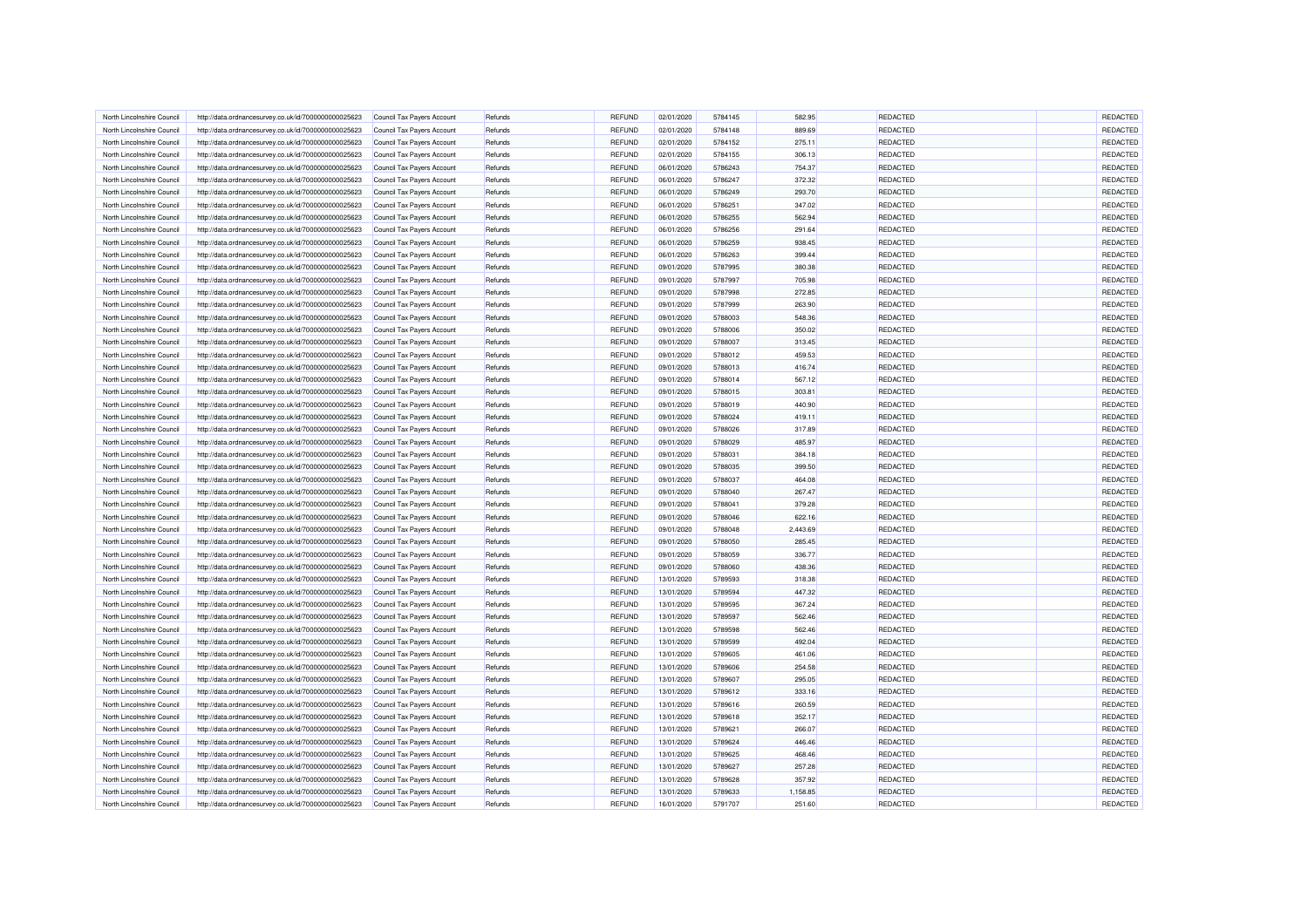| North Lincolnshire Council | http://data.ordnancesurvey.co.uk/id/7000000000025623                                                         | Council Tax Payers Account                               | Refunds        | REFUND        | 16/01/2020 | 5791709 | 338.21   | REDACTED        | REDACTED |
|----------------------------|--------------------------------------------------------------------------------------------------------------|----------------------------------------------------------|----------------|---------------|------------|---------|----------|-----------------|----------|
| North Lincolnshire Council | http://data.ordnancesurvey.co.uk/id/7000000000025623                                                         | Council Tax Payers Account                               | Refunds        | REFUND        | 16/01/2020 | 5791710 | 548.77   | REDACTED        | REDACTED |
| North Lincolnshire Counci  | http://data.ordnancesurvey.co.uk/id/7000000000025623                                                         | Council Tax Payers Account                               | Refunds        | <b>REFUND</b> | 16/01/2020 | 5791713 | 490.97   | REDACTED        | REDACTED |
| North Lincolnshire Council | http://data.ordnancesurvey.co.uk/id/7000000000025623                                                         | Council Tax Payers Account                               | Refunds        | REFUND        | 16/01/2020 | 5791715 | 403.88   | REDACTED        | REDACTED |
| North Lincolnshire Council | http://data.ordnancesurvey.co.uk/id/7000000000025623                                                         | Council Tax Payers Account                               | Refunds        | <b>REFUND</b> | 16/01/2020 | 5791717 | 327.95   | REDACTED        | REDACTED |
| North Lincolnshire Council | http://data.ordnancesurvey.co.uk/id/7000000000025623                                                         | Council Tax Payers Account                               | Refunds        | REFUND        | 16/01/2020 | 5791718 | 377.98   | REDACTED        | REDACTED |
| North Lincolnshire Council | http://data.ordnancesurvey.co.uk/id/7000000000025623                                                         | Council Tax Payers Account                               | Refunds        | <b>REFUND</b> | 16/01/2020 | 5791720 | 462.71   | REDACTED        | REDACTED |
| North Lincolnshire Council | http://data.ordnancesurvey.co.uk/id/7000000000025623                                                         | Council Tax Payers Account                               | Refunds        | <b>REFUND</b> | 16/01/2020 | 5791722 | 362.21   | REDACTED        | REDACTED |
| North Lincolnshire Council | http://data.ordnancesurvey.co.uk/id/7000000000025623                                                         | Council Tax Payers Account                               | Refunds        | REFUND        | 16/01/2020 | 5791723 | 412.77   | REDACTED        | REDACTED |
| North Lincolnshire Council | http://data.ordnancesurvey.co.uk/id/7000000000025623                                                         | Council Tax Payers Account                               | Refunds        | REFUND        | 16/01/2020 | 5791734 | 368.64   | <b>REDACTED</b> | REDACTED |
| North Lincolnshire Council | http://data.ordnancesurvey.co.uk/id/7000000000025623                                                         | Council Tax Payers Account                               | Refunds        | <b>REFUND</b> | 16/01/2020 | 5791740 | 582.29   | REDACTED        | REDACTED |
| North Lincolnshire Council | http://data.ordnancesurvey.co.uk/id/7000000000025623                                                         | Council Tax Payers Account                               | Refunds        | REFUND        | 16/01/2020 | 5791743 | 540.04   | REDACTED        | REDACTED |
| North Lincolnshire Council | http://data.ordnancesurvey.co.uk/id/7000000000025623                                                         | Council Tax Payers Account                               | Refunds        | <b>REFUND</b> | 16/01/2020 | 5791745 | 1,159.44 | REDACTED        | REDACTED |
| North Lincolnshire Council | http://data.ordnancesurvey.co.uk/id/7000000000025623                                                         | Council Tax Payers Account                               | <b>Refunds</b> | REFUND        | 16/01/2020 | 5791747 | 420.30   | REDACTED        | REDACTED |
| North Lincolnshire Council | http://data.ordnancesurvey.co.uk/id/7000000000025623                                                         | Council Tax Payers Account                               | Refunds        | REFUND        | 16/01/2020 | 5791748 | 351.38   | REDACTED        | REDACTED |
| North Lincolnshire Council | http://data.ordnancesurvey.co.uk/id/7000000000025623                                                         | Council Tax Payers Account                               | Refunds        | REFUND        | 16/01/2020 | 5791749 | 384.18   | REDACTED        | REDACTED |
| North Lincolnshire Counci  | http://data.ordnancesurvey.co.uk/id/7000000000025623                                                         | Council Tax Payers Account                               | Refunds        | <b>REFUND</b> | 16/01/2020 | 5791754 | 361.20   | REDACTED        | REDACTED |
| North Lincolnshire Counci  | http://data.ordnancesurvey.co.uk/id/7000000000025623                                                         | Council Tax Payers Account                               | Refunds        | REFUND        | 16/01/2020 | 5791757 | 332.09   | REDACTED        | REDACTED |
| North Lincolnshire Council | http://data.ordnancesurvey.co.uk/id/7000000000025623                                                         | Council Tax Payers Account                               | Refunds        | REFUND        | 16/01/2020 | 5791762 | 311.89   | <b>REDACTED</b> | REDACTED |
| North Lincolnshire Council |                                                                                                              |                                                          | <b>Refunds</b> |               | 20/01/2020 | 5793381 | 394.03   |                 |          |
| North Lincolnshire Counci  | http://data.ordnancesurvey.co.uk/id/7000000000025623                                                         | Council Tax Payers Account                               |                | REFUND        |            | 5793391 |          | REDACTED        | REDACTED |
|                            | http://data.ordnancesurvey.co.uk/id/7000000000025623                                                         | Council Tax Payers Account                               | Refunds        | <b>REFUND</b> | 20/01/2020 |         | 574.87   | REDACTED        | REDACTED |
| North Lincolnshire Council | http://data.ordnancesurvey.co.uk/id/7000000000025623                                                         | Council Tax Payers Account                               | Refunds        | REFUND        | 20/01/2020 | 5793392 | 377.97   | REDACTED        | REDACTED |
| North Lincolnshire Council | http://data.ordnancesurvey.co.uk/id/7000000000025623                                                         | Council Tax Payers Account                               | Refunds        | REFUND        | 20/01/2020 | 5793396 | 508.26   | REDACTED        | REDACTED |
| North Lincolnshire Counci  | http://data.ordnancesurvey.co.uk/id/7000000000025623                                                         | Council Tax Payers Account                               | Refunds        | REFUND        | 20/01/2020 | 5793397 | 328.36   | REDACTED        | REDACTED |
| North Lincolnshire Council | http://data.ordnancesurvey.co.uk/id/7000000000025623                                                         | Council Tax Payers Account                               | Refunds        | REFUND        | 20/01/2020 | 5793398 | 323.86   | <b>REDACTED</b> | REDACTED |
| North Lincolnshire Council | http://data.ordnancesurvey.co.uk/id/7000000000025623                                                         | Council Tax Payers Account                               | <b>Refunds</b> | REFUND        | 20/01/2020 | 5793399 | 265.97   | REDACTED        | REDACTED |
| North Lincolnshire Council | http://data.ordnancesurvey.co.uk/id/7000000000025623                                                         | Council Tax Payers Account                               | Refunds        | <b>REFUND</b> | 20/01/2020 | 5793401 | 750.14   | REDACTED        | REDACTED |
| North Lincolnshire Council | http://data.ordnancesurvey.co.uk/id/7000000000025623                                                         | Council Tax Payers Account                               | Refunds        | REFUND        | 20/01/2020 | 5793402 | 338.27   | REDACTED        | REDACTED |
| North Lincolnshire Council | http://data.ordnancesurvey.co.uk/id/7000000000025623                                                         | Council Tax Payers Account                               | Refunds        | REFUND        | 20/01/2020 | 5793403 | 400.60   | <b>REDACTED</b> | REDACTED |
| North Lincolnshire Council | http://data.ordnancesurvey.co.uk/id/7000000000025623                                                         | Council Tax Payers Account                               | Refunds        | <b>REFUND</b> | 20/01/2020 | 5793404 | 396.69   | REDACTED        | REDACTED |
| North Lincolnshire Council | http://data.ordnancesurvey.co.uk/id/7000000000025623                                                         | Council Tax Payers Account                               | Refunds        | REFUND        | 20/01/2020 | 5793409 | 332.54   | <b>REDACTED</b> | REDACTED |
| North Lincolnshire Council | http://data.ordnancesurvey.co.uk/id/7000000000025623                                                         | Council Tax Payers Account                               | Refunds        | REFUND        | 20/01/2020 | 5793413 | 358.87   | REDACTED        | REDACTED |
| North Lincolnshire Council | http://data.ordnancesurvey.co.uk/id/7000000000025623                                                         | Council Tax Payers Account                               | Refunds        | <b>REFUND</b> | 20/01/2020 | 5793419 | 413.73   | REDACTED        | REDACTED |
| North Lincolnshire Council | http://data.ordnancesurvey.co.uk/id/7000000000025623                                                         | Council Tax Payers Account                               | Refunds        | REFUND        | 23/01/2020 | 5795753 | 279.45   | <b>REDACTED</b> | REDACTED |
| North Lincolnshire Council | http://data.ordnancesurvey.co.uk/id/7000000000025623                                                         | Council Tax Payers Account                               | <b>Refunds</b> | REFUND        | 23/01/2020 | 5795754 | 288,57   | <b>REDACTED</b> | REDACTED |
| North Lincolnshire Council | http://data.ordnancesurvey.co.uk/id/7000000000025623                                                         | Council Tax Payers Account                               | Refunds        | <b>REFUND</b> | 23/01/2020 | 5795757 | 513.84   | REDACTED        | REDACTED |
| North Lincolnshire Council | http://data.ordnancesurvey.co.uk/id/7000000000025623                                                         | Council Tax Payers Account                               | Refunds        | REFUND        | 23/01/2020 | 5795760 | 341.50   | REDACTED        | REDACTED |
| North Lincolnshire Council | http://data.ordnancesurvey.co.uk/id/7000000000025623                                                         | Council Tax Payers Account                               | Refunds        | REFUND        | 23/01/2020 | 5795761 | 461.96   | <b>REDACTED</b> | REDACTED |
| North Lincolnshire Council | http://data.ordnancesurvey.co.uk/id/7000000000025623                                                         | Council Tax Payers Account                               | Refunds        | <b>REFUND</b> | 23/01/2020 | 5795762 | 302.73   | REDACTED        | REDACTED |
| North Lincolnshire Council | http://data.ordnancesurvey.co.uk/id/7000000000025623                                                         | Council Tax Payers Account                               | Refunds        | REFUND        | 23/01/2020 | 5795766 | 329.28   | <b>REDACTED</b> | REDACTED |
| North Lincolnshire Council | http://data.ordnancesurvey.co.uk/id/7000000000025623                                                         | Council Tax Payers Account                               | Refunds        | REFUND        | 23/01/2020 | 5795767 | 369.94   | REDACTED        | REDACTED |
| North Lincolnshire Counci  | http://data.ordnancesurvey.co.uk/id/7000000000025623                                                         | Council Tax Payers Account                               | Refunds        | <b>REFUND</b> | 23/01/2020 | 5795771 | 275.82   | REDACTED        | REDACTED |
| North Lincolnshire Council | http://data.ordnancesurvey.co.uk/id/7000000000025623                                                         | Council Tax Payers Account                               | Refunds        | REFUND        | 23/01/2020 | 5795775 | 296.12   | REDACTED        | REDACTED |
| North Lincolnshire Council | http://data.ordnancesurvey.co.uk/id/7000000000025623                                                         | Council Tax Payers Account                               | Refunds        | REFUND        | 23/01/2020 | 5795777 | 300.49   | <b>REDACTED</b> | REDACTED |
| North Lincolnshire Council | http://data.ordnancesurvey.co.uk/id/7000000000025623                                                         | Council Tax Payers Account                               | Refunds        | <b>REFUND</b> | 23/01/2020 | 5795779 | 477.47   | REDACTED        | REDACTED |
| North Lincolnshire Council | http://data.ordnancesurvey.co.uk/id/7000000000025623                                                         | Council Tax Payers Account                               | Refunds        | <b>REFUND</b> | 23/01/2020 | 5795783 | 754.21   | REDACTED        | REDACTED |
| North Lincolnshire Council | http://data.ordnancesurvey.co.uk/id/7000000000025623                                                         | Council Tax Payers Account                               | Refunds        | REFUND        | 23/01/2020 | 5795784 | 1,449.94 | REDACTED        | REDACTED |
| North Lincolnshire Council | http://data.ordnancesurvey.co.uk/id/7000000000025623                                                         | Council Tax Payers Account                               | Refunds        | <b>REFUND</b> | 23/01/2020 | 5795789 | 318.51   | REDACTED        | REDACTED |
| North Lincolnshire Council | http://data.ordnancesurvey.co.uk/id/7000000000025623                                                         | Council Tax Payers Account                               | Refunds        | <b>REFUND</b> | 23/01/2020 | 5795791 | 339.33   | REDACTED        | REDACTED |
| North Lincolnshire Council | http://data.ordnancesurvey.co.uk/id/7000000000025623                                                         | Council Tax Payers Account                               | Refunds        | REFUND        | 23/01/2020 | 5795795 | 291.15   | REDACTED        | REDACTED |
| North Lincolnshire Council |                                                                                                              |                                                          | Refunds        | <b>REFUND</b> | 23/01/2020 | 5795796 | 303.41   | <b>REDACTED</b> | REDACTED |
| North Lincolnshire Council | http://data.ordnancesurvey.co.uk/id/7000000000025623<br>http://data.ordnancesurvey.co.uk/id/7000000000025623 | Council Tax Payers Account<br>Council Tax Payers Account | Refunds        | <b>REFUND</b> | 23/01/2020 | 5795797 | 400.60   | REDACTED        | REDACTED |
| North Lincolnshire Council | http://data.ordnancesurvey.co.uk/id/7000000000025623                                                         |                                                          | Refunds        | REFUND        | 23/01/2020 | 5795801 | 315.87   | REDACTED        | REDACTED |
| North Lincolnshire Council |                                                                                                              | Council Tax Payers Account                               | <b>Refunds</b> | <b>REFUND</b> | 23/01/2020 | 5795802 | 763.24   | REDACTED        | REDACTED |
|                            | http://data.ordnancesurvey.co.uk/id/7000000000025623                                                         | Council Tax Payers Account                               |                |               |            | 5795809 | 254.22   | REDACTED        | REDACTED |
| North Lincolnshire Council | http://data.ordnancesurvey.co.uk/id/7000000000025623                                                         | Council Tax Payers Account                               | Refunds        | REFUND        | 23/01/2020 |         |          |                 |          |
| North Lincolnshire Council | http://data.ordnancesurvey.co.uk/id/7000000000025623                                                         | Council Tax Payers Account                               | Refunds        | REFUND        | 23/01/2020 | 5795811 | 652.11   | REDACTED        | REDACTED |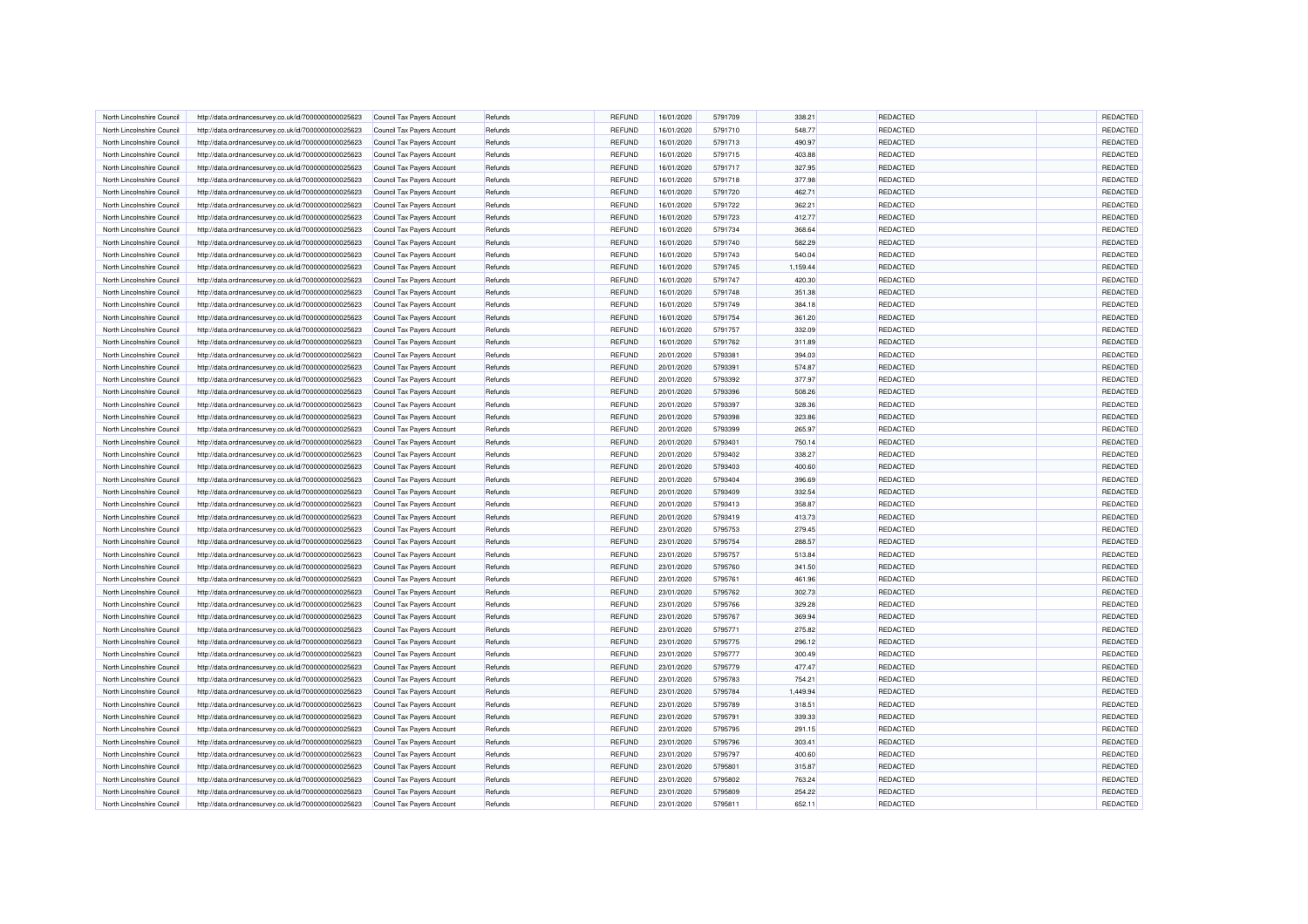| North Lincolnshire Council | http://data.ordnancesurvey.co.uk/id/7000000000025623                                                         | Council Tax Payers Account                               | Refunds        | REFUND        | 23/01/2020 | 5795813 | 531.52   | REDACTED        | REDACTED |
|----------------------------|--------------------------------------------------------------------------------------------------------------|----------------------------------------------------------|----------------|---------------|------------|---------|----------|-----------------|----------|
| North Lincolnshire Council | http://data.ordnancesurvey.co.uk/id/7000000000025623                                                         | Council Tax Payers Account                               | Refunds        | REFUND        | 23/01/2020 | 5795821 | 620.05   | REDACTED        | REDACTED |
| North Lincolnshire Counci  | http://data.ordnancesurvey.co.uk/id/7000000000025623                                                         | Council Tax Payers Account                               | Refunds        | REFUND        | 23/01/2020 | 5795822 | 398.41   | REDACTED        | REDACTED |
| North Lincolnshire Council | http://data.ordnancesurvey.co.uk/id/7000000000025623                                                         | Council Tax Payers Account                               | Refunds        | REFUND        | 23/01/2020 | 5795824 | 257.13   | REDACTED        | REDACTED |
| North Lincolnshire Council | http://data.ordnancesurvey.co.uk/id/7000000000025623                                                         | Council Tax Payers Account                               | Refunds        | REFUND        | 23/01/2020 | 5795825 | 343.87   | REDACTED        | REDACTED |
| North Lincolnshire Council | http://data.ordnancesurvey.co.uk/id/7000000000025623                                                         | Council Tax Payers Account                               | Refunds        | REFUND        | 23/01/2020 | 5795827 | 301.92   | REDACTED        | REDACTED |
| North Lincolnshire Council | http://data.ordnancesurvey.co.uk/id/7000000000025623                                                         | Council Tax Payers Account                               | Refunds        | REFUND        | 23/01/2020 | 5795829 | 289.35   | REDACTED        | REDACTED |
| North Lincolnshire Council | http://data.ordnancesurvey.co.uk/id/7000000000025623                                                         | Council Tax Payers Account                               | Refunds        | <b>REFUND</b> | 23/01/2020 | 5795832 | 294.38   | REDACTED        | REDACTED |
| North Lincolnshire Council | http://data.ordnancesurvey.co.uk/id/7000000000025623                                                         | Council Tax Payers Account                               | Refunds        | REFUND        | 23/01/2020 | 5795833 | 513.37   | REDACTED        | REDACTED |
| North Lincolnshire Council | http://data.ordnancesurvey.co.uk/id/7000000000025623                                                         | Council Tax Payers Account                               | Refunds        | REFUND        | 23/01/2020 | 5795837 | 256.21   | <b>REDACTED</b> | REDACTED |
| North Lincolnshire Council | http://data.ordnancesurvey.co.uk/id/7000000000025623                                                         | Council Tax Payers Account                               | Refunds        | REFUND        | 23/01/2020 | 5795840 | 265.97   | REDACTED        | REDACTED |
| North Lincolnshire Council | http://data.ordnancesurvey.co.uk/id/7000000000025623                                                         | Council Tax Payers Account                               | Refunds        | <b>REFUND</b> | 27/01/2020 | 5797557 | 493.75   | REDACTED        | REDACTED |
| North Lincolnshire Council | http://data.ordnancesurvey.co.uk/id/7000000000025623                                                         | Council Tax Payers Account                               | Refunds        | <b>REFUND</b> | 27/01/2020 | 5797559 | 1,346.55 | REDACTED        | REDACTED |
| North Lincolnshire Council | http://data.ordnancesurvey.co.uk/id/7000000000025623                                                         | Council Tax Payers Account                               | <b>Refunds</b> | <b>REFUND</b> | 27/01/2020 | 5797562 | 285.00   | REDACTED        | REDACTED |
| North Lincolnshire Council | http://data.ordnancesurvey.co.uk/id/7000000000025623                                                         | Council Tax Payers Account                               | Refunds        | REFUND        | 27/01/2020 | 5797571 | 287.32   | REDACTED        | REDACTED |
| North Lincolnshire Council | http://data.ordnancesurvey.co.uk/id/7000000000025623                                                         | Council Tax Payers Account                               | Refunds        | REFUND        | 27/01/2020 | 5797573 | 368.00   | REDACTED        | REDACTED |
| North Lincolnshire Counci  | http://data.ordnancesurvey.co.uk/id/7000000000025623                                                         | Council Tax Payers Account                               | Refunds        | REFUND        | 27/01/2020 | 5797576 | 295.45   | REDACTED        | REDACTED |
| North Lincolnshire Counci  |                                                                                                              |                                                          | Refunds        | REFUND        | 27/01/2020 | 5797577 | 402.24   | REDACTED        | REDACTED |
| North Lincolnshire Council | http://data.ordnancesurvey.co.uk/id/7000000000025623                                                         | Council Tax Payers Account                               | Refunds        | <b>REFUND</b> | 27/01/2020 | 5797578 | 341.44   | <b>REDACTED</b> | REDACTED |
| North Lincolnshire Council | http://data.ordnancesurvey.co.uk/id/7000000000025623                                                         | Council Tax Payers Account                               | <b>Refunds</b> |               | 27/01/2020 | 5797582 | 341.44   |                 |          |
|                            | http://data.ordnancesurvey.co.uk/id/7000000000025623                                                         | Council Tax Payers Account                               |                | <b>REFUND</b> |            |         |          | REDACTED        | REDACTED |
| North Lincolnshire Counci  | http://data.ordnancesurvey.co.uk/id/7000000000025623                                                         | Council Tax Payers Account                               | Refunds        | <b>REFUND</b> | 27/01/2020 | 5797583 | 450.22   | REDACTED        | REDACTED |
| North Lincolnshire Council | http://data.ordnancesurvey.co.uk/id/7000000000025623                                                         | Council Tax Payers Account                               | Refunds        | REFUND        | 27/01/2020 | 5797588 | 449.62   | REDACTED        | REDACTED |
| North Lincolnshire Council | http://data.ordnancesurvey.co.uk/id/7000000000025623                                                         | Council Tax Payers Account                               | Refunds        | REFUND        | 27/01/2020 | 5797589 | 506.49   | REDACTED        | REDACTED |
| North Lincolnshire Counci  | http://data.ordnancesurvey.co.uk/id/7000000000025623                                                         | Council Tax Payers Account                               | Refunds        | REFUND        | 27/01/2020 | 5797591 | 652.27   | REDACTED        | REDACTED |
| North Lincolnshire Council | http://data.ordnancesurvey.co.uk/id/7000000000025623                                                         | Council Tax Payers Account                               | Refunds        | <b>REFUND</b> | 27/01/2020 | 5797595 | 328.32   | <b>REDACTED</b> | REDACTED |
| North Lincolnshire Council | http://data.ordnancesurvey.co.uk/id/7000000000025623                                                         | Council Tax Payers Account                               | <b>Refunds</b> | <b>REFUND</b> | 27/01/2020 | 5797597 | 477.56   | REDACTED        | REDACTED |
| North Lincolnshire Council | http://data.ordnancesurvey.co.uk/id/7000000000025623                                                         | Council Tax Payers Account                               | Refunds        | <b>REFUND</b> | 27/01/2020 | 5797598 | 265.79   | REDACTED        | REDACTED |
| North Lincolnshire Council | http://data.ordnancesurvey.co.uk/id/7000000000025623                                                         | Council Tax Payers Account                               | Refunds        | REFUND        | 27/01/2020 | 5797599 | 336.80   | REDACTED        | REDACTED |
| North Lincolnshire Council | http://data.ordnancesurvey.co.uk/id/7000000000025623                                                         | Council Tax Payers Account                               | Refunds        | REFUND        | 27/01/2020 | 5797602 | 556.18   | <b>REDACTED</b> | REDACTED |
| North Lincolnshire Council | http://data.ordnancesurvey.co.uk/id/7000000000025623                                                         | Council Tax Payers Account                               | Refunds        | <b>REFUND</b> | 27/01/2020 | 5797603 | 376.54   | REDACTED        | REDACTED |
| North Lincolnshire Council | http://data.ordnancesurvey.co.uk/id/7000000000025623                                                         | Council Tax Payers Account                               | Refunds        | <b>REFUND</b> | 27/01/2020 | 5797604 | 593.08   | <b>REDACTED</b> | REDACTED |
| North Lincolnshire Council | http://data.ordnancesurvey.co.uk/id/7000000000025623                                                         | Council Tax Payers Account                               | Refunds        | REFUND        | 27/01/2020 | 5797606 | 274.41   | REDACTED        | REDACTED |
| North Lincolnshire Council | http://data.ordnancesurvey.co.uk/id/7000000000025623                                                         | Council Tax Payers Account                               | Refunds        | <b>REFUND</b> | 27/01/2020 | 5797614 | 922.96   | REDACTED        | REDACTED |
| North Lincolnshire Council | http://data.ordnancesurvey.co.uk/id/7000000000025623                                                         | Council Tax Payers Account                               | Refunds        | REFUND        | 27/01/2020 | 5797621 | 432.23   | <b>REDACTED</b> | REDACTED |
| North Lincolnshire Council | http://data.ordnancesurvey.co.uk/id/7000000000025623                                                         | Council Tax Payers Account                               | <b>Refunds</b> | REFUND        | 27/01/2020 | 5797622 | 340.41   | <b>REDACTED</b> | REDACTED |
| North Lincolnshire Council | http://data.ordnancesurvey.co.uk/id/7000000000025623                                                         | Council Tax Payers Account                               | Refunds        | <b>REFUND</b> | 27/01/2020 | 5797626 | 371.92   | REDACTED        | REDACTED |
| North Lincolnshire Council | http://data.ordnancesurvey.co.uk/id/7000000000025623                                                         | Council Tax Payers Account                               | Refunds        | REFUND        | 27/01/2020 | 5797627 | 285.80   | REDACTED        | REDACTED |
| North Lincolnshire Council | http://data.ordnancesurvey.co.uk/id/7000000000025623                                                         | Council Tax Payers Account                               | Refunds        | REFUND        | 27/01/2020 | 5797630 | 428.99   | <b>REDACTED</b> | REDACTED |
| North Lincolnshire Council | http://data.ordnancesurvey.co.uk/id/7000000000025623                                                         | Council Tax Payers Account                               | Refunds        | <b>REFUND</b> | 27/01/2020 | 5797631 | 336.14   | REDACTED        | REDACTED |
| North Lincolnshire Council | http://data.ordnancesurvey.co.uk/id/7000000000025623                                                         | Council Tax Payers Account                               | Refunds        | REFUND        | 27/01/2020 | 5797634 | 285.67   | <b>REDACTED</b> | REDACTED |
| North Lincolnshire Council | http://data.ordnancesurvey.co.uk/id/7000000000025623                                                         | Council Tax Payers Account                               | Refunds        | REFUND        | 27/01/2020 | 5797637 | 396.69   | REDACTED        | REDACTED |
| North Lincolnshire Counci  | http://data.ordnancesurvey.co.uk/id/7000000000025623                                                         | Council Tax Payers Account                               | Refunds        | <b>REFUND</b> | 27/01/2020 | 5797638 | 298.67   | REDACTED        | REDACTED |
| North Lincolnshire Council | http://data.ordnancesurvey.co.uk/id/7000000000025623                                                         | Council Tax Payers Account                               | Refunds        | REFUND        | 30/01/2020 | 5799195 | 443.29   | REDACTED        | REDACTED |
| North Lincolnshire Council | http://data.ordnancesurvey.co.uk/id/7000000000025623                                                         | Council Tax Payers Account                               | Refunds        | REFUND        | 30/01/2020 | 5799207 | 327.95   | <b>REDACTED</b> | REDACTED |
| North Lincolnshire Council | http://data.ordnancesurvey.co.uk/id/7000000000025623                                                         | Council Tax Payers Account                               | Refunds        | <b>REFUND</b> | 30/01/2020 | 5799210 | 371.88   | REDACTED        | REDACTED |
| North Lincolnshire Council | http://data.ordnancesurvey.co.uk/id/7000000000025623                                                         | Council Tax Payers Account                               | Refunds        | <b>REFUND</b> | 30/01/2020 | 5799211 | 316.97   | REDACTED        | REDACTED |
| North Lincolnshire Council | http://data.ordnancesurvey.co.uk/id/7000000000025623                                                         | Council Tax Payers Account                               | Refunds        | REFUND        | 30/01/2020 | 5799212 | 383.09   | REDACTED        | REDACTED |
| North Lincolnshire Council | http://data.ordnancesurvey.co.uk/id/7000000000025623                                                         | Council Tax Payers Account                               | Refunds        | <b>REFUND</b> | 30/01/2020 | 5799216 | 294.90   | REDACTED        | REDACTED |
| North Lincolnshire Council | http://data.ordnancesurvey.co.uk/id/7000000000025623                                                         | Council Tax Payers Account                               | Refunds        | REFUND        | 30/01/2020 | 5799224 | 304.52   | REDACTED        | REDACTED |
| North Lincolnshire Council | http://data.ordnancesurvey.co.uk/id/7000000000025623                                                         | Council Tax Payers Account                               | Refunds        | REFUND        | 30/01/2020 | 5799225 | 396.88   | REDACTED        | REDACTED |
| North Lincolnshire Council |                                                                                                              |                                                          | Refunds        | <b>REFUND</b> | 30/01/2020 | 5799229 | 731.86   | REDACTED        | REDACTED |
| North Lincolnshire Council | http://data.ordnancesurvey.co.uk/id/7000000000025623<br>http://data.ordnancesurvey.co.uk/id/7000000000025623 | Council Tax Payers Account<br>Council Tax Payers Account | Refunds        | <b>REFUND</b> | 30/01/2020 | 5799231 | 327.40   | REDACTED        | REDACTED |
| North Lincolnshire Council | http://data.ordnancesurvey.co.uk/id/7000000000025623                                                         |                                                          | Refunds        | REFUND        | 30/01/2020 | 5799236 | 761.50   | REDACTED        | REDACTED |
| North Lincolnshire Council |                                                                                                              | Council Tax Payers Account                               | <b>Refunds</b> | <b>REFUND</b> | 30/01/2020 | 5799238 | 365.02   | REDACTED        | REDACTED |
|                            | http://data.ordnancesurvey.co.uk/id/7000000000025623                                                         | Council Tax Payers Account                               |                | <b>REFUND</b> |            | 5799239 |          | REDACTED        | REDACTED |
| North Lincolnshire Council | http://data.ordnancesurvey.co.uk/id/7000000000025623                                                         | Council Tax Payers Account                               | Refunds        |               | 30/01/2020 |         | 309.98   |                 |          |
| North Lincolnshire Council | http://data.ordnancesurvey.co.uk/id/7000000000025623                                                         | Council Tax Payers Account                               | <b>Refunds</b> | REFUND        | 30/01/2020 | 5799243 | 550.68   | REDACTED        | REDACTED |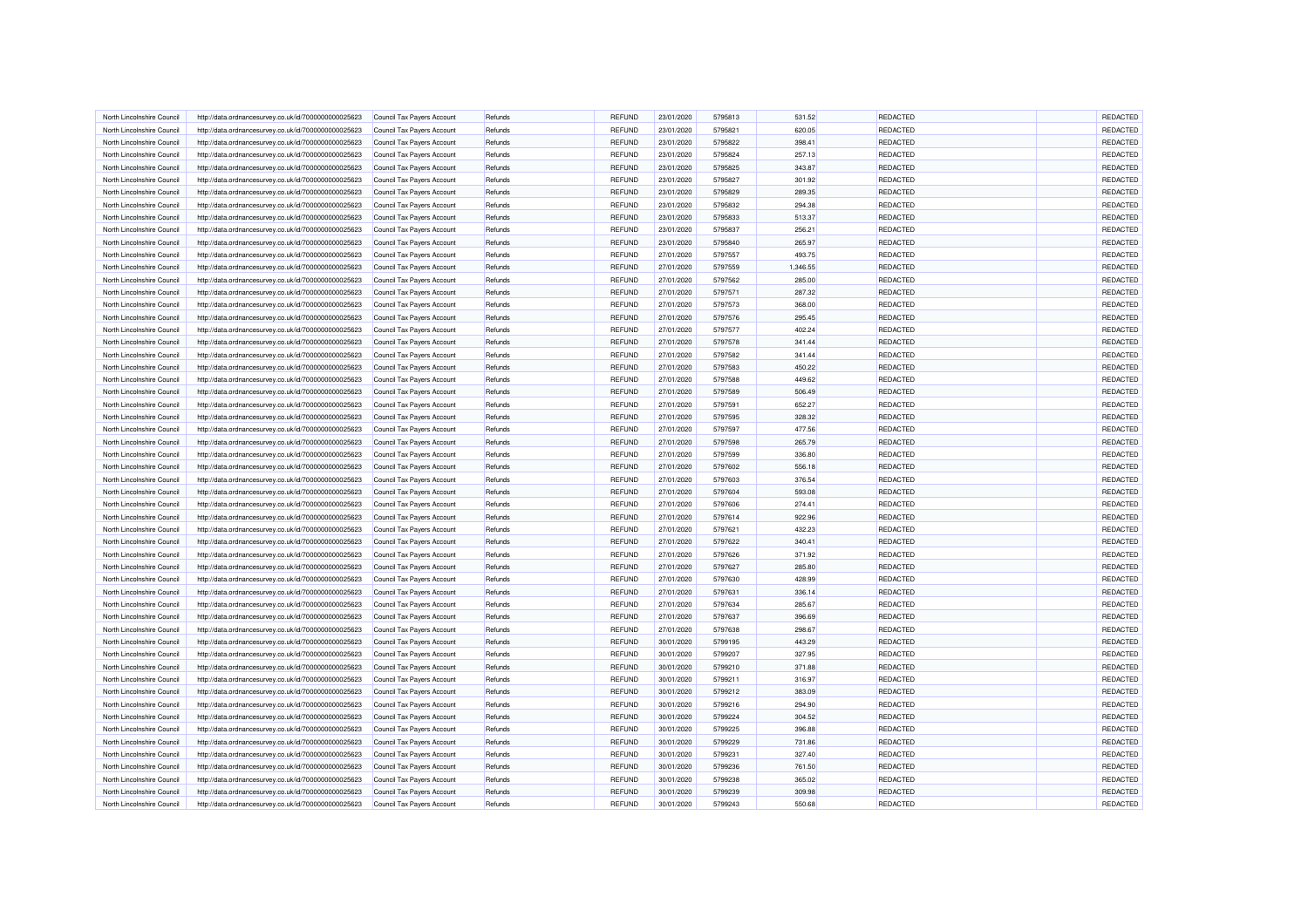| North Lincolnshire Council | http://data.ordnancesurvey.co.uk/id/7000000000025623 | Council Tax Payers Account       | Refunds                       | REFUND        | 30/01/2020 | 5799245 | 307.54   |                | REDACTED                    |         | REDACTED        |
|----------------------------|------------------------------------------------------|----------------------------------|-------------------------------|---------------|------------|---------|----------|----------------|-----------------------------|---------|-----------------|
| North Lincolnshire Council | http://data.ordnancesurvey.co.uk/id/7000000000025623 | Council Tax Payers Account       | Refunds                       | REFUND        | 30/01/2020 | 5799247 | 252.84   |                | REDACTED                    |         | REDACTED        |
| North Lincolnshire Counci  | http://data.ordnancesurvey.co.uk/id/7000000000025623 | Council Tax Payers Account       | Refunds                       | <b>REFUND</b> | 30/01/2020 | 5799261 | 254.28   |                | REDACTED                    |         | REDACTED        |
| North Lincolnshire Council | http://data.ordnancesurvey.co.uk/id/7000000000025623 | Council Tax Payers Account       | Refunds                       | REFUND        | 30/01/2020 | 5799264 | 953.39   |                | REDACTED                    |         | REDACTED        |
| North Lincolnshire Council | http://data.ordnancesurvey.co.uk/id/7000000000025623 | Council Tax Payers Account       | Refunds                       | <b>REFUND</b> | 30/01/2020 | 5799265 | 1,201.80 |                | REDACTED                    |         | REDACTED        |
| North Lincolnshire Council | http://data.ordnancesurvey.co.uk/id/7000000000025623 | Council Tax Payers Account       | Refunds                       | REFUND        | 06/02/2020 | 5791708 | 410.45   |                | <b>REDACTED</b>             |         | REDACTED        |
| North Lincolnshire Council | http://data.ordnancesurvey.co.uk/id/7000000000025623 | Council Tax Payers Account       | Refunds                       | <b>REFUND</b> | 14/02/2020 | 5795785 | 669.86   |                | REDACTED                    |         | REDACTED        |
| North Lincolnshire Council | http://data.ordnancesurvey.co.uk/id/7000000000025623 | Council Tax Payers Account       | Refunds                       | <b>REFUND</b> | 14/02/2020 | 5795814 | 466.27   |                | REDACTED                    |         | REDACTED        |
| North Lincolnshire Council | http://data.ordnancesurvey.co.uk/id/7000000000025623 | Culture, Env, Reg & Planning Cap | Other Costs                   | A085          | 15/01/2020 | 5782825 | 2,125.00 | CAPITAL        | REDACTED                    |         | REDACTED        |
| North Lincolnshire Council | http://data.ordnancesurvey.co.uk/id/7000000000025623 | Fin&Inv I&E                      | Other Supplies & Services     | 5799          | 07/02/2020 | 5796249 | 582.00   | REVENUE        | REDACTED                    |         | REDACTED        |
| North Lincolnshire Counci  | http://data.ordnancesurvey.co.uk/id/7000000000025623 | <b>Housing Services</b>          | Gen Office Exp (Incl Postage) | 5603          | 03/01/2020 | 5784498 | 452.67   | REVENUE        | REDACTED                    |         | REDACTED        |
| North Lincolnshire Council | http://data.ordnancesurvey.co.uk/id/7000000000025623 | <b>Housing Services</b>          | Gen Office Exp (Incl Postage) | 5603          | 03/01/2020 | 5784499 | 350.00   | <b>REVENUE</b> | REDACTED                    |         | REDACTED        |
| North Lincolnshire Council | http://data.ordnancesurvey.co.uk/id/7000000000025623 | <b>Housing Services</b>          | Gen Office Exp (Incl Postage) | 5603          | 03/01/2020 | 5784501 | 455.06   | <b>REVENUE</b> | <b>REDACTED</b>             |         | REDACTED        |
| North Lincolnshire Council | http://data.ordnancesurvey.co.uk/id/7000000000025623 | <b>Housing Services</b>          | Gen Office Exp (Incl Postage) | 5603          | 03/01/2020 | 5784503 | 1,340.00 | <b>REVENUE</b> | REDACTED                    |         | REDACTED        |
| North Lincolnshire Council | http://data.ordnancesurvey.co.uk/id/7000000000025623 | <b>Housing Services</b>          | Gen Office Exp (Incl Postage) | 5603          | 10/01/2020 | 5788407 | 787.59   | <b>REVENUE</b> | <b>REDACTED</b>             |         | REDACTED        |
| North Lincolnshire Council | http://data.ordnancesurvey.co.uk/id/7000000000025623 | <b>Housing Services</b>          | Gen Office Exp (Incl Postage) | 5603          | 22/01/2020 | 5794058 | 1,115.34 | <b>REVENUE</b> | <b>REDACTED</b>             |         | REDACTED        |
| North Lincolnshire Council | http://data.ordnancesurvey.co.uk/id/7000000000025623 | <b>Housing Services</b>          | Gen Office Exp (Incl Postage) | 5603          | 24/01/2020 | 5796259 | 442.59   | <b>REVENUE</b> | REDACTED                    |         | REDACTED        |
| North Lincolnshire Council | http://data.ordnancesurvey.co.uk/id/7000000000025623 | <b>Housing Services</b>          | Gen Office Exp (Incl Postage) | 5603          | 29/01/2020 | 5798228 | 379.52   | <b>REVENUE</b> | <b>REDACTED</b>             |         | REDACTED        |
| North Lincolnshire Council | http://data.ordnancesurvey.co.uk/id/7000000000025623 | <b>Housing Services</b>          | Gen Office Exp (Incl Postage) | 5603          | 29/01/2020 | 5798243 | 296.46   | REVENUE        | REDACTED                    |         | REDACTED        |
| North Lincolnshire Council | http://data.ordnancesurvey.co.uk/id/7000000000025623 | <b>Housing Services</b>          | Other Supplies & Services     | 5799          | 03/01/2020 | 5784040 | 832.00   | <b>REVENUE</b> | <b>REDACTED</b>             |         | REDACTED        |
| North Lincolnshire Counci  | http://data.ordnancesurvey.co.uk/id/7000000000025623 | <b>Housing Services</b>          | Other Supplies & Services     | 5799          | 22/01/2020 | 5792277 | 395.83   | <b>REVENUE</b> | REDACTED                    |         | REDACTED        |
| North Lincolnshire Council | http://data.ordnancesurvey.co.uk/id/7000000000025623 | <b>Housing Services</b>          | Other Supplies & Services     | 5799          | 22/01/2020 | 5792748 | 1,100.00 | <b>REVENUE</b> | <b>REDACTED</b>             |         | REDACTED        |
| North Lincolnshire Council | http://data.ordnancesurvey.co.uk/id/7000000000025623 | Nndr Payers Account              | Refunds                       | REFUND        | 10/01/2020 | 5788497 | 4,882.07 |                | <b>REDACTED</b>             |         | REDACTED        |
| North Lincolnshire Council | http://data.ordnancesurvey.co.uk/id/7000000000025623 | Nndr Payers Account              | Refunds                       | REFUND        | 10/01/2020 | 5788498 | 9,792.92 |                | <b>REDACTED</b>             |         | REDACTED        |
| North Lincolnshire Council | http://data.ordnancesurvey.co.uk/id/7000000000025623 | Nndr Payers Account              | Refunds                       | REFUND        | 10/01/2020 | 5788499 | 2,346.63 |                | REDACTED                    |         | REDACTED        |
| North Lincolnshire Council | http://data.ordnancesurvey.co.uk/id/7000000000025623 | Nndr Payers Account              | Refunds                       | REFUND        | 10/01/2020 | 5788500 | 5,992.13 |                | <b>REDACTED</b>             |         | REDACTED        |
| North Lincolnshire Council | http://data.ordnancesurvey.co.uk/id/7000000000025623 | Nndr Payers Account              | Refunds                       | REFUND        | 10/01/2020 | 5788501 | 4,231.19 |                | REDACTED                    |         | REDACTED        |
| North Lincolnshire Council | http://data.ordnancesurvey.co.uk/id/7000000000025623 | Nndr Payers Account              | Refunds                       | REFUND        | 17/01/2020 | 5792130 | 314.00   |                | <b>REDACTED</b>             |         | REDACTED        |
| North Lincolnshire Council | http://data.ordnancesurvey.co.uk/id/7000000000025623 | Nndr Payers Account              | Refunds                       | REFUND        | 17/01/2020 | 5792139 | 739.00   |                | REDACTED                    |         | REDACTED        |
| North Lincolnshire Council | http://data.ordnancesurvey.co.uk/id/7000000000025623 | Nndr Payers Account              | Refunds                       | REFUND        | 17/01/2020 | 5792141 | 844.97   |                | REDACTED                    |         | REDACTED        |
| North Lincolnshire Council | http://data.ordnancesurvey.co.uk/id/7000000000025623 | Nndr Payers Account              | Refunds                       | <b>REFUND</b> | 17/01/2020 | 5792143 | 2,025.00 |                | REDACTED                    |         | REDACTED        |
| North Lincolnshire Council | http://data.ordnancesurvey.co.uk/id/7000000000025623 | Nndr Payers Account              | Refunds                       | <b>REFUND</b> | 17/01/2020 | 5792144 | 614.00   |                | <b>REDACTED</b>             |         | REDACTED        |
| North Lincolnshire Council | http://data.ordnancesurvey.co.uk/id/7000000000025623 | Nndr Payers Account              | Refunds                       | <b>REFUND</b> | 17/01/2020 | 5792146 | 655.85   |                | <b>REDACTED</b>             |         | REDACTED        |
| North Lincolnshire Council | http://data.ordnancesurvey.co.uk/id/7000000000025623 | Nndr Payers Account              | Refunds                       | REFUND        | 17/01/2020 | 5792147 | 618.00   |                | <b>REDACTED</b>             |         | REDACTED        |
| North Lincolnshire Council | http://data.ordnancesurvey.co.uk/id/7000000000025623 | Nndr Payers Account              | Refunds                       | REFUND        | 17/01/2020 | 5792149 | 749.84   |                | REDACTED                    |         | REDACTED        |
| North Lincolnshire Council | http://data.ordnancesurvey.co.uk/id/7000000000025623 | Nndr Payers Account              | Refunds                       | REFUND        | 17/01/2020 | 5792150 | 863.58   |                | <b>REDACTED</b>             |         | REDACTED        |
| North Lincolnshire Council | http://data.ordnancesurvey.co.uk/id/7000000000025623 | Nndr Payers Account              | Refunds                       | REFUND        | 17/01/2020 | 5792151 | 261.94   |                | REDACTED                    |         | REDACTED        |
| North Lincolnshire Council | http://data.ordnancesurvey.co.uk/id/7000000000025623 | Nndr Payers Account              | Refunds                       | REFUND        | 17/01/2020 | 5792153 | 6,185.50 |                | REDACTED                    |         | REDACTED        |
| North Lincolnshire Council | http://data.ordnancesurvey.co.uk/id/7000000000025623 | Nndr Payers Account              | Refunds                       | REFUND        | 17/01/2020 | 5792154 | 498.07   |                | REDACTED                    |         | REDACTED        |
| North Lincolnshire Council | http://data.ordnancesurvey.co.uk/id/7000000000025623 | Nndr Payers Account              | Refunds                       | REFUND        | 17/01/2020 | 5792155 | 397.79   |                | <b>REDACTED</b>             |         | REDACTED        |
| North Lincolnshire Counci  | http://data.ordnancesurvey.co.uk/id/7000000000025623 | Nndr Payers Account              | Refunds                       | REFUND        | 17/01/2020 | 5792157 | 3,902.54 |                | REDACTED                    |         | REDACTED        |
| North Lincolnshire Council | http://data.ordnancesurvey.co.uk/id/7000000000025623 | Nndr Payers Account              | Refunds                       | REFUND        | 17/01/2020 | 5792159 | 1,625.90 |                | REDACTED                    |         | <b>REDACTED</b> |
| North Lincolnshire Council | http://data.ordnancesurvey.co.uk/id/7000000000025623 | Nndr Payers Account              | Refunds                       | <b>REFUND</b> | 17/01/2020 | 5792162 | 2,430.06 |                | REDACTED                    |         | REDACTED        |
| North Lincolnshire Council | http://data.ordnancesurvey.co.uk/id/7000000000025623 | Nndr Payers Account              | Refunds                       | <b>REFUND</b> | 17/01/2020 | 5792163 | 273.40   |                | REDACTED                    |         | REDACTED        |
| North Lincolnshire Council | http://data.ordnancesurvey.co.uk/id/7000000000025623 | Nndr Payers Account              | Refunds                       | <b>REFUND</b> | 24/01/2020 | 5796271 | 1,837.01 |                | REDACTED                    |         | REDACTED        |
| North Lincolnshire Council | http://data.ordnancesurvey.co.uk/id/7000000000025623 | Nndr Payers Account              | Refunds                       | REFUND        | 24/01/2020 | 5796272 | 254.74   |                | <b>REDACTED</b>             |         | REDACTED        |
| North Lincolnshire Council | http://data.ordnancesurvey.co.uk/id/7000000000025623 | Nndr Payers Account              | Refunds                       | REFUND        | 24/01/2020 | 5796274 | 2,360.76 |                | REDACTED                    |         | REDACTED        |
| North Lincolnshire Council | http://data.ordnancesurvey.co.uk/id/7000000000025623 | Nndr Payers Account              | Refunds                       | <b>REFUND</b> | 24/01/2020 | 5796275 | 5,029.50 |                | REDACTED                    |         | REDACTED        |
| North Lincolnshire Council | http://data.ordnancesurvey.co.uk/id/7000000000025623 | Nndr Payers Account              | Refunds                       | <b>REFUND</b> | 24/01/2020 | 5796277 | 3,824.22 |                | REDACTED                    |         | REDACTED        |
| North Lincolnshire Council | http://data.ordnancesurvey.co.uk/id/7000000000025623 | Nndr Payers Account              | Refunds                       | <b>REFUND</b> | 24/01/2020 | 5796278 | 1,817.35 |                | <b>REDACTED</b>             |         | REDACTED        |
| North Lincolnshire Council | http://data.ordnancesurvey.co.uk/id/7000000000025623 | Nndr Payers Account              | Refunds                       | <b>REFUND</b> | 31/01/2020 | 5799602 | 825.49   |                | <b>REDACTED</b>             |         | REDACTED        |
| North Lincolnshire Council | http://data.ordnancesurvey.co.uk/id/7000000000025623 | Nndr Payers Account              | Refunds                       | REFUND        | 31/01/2020 | 5799603 | 6,043.22 |                | <b>REDACTED</b>             |         | REDACTED        |
| North Lincolnshire Counci  | http://data.ordnancesurvey.co.uk/id/7000000000025623 | Nndr Payers Account              | Refunds                       | REFUND        | 31/01/2020 | 5799604 | 1,294.38 |                | <b>REDACTED</b>             |         | REDACTED        |
| North Lincolnshire Council | http://data.ordnancesurvey.co.uk/id/7000000000025623 | Corporate And Democratic Core    | Payments To Private Orgs      | 6002          | 15/01/2020 | 5788984 | 440.00   | <b>REVENUE</b> | Red Security & Hardware Ltd | 7205526 | <b>RED0102D</b> |
| North Lincolnshire Council | http://data.ordnancesurvey.co.uk/id/7000000000025623 | Corporate And Democratic Core    | It Software-Purchase          | 5051          | 29/01/2020 | 5798395 | 360.00   | <b>REVENUE</b> | Redstor Limited             |         | <b>RED0035D</b> |
| North Lincolnshire Council | http://data.ordnancesurvey.co.uk/id/7000000000025623 | Corporate And Democratic Core    | It Software-Purchase          | 5051          | 05/02/2020 | 5798394 | 2.640.00 | <b>REVENUE</b> | Redstor Limited             |         | <b>RED0035D</b> |
|                            |                                                      |                                  |                               |               |            |         |          |                |                             |         |                 |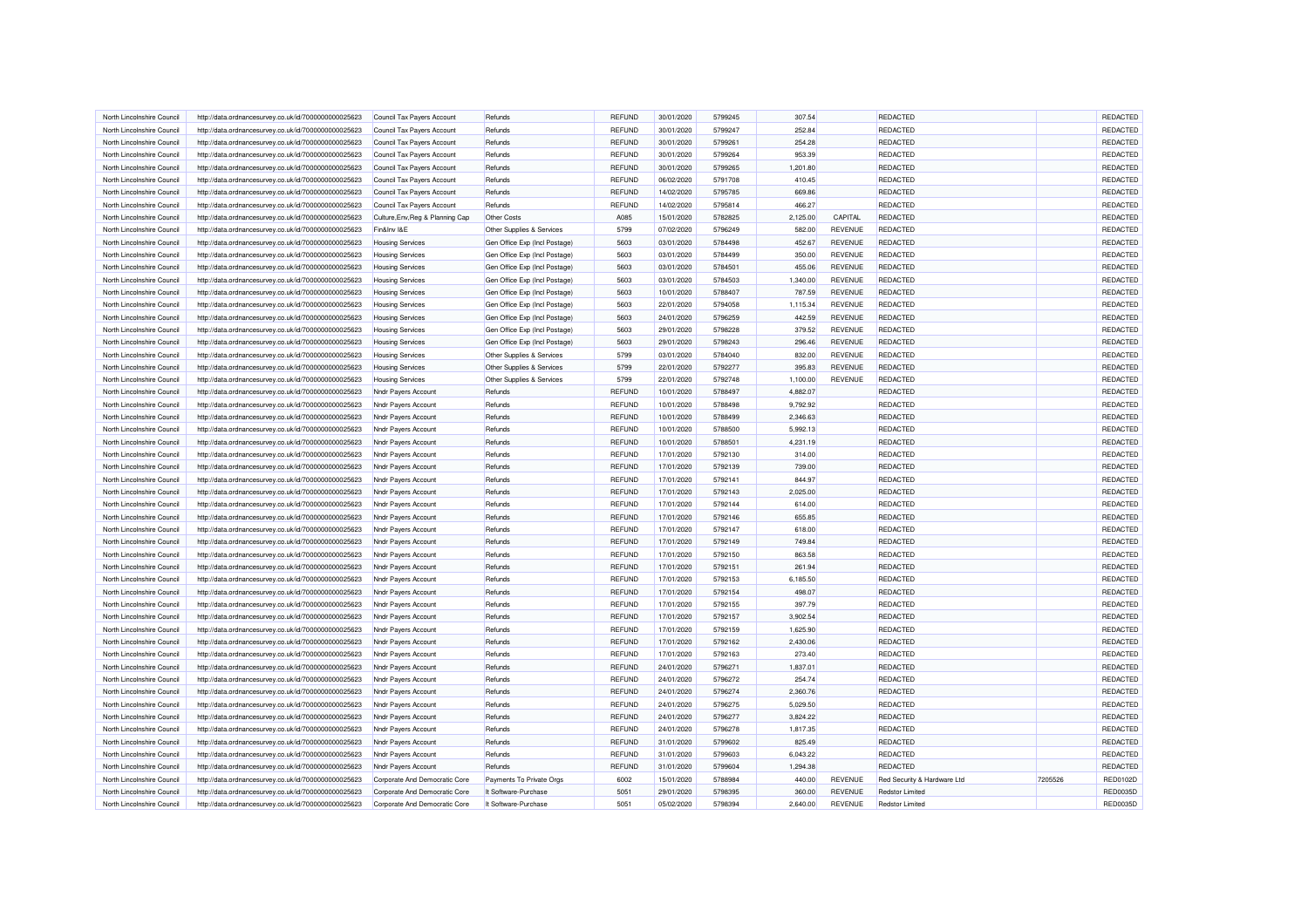| North Lincolnshire Council | http://data.ordnancesurvey.co.uk/id/7000000000025623 | Childrens & Education                 | <b>Legal Fees</b>             | 5823         | 03/01/2020 | 5783977            | 878.92    | <b>REVENUE</b> | Reflective Minds Ltd             |          | <b>REF0032F</b> |
|----------------------------|------------------------------------------------------|---------------------------------------|-------------------------------|--------------|------------|--------------------|-----------|----------------|----------------------------------|----------|-----------------|
| North Lincolnshire Council | http://data.ordnancesurvey.co.uk/id/7000000000025623 | <b>Childrens &amp; Education</b>      | <b>Legal Fees</b>             | 5823         | 24/01/2020 | 5796139            | 5,038.02  | <b>REVENUE</b> | Reflective Minds Ltd             |          | REF0032F        |
| North Lincolnshire Council | http://data.ordnancesurvey.co.uk/id/7000000000025623 | Environmental & Regulatory Svs        | Payments To Private Orgs      | 6002         | 10/01/2020 | 5785190            | 2,263.20  | <b>REVENUE</b> | Refood Uk Ltd                    | 06561170 | <b>REF0100F</b> |
| North Lincolnshire Counci  | http://data.ordnancesurvey.co.uk/id/7000000000025623 | Environmental & Regulatory Svs        | Payments To Private Orgs      | 6002         | 22/01/2020 | 5789939            | 1,558.00  | <b>REVENUE</b> | Refood Uk Ltd                    | 06561170 | <b>REF0100F</b> |
| North Lincolnshire Council | http://data.ordnancesurvey.co.uk/id/7000000000025623 | Childrens & Education                 | Payments To Private Orgs      | 6002         | 24/01/2020 | 5790919            | 3,341.49  | <b>REVENUE</b> | <b>Regional Foster Families</b>  | 4217642  | <b>REG0076G</b> |
| North Lincolnshire Council | http://data.ordnancesurvey.co.uk/id/7000000000025623 | Culture & Related Services            | Payments To Private Orgs      | 6002         | 24/01/2020 | 5795484            | 1,320.00  | <b>REVENUE</b> | <b>Resolution Television Ltd</b> |          | <b>RES0005S</b> |
| North Lincolnshire Council | http://data.ordnancesurvey.co.uk/id/7000000000025623 | <b>Adult Social Care</b>              | Repair & Maintenance Costs    | 3000         | 15/01/2020 | 5790610            | 801.00    | <b>REVENUE</b> | <b>Rex Group Services Ltd</b>    | 1534914  | <b>REX0004X</b> |
| North Lincolnshire Council | http://data.ordnancesurvey.co.uk/id/7000000000025623 | Central Services To Public            | Repair & Maintenance Costs    | 3000         | 15/01/2020 | 5790610            |           | <b>REVENUE</b> | Rex Group Services Ltd           | 1534914  | <b>REX0004X</b> |
| North Lincolnshire Counci  | http://data.ordnancesurvey.co.uk/id/7000000000025623 | Central Services To Public            | Repair & Maintenance Costs    | 3000         | 15/01/2020 | 5790632            | $\Omega$  | <b>REVENUE</b> | <b>Rex Group Services Ltd</b>    | 1534914  | <b>REX0004X</b> |
| North Lincolnshire Counci  | http://data.ordnancesurvey.co.uk/id/7000000000025623 | Central Services To Public            | Repair & Maintenance Costs    | 3000         | 15/01/2020 | 5790644            |           | <b>REVENUE</b> | Rex Group Services Ltd           | 1534914  | <b>REX0004X</b> |
| North Lincolnshire Council | http://data.ordnancesurvey.co.uk/id/7000000000025623 | Central Services To Public            | Repair & Maintenance Costs    | 3000         | 15/01/2020 | 5790647            |           | <b>REVENUE</b> | Rex Group Services Ltd           | 1534914  | <b>REX0004X</b> |
| North Lincolnshire Council | http://data.ordnancesurvey.co.uk/id/7000000000025623 | Childrens & Education                 | Repair & Maintenance Costs    | 3000         | 15/01/2020 | 5790610            | 89.00     | <b>REVENUE</b> | Rex Group Services Ltd           | 1534914  | <b>REX0004X</b> |
| North Lincolnshire Council | http://data.ordnancesurvey.co.uk/id/7000000000025623 | Childrens & Education                 | Repair & Maintenance Costs    | 3000         | 15/01/2020 | 5790610            | 2,047.00  | <b>REVENUE</b> | <b>Rex Group Services Ltd</b>    | 1534914  | <b>REX0004X</b> |
| North Lincolnshire Council | http://data.ordnancesurvey.co.uk/id/7000000000025623 | Corporate And Democratic Core         | Repair & Maintenance Costs    | 3000         | 15/01/2020 | 5790610            | 89.00     | <b>REVENUE</b> | Rex Group Services Ltd           | 1534914  | <b>REX0004X</b> |
| North Lincolnshire Council |                                                      |                                       | Repair & Maintenance Costs    | 3000         | 15/01/2020 | 5790610            | 445.00    | <b>REVENUE</b> |                                  | 1534914  | REX0004X        |
|                            | http://data.ordnancesurvey.co.uk/id/7000000000025623 | Corporate And Democratic Core         |                               |              |            |                    |           | <b>REVENUE</b> | <b>Rex Group Services Ltd</b>    |          | <b>REX0004X</b> |
| North Lincolnshire Counci  | http://data.ordnancesurvey.co.uk/id/7000000000025623 | Culture & Related Services            | Repair & Maintenance Costs    | 3000         | 15/01/2020 | 5790610            | 2,670.00  |                | Rex Group Services Ltd           | 1534914  |                 |
| North Lincolnshire Council | http://data.ordnancesurvey.co.uk/id/7000000000025623 | <b>Culture &amp; Related Services</b> | Repair & Maintenance Costs    | 3000         | 15/01/2020 | 5790632            | 89.00     | <b>REVENUE</b> | Rex Group Services Ltd           | 1534914  | <b>REX0004X</b> |
| North Lincolnshire Council | http://data.ordnancesurvey.co.uk/id/7000000000025623 | Culture & Related Services            | Repair & Maintenance Costs    | 3000         | 15/01/2020 | 5790644            | 89.00     | <b>REVENUE</b> | <b>Rex Group Services Ltd</b>    | 1534914  | <b>REX0004X</b> |
| North Lincolnshire Council | http://data.ordnancesurvey.co.uk/id/7000000000025623 | <b>Culture &amp; Related Services</b> | Repair & Maintenance Costs    | 3000         | 15/01/2020 | 5790647            | 979.00    | <b>REVENUE</b> | Rex Group Services Ltd           | 1534914  | <b>REX0004X</b> |
| North Lincolnshire Council | http://data.ordnancesurvey.co.uk/id/7000000000025623 | Environmental & Regulatory Svs        | Repair & Maintenance Costs    | 3000         | 15/01/2020 | 5790610            | 356.00    | <b>REVENUE</b> | Rex Group Services Ltd           | 1534914  | <b>REX0004X</b> |
| North Lincolnshire Council | http://data.ordnancesurvey.co.uk/id/7000000000025623 | Fin&Inv I&E                           | Repair & Maintenance Costs    | 3000         | 15/01/2020 | 5790610            | 89.00     | <b>REVENUE</b> | <b>Rex Group Services Ltd</b>    | 1534914  | <b>REX0004X</b> |
| North Lincolnshire Council | http://data.ordnancesurvey.co.uk/id/7000000000025623 | Fin&Inv I&E                           | Repair & Maintenance Costs    | 3000         | 15/01/2020 | 5790610            | 178.00    | <b>REVENUE</b> | <b>Rex Group Services Ltd</b>    | 1534914  | <b>REX0004X</b> |
| North Lincolnshire Council | http://data.ordnancesurvey.co.uk/id/7000000000025623 | Fin&Inv I&E                           | Repair & Maintenance Costs    | 3000         | 15/01/2020 | 5790644            | 89.00     | <b>REVENUE</b> | Rex Group Services Ltd           | 1534914  | <b>REX0004X</b> |
| North Lincolnshire Council | http://data.ordnancesurvey.co.uk/id/7000000000025623 | Fin&Inv I&E                           | Repair & Maintenance Costs    | 3000         | 15/01/2020 | 5790644            | 445.00    | <b>REVENUE</b> | Rex Group Services Ltd           | 1534914  | <b>REX0004X</b> |
| North Lincolnshire Council | http://data.ordnancesurvey.co.uk/id/7000000000025623 | Highways & Transport                  | Repair & Maintenance Costs    | 3000         | 15/01/2020 | 5790610            | 89.00     | <b>REVENUE</b> | <b>Rex Group Services Ltd</b>    | 1534914  | <b>REX0004X</b> |
| North Lincolnshire Council | http://data.ordnancesurvey.co.uk/id/7000000000025623 | Highways & Transport                  | Repair & Maintenance Costs    | 3000         | 15/01/2020 | 5790610            | 178.00    | <b>REVENUE</b> | Rex Group Services Ltd           | 1534914  | <b>REX0004X</b> |
| North Lincolnshire Council | http://data.ordnancesurvey.co.uk/id/7000000000025623 | Non Distributed Costs                 | Equipment Maint.& Repair      | 5003         | 15/01/2020 | 5790610            | 89.00     | <b>REVENUE</b> | <b>Rex Group Services Ltd</b>    | 1534914  | REX0004X        |
| North Lincolnshire Counci  | http://data.ordnancesurvey.co.uk/id/7000000000025623 | Non Distributed Costs                 | Repair & Maintenance Costs    | 3000         | 15/01/2020 | 5790610            | 445.00    | <b>REVENUE</b> | Rex Group Services Ltd           | 1534914  | <b>REX0004X</b> |
| North Lincolnshire Council | http://data.ordnancesurvey.co.uk/id/7000000000025623 | Environmental & Regulatory Svs        | Course Fees/Training          | 2002         | 12/02/2020 | 5793495            | 1,066.50  | <b>REVENUE</b> | <b>Rh Environmental Limited</b>  |          | RHE0002E        |
| North Lincolnshire Council | http://data.ordnancesurvey.co.uk/id/7000000000025623 | Environmental & Regulatory Svs        | Course Fees/Training          | 2002         | 19/02/2020 | 5798390            | 395.00    | <b>REVENUE</b> | <b>Rh Environmental Limited</b>  |          | RHE0002E        |
| North Lincolnshire Council | http://data.ordnancesurvey.co.uk/id/7000000000025623 | Environmental & Regulatory Svs        | Equipment Maint.& Repair      | 5003         | 15/01/2020 | 5782205            |           | <b>REVENUE</b> | <b>Rhodar Limited</b>            | 01269463 | <b>RHO0006C</b> |
| North Lincolnshire Council | http://data.ordnancesurvey.co.uk/id/7000000000025623 | Environmental & Regulatory Svs        | Repair & Maintenance Costs    | 3000         | 15/01/2020 | 5782205            | 383.00    | <b>REVENUE</b> | <b>Rhodar Limited</b>            | 01269463 | <b>RHO0006C</b> |
| North Lincolnshire Council | http://data.ordnancesurvey.co.uk/id/7000000000025623 | Environmental & Regulatory Svs        | Repair & Maintenance Costs    | 3000         | 15/01/2020 | 5782207            | 383.00    | <b>REVENUE</b> | <b>Rhodar Limited</b>            | 01269463 | <b>RHO0006C</b> |
| North Lincolnshire Council | http://data.ordnancesurvey.co.uk/id/7000000000025623 | Fin&Inv I&E                           | Licenses, Subs & Memberships  | 5510         | 15/01/2020 | 5788886            | 1,050.00  | REVENUE        | R.I.C.S                          |          | <b>RIC0003C</b> |
| North Lincolnshire Council | http://data.ordnancesurvey.co.uk/id/7000000000025623 | <b>Planning Services</b>              | Payments To Private Orgs      | 6002         | 22/01/2020 | 5792236            | 8,750.00  | <b>REVENUE</b> | Rider Levett Bucknall Uk Ltd     |          | <b>RID0150D</b> |
| North Lincolnshire Council | http://data.ordnancesurvey.co.uk/id/7000000000025623 | Non Distributed Costs                 | Licenses, Subs & Memberships  | 5510         | 15/01/2020 | 5782991            | 450.00    | <b>REVENUE</b> | Rightmove Group Limited          |          | RIG0015G        |
| North Lincolnshire Counci  | http://data.ordnancesurvey.co.uk/id/7000000000025623 | Non Distributed Costs                 | Licenses, Subs & Memberships  | 5510         | 14/02/2020 | 5797832            | 450.00    | <b>REVENUE</b> | <b>Rightmove Group Limited</b>   |          | RIG0015G        |
| North Lincolnshire Council | http://data.ordnancesurvey.co.uk/id/7000000000025623 | Culture & Related Services            | Provisions                    | 5201         | 03/01/2020 | 5783026            | 831.59    | <b>REVENUE</b> | Rijo Ingredients Ltd             |          | RIJ0032J        |
| North Lincolnshire Council | http://data.ordnancesurvey.co.uk/id/7000000000025623 | Environmental & Regulatory Svs        | Repair & Maintenance Costs    | 3000         | 22/01/2020 | 5793750            | 1,289.00  | <b>REVENUE</b> | Rilmac (Insulation) Ltd          |          | RIL0021L        |
| North Lincolnshire Council | http://data.ordnancesurvey.co.uk/id/7000000000025623 | Fin&Inv I&E                           | Materials                     | 5004         | 19/02/2020 | 5796557            | 330.70    | <b>REVENUE</b> | <b>Ripon Farm Services</b>       | 9373430  | <b>RFS0001S</b> |
| North Lincolnshire Council | http://data.ordnancesurvey.co.uk/id/7000000000025623 | <b>Adult Social Care</b>              | Payments To Health Providers  | 6019         | 15/01/2020 | 5788467            | 512.37    | <b>REVENUE</b> | Riverside Surgery                |          | PRO0009O        |
| North Lincolnshire Council | http://data.ordnancesurvey.co.uk/id/7000000000025623 | Public Health                         | Payments To Health Providers  | 6019         | 15/01/2020 | 5788467            | 120.00    | REVENUE        | <b>Riverside Surgery</b>         |          | PRO0009O        |
| North Lincolnshire Council | http://data.ordnancesurvey.co.uk/id/7000000000025623 | Culture & Related Services            | Licenses, Subs & Memberships  | 5510         | 08/01/2020 | 5786660            | 377.00    | <b>REVENUE</b> | <b>RIss Direct</b>               |          | <b>RLS0006S</b> |
| North Lincolnshire Council | http://data.ordnancesurvey.co.uk/id/7000000000025623 | Public Health                         | Equipment Purchase            | 5001         | 31/01/2020 | 5799370            | 350.00    | <b>REVENUE</b> | Road Safety Gb Ltd               | 8405185  | <b>LAR0014R</b> |
| North Lincolnshire Council | http://data.ordnancesurvey.co.uk/id/7000000000025623 | Childrens & Education                 | It Software-Maintenance       | 5053         | 07/02/2020 | 5793723            | 7,595.37  | <b>REVENUE</b> | Roadworks Information Ltd        |          | ELG0002G        |
| North Lincolnshire Council | http://data.ordnancesurvey.co.uk/id/7000000000025623 | Fin&Inv I&E                           | Materials                     | 5004         | 17/01/2020 | 5789957            | 3,255.00  | <b>REVENUE</b> | Roanza Ltd                       | 08865644 | ENZ0001Z        |
| North Lincolnshire Council | http://data.ordnancesurvey.co.uk/id/7000000000025623 | Fin&Inv I&E                           | Materials                     | 5004         | 19/02/2020 | 5796517            | 288.00    | <b>REVENUE</b> | Roanza Ltd                       | 08865644 | ENZ0001Z        |
| North Lincolnshire Council |                                                      |                                       |                               | 9002         | 29/01/2020 | 5798227            | $-700.00$ | <b>REVENUE</b> |                                  | 10031908 | <b>ROL0032L</b> |
|                            | http://data.ordnancesurvey.co.uk/id/7000000000025623 | <b>Housing Services</b>               | Fees & Charges Income         |              |            |                    |           |                | Rolec Energy Ltd                 |          |                 |
| North Lincolnshire Council | http://data.ordnancesurvey.co.uk/id/7000000000025623 | <b>Housing Services</b>               | Fees & Charges Income         | 9002<br>9002 | 29/01/2020 | 5798229<br>5798232 | $-700.00$ | <b>REVENUE</b> | Rolec Energy Ltd                 | 10031908 | <b>ROL0032L</b> |
| North Lincolnshire Council | http://data.ordnancesurvey.co.uk/id/7000000000025623 | <b>Housing Services</b>               | Fees & Charges Income         |              | 29/01/2020 |                    | $-700.00$ | <b>REVENUE</b> | Rolec Energy Ltd                 | 10031908 | <b>ROL0032L</b> |
| North Lincolnshire Council | http://data.ordnancesurvey.co.uk/id/7000000000025623 | <b>Housing Services</b>               | Fees & Charges Income         | 9002         | 29/01/2020 | 5798235            | $-700.00$ | <b>REVENUE</b> | Rolec Energy Ltd                 | 10031908 | <b>ROL0032L</b> |
| North Lincolnshire Council | http://data.ordnancesurvey.co.uk/id/7000000000025623 | <b>Housing Services</b>               | Fees & Charges Income         | 9002         | 29/01/2020 | 5798236            | $-700.00$ | <b>REVENUE</b> | Rolec Energy Ltd                 | 10031908 | ROL0032L        |
| North Lincolnshire Council | http://data.ordnancesurvey.co.uk/id/7000000000025623 | <b>Housing Services</b>               | Fees & Charges Income         | 9002         | 29/01/2020 | 5798240            | $-700.00$ | <b>REVENUE</b> | Rolec Energy Ltd                 | 10031908 | <b>ROL0032L</b> |
| North Lincolnshire Council | http://data.ordnancesurvey.co.uk/id/7000000000025623 | <b>Housing Services</b>               | Fees & Charges Income         | 9002         | 29/01/2020 | 5798245            | $-700.00$ | REVENUE        | Rolec Energy Ltd                 | 10031908 | ROL0032L        |
| North Lincolnshire Council | http://data.ordnancesurvey.co.uk/id/7000000000025623 | Central Services To Public            | Gen Office Exp (Incl Postage) | 5603         | 10/01/2020 | 5788184            | 6,292.27  | <b>REVENUE</b> | Royal Mail Group Plc             | 4138203  | ROY0021Y        |
| North Lincolnshire Council | http://data.ordnancesurvey.co.uk/id/7000000000025623 | Central Services To Public            | Gen Office Exp (Incl Postage) | 5603         | 15/01/2020 | 5789009            | 727.00    | <b>REVENUE</b> | Roval Mail Group Plc             | 4138203  | ROY0021Y        |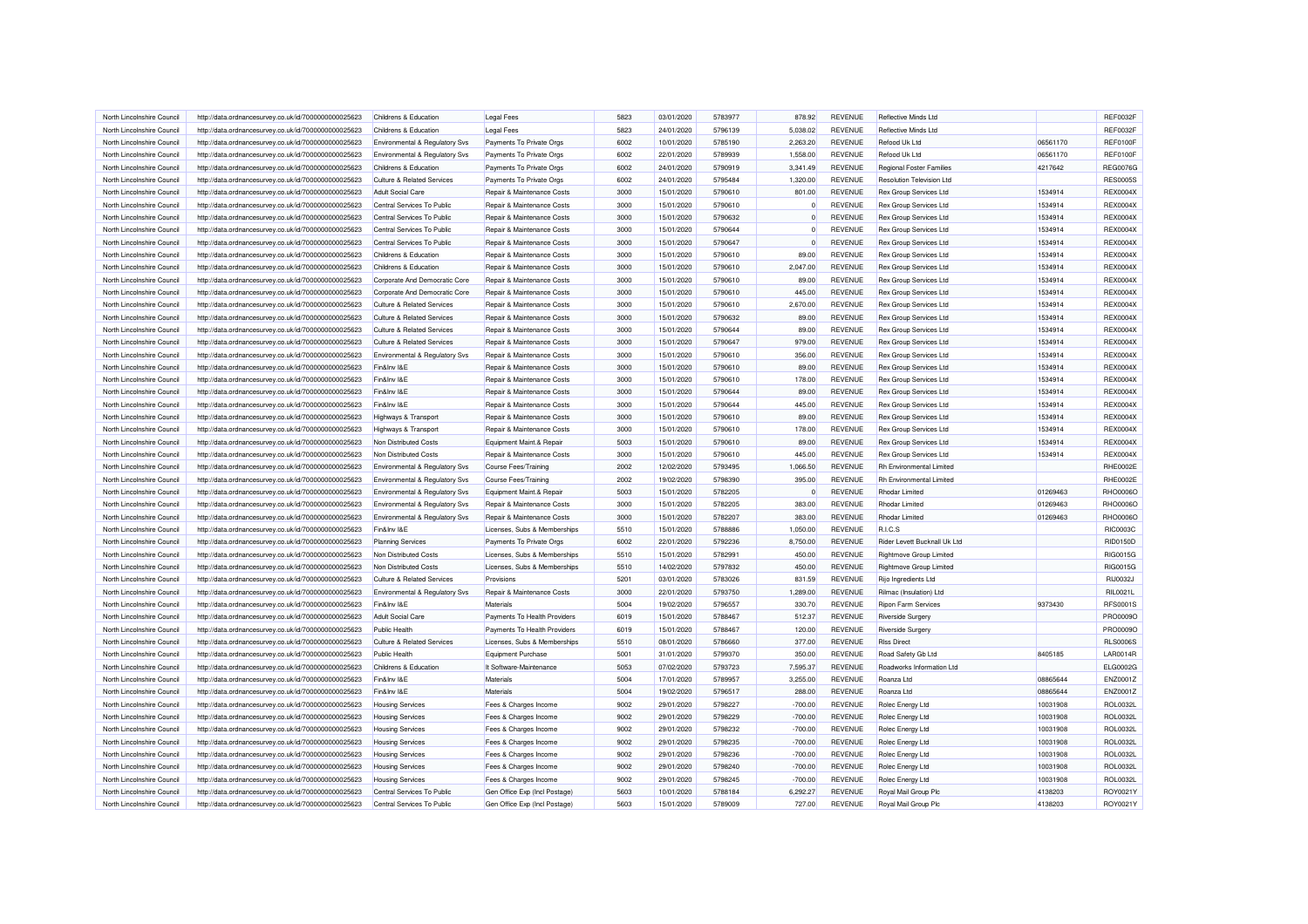| North Lincolnshire Council | http://data.ordnancesurvey.co.uk/id/7000000000025623 | Central Services To Public            | Gen Office Exp (Incl Postage)            | 5603 | 05/02/2020 | 5798312 | 1,406.40  | <b>REVENUE</b> | Royal Mail Group Plc                         | 4138203  | ROY0021Y                    |
|----------------------------|------------------------------------------------------|---------------------------------------|------------------------------------------|------|------------|---------|-----------|----------------|----------------------------------------------|----------|-----------------------------|
| North Lincolnshire Council | http://data.ordnancesurvey.co.uk/id/7000000000025623 | Corporate And Democratic Core         | Gen Office Exp (Incl Postage)            | 5603 | 03/01/2020 | 5783051 | 8,446.93  | <b>REVENUE</b> | Royal Mail Group Plc                         | 4138203  | ROY0021Y                    |
| North Lincolnshire Council | http://data.ordnancesurvey.co.uk/id/7000000000025623 | Corporate And Democratic Core         | Gen Office Exp (Incl Postage)            | 5603 | 15/01/2020 | 5789009 | 282.85    | <b>REVENUE</b> | Royal Mail Group Plc                         | 4138203  | ROY0021Y                    |
| North Lincolnshire Council | http://data.ordnancesurvey.co.uk/id/7000000000025623 | Corporate And Democratic Core         | Gen Office Exp (Incl Postage)            | 5603 | 22/01/2020 | 5793615 | 1,429.60  | <b>REVENUE</b> | Royal Mail Group Plc                         | 4138203  | ROY0021Y                    |
| North Lincolnshire Council | http://data.ordnancesurvey.co.uk/id/7000000000025623 | Culture & Related Services            | Equipment Hire/Rent                      | 5002 | 08/01/2020 | 5782943 | 702.00    | <b>REVENUE</b> | <b>Russell Group</b>                         | 178738   | <b>RUS0130S</b>             |
| North Lincolnshire Council | http://data.ordnancesurvey.co.uk/id/7000000000025623 | Environmental & Regulatory Svs        | Equipment Hire/Rent                      | 5002 | 03/01/2020 | 5772872 | 1,530.00  | <b>REVENUE</b> | <b>Russell Group</b>                         | 178738   | <b>RUS0130S</b>             |
| North Lincolnshire Council | http://data.ordnancesurvey.co.uk/id/7000000000025623 | Environmental & Regulatory Svs        | <b>Equipment Hire/Rent</b>               | 5002 | 08/01/2020 | 5785186 | 1,170.00  | <b>REVENUE</b> | <b>Russell Group</b>                         | 178738   | <b>RUS0130S</b>             |
| North Lincolnshire Council | http://data.ordnancesurvey.co.uk/id/7000000000025623 | Environmental & Regulatory Svs        | Payments To Private Orgs                 | 6002 | 10/01/2020 | 5787776 | 2,331.51  | <b>REVENUE</b> | S A Greenfield                               |          | GRA0228A                    |
| North Lincolnshire Council | http://data.ordnancesurvey.co.uk/id/7000000000025623 | Childrens & Education                 | <b>Client Related Costs</b>              | 5534 | 15/01/2020 | 5787948 | 336.55    | <b>REVENUE</b> | Sainsbury'S Argos Ltd                        | 03234511 | ARG0003C                    |
| North Lincolnshire Council | http://data.ordnancesurvey.co.uk/id/7000000000025623 | Childrens & Education                 | <b>Client Related Costs</b>              | 5534 | 29/01/2020 | 5787921 | 576.20    | <b>REVENUE</b> | Sainsbury'S Argos Ltd                        | 03234511 | ARG0003G                    |
| North Lincolnshire Council | http://data.ordnancesurvey.co.uk/id/7000000000025623 | <b>Housing Services</b>               | Payments To Private Orgs                 | 6002 | 08/01/2020 | 5785239 | 15,616.00 | <b>REVENUE</b> | Sanctuary Group                              |          | SAN0250N                    |
|                            |                                                      | Fin&Inv I&E                           |                                          | 3102 | 24/01/2020 | 5796222 | 503.54    | <b>REVENUE</b> | Scottish Hydro Electric                      |          | SCO01970                    |
| North Lincolnshire Council | http://data.ordnancesurvey.co.uk/id/7000000000025623 |                                       | Electricity                              |      |            |         |           |                |                                              |          | SCO0197O                    |
| North Lincolnshire Council | http://data.ordnancesurvey.co.uk/id/7000000000025623 | Fin&Inv I&E                           | Electricity                              | 3102 | 24/01/2020 | 5796226 | 845.05    | <b>REVENUE</b> | Scottish Hydro Electric                      |          |                             |
| North Lincolnshire Council | http://data.ordnancesurvey.co.uk/id/7000000000025623 | Childrens & Education                 | Home To School Transport                 | 4201 | 03/01/2020 | 5783783 | 1,700.00  | <b>REVENUE</b> | Scunthorpe & Brigg Private Hire              |          | SCU0465U                    |
| North Lincolnshire Council | http://data.ordnancesurvey.co.uk/id/7000000000025623 | Childrens & Education                 | Payments To Private Orgs                 | 6002 | 03/01/2020 | 5783930 | 1,260.00  | <b>REVENUE</b> | Scunthorpe C Of E Primary School"Main A/C"   |          | SCU0232L                    |
| North Lincolnshire Council | http://data.ordnancesurvey.co.uk/id/7000000000025623 | Culture & Related Services            | Other Supplies & Services                | 5799 | 08/01/2020 | 5786542 | 467.91    | <b>REVENUE</b> | Scunthorpe & District Citizens Advice Bureau |          | SCU0018L                    |
| North Lincolnshire Council | http://data.ordnancesurvey.co.uk/id/7000000000025623 | Childrens & Education                 | Payments To Private Orgs                 | 6002 | 12/02/2020 | 5795949 | 480.00    | <b>REVENUE</b> | Scunthorpe United Football Club              | 123622   | SCU0023L                    |
| North Lincolnshire Council | http://data.ordnancesurvey.co.uk/id/7000000000025623 | Childrens & Education                 | <b>Equipment Purchase</b>                | 5001 | 22/01/2020 | 5794897 | 329.12    | <b>REVENUE</b> | Seated Furniture Limited                     |          | SEA0006A                    |
| North Lincolnshire Council | http://data.ordnancesurvey.co.uk/id/7000000000025623 | Environmental & Regulatory Svs        | Repair & Maintenance Costs               | 3000 | 08/01/2020 | 5786651 | 390.00    | <b>REVENUE</b> | Second Elemen                                | 4578427  | <b>SEC0045C</b>             |
| North Lincolnshire Council | http://data.ordnancesurvey.co.uk/id/7000000000025623 | Corporate And Democratic Core         | Other Professional Fees                  | 5829 | 24/01/2020 | 5787884 | 247.20    | <b>REVENUE</b> | Security Plus Limited                        | 1325489  | <b>SEC0017C</b>             |
| North Lincolnshire Council | http://data.ordnancesurvey.co.uk/id/7000000000025623 | Corporate And Democratic Core         | Other Professional Fees                  | 5829 | 24/01/2020 | 5790714 | 1,418.40  | <b>REVENUE</b> | Security Plus Limited                        | 1325489  | <b>SEC0017C</b>             |
| North Lincolnshire Council | http://data.ordnancesurvey.co.uk/id/7000000000025623 | Culture & Related Services            | Stock Purchases & Adjustments            | 5030 | 03/01/2020 | 5783706 | 600.00    | <b>REVENUE</b> | Security Plus Ltd                            |          | <b>PLU0165U</b>             |
| North Lincolnshire Council | http://data.ordnancesurvey.co.uk/id/7000000000025623 | Culture & Related Services            | Stock Purchases & Adjustments            | 5030 | 31/01/2020 | 579861  | 440.00    | <b>REVENUE</b> | Security Plus Ltd                            |          | PLU0165U                    |
| North Lincolnshire Council | http://data.ordnancesurvey.co.uk/id/7000000000025623 | Corporate And Democratic Core         | It Software-Purchase                     | 5051 | 29/01/2020 | 5798353 | 8,500.00  | <b>REVENUE</b> | Sentinel Partners Limited                    | 07710092 | SEN0043N                    |
| North Lincolnshire Council | http://data.ordnancesurvey.co.uk/id/7000000000025623 | Corporate And Democratic Core         | It Software-Purchase                     | 5051 | 29/01/2020 | 5798354 | 4,250.00  | <b>REVENUE</b> | Sentinel Partners Limited                    | 07710092 | SEN0043N                    |
| North Lincolnshire Council | http://data.ordnancesurvey.co.uk/id/7000000000025623 | Fin&Inv I&F                           | <b>Cleaning Services &amp; Contracts</b> | 3311 | 22/01/2020 | 5793585 | 1,200.00  | <b>REVENUE</b> | She-Co Cleaning Services                     |          | SHE0228E                    |
| North Lincolnshire Council | http://data.ordnancesurvey.co.uk/id/7000000000025623 | <b>Adult Social Care</b>              | Payments To Health Providers             | 6019 | 08/01/2020 | 5786294 | 458.00    | <b>REVENUE</b> | Sheffield Teaching Hospitals Nhsf Trust      |          | SHE0230E                    |
| North Lincolnshire Council | http://data.ordnancesurvey.co.uk/id/7000000000025623 | Childrens & Education                 | <b>Client Transport Costs</b>            | 6092 | 17/01/2020 | 5792058 | 630.00    | <b>REVENUE</b> | Shelley'S Taxis Ltd                          | 7169676  | <b>SHE0127E</b>             |
| North Lincolnshire Council | http://data.ordnancesurvey.co.uk/id/7000000000025623 | Childrens & Education                 | <b>Client Transport Costs</b>            | 6092 | 24/01/2020 | 5796192 | 330.00    | <b>REVENUE</b> | Sherwood Travel                              |          | SHE0170E                    |
| North Lincolnshire Council | http://data.ordnancesurvey.co.uk/id/7000000000025623 | Culture & Related Services            | Pay - Agency                             | 0131 | 24/01/2020 | 5789030 | 884.00    | <b>REVENUE</b> | Shield Security Services(Yorkshire)Ltd       | 4464684  | SHI0015I                    |
| North Lincolnshire Council | http://data.ordnancesurvey.co.uk/id/7000000000025623 | Public Health                         | Other Supplies & Services                | 5799 | 24/01/2020 | 5790461 | 5,170.75  | <b>REVENUE</b> | Shield Security Services(Yorkshire)Ltd       | 4464684  | SHI0015I                    |
| North Lincolnshire Council | http://data.ordnancesurvey.co.uk/id/7000000000025623 | Childrens & Education                 | Payments To Private Orgs                 | 6002 | 22/01/2020 | 5794787 | 1,576.32  | <b>REVENUE</b> | Shining Little Stars T/A                     |          | LIT0060T                    |
| North Lincolnshire Council | http://data.ordnancesurvey.co.uk/id/7000000000025623 | Environmental & Regulatory Svs        | Payments To Private Orgs                 | 6002 | 31/01/2020 | 5799074 | 266.90    | <b>REVENUE</b> | Shredall (East Midlands) Ltd                 | 03317730 | SHR0005F                    |
| North Lincolnshire Council | http://data.ordnancesurvey.co.uk/id/7000000000025623 | Corporate And Democratic Core         | Gen Office Exp (Incl Postage)            | 5603 | 15/01/2020 | 5783079 | 1,188.00  | <b>REVENUE</b> | Shutterstock Inc                             |          | SHU0164U                    |
| North Lincolnshire Council | http://data.ordnancesurvey.co.uk/id/7000000000025623 | Corporate And Democratic Core         | It Software-Maintenance                  | 5053 | 15/01/2020 | 578969  | 250.00    | <b>REVENUE</b> | Sight And Sound Technology                   |          | SOU0186L                    |
| North Lincolnshire Council | http://data.ordnancesurvey.co.uk/id/7000000000025623 | <b>Adult Social Care</b>              | Payments To Private Orgs                 | 6002 | 03/01/2020 | 5783823 | 2,230.00  | <b>REVENUE</b> | Sigma Pharmaceuticals Plc                    | 1561802  | SIG0074G                    |
| North Lincolnshire Council | http://data.ordnancesurvey.co.uk/id/7000000000025623 | <b>Adult Social Care</b>              | Payments To Private Orgs                 | 6002 | 03/01/2020 | 5783824 | 2,563.50  | <b>REVENUE</b> | Sigma Pharmaceuticals Plc                    | 1561802  | SIG0074G                    |
|                            |                                                      |                                       |                                          | 5030 | 15/01/2020 | 5783905 | 1,515.00  | <b>REVENUE</b> |                                              |          | SIG0057G                    |
| North Lincolnshire Council | http://data.ordnancesurvey.co.uk/id/7000000000025623 | Highways & Transport                  | Stock Purchases & Adjustments            | A085 |            | 5796936 |           | CAPITAL        | Signpost Solutions Ltd                       | 4350939  |                             |
| North Lincolnshire Council | http://data.ordnancesurvey.co.uk/id/7000000000025623 | Adult Social Care Capital             | Other Costs                              |      | 14/02/2020 |         | 328.50    |                | Silvalea Ltd                                 |          | SIL0034L<br><b>SIM0067M</b> |
| North Lincolnshire Council | http://data.ordnancesurvey.co.uk/id/7000000000025623 | Public Health                         | <b>Equipment Purchase</b>                | 5001 | 08/01/2020 | 5779985 | 24,336.25 | <b>REVENUE</b> | Simmonsigns Limited                          | 1923947  |                             |
| North Lincolnshire Council | http://data.ordnancesurvey.co.uk/id/7000000000025623 | Adult Social Care Capital             | <b>Other Costs</b>                       | A085 | 15/01/2020 | 5788954 | 650.00    | CAPITAL        | <b>Simply Med</b>                            |          | <b>SIM0082M</b>             |
| North Lincolnshire Council | http://data.ordnancesurvey.co.uk/id/7000000000025623 | Corporate And Democratic Core         | Other Supplies & Services                | 5799 | 15/01/2020 | 5789012 |           | <b>REVENUE</b> | <b>Simpson Millar Solicitors</b>             |          | <b>SIM0316M</b>             |
| North Lincolnshire Council | http://data.ordnancesurvey.co.uk/id/7000000000025623 | N Lincs Gf Balance Sheet              | Insurance-Combined Liability             | L493 | 15/01/2020 | 5789012 | 22,000.00 | CAPITAL        | <b>Simpson Millar Solicitors</b>             |          | <b>SIM0316M</b>             |
| North Lincolnshire Council | http://data.ordnancesurvey.co.uk/id/7000000000025623 | Childrens & Education                 | Payments To Private Orgs                 | 6002 | 24/01/2020 | 579096  | 289.50    | REVENUE        | Sixteen Plus Ltd                             |          | SIX0032X                    |
| North Lincolnshire Council | http://data.ordnancesurvey.co.uk/id/7000000000025623 | Childrens & Education                 | Payments To Private Orgs                 | 6002 | 24/01/2020 | 5790969 | 12,865.00 | <b>REVENUE</b> | Sixteen Plus Ltd                             |          | SIX0032X                    |
| North Lincolnshire Council | http://data.ordnancesurvey.co.uk/id/7000000000025623 | Childrens & Education                 | Payments To Private Orgs                 | 6002 | 24/01/2020 | 5790970 | 289.50    | <b>REVENUE</b> | Sixteen Plus Ltd                             |          | SIX0032X                    |
| North Lincolnshire Council | http://data.ordnancesurvey.co.uk/id/7000000000025623 | Childrens & Education                 | Payments To Private Orgs                 | 6002 | 24/01/2020 | 5790971 | 22,165.00 | <b>REVENUE</b> | Sixteen Plus Ltd                             |          | SIX0032X                    |
| North Lincolnshire Council | http://data.ordnancesurvey.co.uk/id/7000000000025623 | Childrens & Education                 | Payments To Private Orgs                 | 6002 | 24/01/2020 | 5790972 | 12,865.00 | <b>REVENUE</b> | Sixteen Plus Ltd                             |          | SIX0032X                    |
| North Lincolnshire Council | http://data.ordnancesurvey.co.uk/id/7000000000025623 | Childrens & Education                 | Payments To Private Orgs                 | 6002 | 24/01/2020 | 5790973 | 289.50    | <b>REVENUE</b> | Sixteen Plus Ltd                             |          | SIX0032X                    |
| North Lincolnshire Council |                                                      |                                       |                                          | 5799 | 08/01/2020 | 5786573 | 1,889.67  | <b>REVENUE</b> | Smg (Uk) Ltd                                 | 821116   | SMG0022G                    |
|                            | http://data.ordnancesurvey.co.uk/id/7000000000025623 | Corporate And Democratic Core         | Other Supplies & Services                |      |            |         |           |                |                                              |          |                             |
| North Lincolnshire Council | http://data.ordnancesurvey.co.uk/id/7000000000025623 | Corporate And Democratic Core         | Other Supplies & Services                | 5799 | 08/01/2020 | 5786575 | 1,564.66  | <b>REVENUE</b> | Smg (Uk) Ltd                                 | 821116   | SMG0022G                    |
| North Lincolnshire Council | http://data.ordnancesurvey.co.uk/id/7000000000025623 | <b>Culture &amp; Related Services</b> | Other Supplies & Services                | 5799 | 15/01/2020 | 5788517 | 41,558.85 | <b>REVENUE</b> | Smg (Uk) Ltd                                 | 821116   | SMG0022G                    |
| North Lincolnshire Council | http://data.ordnancesurvey.co.uk/id/7000000000025623 | Corporate And Democratic Core         | Clothing, Uniforms & Laundry             | 5301 | 08/01/2020 | 5781566 | 293.01    | REVENUE        | Smi Group                                    | 07644080 | <b>SMI09601</b>             |
| North Lincolnshire Council | http://data.ordnancesurvey.co.uk/id/7000000000025623 | Corporate And Democratic Core         | Clothing, Uniforms & Laundry             | 5301 | 08/01/2020 | 5782977 | 220.93    | <b>REVENUE</b> | Smi Group                                    | 07644080 | <b>SMI09601</b>             |
| North Lincolnshire Council | http://data.ordnancesurvey.co.uk/id/7000000000025623 | Environmental & Regulatory Svs        | Clothing, Uniforms & Laundry             | 5301 | 29/01/2020 | 5793660 | 289.66    | <b>REVENUE</b> | Smi Group                                    | 07644080 | <b>SMI09601</b>             |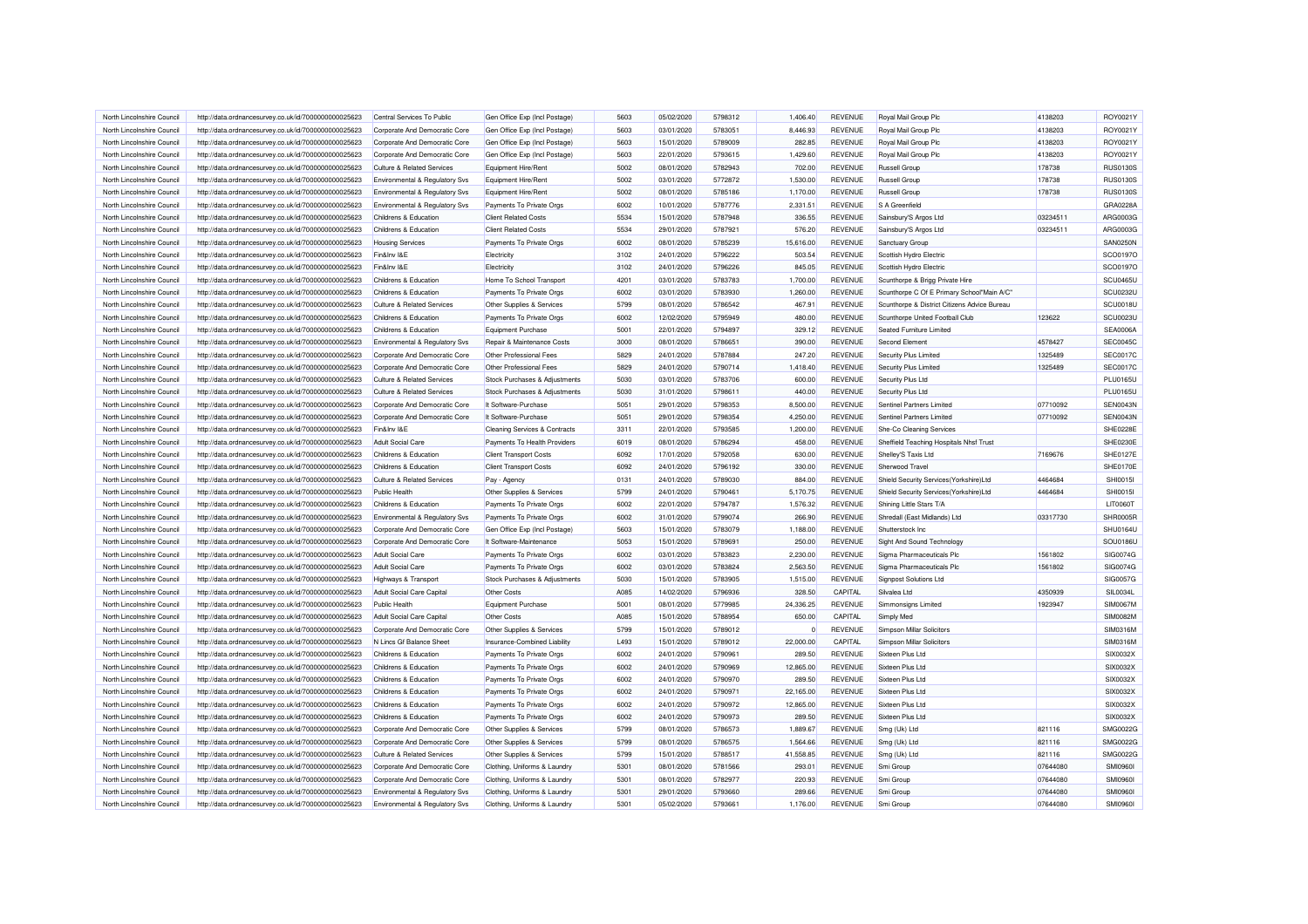| North Lincolnshire Council                               | http://data.ordnancesurvey.co.uk/id/7000000000025623 | Environmental & Regulatory Svs        | Clothing, Uniforms & Laundry  | 5301 | 14/02/2020               | 5796263            | 327.20              | <b>REVENUE</b>            | Smi Group                                    | 07644080           | SMI09601                           |
|----------------------------------------------------------|------------------------------------------------------|---------------------------------------|-------------------------------|------|--------------------------|--------------------|---------------------|---------------------------|----------------------------------------------|--------------------|------------------------------------|
| North Lincolnshire Council                               | http://data.ordnancesurvey.co.uk/id/7000000000025623 | Environmental & Regulatory Svs        | <b>Equipment Purchase</b>     | 5001 | 21/02/2020               | 5799081            | 217.20              | REVENUE                   | Smi Group                                    | 07644080           | <b>SMI09601</b>                    |
| North Lincolnshire Council                               | http://data.ordnancesurvey.co.uk/id/7000000000025623 | Corporate And Democratic Core         | It Software-Maintenance       | 5053 | 08/01/2020               | 5785200            | 1,895.00            | <b>REVENUE</b>            | Socitm Limited                               |                    | SOC0045C                           |
| North Lincolnshire Council                               | http://data.ordnancesurvey.co.uk/id/7000000000025623 | Corporate And Democratic Core         | Other Supplies & Services     | 5799 | 15/01/2020               | 5789864            | 526.50              | <b>REVENUE</b>            | Sodexo Motivation Solutions Ltd              |                    | P&M0002M                           |
| North Lincolnshire Council                               | http://data.ordnancesurvey.co.uk/id/7000000000025623 | Corporate And Democratic Core         | Course Fees/Training          | 2002 | 22/01/2020               | 5793783            | 840.00              | <b>REVENUE</b>            | Software Acumen Limited                      | 5210967            | SOF0009F                           |
| North Lincolnshire Council                               | http://data.ordnancesurvey.co.uk/id/7000000000025623 | Public Health                         | Materials                     | 5004 | 31/01/2020               | 5793599            | 346.20              | <b>REVENUE</b>            | Solon Security Ltd                           | 03065075           | SOL0070L                           |
| North Lincolnshire Council                               | http://data.ordnancesurvey.co.uk/id/7000000000025623 | Culture & Related Services            | Stock Purchases & Adjustments | 5030 | 03/01/2020               | 5782820            | 613.06              | <b>REVENUE</b>            | Sophie Allport Limited                       |                    | SOP0005F                           |
| North Lincolnshire Council                               | http://data.ordnancesurvey.co.uk/id/7000000000025623 | Childrens & Education                 | Home To School Transport      | 4201 | 03/01/2020               | 5783764            | 1,086.00            | REVENUE                   | South Axholme Academy                        | 07814150           | SOU0071L                           |
| North Lincolnshire Council                               | http://data.ordnancesurvey.co.uk/id/7000000000025623 | Childrens & Education                 | Payments To Private Orgs      | 6002 | 03/01/2020               | 5783931            | 3,780.00            | <b>REVENUE</b>            | South Axholme Academy                        | 07814150           | SOU0071L                           |
| North Lincolnshire Council                               | http://data.ordnancesurvey.co.uk/id/7000000000025623 | Childrens & Education                 | Payments To Private Orgs      | 6002 | 22/01/2020               | 5793675            | 1,000.00            | <b>REVENUE</b>            | South Axholme Academy                        | 07814150           | SOU0071U                           |
| North Lincolnshire Council                               | http://data.ordnancesurvey.co.uk/id/7000000000025623 | Childrens & Education                 | Payments To Private Orgs      | 6002 | 29/01/2020               | 5797894            | 55,000.00           | <b>REVENUE</b>            | South Axholme Academy                        | 07814150           | SOU0071L                           |
| North Lincolnshire Council                               | http://data.ordnancesurvey.co.uk/id/7000000000025623 | Childrens & Education                 | Equipment Purchase            | 5001 | 10/01/2020               | 5788286            | 366.85              | <b>REVENUE</b>            | Space Kraft Ltd                              | 02678079           | SPA0011A                           |
| North Lincolnshire Council                               |                                                      | Fin&Inv I&F                           |                               | 5204 | 07/02/2020               | 5793535            | 552.21              | <b>REVENUE</b>            | Spa Vending Ltd                              |                    | SPA0027A                           |
|                                                          | http://data.ordnancesurvey.co.uk/id/7000000000025623 |                                       | <b>Catering Contract</b>      | 5829 |                          | 5784227            |                     | <b>REVENUE</b>            |                                              |                    | WHI0238I                           |
| North Lincolnshire Council                               | http://data.ordnancesurvey.co.uk/id/7000000000025623 | Environmental & Regulatory Svs        | Other Professional Fees       |      | 03/01/2020               |                    | 582.33              |                           | Srcl Ltd (Mediaburst)                        | 03226910           |                                    |
| North Lincolnshire Council                               | http://data.ordnancesurvey.co.uk/id/7000000000025623 | Environmental & Regulatory Svs        | Other Professional Fees       | 5829 | 10/01/2020               | 5787868            | 1,164.66            | <b>REVENUE</b>            | Srcl Ltd (Mediaburst)                        | 03226910           | WHI0238I                           |
| North Lincolnshire Council                               | http://data.ordnancesurvey.co.uk/id/7000000000025623 | Childrens & Education                 | Home To School Transport      | 4201 | 22/01/2020               | 5794809            | 12.633.30           | <b>REVENUE</b>            | Stagecoach Services Limited                  | 2818654            | <b>LIN0118N</b>                    |
| North Lincolnshire Council                               | http://data.ordnancesurvey.co.uk/id/7000000000025623 | Highways & Transport                  | <b>Concessionary Fares</b>    | 6010 | 22/01/2020               | 5791659            | 82,159.70           | <b>REVENUE</b>            | <b>Stagecoach Services Limited</b>           | 2818654            | <b>LIN0118N</b>                    |
| North Lincolnshire Council                               | http://data.ordnancesurvey.co.uk/id/7000000000025623 | Highways & Transport                  | Passenger Transport           | 6011 | 12/02/2020               | 5793485            | 288.00              | <b>REVENUE</b>            | Stagecoach Services Ltd                      | 2818654            | STA0274A                           |
| North Lincolnshire Council                               | http://data.ordnancesurvey.co.uk/id/7000000000025623 | Highways & Transport                  | Passenger Transport           | 6011 | 12/02/2020               | 5793487            | 1,722.00            | <b>REVENUE</b>            | Stagecoach Services Ltd                      | 2818654            | STA0274A                           |
| North Lincolnshire Council                               | http://data.ordnancesurvey.co.uk/id/7000000000025623 | Highways & Transport                  | Passenger Transport           | 6011 | 12/02/2020               | 5793490            | 5,019.00            | <b>REVENUE</b>            | Stagecoach Services Ltd                      | 2818654            | STA0274A                           |
| North Lincolnshire Council                               | http://data.ordnancesurvey.co.uk/id/7000000000025623 | Highways & Transport                  | Passenger Transport           | 6011 | 12/02/2020               | 5793493            | 529.60              | <b>REVENUE</b>            | Stagecoach Services Ltd                      | 2818654            | STA0274A                           |
| North Lincolnshire Council                               | http://data.ordnancesurvey.co.uk/id/7000000000025623 | Highways & Transport                  | Passenger Transport           | 6011 | 12/02/2020               | 5793499            | 420.00              | <b>REVENUE</b>            | Stagecoach Services Ltd                      | 2818654            | STA0274A                           |
| North Lincolnshire Council                               | http://data.ordnancesurvey.co.uk/id/7000000000025623 | Highways & Transport                  | Passenger Transport           | 6011 | 12/02/2020               | 5793502            | 409.50              | <b>REVENUE</b>            | Stagecoach Services Ltd                      | 2818654            | STA0274A                           |
| North Lincolnshire Council                               | http://data.ordnancesurvey.co.uk/id/7000000000025623 | Highways & Transport                  | Passenger Transport           | 6011 | 12/02/2020               | 5793504            | 4,956.00            | <b>REVENUE</b>            | Stagecoach Services Ltd                      | 2818654            | STA0274A                           |
| North Lincolnshire Council                               | http://data.ordnancesurvey.co.uk/id/7000000000025623 | Highways & Transport                  | Passenger Transport           | 6011 | 12/02/2020               | 5793507            | 7,052.98            | <b>REVENUE</b>            | Stagecoach Services Ltd                      | 2818654            | STA0274A                           |
| North Lincolnshire Council                               | http://data.ordnancesurvey.co.uk/id/7000000000025623 | Highways & Transport                  | Passenger Transport           | 6011 | 12/02/2020               | 5793509            | 6,870.60            | <b>REVENUE</b>            | Stagecoach Services Ltd                      | 2818654            | STA0274A                           |
| North Lincolnshire Council                               | http://data.ordnancesurvey.co.uk/id/7000000000025623 | Highways & Transport                  | Passenger Transport           | 6011 | 12/02/2020               | 5793511            | 1,164.02            | <b>REVENUE</b>            | Stagecoach Services Ltd                      | 2818654            | STA0274A                           |
| North Lincolnshire Council                               | http://data.ordnancesurvey.co.uk/id/7000000000025623 | Highways & Transport                  | Passenger Transport           | 6011 | 12/02/2020               | 5793512            | 1,047.48            | <b>REVENUE</b>            | Stagecoach Services Ltd                      | 2818654            | STA0274A                           |
| North Lincolnshire Council                               | http://data.ordnancesurvey.co.uk/id/7000000000025623 | Highways & Transport                  | Passenger Transport           | 6011 | 12/02/2020               | 5793519            | 3,485.00            | <b>REVENUE</b>            | Stagecoach Services Ltd                      | 2818654            | STA0274A                           |
| North Lincolnshire Council                               | http://data.ordnancesurvey.co.uk/id/7000000000025623 | Highways & Transport                  | Passenger Transport           | 6011 | 12/02/2020               | 5793525            | 462.00              | <b>REVENUE</b>            | Stagecoach Services Ltd                      | 2818654            | STA0274A                           |
| North Lincolnshire Council                               | http://data.ordnancesurvey.co.uk/id/7000000000025623 | Highways & Transport                  | Passenger Transport           | 6011 | 12/02/2020               | 5793526            | 1.916.00            | <b>REVENUE</b>            | Stagecoach Services Ltd                      | 2818654            | STA0274A                           |
| North Lincolnshire Council                               | http://data.ordnancesurvey.co.uk/id/7000000000025623 | Highways & Transport                  | Passenger Transport           | 6011 | 12/02/2020               | 5793527            | 1,509.90            | <b>REVENUE</b>            | Stagecoach Services Ltd                      | 2818654            | STA0274A                           |
| North Lincolnshire Council                               | http://data.ordnancesurvey.co.uk/id/7000000000025623 | Corporate And Democratic Core         | Other Supplies & Services     | 5799 | 05/02/2020               | 5799570            | 265.00              | <b>REVENUE</b>            | St Barnabas School Fund                      |                    | STB0001B                           |
| North Lincolnshire Council                               | http://data.ordnancesurvey.co.uk/id/7000000000025623 | Childrens & Education                 | Payments To Private Orgs      | 6002 | 03/01/2020               | 5783929            | 2,520.00            | <b>REVENUE</b>            | St. Bernadette'S Catholic Prim. Vol. Academy |                    | STB0030B                           |
| North Lincolnshire Council                               | http://data.ordnancesurvey.co.uk/id/7000000000025623 | Childrens & Education                 | Gen Office Exp (Incl Postage) | 5603 | 10/01/2020               | 5787027            | 15.99               | <b>REVENUE</b>            | Steaming Ltd                                 |                    | STE0280E                           |
| North Lincolnshire Council                               | http://data.ordnancesurvey.co.uk/id/7000000000025623 | Childrens & Education                 | Materials                     | 5004 | 10/01/2020               | 5787027            | 2,000.00            | <b>REVENUE</b>            | <b>Steaming Ltd</b>                          |                    | STE0280E                           |
| North Lincolnshire Council                               | http://data.ordnancesurvey.co.uk/id/7000000000025623 | Childrens & Education                 | Repair & Maintenance Costs    | 3000 | 17/01/2020               | 5789882            | 197.81              | <b>REVENUE</b>            | Steve Ball Joinery Ltd                       | 3682402            | <b>BAL0025L</b>                    |
| North Lincolnshire Council                               |                                                      |                                       | Repair & Maintenance Costs    | 3000 | 15/01/2020               | 5790561            | 7,335.50            | <b>REVENUE</b>            |                                              | 3682402            | <b>BAL0025L</b>                    |
|                                                          | http://data.ordnancesurvey.co.uk/id/7000000000025623 | Corporate And Democratic Core         |                               | 3000 |                          |                    |                     |                           | Steve Ball Joinery Ltd                       |                    |                                    |
| North Lincolnshire Council<br>North Lincolnshire Council | http://data.ordnancesurvey.co.uk/id/7000000000025623 | Corporate And Democratic Core         | Repair & Maintenance Costs    | A082 | 17/01/2020<br>17/01/2020 | 5789882<br>5792029 | 145.25<br>34.119.36 | <b>REVENUE</b><br>CAPITAL | Steve Ball Joinery Ltd                       | 3682402<br>3682402 | <b>BAL0025L</b><br><b>BAL0025L</b> |
|                                                          | http://data.ordnancesurvey.co.uk/id/7000000000025623 | Culture, Env, Reg & Planning Cap      | Building/Construction         |      |                          |                    |                     |                           | Steve Ball Joinery Ltd                       |                    |                                    |
| North Lincolnshire Council                               | http://data.ordnancesurvey.co.uk/id/7000000000025623 | <b>Culture &amp; Related Services</b> | Repair & Maintenance Costs    | 3000 | 17/01/2020               | 5789882            | 159.46              | <b>REVENUE</b>            | Steve Ball Joinery Ltd                       | 3682402            | <b>BAL0025L</b>                    |
| North Lincolnshire Council                               | http://data.ordnancesurvey.co.uk/id/7000000000025623 | Environmental & Regulatory Svs        | Equipment Maint.& Repair      | 5003 | 17/01/2020               | 5789882            | 201.25              | <b>REVENUE</b>            | Steve Ball Joinery Ltd                       | 3682402            | <b>BAL0025L</b>                    |
| North Lincolnshire Council                               | http://data.ordnancesurvey.co.uk/id/7000000000025623 | Fin&Inv I&E                           | Repair & Maintenance Costs    | 3000 | 17/01/2020               | 5789882            | 142.00              | <b>REVENUE</b>            | Steve Ball Joinery Ltd                       | 3682402            | <b>BAL0025L</b>                    |
| North Lincolnshire Council                               | http://data.ordnancesurvey.co.uk/id/7000000000025623 | Non Distributed Costs                 | Other Supplies & Services     | 5799 | 07/02/2020               | 5792069            | 636.32              | <b>REVENUE</b>            | Steve Ball Joinery Ltd                       | 3682402            | <b>BAL0025L</b>                    |
| North Lincolnshire Council                               | http://data.ordnancesurvey.co.uk/id/7000000000025623 | <b>Public Health</b>                  | Other Supplies & Services     | 5799 | 07/02/2020               | 5792288            | 974.25              | <b>REVENUE</b>            | St John Ambulance                            | 3866129            | STJ0030J                           |
| North Lincolnshire Council                               | http://data.ordnancesurvey.co.uk/id/7000000000025623 | Public Health                         | Other Supplies & Services     | 5799 | 07/02/2020               | 5792289            | 974.25              | <b>REVENUE</b>            | St John Ambulance                            | 3866129            | STJ0030J                           |
| North Lincolnshire Council                               | http://data.ordnancesurvey.co.uk/id/7000000000025623 | <b>Public Health</b>                  | Other Supplies & Services     | 5799 | 07/02/2020               | 5792290            | 893.25              | REVENUE                   | St John Ambulance                            | 3866129            | STJ0030J                           |
| North Lincolnshire Council                               | http://data.ordnancesurvey.co.uk/id/7000000000025623 | Childrens & Education                 | Payments To Private Orgs      | 6002 | 03/01/2020               | 5783932            | 1,260.00            | <b>REVENUE</b>            | St Lawrence Academy                          |                    | STL0003L                           |
| North Lincolnshire Council                               | http://data.ordnancesurvey.co.uk/id/7000000000025623 | Childrens & Education                 | Payments To Private Orgs      | 6002 | 03/01/2020               | 5782792            | 1,000.00            | <b>REVENUE</b>            | St Norbert'S Catholic Primary Vol Academy    |                    | STN0005N                           |
| North Lincolnshire Council                               | http://data.ordnancesurvey.co.uk/id/7000000000025623 | Childrens & Education                 | Payments To Private Orgs      | 6002 | 03/01/2020               | 5782789            | 400.00              | <b>REVENUE</b>            | Sue Garland-Grimes                           |                    | GAR0263R                           |
| North Lincolnshire Council                               | http://data.ordnancesurvey.co.uk/id/7000000000025623 | Childrens & Education                 | Payments To Private Orgs      | 6002 | 05/02/2020               | 5797893            | 300.00              | <b>REVENUE</b>            | Sue Garland-Grimes                           |                    | GAR0263F                           |
| North Lincolnshire Council                               | http://data.ordnancesurvey.co.uk/id/7000000000025623 | Environmental & Regulatory Svs        | <b>Other Premises Costs</b>   | 3390 | 24/01/2020               | 5793662            | 1,158.65            | <b>REVENUE</b>            | Suez                                         | 02291198           | NOR0206R                           |
| North Lincolnshire Council                               | http://data.ordnancesurvey.co.uk/id/7000000000025623 | Environmental & Regulatory Svs        | Payments To Private Orgs      | 6002 | 10/01/2020               | 5785282            | 65,234.73           | <b>REVENUE</b>            | Suez                                         | 02291198           | NOR0206R                           |
| North Lincolnshire Council                               | http://data.ordnancesurvey.co.uk/id/7000000000025623 | Environmental & Regulatory Svs        | Payments To Private Orgs      | 6002 | 24/01/2020               | 5793646            | 19,731.95           | <b>REVENUE</b>            | Suez                                         | 02291198           | <b>NOR0206F</b>                    |
| North Lincolnshire Council                               | http://data.ordnancesurvey.co.uk/id/7000000000025623 | Environmental & Regulatory Svs        | Payments To Private Orgs      | 6002 | 31/01/2020               | 5799368            | 21,387.61           | <b>REVENUE</b>            | Suez                                         | 02291198           | <b>NOR0206R</b>                    |
| North Lincolnshire Council                               | http://data.ordnancesurvey.co.uk/id/7000000000025623 | Environmental & Regulatory Svs        | Payments To Private Orgs      | 6002 | 31/01/2020               | 5799371            | 22.146.61           | <b>REVENUE</b>            | Suez                                         | 02291198           | <b>NOR0206R</b>                    |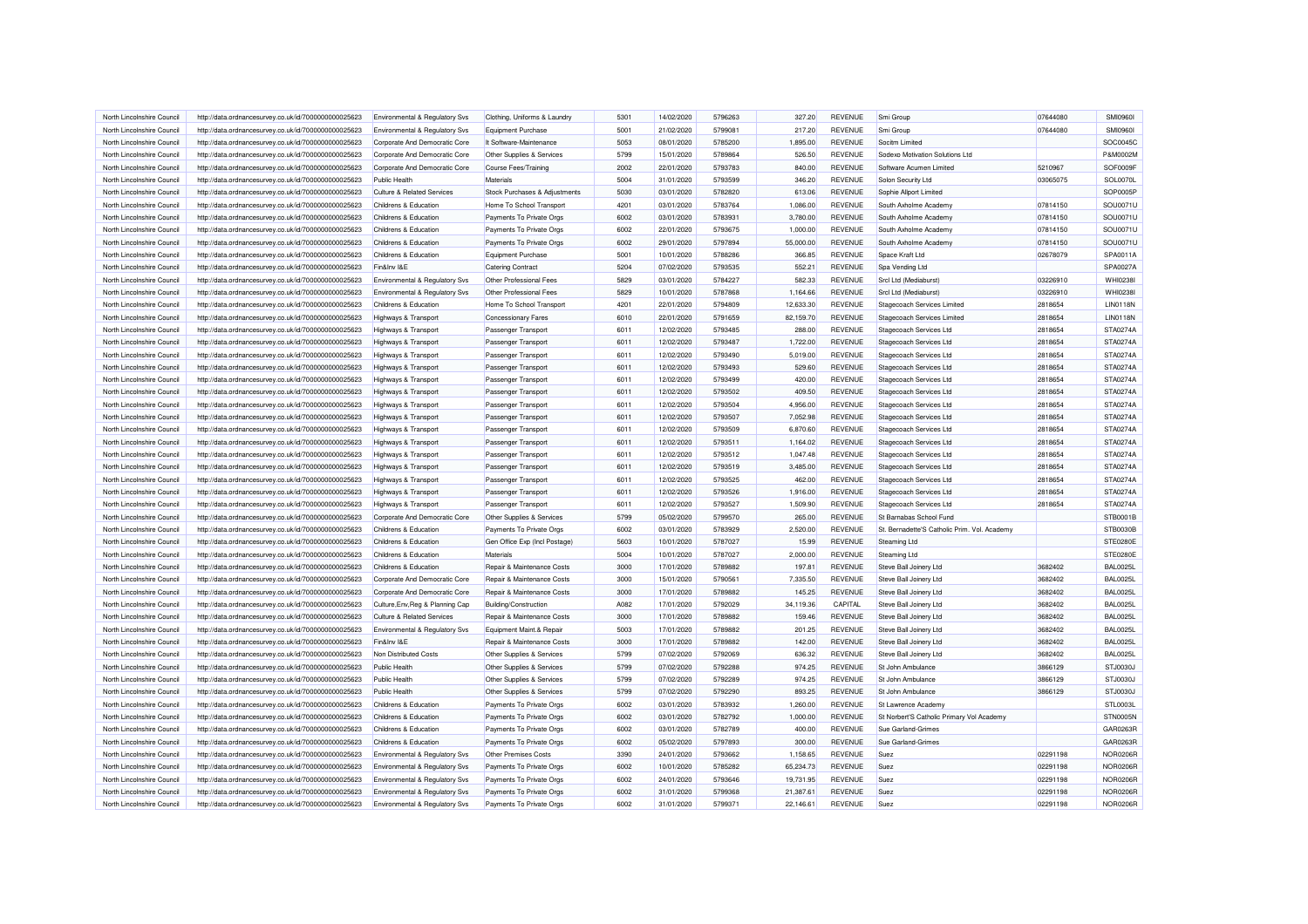| North Lincolnshire Council                               | http://data.ordnancesurvey.co.uk/id/7000000000025623 | Culture & Related Services            | Stock Purchases & Adjustments      | 5030         | 03/01/2020               | 5783028           | 675.17             | <b>REVENUE</b>                   | Swimrite Supplies Ltd                               | 02716914 | SW100311        |
|----------------------------------------------------------|------------------------------------------------------|---------------------------------------|------------------------------------|--------------|--------------------------|-------------------|--------------------|----------------------------------|-----------------------------------------------------|----------|-----------------|
| North Lincolnshire Council                               | http://data.ordnancesurvey.co.uk/id/7000000000025623 | Culture & Related Services            | Stock Purchases & Adjustments      | 5030         | 07/02/2020               | 5799518           | 674.24             | REVENUE                          | Swimrite Supplies Ltd                               | 02716914 | SWI0031I        |
| North Lincolnshire Council                               | http://data.ordnancesurvey.co.uk/id/7000000000025623 | Central Services To Public            | Gen Office Exp (Incl Postage)      | 5603         | 17/01/2020               | 5790952           | 253.00             | <b>REVENUE</b>                   | Systematic Print Management Ltd                     | 3890167  | SYS0015S        |
| North Lincolnshire Council                               | http://data.ordnancesurvey.co.uk/id/7000000000025623 | Corporate And Democratic Core         | Gen Office Exp (Incl Postage)      | 5603         | 15/01/2020               | 5782990           | 515.00             | <b>REVENUE</b>                   | Systematic Print Management Ltd                     | 3890167  | SYS0015S        |
| North Lincolnshire Council                               | http://data.ordnancesurvey.co.uk/id/7000000000025623 | Highways & Transport                  | <b>Equipment Purchase</b>          | 5001         | 10/01/2020               | 5783808           | 1,391.00           | <b>REVENUE</b>                   | <b>Tarmac Building Products Ltd</b>                 |          | TAR0130R        |
| North Lincolnshire Council                               | http://data.ordnancesurvey.co.uk/id/7000000000025623 | Highways & Transport                  | Materials                          | 5004         | 24/01/2020               | 5782969           | 789.08             | <b>REVENUE</b>                   | <b>Tarmac Trading Ltd</b>                           | 453791   | <b>TOP0002F</b> |
| North Lincolnshire Council                               | http://data.ordnancesurvey.co.uk/id/7000000000025623 | <b>Highways &amp; Transport</b>       | Materials                          | 5004         | 24/01/2020               | 5782972           | 326.71             | <b>REVENUE</b>                   | <b>Tarmac Trading Ltd</b>                           | 453791   | <b>TOP0002P</b> |
| North Lincolnshire Council                               | http://data.ordnancesurvey.co.uk/id/7000000000025623 | Highways & Transport                  | Materials                          | 5004         | 24/01/2020               | 5782973           | 213.10             | REVENUE                          | <b>Tarmac Trading Ltd</b>                           | 453791   | <b>TOP0002P</b> |
| North Lincolnshire Council                               | http://data.ordnancesurvey.co.uk/id/7000000000025623 | Highways & Transport                  | Materials                          | 5004         | 24/01/2020               | 5783022           | 351.69             | <b>REVENUE</b>                   | <b>Tarmac Trading Ltd</b>                           | 453791   | <b>TOP0002P</b> |
| North Lincolnshire Council                               | http://data.ordnancesurvey.co.uk/id/7000000000025623 | Highways & Transport                  | Materials                          | 5004         | 24/01/2020               | 5783024           | 315.67             | <b>REVENUE</b>                   | <b>Tarmac Trading Ltd</b>                           | 453791   | <b>TOP0002F</b> |
| North Lincolnshire Council                               | http://data.ordnancesurvey.co.uk/id/7000000000025623 | Highways & Transport                  | Materials                          | 5004         | 24/01/2020               | 5783034           | 290.59             | <b>REVENUE</b>                   | <b>Tarmac Trading Ltd</b>                           | 453791   | <b>TOP0002P</b> |
| North Lincolnshire Council                               | http://data.ordnancesurvey.co.uk/id/7000000000025623 | Highways & Transport                  | Materials                          | 5004         | 24/01/2020               | 5783041           | 301.02             | <b>REVENUE</b>                   | <b>Tarmac Trading Ltd</b>                           | 453791   | <b>TOP0002F</b> |
| North Lincolnshire Council                               | http://data.ordnancesurvey.co.uk/id/7000000000025623 | Highways & Transport                  | Materials                          | 5004         | 24/01/2020               | 5783815           | 943.84             | <b>REVENUE</b>                   | <b>Tarmac Trading Ltd</b>                           | 453791   | <b>TOP0002P</b> |
| North Lincolnshire Council                               | http://data.ordnancesurvey.co.uk/id/7000000000025623 | Highways & Transport                  | Materials                          | 5004         | 24/01/2020               | 5785266           | 219.06             | REVENUE                          | <b>Tarmac Trading Ltd</b>                           | 453791   | TOP0002P        |
| North Lincolnshire Council                               | http://data.ordnancesurvey.co.uk/id/7000000000025623 | Highways & Transport                  | Materials                          | 5004         | 24/01/2020               | 5786345           | 764.57             | <b>REVENUE</b>                   | <b>Tarmac Trading Ltd</b>                           | 453791   | <b>TOP0002F</b> |
| North Lincolnshire Council                               | http://data.ordnancesurvey.co.uk/id/7000000000025623 | Highways & Transport                  | Materials                          | 5004         | 24/01/2020               | 5786795           | 384.55             | <b>REVENUE</b>                   | <b>Tarmac Trading Ltd</b>                           | 453791   | <b>TOP0002P</b> |
|                                                          |                                                      |                                       | Provisions                         | 5201         |                          | 5783147           |                    |                                  |                                                     |          | TAY0250Y        |
| North Lincolnshire Council<br>North Lincolnshire Council | http://data.ordnancesurvey.co.uk/id/7000000000025623 | Childrens & Education<br>Fin&Inv I&E  | Materials                          | 5004         | 03/01/2020               | 5790078           | 418.65<br>718.00   | <b>REVENUE</b><br><b>REVENUE</b> | <b>Taylors Family Butchers</b>                      |          | <b>TCH0005H</b> |
| North Lincolnshire Council                               | http://data.ordnancesurvey.co.uk/id/7000000000025623 | Childrens & Education                 | <b>Retirement Additional Costs</b> | 2007         | 14/02/2020<br>08/01/2020 | 5786343           | 1,566.84           | <b>REVENUE</b>                   | T C Harrison Group Ltd<br><b>Teachers' Pensions</b> |          | <b>TEA0600A</b> |
|                                                          | http://data.ordnancesurvey.co.uk/id/7000000000025623 |                                       |                                    |              |                          |                   |                    |                                  |                                                     |          |                 |
| North Lincolnshire Council                               | http://data.ordnancesurvey.co.uk/id/7000000000025623 | Childrens & Education                 | Payments To Private Orgs           | 6002         | 15/01/2020               | 5788962           | 1,013.50           | <b>REVENUE</b>                   | <b>Teaching Personnel Ltd</b>                       | 3225158  | <b>BAR0135F</b> |
| North Lincolnshire Council                               | http://data.ordnancesurvey.co.uk/id/7000000000025623 | Childrens & Education                 | Payments To Private Orgs           | 6002         | 15/01/2020               | 5788964           | 560.00             | <b>REVENUE</b>                   | <b>Teaching Personnel Ltd</b>                       | 3225158  | <b>BAR0135F</b> |
| North Lincolnshire Council                               | http://data.ordnancesurvey.co.uk/id/7000000000025623 | Childrens & Education                 | Payments To Private Orgs           | 6002         | 15/01/2020               | 5788968           | 1,013.50           | <b>REVENUE</b>                   | <b>Teaching Personnel Ltd</b>                       | 3225158  | <b>BAR0135R</b> |
| North Lincolnshire Council                               | http://data.ordnancesurvey.co.uk/id/7000000000025623 | Childrens & Education                 | Payments To Private Orgs           | 6002         | 15/01/2020               | 5788970           | 560.00             | <b>REVENUE</b>                   | <b>Teaching Personnel Ltd</b>                       | 3225158  | <b>BAR0135F</b> |
| North Lincolnshire Council                               | http://data.ordnancesurvey.co.uk/id/7000000000025623 | Childrens & Education                 | Payments To Private Orgs           | 6002         | 15/01/2020               | 5788974           | 336.00             | <b>REVENUE</b>                   | <b>Teaching Personnel Ltd</b>                       | 3225158  | <b>BAR0135F</b> |
| North Lincolnshire Council                               | http://data.ordnancesurvey.co.uk/id/7000000000025623 | Childrens & Education                 | Payments To Private Orgs           | 6002         | 15/01/2020               | 5789847           | 1,013.50           | <b>REVENUE</b>                   | <b>Teaching Personnel Ltd</b>                       | 3225158  | <b>BAR0135R</b> |
| North Lincolnshire Council                               | http://data.ordnancesurvey.co.uk/id/7000000000025623 | Highways & Transport                  | Other Professional Fees            | 5829         | 05/02/2020               | 5798546           | 5,000.00           | <b>REVENUE</b>                   | Tec                                                 |          | <b>HMC0042C</b> |
| North Lincolnshire Council                               | http://data.ordnancesurvey.co.uk/id/7000000000025623 | Corporate And Democratic Core         | Gen Office Exp (Incl Postage)      | 5603         | 15/01/2020               | 5788987           | 118.75             | <b>REVENUE</b>                   | <b>Telegraph News Shop</b>                          |          | <b>TEL0017L</b> |
| North Lincolnshire Council                               | http://data.ordnancesurvey.co.uk/id/7000000000025623 | Corporate And Democratic Core         | Gen Office Exp (Incl Postage)      | 5603         | 15/01/2020               | 5788987           | 58.50              | <b>REVENUE</b>                   | <b>Telegraph News Shop</b>                          |          | <b>TEL0017L</b> |
| North Lincolnshire Council                               | http://data.ordnancesurvey.co.uk/id/7000000000025623 | Culture & Related Services            | Books (Libraries+Schools Only)     | 5005         | 24/01/2020               | 5788488           | 281.80             | <b>REVENUE</b>                   | <b>Telegraph News Shop</b>                          |          | <b>TEL0017L</b> |
| North Lincolnshire Council                               | http://data.ordnancesurvey.co.uk/id/7000000000025623 | Environmental & Regulatory Svs        | Gen Office Exp (Incl Postage)      | 5603         | 15/01/2020               | 5788987           | 70.50              | <b>REVENUE</b>                   | Telegraph News Shop                                 |          | <b>TEL0017L</b> |
| North Lincolnshire Council                               | http://data.ordnancesurvey.co.uk/id/7000000000025623 | Environmental & Regulatory Svs        | Gen Office Exp (Incl Postage)      | 5603         | 15/01/2020               | 5788987           | 8.00               | <b>REVENUE</b>                   | <b>Telegraph News Shop</b>                          |          | <b>TEL0017L</b> |
| North Lincolnshire Council                               | http://data.ordnancesurvey.co.uk/id/7000000000025623 | Fin&Inv I&F                           | Materials                          | 5004         | 07/02/2020               | 5796560           | 286.50             | <b>REVENUE</b>                   | Terberg Matec Uk Ltd                                | 3404297  | <b>TER0017R</b> |
| North Lincolnshire Council                               | http://data.ordnancesurvey.co.uk/id/7000000000025623 | <b>Culture &amp; Related Services</b> | Exhibitions/Events                 | 5709         | 07/02/2020               | 5790526           | 2,000.00           | <b>REVENUE</b>                   | The 62 Group                                        |          | 62G0001G        |
| North Lincolnshire Council                               | http://data.ordnancesurvey.co.uk/id/7000000000025623 | Childrens & Education                 | <b>Client Related Costs</b>        | 5534         | 10/01/2020               | 5788304           | 703.50             | <b>REVENUE</b>                   | The Ark Family Centre                               |          | ARK0120K        |
| North Lincolnshire Council                               | http://data.ordnancesurvey.co.uk/id/7000000000025623 | Childrens & Education                 | <b>Client Related Costs</b>        | 5534         | 10/01/2020               | 5788307           | 569.50             | <b>REVENUE</b>                   | The Ark Family Centre                               |          | ARK0120K        |
| North Lincolnshire Council                               | http://data.ordnancesurvey.co.uk/id/7000000000025623 | Childrens & Education                 | <b>Client Related Costs</b>        | 5534         | 31/01/2020               | 5799548           | 737.00             | <b>REVENUE</b>                   | The Ark Family Centre                               |          | ARK0120K        |
| North Lincolnshire Council                               | http://data.ordnancesurvey.co.uk/id/7000000000025623 | Culture & Related Services            | <b>Equipment Purchase</b>          | 5001         | 07/02/2020               | 5791644           | 400.00             | <b>REVENUE</b>                   | The Audience Agency                                 | 8117915  | AUD0003D        |
| North Lincolnshire Council                               | http://data.ordnancesurvey.co.uk/id/7000000000025623 | Childrens & Education                 | Payments To Private Orgs           | 6002         | 03/01/2020               | 5783935           | 630.00             | <b>REVENUE</b>                   | The Axholme Academy                                 |          | AXH0012H        |
| North Lincolnshire Council                               | http://data.ordnancesurvey.co.uk/id/7000000000025623 | <b>Housing Services</b>               | Other Supplies & Services          | 5799         | 12/02/2020               | 5798999           | 525.00             | <b>REVENUE</b>                   | The Beverley Hotel                                  |          | <b>BEV0002V</b> |
| North Lincolnshire Council                               | http://data.ordnancesurvey.co.uk/id/7000000000025623 | Adult Social Care                     | Payments To Health Providers       | 6019         | 15/01/2020               | 5788471           | 389.40             | <b>REVENUE</b>                   | The Birches Medical Practice                        |          | <b>BIR0224R</b> |
| North Lincolnshire Council                               | http://data.ordnancesurvey.co.uk/id/7000000000025623 | <b>Public Health</b>                  | Payments To Health Providers       | 6019         | 15/01/2020               | 5788471           | 100.00             | <b>REVENUE</b>                   | The Birches Medical Practice                        |          | <b>BIR0224R</b> |
| North Lincolnshire Council                               | http://data.ordnancesurvey.co.uk/id/7000000000025623 | Culture & Related Services            | <b>Exhibitions/Events</b>          | 5709         | 08/01/2020               | 5784257           | 297.00             | <b>REVENUE</b>                   | The British Museum Company Ltd                      |          | <b>BRI05581</b> |
| North Lincolnshire Council                               | http://data.ordnancesurvey.co.uk/id/7000000000025623 | <b>Adult Social Care</b>              | Payments To Private Orgs           | 6002         | 17/01/2020               | 5791578           | 2,160.00           | <b>REVENUE</b>                   | The Croft Community (Camphill Village Trust)        |          | CVT0001T        |
| North Lincolnshire Council                               | http://data.ordnancesurvey.co.uk/id/7000000000025623 | Childrens & Education                 | Course Fees/Training               | 2002         | 08/01/2020               | 5783002           | 12,750.00          | <b>REVENUE</b>                   | The Dartington Hall Trust                           | 1485560  | DAR0053F        |
| North Lincolnshire Council                               | http://data.ordnancesurvey.co.uk/id/7000000000025623 | <b>Public Health</b>                  | Materials                          | 5004         | 08/01/2020               | 5786526           | 16,278.14          | <b>REVENUE</b>                   | The Dollywood Foundation Of The Uk                  |          | DOL0032L        |
| North Lincolnshire Council                               | http://data.ordnancesurvey.co.uk/id/7000000000025623 | Childrens & Education                 | Payments To Private Orgs           | 6002         | 03/01/2020               | 5783936           | 630.00             | <b>REVENUE</b>                   | The Elizabethan Academy                             | 7964360  | ELI00251        |
| North Lincolnshire Council                               | http://data.ordnancesurvey.co.uk/id/7000000000025623 | Fin&Inv I&F                           | Gen Office Exp (Incl Postage)      | 5603         | 22/01/2020               | 5793534           | 3,939.71           | REVENUE                          | The Essential Partnership Ltd                       |          | <b>ESS0130S</b> |
| North Lincolnshire Council                               | http://data.ordnancesurvey.co.uk/id/7000000000025623 | Central Services To Public            | Rents                              | 3201         | 15/01/2020               | 5789862           | 600.00             | <b>REVENUE</b>                   | The Haven Inn (2017) Ltd                            |          | <b>HAV0001V</b> |
| North Lincolnshire Council                               | http://data.ordnancesurvey.co.uk/id/7000000000025623 | Adult Social Care Capital             | Other Costs                        | A085         | 14/02/2020               | 5796933           | 419.10             | CAPITAL                          | The Helping Hand Co Ledbury Ltd                     | 2172956  | <b>HEL0001L</b> |
| North Lincolnshire Council                               | http://data.ordnancesurvey.co.uk/id/7000000000025623 | Corporate And Democratic Core         | <b>Equipment Purchase</b>          | 5001         | 07/02/2020               | 5798479           | 698.52             | <b>REVENUE</b>                   | The Hygiene Hub Ltd                                 | 01873933 | SHE0006E        |
| North Lincolnshire Council                               | http://data.ordnancesurvey.co.uk/id/7000000000025623 | Corporate And Democratic Core         | Other Supplies & Services          | 5799         | 05/02/2020               | 5798949           | 420.90             | <b>REVENUE</b>                   | The Hygiene Hub Ltd                                 | 01873933 | SHE0006E        |
| North Lincolnshire Council                               | http://data.ordnancesurvey.co.uk/id/7000000000025623 | <b>Culture &amp; Related Services</b> | Licenses, Subs & Memberships       | 5510         | 24/01/2020               | 5784224           | 385.00             | <b>REVENUE</b>                   | The Lotteries Council                               |          | LOT0130T        |
|                                                          |                                                      |                                       |                                    |              |                          |                   |                    |                                  |                                                     |          | FSI0001I        |
| North Lincolnshire Council                               | http://data.ordnancesurvey.co.uk/id/7000000000025623 | Childrens & Education                 | Gen Office Exp (Incl Postage)      | 5603<br>5709 | 10/01/2020               | 5783107           | 609.00             | <b>REVENUE</b>                   | The Lullaby Trust                                   |          | NIG0005G        |
| North Lincolnshire Council                               | http://data.ordnancesurvey.co.uk/id/7000000000025623 | Fin&Inv I&E                           | <b>Exhibitions/Events</b>          | 6002         | 08/01/2020               | 578686<br>5783938 | 475.00<br>2,520.00 | <b>REVENUE</b><br><b>REVENUE</b> | The Nigel Brown Cookery Academy                     |          | <b>VAL0003L</b> |
| North Lincolnshire Council                               | http://data.ordnancesurvey.co.uk/id/7000000000025623 | Childrens & Education                 | Payments To Private Orgs           | 6002         | 03/01/2020               | 5791493           |                    |                                  | The Vale Academy                                    |          |                 |
| North Lincolnshire Council                               | http://data.ordnancesurvey.co.uk/id/7000000000025623 | Childrens & Education                 | Payments To Private Orgs           |              | 17/01/2020               |                   | 23.216.67          | <b>REVENUE</b>                   | The Vale Academy                                    |          | <b>VAL0003L</b> |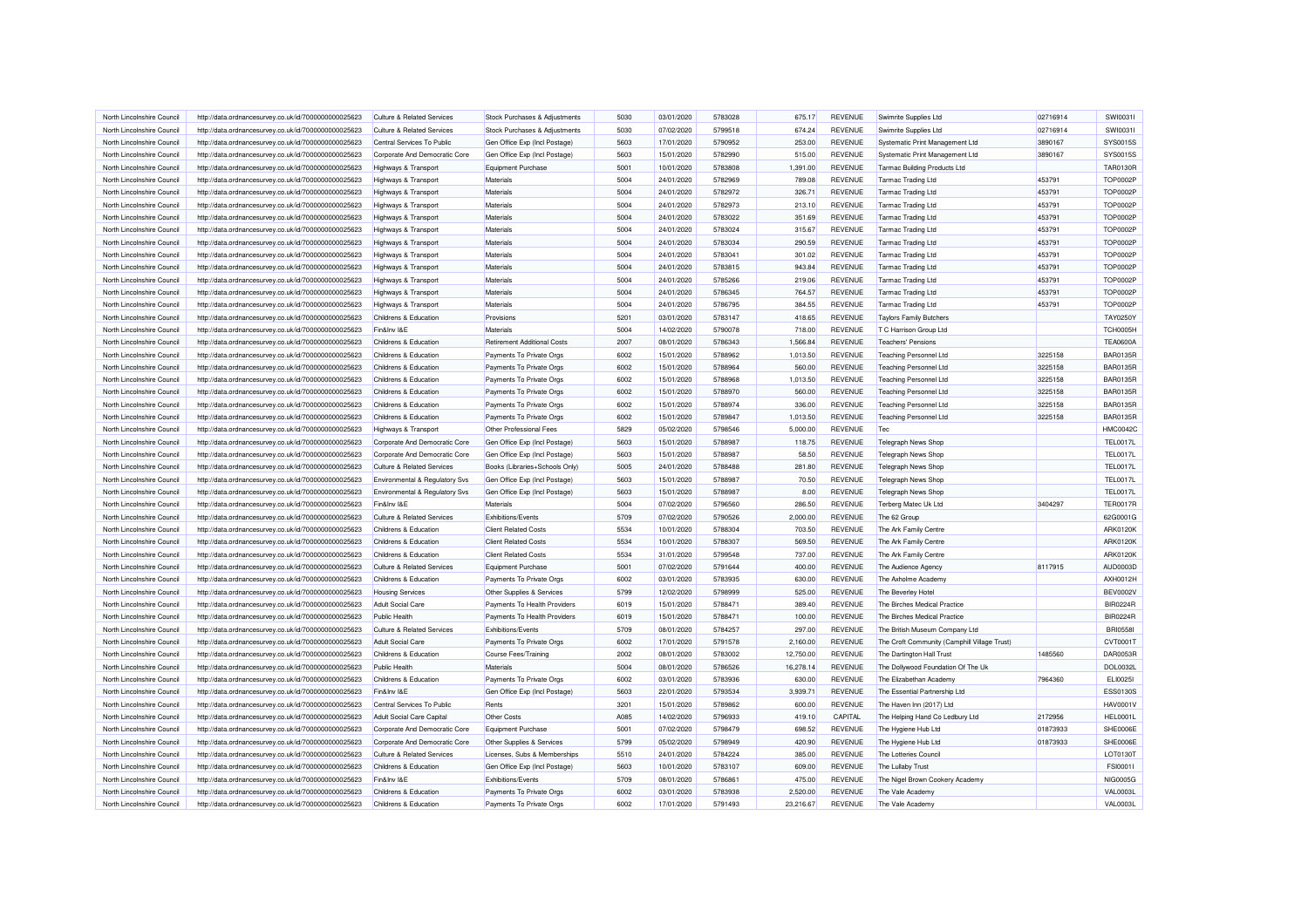| North Lincolnshire Council | http://data.ordnancesurvey.co.uk/id/7000000000025623 | Childrens & Education                 | Payments To Private Orgs      | 6002 | 24/01/2020 | 5795508 | 4,740.00       | REVENUE        | The Vale Academy                        |          | <b>VAL0003L</b> |
|----------------------------|------------------------------------------------------|---------------------------------------|-------------------------------|------|------------|---------|----------------|----------------|-----------------------------------------|----------|-----------------|
| North Lincolnshire Council | http://data.ordnancesurvey.co.uk/id/7000000000025623 | <b>Culture &amp; Related Services</b> | <b>Catering Contract</b>      | 5204 | 03/01/2020 | 5783137 | 2,500.00       | <b>REVENUE</b> | The Wortley House Hotel                 | 4792332  | WOR0009F        |
| North Lincolnshire Council | http://data.ordnancesurvey.co.uk/id/7000000000025623 | <b>Culture &amp; Related Services</b> | <b>Catering Contract</b>      | 5204 | 03/01/2020 | 5783138 | 989.53         | <b>REVENUE</b> | The Wortley House Hotel                 | 4792332  | WOR0009F        |
| North Lincolnshire Counci  | http://data.ordnancesurvey.co.uk/id/7000000000025623 | <b>Culture &amp; Related Services</b> | <b>Catering Contract</b>      | 5204 | 03/01/2020 | 5783139 | 2,501.67       | <b>REVENUE</b> | The Wortley House Hotel                 | 4792332  | WOR0009F        |
| North Lincolnshire Council | http://data.ordnancesurvey.co.uk/id/7000000000025623 | <b>Adult Social Care</b>              | <b>Legal Fees</b>             | 5823 | 29/01/2020 | 5798340 | 350.00         | <b>REVENUE</b> | <b>Thompsons Solicitors</b>             |          | THO0267O        |
| North Lincolnshire Council | http://data.ordnancesurvey.co.uk/id/7000000000025623 | Corporate And Democratic Core         | <b>Legal Fees</b>             | 5823 | 31/01/2020 | 5799193 | 350.00         | <b>REVENUE</b> | Thompsons Solicitors                    |          | THO0267O        |
| North Lincolnshire Counci  | http://data.ordnancesurvey.co.uk/id/7000000000025623 | Childrens & Education                 | Home To School Transport      | 4201 | 03/01/2020 | 5783700 | 7,119.50       | <b>REVENUE</b> | <b>Time Taxis</b>                       |          | <b>TIM0130M</b> |
| North Lincolnshire Council | http://data.ordnancesurvey.co.uk/id/7000000000025623 | Culture & Related Services            | Exhibitions/Events            | 5709 | 29/01/2020 | 5797803 | 500.00         | <b>REVENUE</b> | <b>Timorous Beasties</b>                |          | <b>TIM0063M</b> |
| North Lincolnshire Council | http://data.ordnancesurvey.co.uk/id/7000000000025623 | <b>Adult Social Care</b>              | Vehicle Hire                  | 4101 | 24/01/2020 | 5790082 | 837.00         | <b>REVENUE</b> | Tis Hire Co (Humberside) Ltd            | 1364047  | <b>TJS0001S</b> |
| North Lincolnshire Counci  | http://data.ordnancesurvey.co.uk/id/7000000000025623 | Culture & Related Services            | <b>Vehicle Hire</b>           | 4101 | 24/01/2020 | 5790080 | 797.14         | <b>REVENUE</b> | Tis Hire Co (Humberside) Ltd            | 1364047  | <b>TJS0001S</b> |
| North Lincolnshire Council | http://data.ordnancesurvey.co.uk/id/7000000000025623 | Fin&Inv I&E                           | Vehicle Hire                  | 4101 | 24/01/2020 | 5790081 | 531.43         | <b>REVENUE</b> | Tjs Hire Co (Humberside) Ltd            | 1364047  | <b>TJS0001S</b> |
| North Lincolnshire Council | http://data.ordnancesurvey.co.uk/id/7000000000025623 | Childrens & Education                 | Repair & Maintenance Costs    | 3000 | 17/01/2020 | 5790539 | 78.88          | <b>REVENUE</b> | <b>Topcon Building Ltd</b>              | 9540672  | <b>TOP0050P</b> |
| North Lincolnshire Counci  | http://data.ordnancesurvey.co.uk/id/7000000000025623 | <b>Housing Services</b>               | Fees & Charges Income         | 9002 | 07/02/2020 | 5792692 | $-1,216.62$    | <b>REVENUE</b> | <b>Topcon Building Ltd</b>              | 9540672  | <b>TOP0050P</b> |
| North Lincolnshire Council | http://data.ordnancesurvey.co.uk/id/7000000000025623 | <b>Housing Services</b>               | Fees & Charges Income         | 9002 | 12/02/2020 | 5792694 | $-700.00$      | <b>REVENUE</b> | <b>Topcon Building Ltd</b>              | 9540672  | <b>TOP0050P</b> |
| North Lincolnshire Council | http://data.ordnancesurvey.co.uk/id/7000000000025623 | Corporate And Democratic Core         | Gen Office Exp (Incl Postage) | 5603 | 21/02/2020 | 5798405 | 740.00         | <b>REVENUE</b> | <b>Total Computer Networks Ltd</b>      | 04858126 | <b>TOT0031T</b> |
| North Lincolnshire Council | http://data.ordnancesurvey.co.uk/id/7000000000025623 | Corporate And Democratic Core         | It Hardware - Purchase        | 5050 | 14/02/2020 | 5796575 | 1,375.00       | <b>REVENUE</b> | <b>Total Computer Networks Ltd</b>      | 04858126 | <b>TOT0031T</b> |
| North Lincolnshire Council | http://data.ordnancesurvey.co.uk/id/7000000000025623 | Highways & Transport                  | It Hardware - Purchase        | 5050 | 12/02/2020 | 5793780 | 7,004.00       | <b>REVENUE</b> | <b>Total Computer Networks Ltd</b>      | 04858126 | <b>TOT0031T</b> |
| North Lincolnshire Council | http://data.ordnancesurvey.co.uk/id/7000000000025623 | Support Servs Capital                 | It Equipment                  | A098 | 15/01/2020 | 5789023 | 1,025.00       | CAPITAL        | <b>Total Computer Networks Ltd</b>      | 04858126 | <b>TOT0031T</b> |
| North Lincolnshire Council | http://data.ordnancesurvey.co.uk/id/7000000000025623 | Fin&Inv I&E                           | Electricity                   | 3102 | 17/01/2020 | 5791899 | 3.282.42       | <b>REVENUE</b> | Total Gas & Power Ltd                   |          | ELF0001F        |
| North Lincolnshire Council | http://data.ordnancesurvey.co.uk/id/7000000000025623 | Fin&Inv I&E                           | Electricity                   | 3102 | 22/01/2020 | 5793659 | 3,717.74       | <b>REVENUE</b> | Total Gas & Power Ltd                   |          | ELF0001F        |
| North Lincolnshire Council | http://data.ordnancesurvey.co.uk/id/7000000000025623 | Adult Social Care                     | Repair & Maintenance Costs    | 3000 | 17/01/2020 | 5791698 | 154.50         | <b>REVENUE</b> | Townsend Elec. Serv. - Mechanical       |          | <b>TOW0600W</b> |
| North Lincolnshire Counci  | http://data.ordnancesurvey.co.uk/id/7000000000025623 | Childrens & Education                 | Repair & Maintenance Costs    | 3000 | 17/01/2020 | 5791698 | 69.14          | <b>REVENUE</b> | Townsend Elec. Serv. - Mechanical       |          | <b>TOW0600W</b> |
| North Lincolnshire Council | http://data.ordnancesurvey.co.uk/id/7000000000025623 | Corporate And Democratic Core         | Repair & Maintenance Costs    | 3000 | 17/01/2020 | 5791698 | 189.29         | <b>REVENUE</b> | Townsend Elec. Serv. - Mechanical       |          | <b>TOW0600W</b> |
| North Lincolnshire Council | http://data.ordnancesurvey.co.uk/id/7000000000025623 | Culture & Related Services            | Repair & Maintenance Costs    | 3000 | 17/01/2020 | 5791698 | 383.44         | <b>REVENUE</b> | Townsend Elec. Serv. - Mechanical       |          | <b>TOW0600W</b> |
| North Lincolnshire Council | http://data.ordnancesurvey.co.uk/id/7000000000025623 | Adult Social Care                     | Repair & Maintenance Costs    | 3000 | 17/01/2020 | 5791835 | 81.88          | <b>REVENUE</b> | <b>Townsend Electrical Services</b>     |          | <b>TOW0097W</b> |
| North Lincolnshire Council | http://data.ordnancesurvey.co.uk/id/7000000000025623 | Childrens & Education                 | Repair & Maintenance Costs    | 3000 | 17/01/2020 | 5791835 | 83.10          | <b>REVENUE</b> | <b>Townsend Electrical Services</b>     |          | <b>TOW0097W</b> |
| North Lincolnshire Council | http://data.ordnancesurvey.co.uk/id/7000000000025623 | Corporate And Democratic Core         | Repair & Maintenance Costs    | 3000 | 17/01/2020 | 5791835 | 105.80         | <b>REVENUE</b> | <b>Townsend Electrical Services</b>     |          | <b>TOW0097W</b> |
| North Lincolnshire Council | http://data.ordnancesurvey.co.uk/id/7000000000025623 | Culture & Related Services            | <b>Foujoment Purchase</b>     | 5001 | 17/01/2020 | 5791835 | 126.28         | <b>REVENUE</b> | <b>Townsend Electrical Services</b>     |          | <b>TOW0097W</b> |
| North Lincolnshire Council | http://data.ordnancesurvey.co.uk/id/7000000000025623 | Culture & Related Services            | Repair & Maintenance Costs    | 3000 | 17/01/2020 | 5791835 | 1,106.51       | <b>REVENUE</b> | <b>Townsend Electrical Services</b>     |          | <b>TOW0097W</b> |
| North Lincolnshire Council | http://data.ordnancesurvey.co.uk/id/7000000000025623 | Environmental & Regulatory Svs        | Repair & Maintenance Costs    | 3000 | 17/01/2020 | 5791835 | 292.15         | <b>REVENUE</b> | <b>Townsend Electrical Services</b>     |          | <b>TOW0097W</b> |
| North Lincolnshire Council | http://data.ordnancesurvey.co.uk/id/7000000000025623 | Non Distributed Costs                 | Repair & Maintenance Costs    | 3000 | 17/01/2020 | 5791835 | 82.30          | <b>REVENUE</b> | <b>Townsend Electrical Services</b>     |          | <b>TOW0097W</b> |
| North Lincolnshire Council | http://data.ordnancesurvey.co.uk/id/7000000000025623 | Childrens & Education                 | Payments To Private Orgs      | 6002 | 22/01/2020 | 5786380 | 2,364.48       | <b>REVENUE</b> | <b>Toy Box Nursery</b>                  |          | <b>TOY0009Y</b> |
| North Lincolnshire Council | http://data.ordnancesurvey.co.uk/id/7000000000025623 | Fin&Inv I&E                           | Other Supplies & Services     | 5799 | 19/02/2020 | 5797811 | 750.00         | <b>REVENUE</b> | <b>Tractivity Ltd</b>                   | 4207789  | <b>TRA0214A</b> |
| North Lincolnshire Council | http://data.ordnancesurvey.co.uk/id/7000000000025623 | Highways & Transport                  | <b>Concessionary Fares</b>    | 6010 | 17/01/2020 | 5791636 | 8.891.00       | <b>REVENUE</b> | <b>Transpennine Express</b>             | 09111801 | <b>TRA0251A</b> |
| North Lincolnshire Council | http://data.ordnancesurvey.co.uk/id/7000000000025623 | Highways & Transport                  | <b>Concessionary Fares</b>    | 6010 | 17/01/2020 | 5791639 | 7,590.00       | <b>REVENUE</b> | <b>Transpennine Express</b>             | 09111801 | <b>TRA0251A</b> |
| North Lincolnshire Council | http://data.ordnancesurvey.co.uk/id/7000000000025623 | Environmental & Regulatory Svs        | Payments To Private Orgs      | 6002 | 24/01/2020 | 5790425 | 274,206.33     | <b>REVENUE</b> | Transwaste Recycling And Aggregates Ltd | 3863280  | <b>TRA0252A</b> |
| North Lincolnshire Council | http://data.ordnancesurvey.co.uk/id/7000000000025623 | Environmental & Regulatory Svs        | Payments To Private Orgs      | 6002 | 29/01/2020 | 5796270 | 6,375.04       | <b>REVENUE</b> | Transwaste Recycling And Aggregates Ltd | 3863280  | <b>TRA0252A</b> |
| North Lincolnshire Council | http://data.ordnancesurvey.co.uk/id/7000000000025623 | Childrens & Education                 | Payments To Private Orgs      | 6002 | 17/01/2020 | 5790875 | 18,986.57      | <b>REVENUE</b> | Treehouse Care Ltd                      |          | <b>TRE0066E</b> |
| North Lincolnshire Council | http://data.ordnancesurvey.co.uk/id/7000000000025623 | Childrens & Education                 | Payments To Private Orgs      | 6002 | 17/01/2020 | 5790876 | 21,248.33      | <b>REVENUE</b> | Treehouse Care Ltd                      |          | <b>TRE0066E</b> |
| North Lincolnshire Council | http://data.ordnancesurvey.co.uk/id/7000000000025623 | Adult Social Care                     | Repair & Maintenance Costs    | 3000 | 08/01/2020 | 5786689 | 300.00         | <b>REVENUE</b> | <b>Trent Valley Refrigeration Ltd</b>   | 04394681 | <b>TRE0071E</b> |
| North Lincolnshire Council | http://data.ordnancesurvey.co.uk/id/7000000000025623 | Central Services To Public            | Repair & Maintenance Costs    | 3000 | 03/01/2020 | 5782019 | $\Omega$       | <b>REVENUE</b> | <b>Trent Valley Refrigeration Ltd</b>   | 04394681 | <b>TRE0071E</b> |
| North Lincolnshire Council | http://data.ordnancesurvey.co.uk/id/7000000000025623 | Central Services To Public            | Repair & Maintenance Costs    | 3000 | 03/01/2020 | 5782020 | $\Omega$       | <b>REVENUE</b> | <b>Trent Valley Refrigeration Ltd</b>   | 04394681 | <b>TRE0071E</b> |
| North Lincolnshire Council | http://data.ordnancesurvey.co.uk/id/7000000000025623 | Central Services To Public            | Repair & Maintenance Costs    | 3000 | 03/01/2020 | 5782194 | $\overline{0}$ | <b>REVENUE</b> | <b>Trent Valley Refrigeration Ltd</b>   | 04394681 | <b>TRE0071E</b> |
| North Lincolnshire Council | http://data.ordnancesurvey.co.uk/id/7000000000025623 | Central Services To Public            | Repair & Maintenance Costs    | 3000 | 08/01/2020 | 5786689 | $\Omega$       | <b>REVENUE</b> | <b>Trent Valley Refrigeration Ltd</b>   | 04394681 | <b>TRE0071E</b> |
| North Lincolnshire Council | http://data.ordnancesurvey.co.uk/id/7000000000025623 | Central Services To Public            | Repair & Maintenance Costs    | 3000 | 08/01/2020 | 5786693 | $\overline{0}$ | <b>REVENUE</b> | <b>Trent Valley Refrigeration Ltd</b>   | 04394681 | <b>TRE0071E</b> |
| North Lincolnshire Council | http://data.ordnancesurvey.co.uk/id/7000000000025623 | Central Services To Public            | Repair & Maintenance Costs    | 3000 | 10/01/2020 | 5782013 | $\Omega$       | <b>REVENUE</b> | <b>Trent Valley Refrigeration Ltd</b>   | 04394681 | <b>TRE0071E</b> |
| North Lincolnshire Council | http://data.ordnancesurvey.co.uk/id/7000000000025623 | Central Services To Public            | Repair & Maintenance Costs    | 3000 | 10/01/2020 | 5783130 | $\Omega$       | <b>REVENUE</b> | <b>Trent Valley Refrigeration Ltd</b>   | 04394681 | <b>TRE0071E</b> |
| North Lincolnshire Council | http://data.ordnancesurvey.co.uk/id/7000000000025623 | Central Services To Public            | Repair & Maintenance Costs    | 3000 | 24/01/2020 | 5795654 | $\circ$        | <b>REVENUE</b> | <b>Trent Valley Refrigeration Ltd</b>   | 04394681 | <b>TRE0071E</b> |
| North Lincolnshire Council | http://data.ordnancesurvey.co.uk/id/7000000000025623 | Childrens & Education                 | Repair & Maintenance Costs    | 3000 | 24/01/2020 | 5795654 | 240.00         | <b>REVENUE</b> | <b>Trent Valley Refrigeration Ltd</b>   | 04394681 | <b>TRE0071E</b> |
| North Lincolnshire Council | http://data.ordnancesurvey.co.uk/id/7000000000025623 | Corporate And Democratic Core         | Repair & Maintenance Costs    | 3000 | 10/01/2020 | 5783130 | 233.10         | <b>REVENUE</b> | <b>Trent Valley Refrigeration Ltd</b>   | 04394681 | <b>TRE0071E</b> |
| North Lincolnshire Council | http://data.ordnancesurvey.co.uk/id/7000000000025623 | <b>Culture &amp; Related Services</b> | Repair & Maintenance Costs    | 3000 | 03/01/2020 | 5782020 | 230.00         | <b>REVENUE</b> | <b>Trent Valley Refrigeration Ltd</b>   | 04394681 | <b>TRE0071E</b> |
| North Lincolnshire Council | http://data.ordnancesurvey.co.uk/id/7000000000025623 | Culture & Related Services            | Repair & Maintenance Costs    | 3000 | 10/01/2020 | 5783130 | 4,266.50       | <b>REVENUE</b> | <b>Trent Valley Refrigeration Ltd</b>   | 04394681 | <b>TRE0071E</b> |
| North Lincolnshire Council | http://data.ordnancesurvey.co.uk/id/7000000000025623 | Environmental & Regulatory Svs        | Repair & Maintenance Costs    | 3000 | 10/01/2020 | 5783130 | 246.55         | <b>REVENUE</b> | <b>Trent Valley Refrigeration Ltd</b>   | 04394681 | <b>TRE0071E</b> |
| North Lincolnshire Council | http://data.ordnancesurvey.co.uk/id/7000000000025623 | Fin&Inv I&E                           | Repair & Maintenance Costs    | 3000 | 10/01/2020 | 5783130 | 60.00          | <b>REVENUE</b> | <b>Trent Valley Refrigeration Ltd</b>   | 04394681 | <b>TRE0071E</b> |
| North Lincolnshire Council | http://data.ordnancesurvey.co.uk/id/7000000000025623 | <b>Housing Services</b>               | Other Supplies & Services     | 5799 | 03/01/2020 | 5784034 | 735.00         | <b>REVENUE</b> | Triangle                                | 07039452 | <b>TRI0026</b>  |
| North Lincolnshire Council | http://data.ordnancesurvey.co.uk/id/7000000000025623 | Highways & Transport                  | Rents                         | 3201 | 03/01/2020 | 5783088 | 750.00         | <b>REVENUE</b> | Trustee Of 1961 Settlement Gen. Fund    |          | FAR0023B        |
|                            |                                                      |                                       |                               |      |            |         |                |                |                                         |          |                 |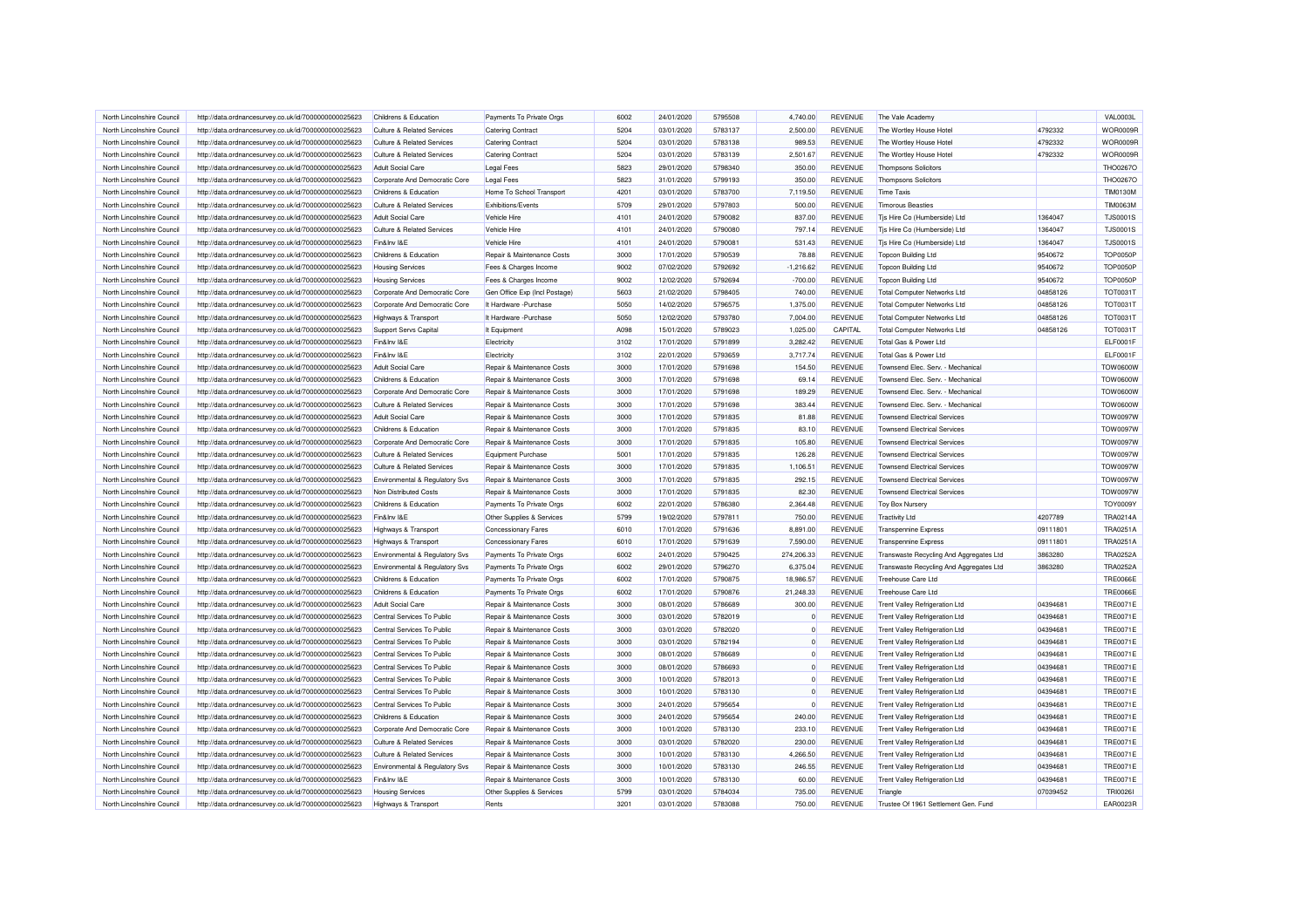| North Lincolnshire Council | http://data.ordnancesurvey.co.uk/id/7000000000025623                                                         | <b>Adult Social Care</b>              | Provisions | 5201 | 10/01/2020               | 5784087 | 537.78    | <b>REVENUE</b> | Turner Price Ltd        | 02732141 | <b>TUR0245R</b> |
|----------------------------|--------------------------------------------------------------------------------------------------------------|---------------------------------------|------------|------|--------------------------|---------|-----------|----------------|-------------------------|----------|-----------------|
| North Lincolnshire Council | http://data.ordnancesurvey.co.uk/id/7000000000025623                                                         | <b>Adult Social Care</b>              | Provisions | 5201 | 10/01/2020               | 5784088 | 433.86    | <b>REVENUE</b> | Turner Price Ltd        | 02732141 | <b>TUR0245R</b> |
| North Lincolnshire Council | http://data.ordnancesurvey.co.uk/id/7000000000025623                                                         | <b>Adult Social Care</b>              | Provisions | 5201 | 12/02/2020               | 5787958 | 454.04    | <b>REVENUE</b> | Turner Price Ltd        | 02732141 | <b>TUR0245R</b> |
| North Lincolnshire Council | http://data.ordnancesurvey.co.uk/id/7000000000025623                                                         | <b>Adult Social Care</b>              | Provisions | 5201 | 12/02/2020               | 5788947 | 345.57    | <b>REVENUE</b> | <b>Turner Price Ltd</b> | 02732141 | <b>TUR0245R</b> |
| North Lincolnshire Council | http://data.ordnancesurvey.co.uk/id/7000000000025623                                                         | <b>Adult Social Care</b>              | Provisions | 5201 | 12/02/2020               | 5795249 | 448.63    | <b>REVENUE</b> | Turner Price Ltd        | 02732141 | <b>TUR0245R</b> |
| North Lincolnshire Council | http://data.ordnancesurvey.co.uk/id/7000000000025623                                                         | <b>Culture &amp; Related Services</b> | Provisions | 5201 | 03/01/2020               | 5783036 | 446.19    | <b>REVENUE</b> | <b>Turner Price Ltd</b> | 02732141 | <b>TUR0245R</b> |
| North Lincolnshire Council | http://data.ordnancesurvey.co.uk/id/7000000000025623                                                         | <b>Culture &amp; Related Services</b> | Provisions | 5201 | 10/01/2020               | 5783033 | 386.01    | <b>REVENUE</b> | <b>Turner Price Ltd</b> | 02732141 | <b>TUR0245R</b> |
| North Lincolnshire Council | http://data.ordnancesurvey.co.uk/id/7000000000025623                                                         | Culture & Related Services            | Provisions | 5201 | 10/01/2020               | 5783713 | 252.11    | <b>REVENUE</b> | Turner Price Ltd        | 02732141 | <b>TUR0245R</b> |
| North Lincolnshire Council | http://data.ordnancesurvey.co.uk/id/7000000000025623                                                         | Culture & Related Services            | Provisions | 5201 | 10/01/2020               | 5783715 | 356.26    | <b>REVENUE</b> | Turner Price Ltd        | 02732141 | <b>TUR0245R</b> |
|                            |                                                                                                              |                                       |            | 5201 |                          | 5791499 | 337.96    | <b>REVENUE</b> |                         | 02732141 | <b>TUR0245R</b> |
| North Lincolnshire Council | http://data.ordnancesurvey.co.uk/id/7000000000025623                                                         | <b>Culture &amp; Related Services</b> | Provisions |      | 12/02/2020               |         |           |                | <b>Turner Price Ltd</b> |          |                 |
| North Lincolnshire Council | http://data.ordnancesurvey.co.uk/id/7000000000025623                                                         | <b>Culture &amp; Related Services</b> | Provisions | 5201 | 12/02/2020               | 5791500 | 254.07    | <b>REVENUE</b> | Turner Price Ltd        | 02732141 | <b>TUR0245R</b> |
| North Lincolnshire Council | http://data.ordnancesurvey.co.uk/id/7000000000025623                                                         | <b>Culture &amp; Related Services</b> | Provisions | 5201 | 12/02/2020               | 5795497 | 304.18    | REVENUE        | Turner Price Ltd        | 02732141 | <b>TUR0245R</b> |
| North Lincolnshire Council | http://data.ordnancesurvey.co.uk/id/7000000000025623                                                         | <b>Culture &amp; Related Services</b> | Provisions | 5201 | 12/02/2020               | 5795499 | 453.67    | <b>REVENUE</b> | <b>Turner Price Ltd</b> | 02732141 | <b>TUR0245R</b> |
| North Lincolnshire Council | http://data.ordnancesurvey.co.uk/id/7000000000025623                                                         | Fin&Inv I&F                           | Provisions | 5201 | 03/01/2020               | 5783431 | 419.84    | <b>REVENUE</b> | Turner Price Ltd        | 02732141 | <b>TUR0245R</b> |
| North Lincolnshire Council | http://data.ordnancesurvey.co.uk/id/7000000000025623                                                         | Fin&Inv I&E                           | Provisions | 5201 | 03/01/2020               | 5783465 | 378.47    | <b>REVENUE</b> | <b>Turner Price Ltd</b> | 02732141 | <b>TUR0245R</b> |
| North Lincolnshire Council | http://data.ordnancesurvey.co.uk/id/7000000000025623                                                         | Fin&Inv I&E                           | Provisions | 5201 | 03/01/2020               | 5783471 | 239.45    | <b>REVENUE</b> | <b>Turner Price Ltd</b> | 02732141 | <b>TUR0245R</b> |
| North Lincolnshire Council | http://data.ordnancesurvey.co.uk/id/7000000000025623                                                         | Fin&Inv I&E                           | Provisions | 5201 | 08/01/2020               | 5786470 | $-305.57$ | <b>REVENUE</b> | Turner Price Ltd        | 02732141 | <b>TUR0245R</b> |
| North Lincolnshire Council | http://data.ordnancesurvey.co.uk/id/7000000000025623                                                         | Fin&Inv I&E                           | Provisions | 5201 | 15/01/2020               | 5790313 | 293.74    | <b>REVENUE</b> | Turner Price Ltd        | 02732141 | <b>TUR0245R</b> |
| North Lincolnshire Council | http://data.ordnancesurvey.co.uk/id/7000000000025623                                                         | Fin&Inv I&E                           | Provisions | 5201 | 15/01/2020               | 5790340 | 282.88    | REVENUE        | Turner Price Ltd        | 02732141 | <b>TUR0245R</b> |
| North Lincolnshire Council | http://data.ordnancesurvey.co.uk/id/7000000000025623                                                         | Fin&Inv I&E                           | Provisions | 5201 | 15/01/2020               | 5790341 | 270.78    | <b>REVENUE</b> | Turner Price Ltd        | 02732141 | <b>TUR0245R</b> |
| North Lincolnshire Council | http://data.ordnancesurvey.co.uk/id/7000000000025623                                                         | Fin&Inv I&E                           | Provisions | 5201 | 15/01/2020               | 5790342 | 294.62    | <b>REVENUE</b> | Turner Price Ltd        | 02732141 | <b>TUR0245R</b> |
| North Lincolnshire Council | http://data.ordnancesurvey.co.uk/id/7000000000025623                                                         | Fin&Inv I&E                           | Provisions | 5201 | 15/01/2020               | 5790343 | 502.59    | <b>REVENUE</b> | <b>Turner Price Ltd</b> | 02732141 | <b>TUR0245R</b> |
| North Lincolnshire Council | http://data.ordnancesurvey.co.uk/id/7000000000025623                                                         | Fin&Inv I&E                           | Provisions | 5201 | 15/01/2020               | 5790344 | 397.63    | <b>REVENUE</b> | Turner Price Ltd        | 02732141 | <b>TUR0245R</b> |
| North Lincolnshire Council | http://data.ordnancesurvey.co.uk/id/7000000000025623                                                         | Fin&Inv I&E                           | Provisions | 5201 | 15/01/2020               | 5790345 | 619.53    | <b>REVENUE</b> | <b>Turner Price Ltd</b> | 02732141 | <b>TUR0245R</b> |
| North Lincolnshire Council | http://data.ordnancesurvey.co.uk/id/7000000000025623                                                         | Fin&Inv I&E                           | Provisions | 5201 | 15/01/2020               | 5790347 | 293.70    | <b>REVENUE</b> | <b>Turner Price Ltd</b> | 02732141 | <b>TUR0245R</b> |
| North Lincolnshire Council | http://data.ordnancesurvey.co.uk/id/7000000000025623                                                         | Fin&Inv I&E                           | Provisions | 5201 | 15/01/2020               | 5790349 | 318.58    | <b>REVENUE</b> | Turner Price Ltd        | 02732141 | <b>TUR0245R</b> |
| North Lincolnshire Council | http://data.ordnancesurvey.co.uk/id/7000000000025623                                                         | Fin&Inv I&E                           | Provisions | 5201 | 15/01/2020               | 5790351 | 269.35    | <b>REVENUE</b> | Turner Price Ltd        | 02732141 | <b>TUR0245R</b> |
| North Lincolnshire Council | http://data.ordnancesurvey.co.uk/id/7000000000025623                                                         | Fin&Inv I&F                           | Provisions | 5201 | 15/01/2020               | 5790353 | 284.69    | <b>REVENUE</b> | <b>Turner Price Ltd</b> | 02732141 | <b>TUR0245R</b> |
| North Lincolnshire Council | http://data.ordnancesurvey.co.uk/id/7000000000025623                                                         | Fin&Inv I&E                           | Provisions | 5201 | 15/01/2020               | 5790355 | 356.66    | <b>REVENUE</b> | Turner Price Ltd        | 02732141 | <b>TUR0245R</b> |
| North Lincolnshire Council | http://data.ordnancesurvey.co.uk/id/7000000000025623                                                         | Fin&Inv I&E                           | Provisions | 5201 | 15/01/2020               | 5790360 | 257.19    | <b>REVENUE</b> | Turner Price Ltd        | 02732141 | <b>TUR0245R</b> |
| North Lincolnshire Council | http://data.ordnancesurvey.co.uk/id/7000000000025623                                                         | Fin&Inv I&E                           | Provisions | 5201 | 15/01/2020               | 5790362 | 279.11    | <b>REVENUE</b> | <b>Turner Price Ltd</b> | 02732141 | <b>TUR0245R</b> |
| North Lincolnshire Council |                                                                                                              | Fin&Inv I&F                           | Provisions | 5201 | 15/01/2020               | 5790364 | 370.25    | <b>REVENUE</b> | Turner Price Ltd        |          | <b>TUR0245R</b> |
|                            | http://data.ordnancesurvey.co.uk/id/7000000000025623                                                         |                                       |            |      |                          |         |           |                |                         | 02732141 |                 |
| North Lincolnshire Council | http://data.ordnancesurvey.co.uk/id/7000000000025623                                                         | Fin&Inv I&E                           | Provisions | 5201 | 15/01/2020               | 5790366 | 325.22    | <b>REVENUE</b> | <b>Turner Price Ltd</b> | 02732141 | <b>TUR0245R</b> |
| North Lincolnshire Council | http://data.ordnancesurvey.co.uk/id/7000000000025623                                                         | Fin&Inv I&E                           | Provisions | 5201 | 15/01/2020               | 5790368 | 386.18    | <b>REVENUE</b> | <b>Turner Price Ltd</b> | 02732141 | <b>TUR0245R</b> |
| North Lincolnshire Council | http://data.ordnancesurvey.co.uk/id/7000000000025623                                                         | Fin&Inv I&E                           | Provisions | 5201 | 15/01/2020               | 5790381 | 368.07    | <b>REVENUE</b> | Turner Price Ltd        | 02732141 | <b>TUR0245R</b> |
| North Lincolnshire Council | http://data.ordnancesurvey.co.uk/id/7000000000025623                                                         | Fin&Inv I&E                           | Provisions | 5201 | 15/01/2020               | 5790382 | 309.57    | <b>REVENUE</b> | Turner Price Ltd        | 02732141 | <b>TUR0245R</b> |
| North Lincolnshire Council | http://data.ordnancesurvey.co.uk/id/7000000000025623                                                         | Fin&Inv I&E                           | Provisions | 5201 | 22/01/2020               | 5794672 | 252.91    | <b>REVENUE</b> | <b>Turner Price Ltd</b> | 02732141 | <b>TUR0245R</b> |
| North Lincolnshire Council | http://data.ordnancesurvey.co.uk/id/7000000000025623                                                         | Fin&Inv I&E                           | Provisions | 5201 | 22/01/2020               | 5794675 | 274.57    | <b>REVENUE</b> | Turner Price Ltd        | 02732141 | <b>TUR0245R</b> |
| North Lincolnshire Council | http://data.ordnancesurvey.co.uk/id/7000000000025623                                                         | Fin&Inv I&E                           | Provisions | 5201 | 22/01/2020               | 5794677 | 267.88    | REVENUE        | <b>Turner Price Ltd</b> | 02732141 | <b>TUR0245R</b> |
| North Lincolnshire Council | http://data.ordnancesurvey.co.uk/id/7000000000025623                                                         | Fin&Inv I&E                           | Provisions | 5201 | 22/01/2020               | 5794679 | 269.01    | <b>REVENUE</b> | Turner Price Ltd        | 02732141 | <b>TUR0245R</b> |
| North Lincolnshire Council | http://data.ordnancesurvey.co.uk/id/7000000000025623                                                         | Fin&Inv I&E                           | Provisions | 5201 | 22/01/2020               | 5794685 | 667.99    | <b>REVENUE</b> | Turner Price Ltd        | 02732141 | <b>TUR0245R</b> |
| North Lincolnshire Council | http://data.ordnancesurvey.co.uk/id/7000000000025623                                                         | Fin&Inv I&E                           | Provisions | 5201 | 22/01/2020               | 5794690 | 292.28    | <b>REVENUE</b> | <b>Turner Price Ltd</b> | 02732141 | <b>TUR0245R</b> |
| North Lincolnshire Council | http://data.ordnancesurvey.co.uk/id/7000000000025623                                                         | Fin&Inv I&E                           | Provisions | 5201 | 22/01/2020               | 5794691 | 366.15    | <b>REVENUE</b> | <b>Turner Price Ltd</b> | 02732141 | <b>TUR0245R</b> |
| North Lincolnshire Council | http://data.ordnancesurvey.co.uk/id/7000000000025623                                                         | Fin&Inv I&E                           | Provisions | 5201 | 22/01/2020               | 5794693 | 331.58    | <b>REVENUE</b> | Turner Price Ltd        | 02732141 | <b>TUR0245R</b> |
| North Lincolnshire Council | http://data.ordnancesurvey.co.uk/id/7000000000025623                                                         | Fin&Inv I&E                           | Provisions | 5201 | 22/01/2020               | 5794696 | 319.76    | <b>REVENUE</b> | <b>Turner Price Ltd</b> | 02732141 | <b>TUR0245R</b> |
| North Lincolnshire Council | http://data.ordnancesurvey.co.uk/id/7000000000025623                                                         | Fin&Inv I&F                           | Provisions | 5201 | 22/01/2020               | 5794698 | 274.82    | <b>REVENUE</b> | <b>Turner Price Ltd</b> | 02732141 | <b>TUR0245R</b> |
| North Lincolnshire Council | http://data.ordnancesurvey.co.uk/id/7000000000025623                                                         | Fin&Inv I&E                           | Provisions | 5201 | 22/01/2020               | 5794703 | 323.99    | <b>REVENUE</b> | Turner Price Ltd        | 02732141 | <b>TUR0245R</b> |
| North Lincolnshire Council | http://data.ordnancesurvey.co.uk/id/7000000000025623                                                         | Fin&Inv I&E                           | Provisions | 5201 | 22/01/2020               | 5794704 | 364.11    | <b>REVENUE</b> | Turner Price Ltd        | 02732141 | <b>TUR0245R</b> |
| North Lincolnshire Council | http://data.ordnancesurvey.co.uk/id/7000000000025623                                                         | Fin&Inv I&E                           | Provisions | 5201 | 22/01/2020               | 5794706 | 255.53    | <b>REVENUE</b> | <b>Turner Price Ltd</b> | 02732141 | <b>TUR0245R</b> |
| North Lincolnshire Council | http://data.ordnancesurvey.co.uk/id/7000000000025623                                                         | Fin&Inv I&E                           | Provisions | 5201 | 22/01/2020               | 5794710 | 378.50    | <b>REVENUE</b> | Turner Price Ltd        | 02732141 | <b>TUR0245R</b> |
| North Lincolnshire Council | http://data.ordnancesurvey.co.uk/id/7000000000025623                                                         | Fin&Inv I&E                           | Provisions | 5201 | 22/01/2020               | 5794718 | 331.34    | <b>REVENUE</b> | <b>Turner Price Ltd</b> | 02732141 | <b>TUR0245R</b> |
| North Lincolnshire Council | http://data.ordnancesurvey.co.uk/id/7000000000025623                                                         | Fin&Inv I&E                           | Provisions | 5201 | 22/01/2020               | 5794719 | 430.99    | <b>REVENUE</b> | Turner Price Ltd        | 02732141 | <b>TUR0245R</b> |
| North Lincolnshire Council |                                                                                                              | Fin&Inv I&E                           | Provisions | 5201 |                          | 5794722 | 478.37    | <b>REVENUE</b> | Turner Price Ltd        | 02732141 | <b>TUR0245R</b> |
| North Lincolnshire Council | http://data.ordnancesurvey.co.uk/id/7000000000025623<br>http://data.ordnancesurvey.co.uk/id/7000000000025623 | Fin&Inv I&E                           | Provisions | 5201 | 22/01/2020<br>22/01/2020 | 5794731 | 256.53    | <b>REVENUE</b> | <b>Turner Price Ltd</b> | 02732141 | <b>TUR0245R</b> |
|                            |                                                                                                              | Fin&Inv I&F                           | Provisions | 5201 |                          | 5798098 | 390.08    |                |                         | 02732141 | <b>TUR0245R</b> |
| North Lincolnshire Council | http://data.ordnancesurvey.co.uk/id/7000000000025623                                                         |                                       |            | 5201 | 29/01/2020               | 5798099 | 283.98    | <b>REVENUE</b> | <b>Turner Price Ltd</b> |          |                 |
| North Lincolnshire Council | http://data.ordnancesurvey.co.uk/id/7000000000025623                                                         | Fin&Inv I&F                           | Provisions |      | 29/01/2020               |         |           | <b>REVENUE</b> | Turner Price I td       | 02732141 | <b>TUR0245R</b> |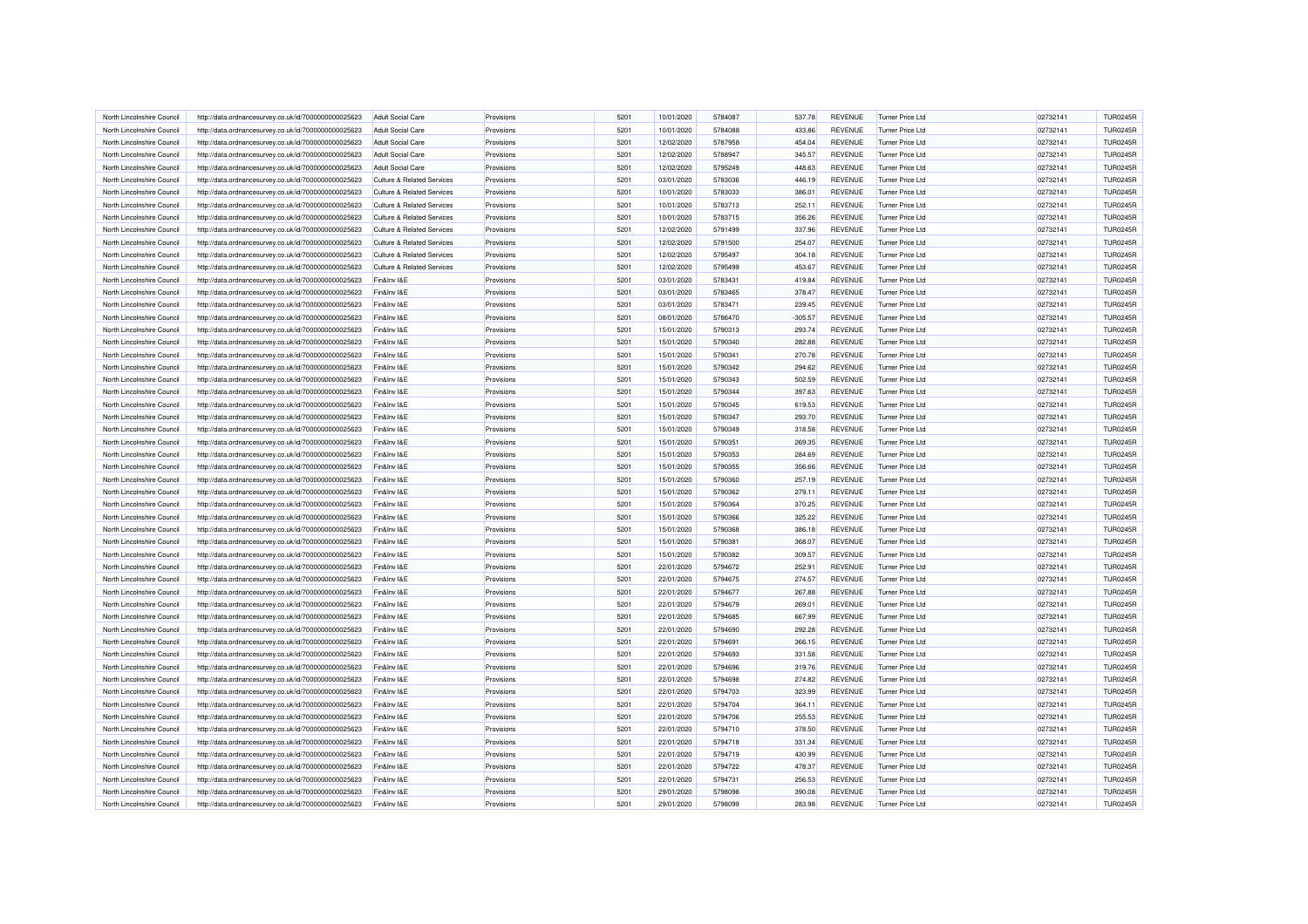| North Lincolnshire Council | http://data.ordnancesurvey.co.uk/id/7000000000025623 | Fin&Inv I&E                           | Provisions                     | 5201 | 29/01/2020 | 5798108 | 397.47    | <b>REVENUE</b> | Turner Price Ltd                   | 02732141  | <b>TUR0245R</b> |
|----------------------------|------------------------------------------------------|---------------------------------------|--------------------------------|------|------------|---------|-----------|----------------|------------------------------------|-----------|-----------------|
| North Lincolnshire Council | http://data.ordnancesurvey.co.uk/id/7000000000025623 | Fin&Inv I&E                           | Provisions                     | 5201 | 29/01/2020 | 5798114 | 321.16    | <b>REVENUE</b> | Turner Price Ltd                   | 02732141  | <b>TUR0245R</b> |
| North Lincolnshire Council | http://data.ordnancesurvey.co.uk/id/7000000000025623 | Fin&Inv I&E                           | Provisions                     | 5201 | 29/01/2020 | 5798116 | 329.15    | <b>REVENUE</b> | Turner Price Ltd                   | 02732141  | <b>TUR0245R</b> |
| North Lincolnshire Council | http://data.ordnancesurvey.co.uk/id/7000000000025623 | Fin&Inv I&E                           | Provisions                     | 5201 | 29/01/2020 | 5798118 | 337.87    | <b>REVENUE</b> | <b>Turner Price Ltd</b>            | 02732141  | <b>TUR0245R</b> |
| North Lincolnshire Council | http://data.ordnancesurvey.co.uk/id/7000000000025623 | Fin&Inv I&E                           | Provisions                     | 5201 | 29/01/2020 | 5798125 | 284.71    | REVENUE        | Turner Price Ltd                   | 02732141  | <b>TUR0245R</b> |
| North Lincolnshire Council | http://data.ordnancesurvey.co.uk/id/7000000000025623 | Fin&Inv I&E                           | Provisions                     | 5201 | 29/01/2020 | 5798126 | 292.40    | <b>REVENUE</b> | <b>Turner Price Ltd</b>            | 02732141  | <b>TUR0245R</b> |
| North Lincolnshire Council | http://data.ordnancesurvey.co.uk/id/7000000000025623 | Fin&Inv I&E                           | Provisions                     | 5201 | 29/01/2020 | 5798132 | 315.60    | <b>REVENUE</b> | <b>Turner Price Ltd</b>            | 02732141  | <b>TUR0245R</b> |
| North Lincolnshire Council | http://data.ordnancesurvey.co.uk/id/7000000000025623 | Fin&Inv I&E                           | Provisions                     | 5201 | 29/01/2020 | 5798141 | 389.56    | <b>REVENUE</b> | Turner Price Ltd                   | 02732141  | <b>TUR0245R</b> |
| North Lincolnshire Council | http://data.ordnancesurvey.co.uk/id/7000000000025623 | Fin&Inv I&E                           | Provisions                     | 5201 | 29/01/2020 | 5798144 | 276.15    | <b>REVENUE</b> | <b>Turner Price Ltd</b>            | 02732141  | <b>TUR0245R</b> |
| North Lincolnshire Council | http://data.ordnancesurvey.co.uk/id/7000000000025623 | Fin&Inv I&E                           | Provisions                     | 5201 | 29/01/2020 | 5798147 | 298.66    | <b>REVENUE</b> | <b>Turner Price Ltd</b>            | 02732141  | <b>TUR0245R</b> |
|                            |                                                      |                                       |                                |      |            |         |           |                |                                    |           |                 |
| North Lincolnshire Council | http://data.ordnancesurvey.co.uk/id/7000000000025623 | Fin&Inv I&E                           | Provisions                     | 5201 | 29/01/2020 | 5798152 | 261.89    | <b>REVENUE</b> | <b>Turner Price Ltd</b>            | 02732141  | <b>TUR0245R</b> |
| North Lincolnshire Council | http://data.ordnancesurvey.co.uk/id/7000000000025623 | <b>Housing Services</b>               | Other Supplies & Services      | 5799 | 17/01/2020 | 5791528 | 1,031.63  | <b>REVENUE</b> | Tyt Investments Limited            |           | LAN0021N        |
| North Lincolnshire Council | http://data.ordnancesurvey.co.uk/id/7000000000025623 | <b>Housing Services</b>               | Other Supplies & Services      | 5799 | 22/01/2020 | 5792749 | 1,920.00  | <b>REVENUE</b> | <b>Tvt Investments Limited</b>     |           | <b>LAN0021N</b> |
| North Lincolnshire Council | http://data.ordnancesurvey.co.uk/id/7000000000025623 | <b>Housing Services</b>               | Other Supplies & Services      | 5799 | 05/02/2020 | 5799387 | 1,198.00  | <b>REVENUE</b> | Tyt Investments I imited           |           | <b>LAN0021N</b> |
| North Lincolnshire Council | http://data.ordnancesurvey.co.uk/id/7000000000025623 | <b>Housing Services</b>               | Other Supplies & Services      | 5799 | 05/02/2020 | 5799421 | 898.03    | <b>REVENUE</b> | <b>Tvt Investments Limited</b>     |           | <b>LAN0021N</b> |
| North Lincolnshire Council | http://data.ordnancesurvey.co.uk/id/7000000000025623 | <b>Housing Services</b>               | Other Supplies & Services      | 5799 | 05/02/2020 | 5799422 | 1,920.00  | <b>REVENUE</b> | <b>Tvt Investments Limited</b>     |           | <b>LAN0021N</b> |
| North Lincolnshire Council | http://data.ordnancesurvey.co.uk/id/7000000000025623 | <b>Planning Services</b>              | Payments To Voluntary Orgs     | 6001 | 08/01/2020 | 5786413 | 3,095.47  | <b>REVENUE</b> | <b>Ucleby St Nicholas Pcc</b>      |           | <b>ULC0012C</b> |
| North Lincolnshire Council | http://data.ordnancesurvey.co.uk/id/7000000000025623 | <b>Planning Services</b>              | Payments To Voluntary Orgs     | 6001 | 29/01/2020 | 5798225 | 1,751.00  | <b>REVENUE</b> | <b>Ucleby St Nicholas Pcc</b>      |           | <b>ULC0012C</b> |
| North Lincolnshire Council | http://data.ordnancesurvey.co.uk/id/7000000000025623 | <b>Culture &amp; Related Services</b> | Fuel                           | 4001 | 22/01/2020 | 5793654 | 265.55    | <b>REVENUE</b> | Uk Fuels Ltd                       | 2212080   | <b>UKF0001F</b> |
| North Lincolnshire Council | http://data.ordnancesurvey.co.uk/id/7000000000025623 | Highways & Transport                  | Fuel                           | 4001 | 22/01/2020 | 5793654 | 147.86    | <b>REVENUE</b> | Uk Fuels Ltd                       | 2212080   | <b>UKF0001F</b> |
| North Lincolnshire Council | http://data.ordnancesurvey.co.uk/id/7000000000025623 | Environmental & Regulatory Svs        | Other Supplies & Services      | 5799 | 10/01/2020 | 5788213 | 1,950.00  | <b>REVENUE</b> | Ukyp@Byc                           |           | <b>UKP0004P</b> |
| North Lincolnshire Council | http://data.ordnancesurvey.co.uk/id/7000000000025623 | <b>Culture &amp; Related Services</b> | Books (Libraries+Schools Only) | 5005 | 15/01/2020 | 5790788 | 324.72    | <b>REVENUE</b> | Ulverscroft Large Print Books Ltd  | 1068776   | ULV0001V        |
| North Lincolnshire Council | http://data.ordnancesurvey.co.uk/id/7000000000025623 | Culture & Related Services            | Books (Libraries+Schools Only) | 5005 | 15/01/2020 | 5790789 | 309.68    | <b>REVENUE</b> | Ulverscroft Large Print Books Ltd  | 1068776   | ULV0001V        |
| North Lincolnshire Council | http://data.ordnancesurvey.co.uk/id/7000000000025623 | <b>Culture &amp; Related Services</b> | Books (Libraries+Schools Only) | 5005 | 17/01/2020 | 5791891 | 324.72    | <b>REVENUE</b> | Ulverscroft Large Print Books Ltd  | 1068776   | ULV0001V        |
| North Lincolnshire Council | http://data.ordnancesurvey.co.uk/id/7000000000025623 | <b>Culture &amp; Related Services</b> | Books (Libraries+Schools Only) | 5005 | 17/01/2020 | 5791895 | 324.72    | <b>REVENUE</b> | Ulverscroft Large Print Books Ltd  | 1068776   | ULV0001V        |
| North Lincolnshire Council | http://data.ordnancesurvey.co.uk/id/7000000000025623 | Fin&Inv I&F                           | Other Vehicle Costs            | 4005 | 17/01/2020 | 5790089 | 360.94    | <b>REVENUE</b> | Uniloads Ltd                       | 139768    | UNI0109I        |
| North Lincolnshire Council | http://data.ordnancesurvey.co.uk/id/7000000000025623 | Corporate And Democratic Core         | Fees & Charges Income          | 9002 | 08/01/2020 | 5786325 | $-258.54$ | <b>REVENUE</b> | Unison                             |           | UNI0003         |
| North Lincolnshire Council | http://data.ordnancesurvey.co.uk/id/7000000000025623 | Corporate And Democratic Core         | Equipment Hire/Rent            | 5002 | 15/01/2020 | 5786440 | 5,257.04  | <b>REVENUE</b> | United Carlton Office Systems Ltd  | 2118025   | <b>UNI00521</b> |
| North Lincolnshire Council | http://data.ordnancesurvey.co.uk/id/7000000000025623 | Corporate And Democratic Core         | Equipment Hire/Rent            | 5002 | 22/01/2020 | 5793788 | 4,712.13  | <b>REVENUE</b> | United Carlton Office Systems Ltd  | 2118025   | <b>UNI00521</b> |
| North Lincolnshire Council | http://data.ordnancesurvey.co.uk/id/7000000000025623 | Corporate And Democratic Core         | Equipment Hire/Rent            | 5002 | 24/01/2020 | 5793787 | 493.26    | REVENUE        | United Carlton Office Systems Ltd  | 2118025   | <b>UNI00521</b> |
| North Lincolnshire Council | http://data.ordnancesurvey.co.uk/id/7000000000025623 | Corporate And Democratic Core         | Gen Office Exp (Incl Postage)  | 5603 | 08/01/2020 | 5786491 | 1,122.04  | <b>REVENUE</b> | United Carlton Office Systems Ltd  | 2118025   | <b>UNI00521</b> |
| North Lincolnshire Council | http://data.ordnancesurvey.co.uk/id/7000000000025623 | Corporate And Democratic Core         | Gen Office Exp (Incl Postage)  | 5603 | 22/01/2020 | 5793788 | 1,984.95  | <b>REVENUE</b> | United Carlton Office Systems Ltd  | 2118025   | <b>UNI00521</b> |
| North Lincolnshire Council | http://data.ordnancesurvey.co.uk/id/7000000000025623 | <b>Culture &amp; Related Services</b> | Materials                      | 5004 | 08/01/2020 | 5786671 | 519.84    | <b>REVENUE</b> | <b>Univar Limited</b>              | 24134696  | UNI0291         |
| North Lincolnshire Council | http://data.ordnancesurvey.co.uk/id/7000000000025623 | Fin&Inv I&F                           | Materials                      | 5004 | 24/01/2020 | 5790087 | 212.44    | <b>REVENUE</b> |                                    | 4937556   | <b>UNI0098I</b> |
|                            |                                                      |                                       |                                |      |            |         |           |                | Universal Hose Ltd T/A Hydraquip   |           |                 |
| North Lincolnshire Council | http://data.ordnancesurvey.co.uk/id/7000000000025623 | Central Services To Public            | Rents                          | 3201 | 22/01/2020 | 5792707 | 1,656.20  | <b>REVENUE</b> | <b>Universal Live</b>              |           | UNI0163I        |
| North Lincolnshire Council | http://data.ordnancesurvey.co.uk/id/7000000000025623 | Environmental & Regulatory Svs        | Other Supplies & Services      | 5799 | 29/01/2020 | 5790434 | 3,500.00  | <b>REVENUE</b> | University Of Hull                 |           | UNI0150I        |
| North Lincolnshire Council | http://data.ordnancesurvey.co.uk/id/7000000000025623 | Non Distributed Costs                 | Other Supplies & Services      | 5799 | 05/02/2020 | 5799571 | 5,115.00  | <b>REVENUE</b> | Urban Vision Partnership Ltd       |           | <b>URB0013B</b> |
| North Lincolnshire Council | http://data.ordnancesurvey.co.uk/id/7000000000025623 | Non Distributed Costs                 | Other Supplies & Services      | 5799 | 05/02/2020 | 5799572 | 24,881.20 | <b>REVENUE</b> | Urban Vision Partnership Ltd       |           | <b>URB0013B</b> |
| North Lincolnshire Council | http://data.ordnancesurvey.co.uk/id/7000000000025623 | Culture & Related Services            | Exhibitions/Events             | 5709 | 15/01/2020 | 5788945 | 210.00    | <b>REVENUE</b> | V & A Enterprises Ltd              |           | <b>VAE0001E</b> |
| North Lincolnshire Council | http://data.ordnancesurvey.co.uk/id/7000000000025623 | <b>Culture &amp; Related Services</b> | Leasing Charges - Controllable | 5798 | 24/01/2020 | 5792282 | 235.51    | <b>REVENUE</b> | Vending Enterprises                | 00978024  | <b>VEN0002N</b> |
| North Lincolnshire Council | http://data.ordnancesurvey.co.uk/id/7000000000025623 | Culture & Related Services            | Provisions                     | 5201 | 24/01/2020 | 5787774 | 408.60    | <b>REVENUE</b> | <b>Vending Enterprises</b>         | 00978024  | <b>VEN0002N</b> |
| North Lincolnshire Council | http://data.ordnancesurvey.co.uk/id/7000000000025623 | <b>Culture &amp; Related Services</b> | Provisions                     | 5201 | 12/02/2020 | 5795503 | 445.00    | <b>REVENUE</b> | <b>Vending Enterprises</b>         | 00978024  | <b>VEN0002N</b> |
| North Lincolnshire Council | http://data.ordnancesurvey.co.uk/id/7000000000025623 | <b>Adult Social Care</b>              | Other Supplies & Services      | 5799 | 24/01/2020 | 5796155 | 4,085.40  | <b>REVENUE</b> | Venita Kanwar                      |           | <b>KAN0011N</b> |
| North Lincolnshire Council | http://data.ordnancesurvey.co.uk/id/7000000000025623 | Environmental & Regulatory Svs        | Other Premises Costs           | 3390 | 24/01/2020 | 5794833 | 3,380.00  | REVENUE        | Veolia Es (Uk) Ltd                 | 2481991   | <b>CLE0001E</b> |
| North Lincolnshire Council | http://data.ordnancesurvey.co.uk/id/7000000000025623 | <b>Adult Social Care</b>              | <b>Heating Fuels</b>           | 3104 | 08/01/2020 | 5786487 | 2,413.38  | <b>REVENUE</b> | Verdenergy (Yorkshire) Ltd         | 09563853  | <b>VER0165R</b> |
| North Lincolnshire Council | http://data.ordnancesurvey.co.uk/id/7000000000025623 | <b>Culture &amp; Related Services</b> | <b>Heating Fuels</b>           | 3104 | 03/01/2020 | 5783144 | 2,847.00  | <b>REVENUE</b> | Verdenergy (Yorkshire) Ltd         | 09563853  | <b>VER0165R</b> |
| North Lincolnshire Council | http://data.ordnancesurvey.co.uk/id/7000000000025623 | Culture & Related Services            | <b>Heating Fuels</b>           | 3104 | 03/01/2020 | 5783950 | 1,879.02  | <b>REVENUE</b> | Verdenergy (Yorkshire) Ltd         | 09563853  | <b>VER0165R</b> |
| North Lincolnshire Council | http://data.ordnancesurvey.co.uk/id/7000000000025623 | Culture & Related Services            | <b>Heating Fuels</b>           | 3104 | 08/01/2020 | 5786489 | 3,083.52  | REVENUE        | Verdenergy (Yorkshire) Ltd         | 09563853  | <b>VER0165R</b> |
| North Lincolnshire Council | http://data.ordnancesurvey.co.uk/id/7000000000025623 | <b>Culture &amp; Related Services</b> | <b>Heating Fuels</b>           | 3104 | 15/01/2020 | 5790740 | 3,127.32  | <b>REVENUE</b> | Verdenergy (Yorkshire) Ltd         | 09563853  | <b>VER0165R</b> |
| North Lincolnshire Council | http://data.ordnancesurvey.co.uk/id/7000000000025623 | Culture & Related Services            | <b>Heating Fuels</b>           | 3104 | 22/01/2020 | 5793735 | 2,435.28  | <b>REVENUE</b> | Verdenergy (Yorkshire) Ltd         | 09563853  | <b>VER0165R</b> |
| North Lincolnshire Council | http://data.ordnancesurvey.co.uk/id/7000000000025623 | <b>Culture &amp; Related Services</b> | Equipment Hire/Rent            | 5002 | 08/01/2020 | 5786674 | 458.50    | <b>REVENUE</b> | Verifone Services Uk & Ireland Ltd | 2747866   | <b>VER0006F</b> |
| North Lincolnshire Council | http://data.ordnancesurvey.co.uk/id/7000000000025623 | <b>Culture &amp; Related Services</b> | Equipment Hire/Rent            | 5002 | 07/02/2020 | 5796143 | 458.50    | <b>REVENUE</b> | Verifone Services Uk & Ireland Ltd | 2747866   | VER0006R        |
| North Lincolnshire Council | http://data.ordnancesurvey.co.uk/id/7000000000025623 | Fin&Inv I&F                           | Materials                      | 5004 | 24/01/2020 | 5796562 | 504.79    | <b>REVENUE</b> | Versalift Distributers (Uk)Ltd     |           | <b>VER0023R</b> |
| North Lincolnshire Council | http://data.ordnancesurvey.co.uk/id/7000000000025623 | Fin&Inv I&E                           | Materials                      | 5004 | 24/01/2020 | 5796563 | 757.48    | <b>REVENUE</b> | Versalift Distributers (Uk)Ltd     |           | <b>VER0023F</b> |
| North Lincolnshire Council | http://data.ordnancesurvey.co.uk/id/7000000000025623 | Environmental & Regulatory Svs        | Equipment Maint.& Repair       | 5003 | 10/01/2020 | 5788301 | 13,318.92 | <b>REVENUE</b> | Videcom Security Ltd               | 427189924 | VID0021D        |
| North Lincolnshire Council | http://data.ordnancesurvey.co.uk/id/7000000000025623 | Highways & Transport                  | Materials                      | 5004 | 03/01/2020 | 5779989 | 916.90    | <b>REVENUE</b> | Viking Hardware Ltd                | 03016279  | <b>VIK0007K</b> |
|                            |                                                      |                                       |                                |      |            |         |           |                |                                    |           |                 |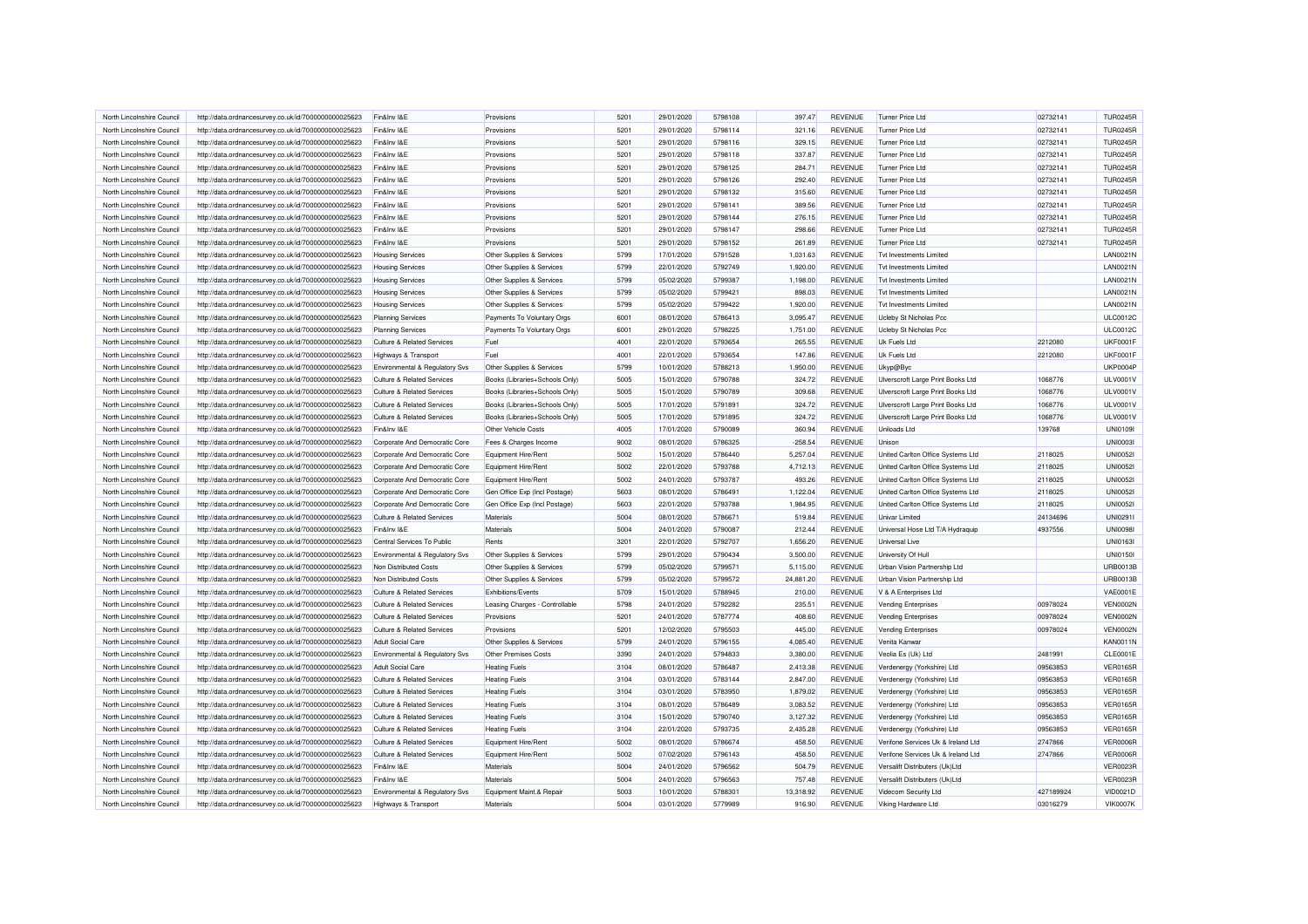| North Lincolnshire Council | http://data.ordnancesurvey.co.uk/id/7000000000025623 | Highways & Transport             | Other Supplies & Services      | 5799         | 24/01/2020 | 5793550            | 269.83           | <b>REVENUE</b>                   | Viking Pumps Ltd                   |          | <b>VIK0033K</b> |
|----------------------------|------------------------------------------------------|----------------------------------|--------------------------------|--------------|------------|--------------------|------------------|----------------------------------|------------------------------------|----------|-----------------|
| North Lincolnshire Council | http://data.ordnancesurvey.co.uk/id/7000000000025623 | Highways & Transport             | Other Supplies & Services      | 5799         | 24/01/2020 | 5793587            | 322.00           | <b>REVENUE</b>                   | Viking Pumps Ltd                   |          | <b>VIK0033K</b> |
| North Lincolnshire Counci  | http://data.ordnancesurvey.co.uk/id/7000000000025623 | Highways & Transport             | Other Supplies & Services      | 5799         | 24/01/2020 | 5793601            | 322.00           | <b>REVENUE</b>                   | Viking Pumps Ltd                   |          | <b>VIK0033K</b> |
| North Lincolnshire Council | http://data.ordnancesurvey.co.uk/id/7000000000025623 | Highways & Transport             | Other Supplies & Services      | 5799         | 24/01/2020 | 5793611            | 254.83           | <b>REVENUE</b>                   | Viking Pumps Ltd                   |          | <b>VIK0033K</b> |
| North Lincolnshire Council | http://data.ordnancesurvey.co.uk/id/7000000000025623 | Highways & Transport             | Other Supplies & Services      | 5799         | 24/01/2020 | 5793618            | 259.83           | <b>REVENUE</b>                   | Viking Pumps Ltd                   |          | <b>VIK0033K</b> |
| North Lincolnshire Council | http://data.ordnancesurvey.co.uk/id/7000000000025623 | Highways & Transport             | Other Supplies & Services      | 5799         | 24/01/2020 | 5793621            | 316.53           | <b>REVENUE</b>                   | Viking Pumps Ltd                   |          | <b>VIK0033K</b> |
| North Lincolnshire Council | http://data.ordnancesurvey.co.uk/id/7000000000025623 | Highways & Transport             | Other Supplies & Services      | 5799         | 24/01/2020 | 5793636            | 612.58           | <b>REVENUE</b>                   | Viking Pumps Ltd                   |          | <b>VIK0033K</b> |
| North Lincolnshire Council | http://data.ordnancesurvey.co.uk/id/7000000000025623 | Highways & Transport             | Other Supplies & Services      | 5799         | 24/01/2020 | 5793645            | 440.05           | <b>REVENUE</b>                   | Viking Pumps Ltd                   |          | <b>VIK0033K</b> |
| North Lincolnshire Council | http://data.ordnancesurvey.co.uk/id/7000000000025623 | Childrens & Education            | Home To School Transport       | 4201         | 03/01/2020 | 5783858            | 1,054.50         | <b>REVENUE</b>                   | V.I.P. Taxis                       |          | <b>VIP0004P</b> |
| North Lincolnshire Council |                                                      |                                  |                                | 4201         | 15/01/2020 | 5789761            | 750.00           | <b>REVENUE</b>                   | V.I.P. Taxis                       |          | <b>VIP0004P</b> |
|                            | http://data.ordnancesurvey.co.uk/id/7000000000025623 | Childrens & Education            | Home To School Transport       |              |            |                    |                  |                                  |                                    |          |                 |
| North Lincolnshire Council | http://data.ordnancesurvey.co.uk/id/7000000000025623 | Adult Social Care                | Payments To Health Providers   | 6019         | 17/01/2020 | 5791920            | 74,543.09        | <b>REVENUE</b>                   | Virgin Care Services               | 07557877 | <b>VIR0064R</b> |
| North Lincolnshire Council | http://data.ordnancesurvey.co.uk/id/7000000000025623 | Adult Social Care                | Payments To Health Providers   | 6019         | 17/01/2020 | 5791921            | 1,414.86         | REVENUE                          | Virgin Care Services               | 07557877 | <b>VIR0064R</b> |
| North Lincolnshire Council | http://data.ordnancesurvey.co.uk/id/7000000000025623 | Childrens & Education            | <b>Agency Costs</b>            | 6005         | 03/01/2020 | 5782961            | 2,061.00         | <b>REVENUE</b>                   | Vision For Education Ltd           | 6433086  | <b>VIS0064S</b> |
| North Lincolnshire Council | http://data.ordnancesurvey.co.uk/id/7000000000025623 | Childrens & Education            | <b>Agency Costs</b>            | 6005         | 24/01/2020 | 5796235            | 1,792.00         | <b>REVENUE</b>                   | Vision For Education Ltd           | 6433086  | <b>VIS0064S</b> |
| North Lincolnshire Council | http://data.ordnancesurvey.co.uk/id/7000000000025623 | Childrens & Education            | Payments To Private Orgs       | 6002         | 03/01/2020 | 5783825            | 1,921.00         | <b>REVENUE</b>                   | Vision For Education Ltd           | 6433086  | <b>VIS0064S</b> |
| North Lincolnshire Council | http://data.ordnancesurvey.co.uk/id/7000000000025623 | Childrens & Education            | Payments To Private Orgs       | 6002         | 24/01/2020 | 5795480            | 1,410.00         | <b>REVENUE</b>                   | Vision For Education Ltd           | 6433086  | <b>VIS0064S</b> |
| North Lincolnshire Council | http://data.ordnancesurvey.co.uk/id/7000000000025623 | <b>Adult Social Care</b>         | Payments To Private Orgs       | 6002         | 15/01/2020 | 5789749            | 516.11           | REVENUE                          | Vision Rehabilitation              | 9144893  | <b>VIS0163S</b> |
| North Lincolnshire Council | http://data.ordnancesurvey.co.uk/id/7000000000025623 | <b>Adult Social Care</b>         | Payments To Private Orgs       | 6002         | 15/01/2020 | 5789753            | 752.55           | <b>REVENUE</b>                   | Vision Rehabilitation              | 9144893  | <b>VIS0163S</b> |
| North Lincolnshire Council | http://data.ordnancesurvey.co.uk/id/7000000000025623 | Childrens & Education            | Course Fees/Training           | 2002         | 24/01/2020 | 5795843            | 650.00           | <b>REVENUE</b>                   | Visual Training & Consultancy      |          | <b>VIS0078S</b> |
| North Lincolnshire Council | http://data.ordnancesurvey.co.uk/id/7000000000025623 | Fin&Inv I&F                      | Repair & Maintenance Costs     | 3000         | 07/02/2020 | 5797527            | 3,822.00         | <b>REVENUE</b>                   | V J Hodgson Consultancy Services   |          | HOD0052D        |
| North Lincolnshire Council | http://data.ordnancesurvey.co.uk/id/7000000000025623 | Fin&Inv I&E                      | Repair & Maintenance Costs     | 3000         | 07/02/2020 | 5797528            | 3,682.00         | REVENUE                          | V J Hodgson Consultancy Services   |          | <b>HOD0052D</b> |
| North Lincolnshire Council | http://data.ordnancesurvey.co.uk/id/7000000000025623 | Corporate And Democratic Core    | <b>Telephone Rent/Calls</b>    | 5403         | 15/01/2020 | 5790626            | 1,263.02         | <b>REVENUE</b>                   | Vodafone Uk                        | 1471587  | VOD0016D        |
| North Lincolnshire Council | http://data.ordnancesurvey.co.uk/id/7000000000025623 | Corporate And Democratic Core    | <b>Telephone Rent/Calls</b>    | 5403         | 15/01/2020 | 5790633            | 4,762.69         | <b>REVENUE</b>                   | Vodafone Uk                        | 1471587  | VOD0016D        |
| North Lincolnshire Council | http://data.ordnancesurvey.co.uk/id/7000000000025623 | Childrens & Education            | It Software-Maintenance        | 5053         | 22/01/2020 | 5789886            | 4,818.00         | <b>REVENUE</b>                   | <b>Warwickshire County Council</b> |          | <b>WAR0152F</b> |
| North Lincolnshire Council | http://data.ordnancesurvey.co.uk/id/7000000000025623 | Central Services To Public       | <b>Other Premises Costs</b>    | 3390         | 08/01/2020 | 5786503            |                  | <b>REVENUE</b>                   | <b>Waterlogic Gb Limited</b>       | 2418453  | <b>ANG0018G</b> |
| North Lincolnshire Council | http://data.ordnancesurvey.co.uk/id/7000000000025623 | Central Services To Public       | <b>Other Premises Costs</b>    | 3390         | 08/01/2020 | 5786512            | $\Omega$         | REVENUE                          | Waterlogic Gb Limited              | 2418453  | <b>ANG0018G</b> |
|                            |                                                      |                                  |                                |              |            |                    |                  |                                  |                                    |          |                 |
| North Lincolnshire Council | http://data.ordnancesurvey.co.uk/id/7000000000025623 | Corporate And Democratic Core    | Other Premises Costs           | 3390<br>3390 | 08/01/2020 | 5786503<br>5786512 | 240.78<br>654.48 | <b>REVENUE</b><br><b>REVENUE</b> | <b>Waterlogic Gb Limited</b>       | 2418453  | ANG0018G        |
| North Lincolnshire Council | http://data.ordnancesurvey.co.uk/id/7000000000025623 | Corporate And Democratic Core    | <b>Other Premises Costs</b>    |              | 08/01/2020 |                    |                  |                                  | <b>Waterlogic Gb Limited</b>       | 2418453  | <b>ANG0018G</b> |
| North Lincolnshire Council | http://data.ordnancesurvey.co.uk/id/7000000000025623 | Central Services To Public       | Repair & Maintenance Costs     | 3000         | 15/01/2020 | 5790567            | $\Omega$         | <b>REVENUE</b>                   | Water Saving Techniques Ltd        | SC377805 | <b>FES0004S</b> |
| North Lincolnshire Counci  | http://data.ordnancesurvey.co.uk/id/7000000000025623 | Central Services To Public       | Repair & Maintenance Costs     | 3000         | 15/01/2020 | 5790569            |                  | <b>REVENUE</b>                   | Water Saving Techniques Ltd        | SC377805 | <b>FES0004S</b> |
| North Lincolnshire Council | http://data.ordnancesurvey.co.uk/id/7000000000025623 | Corporate And Democratic Core    | Other Premises Costs           | 3390         | 15/01/2020 | 5790569            | 330.00           | <b>REVENUE</b>                   | <b>Water Saving Techniques Ltd</b> | SC377805 | <b>FES0004S</b> |
| North Lincolnshire Council | http://data.ordnancesurvey.co.uk/id/7000000000025623 | Culture & Related Services       | <b>Other Premises Costs</b>    | 3390         | 15/01/2020 | 5790567            | 210.00           | <b>REVENUE</b>                   | Water Saving Techniques Ltd        | SC377805 | <b>FES0004S</b> |
| North Lincolnshire Council | http://data.ordnancesurvey.co.uk/id/7000000000025623 | <b>Adult Social Care</b>         | Payments To Health Providers   | 6019         | 15/01/2020 | 5788464            | 396,784.07       | <b>REVENUE</b>                   | We Are With You                    | 2580377  | ADD0031D        |
| North Lincolnshire Council | http://data.ordnancesurvey.co.uk/id/7000000000025623 | <b>Adult Social Care</b>         | Payments To Health Providers   | 6019         | 15/01/2020 | 5788473            | 4,690.00         | <b>REVENUE</b>                   | We Are With You                    | 2580377  | ADD0031D        |
| North Lincolnshire Council | http://data.ordnancesurvey.co.uk/id/7000000000025623 | <b>Adult Social Care</b>         | Payments To Health Providers   | 6019         | 15/01/2020 | 5788474            | 4,645.00         | <b>REVENUE</b>                   | We Are With You                    | 2580377  | ADD0031D        |
| North Lincolnshire Council | http://data.ordnancesurvey.co.uk/id/7000000000025623 | <b>Public Health</b>             | Payments To Private Orgs       | 6002         | 22/01/2020 | 5793789            | 7,250.00         | <b>REVENUE</b>                   | We Are With You                    | 2580377  | ADD0031D        |
| North Lincolnshire Council | http://data.ordnancesurvey.co.uk/id/7000000000025623 | Culture, Env, Reg & Planning Cap | Consultants                    | A087         | 15/01/2020 | 5790469            | 1,550.00         | CAPITAL                          | Weightmans Llp                     |          | <b>WEI0003I</b> |
| North Lincolnshire Council | http://data.ordnancesurvey.co.uk/id/7000000000025623 | Childrens & Education            | <b>Client Related Costs</b>    | 5534         | 15/01/2020 | 5790431            | 720.00           | <b>REVENUE</b>                   | Welcare Secure Escorts Ltd         |          | <b>WEL0086L</b> |
| North Lincolnshire Council | http://data.ordnancesurvey.co.uk/id/7000000000025623 | Childrens & Education            | Payments To Private Orgs       | 6002         | 23/06/2019 | 5797835            | $-2,500.00$      | <b>REVENUE</b>                   | Welfare Call (Lac) Ltd             | 6835794  | WEL0424L        |
| North Lincolnshire Council | http://data.ordnancesurvey.co.uk/id/7000000000025623 | Non Distributed Costs            | Course Fees/Training           | 2002         | 12/02/2020 | 5793533            | 230.00           | <b>REVENUE</b>                   | <b>Westminster Education Forum</b> |          | <b>WES0068S</b> |
| North Lincolnshire Council | http://data.ordnancesurvey.co.uk/id/7000000000025623 | Culture & Related Services       | Books (Libraries+Schools Only) | 5005         | 03/01/2020 | 5782862            | 307.72           | <b>REVENUE</b>                   | W F Howes I td                     | 366219   | <b>WFH0001H</b> |
| North Lincolnshire Council | http://data.ordnancesurvey.co.uk/id/7000000000025623 | Culture & Related Services       | Books (Libraries+Schools Only) | 5005         | 03/01/2020 | 5782930            | 356.80           | <b>REVENUE</b>                   | W F Howes Ltd                      | 366219   | <b>WFH0001H</b> |
| North Lincolnshire Council | http://data.ordnancesurvey.co.uk/id/7000000000025623 | Culture & Related Services       | Books (Libraries+Schools Only) | 5005         | 17/01/2020 | 5791887            | 323.20           | <b>REVENUE</b>                   | W F Howes Ltd                      | 366219   | <b>WFH0001H</b> |
| North Lincolnshire Council | http://data.ordnancesurvey.co.uk/id/7000000000025623 | Culture & Related Services       | <b>Equipment Purchase</b>      | 5001         | 31/01/2020 | 5799393            | 1,526.52         | <b>REVENUE</b>                   | Wicksteed Leisure Ltd              |          | WIC0008C        |
| North Lincolnshire Council | http://data.ordnancesurvey.co.uk/id/7000000000025623 | Corporate And Democratic Core    | <b>Legal Fees</b>              | 5823         | 08/01/2020 | 5784624            | 530.00           | <b>REVENUE</b>                   | <b>Wilberforce Chambers</b>        |          | CLE0090E        |
|                            |                                                      |                                  |                                | 5823         |            | 5784625            |                  | <b>REVENUE</b>                   |                                    |          | CLE0090E        |
| North Lincolnshire Council | http://data.ordnancesurvey.co.uk/id/7000000000025623 | Corporate And Democratic Core    | <b>Legal Fees</b>              |              | 08/01/2020 |                    | 550.00           |                                  | <b>Wilberforce Chambers</b>        |          |                 |
| North Lincolnshire Council | http://data.ordnancesurvey.co.uk/id/7000000000025623 | Corporate And Democratic Core    | <b>Legal Fees</b>              | 5823         | 08/01/2020 | 5784626            | 607.50           | <b>REVENUE</b>                   | <b>Wilberforce Chambers</b>        |          | CLE0090E        |
| North Lincolnshire Council | http://data.ordnancesurvey.co.uk/id/7000000000025623 | Corporate And Democratic Core    | <b>Legal Fees</b>              | 5823         | 08/01/2020 | 5784627            | 420.00           | REVENUE                          | <b>Wilberforce Chambers</b>        |          | <b>CLE0090E</b> |
| North Lincolnshire Council | http://data.ordnancesurvey.co.uk/id/7000000000025623 | Corporate And Democratic Core    | <b>Legal Fees</b>              | 5823         | 08/01/2020 | 5784629            | 840.00           | <b>REVENUE</b>                   | <b>Wilberforce Chambers</b>        |          | CLE0090E        |
| North Lincolnshire Council | http://data.ordnancesurvey.co.uk/id/7000000000025623 | Corporate And Democratic Core    | <b>Legal Fees</b>              | 5823         | 08/01/2020 | 5784630            | 490.00           | <b>REVENUE</b>                   | <b>Wilberforce Chambers</b>        |          | CLE0090E        |
| North Lincolnshire Council | http://data.ordnancesurvey.co.uk/id/7000000000025623 | Corporate And Democratic Core    | <b>Legal Fees</b>              | 5823         | 08/01/2020 | 5784631            | 420.00           | <b>REVENUE</b>                   | <b>Wilberforce Chambers</b>        |          | <b>CLE0090E</b> |
| North Lincolnshire Council | http://data.ordnancesurvey.co.uk/id/7000000000025623 | Corporate And Democratic Core    | <b>Legal Fees</b>              | 5823         | 08/01/2020 | 5784632            | 610.00           | REVENUE                          | <b>Wilberforce Chambers</b>        |          | CLE0090E        |
| North Lincolnshire Council | http://data.ordnancesurvey.co.uk/id/7000000000025623 | Corporate And Democratic Core    | <b>Legal Fees</b>              | 5823         | 22/01/2020 | 5793536            | 570.00           | <b>REVENUE</b>                   | <b>Wilberforce Chambers</b>        |          | <b>CLE0090E</b> |
| North Lincolnshire Council | http://data.ordnancesurvey.co.uk/id/7000000000025623 | Corporate And Democratic Core    | <b>Legal Fees</b>              | 5823         | 22/01/2020 | 5793537            | 570.00           | <b>REVENUE</b>                   | <b>Wilberforce Chambers</b>        |          | CLE0090E        |
| North Lincolnshire Council | http://data.ordnancesurvey.co.uk/id/7000000000025623 | <b>Adult Social Care</b>         | Pay - Agency                   | 0131         | 03/01/2020 | 5784086            | 2,936.00         | <b>REVENUE</b>                   | Wilberforce Healthcare             |          | WIL0352L        |
| North Lincolnshire Council | http://data.ordnancesurvey.co.uk/id/7000000000025623 | <b>Adult Social Care</b>         | Pay - Agency                   | 0131         | 08/01/2020 | 5784084            | 2.974.00         | <b>REVENUE</b>                   | <b>Wilberforce Healthcare</b>      |          | <b>WIL0352L</b> |